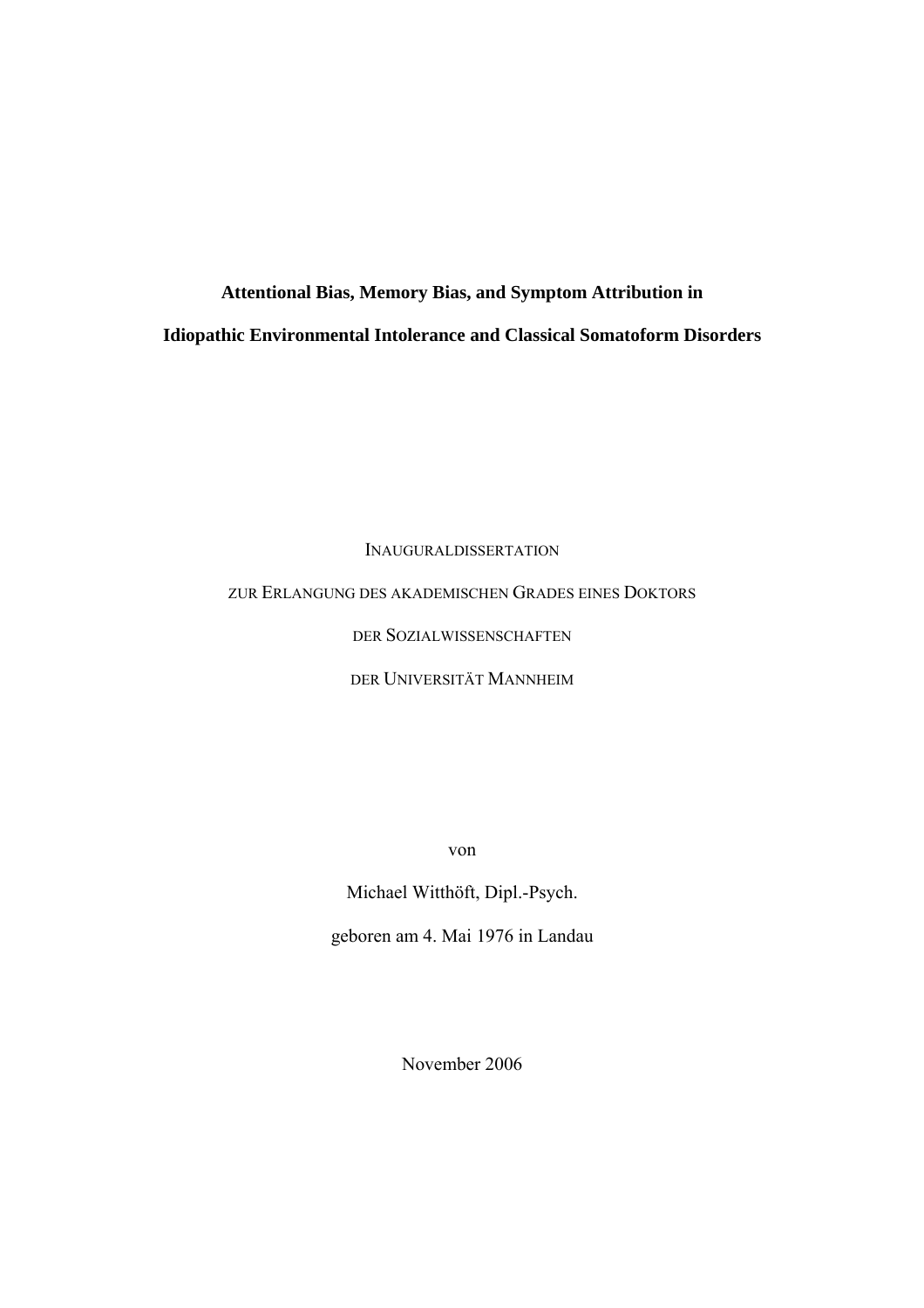Dekan der Fakultät für Sozialwissenschaften:

Prof. Dr. Josef Brüderl

Gutachter:

Prof. Dr. Werner W. Wittmann Prof. Dr. Fred Rist & PD Dr. Josef Bailer

Eingereicht am: 17.11.2006

Tag der mündlichen Prüfung: 16.3.2007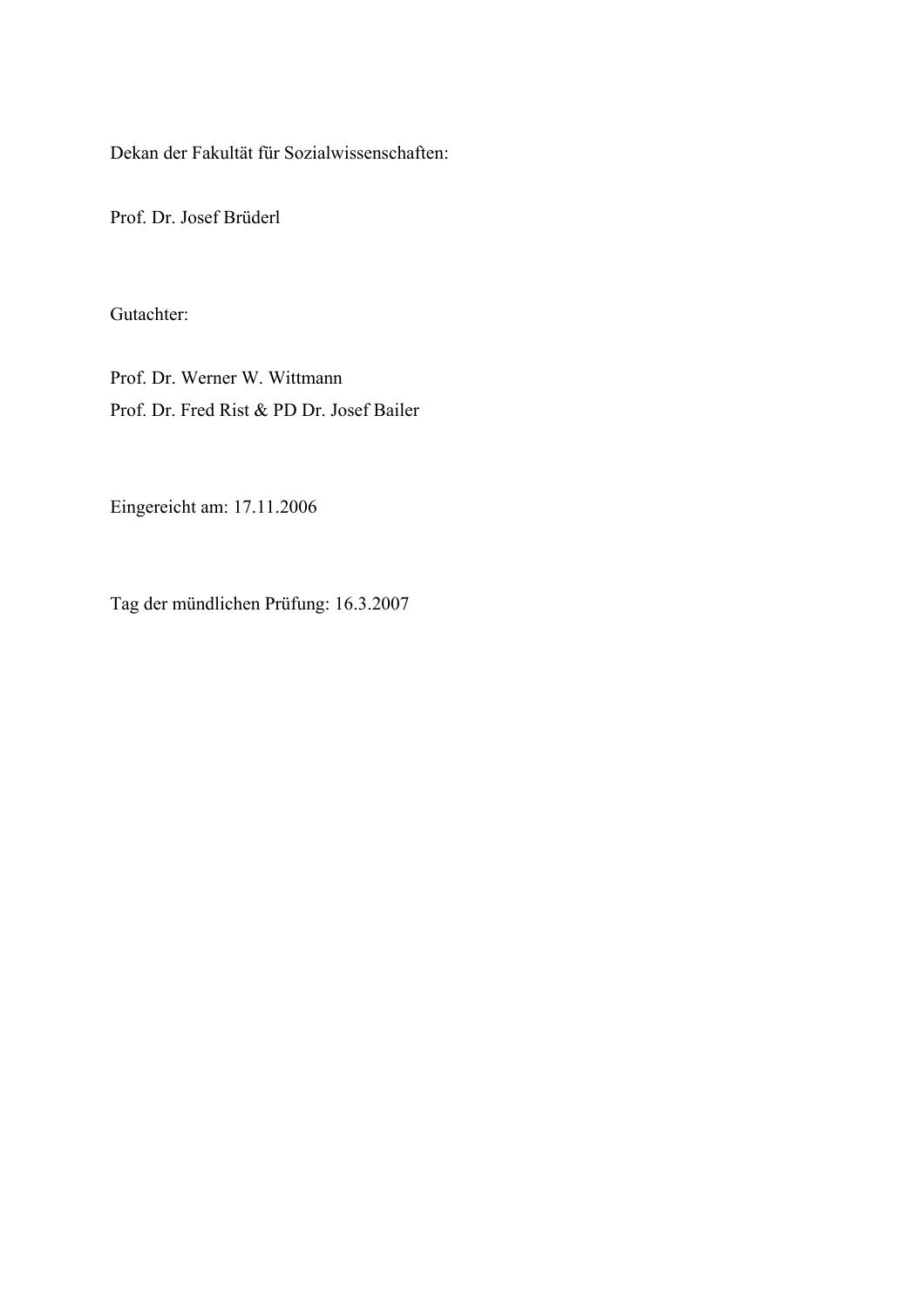#### <span id="page-2-0"></span>**ACKNOWLEDGEMENTS**

The completion of this dissertation would not have been possible without the continous and manifold support of many friends, colleagues, and my family. First of all, I am grateful to Josef Bailer and Fred Rist for the opportunity to participate in the research project on Multiple Chemical Sensitivity, which provided a stimulating background for this thesis. I especially would like to thank Josef Bailer for providing me with continous support and confidence over the last years. I am very grateful that Josef gave me the opportunity and freedom to combine practical clinical work as a psychotherapist with scientific work in the realm of clinical and experimental psychology. Furthermore, I thank Fred Rist for his manifold support throughout all stages of the dissertation project and the generous opportunity to participate in different interesting worshops at the University of Münster. I also would like to thank Alexander Gerlach for his advice and numerous instructive and inspiring discussions.

I wish to thank Werner Wittmann for his spontaneous and generous decision to support my dissertation project at the social science faculty of the University of Mannheim. Furthermore, I am grateful to Nico Sander for his technical and emotional support over the last years. Nico became a close friend and remains an important teacher, not only with regard to statistics. Along with other members of the Mannheim Working Memory Research Group under the direction of Werner Wittmann, especially Nico sparked my inteterest in scientific psychology.

I would like to thank Howard Mills and Mariela Rance for their proofreading and helpful linguistic and stylistic comments. I am also grateful to Carsten Diener, not only for the programming of the computerized SAM-test, but also for being a friend and colleague at the ZI. I am also thankful to Christine "Kiki" Paul for her assistance during the time-consuming interview sessions. I also thank Florian Scheu and Roman Bastert for their dedicated help during the data collection process.

I am grateful to my parents Hertha and Hartwig, who patiently provided me with financial and emotional support over the last years. Their confidence has ever been and is still of great importance for me. In the same way, I am grateful to Catharina Glatting for her love, patience, and constant support and encouragement over the last years.

Finally, the thesis would not have been possible without the attendence and patience of the participants. I am grateful to all of them. The dissertation was supported by grant BA 1597/ 3-1, 3-2 from the German Research Foundation (DFG) to Josef Bailer, Fred Rist, and Christiane Bayerl.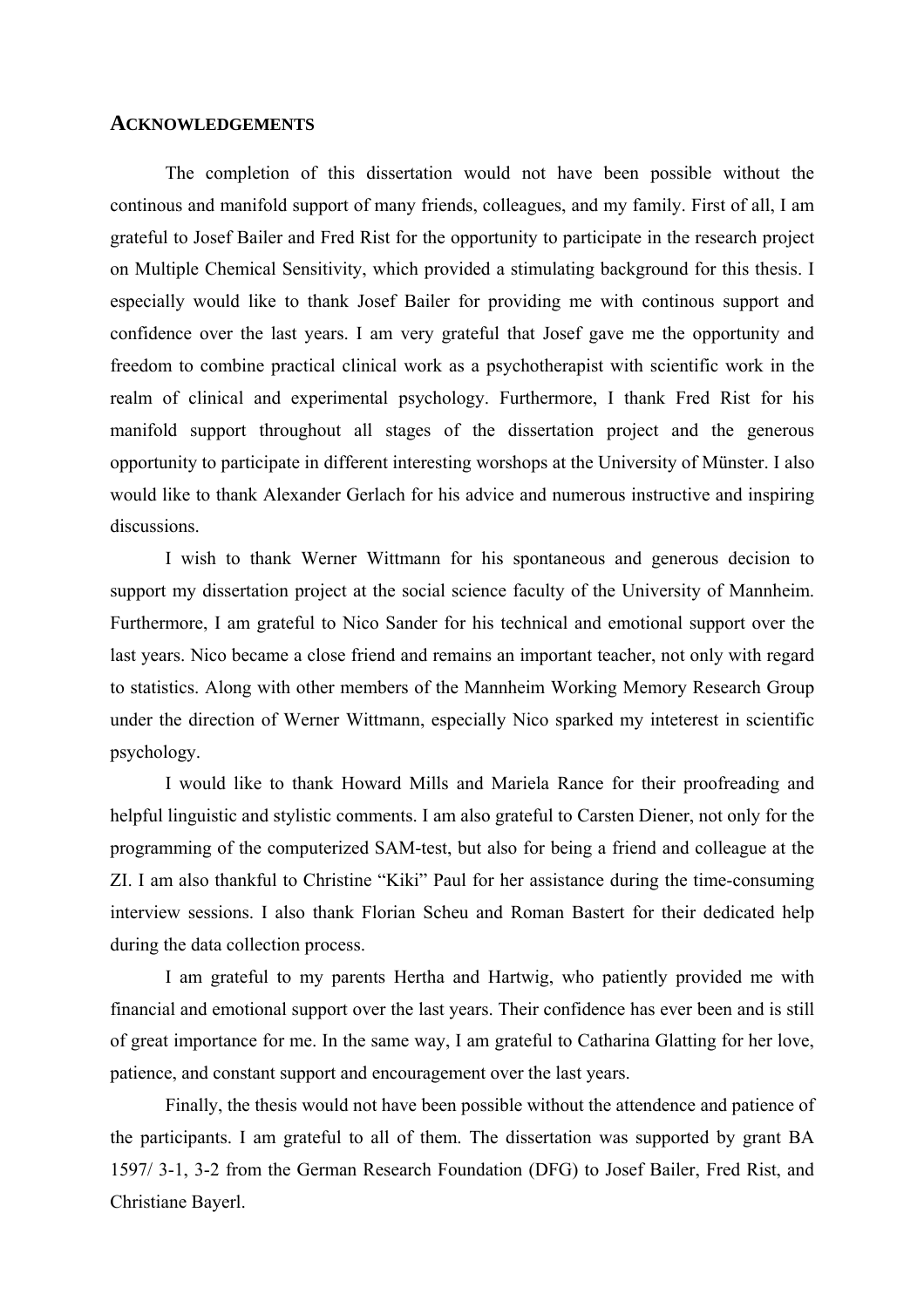Parts of this thesis are presented in the following articles:

- Witthöft, M., Gerlach, A. L., & Bailer, J. (2006). Attentional bias, memory bias, symptom perception and symptom report in idiopathic environmental intolerance and somatoform disorders. *Journal of Abnormal Psychology*, 115, 397-407.
- Witthöft, M., Rist, F., & Bailer, J. (in revision). Emotional intrusions and implicit associations in idiopathic environmental intolerance and somatoform disorders: a replication and extension of previous findings.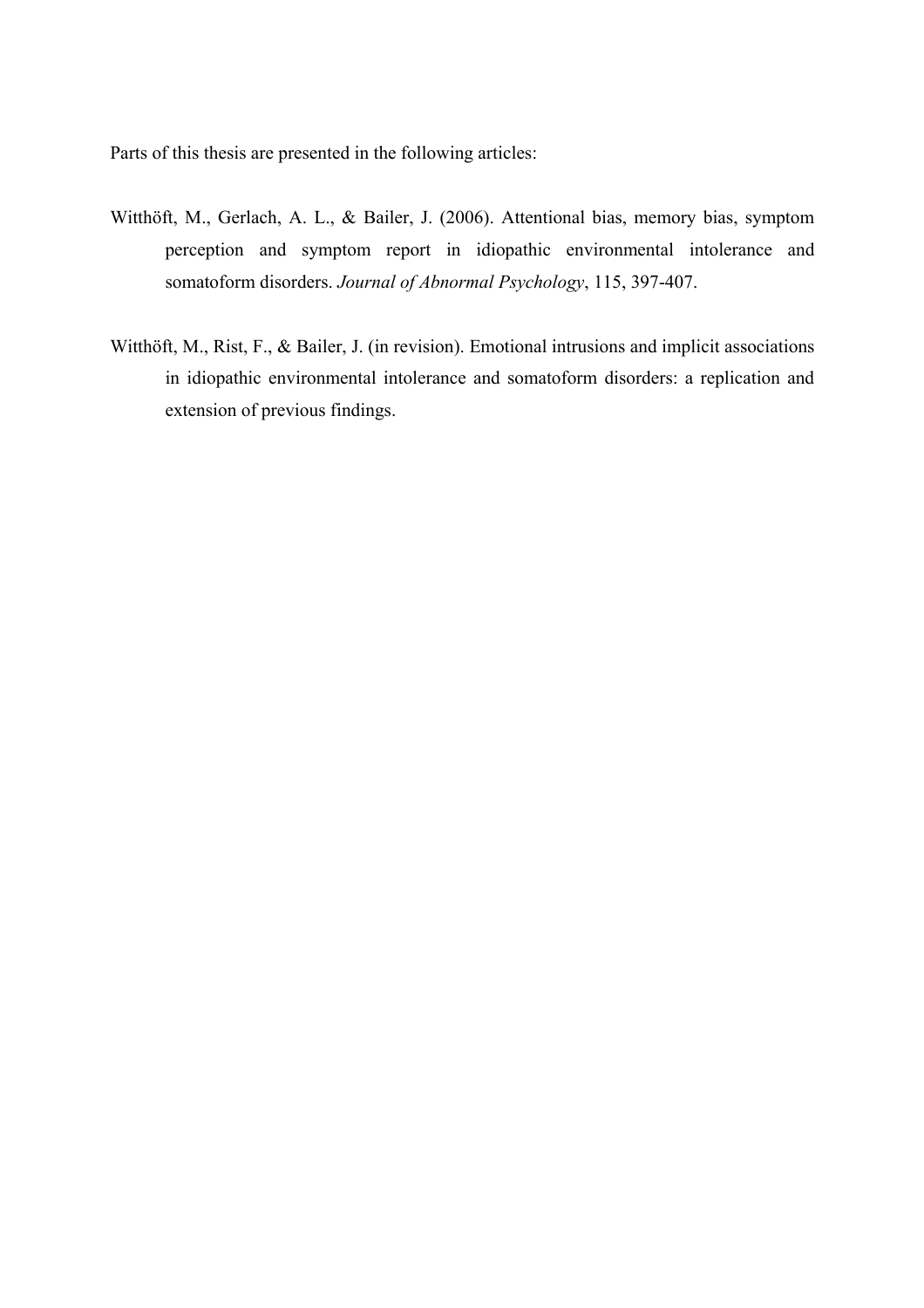## <span id="page-4-0"></span>**TABLE OF CONTENTS**

| 1            |                                                                             |    |  |
|--------------|-----------------------------------------------------------------------------|----|--|
| $\mathbf{2}$ |                                                                             |    |  |
|              |                                                                             |    |  |
|              |                                                                             |    |  |
|              |                                                                             |    |  |
|              |                                                                             |    |  |
|              | 2.2.3. A cognitive-psychological approach to medically unexplained symptoms |    |  |
|              |                                                                             |    |  |
| 3            |                                                                             |    |  |
|              |                                                                             |    |  |
|              |                                                                             |    |  |
|              |                                                                             |    |  |
|              |                                                                             |    |  |
|              |                                                                             |    |  |
|              |                                                                             |    |  |
|              |                                                                             |    |  |
| 4            | BIASED INFORMATION PROCESSING IN ANXIETY, DEPRESSION AND SOMATOFORM         |    |  |
|              |                                                                             |    |  |
|              |                                                                             |    |  |
|              |                                                                             |    |  |
|              |                                                                             |    |  |
|              |                                                                             |    |  |
|              |                                                                             |    |  |
|              |                                                                             |    |  |
|              |                                                                             |    |  |
| 5            | STUDY 1: ATTENTIONAL BIAS AND MEMORY BIAS IN IEI AND SOMATOFORM             |    |  |
|              | <b>DISORDERS</b>                                                            | 45 |  |
|              |                                                                             |    |  |
|              |                                                                             |    |  |
|              |                                                                             |    |  |
|              |                                                                             |    |  |
|              |                                                                             |    |  |
|              |                                                                             |    |  |
|              |                                                                             |    |  |
|              |                                                                             |    |  |
|              |                                                                             |    |  |
|              |                                                                             |    |  |
|              |                                                                             |    |  |
|              |                                                                             |    |  |
|              |                                                                             |    |  |
|              |                                                                             |    |  |
|              |                                                                             |    |  |
|              |                                                                             |    |  |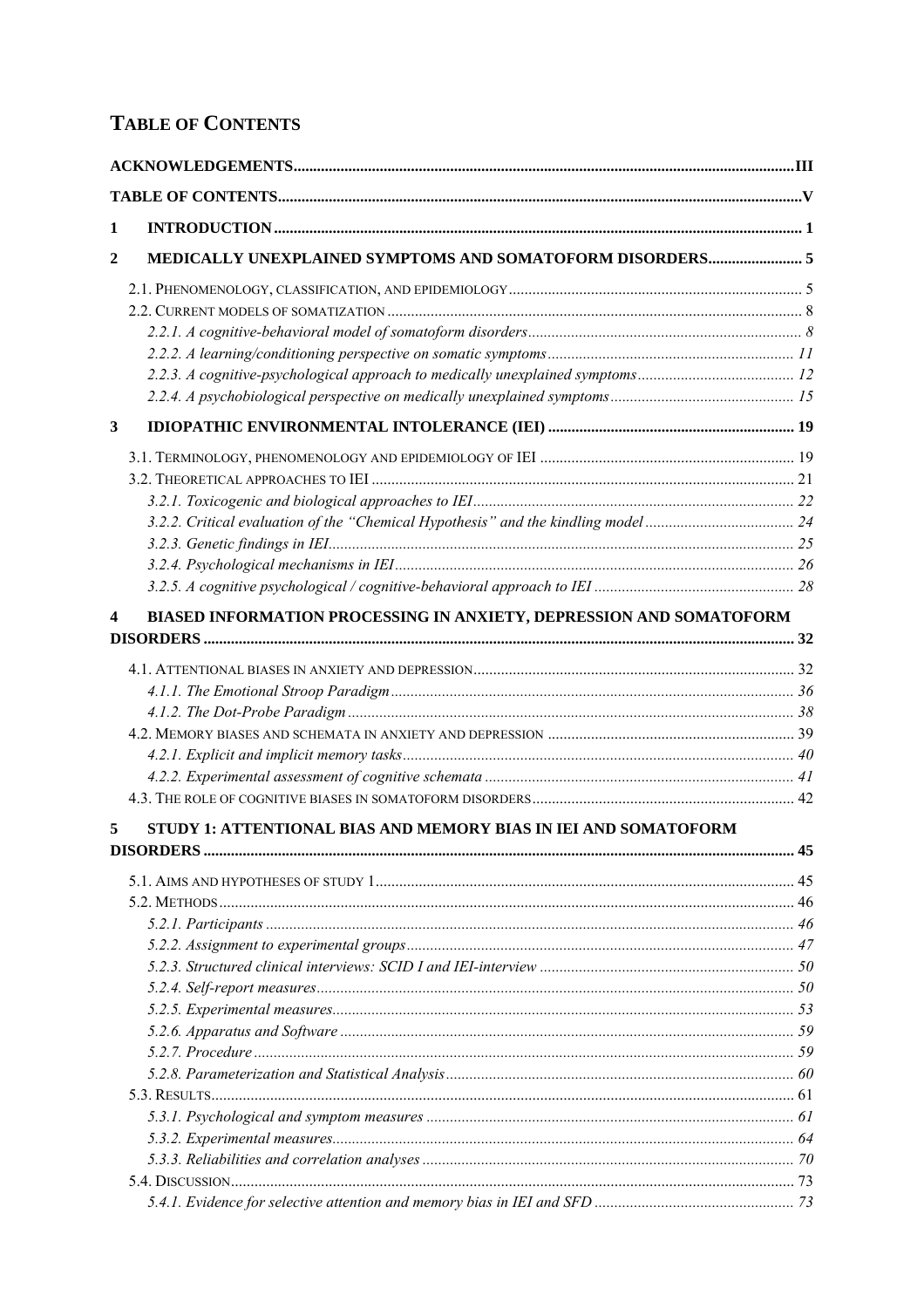| STUDY 2: EMOTIONAL INTRUSIONS AND IMPLICIT ASSOCIATIONS IN IDIOPATHIC<br>6<br>ENVIRONMENTAL INTOLERANCE AND SOMATOFORM DISORDERS: A REPLICATION AND<br>6.1. NEW OPERATIONALIZATION OF SELECTIVE ATTENTION AND IMPLICIT ASSOCIATION PROCESSES  83<br>6.6.3. The nature and consequences of emotional intrusion and implicit association effect 109<br>7<br>8<br>9<br>10<br>11<br>12<br>13 |  |  |
|------------------------------------------------------------------------------------------------------------------------------------------------------------------------------------------------------------------------------------------------------------------------------------------------------------------------------------------------------------------------------------------|--|--|
|                                                                                                                                                                                                                                                                                                                                                                                          |  |  |
|                                                                                                                                                                                                                                                                                                                                                                                          |  |  |
|                                                                                                                                                                                                                                                                                                                                                                                          |  |  |
|                                                                                                                                                                                                                                                                                                                                                                                          |  |  |
|                                                                                                                                                                                                                                                                                                                                                                                          |  |  |
|                                                                                                                                                                                                                                                                                                                                                                                          |  |  |
|                                                                                                                                                                                                                                                                                                                                                                                          |  |  |
|                                                                                                                                                                                                                                                                                                                                                                                          |  |  |
|                                                                                                                                                                                                                                                                                                                                                                                          |  |  |
|                                                                                                                                                                                                                                                                                                                                                                                          |  |  |
|                                                                                                                                                                                                                                                                                                                                                                                          |  |  |
|                                                                                                                                                                                                                                                                                                                                                                                          |  |  |
|                                                                                                                                                                                                                                                                                                                                                                                          |  |  |
|                                                                                                                                                                                                                                                                                                                                                                                          |  |  |
|                                                                                                                                                                                                                                                                                                                                                                                          |  |  |
|                                                                                                                                                                                                                                                                                                                                                                                          |  |  |
|                                                                                                                                                                                                                                                                                                                                                                                          |  |  |
|                                                                                                                                                                                                                                                                                                                                                                                          |  |  |
|                                                                                                                                                                                                                                                                                                                                                                                          |  |  |
|                                                                                                                                                                                                                                                                                                                                                                                          |  |  |
|                                                                                                                                                                                                                                                                                                                                                                                          |  |  |
|                                                                                                                                                                                                                                                                                                                                                                                          |  |  |
|                                                                                                                                                                                                                                                                                                                                                                                          |  |  |
|                                                                                                                                                                                                                                                                                                                                                                                          |  |  |
|                                                                                                                                                                                                                                                                                                                                                                                          |  |  |
|                                                                                                                                                                                                                                                                                                                                                                                          |  |  |
|                                                                                                                                                                                                                                                                                                                                                                                          |  |  |
|                                                                                                                                                                                                                                                                                                                                                                                          |  |  |
|                                                                                                                                                                                                                                                                                                                                                                                          |  |  |
|                                                                                                                                                                                                                                                                                                                                                                                          |  |  |
|                                                                                                                                                                                                                                                                                                                                                                                          |  |  |
|                                                                                                                                                                                                                                                                                                                                                                                          |  |  |
|                                                                                                                                                                                                                                                                                                                                                                                          |  |  |
|                                                                                                                                                                                                                                                                                                                                                                                          |  |  |
|                                                                                                                                                                                                                                                                                                                                                                                          |  |  |
|                                                                                                                                                                                                                                                                                                                                                                                          |  |  |
|                                                                                                                                                                                                                                                                                                                                                                                          |  |  |
|                                                                                                                                                                                                                                                                                                                                                                                          |  |  |
|                                                                                                                                                                                                                                                                                                                                                                                          |  |  |
|                                                                                                                                                                                                                                                                                                                                                                                          |  |  |
|                                                                                                                                                                                                                                                                                                                                                                                          |  |  |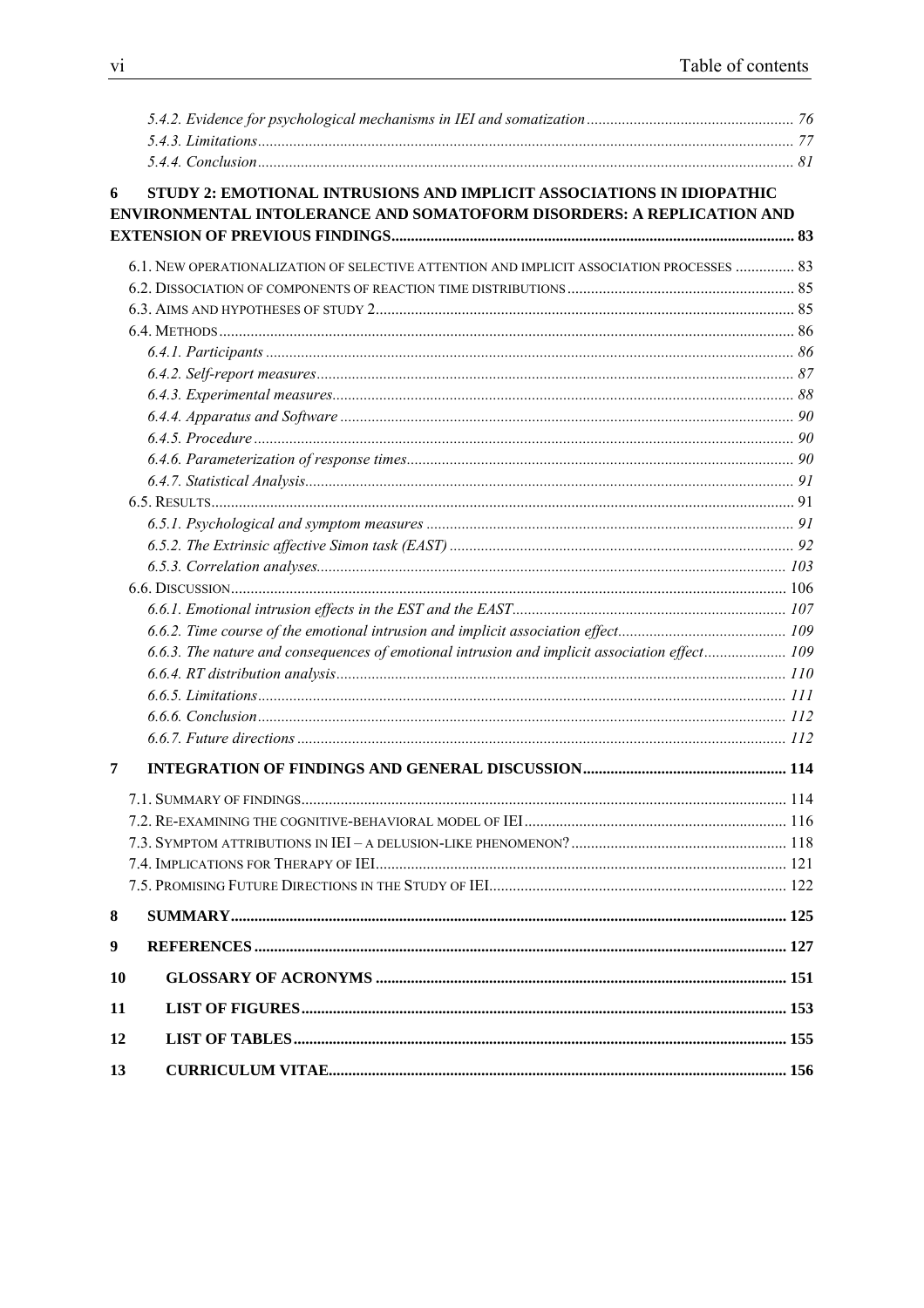## <span id="page-6-0"></span>**1 INTRODUCTION**

According to the observations of professionals working in the domain of health care, there is an increasing discrepancy in the industrialized countries between the constantly improving health status and the subjective judgments of one's physical health and well-being, which are actually decreasing. This phenomenon termed as the "paradox of health" in an article by Barsky (1988) is partly reflected in the rising of so called medically unexplained symptoms, that is, subjective complaints for which no adequate cause can be found in medical examinations or standard laboratory tests. Although such mostly unfounded, short-living, and fully reversible symptoms like headache, musculoskeletal pain, fatigue, dizziness, or gastrointestinal problems are extremely frequent in the general population (e.g., Erisen & Ursin, 2004) some people suffer constantly and overproportionally from these conditions and display a high usage of the health care systems, often without a satisfactory outcome for both sides, patients and health-care professionals. Since clear-cut biomedical causal explanations for theses conditions are typically lacking, researchers from various disciplines of psychology and medicine have begun to broaden the bandwidth of relevant explanatory constructs by considering both psychological and psychobiological processes. Interdisciplinary evidence is growing that medically un- or under-explained symptoms represent complex conditions for which an old-fashioned dualistic conception of mind and body is no longer appropriate. Research in the domains of behavioral medicine and neuropsychology have demonstrated convincingly that perceptual processes or emotional states all have biological correlates, e.g., in the sense of altered blood-oxygenation levels as proxies for neural activation patterns and biochemical alterations in endocrine processes. Thus the traditional dichotomy of mental and organic disorders and illnesses is blurred by new experimental findings and even one of the most prototypical anxiety disorders like spider phobia is marked by biological correlates (e.g., an increase in neural activation in parts of the limbic system during confrontation with a real or virtual spider). On a general level, one can conclude that the way in which we *perceive* and *interpret* our environment directly manifests in neurobiological changes to the central and peripheral nervous system and that these changes in turn form feed-back loops and thereby influence perceptual and interpretative processes.

Adopting a cognitive-psychological point of view, *perception* is an active, constructive, and interpretative process guided both by objective physical or biological characteristics of the referring stimulus (bottom-up) and by prior formed knowledge, beliefs, and expectancies (top-down). This view holds not only for the perception of external stimuli,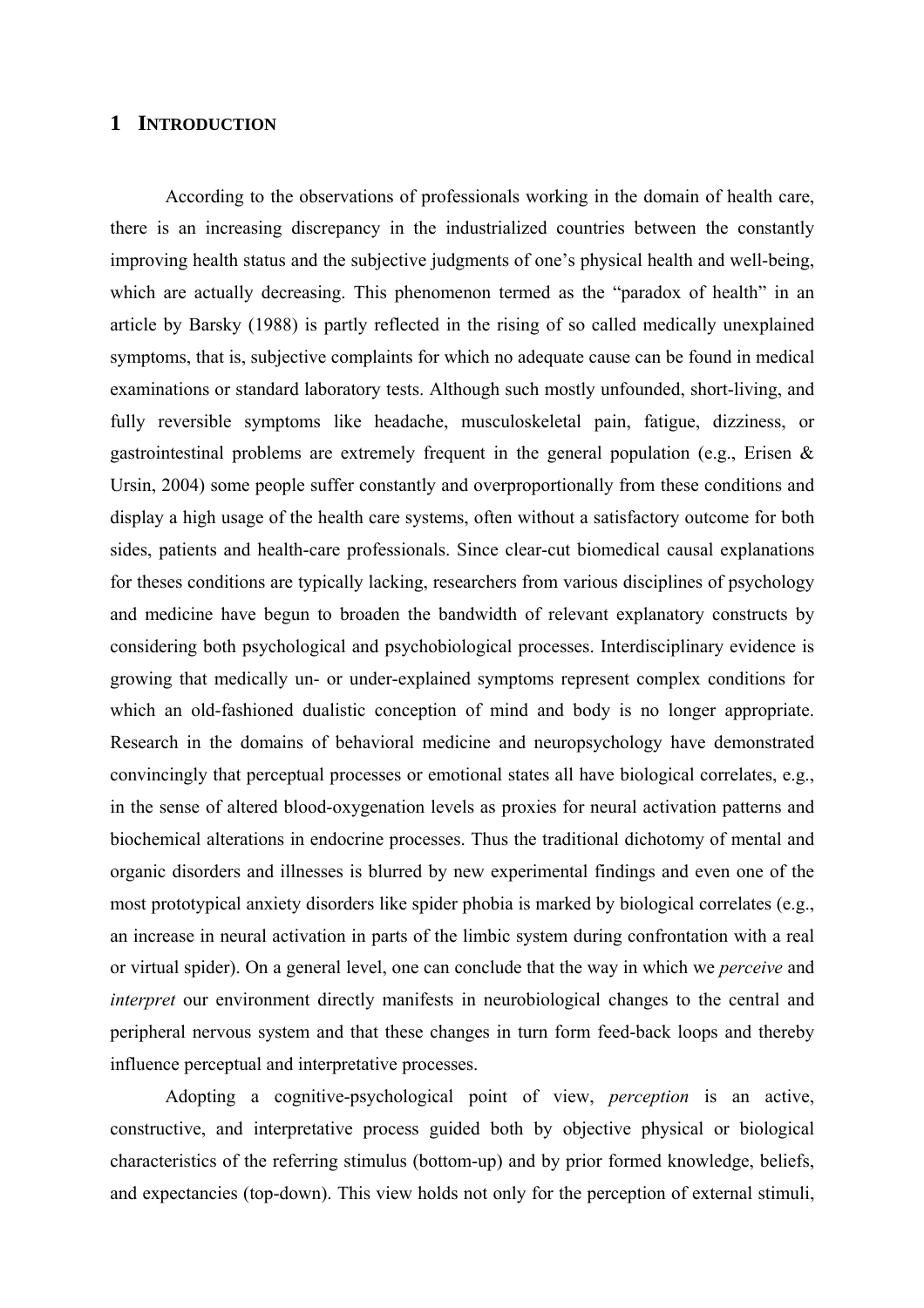but also for internal perceptual sensations (e.g., Pennebaker, 1982) as changes in skin temperature, heart rate, or nasal congestion (Pennebaker & Skelton, 1981). A perceptualcognitive approach to symptom perception sharply contrasts with the traditional biomedical model that implies cause and effect relations between symptoms and an underlying biological or medical cause (e.g., Cioffi, 1991; Van den Bergh, 2005). The inadequacy of the traditional medical illness or disease model to account for idiosyncratic consequences of illness is documented in the finding that even in the case of known primarily organic diseases, the correlation between (subjective) symptoms and objective physical parameters ranges from .40 to .60 (e.g., for respiratory diseases; Van den Bergh, 2005). In contrast, cognitive models of symptom perception are suited to explain rather complex patterns of chronic medical states, which are puzzling because they lack adequate biomedical causes. Cognitive construction processes based on subjective cognitive illness representations or schemata (e.g., Leventhal, Diefenbach, & Leventhal, 1992) mediate between objective (minor) physical changes and the subjective impression of a severe symptom. From a cognitive-psychological perspective, symptom perception could therefore be considered as an interaction of bottom-up (physical) and top-down (cognitive) processing (Cioffi, 1991):

"Somatic interpretation is a multiprocess elaboration upon a real or perceived physiological state. This elaboration is best characterized as an interaction between stimulus-driven and top-down processes […] "(Cioffi, 1991, p. 29).

Notwithstanding either a non-dualistic, psychobiological or biopsychological perspective of somatoform disorders and somatization in general (e.g., Rief & Barsky, 2005), the two empirical studies outlined in this thesis explicitly focus on *cognitive-psychological*  abnormalities that coincide with the chronic manifestation of medically unexplained physical symptoms.

#### *Overview*

The thesis is organized into three main parts: a theoretical section, an empirical part presenting results of two studies, and a concluding summary.

In the theoretical part (chapter 1-4) we will indtroduce the realm of medically unexplained symptoms and the concept of somatization as a frequent and complex phenomenon. Somatization is defined as the occurrence and persistence of physical-like symptoms for which no organic cause can be identified or for which an existing organ pathology remains insufficient to account for the degree of idiosyncratic suffering. Following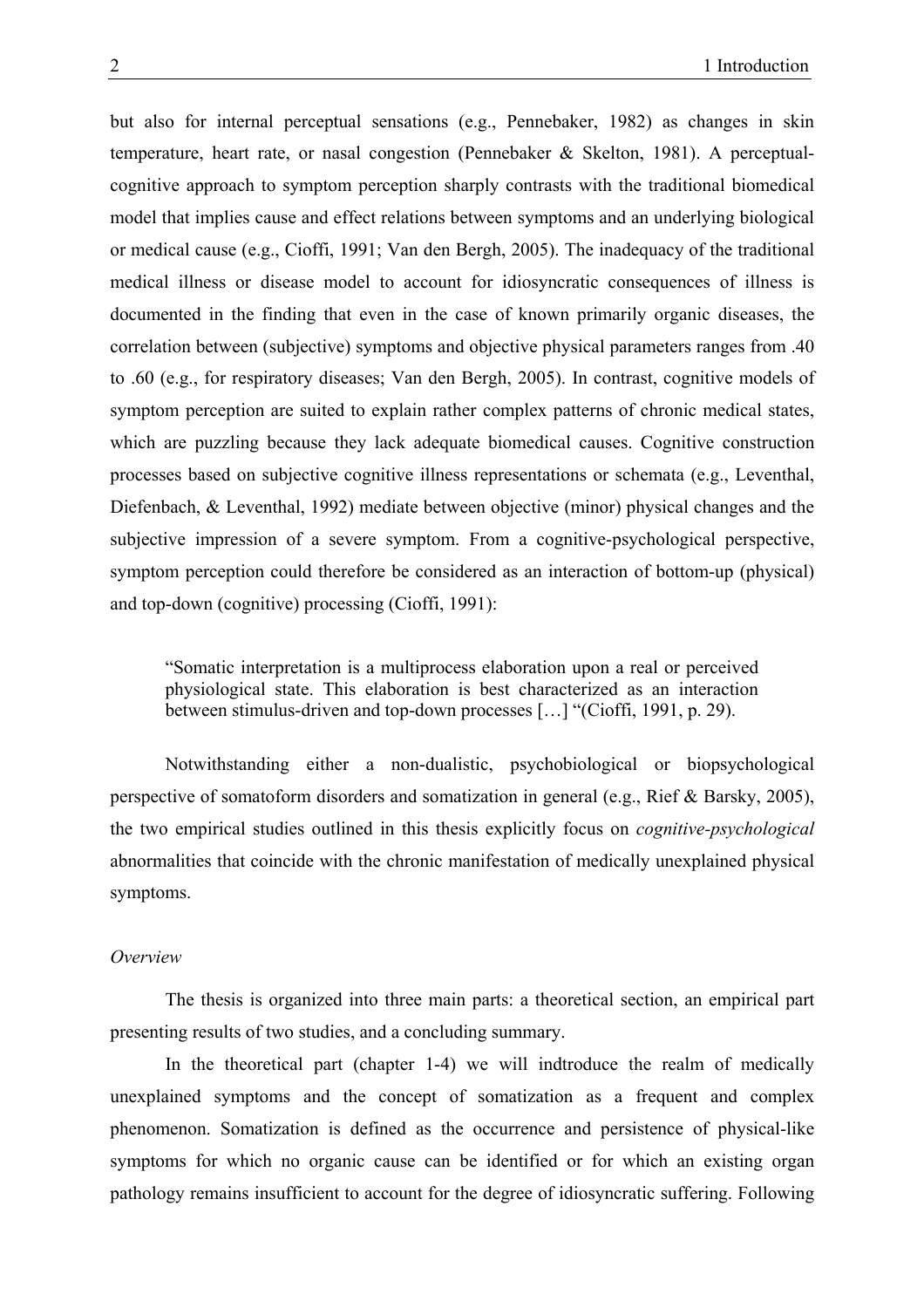a brief summary on epidemiology of somatoform disorders, current models that attempt to account for the etiology and persistence of medically unexplained symptoms are reviewed. As a comprehensive and complete coverage of the diverse methodological accounts of somatization is beyond the scope of the current thesis the review of models will focus on the most prominent and empirically most supported cognitive and cognitive-behavioral models to date, respectively.

Chapter three introduces Idiopathic Environmental Intolerance (IEI), formerly termed Multiple Chemical Sensitivity (MCS), in detail as a complex condition considered by some researchers as a modern variant of somatoform disorders. The chapter gives a short review of the phenomenology, the epidemiology and the various theoretical accounts of IEI. It ends with formulation of a cognitive-behavioral model of IEI as a starting point for the generation of specific hypotheses regarding information processing abnormalities in IEI, as they are the main focus this thesis.

Chapter four aims at briefly introducing the reader into the field of *selective attention research* in clinical psychology. Biased information processing has been traditionally of interest in anxiety disorders and affective disorders like depression. Recently, abnormalities in selective attention have also been found in patients with somatoform disorders. The chapter will also give an overview of the most common experimental paradigms for the assessment of affect modulated attention and memory processes.

The following two chapters (5 and 6) represent the empirical part of the thesis: In the first study (chapter 5), three experimental groups (participants with IEI, participants with a somatoform disorder but without IEI, and non-IEI and non-somatoform control participants) are compared with respect to selective attention and memory processes associated with disorder related linguistic stimuli. In this study the emotional Stroop and the dot-probe task were used as measures of selective attention, whereas a recognition task subsequent to an incidental learning period served as a measure of explicit memory bias.

The second study (chapter 6) represents a follow-up assessment of the participants of the first study after a one-year period. The aim of the second study was to gain information about the stability of the symptom measures for the clinical groups and to replicate and extend the experimental findings regarding attentional and memory biases associated with IEI and somatoform disorders in general. In this study an innovative experimental paradigm, the extrinsic affective Simon task (EAST; De Houwer, 2003) was used to simultaneously assess emotional intrusion effects of disorder related linguistic stimuli as an index of selective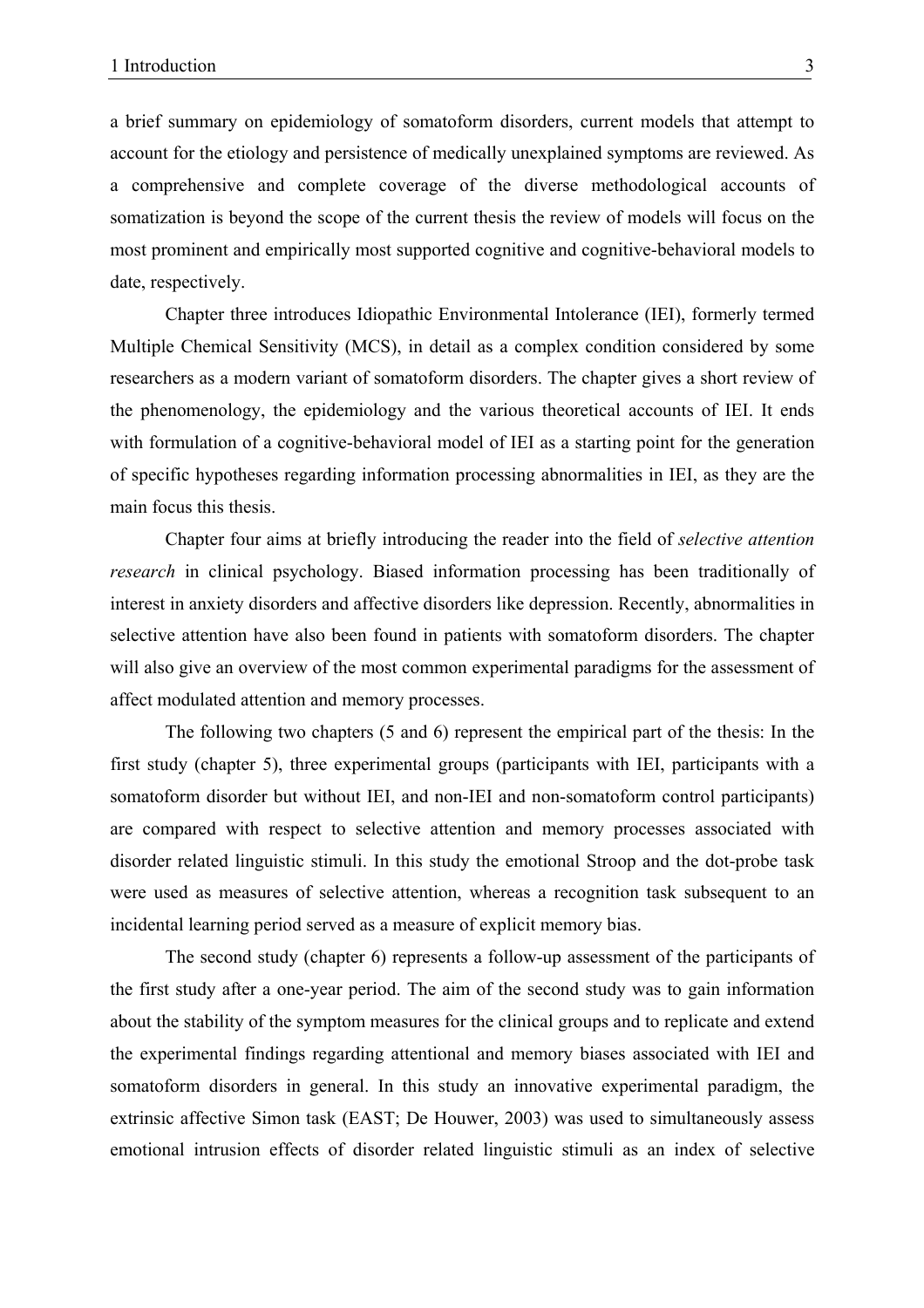attention and implicit association (or evaluation) effects as a proxy for specific disorder related cognitive schemata.

In the last chapter seven, the empirical findings are summarized and discussed with regard to the question of classification of IEI, that is similarities and differences between traditional somatoform disorders and IEI. After specifying somatoform symptoms as a cognitive-emotional phenomenon, we briefly summarize possible therapeutical implications of our empirical findings and theoretical considerations for the treatment of people with IEI. The chapter ends with an outline of questions and suggestions regarding the investigation of promising future directions in the study of IEI. In sum, the thesis aims at elucidating cognitive-emotional aspects relevant for the development and maintenance of IEI. This focus on cognitive explanatory constructs is not meant to disregard the contribution of biological or physiological variables (e.g., changes in the endocrine and the immune system) in understanding "somatoform" conditions. As will be outlined in detail later, we consider a psychophysiological or psychobiological multi-level model as most promising in understanding somatoform disorders in general and IEI specifically.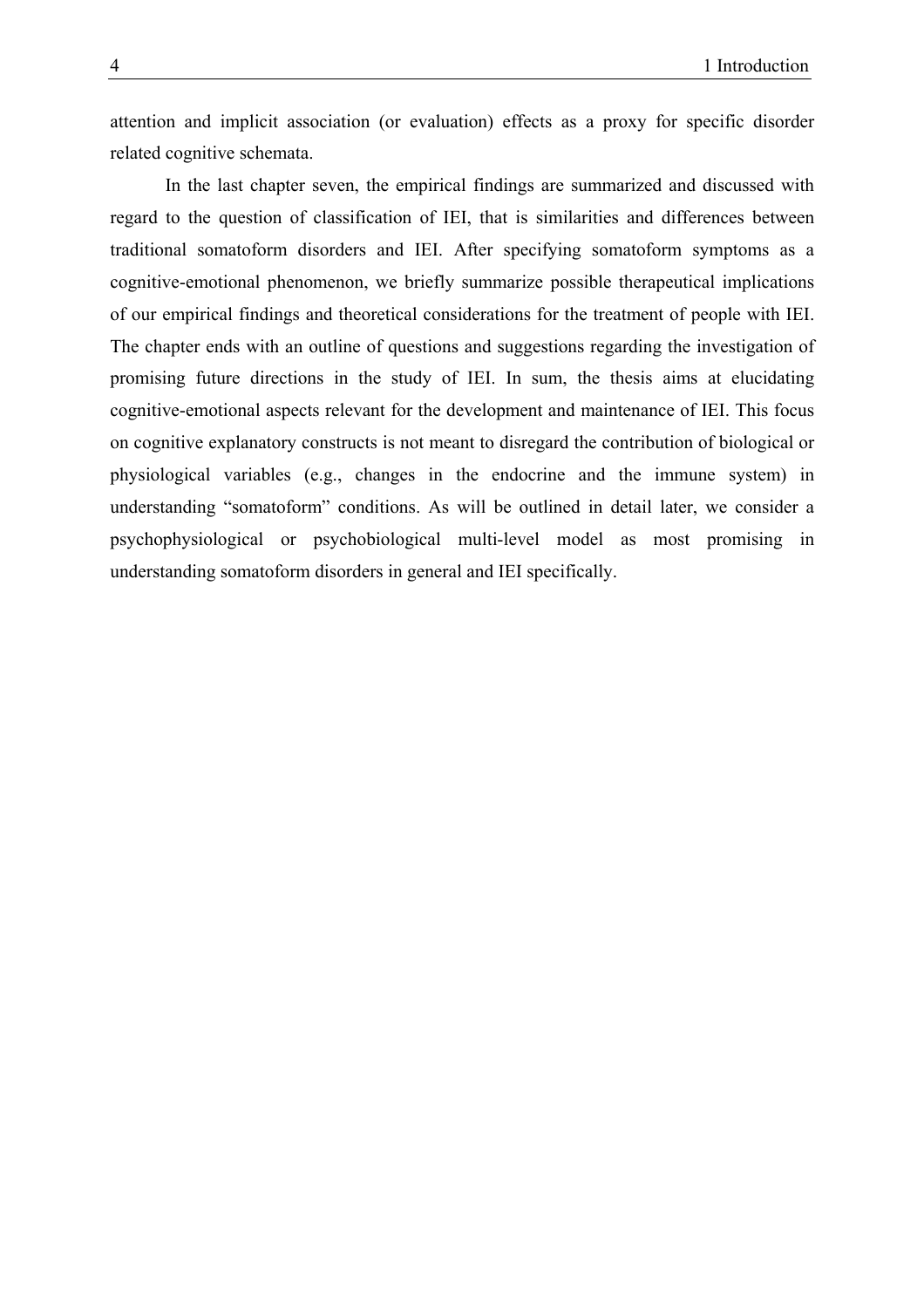#### <span id="page-10-0"></span>**2 MEDICALLY UNEXPLAINED SYMPTOMS AND SOMATOFORM DISORDERS**

Currently, many terms coexist that try to account for the phenomenon of bodily symptoms in the absence of objective medical explanation. Popular expressions are "subjective health complaints (SHC)" (e.g., Eriksen, & Ursin, 2004; Ursin, 1997), "functional somatic symptoms or syndromes" (e.g., Barsky & Borus, 1999; Fink, Rosendal, & Toft, 2002), "medically unexplained symptoms (MUS) (e.g., Kirmayer, Groleau, Looper, & Dominicé, 2004; Kisely & Simon, 2006)", "fashionable illnesses" (Ford, 1997), and "somatoform symptoms or disorders" (e.g., Hiller, 2006). Some researchers in the field avoid the term "somatoform" because of its implied psychogenic etiology and propose other, etiologically more neutral and less pejorative terms as for instance "physical symptom disorder (PSD)" (Kroenke, 2006). As the debate on labelling of these medically insufficiently defined symptoms goes on (see the special-mini series on somatoform disorders starting with Kroenke and Sharpe, 2006), we will use the terms above synonymously but will mostly refer to "somatoform" symptoms as the currently valid diagnostic term according to ICD-10 and DSM-IV. Another issue is the distinction between "disease" and "illness" with the former referring to a malfunction in the organic system, which can be diagnosed with existing medical diagnostic procedures and the latter indicating subjective perceptions of physical symptom-like sensations, the cause of which does not have to be a biological disease (e.g., Spurgeon, 2002). From our point of view, the conditions marked by somatoform or medically unexplained symptoms have to be considered "illnesses" rather than "diseases" because little is known about organic causes yet and detailed etiological and pathogenetic models remain to be proven empirically. Since the aim of the current thesis is a better understanding of single aspects of symptom development and maintenance in somatoform disorders, historical theoretical concepts and roots of the term "somatization" will be neglected (the interested reader might refer to Brown, 2004 or Ursin, 1997) and epidemiological data will be reviewed only briefly in the next section. Afterwards (in section 2.2), more emphasis will be put on different contemporary models that try to account for the development of medically unexplained symptoms.

#### **2.1. Phenomenology, classification, and epidemiology**

In contrast to single medically unexplained symptoms as a frequent and nonpathological phenomenon in the general population, patients with *somatoform disorders* are marked by subjective distress, dysfunctional illness behavior (like frequent doctor visits), and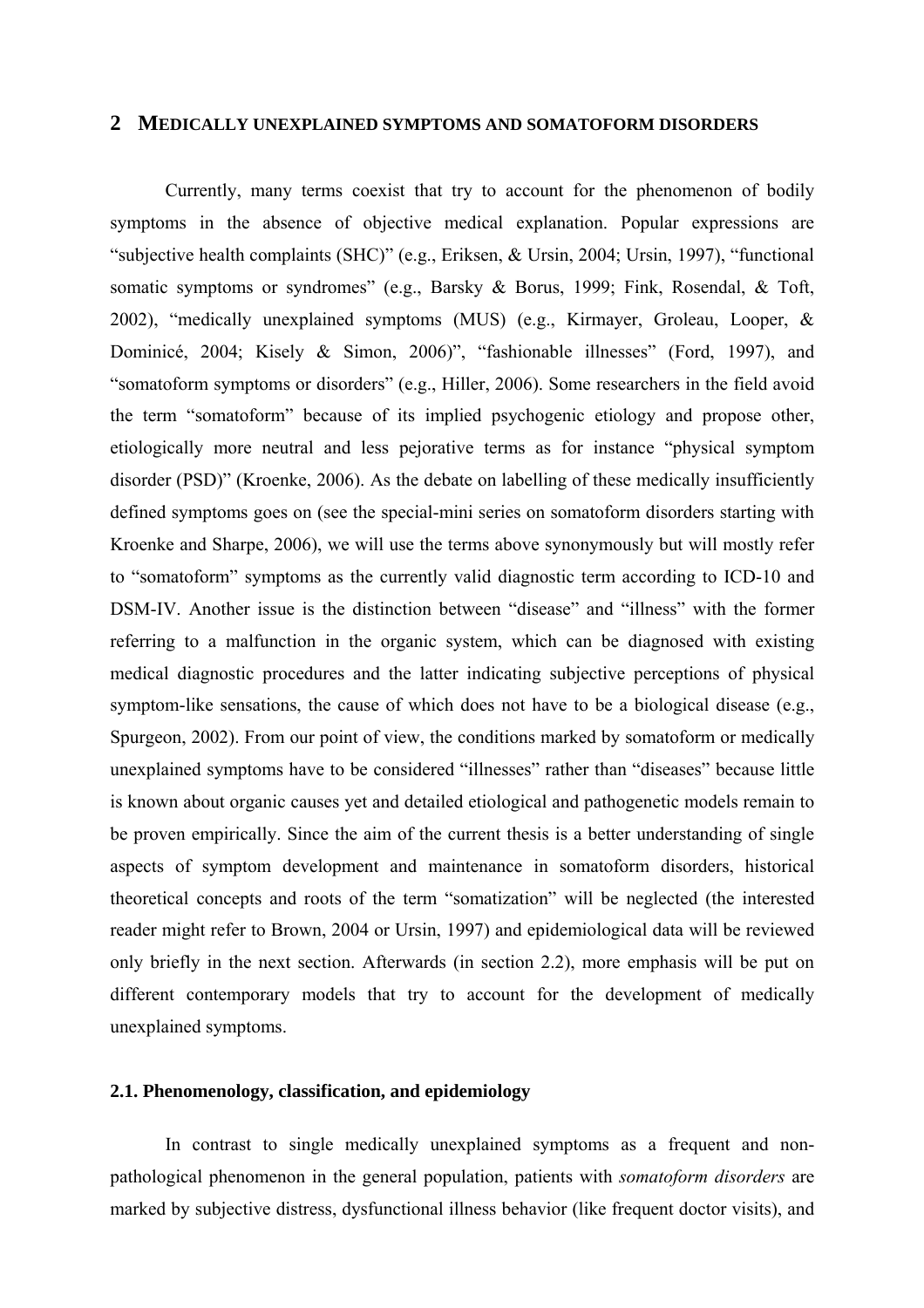psychosocial impairment in the absence of a sufficient organic-medical explanation (e.g., Hiller, 2005). Although MUS overlap considerably with symptoms associated with anxiety and depression, they are empirically distinguishable form traditional *mental* disorders (Henningsen, Zimmermann, & Sattel, 2003) and form a separate nosological entity. Since the definition of a symptom or syndrome as "somatoform" depends not exclusively but in part on negative medical test results, the diagnosis is considerably influenced by the current state of medical testing and examination technology (Hiller, 2005). The field of somatoform disorders represents one of the most controversial sections in current classification systems of mental disorders like the F-section (mental and behavioral disorders) of the ICD-10 and the DSM-IV. Descriptive non-etiological criteria for the diagnosis of different somatoform disorders were first introduced in DSM-III and affected ICD-10 and DSM-IV similarly (Hiller & Janca, 2003). In both classification systems somatization disorder refers to the most severe expression of medically unexplained symptoms starting early, before the age of 30, and affecting multiple organ systems. In contrast, undifferentiated somatoform disorders mostly refer to a milder variant of somatization with a dominance of symptoms in one organ system (e.g., the gastrointestinal system). The diagnosis of (somatoform) pain disorder refers to the perception of pain symptoms for which no sufficient physical pathology can be found. Conversion disorder encompasses pseudoneurological symptoms like sensory loss, cognitive decline, or convulsion that are suggestive of a neurological condition but lack typical medical explanations (e.g., Brown, 2004). Classification systems differ slightly with regard to the diagnosis of body-dysmorphic disorder (BDD), which is a distinct variant of somatoform disorders in DSM-IV and a subtype of hypochondriacal disorder (F45.2) according to ICD-10. BDD and hypochondriasis are the two disorders for which the classification under the realm of the somatoform disorders is most controversial. BDD refers to the unfounded or highly exaggerated conviction that special parts of the body are malformed (e.g., hair, skin, or teeth). Hypochondriasis encompasses the conviction that one suffers from a severe disease (e.g., cancer, AIDS) that has not yet been detected by a physician or the fear that one will develop such a disease in the future. This fear or conviction is typically triggered or maintained by the perception of minor bodily symptoms. Since for none of the two disorders medically unexplained symptoms are part of their diagnosis (Brown, 2004), their classification as somatoform disorders remains controversial. Rief and Hiller (1999) have proposed a taxonomy of somatoform disorders consisting of three subgroups: Firstly, polysymptomatic somatoform disorders that are marked by multiple symptom variants in different organ systems (somatization disorder and undifferentiated somatoform disorder); secondly,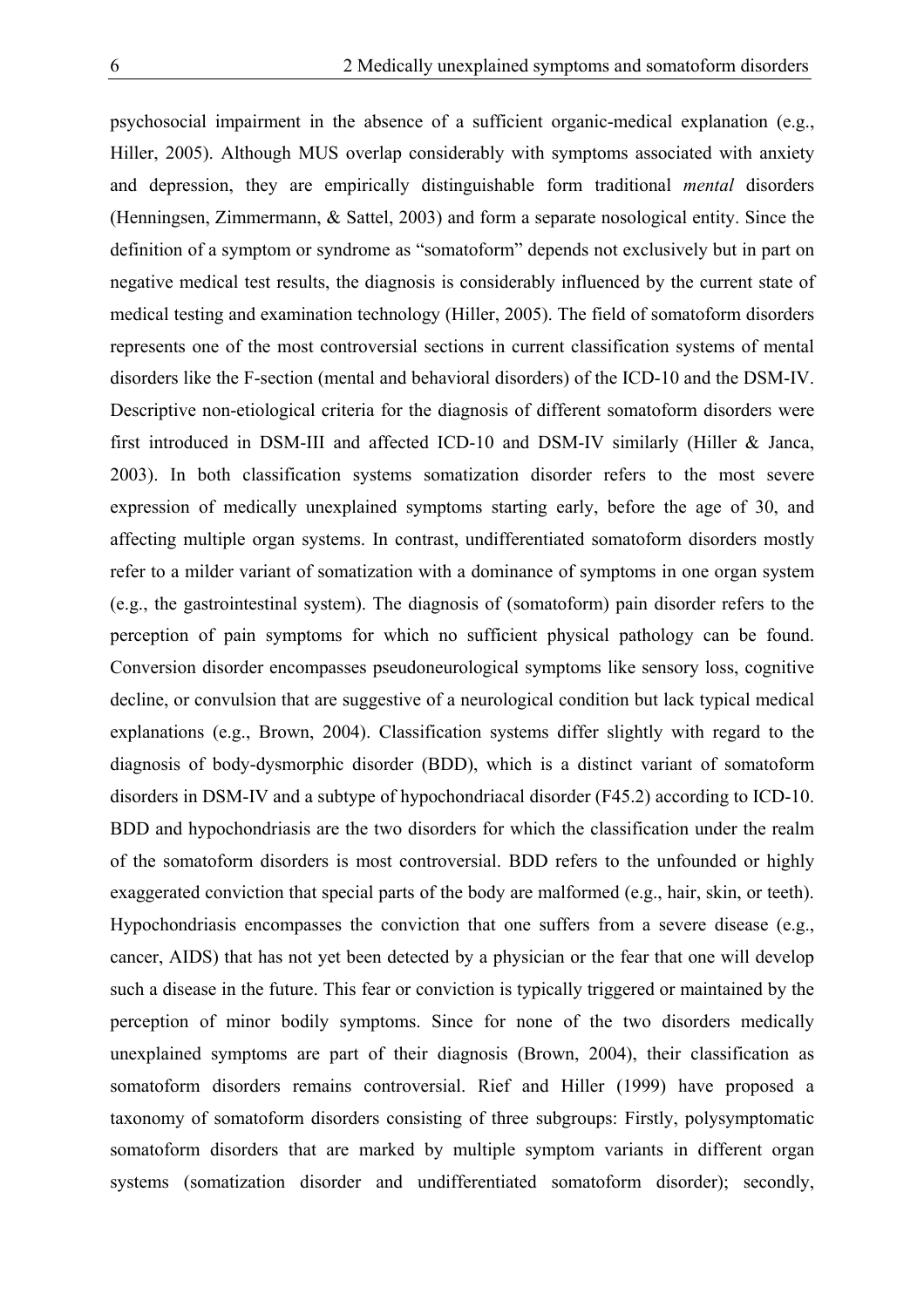monosymptomatic somatoform disorders that comprise only one symptom category (like pain symptoms in somatoform pain disorder or pseudoneurological symptoms in conversion disorder); and thirdly, hypochondriasis and body dysmorphic disorder (Hiller, 2005).

Single medically unexplained symptoms are a very frequent phenomenon in the general population. According to a study by Hiller, Rief, and Brähler (2006), 81.6 % of persons in a representative sample in Germany reported at least one of the 53 somatoform symptoms listed in the DSM-IV and ICD-10 causing mild impairment (71 % reported at least one pain symptom of the DSM-IV, 35.4 % a gastrointestinal symptom, and 27.1 % a pseudoneurological symptom). About one fifth (22.1 %) even reported severe impairment by one or more somatoform symptoms. Although somatoform symptoms represent an everyday phenomenon, in some people symptoms persist, cause considerable distress, and significantly impact on quality of life. In primary care settings on average about 20 to 35 percent of patients present with medically unexplained symptoms and somatoform disorders are the most frequent mental disorders (Toft, Fink, Oernboel, Christensen, Frostholm, & Olesen, 2005). In secondary care contexts even between 30 and 50 percent of patients report medically unexplained symptoms (Hamilton, Campos, & Creed, 1996; Nimnuan, Hotopf, & Wessely, 2000; Reid, Wessely, Crayford, & Hotopf, 2001). Among the most frequent MUS are gastrointestinal complaints, back pain, and headache (Reid et al., 2001). Regarding the prevalence of the distinct diagnostic categories defined according to ICD-10 and DSM-IV, figures vary considerably with respect to the referring sample: According to some studies, the somatization disorder can be considered as a rare phenomenon in the general population with a median rate of 0.4% (range 0.03% to 0.82%) (Creed & Barsky, 2004). The prevalence of the full picture of hypochondriasis appears equally small: In a population based sample in Montreal ( $N = 533$ ), Looper & Kirmayer (2001) only found one subject (0.2 %) fulfilling DSM-IV criteria of hypochondriasis whereas 1.3 % ( $N = 7$ ) met abridged hypochondriasis criteria (disease conviction, distress or interference with functioning, and medical careseeking; Gureje, Üstün, & Simon, 1997). In a large representative study in the general population in Germany (*n* = 4181) Jacobi, Wittchen, Hölting, Höfler, Pfister, Müller, and Lieb (2004) found a lifetime prevalence for at least one somatoform disorder or syndrome (including the somatic syntom index, SSI4,6; Escobar, Rubico-Stipec, Canino, & Karno, 1998) of 10.3 % in males and 22.2 % in females.

Gureje et al. (1997) demonstrated convincingly, that using more liberal diagnostic criteria for hypochondriasis (e.g., omitting the ICD-10 C-criterion "refusal to accept medical reassurance") results in the inclusion of people that are obviously not less impaired than the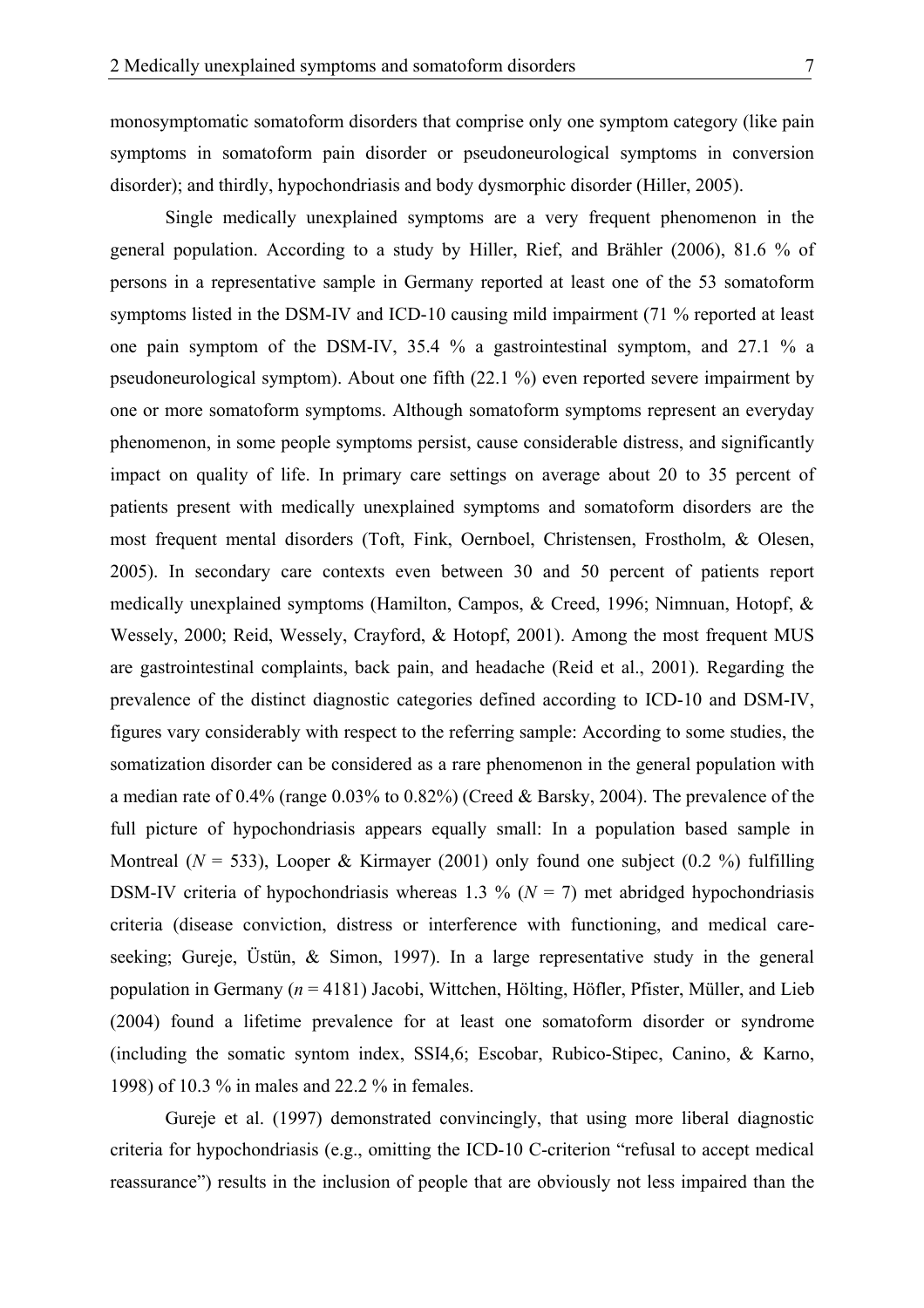<span id="page-13-0"></span>people fulfilling the full criteria of hypochondriasis. These observations underline the difficulties connected with the current diagnoses of somatoform disorders. The phenomenon of somatization affects not only the patient but also the health care system. Barsky, Orav, and Bates (2005) reported, that irrespective of mental or physical comorbidity, patients with somatization had twice the medical care utilization and medical care costs of patients without the diagnosis of a somatoform disorder.

#### **2.2. Current models of somatization**

The term "somatization" stems originally from the realm of psychoanalysis and goes back to an erroneous translation of the German term "Organsprache" used by Wilhelm Stekel in 1925 (Mai, 2004; Marin & Carron, 2002). Although "Organsprache" originally had a slightly different meaning, the term somatization was later used to describe a process identical to conversion, that is, the somatic or physical expression of a hidden psychological conflict. Despite these psychoanalytic roots of the somatization concept, the currently most influential models to explain this phenomenon stem from the fields of behavioral medicine and cognitive-behavior therapy (CBT). As an example of this class of models, we will briefly outline a model proposed by Kirmayer and Taillefer (1997). Rief and Hiller (1998) proposed a similar theoretical approach for somatization disorder and hypochondriasis. In contrast to these models that stress the importance of cognitive constructs like symptom focused attention and dysfunctional interpretation of bodily symptoms, Van den Bergh and colleagues have proposed a learning account of medically unexplained symptoms. Recently, Brown (2004) has proposed a genuine cognitive-psychological model based on fundamental principles of attentional and perceptual processes.

## *2.2.1. A cognitive-behavioral model of somatoform disorders*

The core feature of cognitive or cognitive-behavioral models of somatoform disorders is the assumption that cognitive processes (e.g., sustained attention toward symptoms, interpretation as harmful, and attribution as sign of a severe illness) mediate the relationship between the perception of (minor) bodily symptoms and behavioral changes (e.g., helpseeking behavior, physical and social inability). Behavioral changes in turn amplify the perception of symptoms by directing attention toward symptoms (Barsky, 1992) and physical de-conditioning resulting from the avoidance of physical activity. Therefore, similar to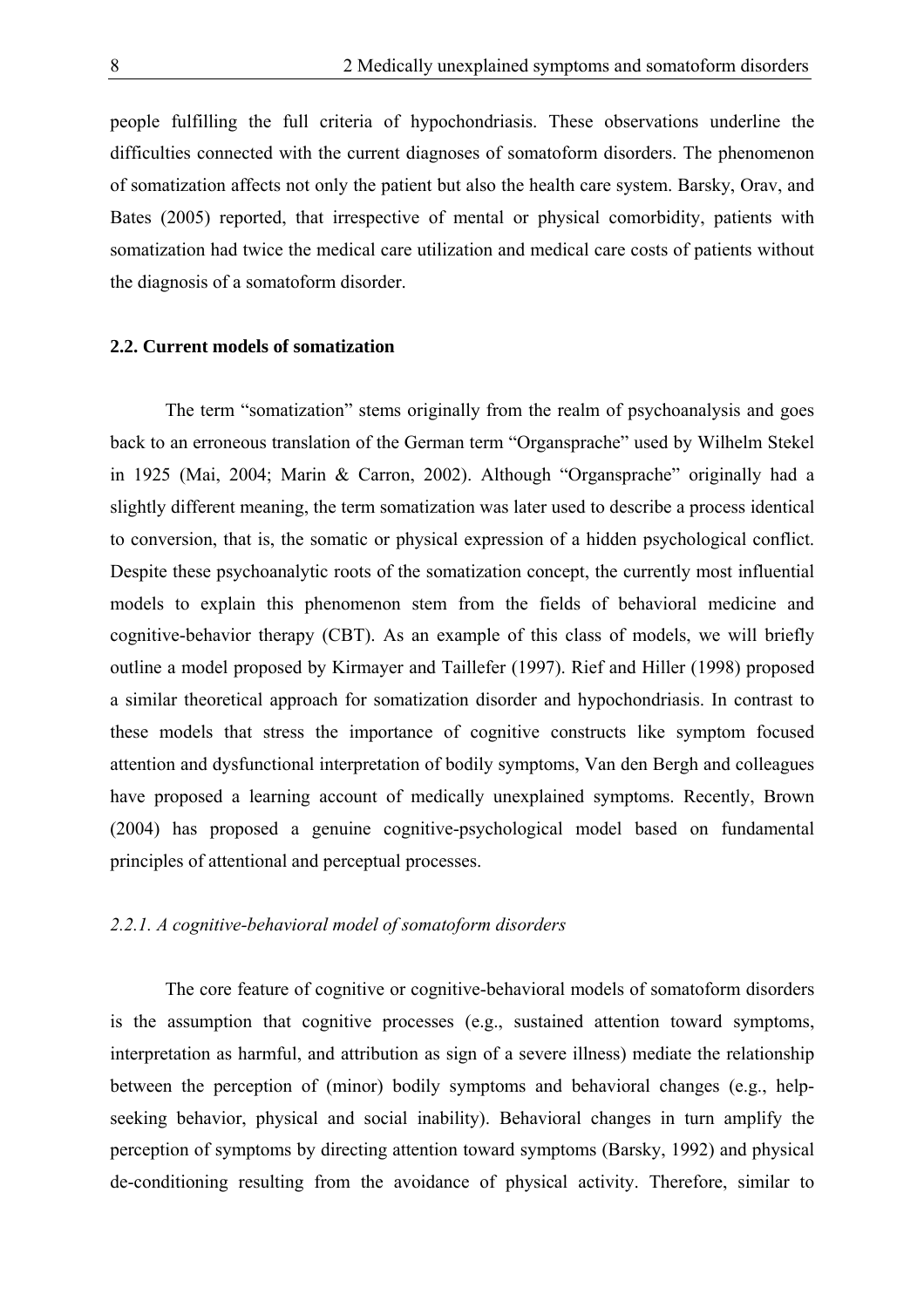prominent models of panic disorder, CBT models of somatization mainly consist of one or more vicious circle(s) of symptom detection, catastrophic interpretation and attribution processes (e.g., symptom as sign of severe illness), and different variants of (physical) avoidance or illness behavior leading to a higher probability of symptom manifestation in future (e.g., via prolonged arousal or because of decreased bodily fitness) (e.g., Hiller, 2005; Looper & Kirmayer, 2002). Additionally, psychosocial and interpersonal factors like characteristics of the compensation system, availability of health care providers and reactions of friends and relatives are proposed as possible reinforcing mechanisms that might contribute to the maintenance of somatoform symptoms (Looper & Kirmayer, 2002). Although such an operant mechanism might play a significant role (as also proposed in the realm of chronic pain), nearly all researchers in the domain of somatoform disorders agree that symptoms are subjectively *real,* though not under volitional control. Somatoform symptoms are therefore clearly distinguishable from the phenomenon of simulation, i.e. the intentional and volitional presentation of symptoms in order to achieve certain goals. [Figure 2-1](#page-15-0) shows a cognitive behavioral model of somatoform symptoms proposed by Looper and Kirmayer (2002). The model depicts that different conditions, not only emotional stressful experiences, but also primarily organic illnesses (e.g., infectious diseases), can trigger a cascade of dysfunctional attentional, attributional, and behavioral consequences leading to the manifestation and chronification of somatoform disorders. The model therefore corresponds with clinical observations, that sometimes the starting point of a somatoform disorder represents an organic illness such as an Eppstein-Barr virus infection.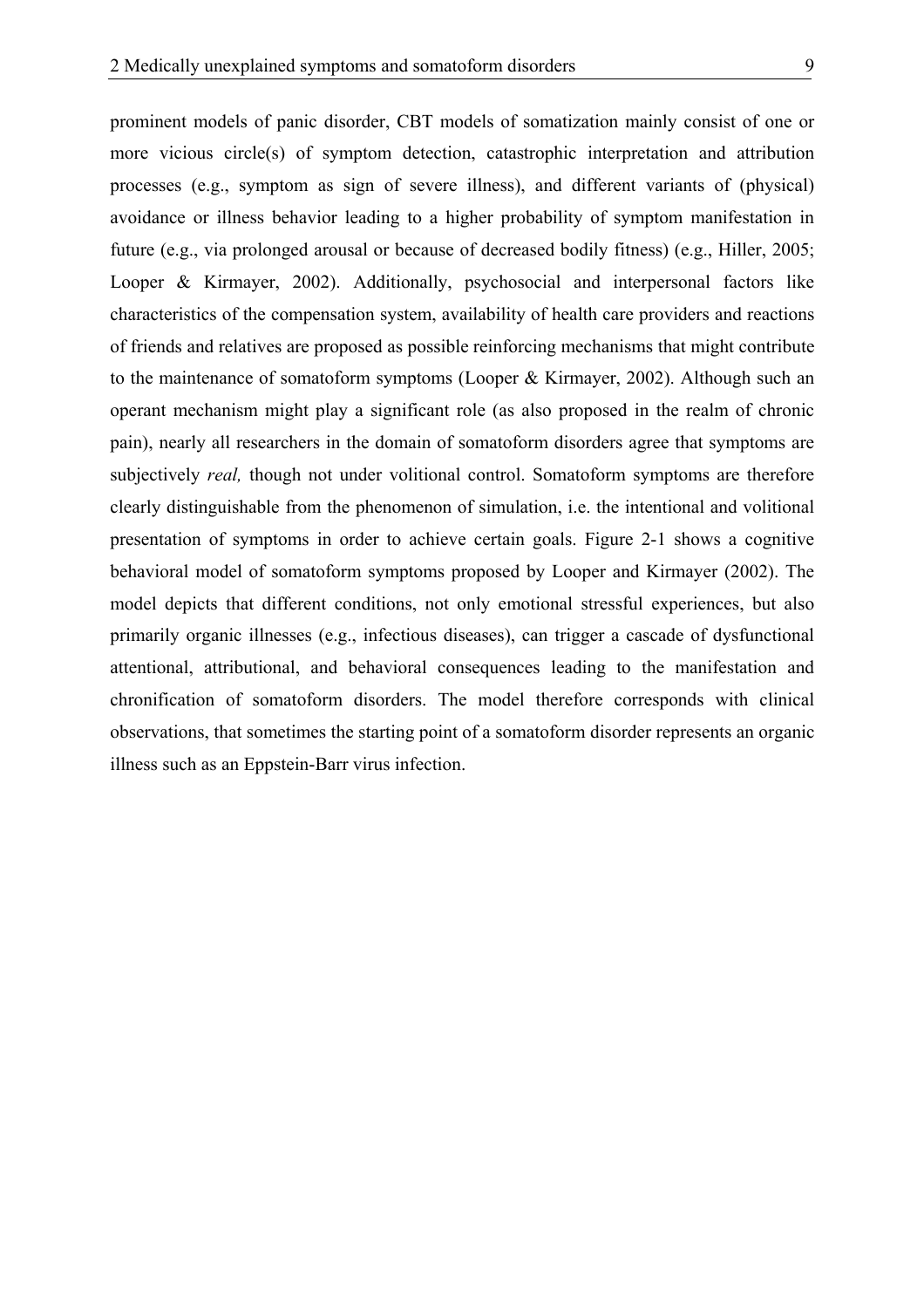

<span id="page-15-0"></span>**Figure 2-1: A multifactorial model (psychosocial mechanisms, interpersonal interactions, and discursive practices) of somatization and corresponding treatment interventions (Looper & Kirmayer, 2002).**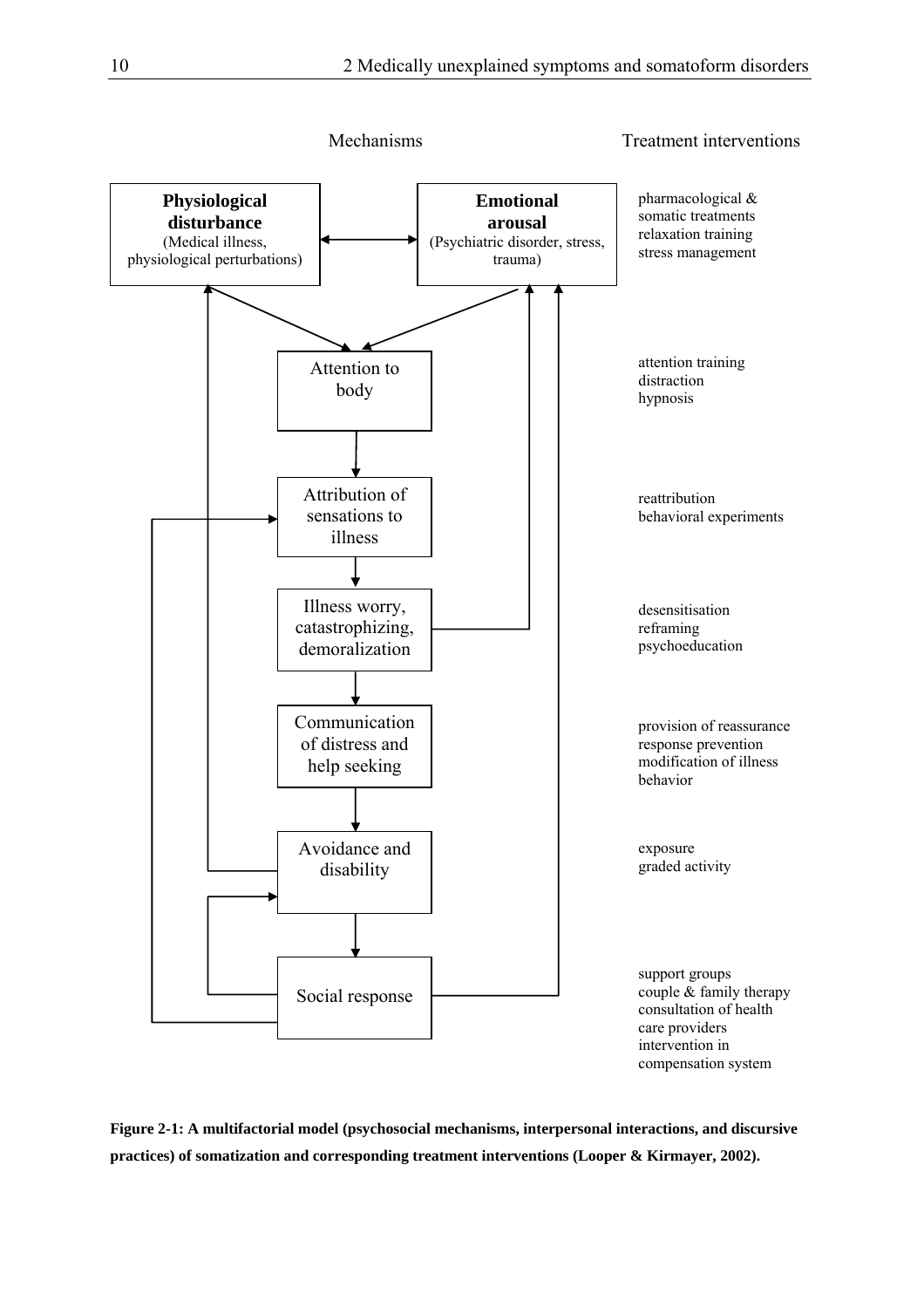#### <span id="page-16-0"></span>*2.2.2. A learning/conditioning perspective on somatic symptoms*

Similar to somatoform disorders, panic disorder and agoraphobia are also characterized by diverse bodily symptoms, for instance dyspnea, tachycardia, or lightheadedness. These and many other symptoms can easily be provoked even in normal people by hyperventilation instruction (i.e., fast and deep breathing for about 3 minutes). Physiological theories have focused on hypocapnia, which is a reduction of carbon dioxide pressure in the arterial blood, as an explanation for the observed range of reversible symptoms. However, as reviewed by Stegen, De Bruyen, Rasschaert, Woestijne, and Van den Bergh (1999), empirical evidence documenting reduced carbon dioxide pressure in patients with panic attacks have remained weak. The authors therefore hypothesized that symptoms that might have originally resulted from hypocapnia are prone to associative learning or classical conditioning processes. In other words - typical hyperventialion symptoms can be elicited by contextual stimuli that become conditioned stimuli (CS) via Pavlovian conditioning. In a series of experiments in healthy people and psychosomatic patients, Van den Bergh and colleagues demonstrated elegantly that in a differential conditioning account only few pairings of a conditioned stimulus (e.g., an unpleasant odor) with  $CO<sub>2</sub>$  enriched air (UCS) are sufficient to produce a conditioned response (e.g., alterations in breathing and subjective symptom reports) (Van den Bergh, Stegen, & Van de Woestijne, 1997; Devriese, Winters, Stegen, Van Diest, Veulemans, Nemery, Eelen, Van de Woestijne, Van den Bergh, 2000). Interestingly, even a mental image as CS (e.g., script of a situation being stuck in an elevator or a sauna) sufficed to elicit symptoms previously provoked by  $CO<sub>2</sub>$  enriched air as the UCS (Stegen et al., 1999).

The principal of the learning account of bodily symptoms in humans proposed by Van den Bergh and colleagues supposes, that bodily symptoms that are normally the natural reaction to certain internal (e.g., hypocapnia) or external triggers (e.g., toxic substances) can become associated with previously neutral stimuli (e.g., odors or mental images). The consequence of such an association is that even in the absence of a "natural" trigger unspecific somatic symptoms can be provoked by various conditioned stimuli. As this model proposes that aversive olfactory stimuli are well suited to become CS, the model has been successfully applied to the multiple chemical sensitivity syndrome (MCS) (Van den Bergh, Devriese, Winters, Veulemans, Nemery, Eelen, & Woestijne, 2001) that will be outlined in the following chapter three.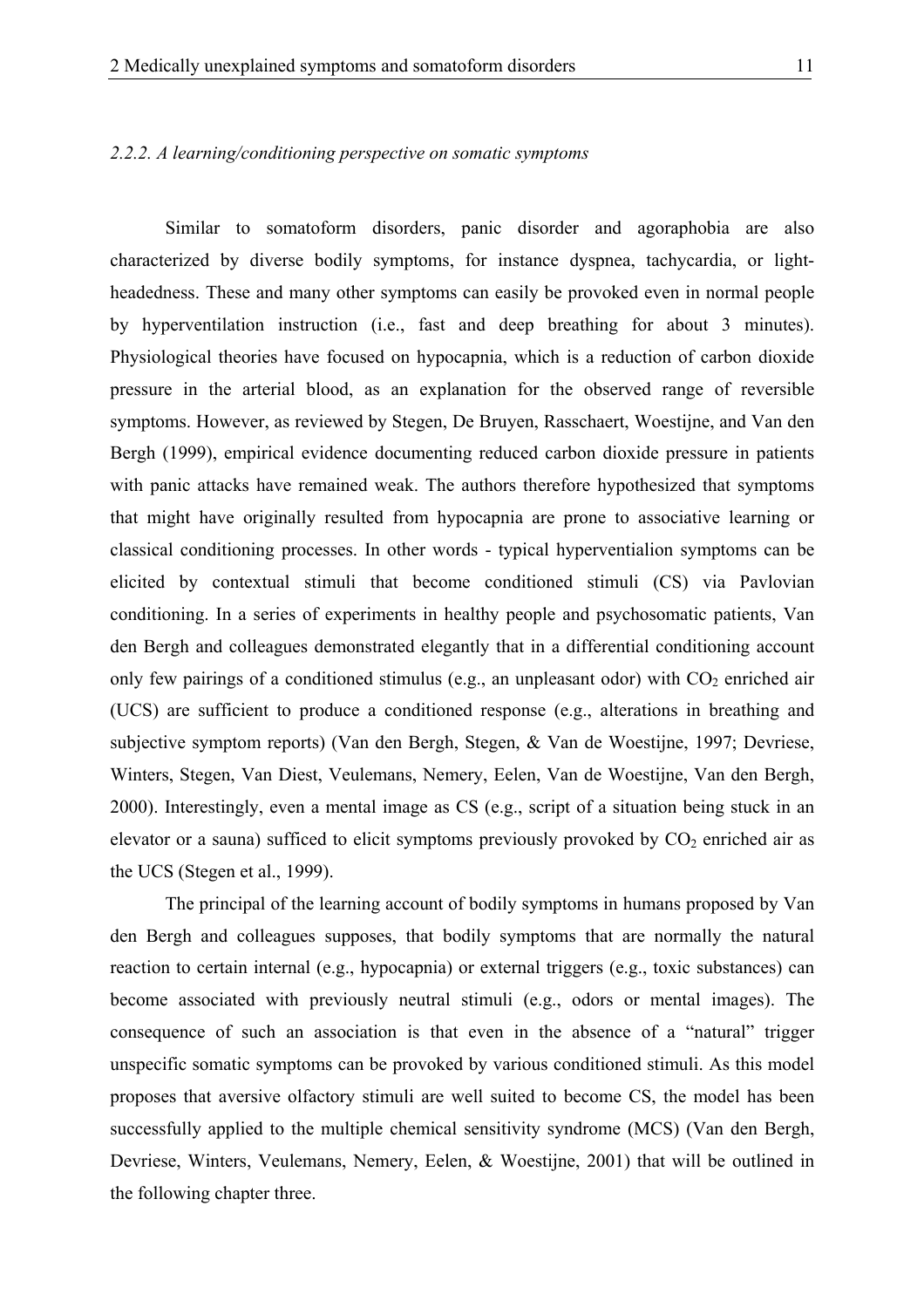### <span id="page-17-0"></span>*2.2.3. A cognitive-psychological approach to medically unexplained symptoms*

Brown (2004) proposed another cognitive psychological model to explain the development and maintenance of medically unexplained symptoms. Brown's model is mainly informed by the theory of attentional control of Norman and Shallice (Norman & Shallice, 1986). In the tradition of dual-process theories in psychology (e.g., Feldmann Barrett, Tugade, & Engle, 2004), Brown distinguishes two attentional control systems, a primary attentional system (PAS) and a secondary attentional system (SAS) ([Figure 2-2](#page-17-1)). The PAS refers to an effortless, intuitive, and automatic mode of information processing; the SAS operates under conditions of self-awareness and the impression of cognitive effort and deliberateness.



<span id="page-17-1"></span>**Figure 2-2: The generation of experience and control of action by the cognitive system. Figure taken from Brown (2004; p. 801).** 

According to Brown (2004), like perception in general, the formation of medically unexplained symptoms is the result of a complex constructive process that relies on both existing knowledge structures and schemata in memory as well as on actual inputs from the perceptual system. False or rogue perceptions of symptoms arise when attentional selection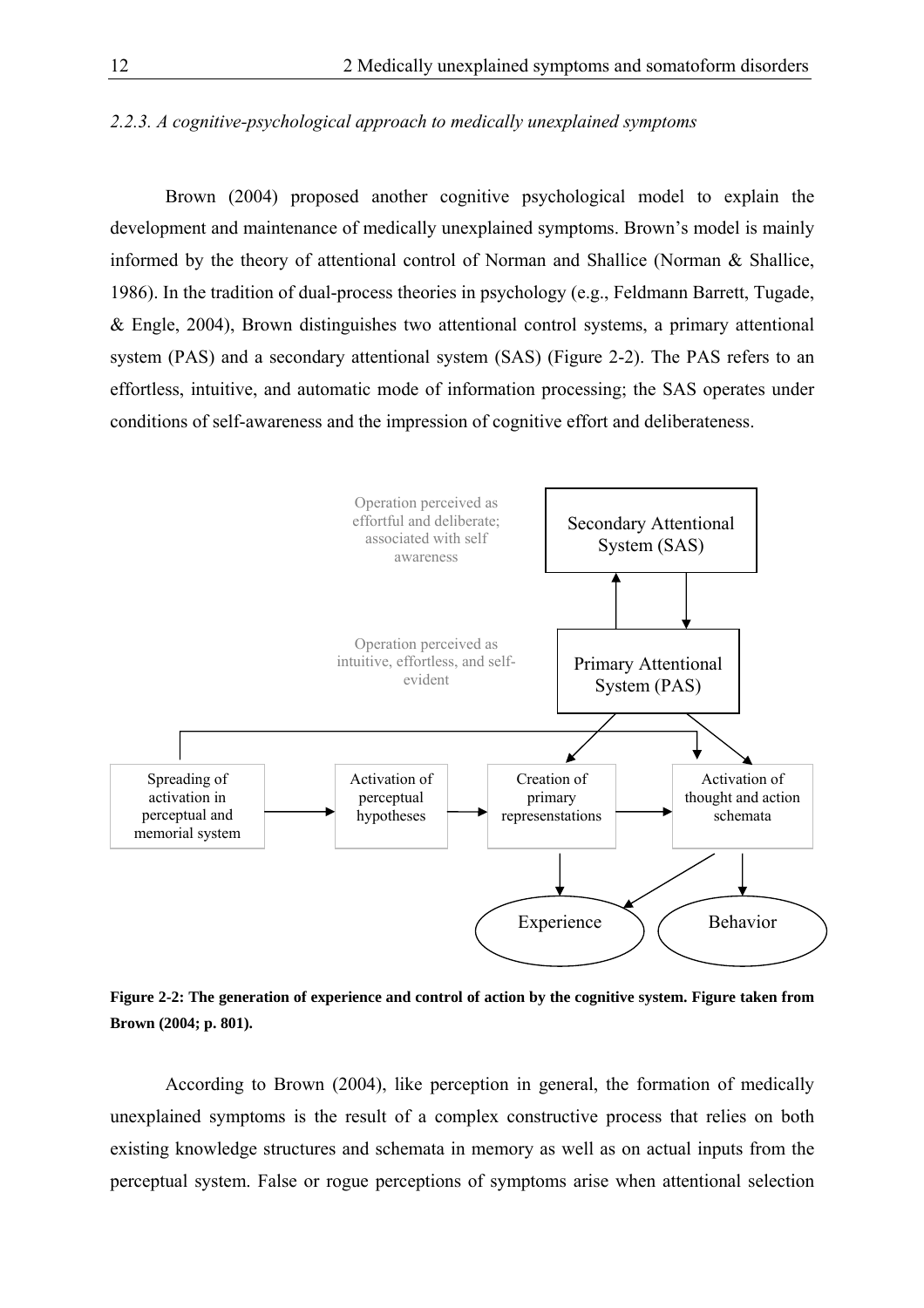processes of the PAS are biased by existing and (over-)active knowledge structures in memory. Brown compares the perception of unexplained symptoms to certain visual illusions, that demonstrate convincingly how powerful expectancies or habits can guide and mislead our perception of the "real" sensory world. Whereas the primary locus of dysfunction in patients with MUS is the PAS because it automatically activates or selects (rogue) symptom representations, the chronification and maintenance of MUS is mainly a function of the amount of "high-level" attention consciously allocated to prior formed symptom representations via the secondary attentional system (or Supervisory Attentional System, SAS, in the Norman and Shallice framework). Factors that perpetuate the direction of attentional resources to symptoms are displayed in [Figure 2-3](#page-18-0) and include dysfunctional attributional strategies (e.g., catastrophizing thoughts about symptoms as signs of severe illness), ongoing rumination about symptoms or illness, illness behavior like checking the body for signs of illness or avoidance of physical activity, personality factors like dispositional negative affectivity or hypnotic susceptibility. The repeated allocation of attention by the SAS to symptoms is supposed to decrease the threshold for the automatic selection of symptom representations by the PAS and thereby again fosters the experience of subjectively "real" but actually "rogue" (symptom) representations. The resulting vicious circle is presented in [Figure 2-3](#page-18-0).



<span id="page-18-0"></span>**Figure 2-3: The role of secondary attention in the development of unexplained symptoms. Factors perpetuating the allocation of secondary attention to rogue representations are shown in the dotted box (figure and legend from Brown, 2004, p. 804).**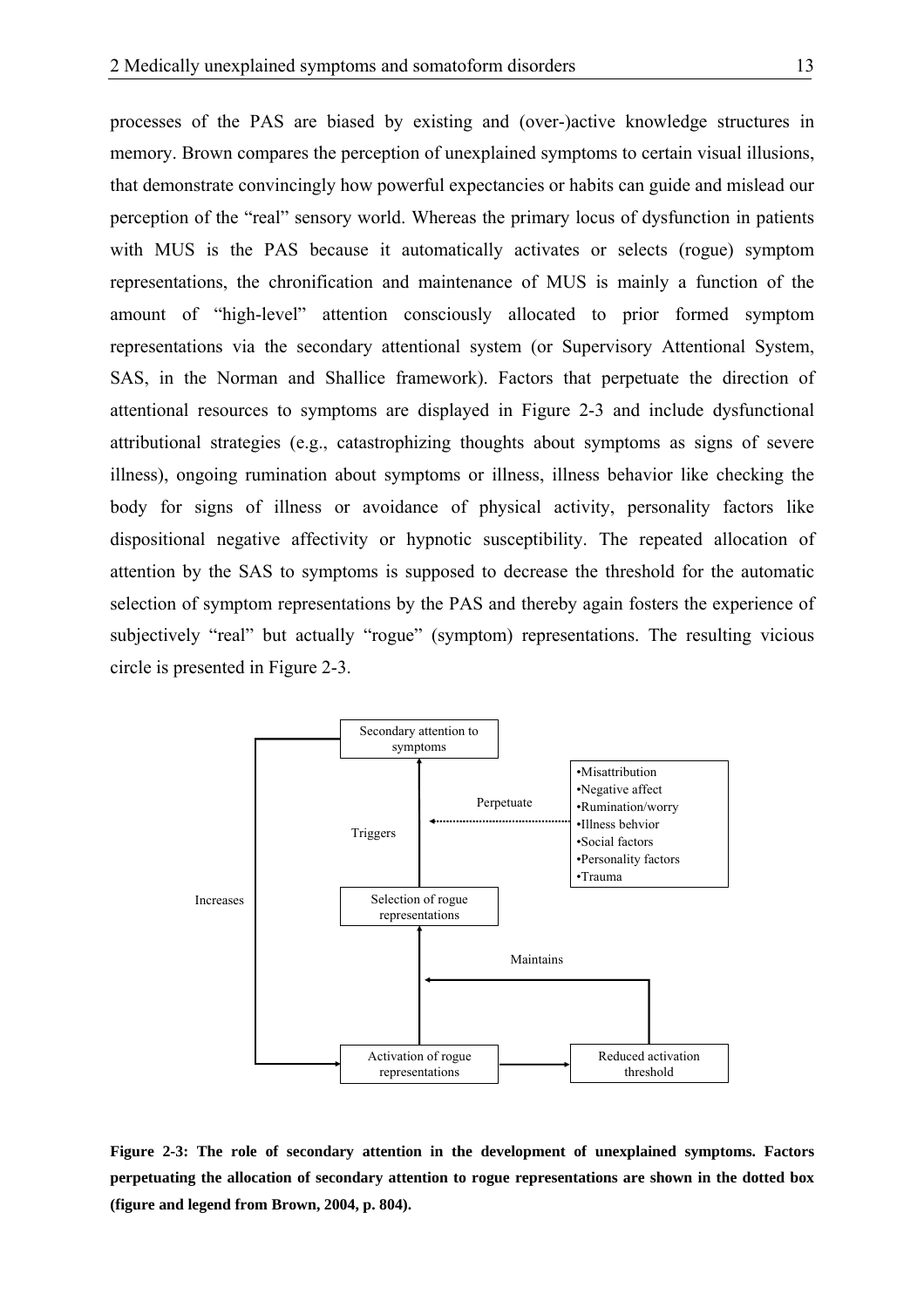According to Brown (2004), memory structures that bias the operation of the PAS (i.e., symptoms representations) can have various origins. They either stem from "real" physiological disorders in the past, they might be the consequence of traumatic experiences, or they might even have developed in the absence of any prior illness experience in the self, simply through information from or observation of others. Once those symptom representations have developed it depends on the operation of the hypothesized perpetuating state and trait variables proposed above (e.g., trait negative affect, rumination or worry; [Figure 2-3](#page-18-0)) if an individual will develop and maintain the experience of MUS.

Several aspects of the entire model proposed by Brown [\(Figure 2-4\)](#page-20-1) are already included in the model postulated by Kirmayer and Taillefer (1997) ([Figure 2-1](#page-15-0)) or the concept of somatosensory amplification (Barsky, 1992; Barsky, Goodson, Lane, & Cleary, 1988). However, in contrast to the former models Brown precisely elaborates possible cognitive psychological origins of medically unexplained symptoms. The idea that prior episodes of severe organic illnesses are one option leading to the formation of overactive and primary attention guiding symptom representations fits well with the clinical impression that many patients suffering from MUS report episodes of "real" physical diseases. In essence, the Brown model conceptualizes MUS as artificial reactions or false alarms of a highly sensitized information processing system. In this respect it resembles the idea of "somatovisceral illusions" with respect to emotional experiences as proposed by Cacioppo, Berntson, and Klein (1992). Although the final model ([Figure 2-4\)](#page-20-1) appears quite complex and many relations between the involved constructs remain hypothetical, Brown finally proposes detailed hypotheses of how parts of his model might be tested empirically. Most relevant for our work is the hypothesis that people with medically unexplained symptoms in contrast to nonsomatoform controls should demonstrate an *attentional bias* towards symptoms (hypothesis 2, p. 807) that should be detectable with cognitive paradigms (e.g., the emotional Stroop task) and that abnormalities in attentional processes should be associated with alterations in high-level postattentive processing rather than low-level preattentive processing (hypothesis 4, p. 807). Brown's conceptualization of altered attentional processes in somatoform disorders fits other models that try to account for biased attentional processes in psychopathology (e.g., in anxiety and depression). We will come back to detailed models and experimental paradigms that try to explain and assess attentional biases toward idiosyncratic relevant and mostly negative laden emotional stimuli in the fourth chapter.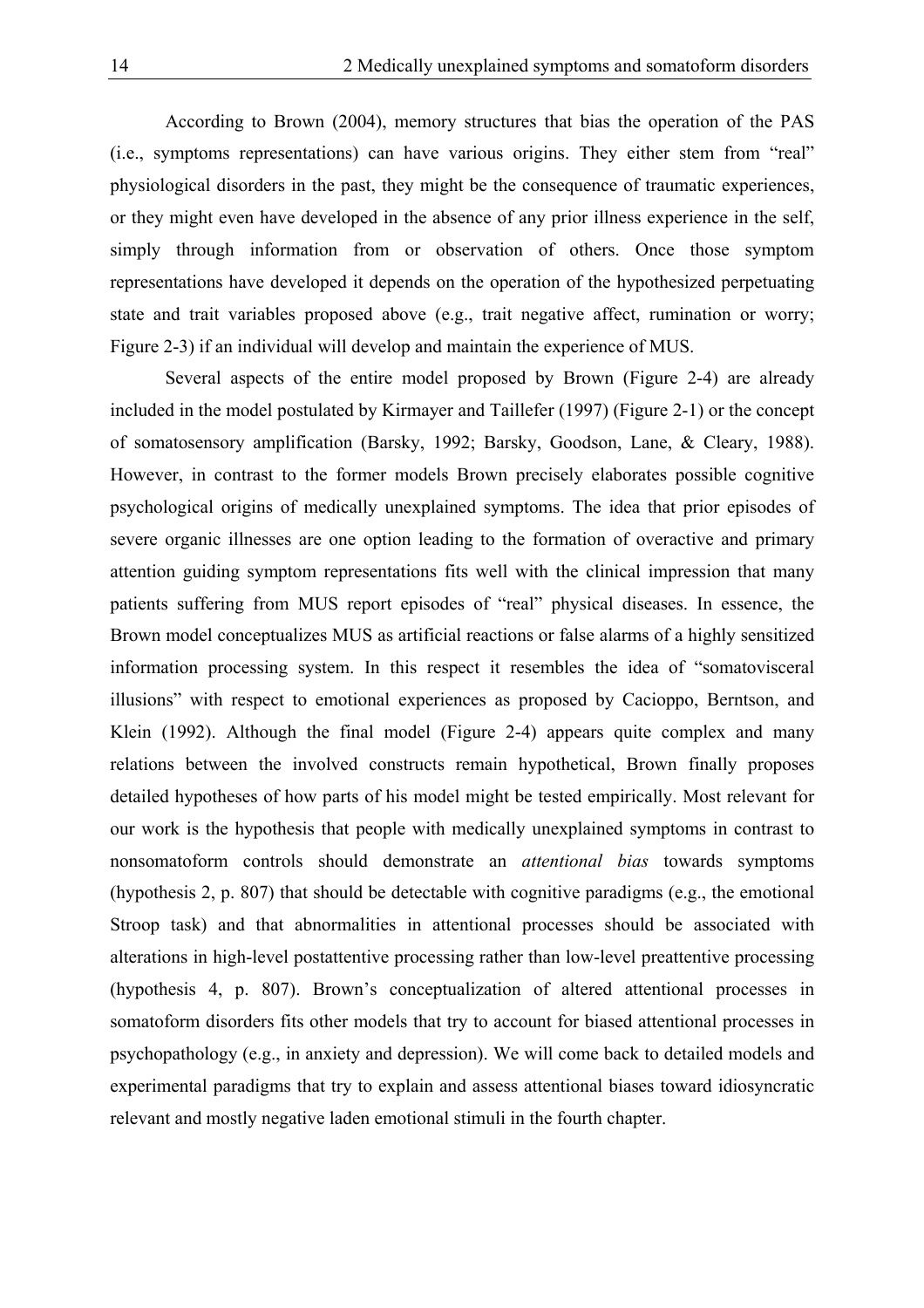<span id="page-20-0"></span>

<span id="page-20-1"></span>**Figure 2-4: Factors involved in the development of symptom chronicity (figure and legend from Brown, 2004; p. 804).** 

#### *2.2.4. A psychobiological perspective on medically unexplained symptoms*

In contrast to the almost pure cognitive-psychological approach proposed by Brown (2004), Rief and Barsky (2005) outline a psychobiological model of unexplained symptoms. The authors support the position that somatoform symptoms are not physiologically unfounded. Rief and Barsky review evidence that the symptom reports in people with somatoform disorders are presumably associated with a heightened autonomic arousal (e.g., a decreased recovery response of heart rate activity after mental distress; Rief & Auer, 2001), changes in the endocrine system (i.e., alterations in the functioning of the hypothalamicpituitary-adrenal axis leading to hypocortisolism), dysfunctional activation of the immune system, and abnormalities regarding certain monoamino acids and neurotransmitters. Although the role of those biological factors in somatoform disorders remains equivocal (e.g., in case of the postulated hypocortisolism) and empirical evidence in this domain is still weak, it seems plausible that alterations in the immune system are associated with certain aspects of somatoform disorders like illness behavior, and that biochemical changes in the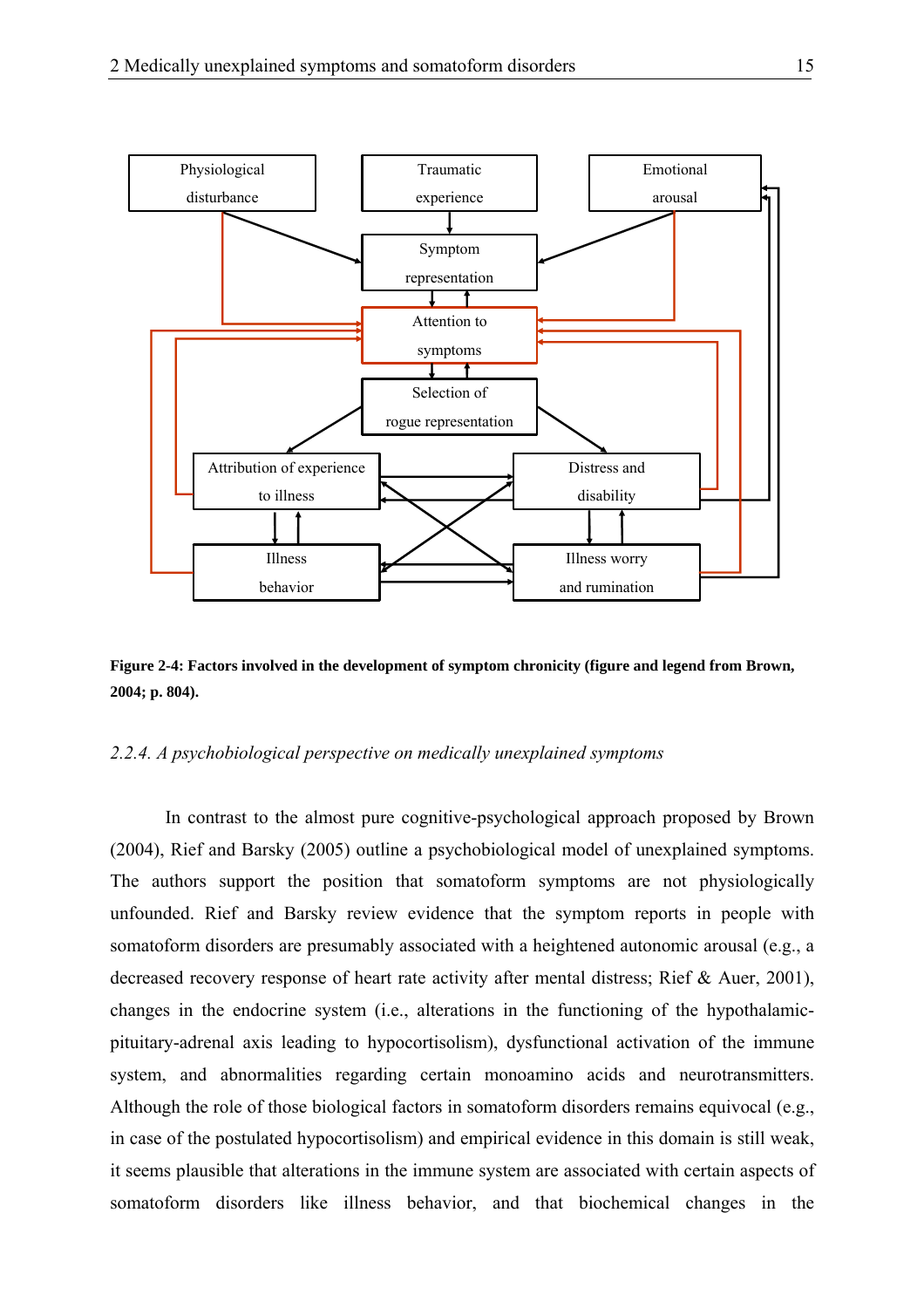neurotransmission process contribute to alterations in pain and symptom perception thresholds (Rief & Barsky, 2005). Even if future research confirms the role of these hypothesized biochemical factors the question of causality and possible bi-directionality of biological, cognitive, and behavioral factors remains as a crucial issue.

In their final simplified psychobiological model of medically unexplained symptoms ([Figure 2-5\)](#page-22-0), Rief and Barsky (2005) conceptualize that somatoform symptoms and disorders are the consequence of two main phenomena: Firstly, an increase in body signals due to numerous (mostly biological) factors as a consequence of frequent distress, a lack of physical condition or a chronically stimulated HPA-axis. Secondly, similar to the gate-control-theory in pain research, a deficient filter system is supposed to amplify bodily signals rather than to inhibit or effectively select them as it would in healthy people. This leads to increased conscious perception of bodily reactions and symptoms. Possible electrophysiological correlates of such a defective filter system comprise increases in the N1-components and decreases of the mismatch negativity in somatoform patients (Gordon, Kraiuhin, Kelly, Meares, & Howson, 1986; James, Gordon, Kraiuhin, Howson, & Meares, 1990; according to Rief & Barsky, 2005). In line with the psychobiological (filter-)model of Rief and Barsky, Thayer and Brosshot (2005) describe how an imbalance between the sympathetic and parasympathetic system and especially the chronic deactivation of the parasympathetic system may lead to malfunctions of the immune system, thereby fostering chronic health problems in general. The core feature of their model is the disinhibition of emotion circuits in the central nervous system leading to a chronic or prolonged stress or fight-and-flight response. One of the reasons for the disinhibition of neural circuits associated with emotion processing and threat detection according to the authors represents a decrease in inhibiting top-down signals from areas within the prefrontal cortex, that is a hypoactivation in the prefrontal cortex. Further research with modern brain imaging techniques (e.g., functional magnetic resonance introspection and positron emission tomography) should address these hypotheses in patients with somatoform disorders.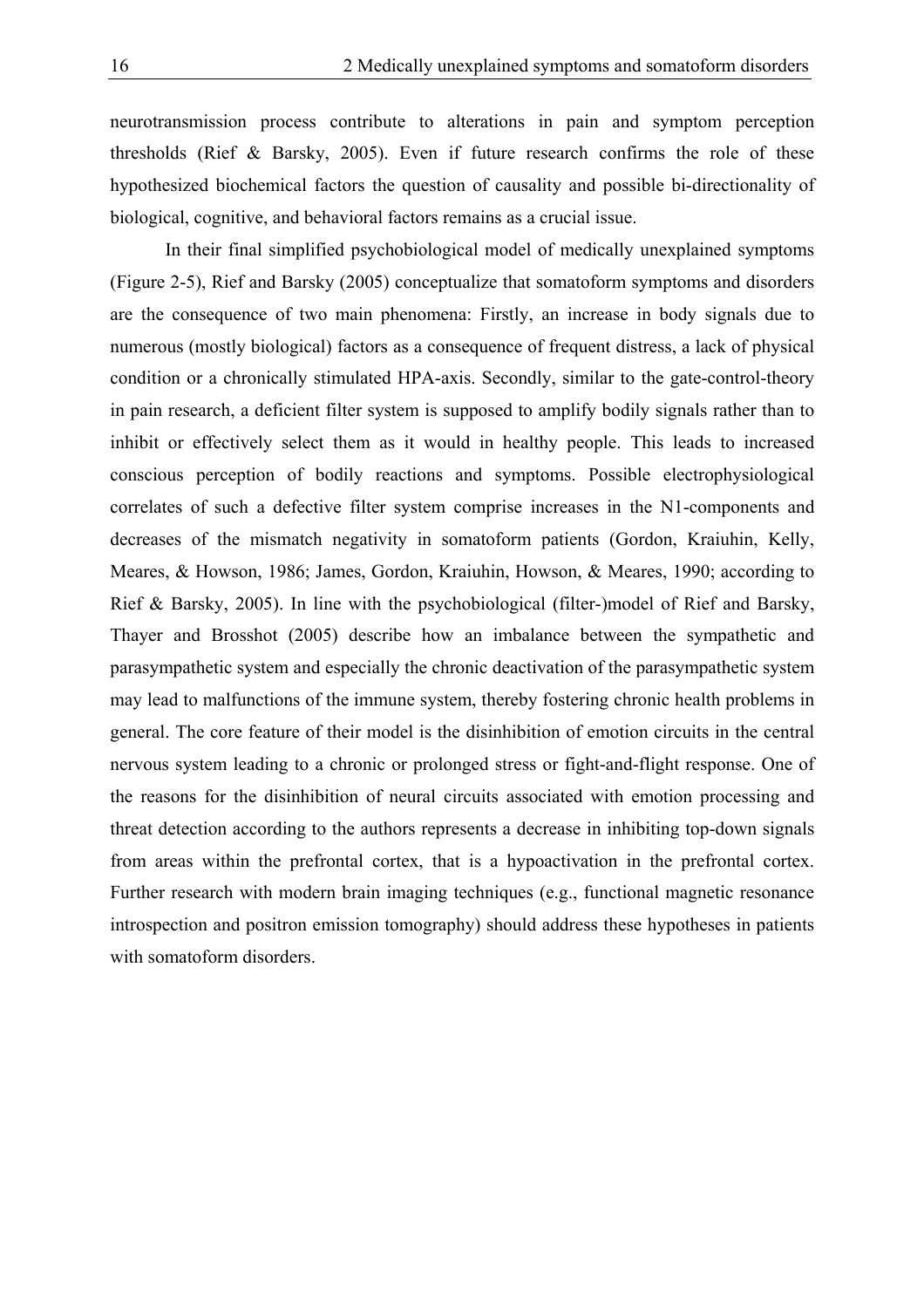

<span id="page-22-0"></span>**Figure 2-5: The filter model of somatoform symptoms (taken from Rief & Barsky, 2005)** 

To our impression, there are little sharp contradictions between the theoretical notions proposed by Brown (2004) on the one hand, and Rief & Barsky (2005) on the other. Both theories agree on the position that somatoform disorders rely on abnormalities in the *perception* of bodily signals. The filter system included in the Rief and Barsky model could cognitive-psychologically be conceptualized as the primary attentional system (PAS) included in the Brown model. The most striking difference between the two models might be that, according to the Brown model, medically unexplained or somatoform symptoms can develop in the complete absence of any current biological or physical organic correlate – a position that might be hard to reconcile within the Rief and Barsky model. One of the crucial issues to decide between the two theoretical accounts is therefore the question: Are people with somatoform symptoms (because of heightened emotional arousal or negative affectivity) more sensitive or vigilant toward "real" somatic changes or do elevated symptom reports represent an emotional distress mediated reporting bias? First empirical evidence for the latter position has been presented by Aronson, Feldmann Barrett, and Quigley (2001; 2006), although generalizability of their findings is restricted by their use of a non-clinical sample of university students and the mono-methodological operationalization of somatic sensitivity by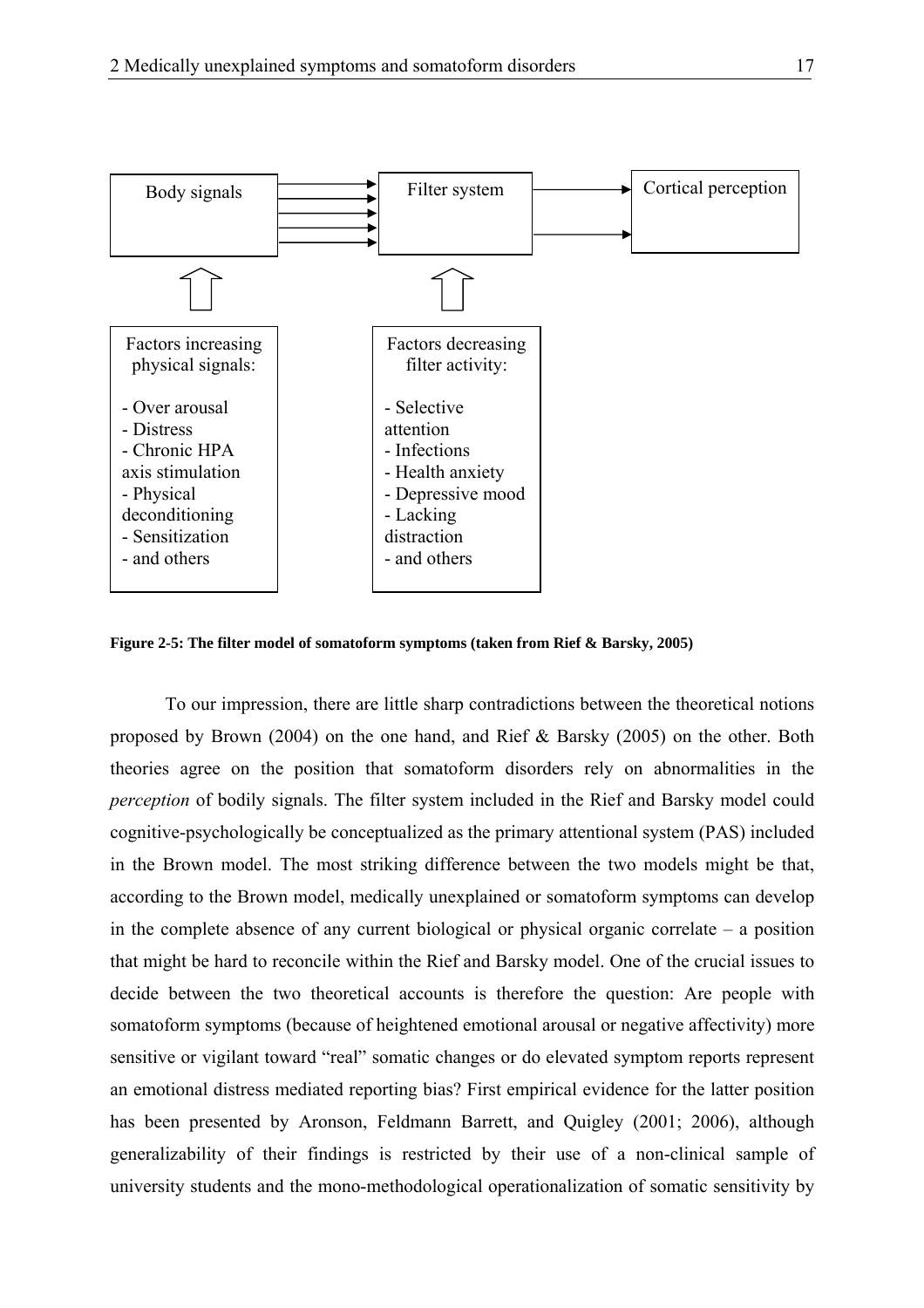a heartbeat detection task. Similar evidence that self-reported somatosensory amplification scores (Barsky, Wyshak, & Klerman, 1990) are even negatively related to real somatic or physiological sensitivity (measured by the ability to accurately monitor one's own heartbeats) suggests that the subjective impression of amplified bodily sensations might correspond to an inability to detect and discriminate "normal" bodily sensations rather than to hypervigilance to them (Mailloux & Brener, 2002).

However, with the exception of the learning approach presented by Van den Bergh and colleagues, all proposed models of medically unexplained symptoms explicitly agree on the crucial and dysfunctional role of *symptom focused attention* regarding the development, maintenance, and chronification of medically unexplained symptoms. Because little systematic empirical research has addressed the question of in how far patients with different MUS actually show comparable selective attention effects towards bodily symptoms, the area of symptom focused attention represents the main topic of the two empirical studies presented later on. Before introducing some modern experimental paradigms suitable for the experimental assessment of attentional processes a presumed modern variant of somatoform disorders called idiopathic environmental intolerance (IEI), formerly considered as multiple chemical sensitivity (MCS), will be outlined.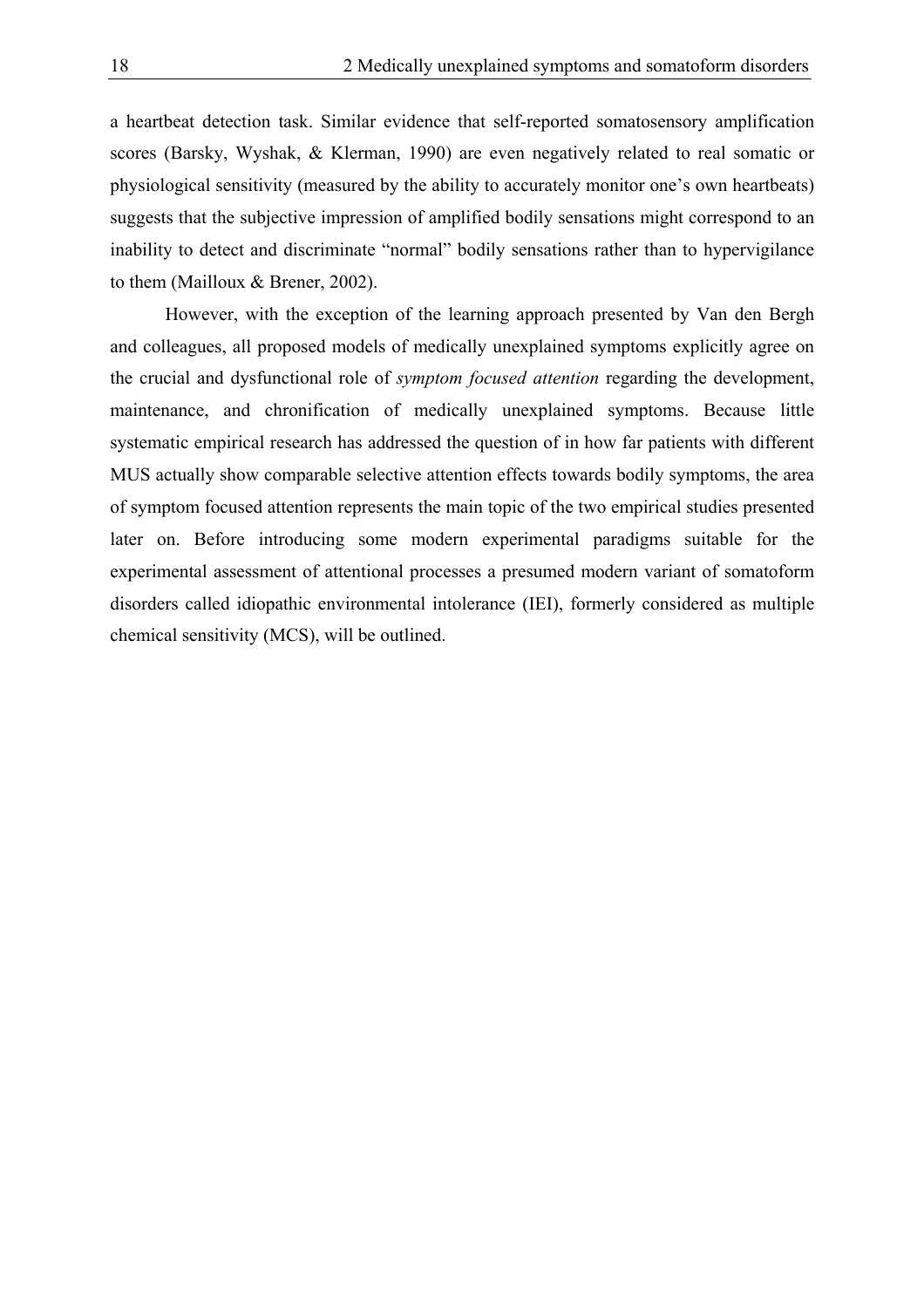## <span id="page-24-0"></span>**3 IDIOPATHIC ENVIRONMENTAL INTOLERANCE (IEI)**

In addition to the various forms of somatoform disorders according to DSM-IV and ICD-10 as outlined above, at the end of the  $20<sup>th</sup>$  century a number of labels have been proposed by different medical subdisciplines to account for medically unexplained symptom clusters with an emphasis on different organ systems. For instance in gastroenterology the irritable bowel syndrome (IBS) became a frequent diagnosis, in rheumatology the fibromyalgia syndrome (FMS), in dentistry the mandibular dysfunction syndrome, and in orthopedics back pain (e.g., Deary, 1999; Escobar, Hoyos-Nervi, & Gara, 2002). Additional modern examples of phenomenological similar conditions are the silicon breast implant illness, the Gulf war syndrome (GWS), the toxic mold syndrome, and the sick-building syndrome (SBS) (for a short review see Binder & Campbell, 2004). All of these syndromes have in common that despite of their fashionable labels implying a simple and clear-cut etiology little causal empirical evidence regarding symptom development could be detected so far. Stewart (1990b) points out the observation that most people with a fashionable illness also fulfill criteria for at least one other unclear syndrome and that patients change their illness label according to special coverage of fashionable illnesses in the media or according to labels offered by physicians. Therefore, a debate continues whether it is reasonable to "split" the different conditions or "lump" them together (Wessely, Nimnuan, & Sharpe, 1999; Wessely & White, 2004). In the domain of clinical ecology (Bell, 1982), Multiple Chemical Sensitivity (MCS) became a famous diagnostic label to account for the subjective complaints of people suffering from a vast array of symptoms like for instance headache, fatigue, lightheadedness, and dizziness. Although the symptoms between the different functional somatic symptoms like FMS, CFS, MCS or SBS overlap considerably (e.g., Aaron & Buchwald, 2001), the specificity of MCS or IEI stems from the attribution of symptoms to low-level chemical exposure in everyday life. The existing diagnostic criteria and data on epidemiology as well as current models of the etiology and maintenance of MCS/IEI will be presented in the following sections.

### **3.1. Terminology, phenomenology and epidemiology of IEI**

The following story briefly describes the case of a prototypical patient suffering from IEI: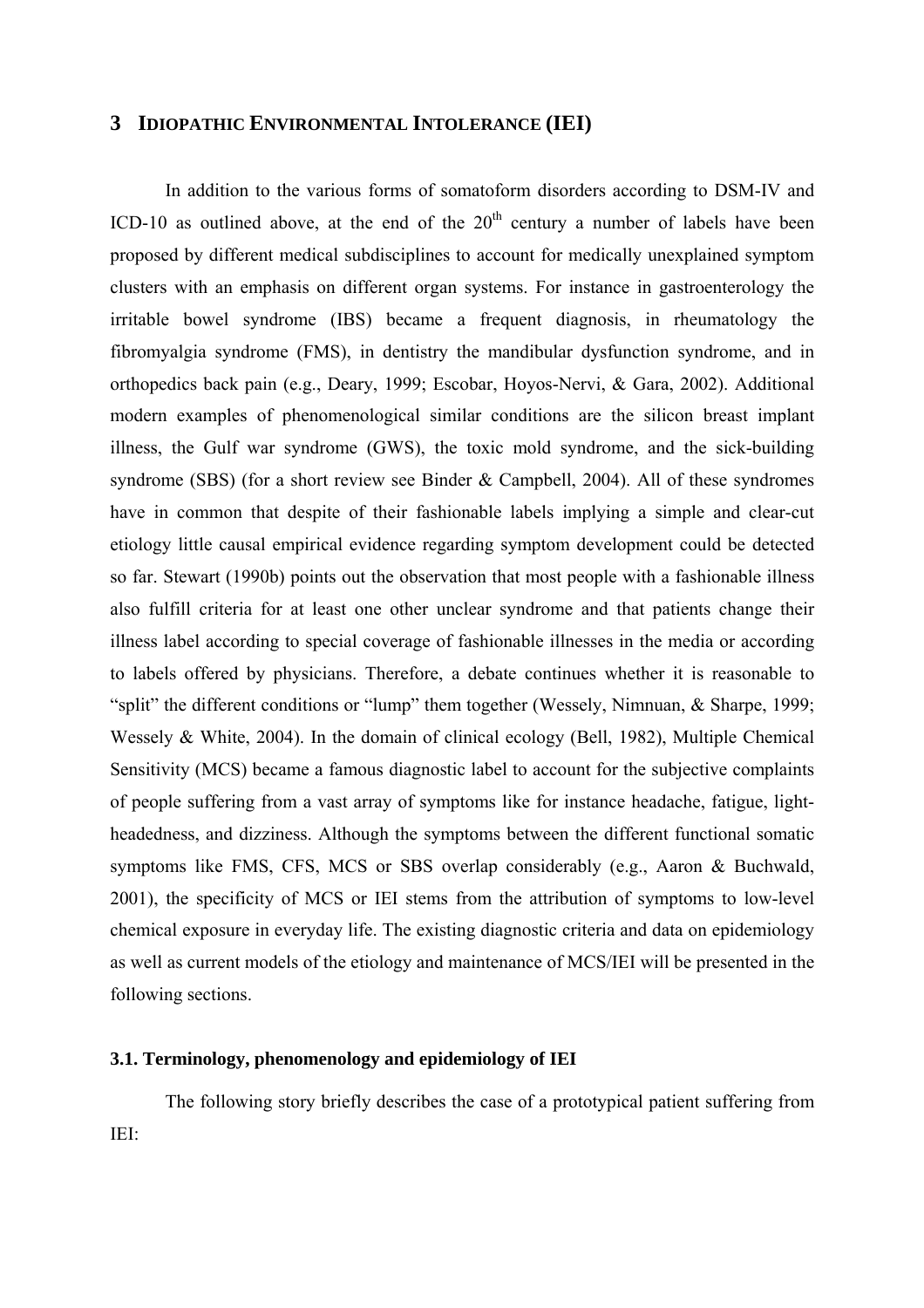## "The Story of Eric:

Eric has been complaining for some time about not feeling well when he is exposed to chemical products. When he enters a room where such products have been used recently, he becomes light-headed, has problems with his balance, and has difficulty breathing. He is about to faint and feels dysphoric, looses his vigour and strength. This condition may last for hours and afterward, he often has a headache for a couple of days and prefers to stay home. He lives in a rural community. He likes to work in the garden and regains his strength this way. "Nature heals itself," he says. The problems started 5 years ago. Eric was working as an employee in a company that produces silicones. Regularly, he had to enter the production units and the warehouses for control and advice. All the employees from the warehouses had a medical check-up regularly, Eric as well. There were never serious problems reported by anyone except by Eric. The complaints developed gradually in Eric's case. First they were tolerable, but they slowly became more disturbing. After a while, he was avoiding any odor that could trigger complaints. He avoided entering the productions units and the warehouses and he called in sick very often. Finally, his problem and avoidance behavior escalated such that he got fired. Now he is unemployed, but his problem has not improved. Meantime, all kinds of products that—according to him—had a chemical odor have been removed from the house: paint, thinner, white spirit, some types of soap, ethyl alcohol, several household cleaning products, and even perfumes; he considered them all poisonous. His avoidance behavior has become so bad that when the house is being cleaned, he has to leave. (Winters et al., 2003; p. 337)."

Over the last two decades there has been an increasing multidisciplinary interest in a controversially disputed disorder called idiopathic environmental intolerance (IEI), or multiple chemical sensitivity (MCS). Recently the WHO has discarded the term MCS because of its implicit and yet unverified etiological implications (Sparks, 2000). Without speculating about etiology, Staudenmayer, Binkley, Leznoff, & Phillips (2003a, p. 235) define IEI as "an acquired disorder with multiple recurrent symptoms, associated with diverse environmental factors tolerated by the majority of people; not explained by any known medical, psychiatric or psychological disorder".

Since no official diagnostic criteria for IEI could be established yet, prevalence rates of the phenomenon vary considerably: between 15-30 % of respondents in population based studies report minor problems with environmental chemicals, while 1-6 % meet more restrictive criteria of a disabling chemical intolerance in the sense of IEI (e.g., Bell & Schwartz, 1993; Kreutzer, Neutra, & Lashuay, 1999; Meggs, Dunn, Bloch, Goldman, & Davidoff, 1996; Reid, Hotopf, Hull, Ismail, Unwin, & Wessely, 2002). IEI is typically associated with various non-specific symptoms like headache, fatigue, muscle pain, arthralgia, sleep disturbance, dizziness, and cognitive impairments (Bornschein, Hausteiner, Zilker, & Först, 2002). Because of this unspecific symptom pattern, IEI phenomenologically overlaps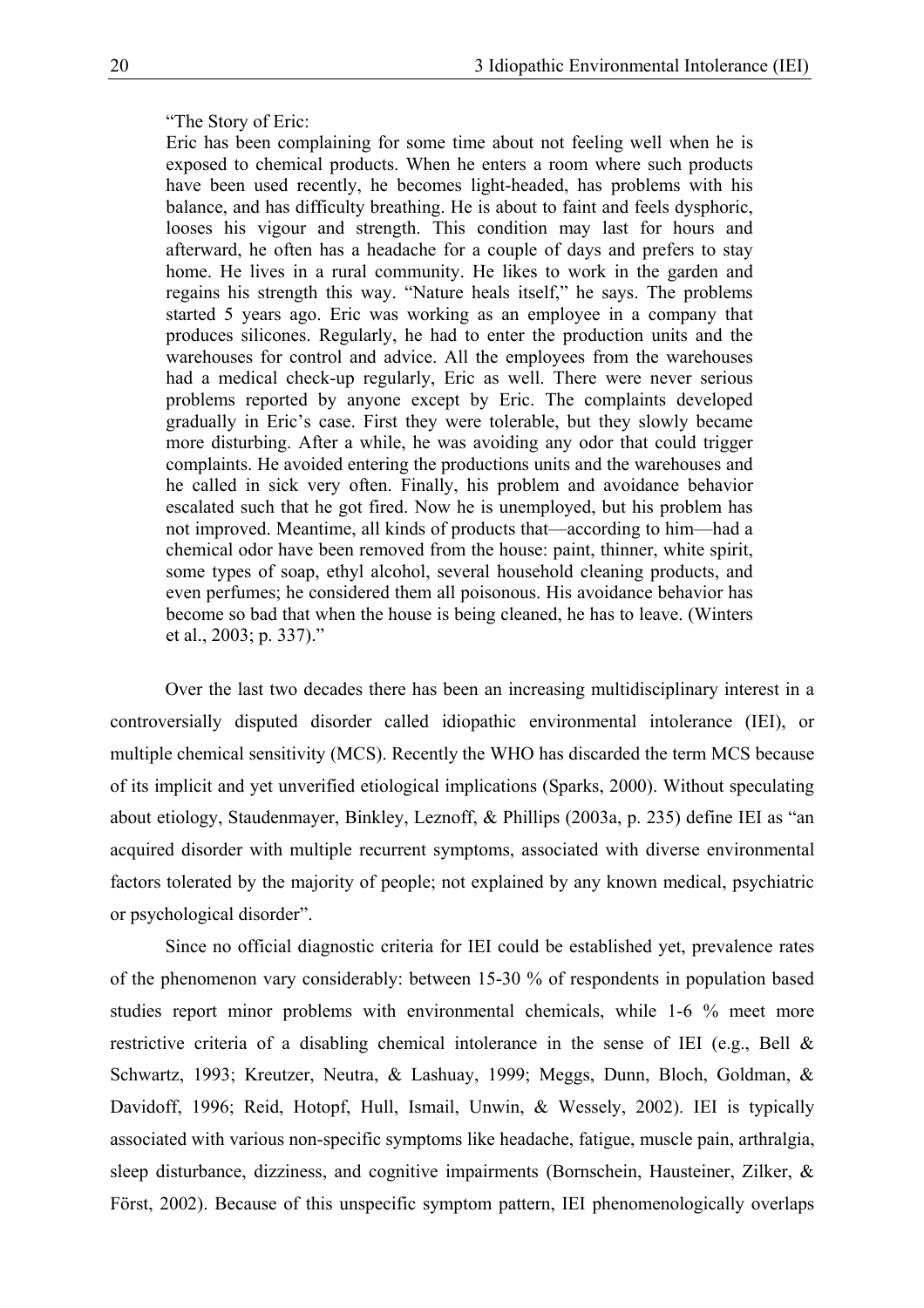<span id="page-26-0"></span>with other known complex conditions like Chronic Fatigue Syndrome (CFS), Sick Building Syndrome (SBS), Gulf War Syndrome (GWS), all of which are considered functional somatic syndromes (Barsky & Borus, 1999) or modern variants of somatoform disorders. IEI is different from other functional syndromes and traditional somatoform disorders (according to DSM-IV) in specific externalizing attributions of symptoms to diverse chemical and physical environmental triggers (Bailer, Witthöft, Paul, Bayerl, & Rist, 2005). Although a considerable variability and idiosyncracy of such suspected trigger substances is characteristic of IEI, most frequently reported triggers include dental amalgam, lead, metals, organic solvents, wood preservatives, pesticides, and strong odors in general (Bornschein et al., 2002).

Although IEI is a heterogeneous disorder and yet lacks a unitary case definition there is evidence that especially two case definitions (Nethercott, Davidoff, Curbow, & Abbey, 1993; MCS Consensus Definition, 1999) can adequately discriminate between environmental health practice patients and general health patients (McKeown-Eyssen, Baines, Marshall, Jazmaji, & Sokoloff, 2001). The following three criteria are part of both definitions: (1) Symptoms are linked to low-level exposure, (2) symptoms are chronic, and (3) symptoms are provoked by different chemically unrelated substances. Accordingly, the key symptom of most IEI patients represents a hypersensitivity to different chemical odors in concentrations tolerated by the majority of the population (Szarek, Bell, & Schwartz, 1997; Black, 2000; Bailer, Rist, Witthöft, & Paul, 2004a). Theories of etiology and pathogeneses of IEI are still under debate and oscillate between the extremes of psychological and biological standpoints (Labarge & McCaffrey, 2000; Sparks, 2000; Fiedler & Kipen, 1997). In the following paragraphs we will briefly outline the different standpoints and end this chapter with the formulation of a cognitive-behavioral model of IEI. Regarding theories of etiology of IEI, the interested reader might refer to more extensive reviews by Fiedler & Kipen (1997), Labarge & McCaffrey, 2000, and Sparks (2000) (for genetic findings in IEI see Binkley, King, Poonai, Seeman, Ulpian, & Kennedy, 2001; McKeown-Eyssen, Baines, Cole, Riley, Tyndale, Marshall, & Jazmaji, 2004).

#### **3.2. Theoretical approaches to IEI**

Theoretical accounts of IEI still try to provide answers for two general questions: Firstly, does a "real or true" association exist between exposure to trigger substances and symptoms or does IEI just represent a bias in reporting and attributing symptoms? Secondly, if we assume a "real or true" association, is it mediated by a toxicological mechanism or by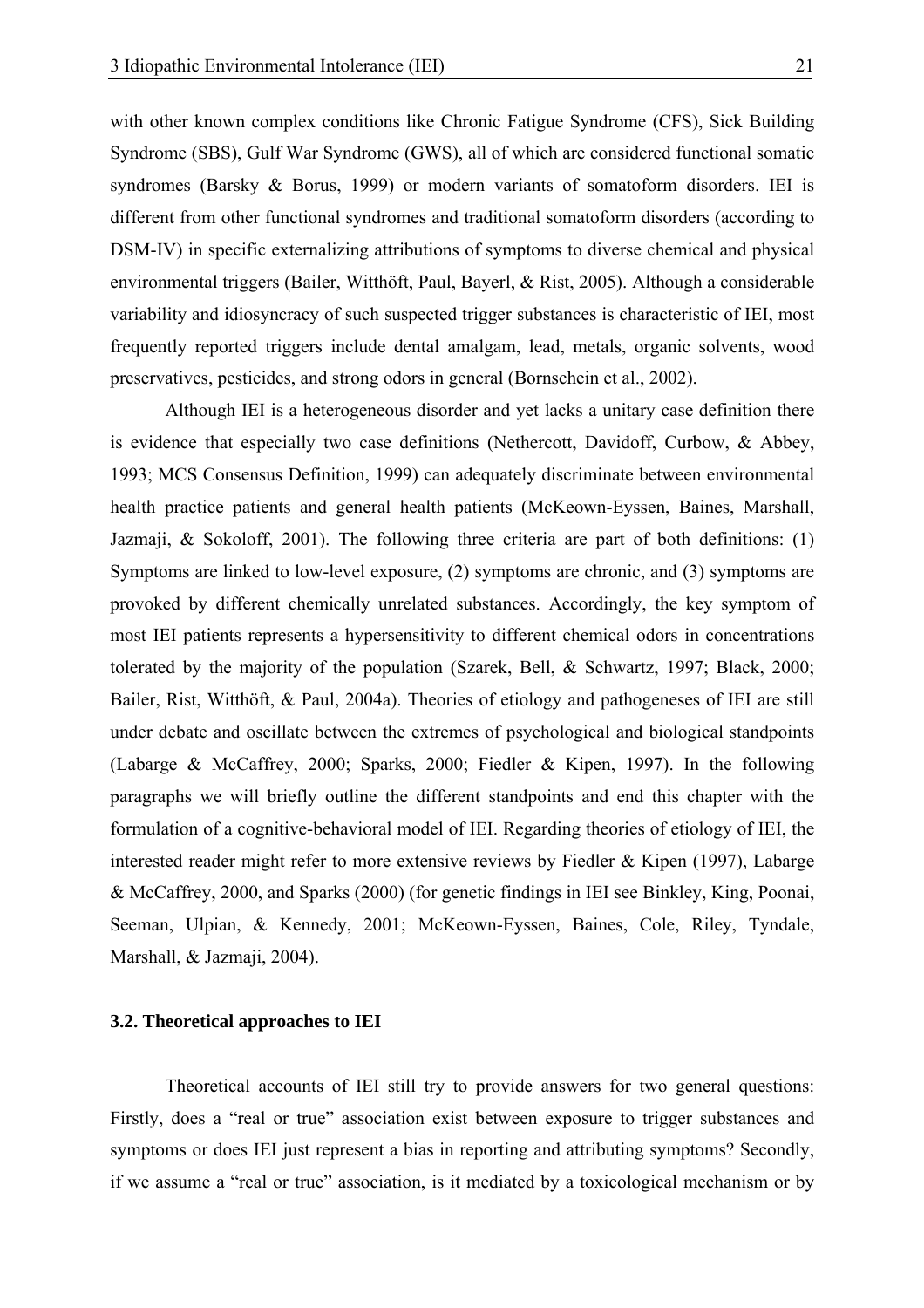<span id="page-27-0"></span>psychological or psychophysiological factors (e.g., pavlovian conditioning)? In response to these fundamental questions, various theories have proposed different answers: They favor either a toxicological mechanism (implying a direct and causal relationship between a lowdose chemical agent and different symptoms) (e.g., Miller, 2000; Miller, 2001), a primarily psychological mechanism (based on cognitive and conditioning processes; Bolla-Wilson, Wilson, & Bleecker, 1989; Van den Bergh et al., 2001) or a rather complicated psychophysiological interaction of both (e.g., the olfactory-limbic model of multiple chemical sensitivity: Bell, Miller, & Schwartz, 1992). As the current thesis is primarily concerned with the analysis of *cognitive-psychological* factors in IEI, we will only briefly summarize the toxicogenic and psychophysiological class of theories. After a critical comment on these biological approaches we will outline psychological factors relevant for the understanding of IEI and propose a hypothetical cognitive-behavioral model of IEI.

## *3.2.1. Toxicogenic and biological approaches to IEI*

The toxicogenic theories state that hypersensitivity to low-dose chemical exposure results from damages of different organ systems (e.g., the immune system; Levin & Byers, 1987) caused by chemical exposure. Proponents of biogenic or toxicogenic theories assume a causal relationship between chemical exposure and symptoms. The toxicant-induced loss of tolerance approach (TILT) proposed by Miller and colleagues (e.g., Miller, 1997, 2001; 2000; Miller, Ashford, Doty, Lamielle, Otto, Rahill, & Wallace, 1997) states that the TILT syndrome, which underlies not only IEI but also many other medically unclear conditions develops in two phases. In the first phase (initiation phase) individuals lose their natural tolerance either through a single massive toxic exposure or by repeated and long-lasting minor- or low-level exposure (e.g., air contamination in an office building). In the second phase, persons with TILT notice various symptoms triggered by previously tolerated substances (e.g., everyday chemicals like traffic exhaust and fragrances; certain foods and drugs like alcohol or caffeine). From a scientific position, TILT does not refer to a theory or model that is meant to explain the etiology or maintenance of IEI, but it rather represents a purely descriptive term (Ashford & Miller, 1996) that summarizes the impressions of people affected by IEI. The TILT approach is therefore of little scientific value.

Some other biologically oriented researchers consider alterations or dysfunctions of the immune system as fundamental in IEI (Meggs, 1992; according to Labarge & McCaffrey, 2000). However, negative findings with respect to classical parameters in allergic diseases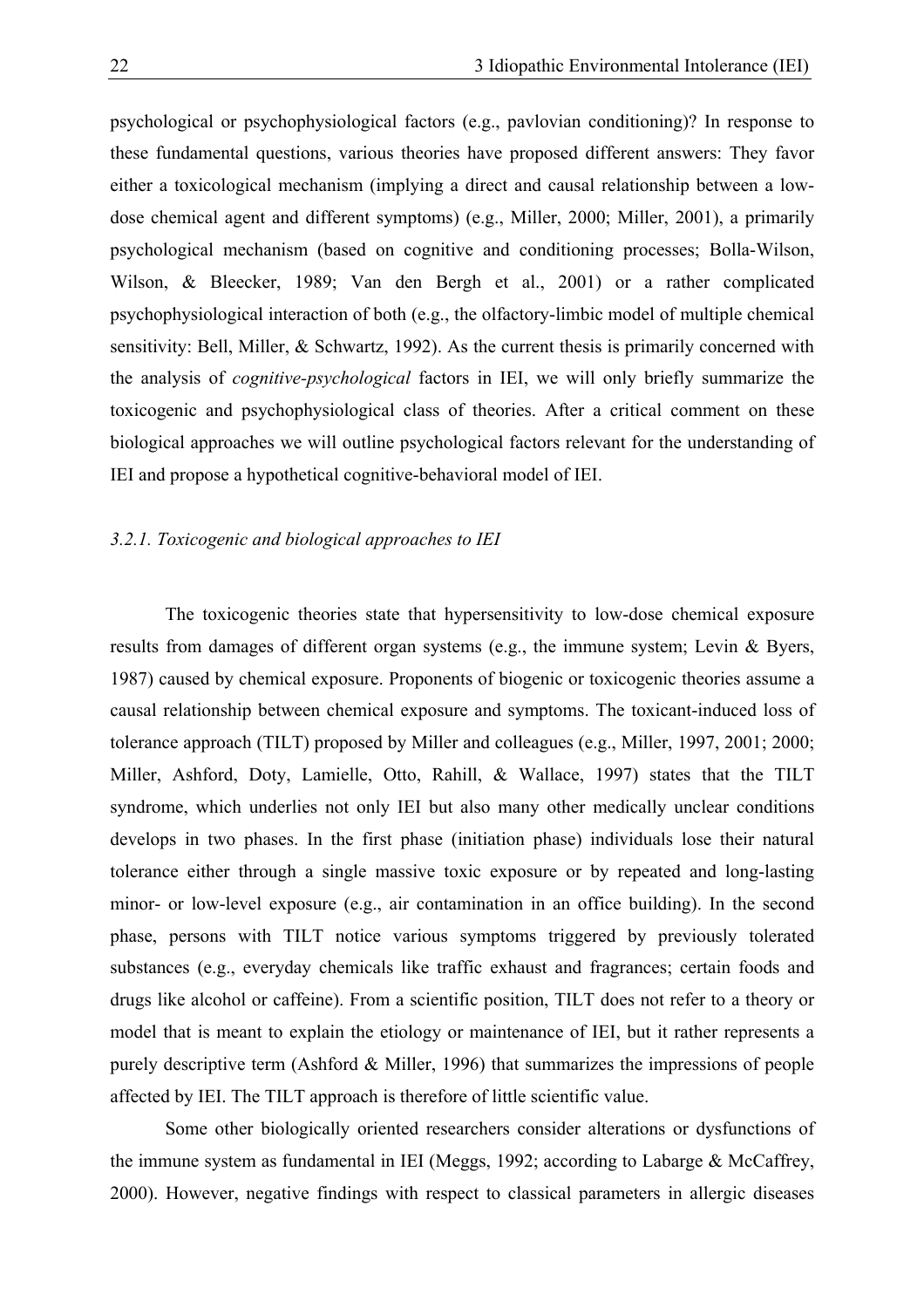(such as the IgE) propose that IEI is at least distinct from known classical allergies. Meggs (1993) therefore hypothesizes that the excitation and irritation of olfactory nerves fosters *neurogenic inflammation* processes (i.e., inflammation triggered by the nervous system independent of the immune system) that in turn provoke immune responses that contribute to the clinical picture of IEI. However, similar to the TILT approach, the mechanism of neurogentic inflammation is not restricted to IEI but supposed to play a crucial role in other unclear conditions like migraine, fibromyalgia, and asthma.

A scientifically more elaborated psychobiological approach to IEI comes from Bell and co-workers (e.g., Fernandez, Bell, & Schwartz, 1999; Antelman, 1988; 1994). They propose in their "*limbic kindling hypothesis*" that chemical sensitivity results from a strong and chronic stimulation of the limbic and mesolimbic system by either olfactory stimuli or other strong exogenous substances or events (e.g., traumata). Once sensitization of limbic pathways took place, further weaker stimulation either by substances or psychological stressful events suffice to provoke intense limbic responses. The impact of *olfactory detectable* substances is so strong because the amygdala is directly connected to the olfactory system. The mediating process between (chemical) low-dose stimulation and increased sensitivity of limbic and mesolimbic pathways is considered as "time-dependent sensitization (TDS)" and "kindling", which refers to the amplification of central and peripheral responses to certain stimuli. In line with the sensitization approach, psychophysiological abnormalities (increased EEG resting alpha activity) have been found in IEI individuals and specificity of this finding has been demonstrated compared to individuals with depression only (Bell, Schwartz, Hardin, Baldwin, & Kline, 1998) and people with sexual traumata (Fernandez et al., 1999). Similar to the TILT and the neurogenic inflammation approach, the model of TDS is applied not only to IEI but also to other conditions different from IEI, for instance posttraumatic stress disorder (PTSD) or panic disorder (Antelman, 1988). In their focus on individual differences that contribute to chemical intolerance (CI), Bell and colleagues (Bell, Baldwin, & Schwartz, 2001) propose that genetic and gender related factors contribute to the higher sensitizability of people with CI in different organ systems (central nervous system, autonomous nervous system, and peripheral nervous system). In contrast to the toxicological notions proposed by clinical ecologists, Bell et al. consider not the toxic substance or the exogenous stressor but rather individual abnormalities in different organ systems as crucial for the development and maintenance of CI. Although the psychophysiological model presented by Bell is theoretically more elaborated, empirical evidence for alterations in olfactory-limbic pathways and the operation of sensitization processes are weak and often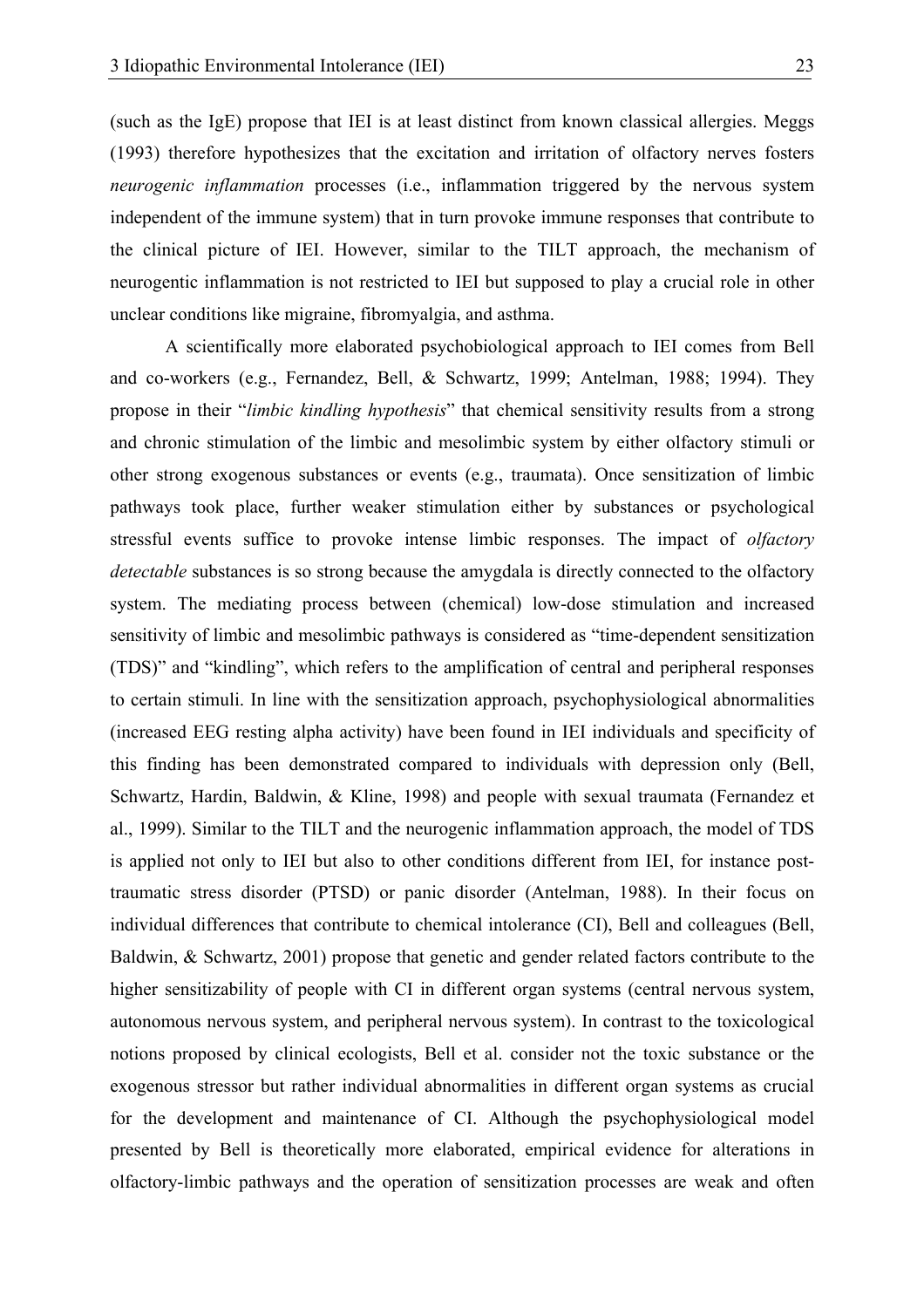<span id="page-29-0"></span>indirect at best. The following critique (3.2.2. below) on the biological and psychophysiological notions stems mainly from the work of Staudenmayer and colleagues (Staudenmayer, Binkley, Leznoff, & Phillips, 2003a; 2003b), who have applied Bradford Hill's criteria for the analysis of causality (originally developed for the association between smoking and lung cancer) to both the toxicogenic (Staudenmayer et al. 2003a) and the psychogenic theory of IEI (Staudenmayer et al. 2003b).

#### *3.2.2. Critical evaluation of the "Chemical Hypothesis" and the kindling model*

Regarding a purely organic perspective of IEI as favored by clinical ecologists there is little evidence for a simple toxicological notion of IEI, nor an involvement of toxicological factors in more complex psychophysiological models, e.g., limbic kindling or sensitization. As Van den Bergh and colleagues observed (Van den Bergh et al., 2001), evidence for these models is exclusively derived from sensitization studies in animals. Also, doses of chemical substances used in these studies are generally higher than the rather low levels of everyday exposure normally reported by people with IEI. Therefore, the equivalence of models such as time-dependent sensitization (TDS) and limbic kindling to IEI in humans still remains to be proven. Findings that high proportions of people suffering from IEI cannot remember an initial exposition or poisoning event and that chemically intolerant (CI) people reporting such events do not differ significantly in symptomatology from CI people without such crucial events are hard to reconcile with toxicological notions. Furthermore, in contrast to the opinions held by people suffering from IEI, purely biological and toxicological approaches have failed to provide evidence for agent-symptom causality by demonstrating e.g., substance-symptom specificity or dose dependence of symptom strength or frequency (for details about the lack of substance-symptom causality in IEI see Staudenmayer et al., 2003a, b). Additionally, the prevalence of chemical sensitivity is not elevated among high chemical exposure groups, e.g., industrial workers (Kiesswetter, Sietmann, Zupanic, van Thriel, Golka, & Seeber, 1999). Similar evidence against a significant association between chemical sensitivity and long-term chemical exposure (e.g., organic solvents) was presented by Bornschein and colleagues (Bornschein, Hausteiner, Konrad, Förstl, & Zilker, 2006) who found no evidence for an elevated toxic load in urine samples of environmental patients compared to a group of industrial workers with daily exposure to low doses of metals and solvents. Focusing on special parameters (chemosensory event-related potentials) regarding the olfactory information processing, Papo and colleagues (Papo, Eberlein-König,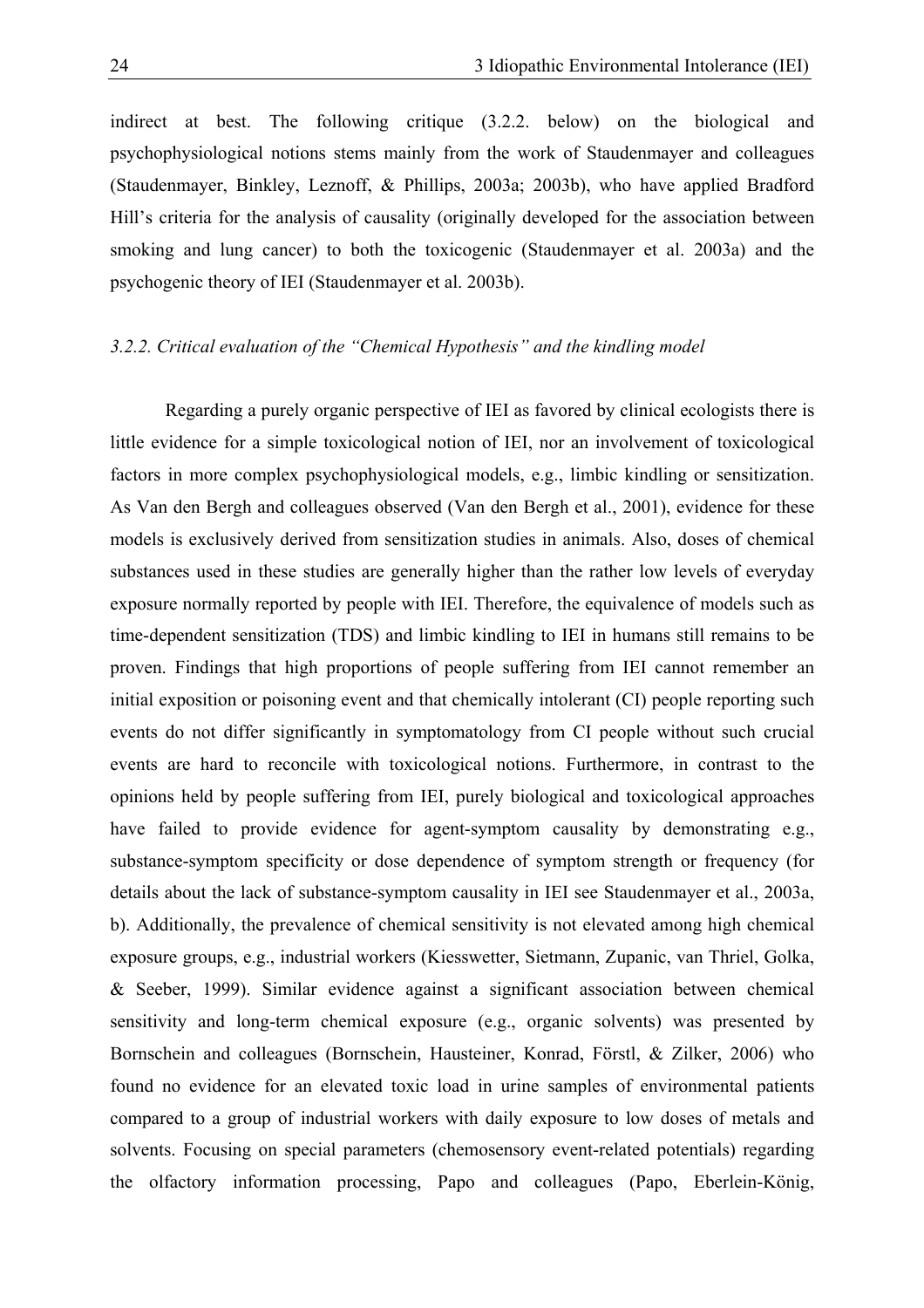<span id="page-30-0"></span>Berresheim, Huss-Marp, Grimm, Ring, Behrendt, & Winneke, 2006) found no evidence for altered olfactory information processing or lowered olfactory thresholds. Consequently, a simple organic or toxicological conceptualization of IEI as either a dysfunction of the olfactory system or a chronic reaction to environmental poisoning seems unlikely. As reviewed by Staudenmayer et al. (2003b), the most prominent legitimate medical organizations in North America involved in the study of IEI (e.g., the American Academy of Allergy Asthma and Immunology, the American College of Occupational and Environmental Medicine, the American Medical Association, and the American Academy of Toxicology) agree on the position that the toxicogenic theory is unsubstantiated. In contrast, empirical evidence of the involvement of psychological and psychophysiological factors in IEI is accumulating. The psychogenic position proposed by Staudenmayer and colleagues is summarized in the following statement:

"IEI is a phenomenon best described as a disorder of belief characterized by an overvalued idea infecting the belief systems of individuals and social networks. IEI is another of the fashionable functional somatic syndromes historically described as neurasthenia. Processes of mass psychogenic illness operate to create a contagious effect mediated iatrogenically by clinical ecologists ('evironmental physicians') through support groups, the Internet, and the media. Psychological, psychophysiological, and psychosocial processes, whether compounded by psychopathology or not, explain IEI. We conclude that the psychogenic theory can and should be accepted as the working model of IEI pathogenesis. Further study should be directed toward the mechanisms identified by the psychogenic theory (Staudenmayer et al., 2003b, p. 257)".

Since current empirical evidence for the role of psychological and psychopathological factors in IEI is accumulating, we will focus on psychological aspects of IEI.

## *3.2.3. Genetic findings in IEI*

Investigating the etiology of IEI from a genetic perspective yielded at least two noteworthy findings: Firstly, MCS/IEI-cases have been shown to differ from controls in polymorphisms in drug-metabolizing enzymes which might be related to differences in the ability of the organism to decompose environmental chemicals (McKeown-Eyssen et al., 2004). Secondly, an increased prevalence of a polymorphism associated with panic disorder has been demonstrated in IEI supporting the notion that IEI might share a biological diathesis for panic disorder (Binkley et al., 2001).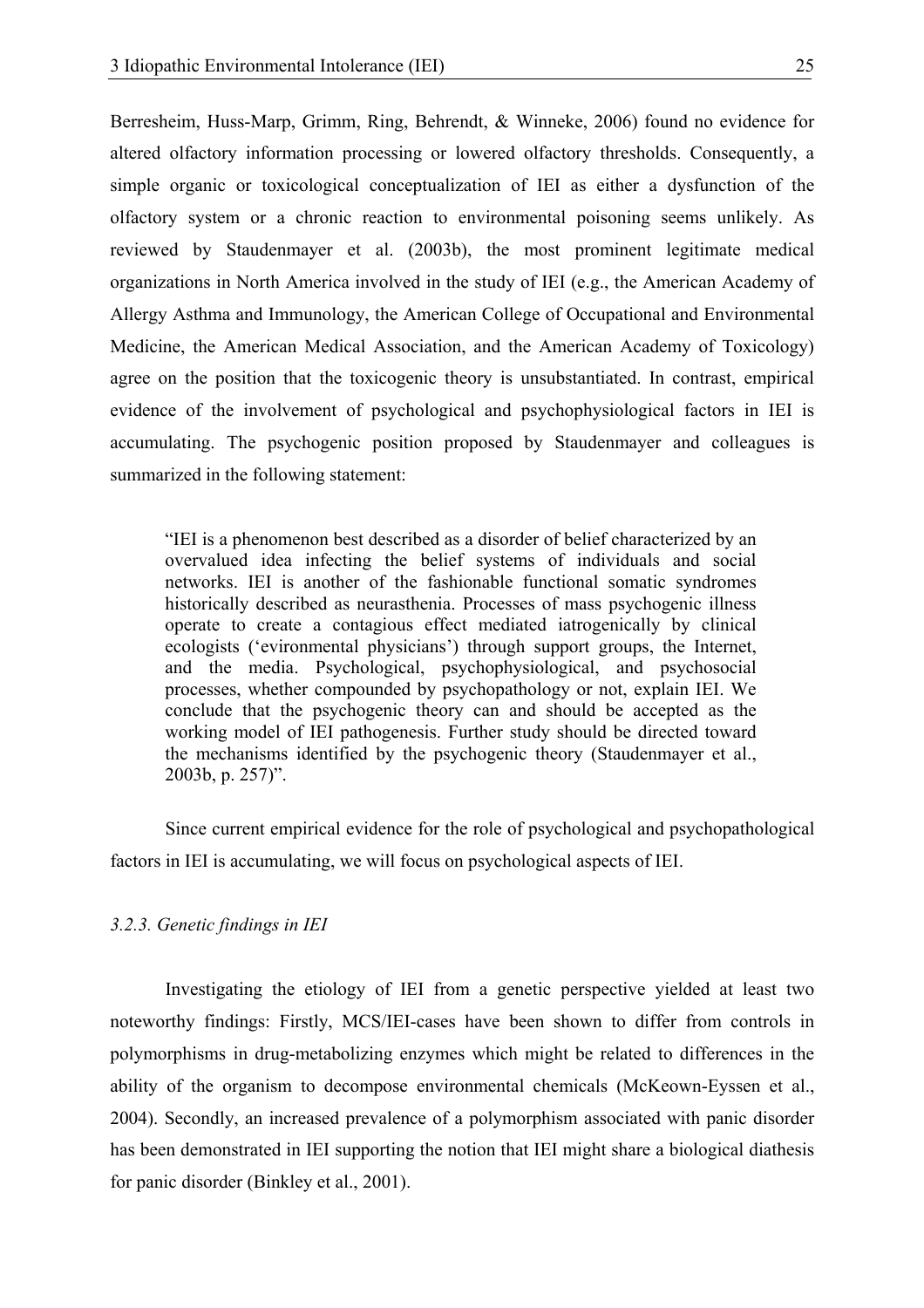#### <span id="page-31-0"></span>*3.2.4. Psychological mechanisms in IEI*

In their extensive review on IEI/MCS, Labarge and McCaffrey (2000) differentiate three kinds of psychological mechanisms: cognitive influences, conditioning processes, and known psychiatric disorders. With respect to the last aspect (IEI as an atypical form of a known mental disorder) some researchers (e.g., Tarlo, Poonai, Binkley, Antony, & Swinson, 2002) favor a model of IEI in which odors act as conditioned stimuli that elicit panic-like reactions. In line with this hypothesis, a polymorphism associated with panic disorder has been found in connection with IEI (Binkley et al., 2001), and hyperventilation provocation tests have produced stronger reactions in people with IEI compared to control participants (e.g., Binkley & Kutcher, 1997). Additionally, anxiety sensitivity values, as an explanatory construct for the development of panic disorder, were increased in IEI (Caccappolo-van Vliet, Kelly-McNeil, Natelson, Kipen, & Fiedler, 2002). Others highlight parallels between IEI and depression (Schottenfeld, 1987), psychotic disorders (Hausteiner, Mergeay, Bornschein, Zilker, & Förstl, 2006), and traditional somatoform disorders or functional somatic syndromes (e.g., Barsky & Borus, 1999; Stewart, 1990a).

Regarding the involvement of conditioning processes in IEI and somatoform symptoms, Van den Bergh and colleagues have clearly demonstrated in a series of experiments that psychosomatic complaints can easily be associated with and subsequently triggered by unpleasant odors (Van den Bergh et al., 2001; Van den Bergh et al., 1997; Van den Bergh, Winters, Devriese, & Van Diest, 2002). Specific external information (e.g., warnings about environmental pollution; Winters, Devriese, Van Diest, Nemery, Veulemans, Eelen, Van de Woestijne, & Van den Bergh, 2003) and personal characteristics such as a high degree of negative affectivity (Devriese et al., 2000) seem to foster these conditioning processes. This learning mechanism may also underlie the Gulf War Syndrome (Ferguson, Cassaday, & Bibby, 2004). However, learning accounts of IEI that focus on odors as triggers of complaints cannot easily explain (a) why some people suffer from IEI without reporting a hypersensitivity to odorous agents and (b) why symptoms continue even after strictly avoiding supposed triggers (e.g., odors) of complaints.

The first notion of a substantial involvement of cognitive psychological aspects in IEI has often been the subject of elaborate speculations and sound theoretical considerations. The mechanisms discussed include selective attention and hypervigilance to physical symptoms, specific fear-networks and mental representations concerning IEI-trigger substances, and the operation of retrospective self-validations and false attributions (e.g., Barsky & Borus, 1999;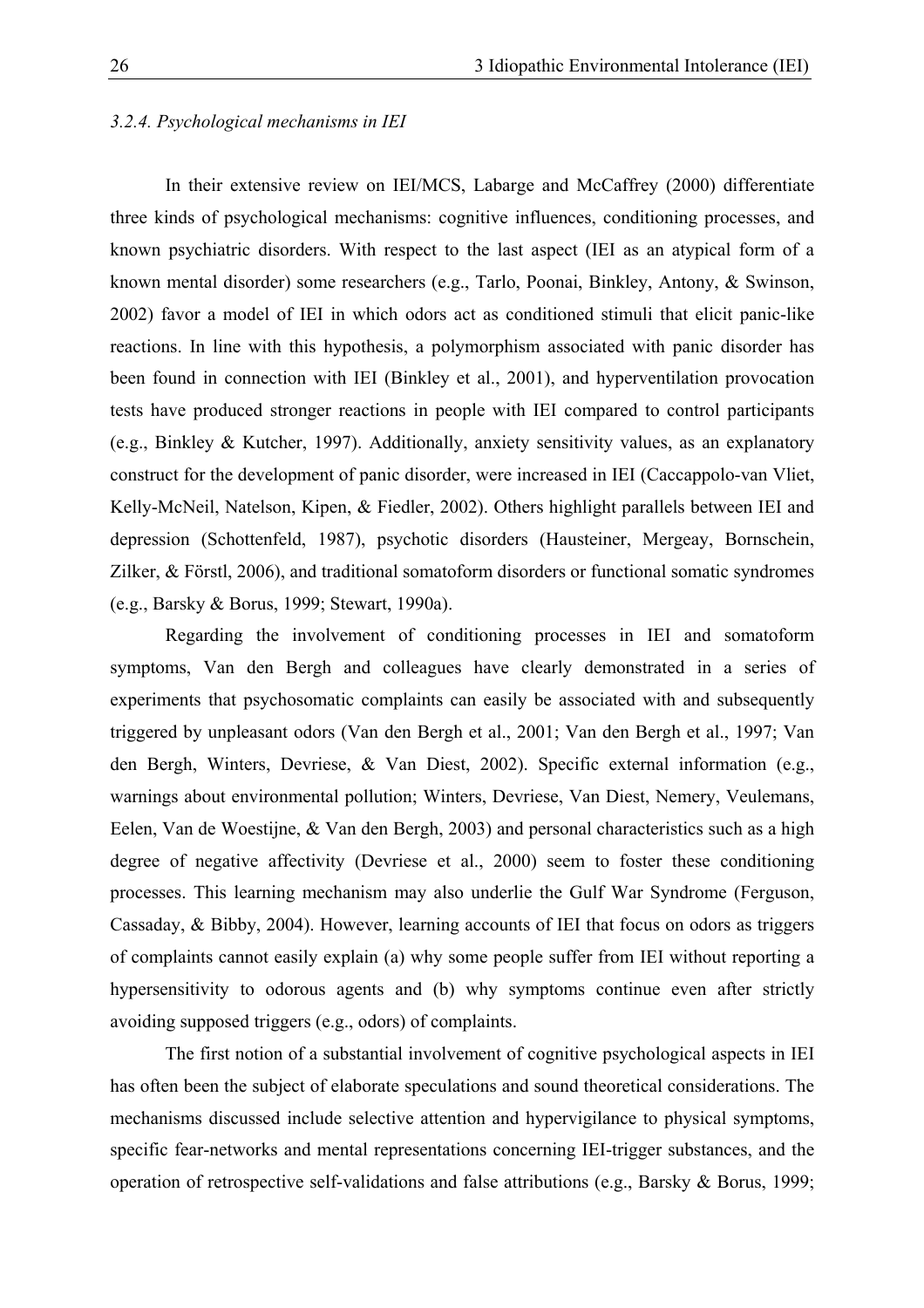Bock & Birbaumer, 1998; Lange & Fleming, 2005; Staudenmayer et al., 2003b; Williams & Lees-Haley, 1993). Interestingly, these theoretical propositions did not stimulate experimental research in the involved areas of social, clinical, cognitive, and health psychology so far. Only a few studies have experimentally addressed cognitive variables regarding IEI symptoms. In a provocation test study with a non-clinical sample, expectations about the effects of a chemical agent systematically influenced both the report of symptoms and perceived irritation (Dalton, Wysocki, Brody, & Lawley, 1997). Barsky & Borus (1999) theoretically proposed somatosensory amplification (i.e., a self-perpetuating and self-validating circuit of bodyfocused hypervigilance, symptom perception and catastrophic interpretation) as the central pathogenetic mechanism in functional somatic syndromes e.g., IEI, chronic fatigue syndrome, and sick building syndrome. Although reasoning and indirect evidence presented by Barsky seems intuitively plausible and convincing, empirical and experimental results regarding the involvement of somatosensory amplification in people with IEI are rare so far.

In summary, current empirical and theoretical evidence suggests that IEI represents a complex psychophysiological disorder that might phenomenologically be considered as a new variant of somatoform disorders (Black, 2000; Bornschein et al., 2002; Pennebaker, 1994; Staudenmayer, 2000) or a functional somatic syndrome (Barsky & Borus, 1999). Three arguments are central to this standpoint: Neither dose-symptom dependency nor agentsymptom specificity have been documented so far (Staudenmayer et al., 2003b; Staudenmayer, Selner, & Buhr, 1993). Also, the overlap between IEI and general psychopathology is considerable: People suffering from IEI show elevated levels of anxiety, depression and somatization (Bailer, Rist, Witthöft, Paul, & Bayerl, 2004b; Bornschein et al., 2002; Simon, Daniell, Stockbridge, Claypoole, & Rosenstock, 1993) as well as typical dysfunctional cognitions and attribution styles of bodily symptoms related to panic disorder, somatization disorders and hypochondriasis (Poonai, Antony, Binkley, Stenn, Swinson, Corey, Silverman, & Tarlo, 2001). Moreover, the risk for a current and lifetime comorbid psychological disorder is increased in people with IEI (Bornschein et al., 2002; Fiedler & Kipen, 1997). Although it is likely that the etiology of IEI like other unclear (functional) syndromes will rely on complex multifactorial processes and interactions between psychological and biological factors, the current study will primarily focus on cognitive psychological aspects (e.g., selective attention and attribution processes) and their relation to symptom reporting.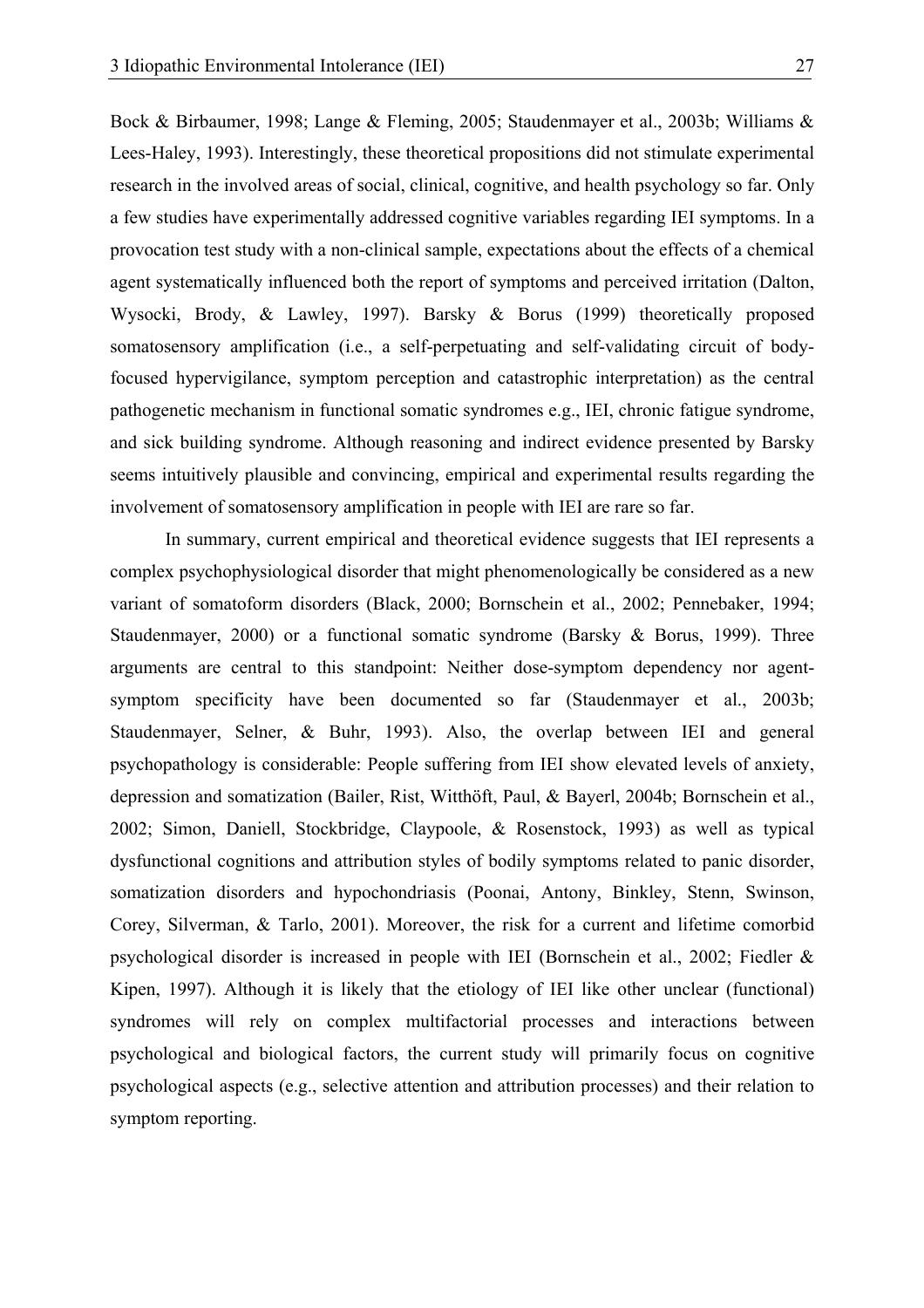## <span id="page-33-0"></span>*3.2.5. A cognitive psychological / cognitive-behavioral approach to IEI*

As outlined above, cognitive theories of medically unexplained symptoms or somatoform disorders stress the importance of constructs like negative affectivity (e.g., Watson & Pennebaker, 1989), dysfunctional cognitive (attribution) styles (Robbins & Kirmayer, 1991), anxiety sensitivity (Zvolensky & Forsyth, 2002), and increased symptom focused attention and amplification of somatic symptoms (Barsky, 1998; Brown, 2004; Hiller, Cuntz, Rief, & Fichter, 2001; Pennebaker, 1994; Rief, Hiller, & Margraf, 1998). The combination of these mechanisms into a vicious circle emphasizes the key role of reciprocal processes of increasing awareness *to* and catastrophizing misinterpretation *of* bodily symptoms. The resulting chronic state of hyperarousal generates and aggravates symptoms (e.g., either by physiologically decreasing the individual symptom perception threshold or by cognitively fostering availability of emotionally congruent symptom episodes in working memory) and may mislead patients into believing that they suffer from a severe illness (Barsky & Borus, 1999). In case of patients with a full-blown IEI those beliefs sometimes appear close to persecutory delusions. Although evidence for these mainly pathogenetic theories stems from traditional somatoform disorders, there is some experimental evidence supporting the importance of cognitive processes for the development and maintenance of IEI. Dalton and colleagues (1997) demonstrated in a provocation-test study with a nonclinical sample that expectations about the effects of a chemical agent systematically influence report of symptoms and perceived irritation. Additionally, Winters and colleagues (Winters et al., 2003) showed in an olfactory differential conditioning paradigm that experimentally presented media warnings regarding chemical pollution facilitated the acquisition and report of symptoms in response to unpleasant and pleasant odors previously paired with a CO2-challenge. Given this evidence for the involvement of psychological mechanisms, we suggest a hypothetical cognitive-behavioral model for the development and maintenance of IEI symptoms [\(Figure 3-1\)](#page-36-0). The model is mainly informed by cognitivebehavioral approaches of MUS (e.g., Looper & Kirmayer, 2002), by the cognitivepsychological approach of Brown (2004), and the theoretical-cognitive model concerning the formation and maintenance of persecutory delusions (Freeman, Garety, Kuipers, Fowler, & Bebbington, 2002).

In the tradition of models from the realm of cognitive-behavior therapy (CBT; e.g., Brewin, 2006) we distinguish three levels, namely the vulnerability factors (level 0), the onset conditions (level 1), and the maintenance factors (level 2). The vulnerability or risk factors are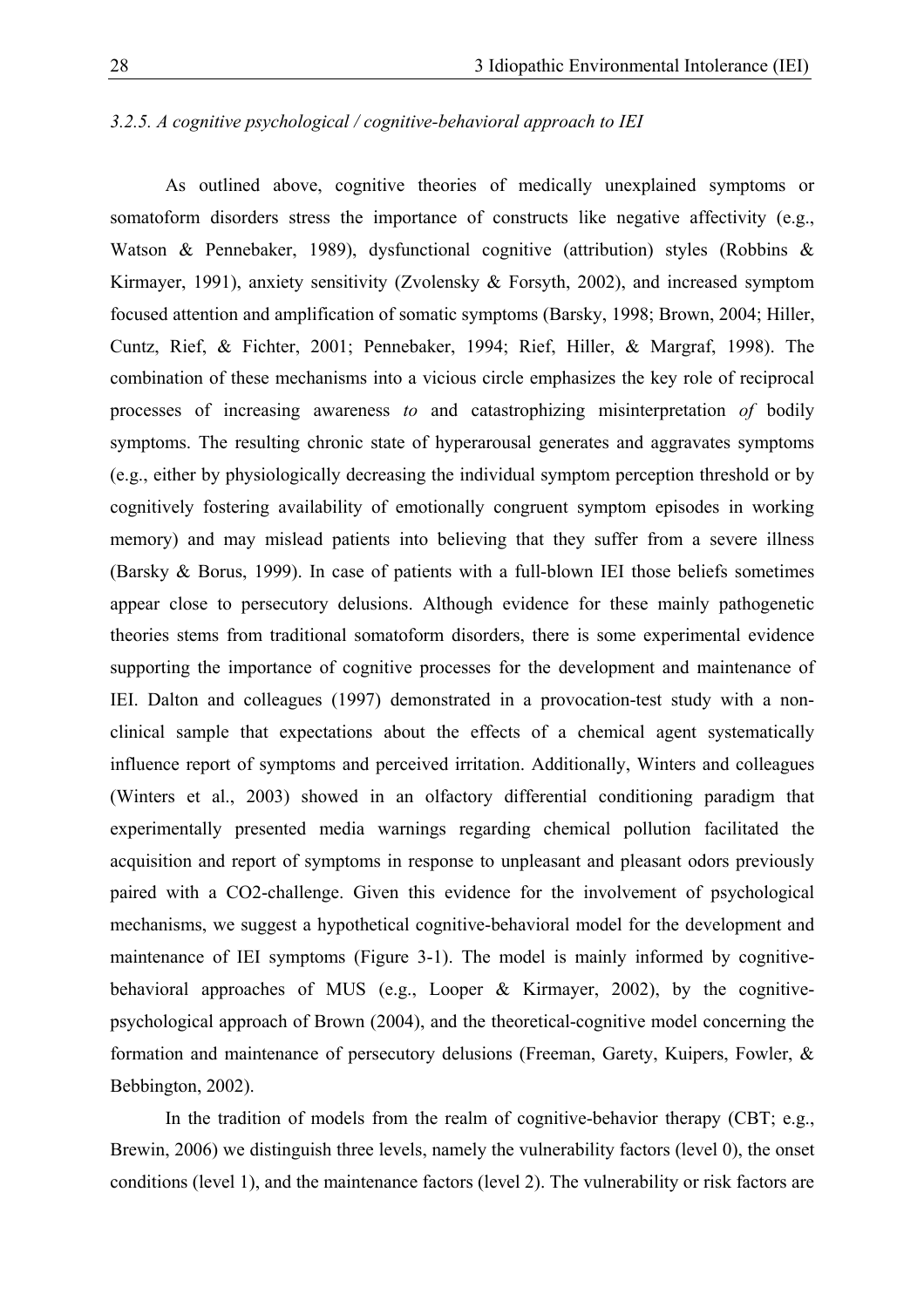divided into unspecific factors that contribute to the development of MUS in general (like proposed in the models of Brown 2004, and Looper & Kirmayer, 2002) and specific vulnerability factors that foster IEI-specific symptoms and beliefs (e.g., chemical odor sensitivity, high suggestibility, and openness to experiences). According to the onset of IEI, the model assumes an interaction of several dysfunctional individual and external conditions: For instance, critical life events might produce medically unexplained symptoms (via the lack of coping strategies). In search of plausible and self-protective externalizing attributions offered by physicians or certain media, a person may develop the hypothesis to suffer from IEI. Under adverse conditions (e.g., maintained negative affect and arousal; inability to adequately perceive and regulate emotions) the initial hypothesis might become stronger and at the end form a threat belief similar to persecutory delusions (Freeman et al., 2002). As outlined by Freeeman et al. (2002), several cognitive factors contribute to the maintenance of the threat belief (i.e., in our case the belief to suffer from IEI). Among these cognitive processes is a general confirmation bias (i.e., selective search for confirming and inhibition of disconfirming evidence) as well as attentional and memory biases. In the case of IEI, specifically attentional processing and evaluation of external perceptions and bodily sensation will be guided by the belief to suffer from IEI. Accessibility or IEI-relevant memory structures should be enhanced, leading to a focusing of confirming evidence for the belief to suffer from IEI. The core feature of the proposed model is a vicious circle of selective attention toward threat related information (e.g., media reports), increased symptom focused attention (symptom perception), catastrophizing cognitions, and repeated attention toward external information as confirming explanations ("false attributions"). At least two attentional processes seem essential in such a model: Firstly, increased selective attention to somatic changes (non-specific bodily symptoms) and to environmental threat related information (e.g., potential IEI-trigger substances); secondly, catastrophizing cognitions about the non-specific symptoms (as signs of IEI) and the harmfulness of everyday environmental chemicals.

According to Karl Popper, a reasonable model or theory should be both bold and falsifiable to promote scientific progress. While boldness remains in part subjective, falsifiability is given by precise hypotheses that can by derived from the model and afterwards empirically disconfirmed. Although a complete test of the proposed model is beyond the scope of the current study, we would like to derive crucial hypotheses concerned with attentional processes during the maintenance of symptoms and beliefs and test them empirically in our two studies presented later. Our specific hypotheses are based on the general idea that IEI is a condition that is closely related *to* but *not* isomorphic with known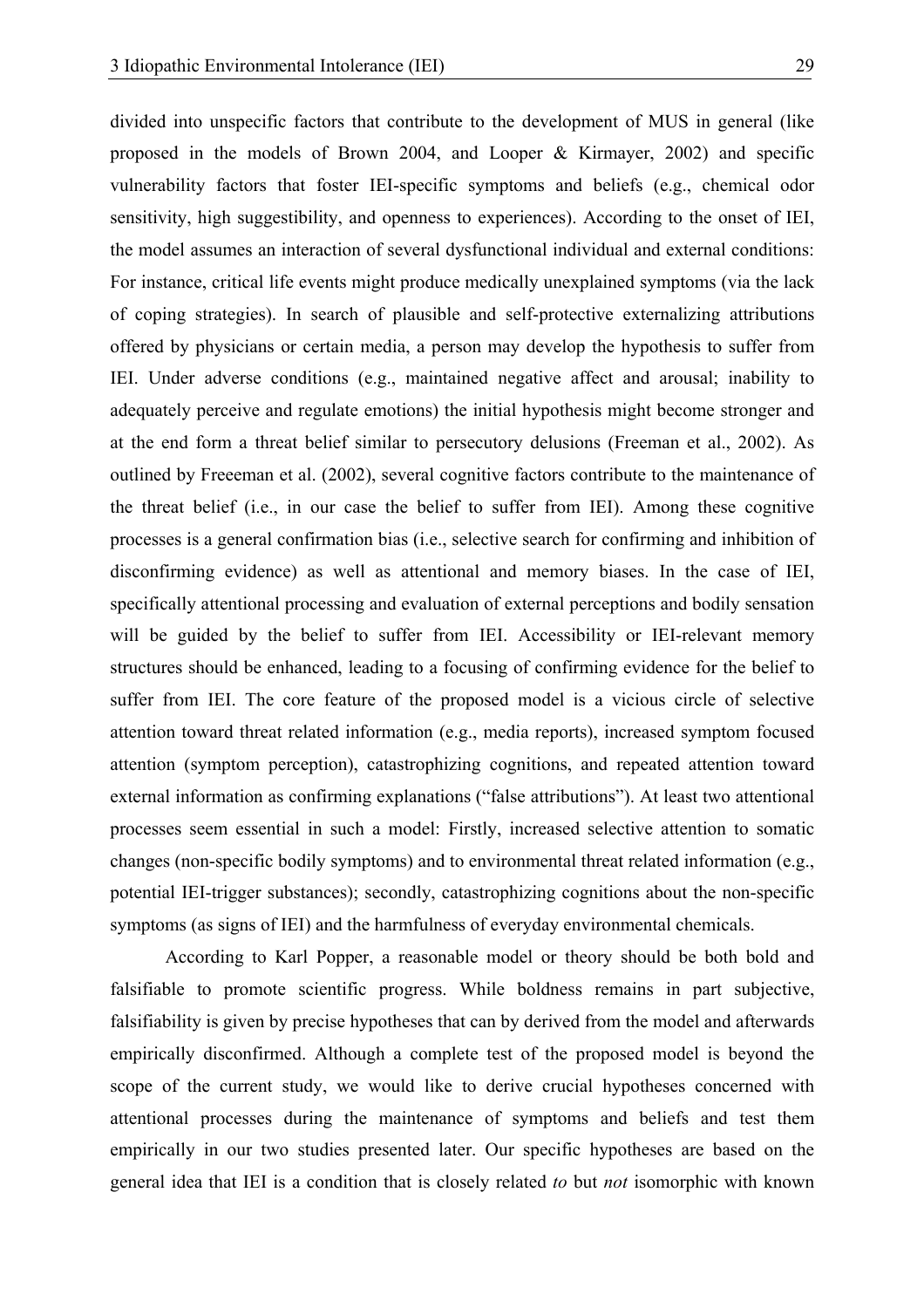somatoform disorders. Consequently, people suffering from IEI should reveal both similarities as well as differences compared to people with classic somatoform disorders or MUS without IEI-specific attributions. Our specific hypotheses derived from the model ([Figure 3-1](#page-36-0)) are:

1. People with IEI should demonstrate similar vulnerability factors as people with traditional somatoform disorders, such as elevated levels of trait anxiety, negative affectivity, and dysfunctional beliefs regarding body and health.

2. People with IEI should specifically be marked by elevated levels of (hypnotic) suggestibility and openness to new and unusual experiences. The personality trait "absorption" postulated in the personality framework of Tellegen represents a potential indicator for this phenomenon.

3a. People with IEI compared to people without IEI or a somatoform disorder should show an attentional bias toward (a) unspecific bodily symptoms and (b) suspected IEItrigger substances.

3b. In contrast, people with typical somatoform disorder compared to non-somatoform controls should demonstrate and attentional bias toward symptoms, but not IEI triggers.

4a. As evidence of catastrophic interpretation processes people with IEI should show negative explicit and implicit evaluations of IEI-trigger substances and somatic symptoms compared to people without IEI.

4b. People with a somatoform disorder but without IEI should present negative implicit and explicit evaluations of symptoms only.

5. Irrational (or overvalued) beliefs/ideas of IEI participants might be based on altered memory structures: therefore, people with IEI should show elevated memory performance for IEI-trigger words compared to people without IEI.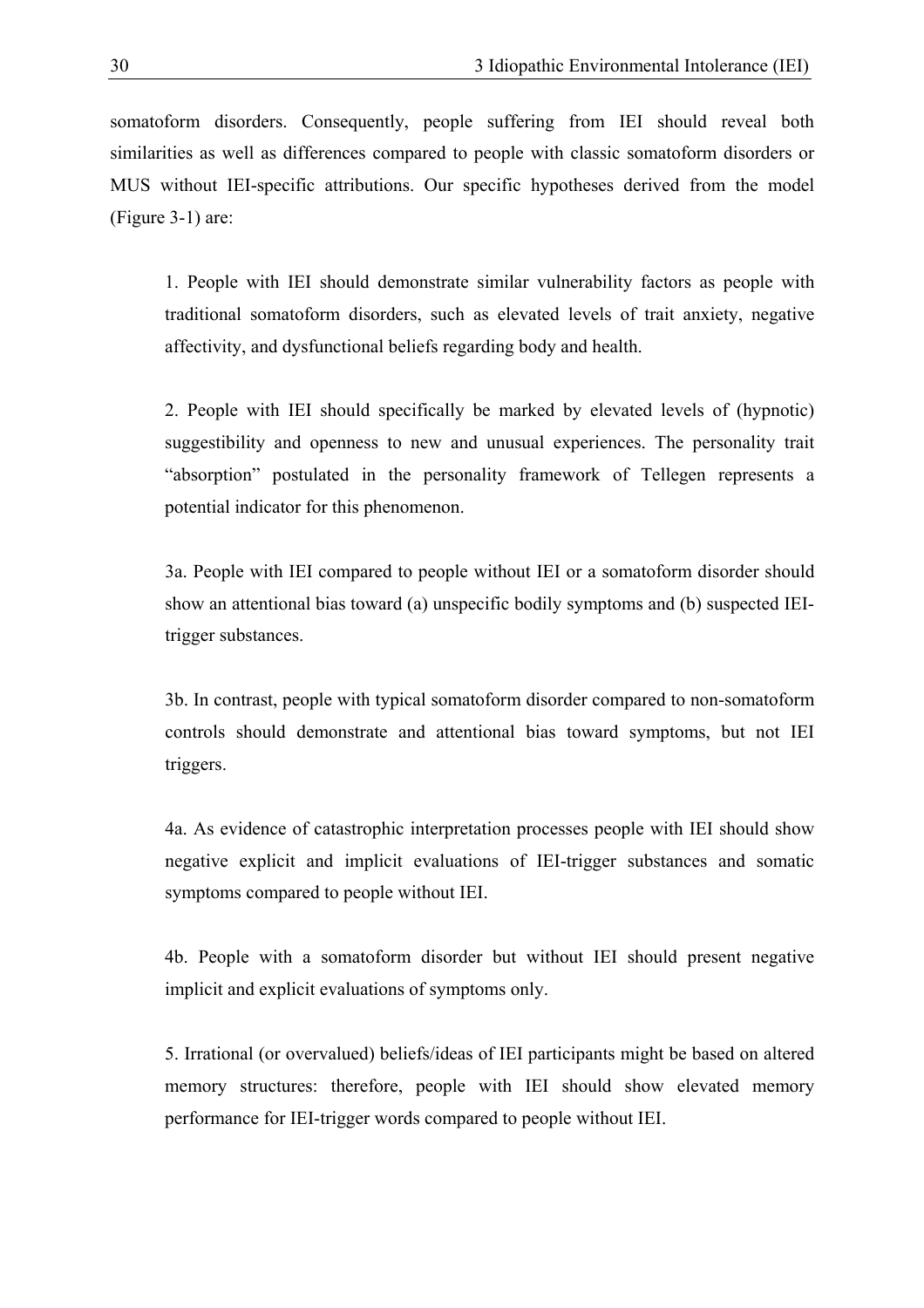The hypotheses 3, 4, and 5 can be tested directly with different experimental procedures for the assessment of attentional and evaluative processes. We will outline briefly the most prominent experimental paradigms in the next chapter. In the following fifth chapter the aims and results of the first study will be presented.

0. Vulnerability



**Figure 3-1: Hypothetical cognitive-behavioral model of the development and maintenance of IEI/MCS.**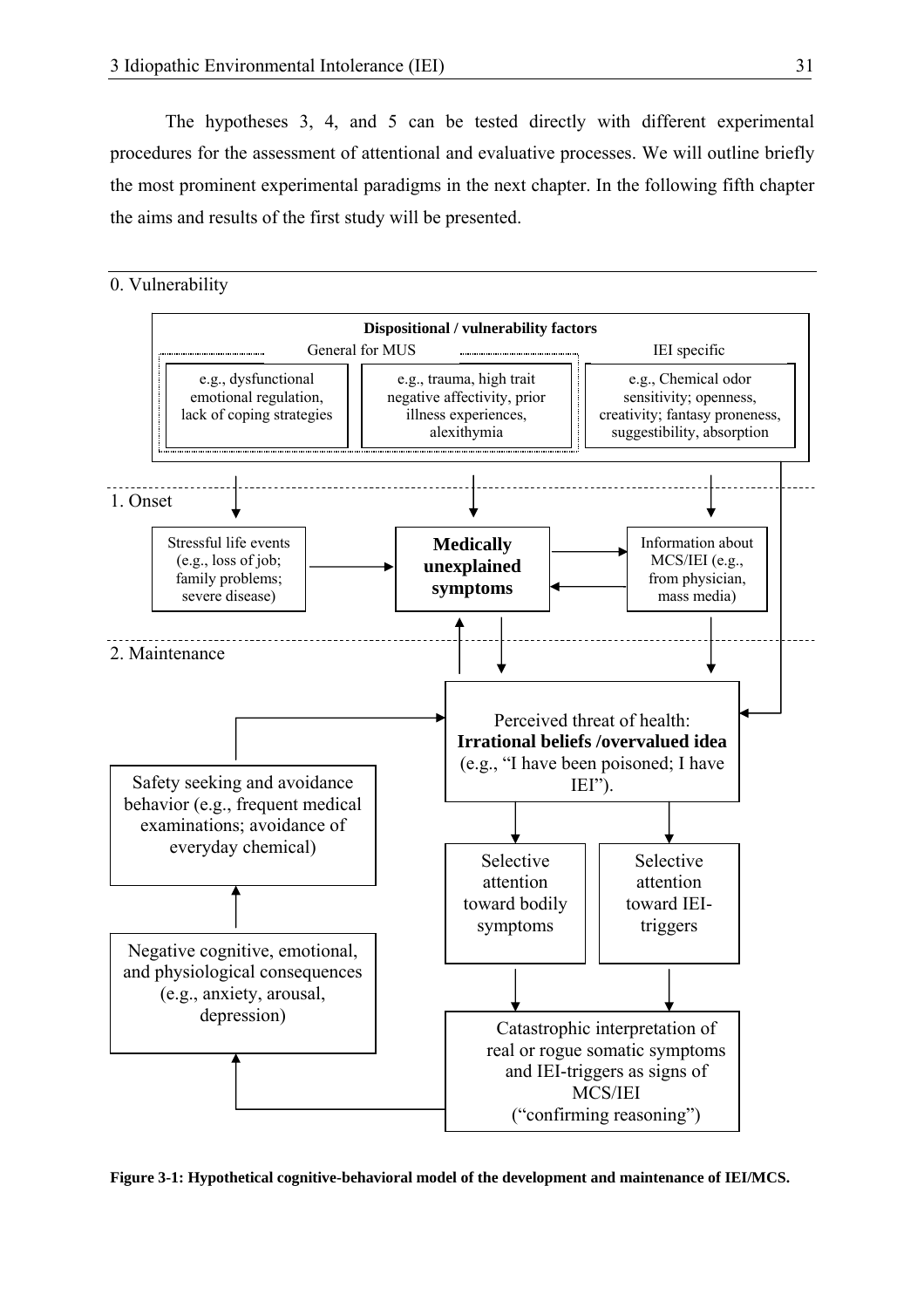# **4 BIASED INFORMATION PROCESSING IN ANXIETY, DEPRESSION AND SOMATOFORM DISORDERS**

The following section is conceptualized as a short introduction to the field of affect modulated cognitive processes in clinical psychology. For detailed reviews on this topic the interested reader might refer to Ehlers and Lüer (1996), Dalgleish and Watts (1990), Ott (1999), Wells and Matthews (1994), Mathews and MacLeod (1994), Becker and Rinck (2000), and Mogg and Bradley (1998), respectively. In general, cognitive and cognitivebehavioral notions of emotional disorders, such as anxiety disorders and depression, highlight the causal role of alterations in cognition-emotion interaction. Two main classes of alterations in processing routines, termed "biases", have been identified as being involved in normal and clinical variations in emotional reactivity, namely *attentional biases* and *memory biases*. Other biases that will not be included in our brief review include *interpretive biases* (e.g., Wilson, MacLeod, Mathews, & Rutherford, 2006) and *covariation biases* (e.g., Tomarken, Mineka, & Cook, 1989). The following paragraphs are by no means exhaustive. Rather, we will selectively focus on experimental paradigms and theoretical accounts that appear suitable for our endeavor to investigate cognitive abnormalities in typical and hypothesized atypical or new variants of somatoform disorders, such as IEI. Therefore we will briefly summarize exemplary findings on *cognitive biases*, mainly from the realm of anxiety and depressive disorders, followed by an introduction of the most popular theoretical accounts and experimental paradigms. The chapter ends with an overview of existing results regarding cognitive abnormalities in somatoform disorders.

## **4.1. Attentional biases in anxiety and depression**

Traditionally, anxiety disorders have been attributed to alterations in early stages of selective attention (attentional bias), whereas depressive states have revealed abnormalities in later, more elaborative stages of processing (memory bias) (e.g., Ehlers & Lüer, 1996; Mineka & Sutton, 1992). In this sense, different phobias and anxiety disorders have been hypothesized to result from a *hypervigilance* (e.g., Eysenck, 1992) toward specific visual or verbal threat cues indicative of the major individual concerns e.g., a spider in spider phobics, an unfriendly or rejecting facial expression in social phobia, the term "heart attack" in panic patients and hypochondriacs, or a traumatic word or picture in patients with post-traumatic stress disorder. In contrast, more characteristic of depressive disorders is a selective and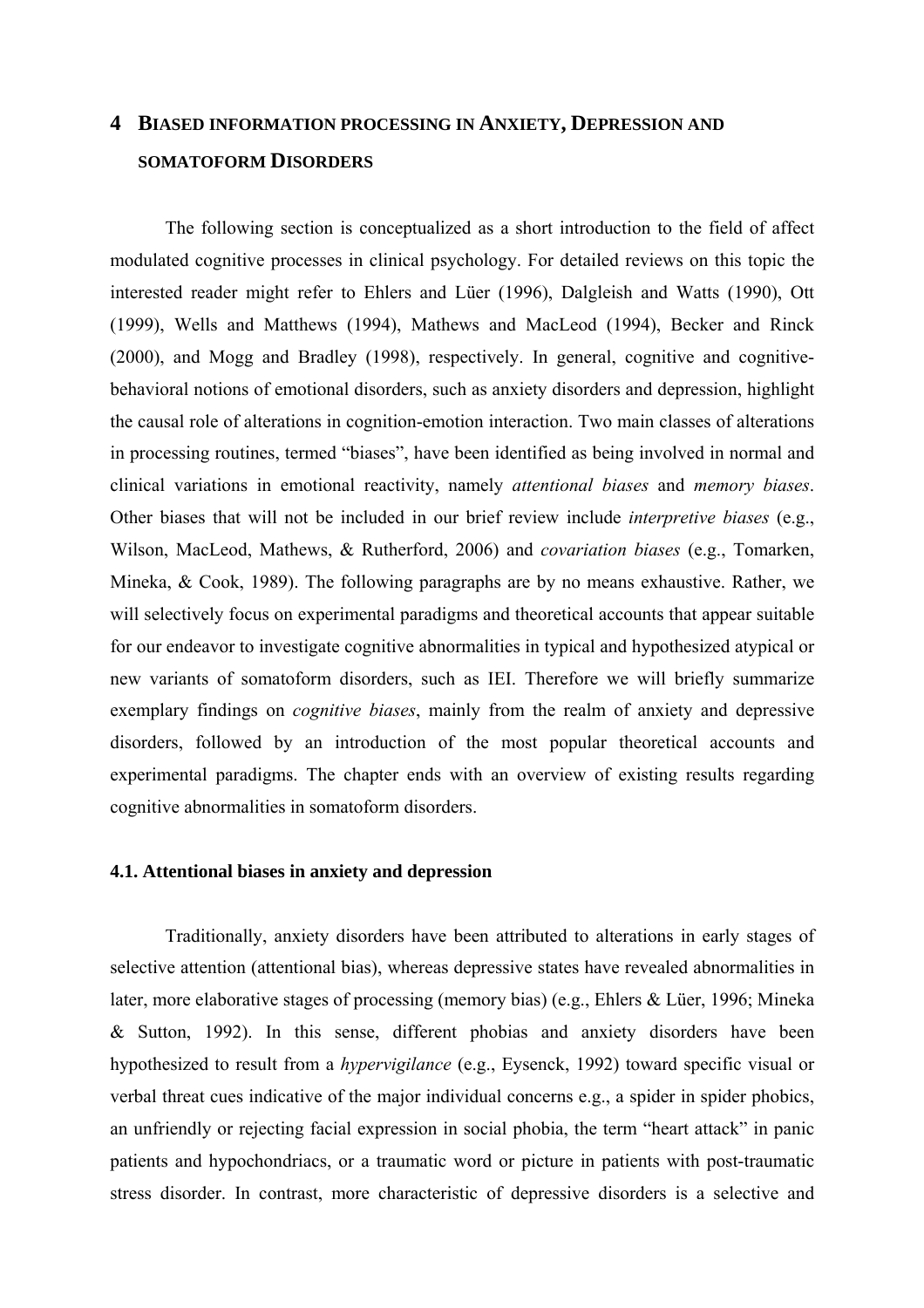preferential recollection of negative memory contents for instance during explicit memory tasks like free recall conditions or recognition tasks (Blaney, 1986). Biased recollection or retrieval processes may also underlie the clinical phenomena of rumination and worrying observed in different clinical conditions (Brewin, 2006). However, more fine-grained studies during the last years have demonstrated that the simple dichotomy of '*attentional bias but no explicit memory bias in anxiety'* and *'memory bias but no attentional bias in depression'* is too simple. For instance, in a study with different emotional facial expressions participants with depression but not participants of a control group with generalized anxiety disorder showed a specific attentional bias toward facial expression of sadness in a probe-detection task (Gotlib, Krasnoperova, Neubauer, Yue, & Joormann, 2004; but see also Mogg, Millar, & Bradley, 2000, for discrepant results). In specific phobias or anxiety disorder such an attentional bias is interpreted as a rather involuntary and fast acting phenomenon that occurs in the absence of a feeling of direct volitional control (e.g., a spider phobic person might automatically detect a spider in the corner of a room without a previous voluntary decision to scan the room for spiders). At least in specific phobias, visual or verbal representations of feared objects seem to automatically capture attentional resources, thereby disrupting or freezing current information processing and directing or prioritizing attention and memory resources to the feared object.

Several theories have been proposed to account for the above findings of biased attention. According to the schema theory proposed by Beck (e.g., Beck, 1976), cognitive biases as observed in clinical conditions like depression and anxiety result from the activation of specific cognitive schemata or specific semantic networks in the case of Bower's (1981) theory. Cognitive schemata or semantic networks are partly hypothesized as being the result of early learning episodes in childhood and include dysfunctional beliefs that are concerned with the anticipation of future catastrophes in the case of anxiety or personal failure and hopelessness in the case of depression. Once those schemas or semantic networks become activated by situational conditions they are hypothesized to guide or misguide cognition in a mood-congruent manner. According to these theories, different clinical conditions like anxiety and depression mainly differ in their specific schema contents. Differences in biased processing across anxiety and depression are therefore hard to reconcile with these "early" theories because they tend to make similar predictions for anxiety and depressive disorders with respect to biased information processing: As outlined by Mogg and Bradley (1998), the theoretical notions of Beck and Bower propose emotion congruent biases for both classes of emotional disorders, anxiety *and* depression. In contrast, empirical evidence has revealed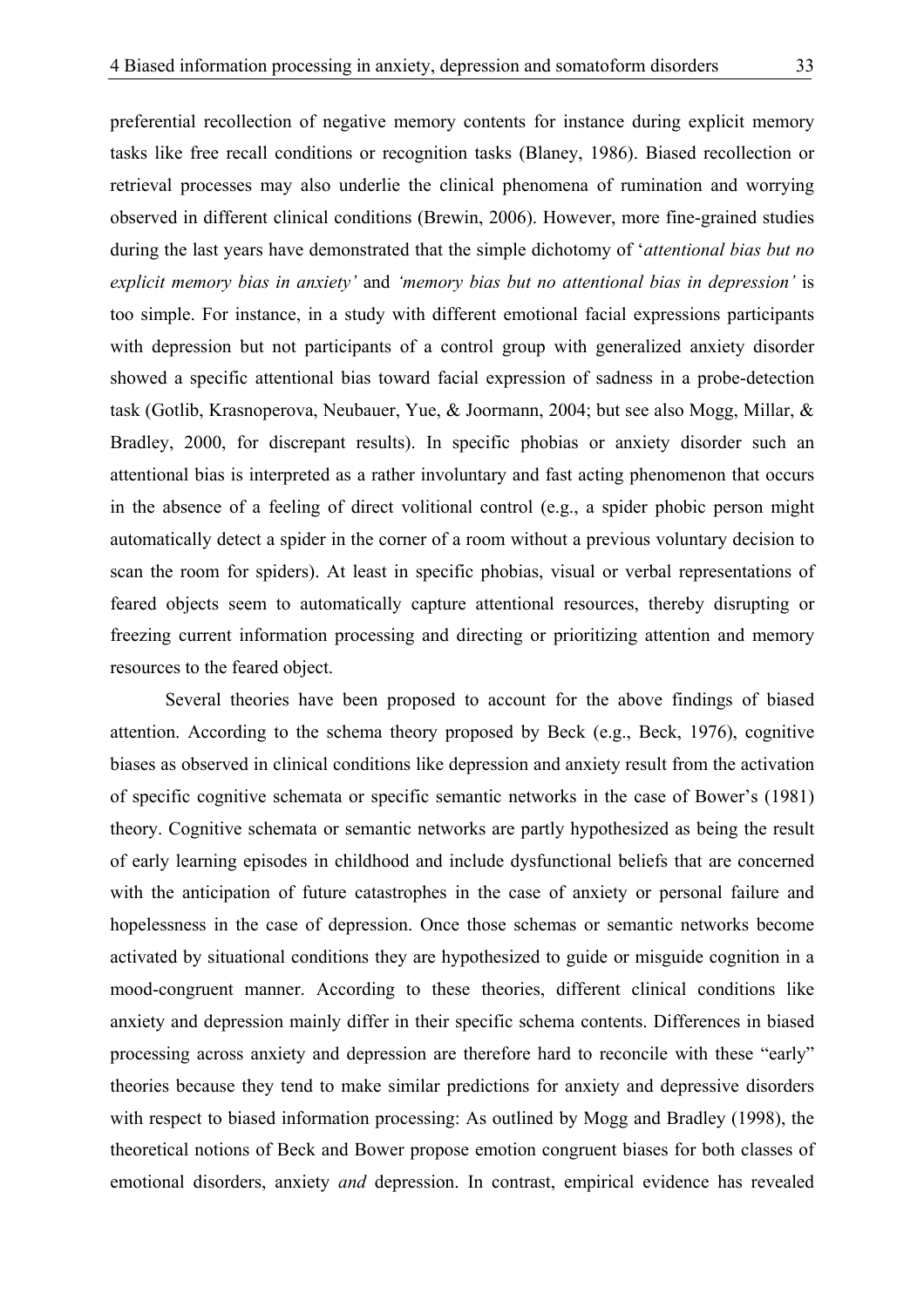differences between patients with anxiety disorders and depressive states. These discrepant results and phenomenological differences between anxiety and depression have called for theories that make different hypotheses regarding cognitive biases in anxiety and dysphoria. One of the most influential models addressing those differences was proposed by Williams, Watts, Mac Leod, and Mathews (1988). Their model consists of two sequential stages that are both supposed to operate pre-attentively. During the first stage the threat value of a current stimulus is defined by the affective decision mechanism (ADM). In the second step, depending on the individual degree of trait anxiety, processing resources are either allocated to the source of the threat (in case of high trait anxiety) or away from the threat signal (in case of low trait anxiety). As outlined in the review by Mathews and Mackintosh (1998) especially one empirically replicated observation poses a problem to the Williams et al. model - people with clinical or sub-clinical forms of phobia or other anxiety disorders only reveal consistent attentional bias in stimulus competition conditions. Accordingly, anxiety does not seem to be associated with altered detection thresholds for single phobic stimuli (Becker & Rinck, 2004), but rather with a preferential attentional allocation to threat signals in light of conflicting stimuli or stimulus dimensions.

In contrast to the Williams et al. model that is mainly based on automatic processes of stimulus evaluation and resource allocation, Wells and Mathews (1994) stress in their model the importance of voluntarily adopted plans or goals, for instance a threat monitoring plan, which directs attentional resources to threat cues. Accordingly, and in contrast to the model of Williams and colleagues (1988), the phenomenon of biased attention is considered the result of top-down processing rather than a purely stimulus driven bottom-up incidence (Mathews & Mackintosh, 1998). Accordingly, as formulated in a review on dual-process theories of the mind by Feldman Barret, Tugade, and Engle (2004), there is no longer a contradiction between goal-directed attention and automatic allocation of attention to certain stimuli:

"Moreover, if we accept the idea that controlled processing is not synonymous with conscious experience, then we are free to consider the idea that goaldirected attention may function like a preconscious filter that selects the focus of attention (and potentially what is available to consciousness). This idea is consistent with the emerging view that attention is captured automatically by stimulus features primarily when there is some goal-directed attentional preparation to allow this. As a result, controlled processing may not be merely reversing the effects of automatic processing, but it may also prevent (or allow) the expression of attention on representations that were activated in a stimulus-driven way. As long as one has a processing goal (like an egalitarian goal to prevent stereotyping, for example), as well as the WMC to deploy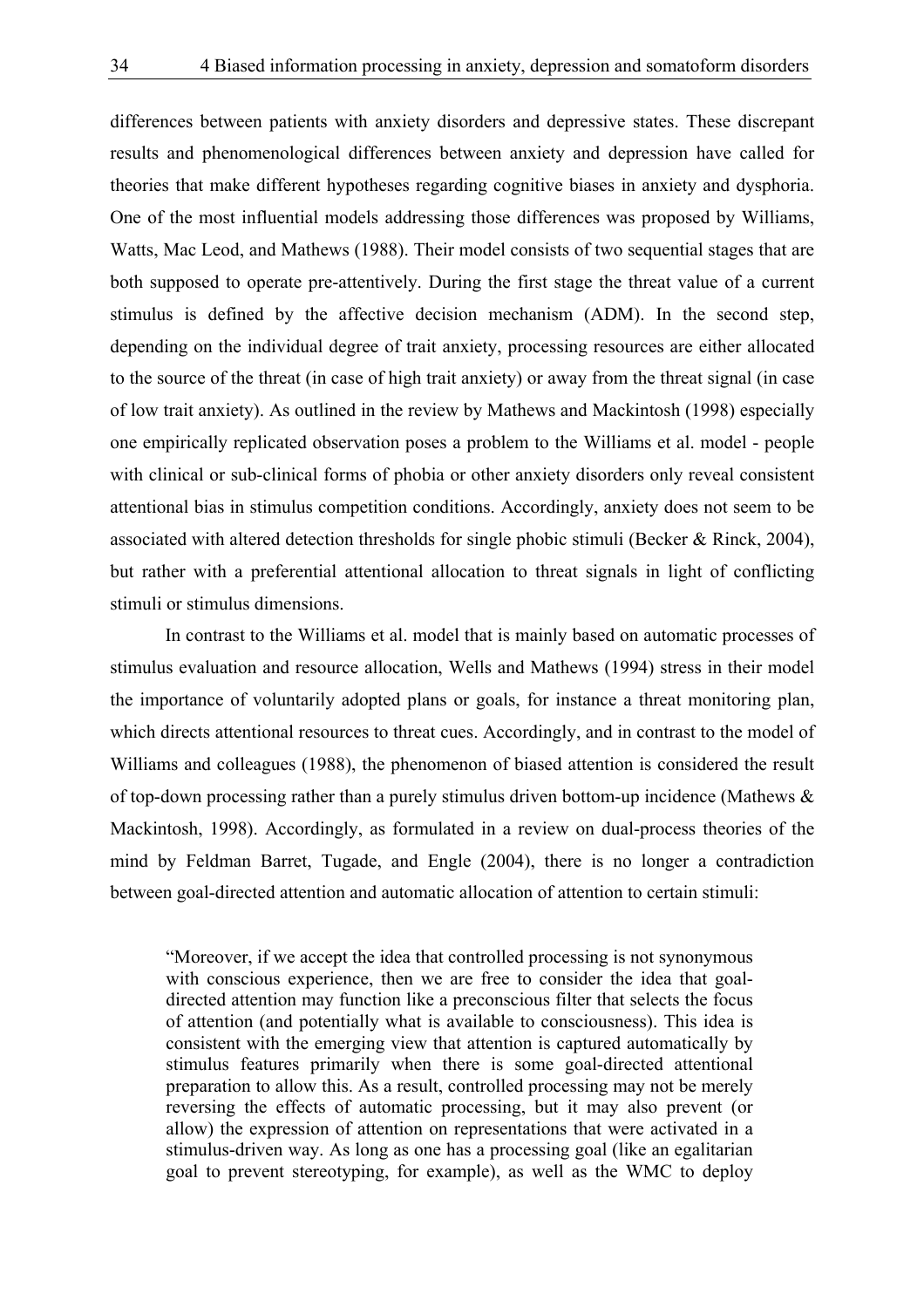goal-directed attentional effects, that processing goal can be enacted (Feldman Barret, Tugade, & Engle, 2004, p. 564)."

In the above statement, the goal-directed attentional preparation would be a function of the secondary attentional system of the model proposed by Brown as presented in chapter 2 of this paper. Based on this position, a clear and simple distinction between automatic and controlled, and conscious and unconscious processes is blurred.

The model presented by Mathews and Mackintosh (1998) is based on empirical findings that attentional biases mainly occur in situations marked by multiple stimulus attributes (e.g., word color and semantic meaning in case of the emotional Stroop task) that compete for attentional resources. The model is based on the assumption that a threat evaluation system (TES), which is comparable to the affective decision mechanisms (ADM) of the Williams et al. model presented above, rapidly (i.e., prior to awareness) determines the threat level of a given stimulus. According to existing knowledge, the significant threat value that leads to the dominance of the TES over the effortful task demand unit resulting in biased attention may either arise from phylogenetic/biologically determined preparedness and evolutionary relevance (e.g., Le Doux, 1996; Öhmann, Flykt, & Esteves, 2001; Seligman, 1971) or from (individual) learning episodes (Blanchette, 2006; Richards & Blanchette, 2004). Although the debate, in how far these attentional biases are limited to evolutionaryrelevant phylogenetic prepared stimuli goes on (e.g., snakes, spiders), experimental evidence suggests, that "modern" threatening stimuli (like guns and syringes) similarly have the potential to bias attention (Blanchette, 2006).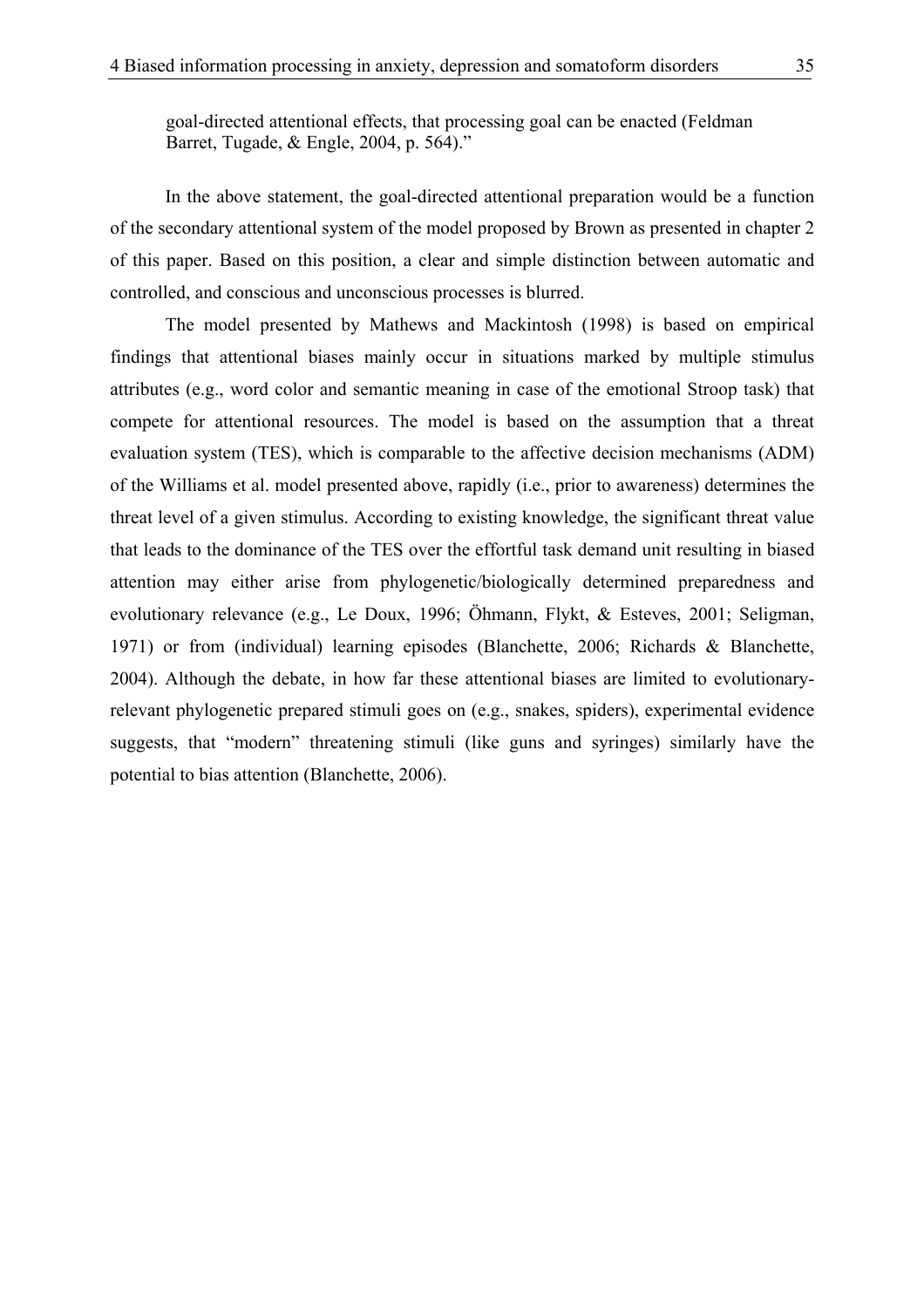

**Figure 4-1: Schematic outline of the model proposed by Mathews and Mackintosh (1998; Figure 4, p. 547).** 

The finding, that alterations in attentional processes are mostly detected in stimulus competition or conflict situations is crucial for the design of experimental paradigms suitable for the detection of individual differences regarding affect modulated attentional processes. Two prominent classes of experimental paradigms exist for the assessment of attentional biases, namely *interference paradigms* like the emotional Stroop task (e.g., Ehlers, Margraf, Davies, & Roth, 1988; Watts, McKenna, Sharrock, & Tresize, 1986; Hope, Rapee, Heimberg, & Dombeck, 1990) and *facilitation paradigms* like the dot probe or probe detection task (MacLeod, Mathews, & Tata, 1986). Although the dot probe paradigm was often considered as a purer measure of attentional bias compared to the emotional Stroop paradigm (e.g., Mineka & Sutton, 1992), the latter seems to produce more robust and reliable results.

## *4.1.1. The Emotional Stroop Paradigm*

The emotional or modified Stroop task represents the most prominent experimental paradigm designed to assess the (automatic) allocation of selective attention towards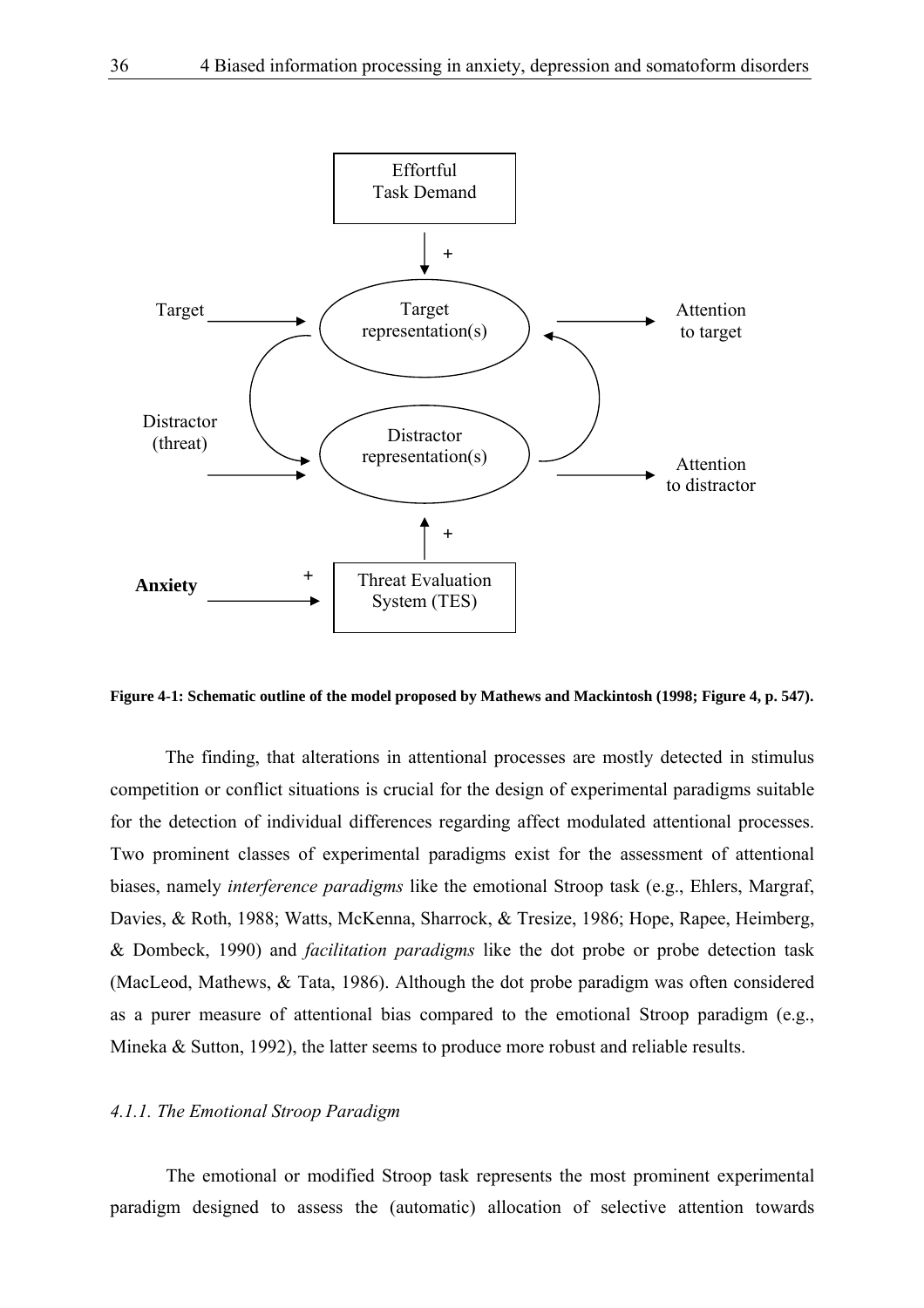<span id="page-42-0"></span>individually salient and mostly negative or threatening information (for an extensive review see Williams, Mathews, & MacLeod, 1996). Based on the classical Stroop color-naming task (Stroop, 1935), a prototypical emotional or modified Stroop task uses stimulus words with two varying attributes, namely color and word content. Test participants are required to name or identify the color of a presented stimulus word as fast and accurately as possible by simultaneously ignoring the word content. The emotional Stroop effect now concerns the observation, that vocal and manual<sup>[1](#page-42-0)</sup> answer latencies are slowed by about 10 to 150 ms in the case of emotional or individually relevant compared to neutral or irrelevant words. In this sense, slowed color-naming latencies to emotional or concern related words in comparison to neutral words have been considered as an indicator of an *attentional bias* (Williams et al., 1996). Despite its prominence, the underlying mechanisms responsible for this characteristic slowdown associated with self-relevant, emotionally negative stimulus material are not yet completely understood. Recently, a debate has started whether the slowdown observed with emotion-laden stimuli corresponds at all to the classic color word Stroop effect. Some researchers consider the two phenomena totally distinct (Algom, Chajut, & Lev, 2004; McKenna & Sharma, 2004) and the term "emotional Stroop" as misleading, others highlight parallels between the classical and the emotional Stroop (Dalgleish, 2005). McKenna and Sharma (2004) regarded the term "emotional intrusion effect" as more adequate to describe this phenomenon. Currently it might be reasonable to distinguish between the paradigm itself ("emotional Stroop task") and the resulting indicator of selective attention, which is an emotional intrusion effect in nature. Further, some authors (McKenna & Sharma, 2004) recommend differentiating two distinct components of the emotional Stroop effect: A slow component and a fast component. However, despite some technical and theoretical problems with the EST, there is convincing evidence for the emotional connotation of stimuli to give rise to an emotional intrusion effect: In people with high trait anxiety, formerly neutral stimuli (non-words) elicit interference after a classical conditioning procedure (Richards and Blanchette, 2004). Earlier studies questioned the preconscious nature of the effect (Thorpe & Salkovskis, 1997), but conscious processing of the respective stimuli is not necessary for an emotional intrusion effect, and subliminal presentation may even raise its validity (Putman, Hermans, & van Honk, 2004). With the emotional Stroop task, biases of selective attention have been studied extensively in many clinical populations (e.g., eating disorders, personality disorders, drug dependencies, etc.; Williams et al., 1996). For an extensive review on

 $\overline{a}$ 

<sup>&</sup>lt;sup>1</sup> Although some researchers hypothesized that emotional Stroop effects might be restricted to vocal responses (Sharma & McKenna, 1998), others could demonstrate the effect also with manual key press responses (Brown & Besner, 2001).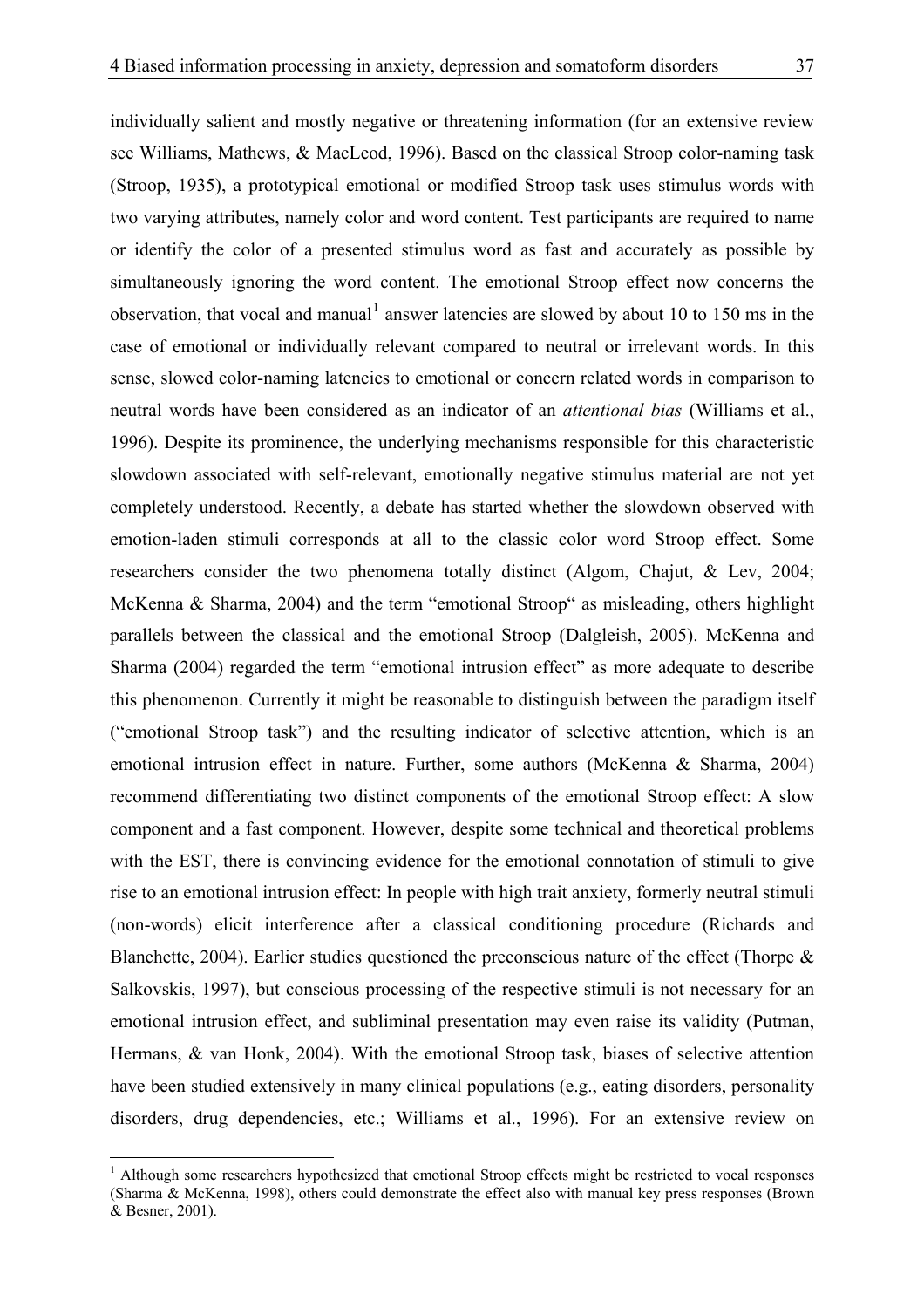emotional Stroop effects in addiction disorders see Cox, Fadardi, and Pothos, 2006. Although different hypotheses concerning the nature of the emotional intrusion effect have been proposed in the past (e.g., emotionality hypotheses, self-relevance hypotheses, Mathews & Klug, (1993), and threat hypotheses, McKenna & Sharma, 1995), empirical findings have clearly demonstrated that neither the general emotionality of the words nor their status as personal concerns are sufficient to produce the characteristic intrusion effects obtained with threatening stimuli (McKenna & Sharma, 1995). At present, the emotional intrusion effect of linguistic stimuli is best considered as reflecting a cognitive threat response or fear-driven bottom-up interruption of ongoing information processing with evolutionary adaptive value (Algom et al., 2004; Isenberg, Silbersweig, Engelien, Emmerich, Malavade, Beattie, Leon, & Stern, 1999; Kindt & Brosschot, 1997; McKenna & Sharma, 2004; Wyble, Sharma, & Bowman, 2005).

"Overall, the results clearly favor the threat hypothesis over the emotionality and self-relevance hypotheses. However, one caveat may be worth noting. Although the results rule out self-relevance as a sufficient factor in producing interference, it may remain the case that self-relevance is a necessary factor. Because one of the essential ingredients of threat is self-relevance, yet the reverse is not true, self-relevance may be a necessary but not a sufficient factor." (McKenna & Sharma, 1995; p. 1604)

The emotional Stroop task has also been used in a few studies on somatoform disorders. We will present the corresponding results in more detail at the end of this chapter when summarizing evidence for cognitive biases in somatoform disorders (cf. paragraph 4.3).

## *4.1.2. The Dot-Probe Paradigm*

The dot probe paradigm represents an additional reaction-time task to map processes of selective orientation or more precisely an "attentional shift" toward threatening stimuli. In contrast to the emotional Stroop task, the relevant indicator of selective attention here is a speeded rather than a delayed response to a neutral stimulus (probe) appearing shortly after and in the same location of a preceding threatening stimulus (either word or picture). Although much of the published research with the dot probe task has been conducted in nonclinical student populations with varying levels of state and trait anxiety (e.g., Bradley, Mogg, Falla, & Hamilton, 1998), there is evidence of an attentional bias towards threatening information in clinical anxiety populations like for example generalized anxiety disorder (Bradley, Mogg, White, Groom, White, & de Bono, 1999) and social phobia (Asmundson &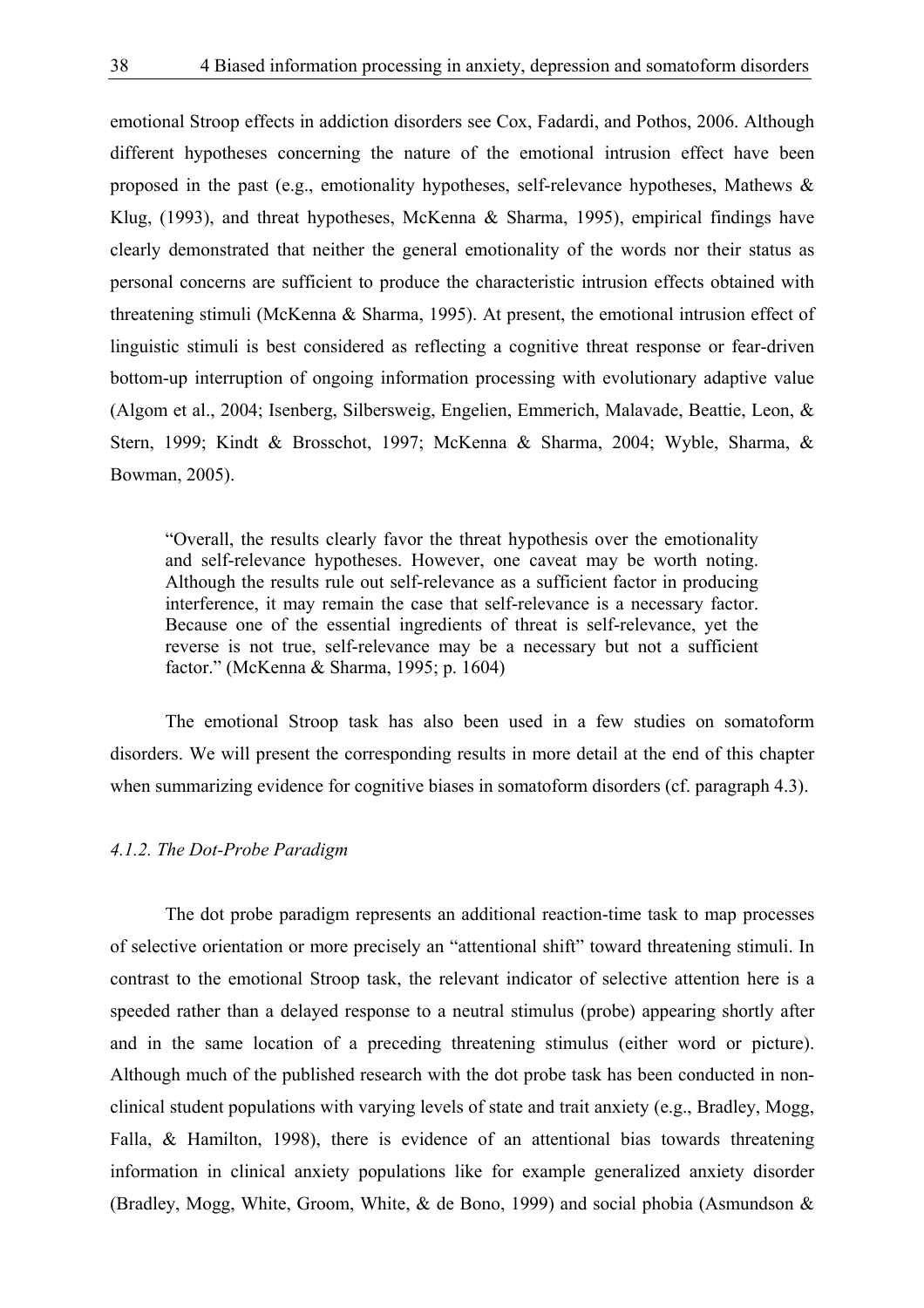Stein, 1994; Musa, Lépine, Clark, Mansell, & Ehlers, 2003). However, the direction of the effect in the dot probe task (facilitation vs. slowdown) has proven as less clear than in the emotional Stroop task. Studies in different domains e.g., social phobia and social anxiety (Chen, Ehlers, Clark, & Mansell, 2002; Mansell, Clark, Ehlers, & Chen, 1999) yield avoidance reactions (slowed probe detection in former threat stimuli locations) rather than vigilance or facilitation effects. To our knowledge no study has so far employed this paradigm in a group of somatoform patients.

#### **4.2. Memory biases and schemata in anxiety and depression**

In contrast to attentional biases, memory biases refer to altered processes in comparatively "later" elaborative stages of information processing, such as retrieval or recollection. In contrast to attentional biases that seem prototypical for anxiety disorders, *memory biases* toward mood-congruent stimuli, as proposed by schema or semantic network theories (Beck, 1976; Bower, 1981), have mainly been observed in the realm of depression and non-clinical dysphoria (Blaney, 1986; Ehlers & Lüer, 1996; Bradley, Mogg, & Williams, 1995). These observations are in line with the notion of Williams et al. (1988; 1997), that people with elevated trait anxiety or an anxiety disorder should be impaired in early, attentional but not later, interpretive or elaborative stages of information processing (for the original distinction between *integrative* and *elaborative* memory processes see Graf & Mandler, 1984). Accordingly, elevated anxiety was hypothesized to coincide with alterations regarding implicit memory processes (e.g., tachistoscopic identification or word stem completion) and normal performance in explicit memory tests like free recall or recognition paradigms. Whereas some empirical results are in accordance with this hypothesis (e.g., Bradley et al., 1995; MacLeod & McLaughlin, 1995; Mathews, Mogg, May, & Eysenck, 1989), other findings blur the proposed distinction. As outlined in the review by Becker and Rinck (2000) it seems likely that different kinds of anxiety disorders are associated with an explicit memory bias (e.g., panic disorder, post-traumatic stress disorder), whereas others are not (e.g., generalized anxiety disorder). In contrast, patients with depressive disorders especially seem to better recall negative information concerning the self (self-referent recall bias; Bradley & Mathews, 1983). In general, Hartlage, Alloy, Vazquez, and Dykman (1993) state in their review that depressive states interfere with *effortful* task demands, whereas automatic processes mostly remain intact. However, the question remains in how far such an explicit memory bias in depression represents an enduring phenomenon (in the sense of a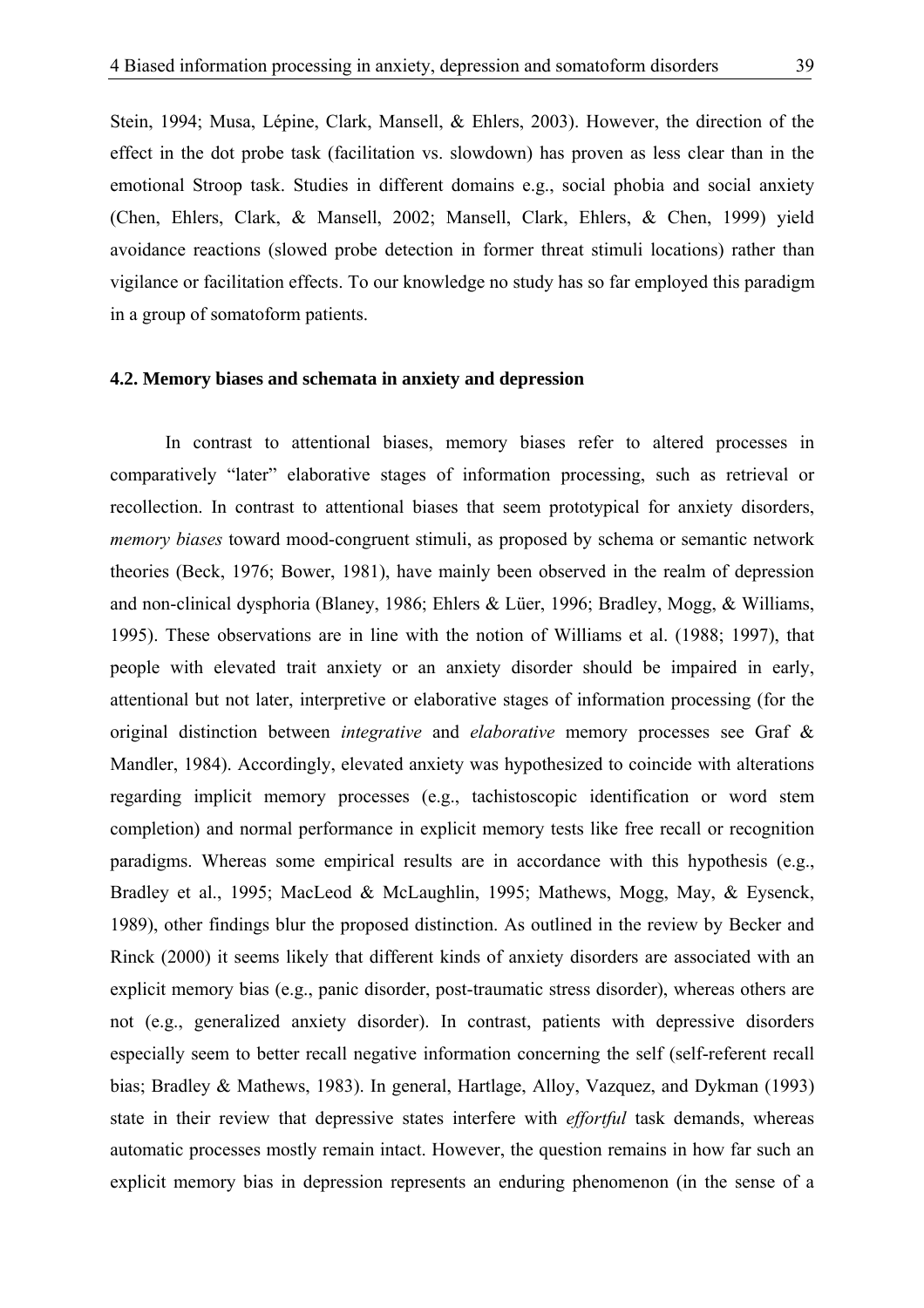vulnerability factor) or rather a state phenomenon depending on the current negative mood (e.g., Hedlund & Rude, 1995; Teasdale & Dent, 1987). Next, we will outline some prominent experimental paradigms for the assessment of altered memory processes.

# *4.2.1. Explicit and implicit memory tasks*

Different experimental paradigms have been used to study *memory biases* in anxiety and depression. The most prominent paradigms are word stem completion and tachistoscopic identification tasks as measures of implicit memory processes, free recall, and cued recall paradigms as examples of explicit memory tasks. Both implicit and explicit memory tasks consist of two stages, an encoding stage in which certain stimuli (words or pictures) are sequentially presented for the first time (e.g., in connection with a word color naming task). In a second stage, the effect of the pre-exposure during the encoding phase is tested either implicitly or explicitly. In explicit memory tasks, participants are instructed to consciously recollect the referring stimuli from memory, either via free recall or in a recognition task. In contrast, within implicit memory tasks (e.g., tachistoscopic identification tasks or word stem completion tasks) participants are not instructed to recollect previous items consciously but they are confronted with a seemingly unrelated task. In this context, the indicator of implicit memory processes is the *involuntary* facilitation of processing in the light of a pre-exposed stimulus compared to a not pre-exposed stimulus. This clear-cut distinction between implicit and explicit processes according to the experimental paradigm used (e.g., word stem completion as an implicit procedure versus free recall or recognition as explicit procedures) bears methodological problems. As mentioned by MacLeod and McLaughlin (1995), for instance, especially the word stem completion task has been considered a rather impure measure of implicit memory because it seems substantially confounded with explicit processes. Accordingly, implicit and explicit paradigms are no longer considered pure measures of a single underlying (either implicit or explicit) process. In contrast, the process dissociation framework (e.g., Jacoby, 1991; Ott, 1999) considers implicit and explicit processes related phenomena that simultaneously occur in different tasks. The process dissociation procedure offers a way of dissociating implicit and explicit influences within a single memory task.

Because the assessment of pure implicit memory biases is methodologically rather complex, and available results from the realm of somatoform disorders presented above point to the relevance of *explicit memory processes*, we decided to use an explicit memory test in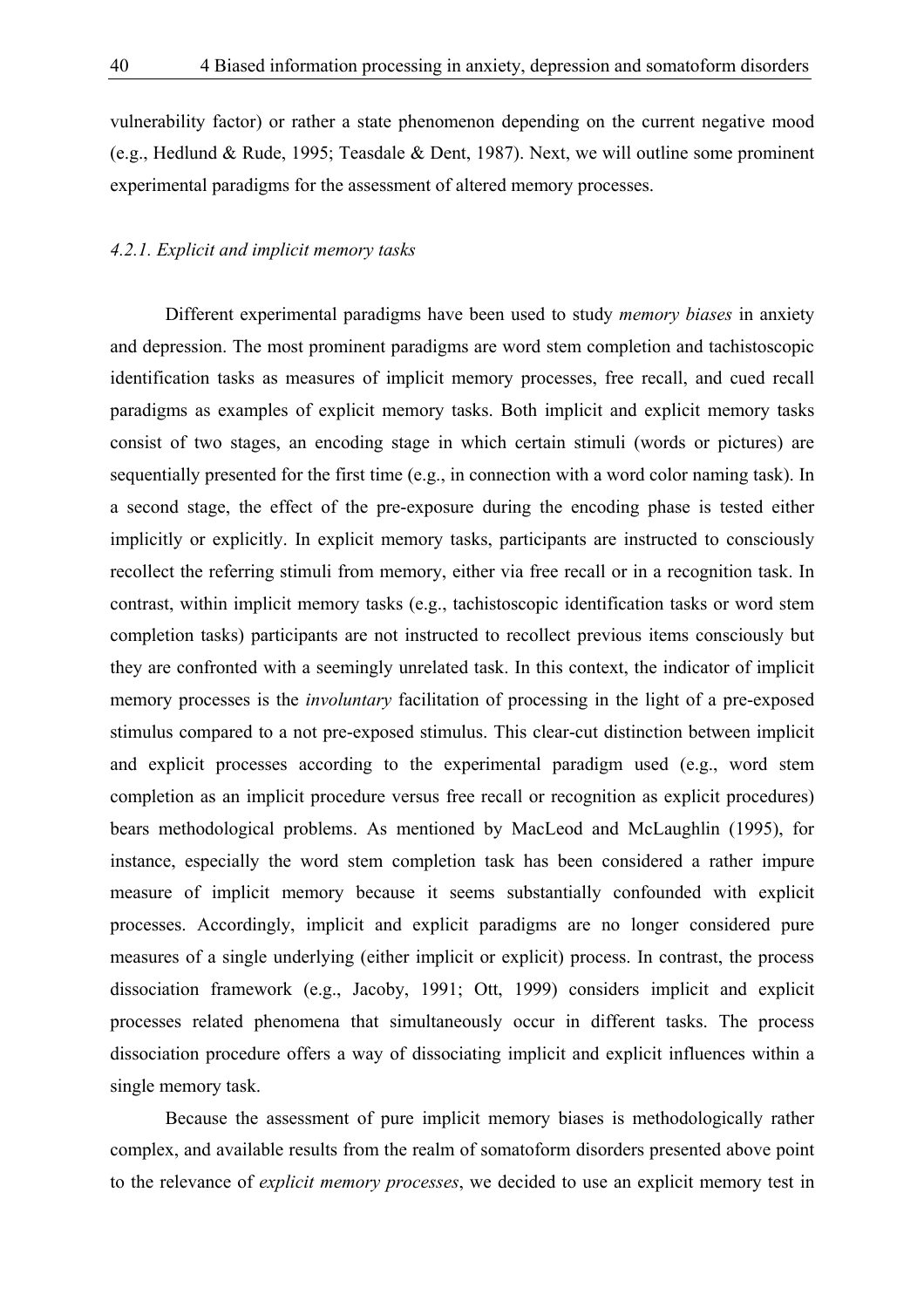ourfirst study. In order to circumvent methodological problems associated with a free-recall procedure like the problem of ceiling effects in case of many briefly presented stimuli and the problem of dissociating individual response criteria (Hock & Egloff, 1998), we have chosen a recognition procedure that will be outlined in detail later on.

Whereas experimental paradigms designed for the assessment of (implicit and explicit) memory biases only indirectly assess schemata or activated semantic networks, recently another experimental paradigm has been introduced as a better proxy to directly assess components (i.e., single semantic associations) of hypothesized schemata.

## *4.2.2. Experimental assessment of cognitive schemata*

Although cognitive schemata, maladaptive beliefs or specific semantic networks in memory are hypothesized as crucial vulnerability factors or exploratory constructs within influential theories in the realm of clinical psychology (e.g., Beck, 1976; Bower, 1981; Clark, 1986), experimental evidence for the existence of those schemata has remained weak. Recently, a prominent experimental paradigm, the implicit association test (IAT), that has been developed in social psychology as an implicit measure for the assessment of individual attitudes, stereotypes and prejudices (Greenwald, McGhee, & Schwartz, 1998), was adapted to clinical psychological research questions. In the clinical context, the IAT is hypothesized as a proxy for implicit schemata in memory that guide perception and evaluation of internal and external stimuli. Teachman (2005), for instance, used the IAT to study dysfunctional and implicit semantic associations in people with high values on anxiety sensitivity. Results confirmed the hypothesis of an implicit panic specific self-schema in people high on anxiety sensitivity (AS) as compared to low AS participants. Similarly, using the IAT, specific implicit fear associations could be demonstrated in spider phobic individuals (Ellwart, Rinck, & Becker, 2006). Interestingly, indicators derived from the IAT significantly and incrementally predicted performance in a spider related behavioral avoidance test after controlling for self-report measures of spider phobia. As outlined by De Houwer (2002) and Teachman (2005), it is worth noting that the IAT *only* measures the strength of associations between concepts in memory. Since schemata or dysfunctional beliefs theoretically constitute more complex structures mostly comprising many different single associations, the IAT does not offer a direct test of maladaptive cognitive schemata. Nevertheless, existing results propose that the IAT and related task variants such as the extrinsic affective Simon tasks (EAST), which we will describe in more detail in the second study, offer interesting insights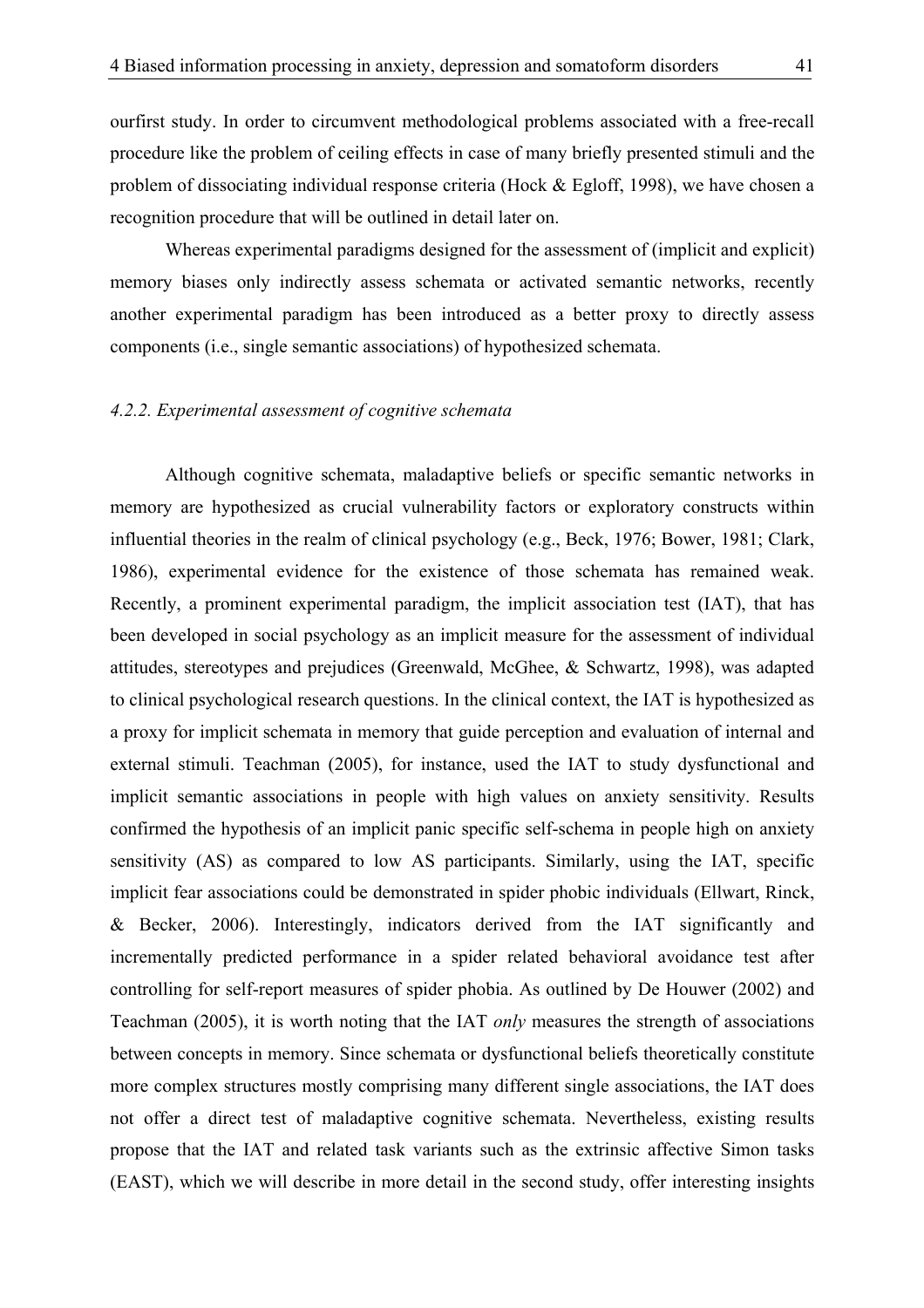into implicit evaluation or interpretive processes beyond explicit self-report instruments. Since cognitive biases have so far mainly been studied in anxiety and depressive disorders, little is known about such processes in somatoform disorders. Existing empirical evidence will be reviewed in the following section.

# **4.3. The role of cognitive biases in somatoform disorders**

Although cognitive phenomena like the attentional bias, memory bias and the (implicit) interpretive bias have genuinely been studied in clinical and sub-clinical forms of anxiety and depression, these processes are hypothesized to play a key role in cognitivebehavioral or behavioral medical approaches to somatoform disorders (e.g., Brown, 2004; Kirmayer & Taillefer, 1997; Looper & Kirmayer, 2002; Rief & Hiller, 1998). Accordingly, a body and symptom focused attentional style in combination with a biased catastrophizing attributional style should maintain and increase illness worries in specific, and negative affectivity in general. However, despite the broad acceptance of cognitive-behavioral theories and their strong impact on treatment programs, comparatively few studies have so far explicitly studied processes of selective attention and cognitive biases in somatoform disorders, with the exception of pain disorder (e.g., Roelofs, Peters, Zeegers, & Vlaeyen, 2002) and elevated health anxiety in university student populations (Lecci & Cohen, 2002; Owens, Asmundson, Hadjistavropoulos, & Owens, 2004).

In another study, Lupke and Ehlert (1998) compared attentional biases towards health threatening words in patients with somatoform disorders and patients with a somatic disorder. The authors could demonstrate that only the somatoform patients but not the somatic control patients took disproportionately longer to color name health threatening words compared to neutral words (attentional bias). This attentional bias could be demonstrated to be independent of the comorbidity with panic disorder. Furthermore, the attentional bias in somatoform patients was found significantly reduced after a cognitive-behavioral or behavioral-medical treatment program. The study, therefore, proposes that attentional biases are specific to psychosomatic or somatoform conditions and that adequate treatment programs are associated with a reduction in biased attention allocation. However, as Lupke and Ehlert (1998) included not only specific physical threat words in their study but also rather non-specific negative words (like blood, death, casket, cancer), the question if somatoform patients specifically show an attentional bias toward physical threat words or just generally direct attention toward negative word stimuli still remains. Another critical issue in their study might represent the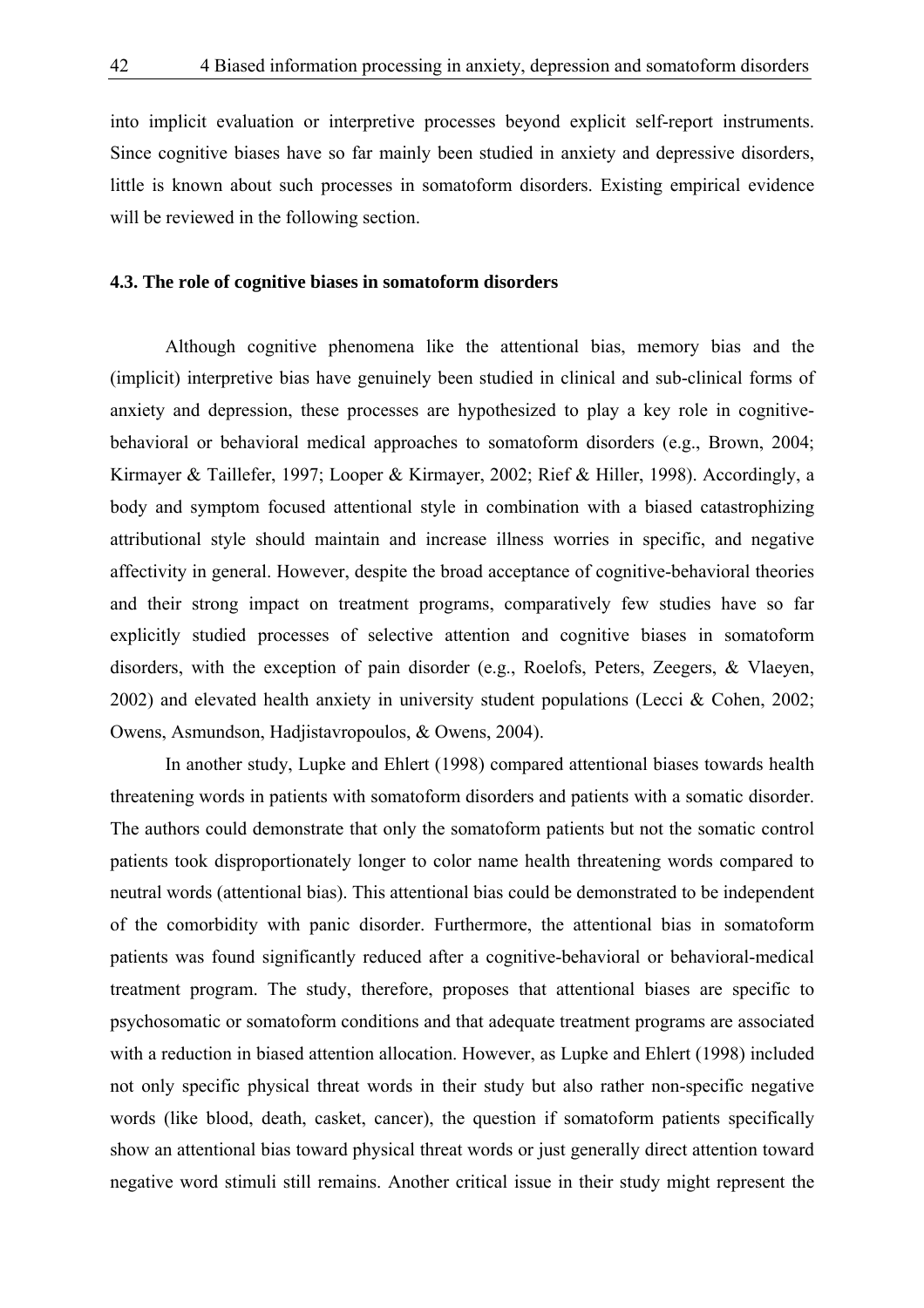use of a card version of the emotional Stroop task. It remains unclear if their results are replicable with a modern computerized version of the emotional Stroop task.

In another experimental study, Lim and Kim (2005) have compared patients with panic disorder, somatoform disorder, and depressive disorder according to several cognitive biases (memory biases and attentional biases). In line with the theories presented above, interesting differences under certain task conditions were found among the three disorder groups: Patients with panic disorders showed an attentional bias to physical threat words (e.g., injury, seizure, inflammation) and generally negative words (e.g., mistake, fault, hostility) only under the very brief, subliminal stimulus presentation condition in an emotional Stroop task. No evidence for such an attentional bias under supraliminal presentation conditions for panic patients was found. In constrast, performance of somatoform patients revealed the opposite pattern of results with no attentional bias for physical threat words under subliminal conditions and evidence of an attentional bias when physical threat words were presented supraliminally. In line with the content specificity hypothesis, people with depression demonstrated a supraliminal attentional and an explicit memory bias toward negative stimuli, but not physical threat words. A measure of implicit memory bias (tachistoscopic indentification tasks) did not show any group specific effects. This pattern of results nicely fits information processing theories (e.g., Williams et al., 1988, 1997) that propose processing biases in anxiety disorders in early, pre-attentive, and integrative levels of processing and biases in depression in later, post-attentive, and more elaborative phases. With regard to somatoform patients, Lim and Kim's results propose that (a) there is an (supraliminal) attentional bias and an explicit memory bias in somatoform patients, (b) that the two biases are specific for physical threat words and do not generalize to negative words, and (c) that neither patients with panic disorder nor depression show a similar supraliminal attentional bias or explicit memory bias toward physical threat words.

Regarding the existence of a memory bias for disorder related stimuli in somatoform disorders Pauli and Alpers (2002) compared patients with and without somatoform disorders from a private medicine practice on experimental measures of a memory bias (free recall and recognition memory of pain words, neutral words, and positive and negative words). Results revealed a better free recall of pain words and a poorer recall of positive words in patients with hypochondriasis compared to non-hypochondriasis patients. In another study on information processing abnormalities in people with medically unexplained conditions, namely the chronic fatigue syndrome (CFS), Moss-Morris & Petrie (2003) found evidence for altered interpretive processes in a phonological ambiguous word cue task (e.g., week/weak or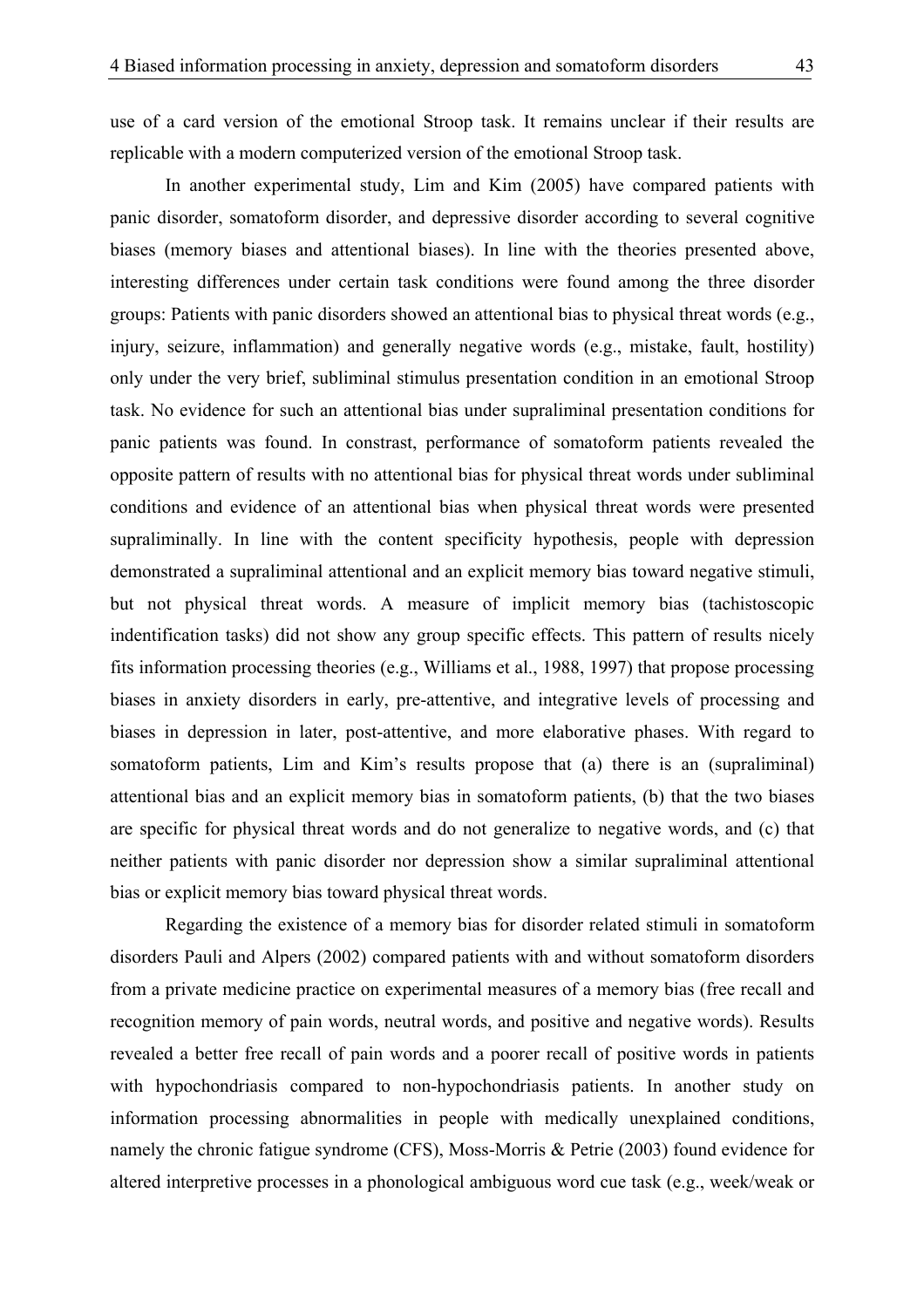vein/vain) for patients with CFS. However, in contrast to the expectations of the authors no attentional bias for somatic words could be observed in this study. Accordingly, there is at least some empirical evidence suggesting the existence of specific attentional and memory biases not only in patients with anxiety or depressive disorders, but also in patients with a somatoform disorder or medically unexplained symptoms. Results of Lim & Kim (2005) and Pauli and Alpers (2002) propose that cognitive biases in somatoform disorders might be differentiated from attentional biases in anxiety disorders (like panic disorder) with regard to their time course. Whereas anxiety disorders (like panic disorder) seem to be marked by very fast, subliminal detectable biases, cognitive abnormalities in somatoform patients likely affect later post-attentive phases of information processing similar to depressive disorders and conditions marked by dysphoria.

Within the following first study we will therefore primarily focus on the question: Do people with IEI show similar abnormalities with regard to cognitive biases (i.e., attentional bias and memory bias toward suspected IEI-trigger substances and somatic symptom words) that have been previously found in people with somatoform disorders. As prior studies have demonstrated those biases differentiate between patients with organic or somatic disorders and patients with somatoform conditions (Lupke & Ehlert, 1988; Pauli & Alpers, 2002), the existence of cognitive biases in IEI would strengthen the hypothesis that IEI might best be understood as a new variant of somatoform disorders. In the second study, we will then refer to the question of specific implicit schemata in memory that might underlie the cognitive biases. As a proxy for those schemata or specific semantic associations in memory, the implicit association test (IAT) that was originally developed in social psychology, has recently been adopted to the realm of clinical psychology. We will use a similar experimental paradigm, the extrinsic affective Simon task, to replicate the findings regarding the attentional bias and to simultaneously test for the assumption of specific implicit evaluation processes both in IEI and SFD. To our knowledge, this is the first study that systematically analyzes cognitive biases in people with IEI by using prominent experimental paradigms.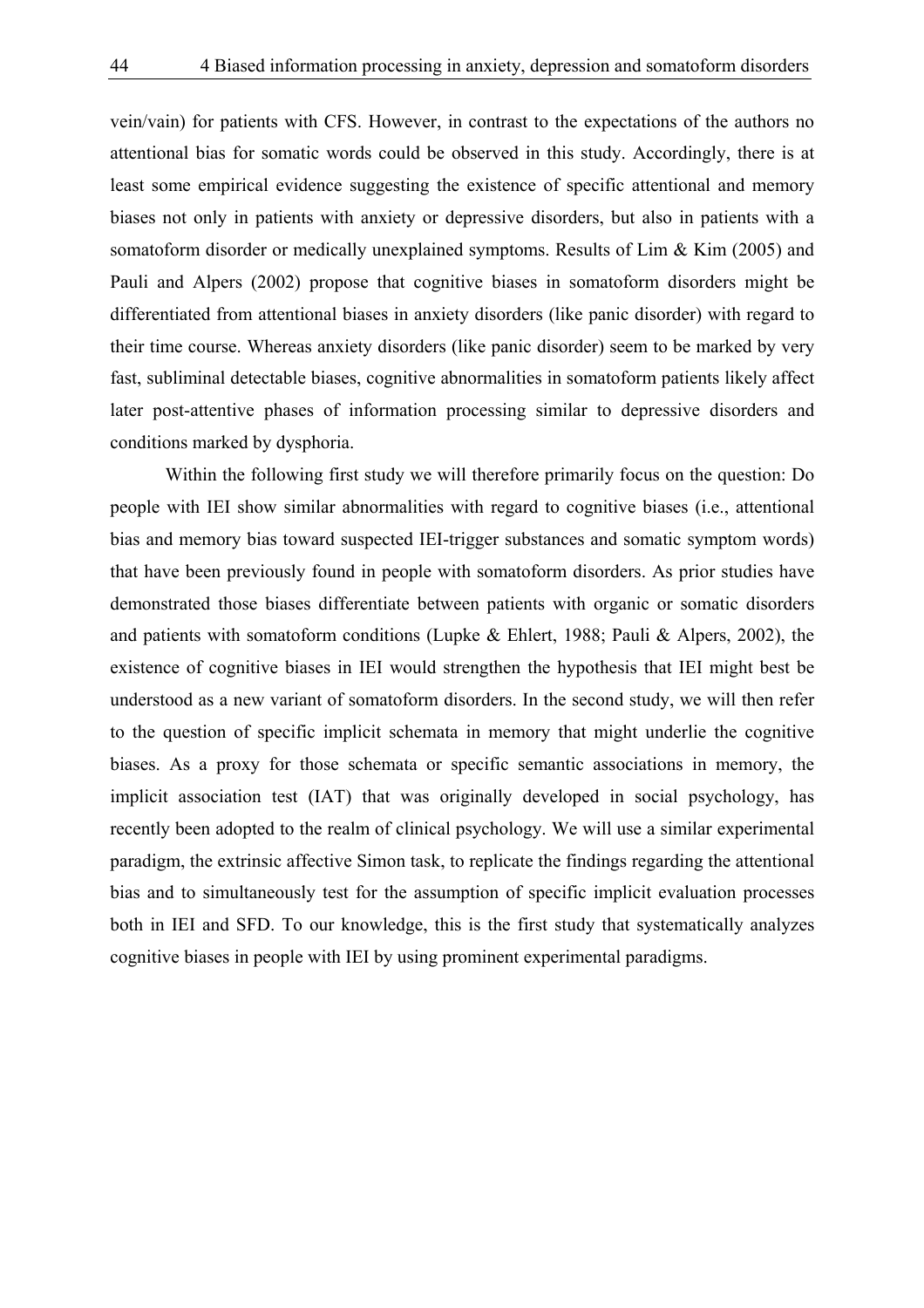# **5 STUDY 1: ATTENTIONAL BIAS AND MEMORY BIAS IN IEI AND SOMATOFORM DISORDERS**

Based on the hypothesized importance of biases in information processing not only for the most frequent emotional disorders like anxiety and depression but also for somatoform disorders (e.g., Brown, 2004; Rief & Hiller, 1998) our first study aims at assessing abnormalities in *selective attention processes* and *explicit memory processes* toward disorder related stimuli in participants with traditional somatoform disorders (SFD), people suffering from IEI as a hypothesized new/modern variant of somatoform disorders, and control participants without SFD or IEI (CG). The specific aims and hypotheses are based on our hypothetical cognitive-behavioral model of IEI (chapter 3). In the following paragraphs we will outline the specific aims of the study, the methodology, and the corresponding results in greater detail.

## **5.1. Aims and hypotheses of study 1**

The first study is designed to assess cognitive markers related to medically unexplained symptoms in two samples, namely in people with somatoform disorder (SFD; according to DSM-IV) and in people with IEI. The major aims of the current study are twofold: Firstly, we tried to demonstrate selective attention and explicit memory biases toward IEI-trigger words, non-specific (physical) symptoms and specific emotional evaluations of these stimuli in participants fulfilling criteria for IEI. Secondly, we tested the specificity of these effects by comparing them with a group of patients with a clear defined somatoform disorder (according to DSM-IV criteria) and without an IEI related, environmental symptom attribution style. Both groups were compared with non-somatoform and non-IEI control participants. We expected group differences in two stages of cognitive processing, namely attention allocation and retrieval. Our main hypotheses were that participants with IEI but not the SFD and control participants would show an enhanced emotional intrusion effect for IEI-trigger words (slower reaction times in color-naming IEItrigger words in comparison to neutral words in the emotional Stroop task) as evidence for a prioritized processing of these stimuli and that IEI and SFD participants but not the control group would show an enhanced emotional intrusion effect for words representing non-specific symptoms. Concomitantly, we hypothesized an attentional bias toward IEI-trigger words in participants with IEI (faster detection of probes replacing IEI-trigger words) but not the other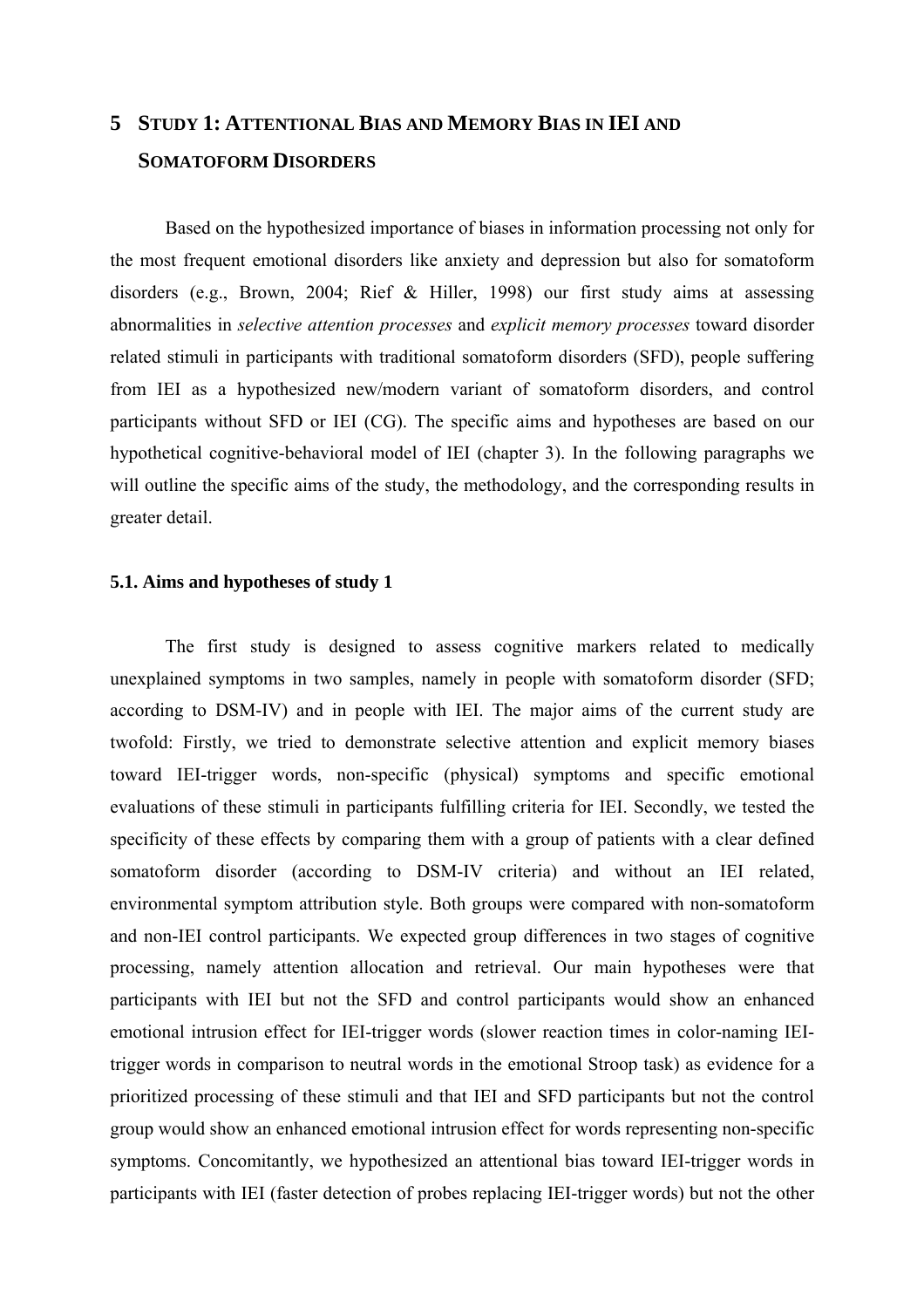two groups and a corresponding bias toward symptom words in IEI and SFD but not the control group. Finally, we expected a memory bias (better recognition) for IEI-trigger words exclusively in IEI-participants and a memory bias for symptom words in both IEI and SFDparticipants without IEI. As for the explicit emotional evaluations of the verbal stimuli we expected a similar pattern of results regarding the valence and arousal ratings of IEI-trigger words and typical symptom words. In summary, we expected specific (regarding IEI-trigger words) as well as non-specific (regarding symptom words) abnormalities in measures of selective attention, recognition memory, and emotional judgment in IEI compared with a somatoform control group without IEI and a second non-somatoform and non-IEI control group.

Apart from the experimental measures and in accordance with the hypothetical model of IEI presented in chapter 3, we expected similar values on self-report measures of somatoform symptoms, and proposed vulnerability factors like negative affectivity, trait anxiety, and dysfunctional beliefs regarding body and health between participants with IEI and SFD. However, since people with IEI are marked by idiosyncratic very specific and comparatively unusual symptom attributions and beliefs, we expected that people with IEI might show elevated levels of (hypnotic) suggestibility and openness to new and unusual experiences. The personality trait "absorption" postulated in the personality framework of Tellegen represents a potential measure of this domain.

## **5.2. Methods**

This study was approved by the Ethics Committee for Clinical Research of the medical faculty at the University of Heidelberg, Germany.

# *5.2.1. Participants*

Participants were selected for this study by a two-stage procedure. Stage one entailed a cross-sectional questionnaire screening of 970 adults. The screening package included a selfreport questionnaire for chemical odor sensitivity (COSS; Bailer, Witthöft, & Rist, 2006b), two somatic symptom questionnaires (Patient Health Questionnaire [PHQ] somatization module; Spitzer, Williams, & Kroenke, 1999; SCL-90R somatization scale; Franke, 1995), and a disease check list. On the basis of their screening results, individuals were invited to take part in a further study if they fulfilled any of the following three criteria: (a)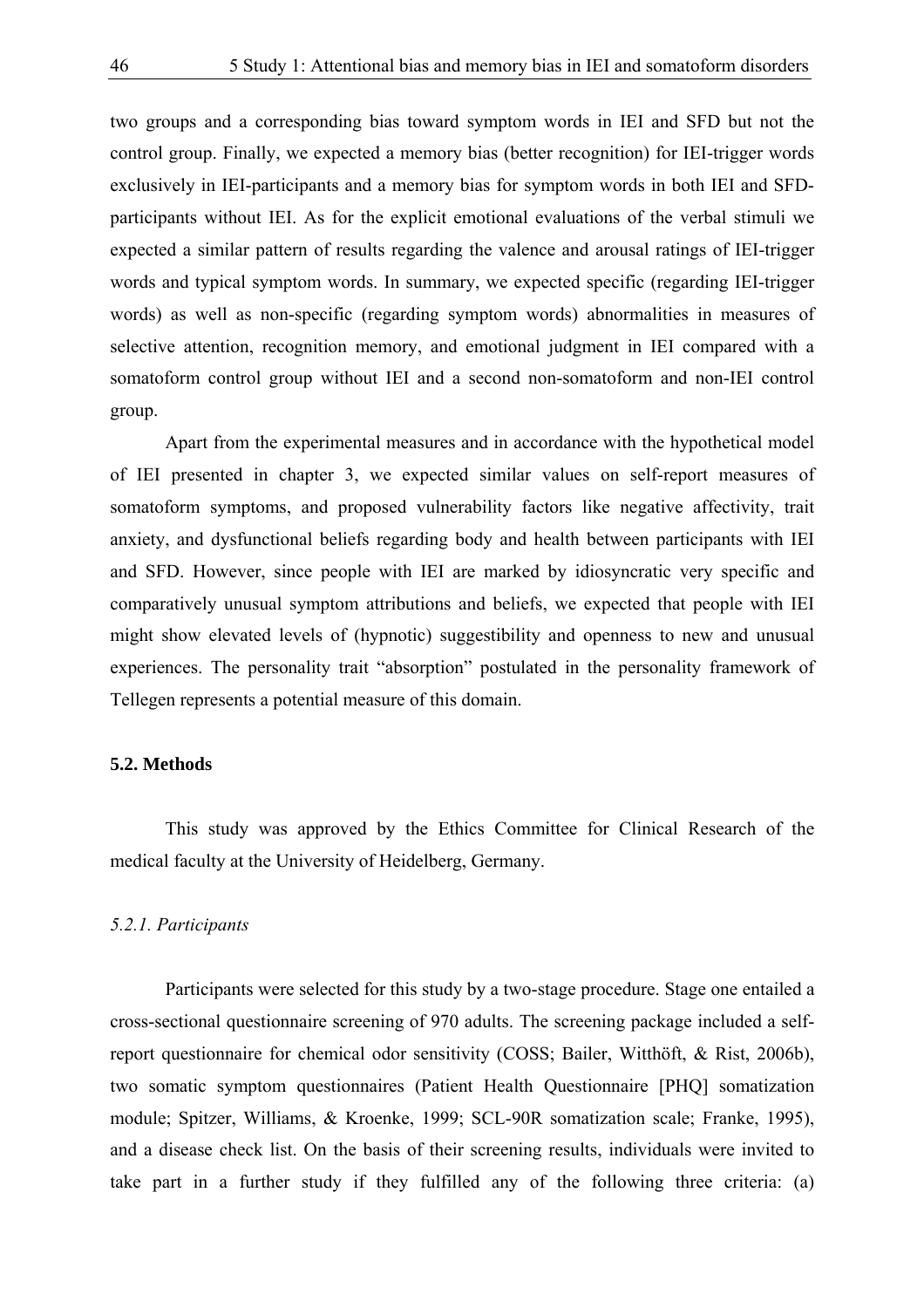hypersensitivity to environmental chemicals (defined as COSS scores >34 for women and >27 for men, corresponding to the upper 10% of the gender-specific distribution of COSS scores of the normative population), (b) presence of typical somatoform symptoms (defined as a positive screening result in the somatization module of the PHQ), and (c) neither presence of chemical sensitivity (COSS scores <35 for women and <28 for men) nor of somatoform symptoms (a negative screening result in the PHQ somatization module). Of those screened, 174 participants agreed to take part in the study. Several participants were excluded because of the presence of a psychotic disorder  $(n = 1)$ , substance-use associated disorders  $(n = 3)$ , noncompliance  $(n = 1)$ , or missing inclusion criteria  $(n = 3)$ . Eight participants were excluded because of the general exclusion criteria (aged  $\leq$  18 or  $\geq$  65 years, organic brain disease, present or past psychotic disorder, somatic disease that could account for the bodily complaints, substance-associated disorders, or noncompliance). Those who completed the entire study were paid 60 Euros (\$72.00). All participants provided written informed consent. During stage one of the selection procedure participants were recruited from several sources. IEI and somatoform participants were recruited from polyclinics of environmental medicine, psychiatry, and psychosomatic medicine at the University of Heidelberg (Germany), and by advertisements in local newspapers asking for volunteers who were either especially sensitive to environmental chemicals or suffering from medically unexplained physical symptoms. The control subjects were recruited from a polyclinic of dental medicine (patients who attend to the polyclinic for a routine check-up and not for complaints which could be suspected to be somatoform), and by advertisements in local newspapers and in health centers asking for participation in an environmental health study.

# *5.2.2. Assignment to experimental groups*

Final experimental group membership was assigned at Stage 2 of the recruitment procedure. 174 positively or negatively screened participants were evaluated with the Structured Clinical Interview for DSM–IV (SCID I; Wittchen, Wunderlich, Gruschwitz, & Zaudig, 1997). The criteria-based IEI diagnoses were reached following a second structured interview (Bailer, Witthöft, & Rist, 2006a). Participants who met the following three criteria were given the diagnosis of IEI: (a) reporting at least three symptoms that have been experienced during the past 6 months, (b) naming at least three trigger substances that mostly or always provoke symptoms, and (c) avoiding at least three trigger substances mostly or always. The IEI-interview covered 15 characteristic trigger substances (e.g., car exhaust,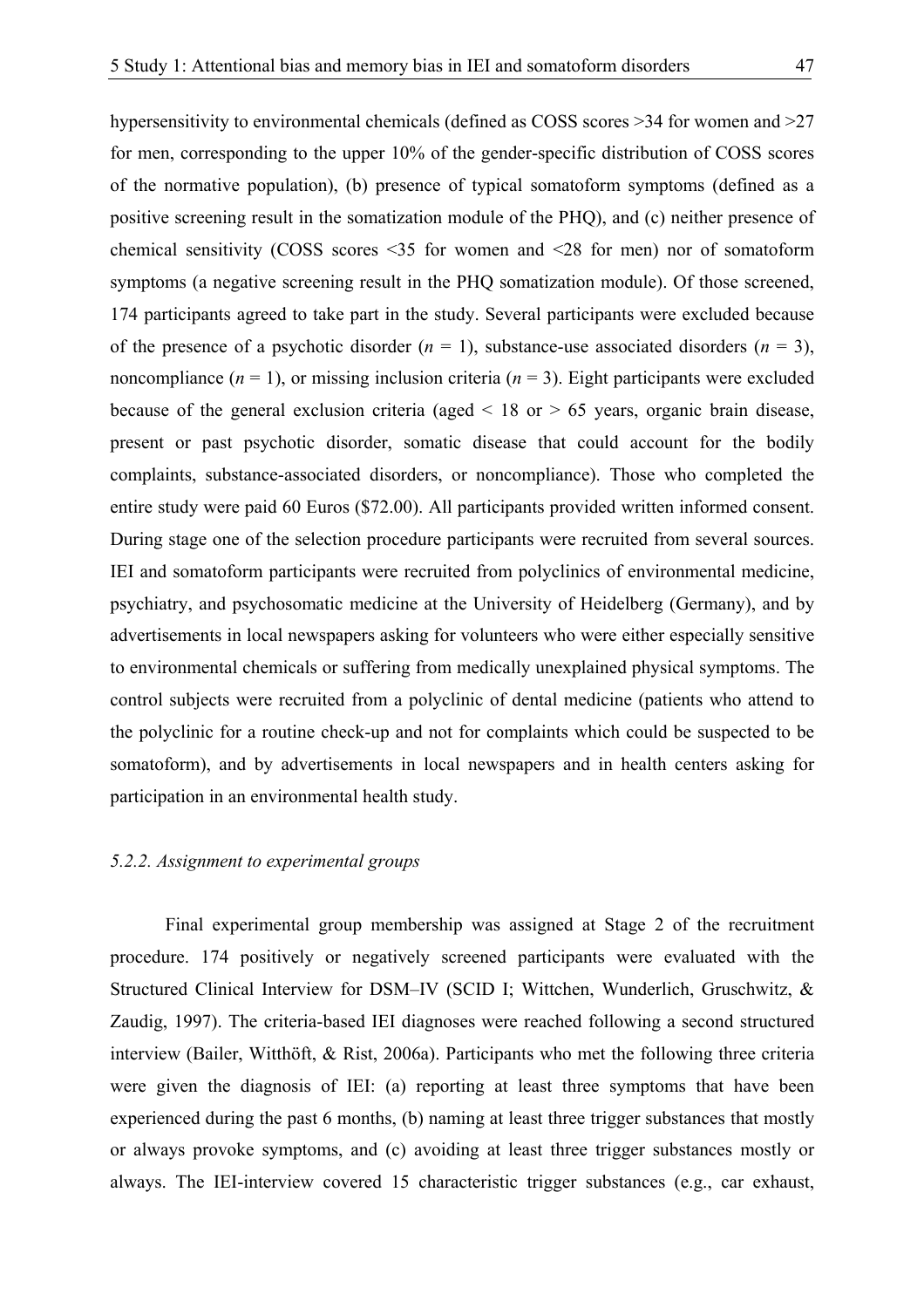perfumes, pesticides) and 15 symptoms potentially linked to environmental chemicals (e.g., dry nose, smell sensitivity, muscle or joint pains). The participants were asked how often  $(0 =$ never, 4 = always) exposure to each substance provokes symptoms and how often they avoid that particular substance. Our case definition is similar to those used by Black, Doebbeling, Voelker, Clarke, Woolson, Barrett, & Schwartz (2000) and Nimnuan, Rabe-Hesketh, Wessely, & Hotopf (2001). As proposed by Nethercott et al. (1993) and the 1999 MCS consensus definition (MCS consensus definition, 1999), we included an additional criterion for chronicity (symptoms for more than 6 month) in order to identify more severe IEI cases. Six participants were excluded from the IEI group because they did not meet all interviewbased IEI criteria, and 8 participants were excluded from the two control groups (6 SFD and 2 participants of the non-somatoform and non-IEI control group [CG]) who were diagnosed as being IEI. The final three groups consisted of (a) 54 participants with medically unexplained symptoms fulfilling IEI-case criteria, (b) 44 participants with medically unexplained symptoms who met DSM–IV criteria of a SFD but not the interview-based criteria of IEI (SFD-only group), and (c) 54 control participants free of both SFD and IEI diagnosis (nonsomatoform CG). The different steps of the recruitment and selection procedure are graphically summarized in [Figure 5-1](#page-54-0).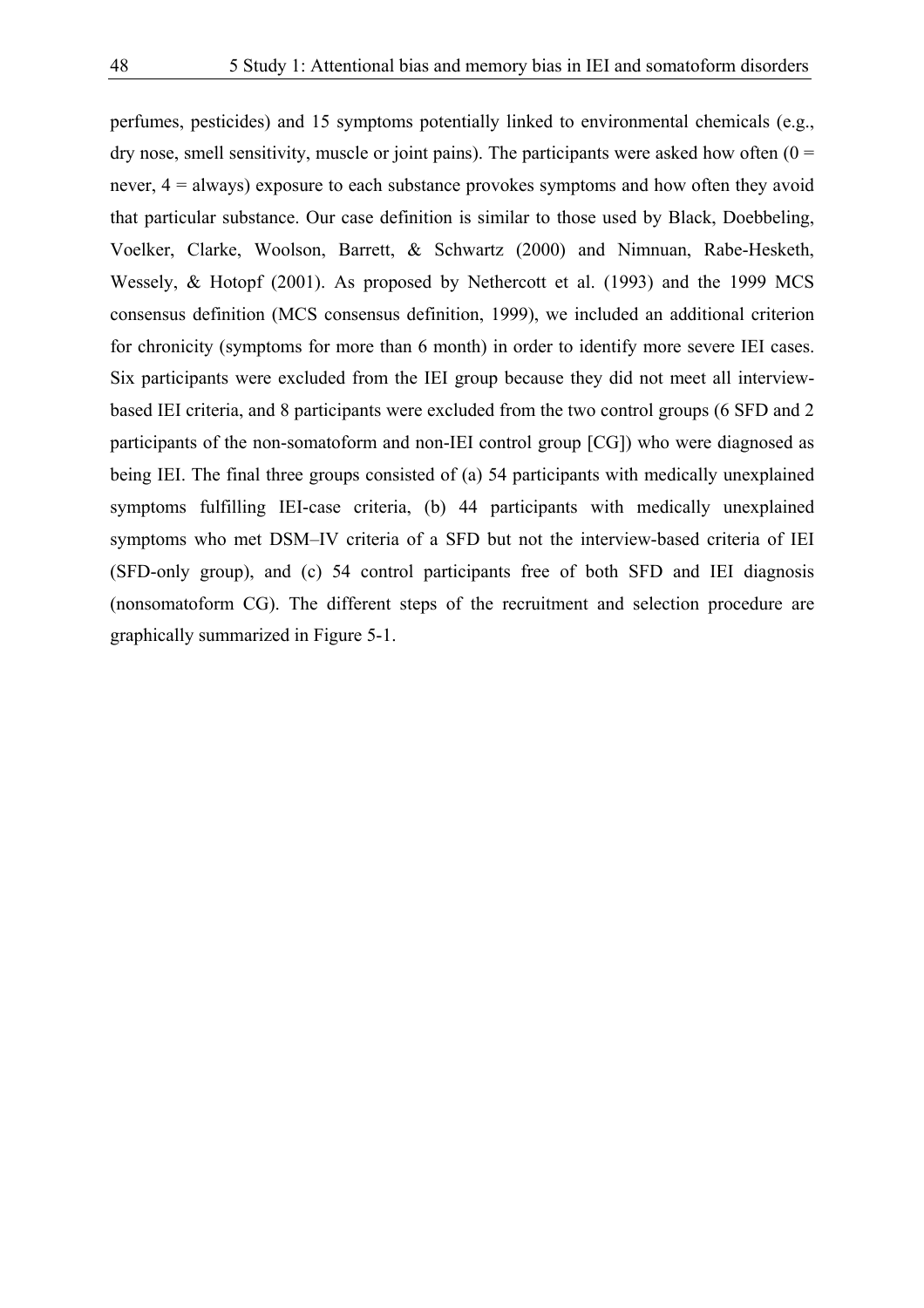

<span id="page-54-0"></span>Figure 5-1: Steps of the recruitment and selection procedure (f = female; m = male).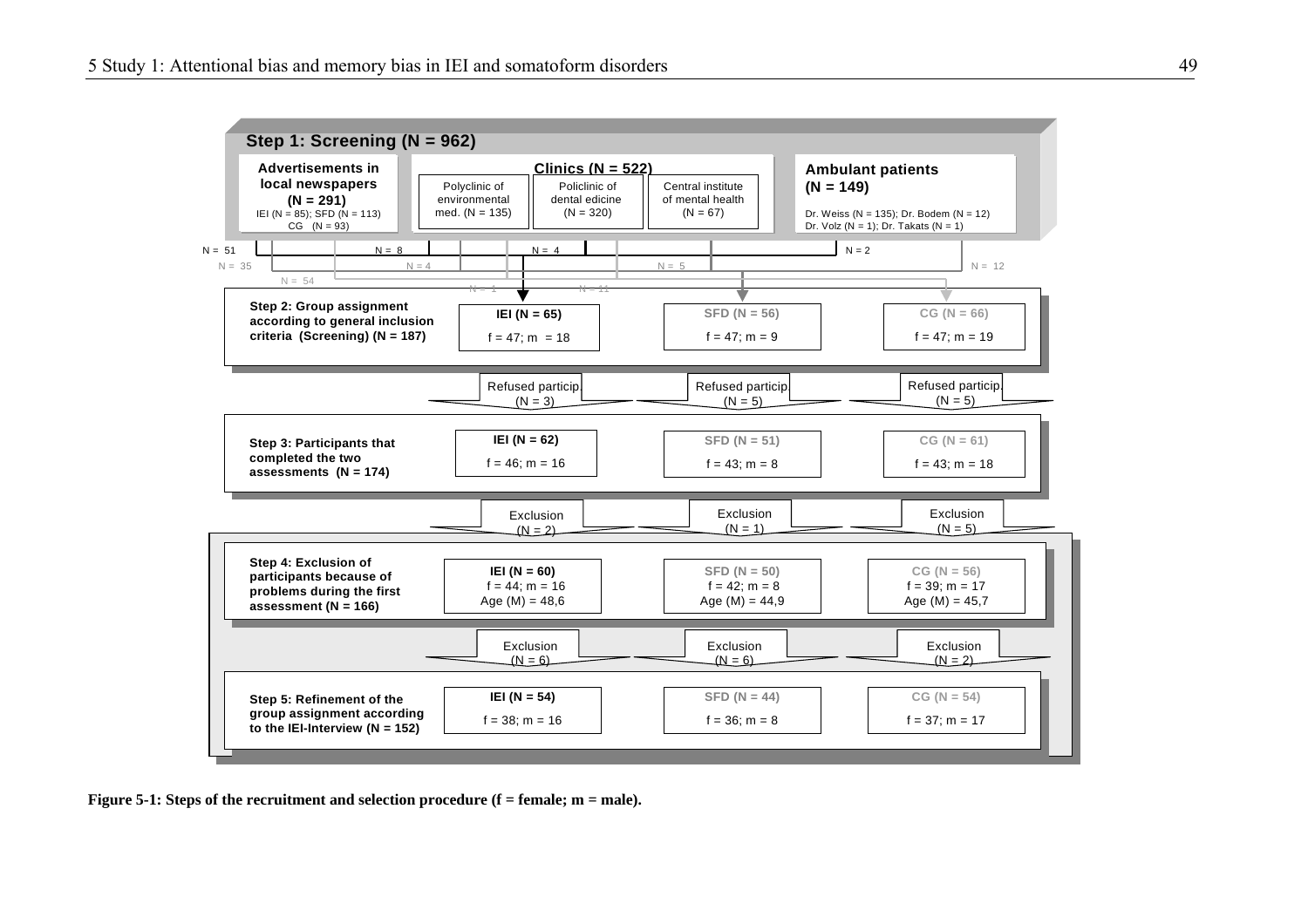#### *5.2.3. Structured clinical interviews: SCID I and IEI-interview*

The SCID I (Wittchen et al., 1997) was used to assess diagnoses of somatoform and of current affective and anxiety disorders according to the DSM-IV criteria. If criteria were met for both a somatoform disorder and a depressive or an anxiety disorder, both were diagnosed. The SCID interview included an additional section (from the extended German version of the Anxiety Disorders Interview Schedule, DIPS; Margraf, Schneider, & Ehlers, 1994) for conversion disorders. The criteria for all types of somatoform disorders were checked at least once except the unspecified category "somatoform disorder NOS". Specifically trained clinical psychologists (two PhD psychology candidates) administered the SCID and also the fully structured IEI interview (Bailer et al., 2006a). All interviewers had received one full week of training for the SCID-interview by a SCID expert. There was no special training procedure for the IEI-interview but both the IEI- as well as the SCIDinterview were closely supervised by one of the senior researchers (Josef Bailer) with extensive clinical experience. The interviewers were encouraged to use all available sources of information (patient, laboratory findings, former medical diagnoses, and medical records) in rating the presence or absence of a symptom. In order to calculate interrater reliabilities of the two diagnostic instruments, 30 participants (10 of each experimental group) were evaluated by a rater and a co-rater using a conjoint interview. Intraclass correlation coefficients between raters 1 and 2 were as follows:  $r = .99$  for the IEI trigger substances,  $r =$ .99 for the IEI symptoms, and *r =* .99 for IEI avoidance behavior. Kappa coefficients for the diagnoses of IEI were .92, for the category "any somatoform disorder" 1.00 (range for single diagnoses: .78-1.00), for "any current anxiety disorders" .83 (range: .65-1.00), and for "any current depression" 1.00.

## *5.2.4. Self-report measures*

*The Chemical Odor Sensitivity Scale (COSS).* The COSS (Bailer et al., 2004a; Bailer et al., 2006b) contains 11 statements describing strong physical responses (e.g., trouble in breathing, nausea, cough, dizziness) to the odor of common environmental chemicals (e.g., sprays, paints, cigarette smoke, cleansing agents, perfumes, exhaust fumes, gasoline). Participants rate on a 6-point Likert-type scale to which extent they show these responses (high scores indicating high chemical sensitivity). Reliability of the COSS has been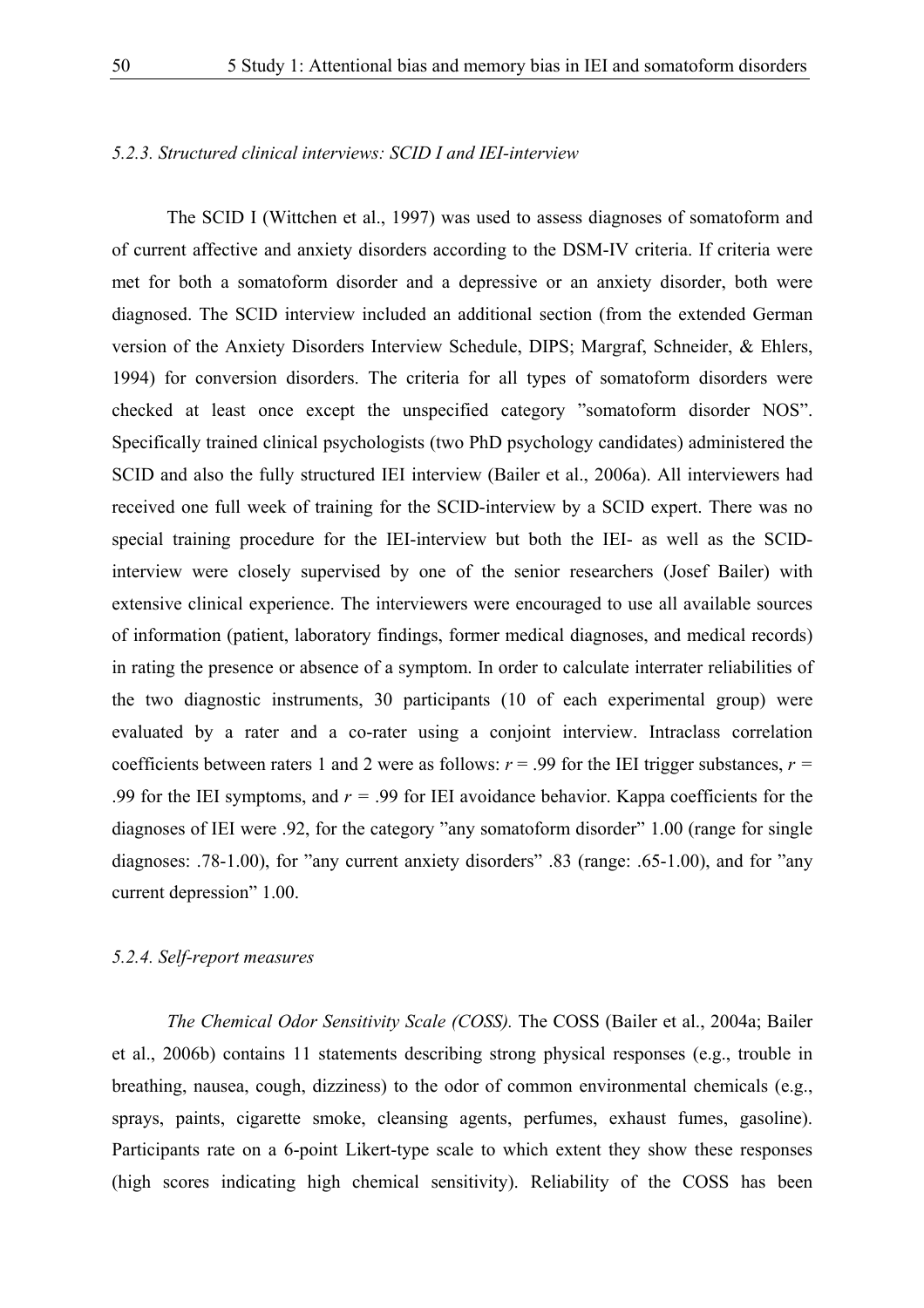established across diverse samples with Cronbach's *α* between .89 and .93 (Cronbach's *α* in the current sample = .96). The COSS was factor analytically derived from the Questionnaire of Chemical and General Environmental Sensitivity (QCGS; Kiesswetter et al., 1999; Kiesswetter, Sietmann, Golka, Zupanic, & Seeber, 1997). In validation studies (Bailer et al., 2004a, Bailer et al., 2006b) the COSS was found to be dimensionally independent from respiratory symptoms not related to IEI triggers and from self-reported allergy to pollen and food. Evidence for convergent construct validity was gained with the Environmental Sensitivity Questionnaire (ESQ, see below) as a measure of cognitions of environmental threat.

*Environmental Sensitivity Questionnaire* (*ESQ).* The ESQ (Bailer, Rist, Rudolf, & Staehle, 2000; Bailer, Rist, Rudolf, Staehle, Eickholz, Triebig, Bader, & Pfeifer, 2001) contains a 10-item list of more or less harmful dental and environmental entities (e.g., electrosmog, radioactivity, harmful substances in air and water and dental filling materials). Participants are asked to judge the damaging effect of these agents on their health. The scale has shown adequate internal consistency (Cronbach's *α* between .86 and .89; current sample Cronbach's  $\alpha$  = .91).

*Cognitions About Body and Health Questionnaire* (*CABAH).* The CABAH (Rief et al., 1998) assesses cognitive styles, attitudes, and interpretations of body perceptions typically found in patients with somatoform disorders. This 31-item questionnaire consists of five scales, based on factor analyses: Catastrophizing Interpretation of Bodily Complaints (e.g., "Red blotches on the skin are a threatening sign of skin cancer"; Cronbach's *α* is .75 in the current sample); Autonomic Sensations (e.g., "When I take a bath I often feel how our heart is beating"; Cronbach's *α* is .65 in the current sample); Bodily Weakness (e.g., "I m physically rather weak and sensitive"; Cronbach's *α* is .87 in the current sample), Intolerance to Bodily Complaints (e.g., "I consult a doctor as soon as possible when I have bodily complaints"; Cronbach's *α* is .63 in the current sample), and Health Habits (e.g., "I'm always careful to live really healthy"; Cronbach's  $\alpha$  is .64 in the current sample). The CABAH scales reliability and validity have been investigated in earlier studies (Rief et al., 1998; Hiller et al., 2001).

*The Tellegen Absorption Scale (TABS).* Absorption represents a hypothetical personality dimension (trait) that was originally proposed by Tellegen and Atkinson (1974)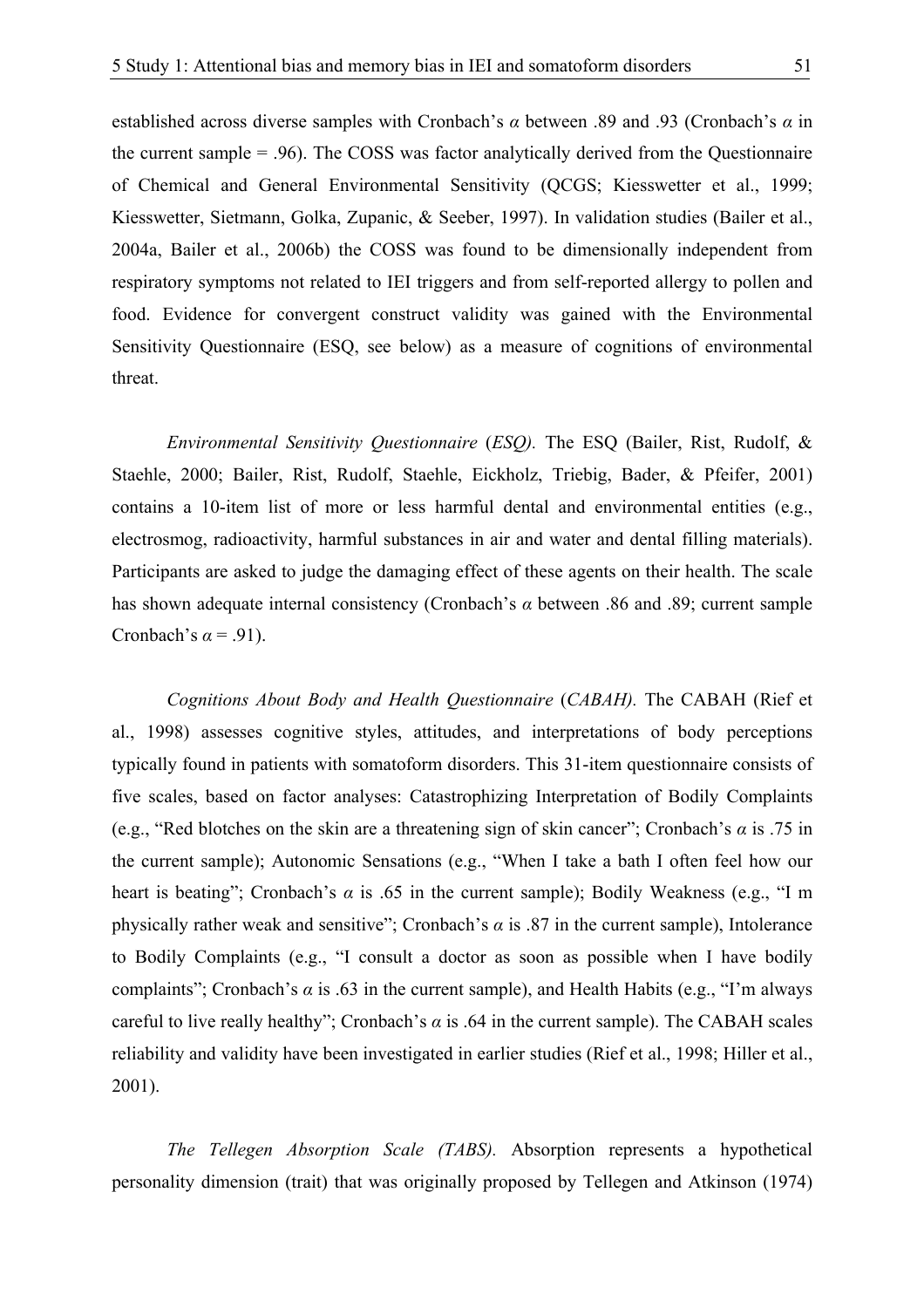and is part of the Multidimensional Personality Questionnaire (MPQ; Tellegen, 1982). Absorption refers to the "readiness for experience of deep involvement, a heightened sense of the reality of the attentional object, an imperviousness to normally distracting events, and an appraisal of information in unconventional and idiosyncratic ways" (Roche & McConkey, 1990; p. 91). The TABS was originally designed to assess individual differences regarding hypnotizability and imaginative capability. Therefore, the TABS asks for synesthetic experiences, day dreaming activity, deep involvement in fantasy, and other variations of perception and altered states of consciousness within a non-clinical range that are marked by the absence of meta-cognitive activity (Ritz & Dahme, 1995). The TABS is the most widely used instrument for the assessment of absorption (Roche & McConkey, 1990) and comprises 34 items (German adaptation by Ritz & Dahme, 1995). Although different subscales within the 34 items have been originally proposed, no satisfactory multi-factor structure could be established. Large to medium sized correlations as evidence of convergent validity of the TABS were found with measures of fantasy proneness, openness to experiences, hypnotic susceptibility, and the ability to recall dreams (Challis & Stam, 1992; Roche & McConkey, 1990). Furthermore, the TABS correlated substantially with measures of spirituality (Hyland, Geraghty, Joy, & Turner, 2006) and is theoretically proposed to measure dissociative tendencies (e.g., Holmes, Brown, Mansesll, Fearon, Hunter, Frasquilho, & Oakley, 2005). Interestingly, absorption was found to be almost uncorrelated with other personality dimensions such as extraversion-introversion and emotional stability-neuroticism (e.g., Radtke & Stam, 1991). The relevance of absorption for somatoform conditions has already been proposed by Kirmayer, Robbins, and Paris (1994): "Absorption may make individuals more liable to focus attention on symptoms and more vulnerable to suggestions that induce illness anxiety (p.125)." Cronbach's α for the 34 items of TABS is .94 in the current sample.

*Other psychopathological measures.* The *Agoraphobic Cognitions Questionnaire* (ACQ; Chambless, Caputo, Bright, & Gallagher, 1984; German version: Ehlers, Margraf, & Chambless, 1993) was used to assess catastrophizing thoughts related to bodily symptoms in fear situations. According to the authors the 14 items can be subdivided into two subscales with 7 items each: (1) loss of control (Cronbach's  $\alpha$  in the current sample = .82) and (2) physical concerns (Cronbach's α in the current sample = .83). *The Screening for Somatoform Symptoms (SOMS)* consists of 53 somatic symptoms relevant for the diagnosis of somatization disorder according to DSM-IV and ICD-10. Participants had to mark all symptoms present during the last two years, which caused suffering but could not be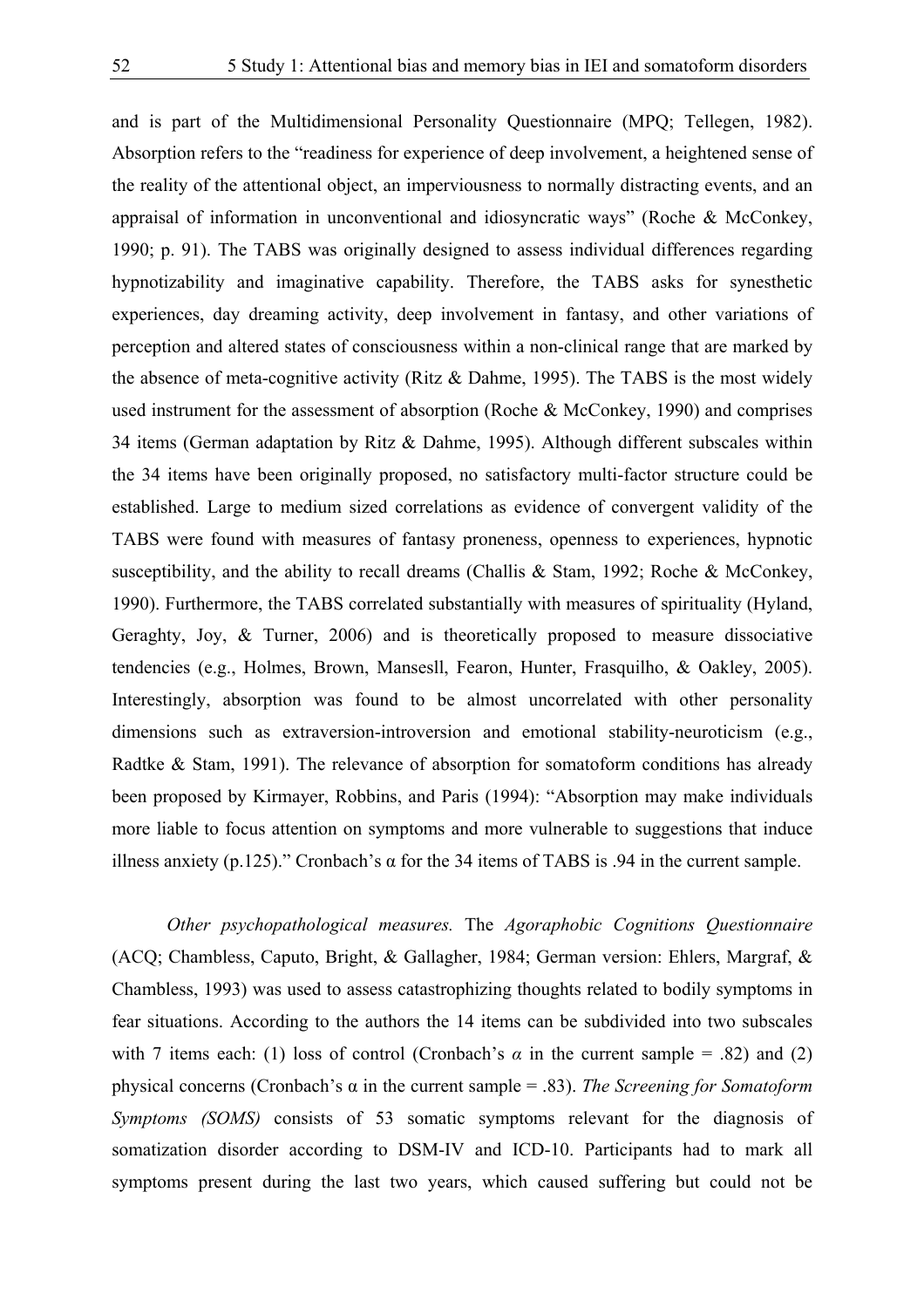attributed to a medical cause by a physician. Reported symptoms were added to yield a symptom total score. Cronbach's  $\alpha$  in the current sample was .94. Retest reliability and discriminative validity have been shown for the SOMS (Rief, Hiller, & Heuser, 1997). The *Somatic symptom index "PHQ-15"* (Cronbach's  $\alpha$  in the current sample = .88) is a measure of somatic symptom severity and comprises 15 somatic symptoms from the *Patient Health Questionnaire* (PHQ; Löwe, Zipfel, & Herzog, 2001). The PHQ-15 has good reliability and validity (Kroenke, Spitzer, & Williams, 2002). The German version of the *State-Trait Anxiety Inventory* (STAI; Laux, Glanzmann, Schaffner, & Spielberger, 1981), consisting of 20 items, was used to assess trait anxiety (Cronbach's  $\alpha$  in the current sample = .95).

#### *5.2.5. Experimental measures*

*Stimulus material.* Stimulus words ([Table 5-1](#page-59-0)) consisted of 60 nouns divided into 4 sets of 15 words related to three semantic categories: (1) IEI-trigger substances (e.g., amalgam, solvents, exhaust emissions, cigarette smoke, insecticides), (2) non-specific symptom words (e.g., headache, fatigue, dizziness, nausea) and (3) household related words (e.g., oven, fork, bowl) as neutral stimuli. Since the emotional Stroop effect seems prone to lexical characteristics such as word frequency effects (Larsen, Mercer, & Balota, 2006), this last category consisted of 30 nouns that were matched to the 15 trigger and symptom words according to word length and average frequency in written German language (Belica, Herberger, & al-Wadi, 1992). IEI-trigger stimuli were selected on the basis of the most frequently reported IEI-trigger substances in the scientific literature (e.g., Bornschein et al., 2002; Miller & Prihoda, 1999) as well as according to self-reports of IEI/MCS-patients and information included in IEI-specific information brochures or documents of IEI support groups. In addition to frequency, we tried to ensure heterogeneity of the large spectrum of IEI-triggers by including words of olfactory detectable (e.g., paint smell, cigarette smoke) as well as invisible and inodorous agents (e.g., amalgam, radioactivity). Non-specific symptom words represent highly frequent symptoms included in instruments for the assessment of nonspecific / somatoform symptoms (e.g., SCL-90R, SOMS, SCID I). Most of the IEI trigger words and the symptom words used in the experimental paradigms were also included in the IEI interview mentioned above.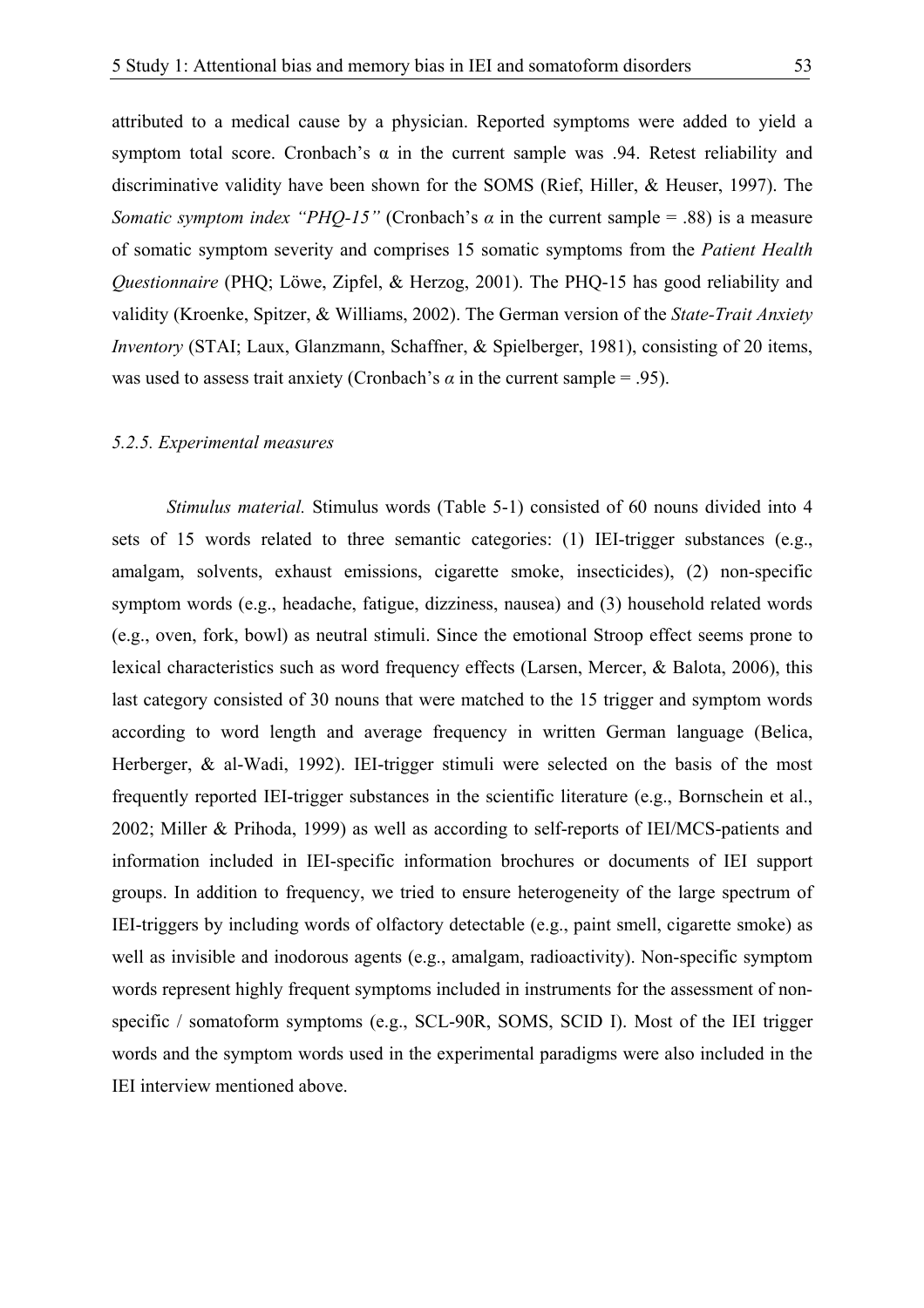| IEI-trigger words | Neutral words (1) | Symptom words   | Neutral words (2) |
|-------------------|-------------------|-----------------|-------------------|
|                   |                   |                 |                   |
| Amalgam           | Backofen          | Schwindel       | Toaster           |
| Wohngifte         | Spülbecken        | Übelkeit        | Kochlöffel        |
| Asbest            | Gabel             | Kopfschmerzen   | Waschbecken       |
| Lackgeruch        | Schneebesen       | Schwäche        | Waage             |
| Zigarettenrauch   | Küchenmaschine    | Lähmung         | Teller            |
| Autoabgase        | Küchenmesser      | Durchfall       | <b>Besteck</b>    |
| Insektizide       | Alufolie          | Atemnot         | Teelöffel         |
| Luftverschmutzung | Geschirrhandtuch  | Muskelschmerzen | Kaffeekanne       |
| Radioaktivität    | Kaffeemaschine    | Hitzewallung    | Suppenteller      |
| Lösungsmittel     | Kaffeetasse       | Müdigkeit       | Herdplatte        |
| Strahlung         | Schüssel          | Nervosität      | Eierkocher        |
| Benzindämpfe      | Flaschenöffner    | Herzrasen       | Handfeger         |
| Elektrosmog       | Waschmaschine     | Erbrechen       | Esslöffel         |
| Pestizide         | Pfeffermühle      | Bauchschmerzen  | Topflappen        |
| Formaldehyd       | Gefriertruhe      | Ohnmacht        | Schale            |

## <span id="page-59-0"></span>**Table 5-1: Original (German) Stimulus words used in the experimental tasks**

# **Table 5-2: Translated stimulus words used in the experimental tasks**

| IEI-trigger words         | Neutral words (1) | Symptom words  | Neutral words (2) |
|---------------------------|-------------------|----------------|-------------------|
| amalgam                   | oven              | dizziness      | toaster           |
| toxins in the house       | sink              | nausea         | wooden spoon      |
| asbestos                  | fork              | headache       | basin             |
| paint smell               | eggbeater         | weakness       | scales            |
| cigarette smoke           | cuisinart         | paralysis      | plate             |
| emissions                 | kitchen knife     | diarrhea       | canteen           |
| insecticides              | tin foil          | breathlessness | tea spoon         |
| air pollution             | dish towel        | muscle pain    | coffee pot        |
| radioactivity             | coffee machine    | hot flash      | soup plate        |
| solvents                  | coffee cup        | fatigue        | hot plate         |
| radiation                 | bowl              | nervousness    | egg boiler        |
| petrol fumes              | bottle opener     | tachycardia    | hand brush        |
| electromagnetic pollution | washing machine   | sickness       | soup spoon        |
| pesticides                | pepper mill       | belly ache     | oven gloves       |
| formaldehyde              | chest freezer     | blackout       | bowl              |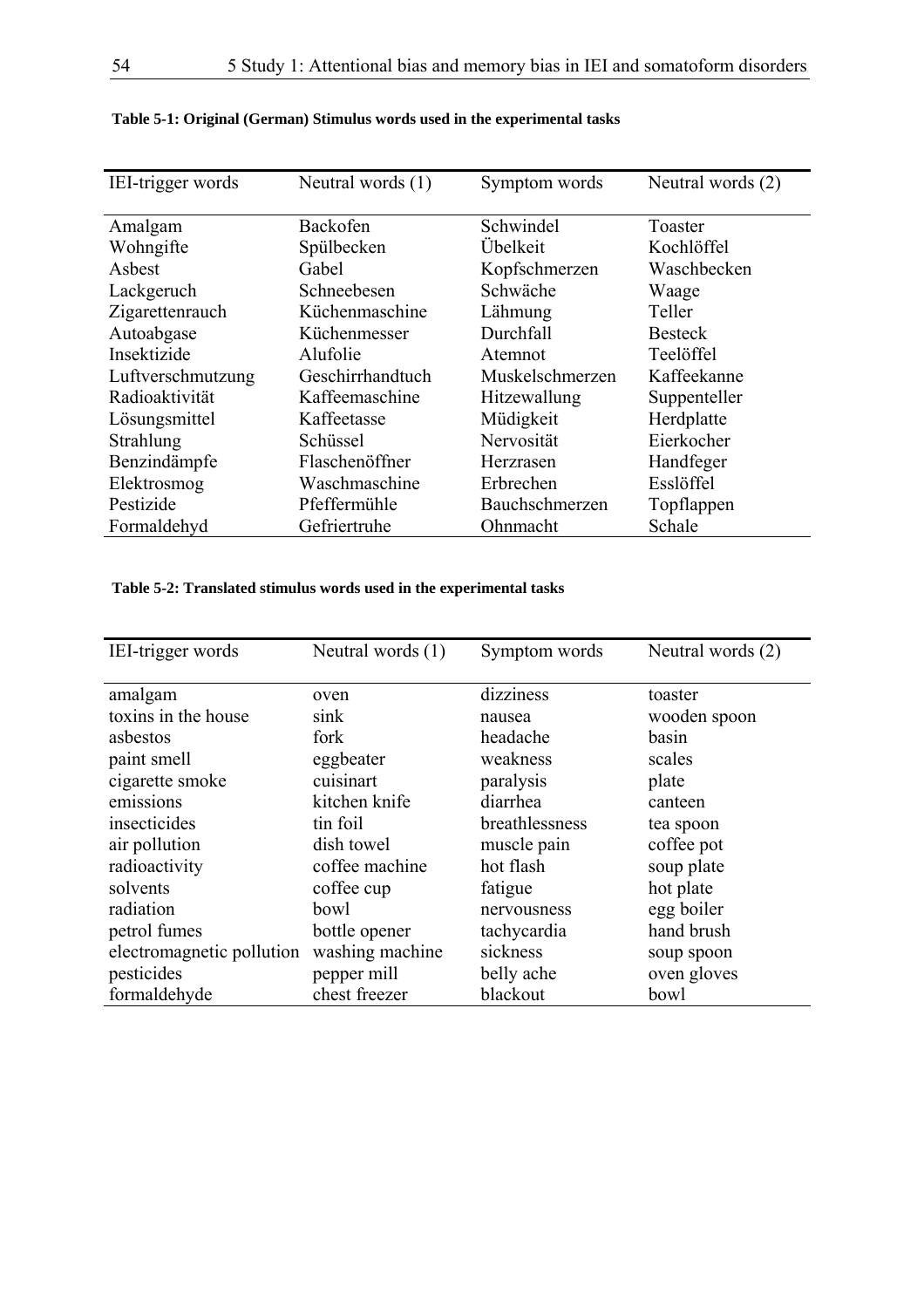| IEI-trigger words    | Neutral words (1) | Symptom words  | Neutral words (2) |
|----------------------|-------------------|----------------|-------------------|
| Dioxin               | Mülleimer         | <b>Brennen</b> | Pfanne            |
| Farbstoffe           | Nudelholz         | Herzklopfen    | Auflaufform       |
| Arsen                | Messer            | Hautausschlag  | Backpapier        |
| Sondermüll           | Milchkanne        | Reizung        | Kochtopf          |
| Umweltbelastung      | Geflügelschere    | Zerrung        | Mixer             |
| <b>Nikotin</b>       | Eierbecher        | Prellung       | Schürze           |
| Quecksilber          | Warmhalteplatte   | Allergie       | Eieruhr           |
| Düngemittel          | Tortenheber       | Asthmaanfall   | Suppenlöffel      |
| Wasserverunreinigung | Spaghettizange    | Magendrücken   | Kuchengabel       |
| Holzschutzmittel     | Zuckerdose        | Halsschmerzen  | <b>Brotmesser</b> |
| Diesel               | Schere            | Unbehagen      | Dosenöffner       |
| Wasserdampf          | Thermoskanne      | Aufstoßen      | Messbecher        |
| Mikrowellen          | Kaffeemühle       | Sonnenbrand    | Schaumlöffel      |
| Chloroform           | Waffeleisen       | Blähungen      | Einmachglas       |
| Stickoxid            | Salatschleuder    | Hörsturz       | Eimer             |

#### <span id="page-60-0"></span>**Table 5-3: Additional original (German) stimuli used as distractors in the recognition task**

## **Table 5-4: Additional translated stimuli used as distractors in the recognition task**

| IEI-trigger words       | Neutral words (1) | Symptom words | Neutral words (2) |
|-------------------------|-------------------|---------------|-------------------|
| dioxin                  | trash can         | burning       | pan               |
| dyes                    | rolling pin       | palpitation   | casserole         |
| arsenic                 | knife             | skin rash     | baking paper      |
| hazardous waste         | milk can          | irritation    | saucepan          |
| environmental pollution | poultry shears    | sprain        | mixer             |
| nicotine                | egg-cup           | bruise        | pinafore          |
| mercury                 | hot plate         | allergy       | egg timer         |
| fertilizer              | cake server       | asthma        | soupspoon         |
| water pollution         | spaghetti tongs   | stomach-ache  | pastry fork       |
| wood preservative       | sugar bowl        | sore throat   | bread knife       |
| diesel                  | scissors          | discomfort    | can opener        |
| steam                   | thermos flask     | belch         | measuring cup     |
| microwave               | coffee mill       | sunburn       | skimmer           |
| chloroform              | waffle iron       | flatulence    | preserving glass  |
| nitrogen oxide          | salad drainer     | hearing loss  | bucket            |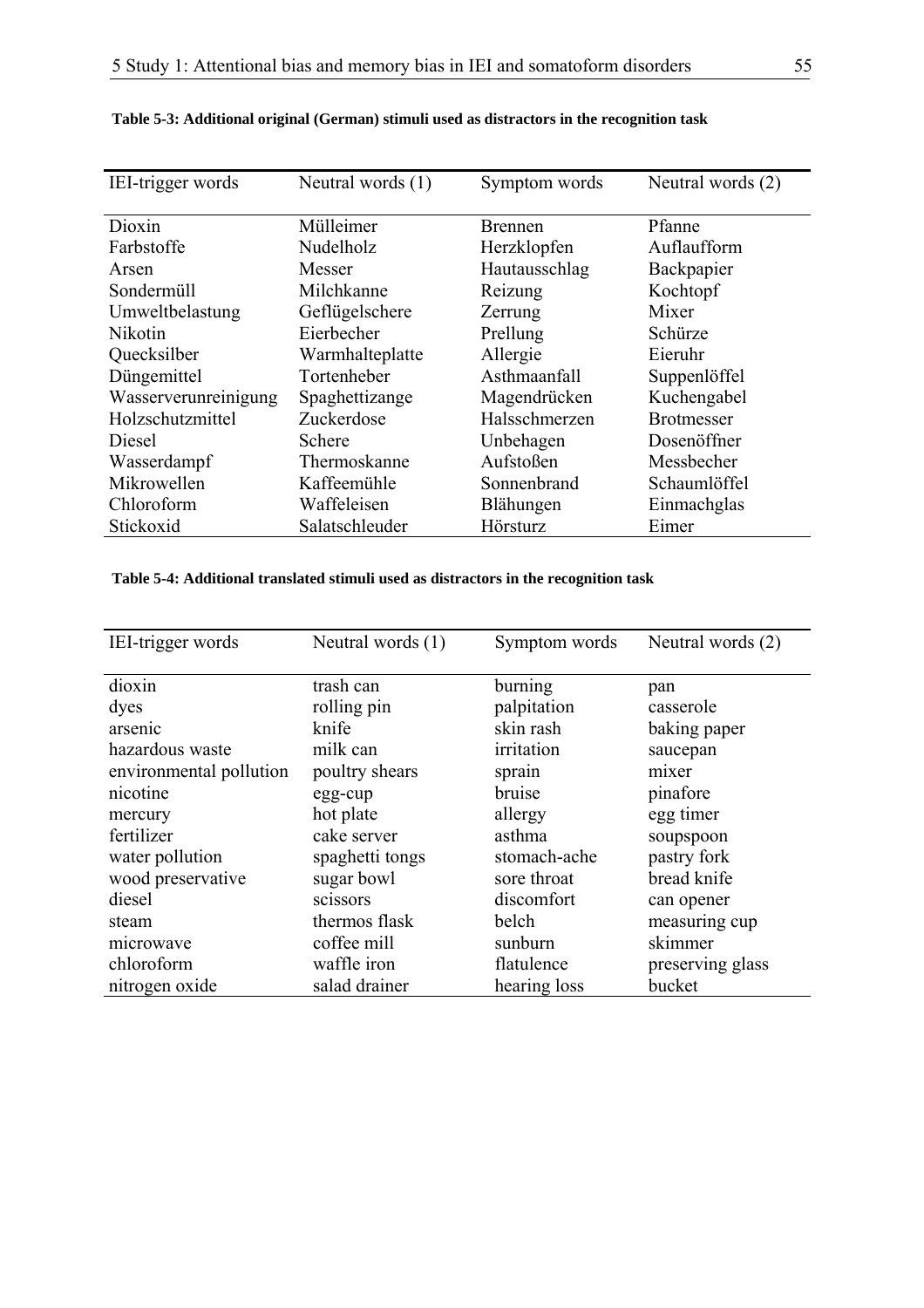*Emotional Stroop task* (*EST).* We used a computerized version with a pseudorandom presentation procedure for the disorder related (triggers and symptoms) and neutral words. Throughout the experiment every single word was randomly presented in four colors (red, green, blue, yellow). Before the presentation, a fixation cross appeared in the middle of the screen for 500 ms. Afterwards, one of the words was shown in the middle of the screen until the subject responded to its color. After the offset of the word and a pause of 500 ms the next trial began with the presentation of a fixation cross. Participants were instructed to name aloud the color of the presented word as fast and accurately as possible. Responding reaction times were recorded with an individually calibrated voice key microphone attached to the throat. The task consisted of a first set of 20 practice trials and two test blocks with 120 trials each lasting for about 5 minutes. Trials from the three semantic categories were mixed quasirandomly so that the same color or the same word could never appear twice in a row. There was a short break of about 2 minutes between the two test blocks.



**Figure 5-2: Two sample trials of the emotional Stroop task. Critical (symptoms or IEI-triggers) and neutral words (household related) were presented quasi randomly and verbal responses of the word color were recorded with a voice key microphone attached to the throat.** 

*Dot probe task* (*DPT).* The task was constructed according to the version used by MacLeod, Rutherford, Campbell, Ebsworthy, and Holker (2002). The same stimulus words (IEI-trigger words, symptom words and neutral words) as in the emotional Stroop task were used. Each trial began with a fixation cross presented for 500 ms followed by the cue display consisting of two stimulus words (one neural and one trigger or symptom word) above and below the fixation cross with a vertical distance between the two words of 3 cm (visual angle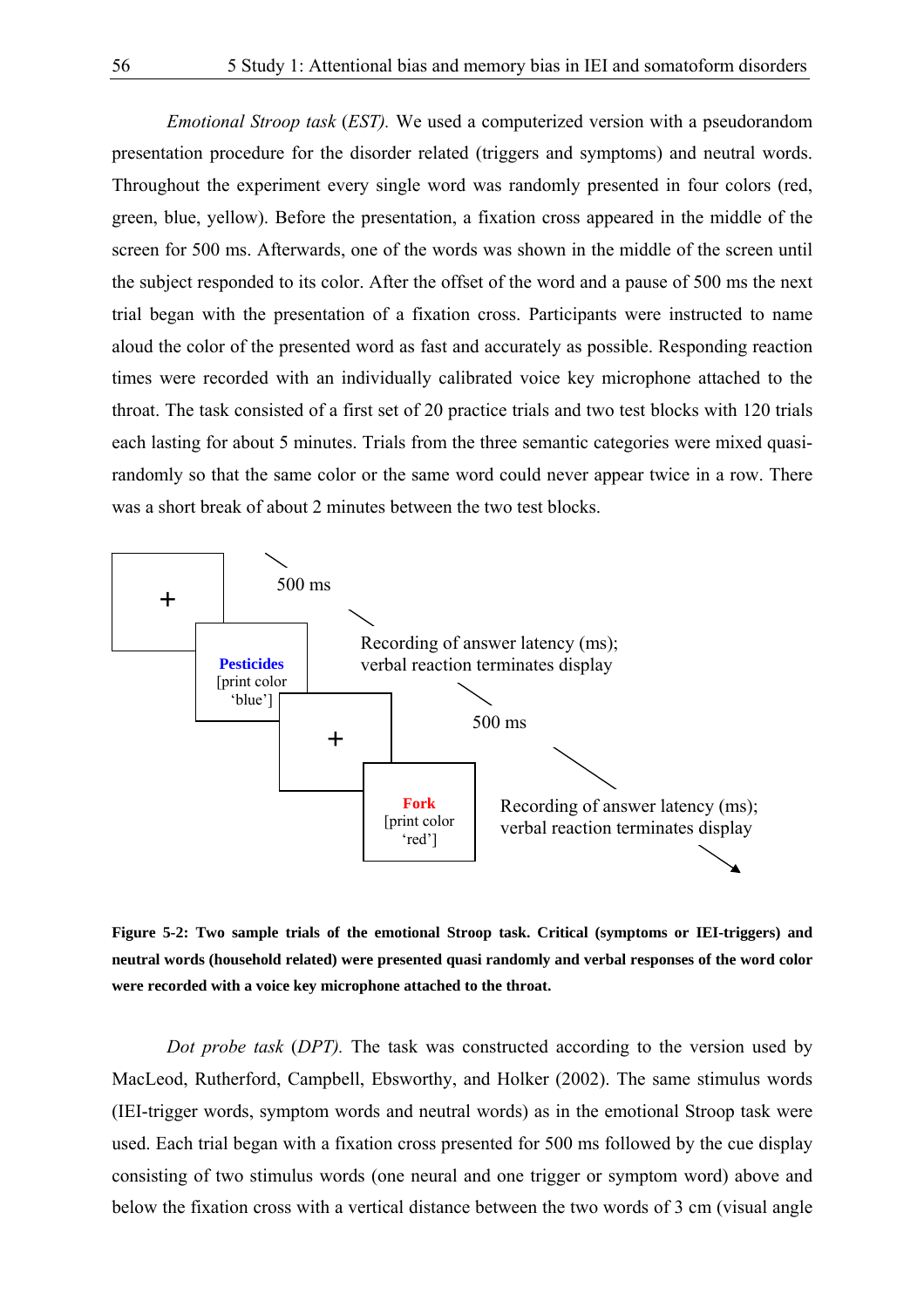of separation approximately 2°). The cue display remained on the screen for 500 ms and was replaced by a small arrow (target stimulus) pointing to the left or to the right. The arrow remained on screen until the participant responded by pressing the right or the left mouse key corresponding to the pointing direction of the arrow. Trials were separated by a 1000 ms inter trial interval. The task began with 10 practice trials followed by two test blocks with 120 trials each lasting for about 6 minutes. Participants were instructed to respond as fast and accurately to the target arrow as possible. The positions (upper or lower) of the cue word and of the following target stimulus (small arrow) were counterbalanced for each word. Every stimulus words appeared 8 times throughout the task, 4 times in the upper and 4 times in the lower position. The order of the different cue and target displays was randomized.



**Figure 5-3: Two sample trials of the dot-probe task. Critical (symptoms or IEI-triggers) and neutral words (household related) were presented quasi randomly and manual responses were recorded with the left and right mouse button.** 

*Recognition task.* In the recognition task, the original 60 word stimuli from the three categories (IEI-triggers, symptoms and neutral words) were randomly mixed with 60 novel stimuli that ([Table 5-3](#page-60-0)) were matched pairwise to the original stimuli according to word length and category content. The two preceding tasks (emotional Stroop and dot probe) served as an (incidental) encoding phase. During this encoding phase every stimulus word was presented 12 times (4 times during the emotional Stroop task and 8 times during the dot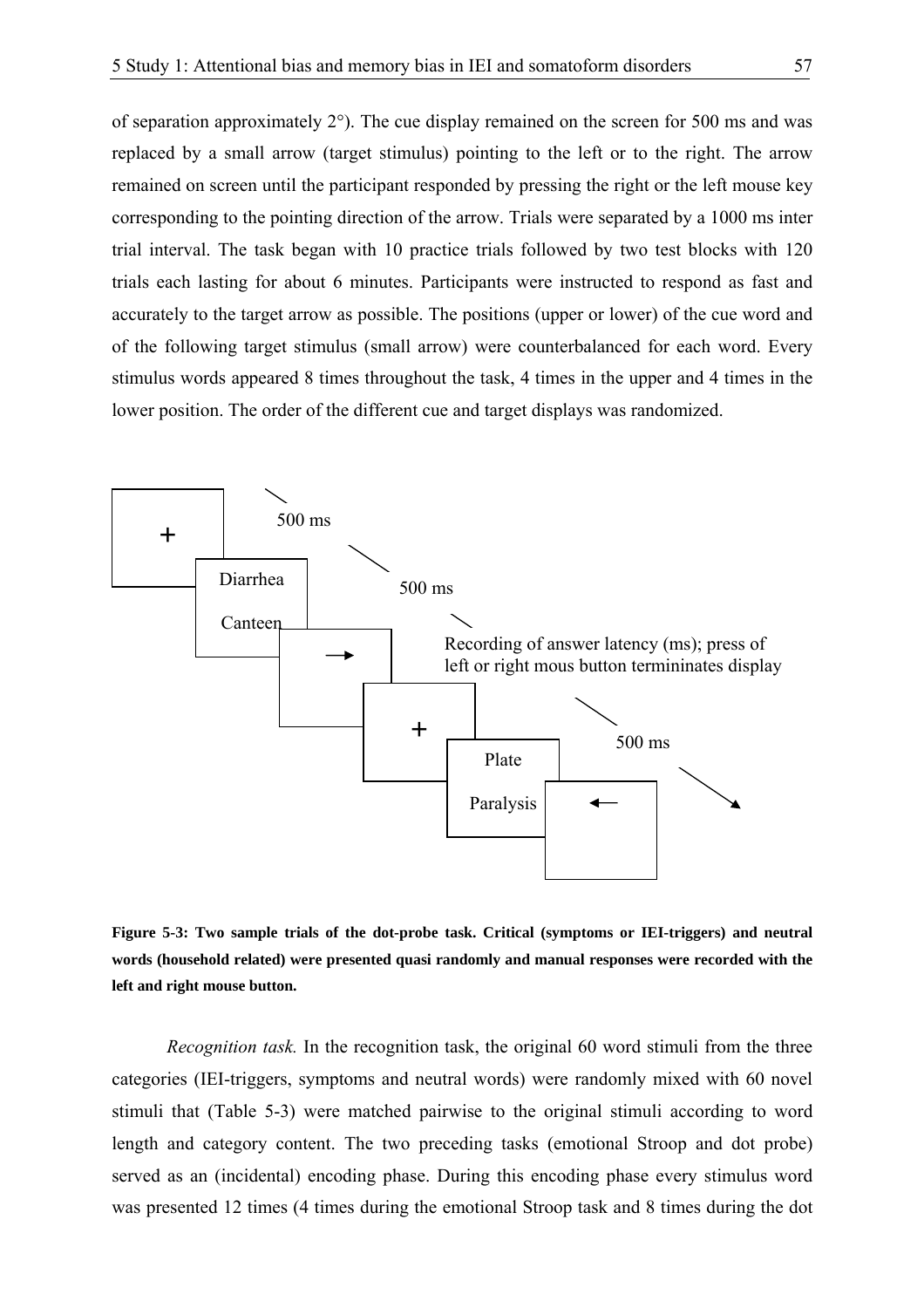probe task). After completing both tasks (emotional Stroop and dot probe) and a short break of two minutes the participants were for the first time informed that they would now have to complete a recognition task. Participants were informed about the ratio (50/50) of old (previously presented) and novel stimuli (distractors). During this recognition phase, the 120 words were presented sequentially on the computer screen and the presentation of a single word lasted until participants pressed one of two buttons labeled with "yes" (word was already presented in the tasks before) or "no" (new word) on a standard computer keyboard.



**Figure 5-4: Two sample trials of the recognition task. Critical (symptoms or IEI-triggers) and neutral words (household related) and matched distractors [\(Table 5-3\)](#page-60-0) were presented quasi randomly.** 

*Self-Assessment Manikin* (*SAM).* The SAM represents a non-verbal pictorial method for the assessment of self-report emotional evaluation (Bradley & Lang, 1994). We used a modified computerized version of the SAM with the dimensions valence (pleasant vs. unpleasant) and arousal (very arousing vs. not arousing) and a 5-point scale for each dimension (in order to improve usability, we left out the four middle categories used in the original version of the SAM). Participants used the standard computer mouse to click on one of the five buttons representing the original pictorial categories of the SAM valence and arousal dimensions.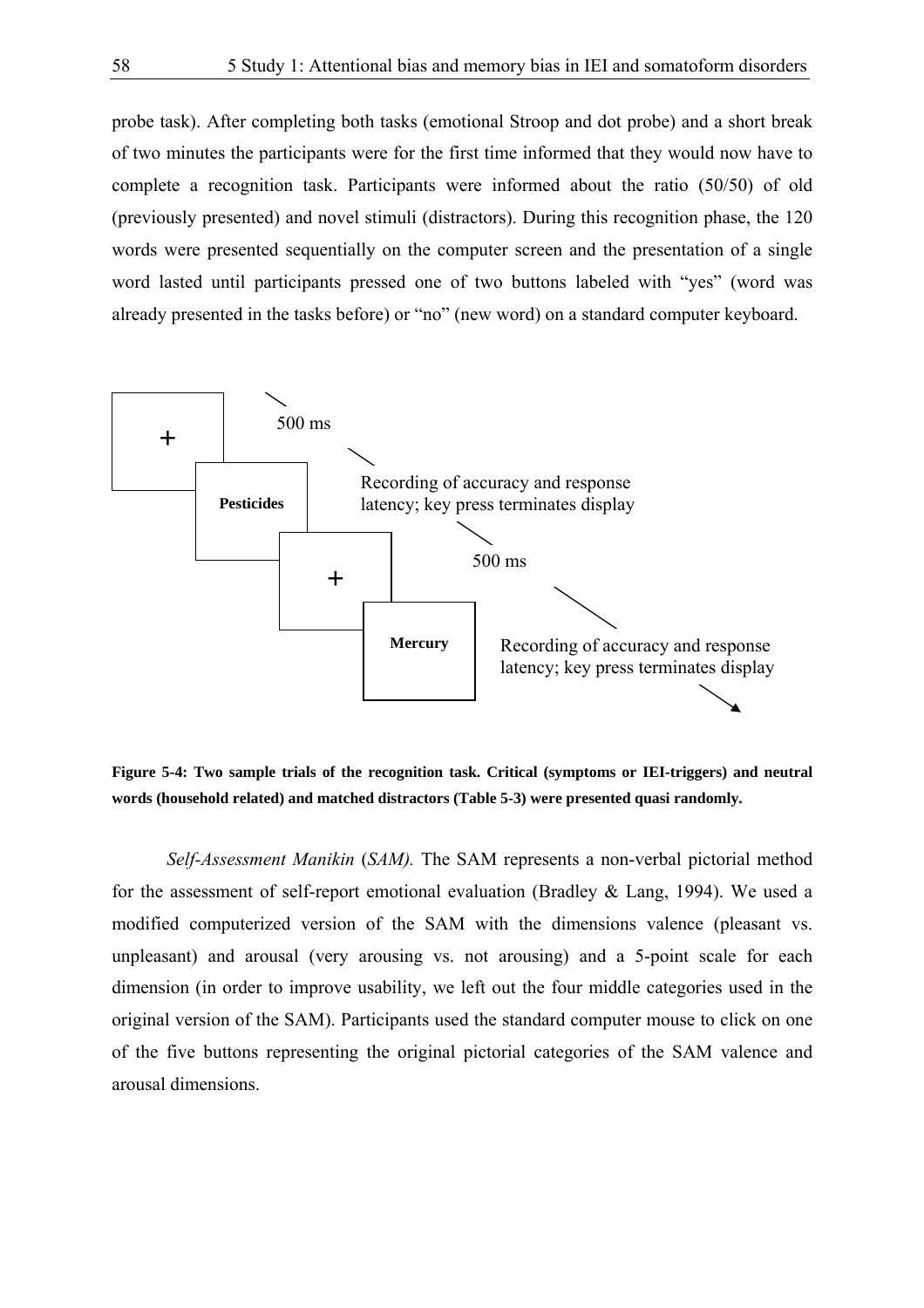

**Figure 5-5: Valence (upper part) and arousal (lower part) dimension of the self-assessment manikin (SAM).** 

## *5.2.6. Apparatus and Software*

In the emotional Stroop and dot probe task the stimuli were presented on a 17'' color monitor, attached to an IBM-compatible PC. Reaction times on the emotional Stroop task were recorded with a voice-key microphone connected to a 16-bit Creative Labs Soundblaster soundcard. The tasks were programmed and run with the ERTS software package (Beringer, 1996).

# *5.2.7. Procedure*

All participants were tested individually in a 2-hr session. The diagnostic information (physical health status and psychopathology) was collected in a preceding session about 1 week earlier. Participants first completed the emotional Stroop task and the dot probe task (or vice versa; order of tasks was counterbalanced). Both tasks served as an incidental learning or encoding phase. Participants then performed the recognition task. After a short break, participants completed a battery of self-report measures and performed the valence and arousal judgments (SAM) at the end of the session.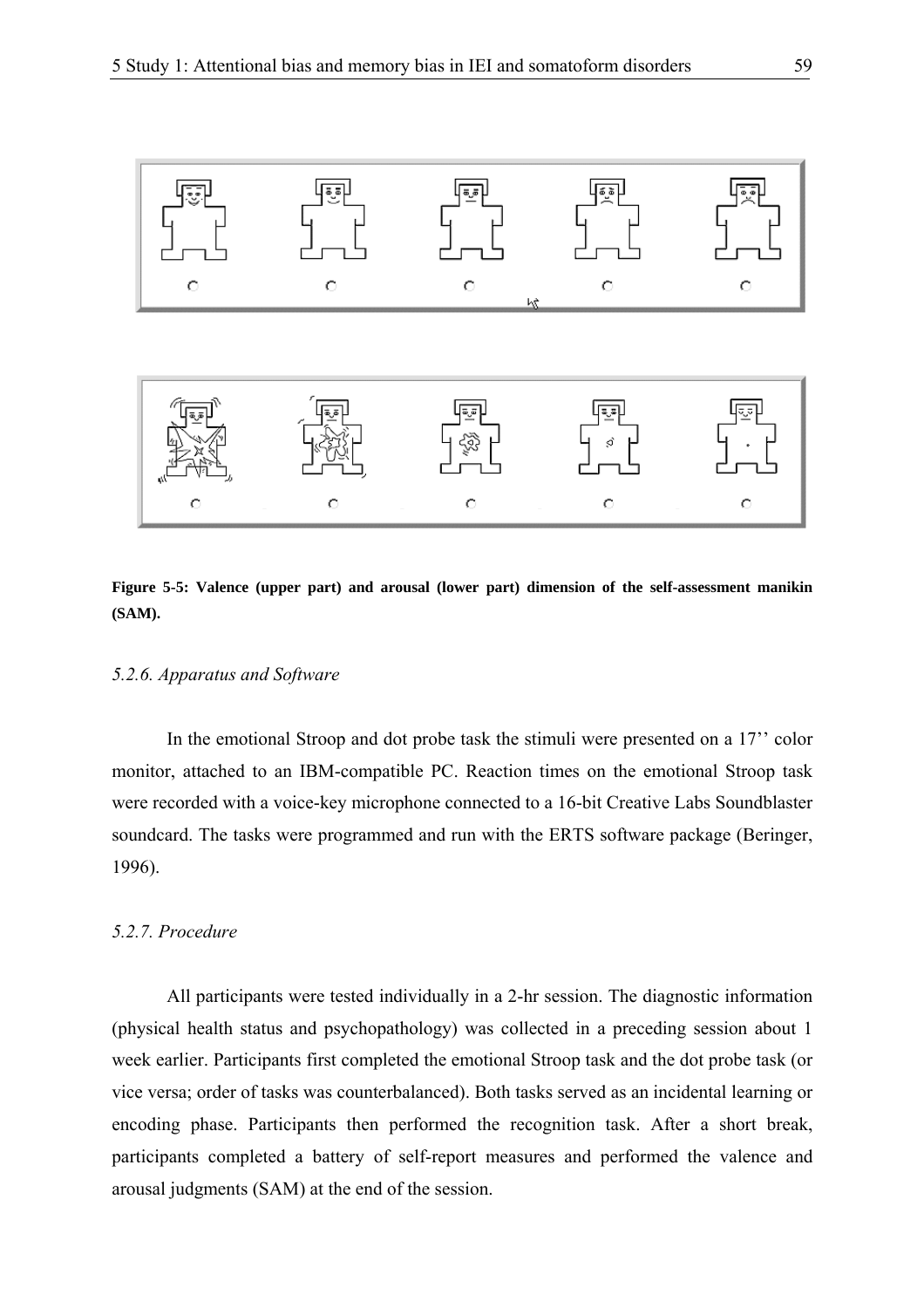# *5.2.8. Parameterization and Statistical Analysis*

Response times from the emotional Stroop and dot probe task were corrected for outliers following a two-step procedure: Firstly, all reaction times longer than 2000 ms were eliminated from the analysis (in the emotional Stroop this procedure eliminated 0.59 % of trials in the CG, 0.41 % trials in the IEI and 0.04 % in the SFD group; for the dot probe less than 0.01 % of trials in the three groups were affected). Secondly, each experimental condition reaction time larger than the individual mean plus 3 *SD* units were individually recoded to this boundary value of mean plus 3 *SD* (this procedure affected an additional 0.65 % of trials in the CG, 0.67 % trials in the IEI and 0.63 % in the SFD group; for the dot probe the corresponding rates were 1.2 % in CG, 1.2 % the IEI and 1.0 % in the SFD group). Experimental data of both paradigms were analyzed with mixed  $3 \times 2$  ANCOVA designs with age as a covariate. The 3-level between subjects factor comprised the experimental group membership. In the case of the emotional Stroop task the 2-level between subjects factor referred to the valence of stimuli (threat words vs. neutral words). For the dot probe task the two factor levels referred to the probe location (probe in location of threat words vs. probe in location of neutral word). Age was introduced as a covariate because of a significant main effect of age on group ( $F(2, 149) = 3.5$ ,  $p = .03$ ,  $\eta_p^2 = 0.05$ ). This was due to a slightly higher mean age in the IEI-group (however, post-hoc tests on age between groups did not reach significance).

For all statistical analyses, results of the overall model as well as results of one-sided planned contrasts (Hager, 2002) according to our a priori hypotheses are reported. Contrasts were specified in ANCOVAs with performance on corresponding baseline conditions as additional covariates. Consequently, measures of effect sizes (Cohen's *d*) are based on means and variances of the corresponding residuals. Effect sizes will be reported as partial  $\eta^2$  ( $\eta_p^2$ ) for ANCOVA effects ( $\eta_p^2 \ge 0.01$  small effect;  $\eta_p^2 \ge 0.06$  medium effect;  $\eta_p^2 \ge 0.14$  large effect) and as Cohen's *d* (Cohen, 1992) for planned contrasts between groups ( $d \ge 0.30$  small,  $d \ge 0.50$  medium,  $d \ge 0.80$  large).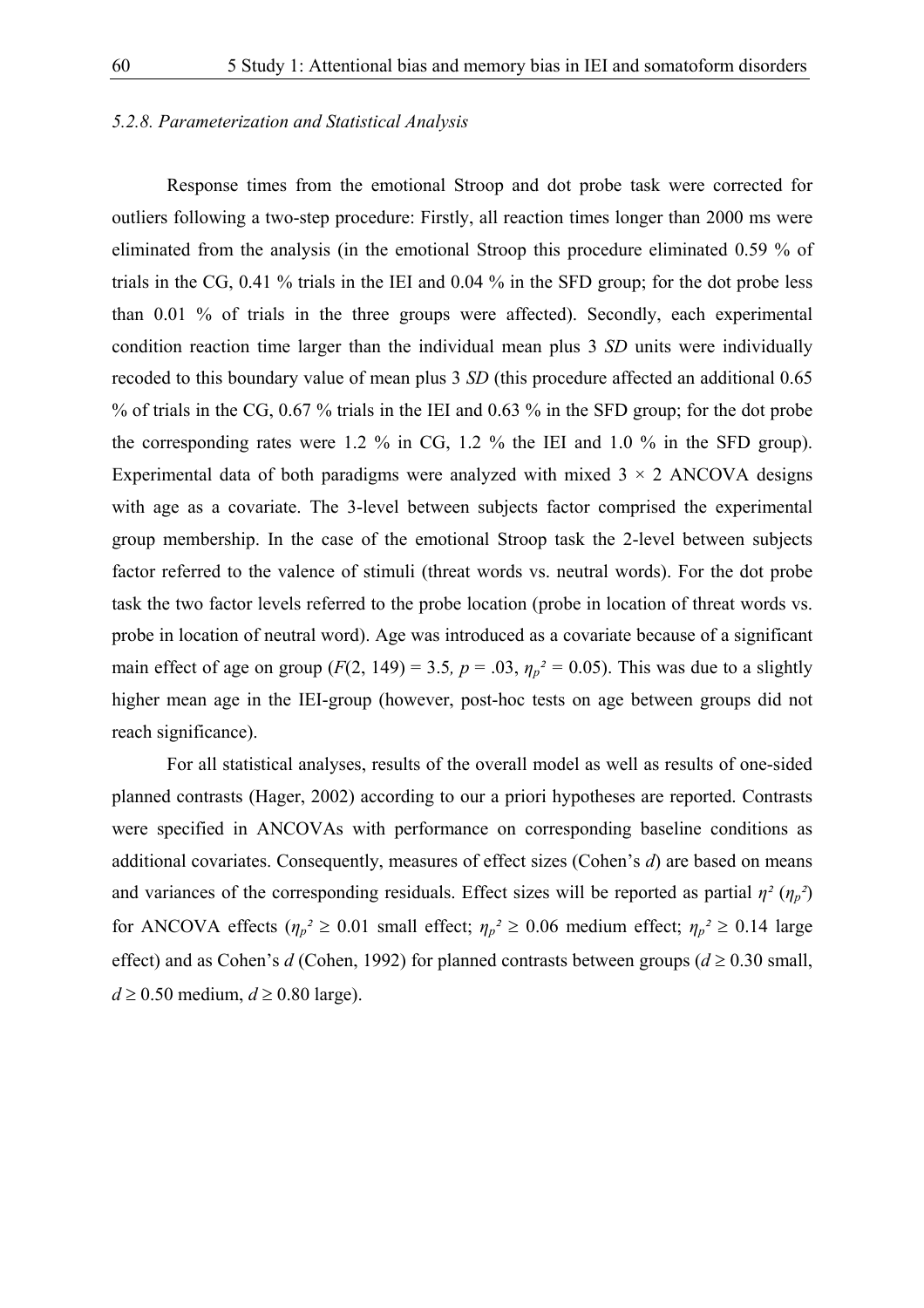#### **5.3. Results**

## *5.3.1. Psychological and symptom measures*

[Table 5-5](#page-67-0) depicts socio-demographic information and the results of the diagnostic ratings and symptom measures. As a result of the selection procedure and group definition criteria, participants in the three groups differed with regard to the degree of chemical odor sensitivity (COSS), environmental sensitivity (ESQ) and number of somatoform symptoms (SOMS, PHQ-15). Apart from the group defining diagnoses (IEI and SFD), the two clinical groups revealed a higher prevalence of concurrent depression. The rate of current anxiety disorders was significantly higher only in the SFD group but not in the IEI group compared to the CG [\(Table 5-5\)](#page-67-0).

Results of additional psychological self-report measures are described in [Table 5-6](#page-68-0). Regarding trait anxiety (STAI), the two clinical groups scored higher than the control group. Furthermore, group differences emerged in the two scales of the ACQ: Compared with the control group, participants in the two clinical groups reported higher values in the "physical concern" scale that mainly addresses hypochondriac attitudes, whereas only the IEI participants had higher scores in the "loss of control" scale. With regard to body- and healthrelated cognitions assessed by the CABAH, the IEI and the SFD group did not differ on any of the five subscales. Compared with the CG, the SFD group scored significantly higher on three (1, 2, 3) and the IEI group on two (2, 3) of the CABAH scales. Both IEI and SFD individuals complained more about autonomic sensations and felt weaker physically than the CG.

In line with our a priori hypothesis, participants in the IEI group had significantly elevated scores on the absorption scale (TABS), indicating higher levels of hypnotic susceptibility and dissociative (normal) experiences compared with the other two groups.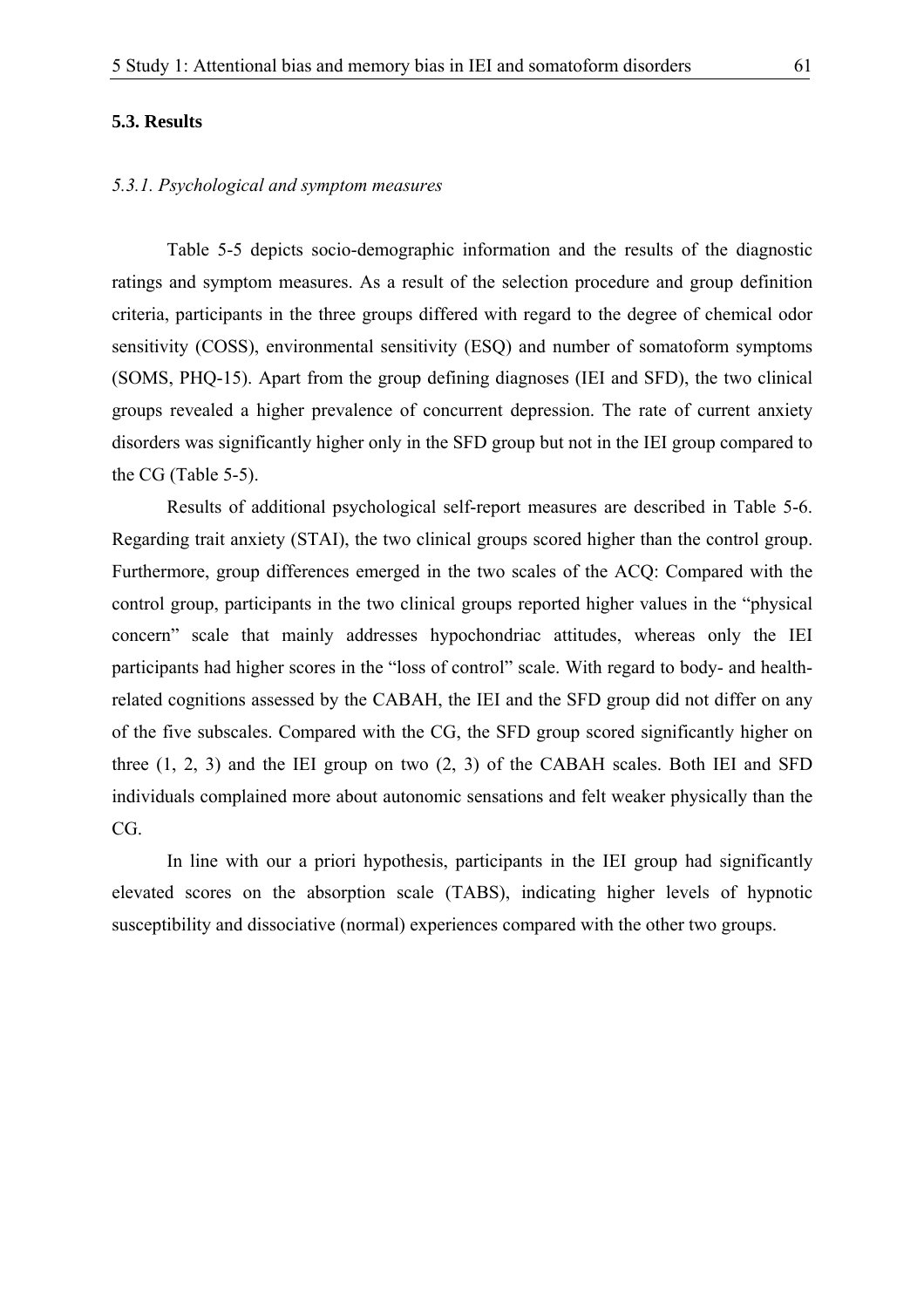|                                                      | $\mathbf{1}$      | $\overline{2}$   | $\overline{\mathbf{3}}$ | <b>ANCOVA</b>          |                                                                     | Scheffé             |
|------------------------------------------------------|-------------------|------------------|-------------------------|------------------------|---------------------------------------------------------------------|---------------------|
|                                                      | CG                | IEI              | <b>SFD</b>              |                        |                                                                     | post hoc            |
|                                                      | $(n = 54)$        | $(n = 54)$       | $(n = 44)$              |                        |                                                                     | test <sup>a</sup>   |
|                                                      | $M \pm SD$        | $M \pm SD$       | $M \pm SD$              | F(2,148)               | $\eta_p{}^{\scriptscriptstyle 2}{}^{\scriptscriptstyle \mathrm{f}}$ |                     |
| Age                                                  | $44.90 \pm 11.40$ | $49.60 \pm 9.60$ | $44.30 \pm 12.70$       | $3.5^{\mathrm{j}}$     | 0.05                                                                | ns                  |
| <b>Chemical Odor Sensitivity</b><br>Scale $(COSS)^b$ | $9.15 \pm 5.94$   | $45.57 \pm 6.96$ | $15.56 \pm 7.90$        | 397.4 $e$ , h          | 0.84                                                                | 2 > 3 > 1           |
| <b>Environmental Sensitivity</b><br>(ESQ)            | $5.98 \pm 5.13$   | $14.43 \pm 8.35$ | $6.64 \pm 5.11$         | $24.6$ <sup>f</sup>    | 0.25                                                                | 2>1,3               |
| Somatic Symptoms (SOMS)                              | $2.02 \pm 2.57$   | $14.48 \pm 9.23$ | $16.50 \pm 7.44$        | $64.2$ <sup>e, h</sup> | 0.46                                                                | 2,3>1               |
| PHQ-15 $b$                                           | $3.28 \pm 2.89$   | $12.41 \pm 6.20$ | $13.73 \pm 3.51$        | $83.1$ e, h            | 0.53                                                                | 2,3>1               |
|                                                      | $n\ (\%)$         | $n\ (\%)$        | $n\ (\%)$               | $\chi^2$ (2, N         | $\varphi$ <sup>g</sup>                                              | Repeated            |
|                                                      |                   |                  |                         | $= 152$                |                                                                     | $2 \times 2 \chi^2$ |
|                                                      |                   |                  |                         |                        |                                                                     | tests               |
| Female                                               | 37(68.5)          | 38 (70.4)        | 36(81.8)                | 2.5                    | .13                                                                 | ns                  |
| Education ( $\geq$ 12 years)                         | 24(44.4)          | 15(27.8)         | 18 (40.9)               | 3.5                    | .17                                                                 | $\sqrt{n}S$         |
| IEI-cases                                            | 0(0)              | 54 (100)         | 0(0)                    | 152                    | 1.00                                                                | 2>1,3               |
| Any somatoform disorder                              | 0(0)              | 31(57.4)         | 44 (100)                | $99.2^{\circ}$         | .81                                                                 | 3 > 2 > 1           |
| Hypochondriasis (300.7)                              | 0(0)              | 1(1.9)           | 2(4.5)                  | 2.6                    | .13                                                                 | ns                  |
| Conversion Dis. (300.11)                             | 0(0)              | 1(1.9)           | 1(2.3)                  | 1.2                    | .09                                                                 | ns                  |
| Somatizat. Dis. (300.81)                             | 0(0)              | 19(35.2)         | 14(31.8)                | $23.4^{\circ}$         | .39                                                                 | 2,3>1               |
| Undif. Som. Dis. (300.82)                            | 0(0)              | 9(16.7)          | 19(43.2)                | 30.3 <sup>e</sup>      | .45                                                                 | 3 > 2 > 1           |
| Pain Disorder (307.8)                                | 0(0)              | 1(1.9)           | 10(22.7)                | 22.3 e                 | .38                                                                 | 3 > 2,1             |
| Concurrent depression                                | 2(3.7)            | 9(16.7)          | 7(15.9)                 | 5.3                    | .19                                                                 | 2,3>1               |
| Concurrent anxiety disorder                          | 6(11.1)           | 12(22.2)         | 17(38.6)                | 10.4 <sup>d</sup>      | .26                                                                 | $3>1^{i}$           |

#### <span id="page-67-0"></span>**Table 5-5: Sample Characteristics, Symptoms, and Diagnoses (according to DSM-IV)**

Note. <sup>a</sup> Scheffé post hoc test significant at  $p \le 0.05$  or repeated  $2 \times 2 \chi^2$  tests at  $p \le 0.05$ . <sup>b</sup> Completed during the Screening procedure.

 $\chi^2/F$ - value: <sup>c</sup>  $p \le 0.05$ ;  $\frac{d}{d}p < 0.01$ ;  $\frac{e}{d}p < 0.001$ .

<sup>f</sup> measure of effect size for  $F(\eta_p \ge 0.01 \text{ small}; \eta_p \ge 0.06 \text{ medium}; \eta_p \ge 0.14 \text{ large})$ .<br><sup>g</sup> measure of effect size for  $\chi^2(\varphi$ -coefficient: small = .10, medium = .30, large = .50).

 $h_F$ -value (2,148) and effect sizes correspond to an ANCOVA with age as covariate;

<sup>i</sup> Comparisons between group 1 and 2 and group 2 and 3 were not significant;

 $F(F(2, 149)$ . *F* and effect size correspond to an analysis of variance.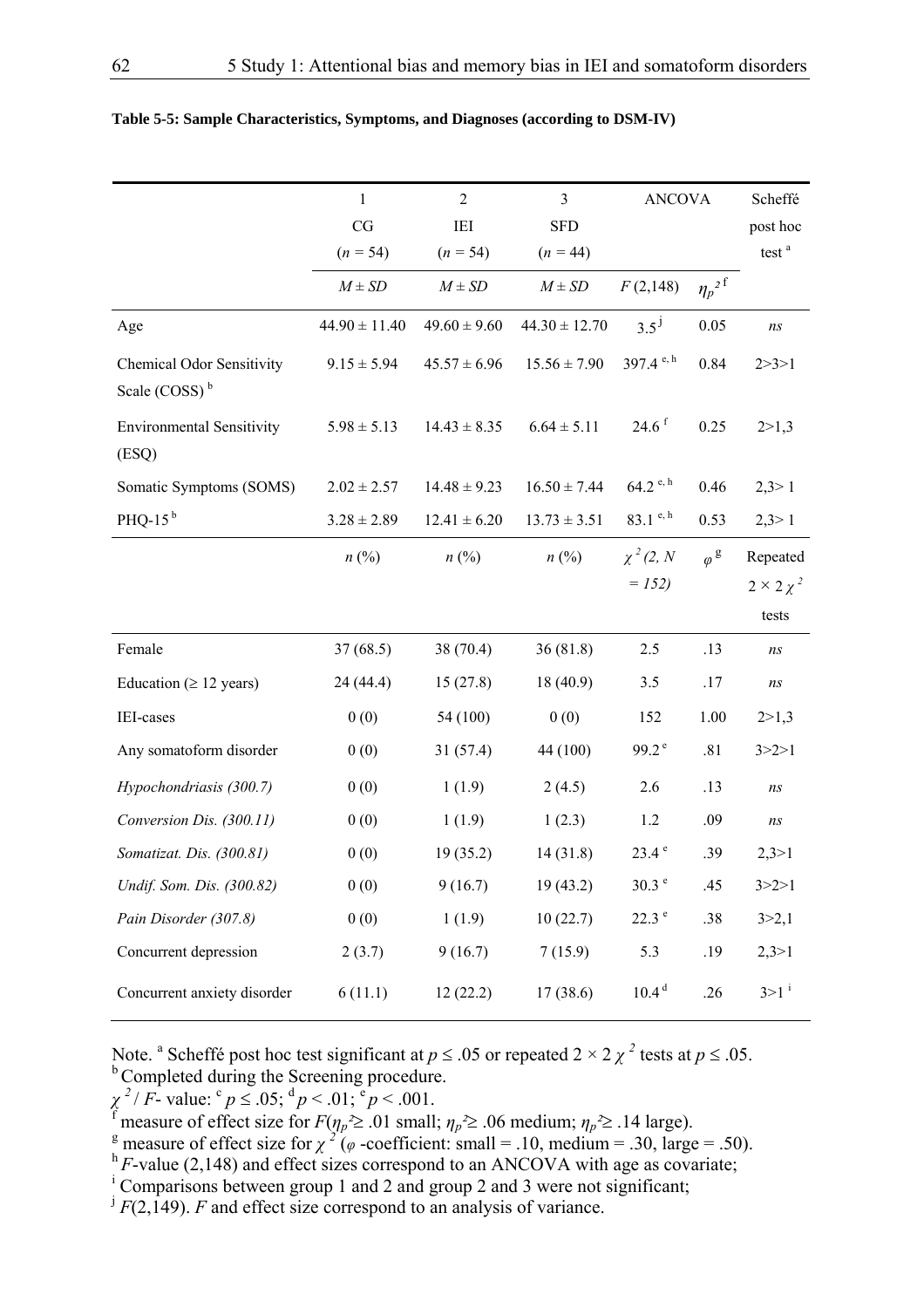|                                     | $\mathbf{1}$     | $\overline{2}$    | 3                 | <b>ANCOVA</b>       |      | Scheffé           |
|-------------------------------------|------------------|-------------------|-------------------|---------------------|------|-------------------|
|                                     | CG               | IEI               | <b>SFD</b>        | F(2,148)            |      | post hoc          |
|                                     | $(n = 54)$       | $(n = 54)$        | $(n = 44)$        | ${\eta_p}^2$ a      |      | test <sup>c</sup> |
|                                     |                  |                   |                   |                     |      |                   |
| Trait anxiety (STAI) <sup>b</sup>   | $46.13 \pm 8.89$ | $56.72 \pm 12.00$ | $61.66 \pm 10.08$ | $28.7$ <sup>f</sup> | 0.28 | 2,3>1             |
| Absorption (TABS)                   | 42.70±20.39      | $56.26 \pm 23.06$ | $41.02 \pm 19.95$ | 6.7                 | 0.08 | 2>1,3             |
|                                     |                  |                   |                   |                     |      |                   |
| Loss of Control (ACQ)               | $1.45 \pm 0.46$  | $1.66 \pm 0.60$   | $1.62 \pm 0.53$   | 3.8 <sup>d</sup>    | 0.05 | 2>1               |
| Physical Concerns (ACQ)             | $1.07 \pm 0.12$  | $1.33 \pm 0.45$   | $1.32 \pm 0.48$   | $7.5$ <sup>f</sup>  | 0.09 | 2,3>1             |
|                                     |                  |                   |                   | 3.8 <sup>d</sup>    |      |                   |
| Catastroph. cognitions<br>(CABAH1)  | $10.00 \pm 4.32$ | $11.26 \pm 5.75$  | $12.70 \pm 4.95$  |                     | 0.05 | 3>1               |
| Autonomic sensations                | $1.87 \pm 1.54$  | $4.52 \pm 2.40$   | $3.82 \pm 2.64$   | 19.1 <sup>f</sup>   | 0.21 | 2,3>1             |
| (CABAH 2)                           |                  |                   |                   |                     |      |                   |
| <b>Bodily</b> weakness              | $3.09 \pm 2.62$  | $7.48 \pm 4.33$   | $7.30 \pm 4.17$   | $21.8$ <sup>f</sup> | 0.23 | 2,3>1             |
| (CABAH3)                            |                  |                   |                   |                     |      |                   |
| Intolerance of bodily<br>complaints | $3.06 \pm 1.98$  | $3.80 \pm 2.11$   | $4.02 \pm 2.16$   | $3.0\degree$        | 0.04 | ns                |
| (CABAH 4)                           |                  |                   |                   |                     |      |                   |
| Health habits                       | $5.83 \pm 1.83$  | $6.46 \pm 1.69$   | $5.59 \pm 1.73$   | $2.9^\circ$         | 0.04 | ns                |
| (CABAH 5)                           |                  |                   |                   |                     |      |                   |

#### <span id="page-68-0"></span>Table 5-6: Psychological measures  $(M \pm SD)$

Note. <sup>a</sup> measure of effect size for  $F(\eta_p^2 \ge 0.01 \text{ small}; \eta_p^2 \ge 0.06 \text{ medium}; \eta_p^2 \ge 0.14 \text{ large}).$ <sup>b</sup> STAI values are t-transformed on the basis of population norms, corrected for age and gender.

<sup>c</sup> Scheffé post-hoc test significant at  $p \le 0.05$ .

*F*- value (2, 148):  ${}^{d}p \leq .05$ ;  ${}^{e}p < .01$ ,  ${}^{f}p < .001$ ;  ${}^{o}p < .10$ .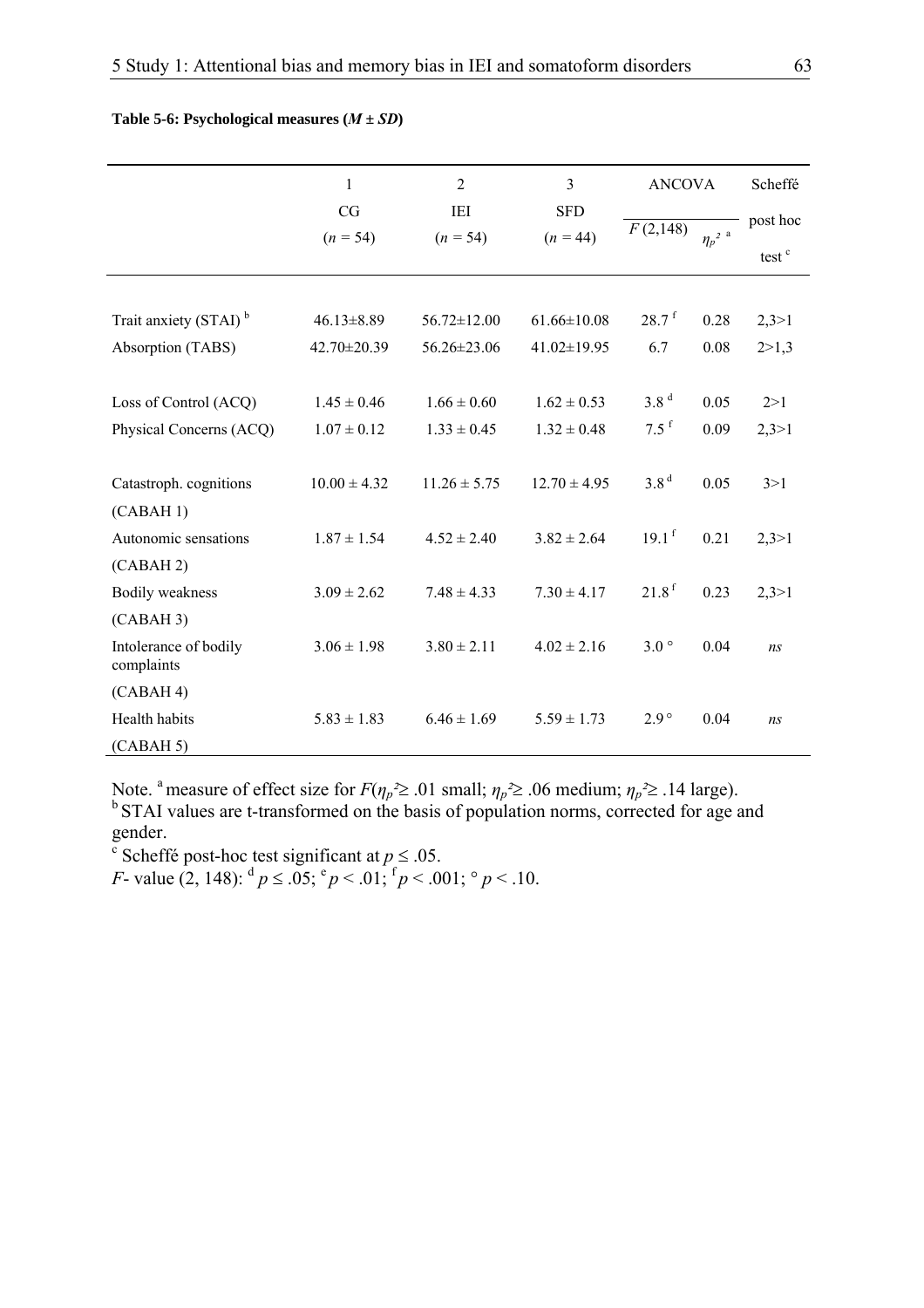## <span id="page-69-0"></span>*5.3.2. Experimental measures*

*Emotional Stroop task* (*EST).* [Figure 5-6](#page-70-0) depicts the interference indices (difference between the latencies for threat words and neutral words) of the emotional Stroop (EST) task subdivided according to the experimental groups. The verbal response latencies were analyzed with  $3 \times 2$  mixed ANCOVAs with age as a covariate, the three groups as a between subjects factor and the two emotional Stroop conditions (emotional vs. neutral words) as a within subjects factor<sup>[2](#page-69-0)</sup>. Since the design was counterbalanced for order of tasks (emotional Stroop task first or the dot probe task first), we first tested whether order had an effect on the emotional Stroop interference indices. This was not the case, neither for the IEI-trigger words  $(F(1, 146) < 1)$  nor for the symptom words  $(F(1, 146) < 1)$ . Consequently, we combined data of the respective two groups for further analyses. For the IEI-trigger words, a significant main effect for group ( $F(2, 144) = 4.1$ ,  $p = .02$ ,  $\eta_p^2 = 0.05$ ) was found. Post-hoc tests revealed that this main effect was due to slower overall reaction times in the IEI group compared to the SFD group. Neither the word category factor (trigger vs. neutral words)  $(F(1, 144) = 0.5, p =$ .46,  $\eta_p^2$  < 0.01) nor the interaction between group and word category (*F*(2, 144) = 0.9*, p* = .92,  $\eta_p^2$  < 0.01) were significant. Planned comparisons according to the a priori hypothesis of longer color naming latencies for IEI-trigger words in the IEI group did not reveal significant results ( $p > 0.10$ ,  $d < 0.20$ ). For the symptom words we again found a significant main effect for group (*F*(2, 144) = 4.1,  $p = .02$ ,  $\eta_p^2 = 0.05$ ) and a main effect for word category (*F*(1, 144) = 3.9,  $p = .049$ ,  $\eta_p^2 = 0.03$ ). More importantly there was a marginally significant word category  $\times$  group interaction effect (*F*(2, 144) = 2.9, *p* = .056,  $\eta_p^2$  = 0.04). Planned comparisons indicated that combined the two clinical groups showed a stronger interference effect for symptom words than controls  $(F(1, 144) = 4.9, p = .03, d = 0.39)$ . This effect can mainly be attributed to larger interference in the IEI-group ( $p = .02$ ,  $d = 0.40$ ) but also to the SFD group ( $p = 0.06$ ,  $d = 0.37$ ) compared to the controls. The two clinical groups did not differ in their interference effect to symptom words ( $p = .65$ ,  $d = 0.07$ ).

 $\overline{a}$ 

 $2^{2}$  Data of 4 participants were excluded from the analysis because of voice-key problems.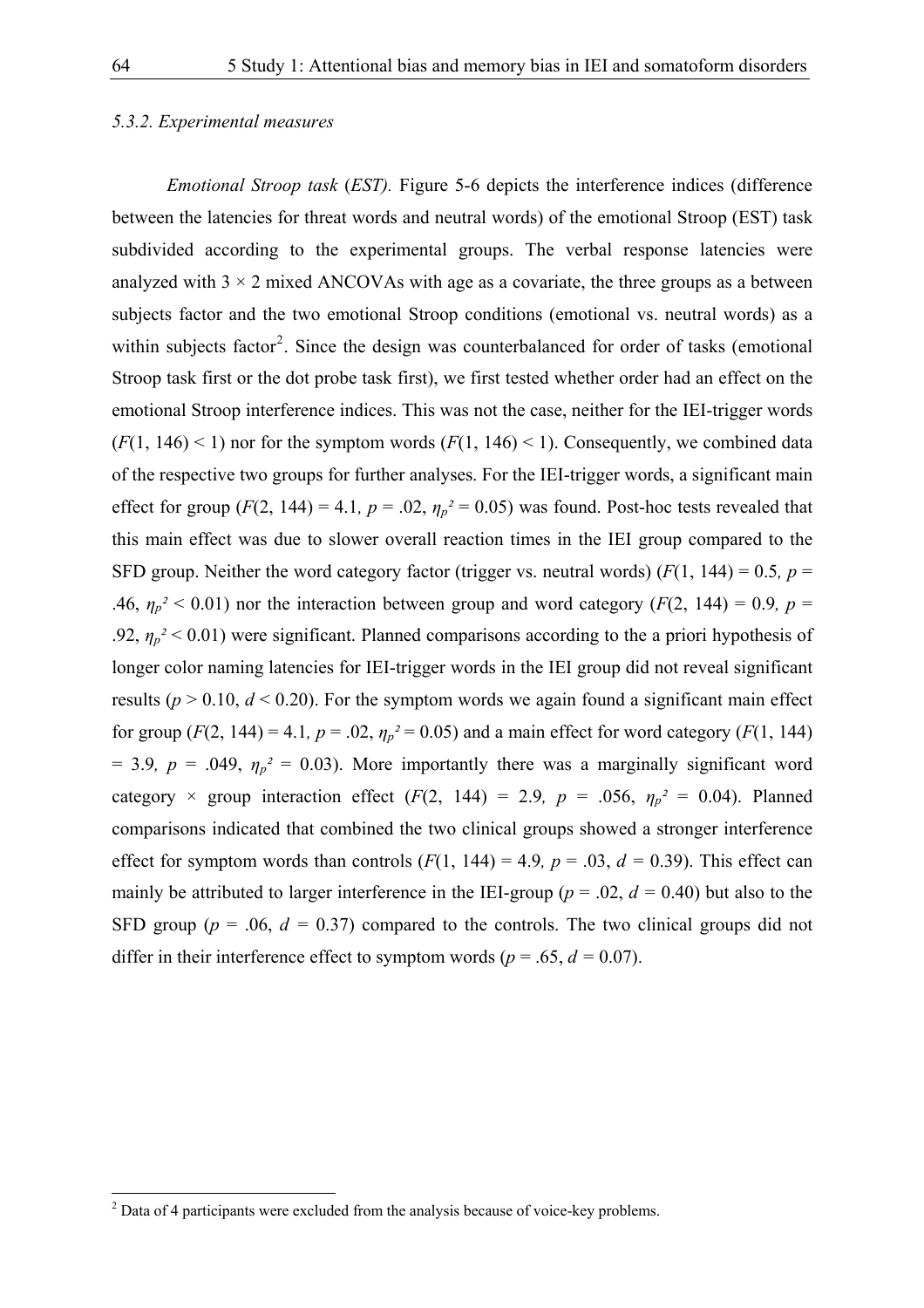<span id="page-70-1"></span>

<span id="page-70-0"></span>**Figure 5-6: Mean interference indices (in ms) and standard errors of the emotional Stroop task for the experimental groups and the two disorder related word categories (IEI-triggers and symptoms). Data represent difference scores between the matched neutral words and the two disorder related categories.** 

*Dot probe task* (*DPT).* [Figure 5-7](#page-71-0) depicts the dot probe indices as differences between conditions with probe after critical words (IEI-triggers or symptoms) and probe after neutral words. As probes in the location of critical words were subtracted from probes in the location of neutral words, positive differences indicate vigilance towards negative stimuli whereas negative differences indicate avoidance of critical stimuli. Again, we first tested whether order of tasks had a significant effect on the dot probe indices. This was not the case, neither for the IEI-trigger words  $(F(1, 145) = 1.0; p = .31)$  nor for the symptom words  $(F(1, 145)) =$ 1.3,  $p = 0.25$ ). Consequently, we combined data of the respective two groups for further analyses. The response latencies were analyzed with  $3 \times 2$  mixed ANCOVAs with age as a covariate, the three groups as a between subjects factor and the two critical dot probe conditions (probe in the emotional word location vs. probe in the neutral word location) as a within subjects factor<sup>[3](#page-70-1)</sup>. Age as covariate had a large influence on the response latencies in general  $(F(1, 143) = 28.6, p < .01, \eta_p^2 = 0.17)$ . Additionally, a trend for a main effect of group  $(F(2, 143) = 2.4, p = .096, \eta_p^2 = 0.03)$  was found. Post-hoc tests revealed that this trend was attributable to slower overall reaction times in the IEI group compared to the other two groups. Neither the word category factor (trigger vs. neutral words)  $(F(1, 143) = 2.2, p = .14,$ 

 $\overline{a}$ 

 $3$  Data of 4 participants in the IEI group (3 because of extreme values on relevant variables and one because of more than 10 % extreme slow latencies > 2000 ms) and of 1 participant in the CG (more than 5 % errors) were excluded from the analysis.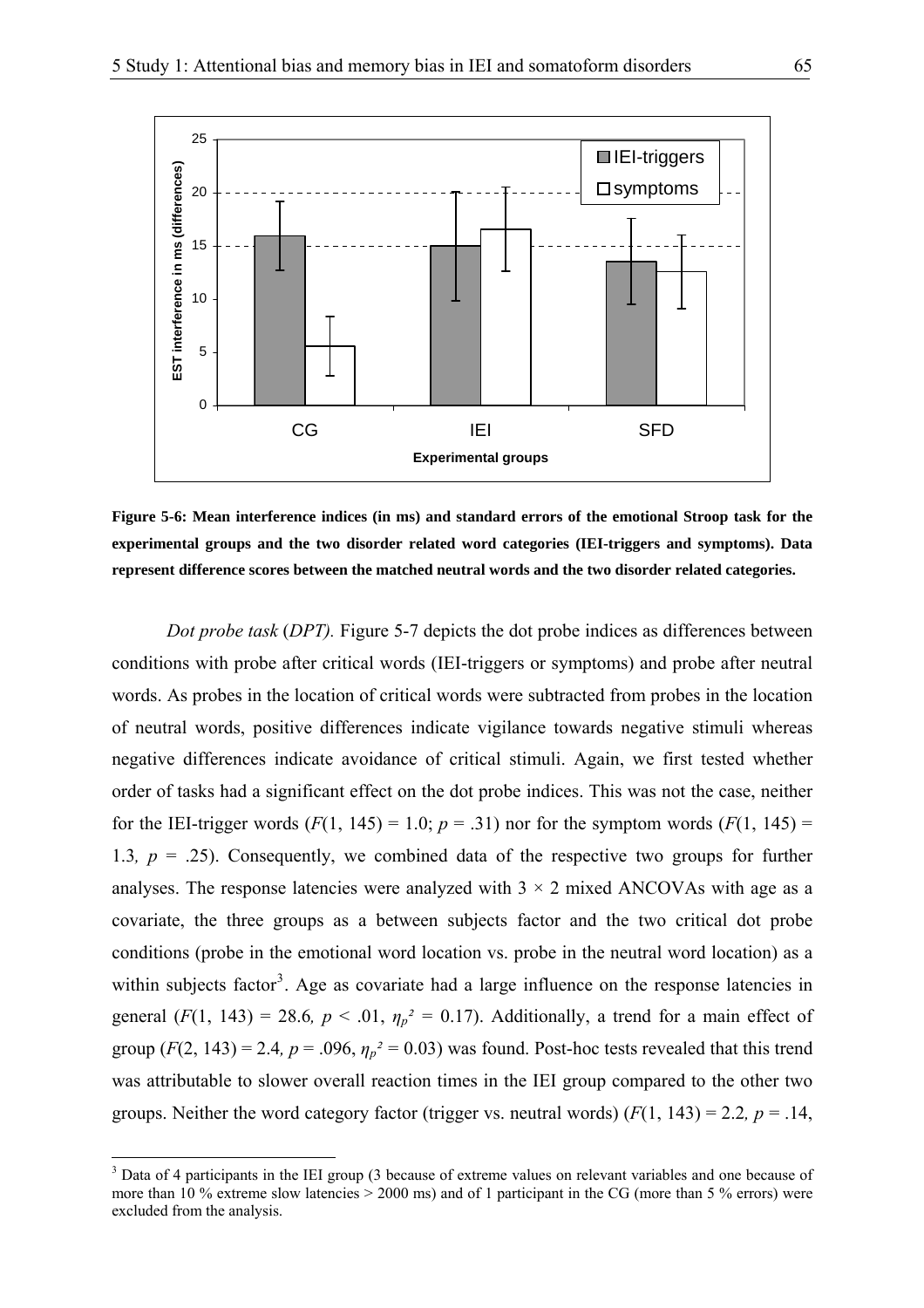$\eta_p^2 = 0.02$ ) nor the interaction between group and word category (*F*(2, 143) = 0.3*, p* = .72,  $\eta_p^2$ *<* 0.01) yielded any evidence for meaningful group differences. Results for the symptom and corresponding neutral words were highly similar. Again, the covariate age had a large influence on the response latencies in general  $(F(1, 143) = 28.9, p < .01, \eta_p^2 = 0.17)$ . The main effect of group ( $F(1, 143) = 2.1$ ,  $p = .13$ ,  $\eta_p^2 = 0.03$ ) did not reach significance. Neither the word category factor (symptoms vs. neutral words)  $(F(1, 143) = 0.2, p = .64, \eta_p^2 < 0.01)$ nor the interaction between group and word category  $(F(2, 143) = 1.1, p = .32, \eta_p^2 = 0.02)$ yielded any evidence for meaningful group differences. Consequently, planned comparisons according to our a priori hypotheses (faster reaction to probes replacing IEI-triggers words in IEI and faster reaction to probes replacing symptoms in IEI and SFD) did not reveal significant results.



<span id="page-71-0"></span>**Figure 5-7: Dot probe indicators of vigilance (positive values) and avoidance reactions (negative values) and standard errors for the experimental groups and word categories (IEI-triggers and symptoms). Data represent difference scores between probe in location of neutral word and probe in location of critical word.** 

*Recognition task (RET)*. Firstly, we tested again if order of the preceding encoding tasks (emotional Stroop and dot probe) had an impact on the recognition performance of critical stimulus classes. This was not the case, neither for IEI-trigger words  $(F(1, 147))$  = 0.78*, p* = .38*,*  $\eta_p^2$  < 0.01) nor for symptom words (*F*(1, 147) = 0.57*, p* = .45*,*  $\eta_p^2$  < 0.01). Consequently, we collapsed the data of the respective two groups for further analyses.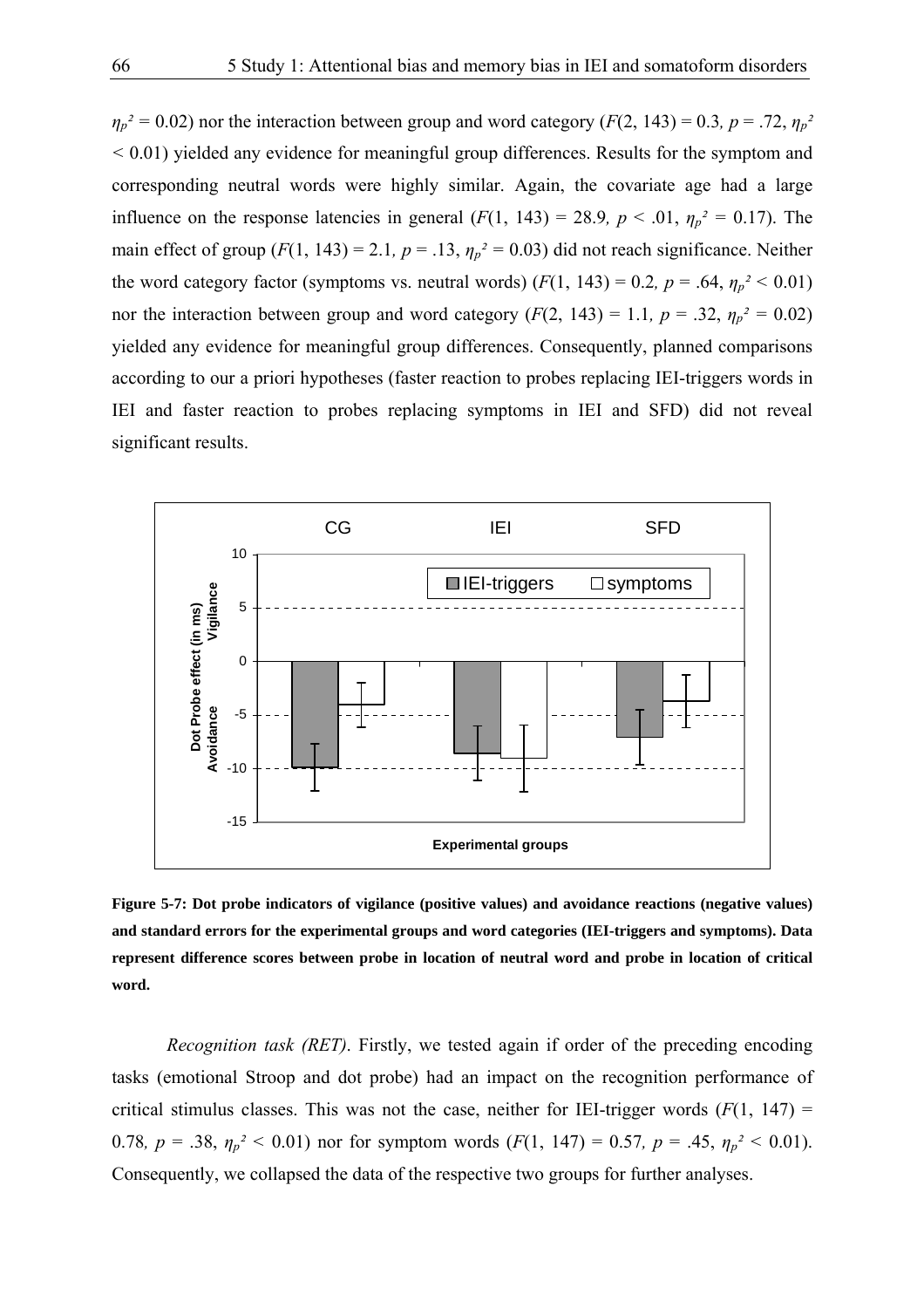<span id="page-72-0"></span>Recognition performance of the three groups as indexed by the discrimination parameter *d*', is presented in [Figure 5-8](#page-73-0). Analogous to the emotional Stroop data, recognition accuracy data ( $d'$ -values) were analyzed with  $3 \times 2$  mixed ANCOVAs with age as a covariate, the three groups as a between subjects factor and the word category (emotional vs. neutral words) as a within subjects factor<sup>[4](#page-72-0)</sup>. For the IEI-trigger words, the main effect of group was significant  $(F(2, 142) = 6.6, p < .01, \eta_p^2 = 0.09)$ . Post-hoc tests revealed a worse overall recognition performance of the SFD group compared to the two other groups. Neither the main effect for word category  $(F(1, 142) = 0.4, p = .52, \eta_p^2 < 0.01)$  nor the interaction term group × word category ( $F(2, 142) = 2.0$ ,  $p = .14$ ,  $\eta_p^2 = 0.03$ ) was significant. Planned comparisons according to the a priori hypotheses yielded a trend toward better recognition performance for trigger words in the IEI-group compared to the CG ( $p = .06$ ,  $d = 0.27$ ) and significantly better recognition compared to the SFD group ( $p < .01$ ,  $d = 0.69$ ). There was also a trend for better recognition in the CG compared to the SFD group (*p* (two-tailed) = .09,  $d = 0.34$ ). Replicating this analysis for recognition of symptom words revealed a main effect for word category  $(F(1, 142) = 14.4, p < .01, \eta_p^2 = 0.09)$ , indicating better overall recognition of symptom words compared to neutral words. Neither the main effect for group  $(F(1, 142) =$ 1.1), nor the group  $\times$  word category interaction ( $F(2, 142)$  < 1) reached significance. Planned comparisons did not reveal any evidence for differential recognition performance across groups ( $p > .10$ ,  $d < 0.20$ ).

The analysis of individual response criteria (liberal vs. conservative; signal detection parameter *β;* [Figure 5-9\)](#page-73-1) did not yield any group specific effects. Overall, participants answered quite conservatively. This is likely the consequence of the relatively high difficulty of the recognition task (large number of words with high degree of similarity and disadvantageous encoding conditions). However, negative difference scores between threat word categories and neutral word categories in all three groups [\(Figure 5-9](#page-73-1)) indicate a more liberal response criterion for the two critical word categories over the three experimental groups.

 $\overline{a}$ 

<sup>&</sup>lt;sup>4</sup> Data of 3 participants were excluded (datasets of 2 CG participants were lost because of computer problems; data of one IEI participant was excluded because of problems with the preceding tasks).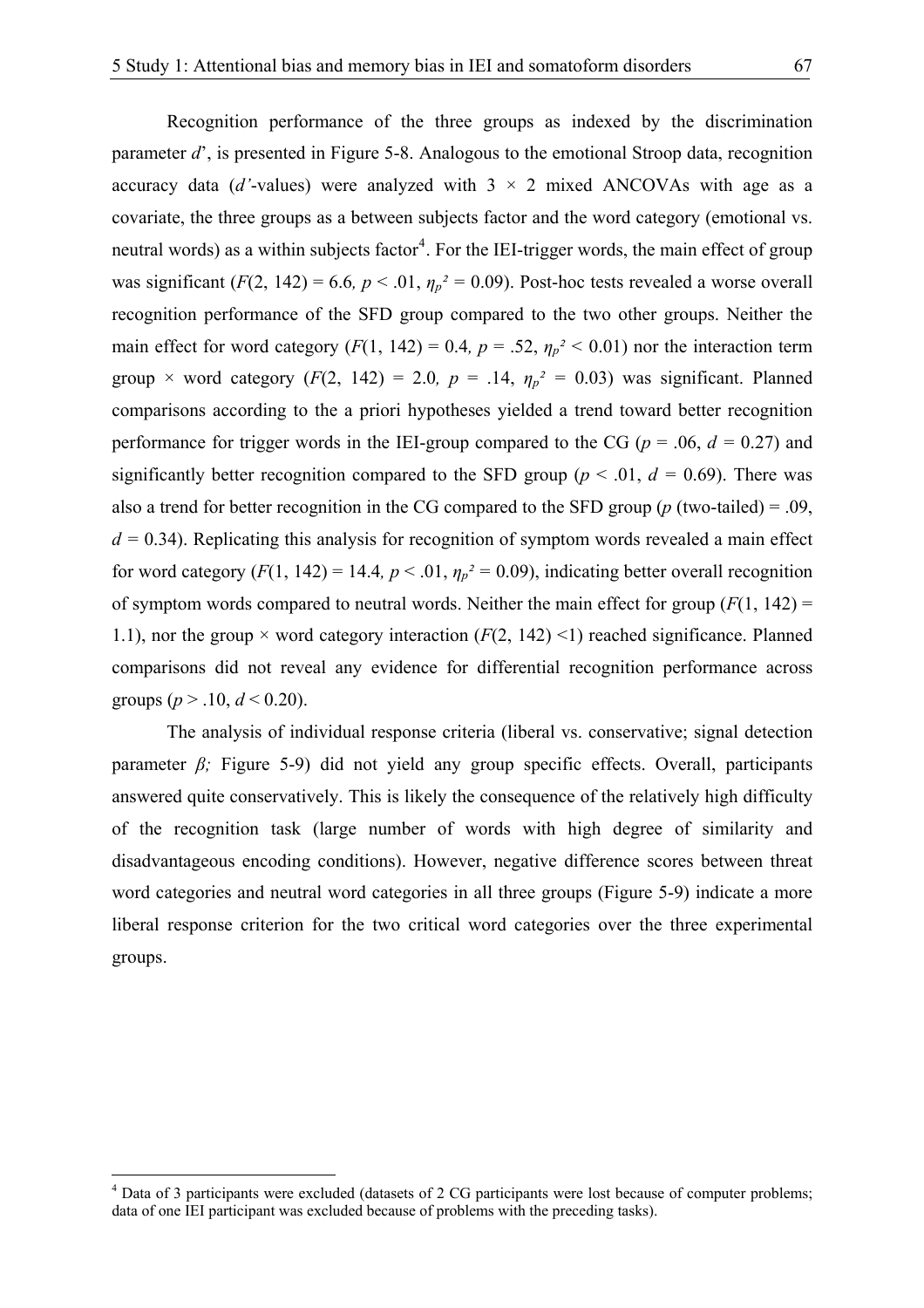

<span id="page-73-0"></span>**Figure 5-8: Recognition performance (***d'***) and standard errors for the three experimental groups and the different stimulus conditions (***d'* **values represent difference scores between threat related word categories and neutral category).** 



<span id="page-73-1"></span>**Figure 5-9: Response criterion (***β***) and standard errors for the three experimental groups and the different stimulus conditions (original** *β* **values are log-transformed; values represent difference scores between threat related word categories and neutral category).**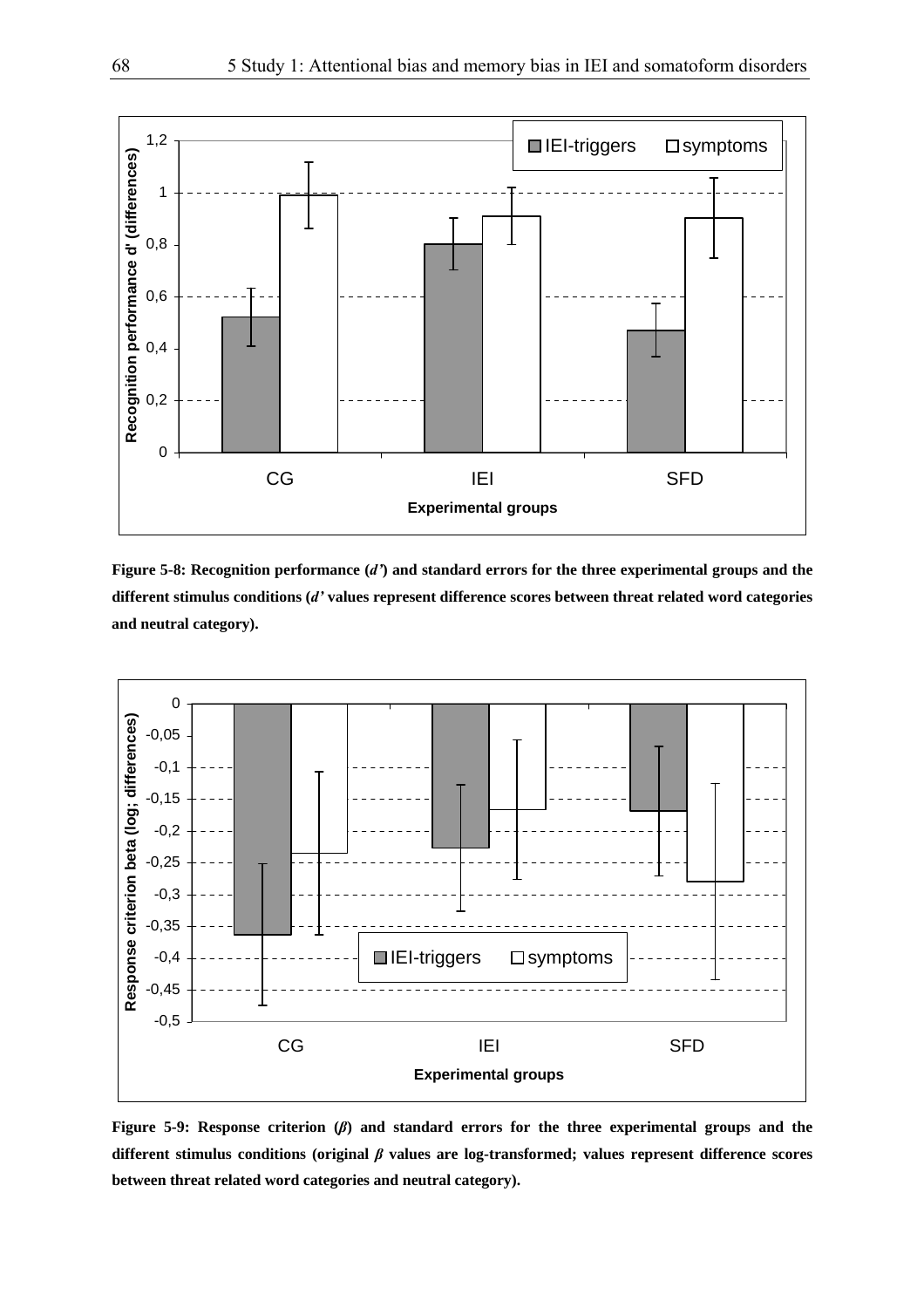<span id="page-74-0"></span>*Valence and arousal ratings* (*SAM).* Figure 5-10 depicts the valence and arousal ratings for trigger and symptom words for the three groups. Values already represent difference scores between the disorder related categories (trigger and symptoms) and the corresponding neutral words. Analogous to the emotional Stroop data,  $3 \times 2$  mixed ANCOVAs were computed for valence and arousal ratings of trigger and symptom words separately with age as a covariate<sup>[5](#page-74-0)</sup>. For valence ratings of the IEI-trigger words results revealed a significant main effect of group ( $F(2, 142) = 15.4$ ,  $p < .01$ ,  $\eta_p^2 = 0.18$ ), indicating stronger negative ratings in the IEI compared to the other two groups, a significant main effect for word category (trigger vs. neutral words)  $(F(1, 142) = 43.6, p < .01, \eta_p^2 = 0.24)$ , indicating more negative ratings of the trigger words compared to the neutral words across groups, and most importantly a significant interaction between group and word category (*F*(2, 142) = 4.0,  $p = .02$ ,  $\eta_p^2 = 0.05$ ). A corresponding pattern of results was found for the arousal ratings of the trigger words with significant main effects for group  $(F(2, 142) = 10.7, p < .01,$  $\eta_p^2 = 0.13$ ) and word category (*F*(1, 142) = 18.5*, p* < .01,  $\eta_p^2 = 0.12$ ) and a significant interaction effect ( $F(2, 142) = 9.6$ ,  $p < .01$ ,  $\eta_p^2 = 0.12$ ). Planned comparisons of the a priori hypotheses revealed that the IEI-group differed significantly in their judgment of valence and arousal from the two other groups (SFD and CG). Thus, the IEI-group rated trigger words as more unpleasant (SFD:  $p < .01$ ,  $d = 1.06$ ; CG:  $p < .01$ ,  $d = 1.03$ ) and more arousing (SFD:  $p$  $\leq$  .01;  $d = 0.99$ ; CG:  $p \leq 0.01$ ;  $d = 0.84$ ) than the two other groups. The SFD and CG group did not differ significantly regarding their emotional perception of trigger words (valence:  $p =$ 

.80,  $d = 0.04$ , arousal:  $p = .92$ ,  $d = 0.02$ ).

 $\overline{a}$ 

The analysis of the judgments of the symptom words revealed a significant main effect of word category (symptoms vs. neutral words) for valence  $(F(1, 142) = 37.0, p < .01,$  $\eta_p^2 = 0.21$ ) and arousal ratings (*F*(1, 142) = 16.4*, p* < .01,  $\eta_p^2 = 0.10$ ), indicating that all participants perceived the symptom words as more unpleasant and more arousing than the corresponding neutral words. Only for the arousal ratings a significant group main effect was obtained ( $F(2, 142) = 3.3$ ,  $p = .04$ ,  $\eta_p^2 = 0.05$ ) resulting from generally higher arousal ratings for the IEI and SFD group compared to the CG. The group  $\times$  word category interaction terms for valence  $(F(2, 142) = 0.9, p = .42, \eta_p^2 = 0.01)$  and arousal  $(F(2, 142) = 1.4, p = .25, \eta_p^2 =$ 0.14) judgments did not reach significance. Planned comparisons yielded a trend toward more negative valence ratings of the symptom words in the SFD ( $p = .09$ ,  $d = 0.30$ ) but not the IEI group ( $p = .24$ ,  $d = 0.14$ ) in comparison with the CG. Analog contrasts for the symptom

 $<sup>5</sup>$  The data sets of 6 participants were excluded from the analysis (4 with extreme-values on relevant variables</sup> and 2 with problems in understanding the task).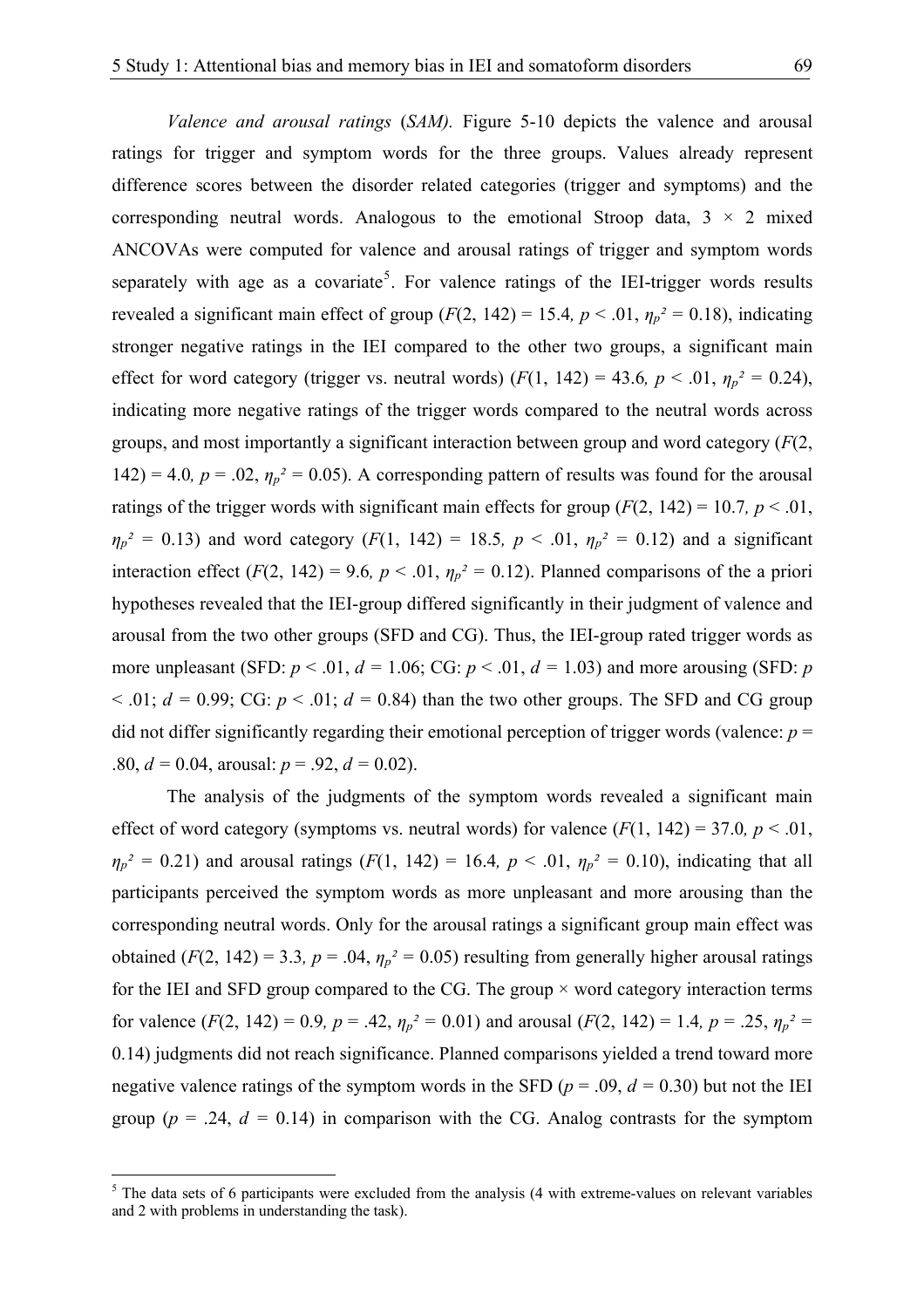arousal ratings revealed significantly higher values in the IEI group ( $p = .01$ ,  $d = 0.49$ ) and the SFD group ( $p = .04$ ,  $d = 0.36$ ) compared to the CG.



**Figure 5-10: Valence and arousal ratings (on a 5-point pictorial scale) of the two word categories (with standard errors). Values represent difference scores of judgments to threat related words (triggers and symptoms) and neutral words. Valence-ratings have been transformed (\*-1), so that larger values indicate more negative ratings (compared to the neutral control words).** 

#### *5.3.3. Reliabilities and correlation analyses*

The reliability of measures mathematically limits their maximal possible association (validity coefficients). We therefore computed reliability coefficients (Cronbach's *α*) for the experimental measures. The measures of emotional judgment (SAM) revealed adequate *α* coefficients (.86 - .92). In case of the two selective attention paradigms (EST and DPT), we computed difference scores between every single critical word (IEI-triggers and symptoms) and the corresponding neutral word that was matched to the critical words in terms of word length (pair-wise) and word frequency (list-wise) [\(Table 5-1\)](#page-59-0). Since every word was repeated four times in both paradigms there were a whole of 60 difference scores for computing Cronbach's *α* of the two critical word classes (IEI-trigger words and symptom words). In general, *α* coefficients of the EST and DPT scores turned out as very low (EST: trigger words *α* = .27; CG: *α* = .17, IEI: *α* = .35, SFD: *α* = .24; and symptom words *α* = .05; CG: *α* = -.16,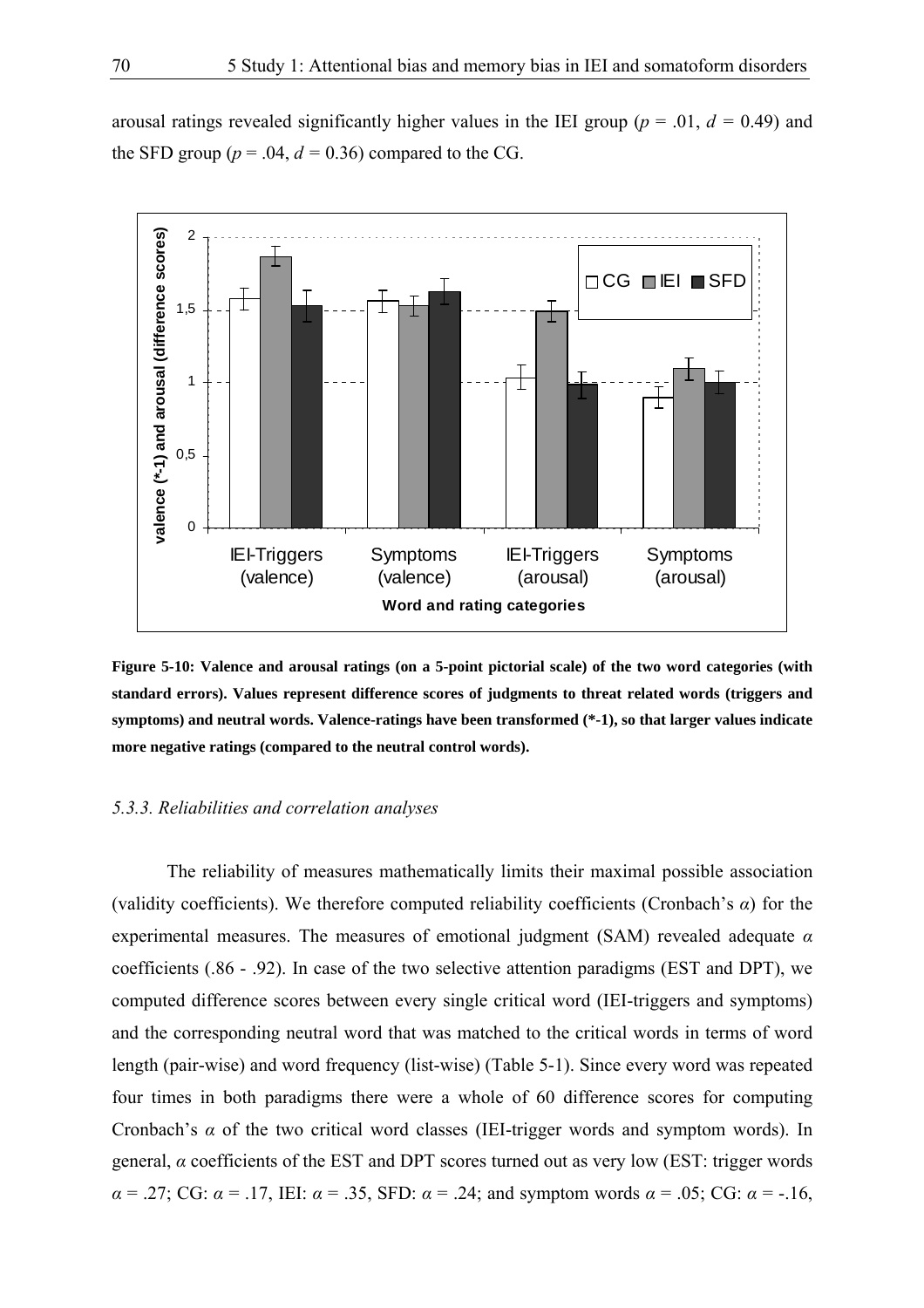IEI:  $\alpha$  = .12, SFD:  $\alpha$  = .03; DPT: trigger words  $\alpha$  = .12; CG:  $\alpha$  = -.01, IEI:  $\alpha$  = .22, SFD:  $\alpha$  = .06; and symptom words  $\alpha = .04$ ; CG:  $\alpha = -.31$ , IEI:  $\alpha = .20$ , SFD:  $\alpha = -.03$ ).

As depicted in [Table 5-7,](#page-77-0) medically unexplained symptoms (SOMS) were correlated in the total sample with IEI-specific measures like chemical odor sensitivity (COSS) and environmental sensitivity (ESQ) as well as with somatoform risk factors like trait anxiety (STAI), physical concerns (ACQ), loss of control (ACQ), and dysfunctional cognitions about body and health (CABAH). Substantial correlations were also found between symptoms (SOMS) and experimental measures like selective attention toward symptoms (emotional Stroop) and the arousal judgment of triggers and symptoms (SAM). In contrast, indicators of attentional direction toward or away from threat stimuli derived from the dot probe task did not reveal substantial correlations to psychological measures or the other experimental paradigms.

In summary, correlation analyses revealed substantial associations between the emotional intrusion effect toward symptom words and psychological self-report measures on the one hand and between judgments of emotional perception (derived from the SAM ratings) and self-reports measures on the other hand. [Table 5-7](#page-77-0) summarizes the correlation findings and presents small but significant relations between selective attention toward symptom words in the emotional Stroop tasks and chemical odor sensitivity (COSS), somatic symptoms (SOMS) and the three CABAH subscales "catastrophizing cognitions", "intolerance of bodily complaints", and "bodily weakness". For the interference index of the IEI-trigger words a substantial relationship was only found with the environmental sensitivity questionnaire (ESQ) but not with the COSS. For the valence and arousal ratings of trigger and symptom words weak to medium correlations were found indicating that enhanced levels of symptoms and dysfunctional beliefs of body and health are associated with more negative (unpleasant and arousing) emotional judgments of IEI-triggers and symptom words.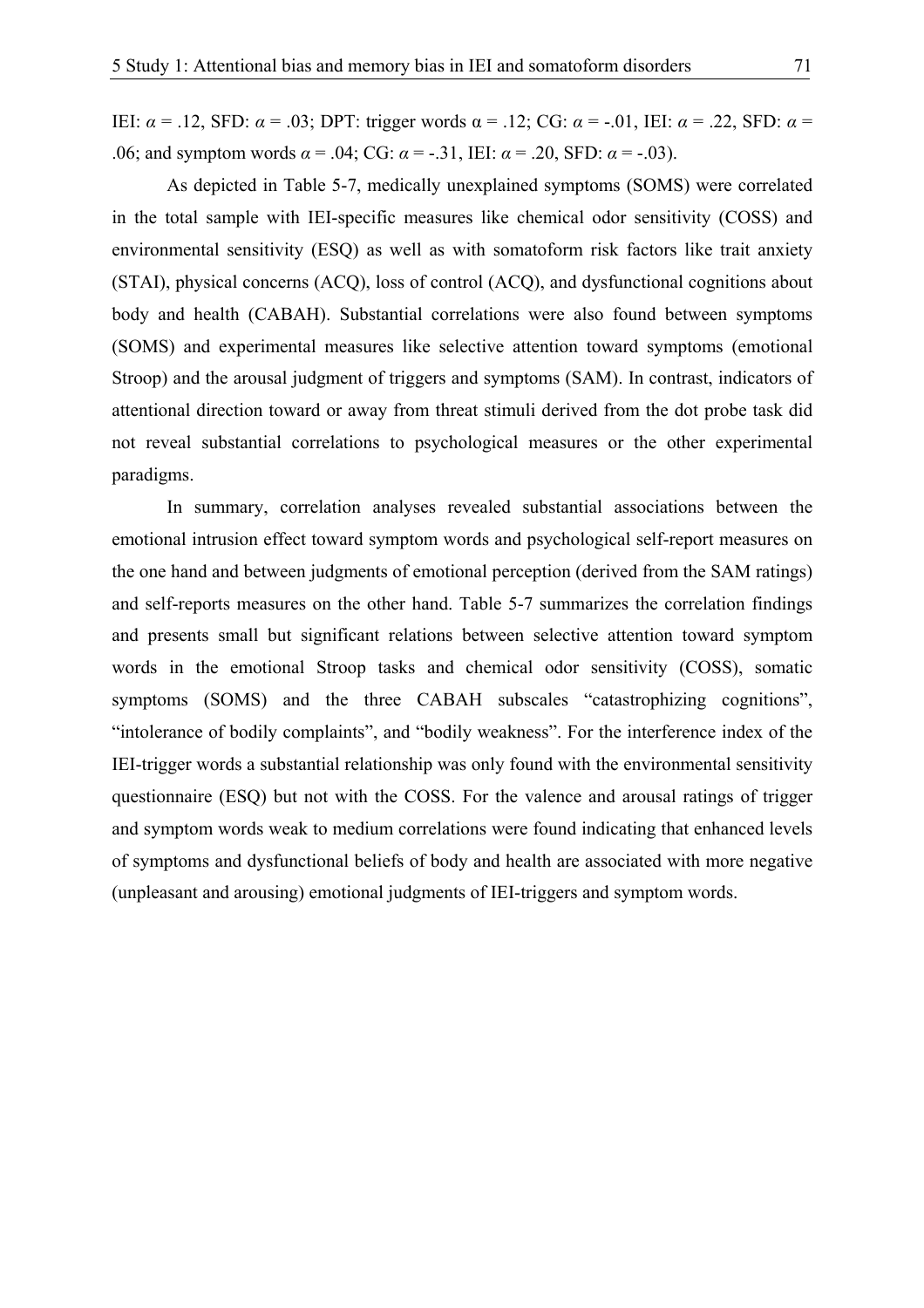|                                                        | SOMS <sup>a</sup> | EST <sup>b</sup>                   | DPT <sup>c</sup> | SAM <sup>d</sup>                                   | SAM <sup>e</sup>                        |  |  |  |  |  |
|--------------------------------------------------------|-------------------|------------------------------------|------------------|----------------------------------------------------|-----------------------------------------|--|--|--|--|--|
|                                                        |                   | triggers/                          | triggers/        | valen. / arou.                                     | valen. / arou.                          |  |  |  |  |  |
|                                                        |                   | symptoms                           | symptoms         | triggers                                           | symptoms                                |  |  |  |  |  |
| Psychological and symptom measures                     |                   |                                    |                  |                                                    |                                         |  |  |  |  |  |
| Somatic Symptoms <sup>a</sup> (SOMS)                   |                   | $.07/$ .19 <sup>g</sup>            | .08 / .10        | $-.09/19g$                                         | $-.09 / .24$ <sup>f</sup>               |  |  |  |  |  |
| Chemical Odor Sensitivity Scale<br>(COSS)              | .43 <sup>f</sup>  | .02 / .18 $\rm ^g$                 | $.05 / -.11$     | $-31 \frac{\text{f}}{\text{1}}$ / .40 <sup>f</sup> | .01 / .20 $8$                           |  |  |  |  |  |
| <b>Environmental Sensitivity</b><br>(ESQ)              | .38 <sup>f</sup>  | .20 <sup>g</sup> /.19 <sup>g</sup> | .04 / .01        | $-15/0.23$ <sup>f</sup>                            | .09 / .002                              |  |  |  |  |  |
| Trait anxiety (STAI) <sup>d</sup>                      | .64 <sup>f</sup>  | .07 / .08                          | $-.06 / .11$     | $-07/020g$                                         | $-.11 / .34$ <sup>f</sup>               |  |  |  |  |  |
| Absorption (TABS)                                      | .17 <sup>8</sup>  | .01 / .14                          | $-0.09 / 0.01$   | $-.09/0.20g$                                       | $-.05 / .17$ <sup>f</sup>               |  |  |  |  |  |
| Loss of Control (ACQ)                                  | .25 <sup>f</sup>  | .01 / .13                          | .07 / .08        | .04 / .12                                          | $-0.01 / .23$ <sup>f</sup>              |  |  |  |  |  |
| Physical Concerns (ACQ)                                | .43 <sup>f</sup>  | .04 / .13                          | .02 / .16        | .02 / .19 <sup>g</sup>                             | .02 / .28 $^{\rm f}$                    |  |  |  |  |  |
| Cognitions About Body and Health Questionnaire (CABAH) |                   |                                    |                  |                                                    |                                         |  |  |  |  |  |
| Catastrophizing cognitions                             | .24 <sup>f</sup>  | $-.02$ / .20 <sup>g</sup>          | $.04 / -.03$     | $-.10 / .09$                                       | $.22^{\mathrm{f}}$ / $.22^{\mathrm{f}}$ |  |  |  |  |  |
| (CABAH1)                                               |                   |                                    |                  |                                                    |                                         |  |  |  |  |  |
| Autonomic sensations                                   | .54 <sup>f</sup>  | .14 / .15                          | $-.02 / .04$     | $-0.17g/0.26f$                                     | $-.10/0.22^{f}$                         |  |  |  |  |  |
| (CABAH 2)                                              |                   |                                    |                  |                                                    |                                         |  |  |  |  |  |
| Bodily weakness                                        | .63 <sup>f</sup>  | $.09/$ .18 $\rm ^g$                | .01 / .05        | $-.08 / .23$ <sup>f</sup>                          | $-12/31g$                               |  |  |  |  |  |
| (CABAH3)                                               |                   |                                    |                  |                                                    |                                         |  |  |  |  |  |
| Intolerance of bodily complaints<br>(CABAH 4)          | .32 <sup>f</sup>  | .03 / .26 <sup>f</sup>             | $-0.04 / 0.09$   | $-15/19g$                                          | $-.18g / .25f$                          |  |  |  |  |  |
| Health habits<br>(CABAH 5)                             | .07               | .03 / .12                          | $.13 / -0.05$    | $-18/0.218$                                        | $-16/10$                                |  |  |  |  |  |

<span id="page-77-0"></span>**Table 5-7: Correlations between indicators of attentional bias and measures of somatic symptoms and dysfunctional beliefs for the total sample** 

Note. Recognition (*d'*) and answer criteria indices yielded no substantial correlations ( $p$ >.10). <br><sup>a</sup> SOMS = Screening for Somatoform Symptoms total score.

<sup>b</sup> Emotional Stroop interference (EST = ms(threat words) – ms(neutral words);  $N = 148$ )

<sup>c</sup> Dot probe (DPT = ms (probe after neutral word) – ms (probe after threat word);  $N = 147$ <br><sup>d</sup> Valence and arousal ratings of the Self-Assessment-Manikin (SAM;  $N = 146$ )

<sup>e</sup> STAI values are t-transformed on the basis of population norms, corrected for age and gender.

Significance levels:  $^{f} p \le .01$ ;  $^{g} = p \le .05$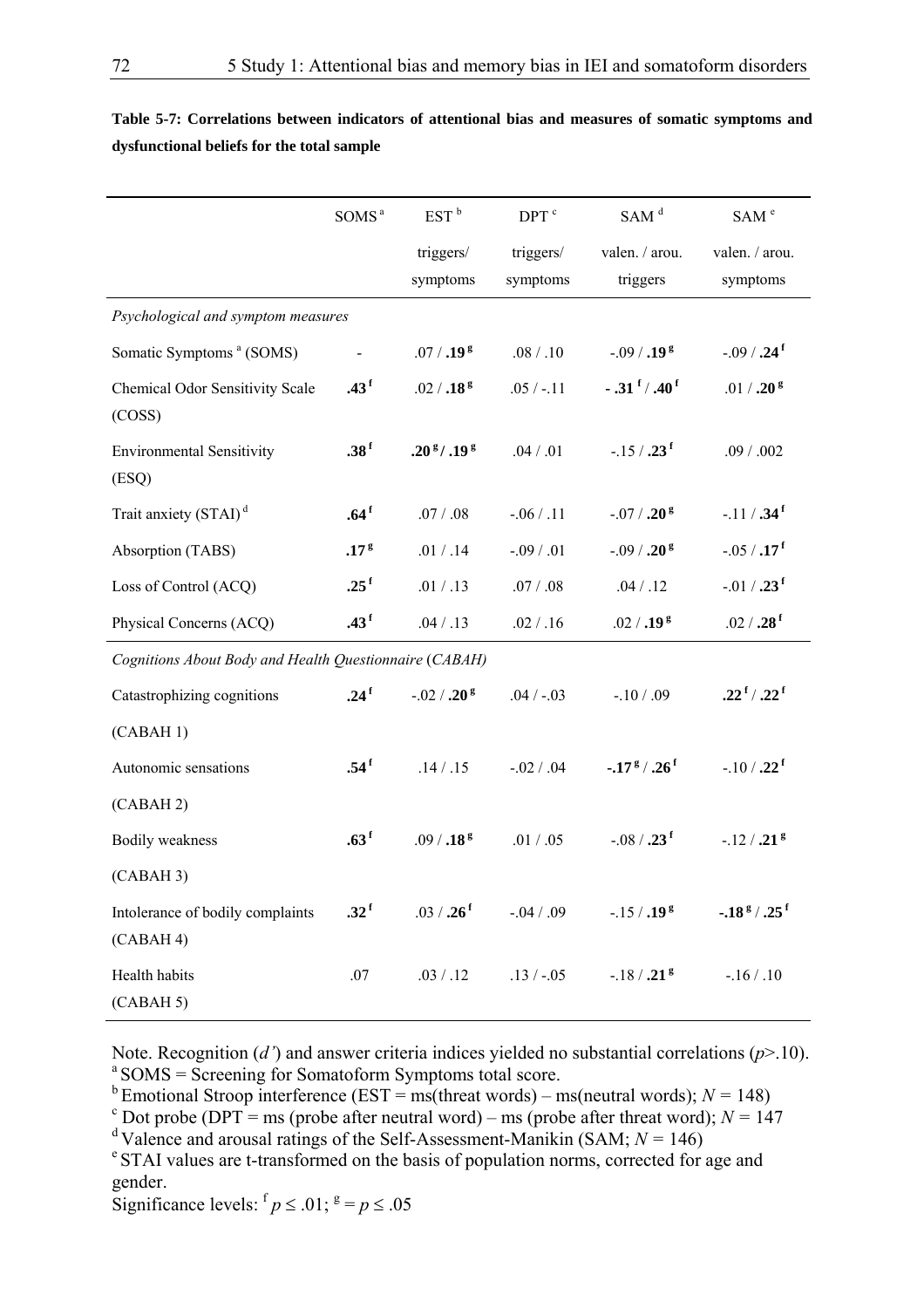#### **5.4. Discussion**

Theoretically based on cognitive-behavioral models (chapter 2) of medically unexplained symptoms, the first study focused on psychological aspects in people with IEI and SFD. Based on a hypothetical cognitive-behavioral model of IEI (chapter 3), we examined whether participants with IEI and SFD show evidence of selective attention and a memory bias as well as differences in the emotional evaluation of threat related words (IEI trigger substances and symptoms). According to the self-report measures (e.g., symptoms, cognitive styles), the IEI and the SFD group reported highly similar symptom patterns and overlapping psychological risk factors for somatization and were clearly distinguishable from non-somatoform and non-IEI controls. The IEI and SFD group were equivalent regarding somatoform and psychological symptom severity. Experimental results support the notion of cognitive psychological abnormalities regarding attention and memory processes both similar and different between classical SFD and IEI. Most striking was the absence of an increased attentional bias towards IEI-trigger words in IEI participants compared to the other two groups. As opposed to non-specific symptom words for which prioritized attentional processes were found in IEI and SFD, differences in the processing of IEI trigger words affected later stages of elaboration of memory contents rather than early fast acting attentional processes. Regarding the unusual character of symptom attributions and beliefs specific of patients with IEI, the elevated levels of absorption compared to the CG and SFD participants suggest that altered attentional styles, a habitual tendency toward dissociative experiences, and a holistic-intuitive rather than a analytic-sequential mode of processing (Kuhl, 1983; Ritz, Maß, & Dahme, 1993) as well as an increased openness to (unusual) experiences might be involved in the etiology and maintenance of IEI-specific beliefs.

## *5.4.1. Evidence for selective attention and memory bias in IEI and SFD*

Results regarding an attentional bias were mixed. In line with our a priori hypotheses enhanced selective attention (emotional Stroop interference) toward symptom words in IEI and (slightly reduced) in SFD were found. Thus, evidence for an attentional bias toward linguistic representations of "internal" threat cues (i.e., bodily complaints) was gained, supporting the theory of somatosensory amplification.

Contrary to our expectation, we could not observe an enhanced selective attention or higher emotional intrusion effect for IEI-trigger words in IEI-participants. This result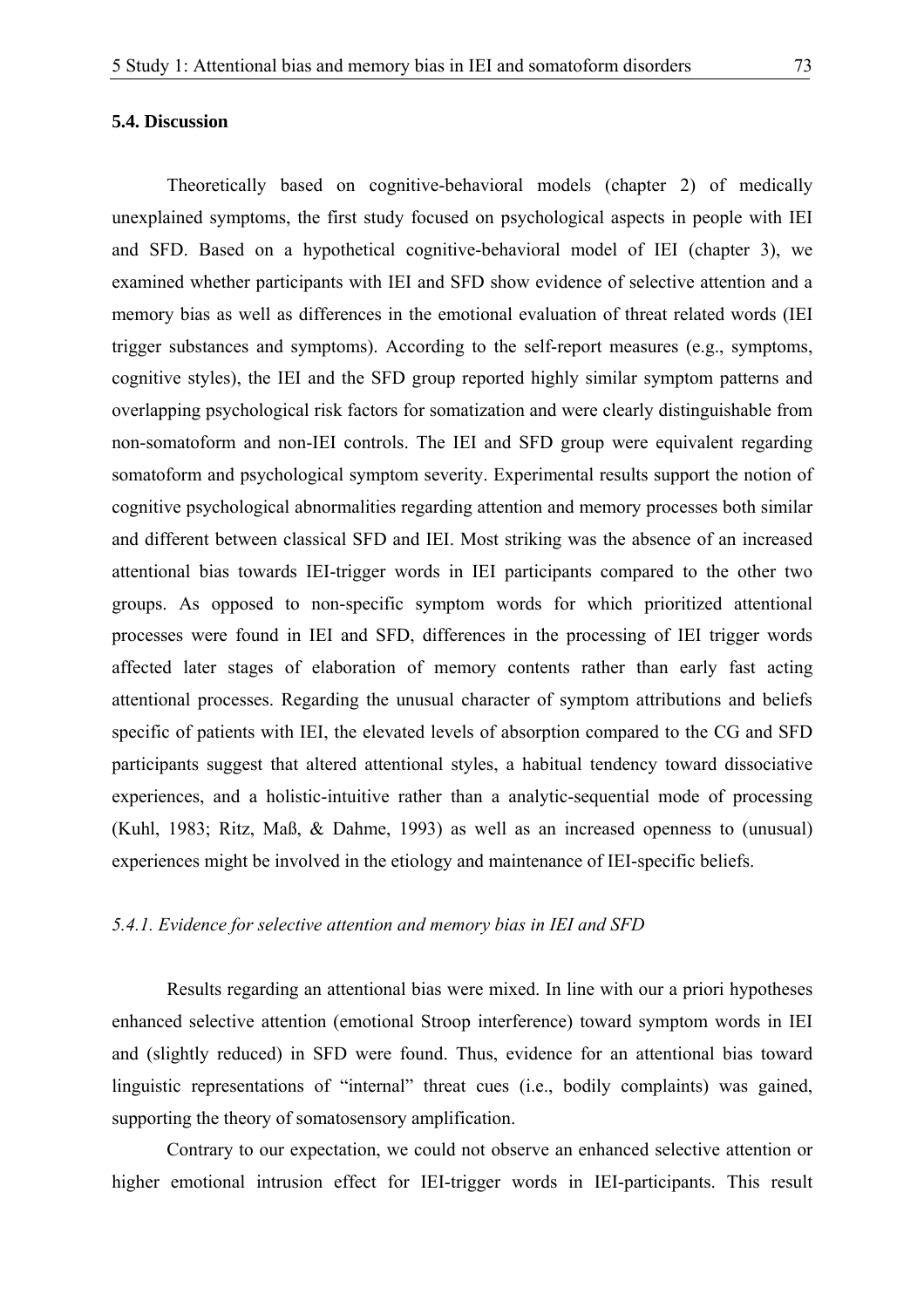contradicts observations of clinicians who report strong automatic and fast phobic-like reactions of patients with IEI when confronted with trigger substances (e.g., fragrances). One could speculate that word stimuli may not be a good and ecologically valid proxy for the actual external fear triggers in IEI. However, the IEI-group evaluated trigger words as much more negative and more arousing in the emotional judgment task (SAM-ratings) than the two comparison groups. These results suggest that the stimuli (especially the IEI-trigger words) are adequately selected. The correlation results offer another potential explanation - although the core feature of IEI is hypersensitivity toward chemical odors, no correlation exists between the severity of chemical odor sensitivity (COSS) and the interference index for IEIwords in the emotional Stroop task. The ESQ that mainly assesses overvalued ideas related to environmental agents, however, correlated with the interference index. Possibly, an individual will only show an attentional bias toward IEI-triggers if olfactory intolerance reactions and additionally overvalued beliefs regarding toxicogenic causation of symptoms act simultaneously. Alternatively, the interpretation of certain IEI-triggers as harmful may rely on a "later" elaborative stage of information processing (according to the model by: Williams, Watts, MacLeod, & Mathews, 1997) without any biologically prepared fast acting and attention capturing process apparent in phobias. Results of the recognition task support this hypothesis. In fact, the IEI-group revealed a better recognition performance of IEI-trigger words compared to the two other groups.

Contrary to our expectations, no evidence for a memory bias toward symptom words was found. Neither the SFD nor the IEI-group showed an enhanced ability to recognize symptom words compared to healthy controls. However, all three groups remembered symptom words and trigger words better than neutral words. Such a memory bias toward symptom words was found in hypochondriac patients (Pauli & Alpers, 2002). Only two participants in the SFD and one in the IEI group had a diagnosis of hypochondriasis. This may explain the absence of such a memory bias in our sample.

Taken together, the results of the emotional Stroop and the recognition task depict a certain asymmetry regarding our two stimulus classes of IEI-triggers and symptom words. While symptom words produced a group specific attentional bias (IEI and SFD) but no explicit memory bias, the IEI-trigger words showed the opposite pattern of results in the IEIgroup (better recognition but no specific attentional bias). We suggest that symptom words are a proxy for internal threat cues and elicit processes of selective attention in participants with IEI and SFD. IEI-trigger words probably represent specific external attributions for unexplained symptoms and provoke the activation of specific schemata that allow for better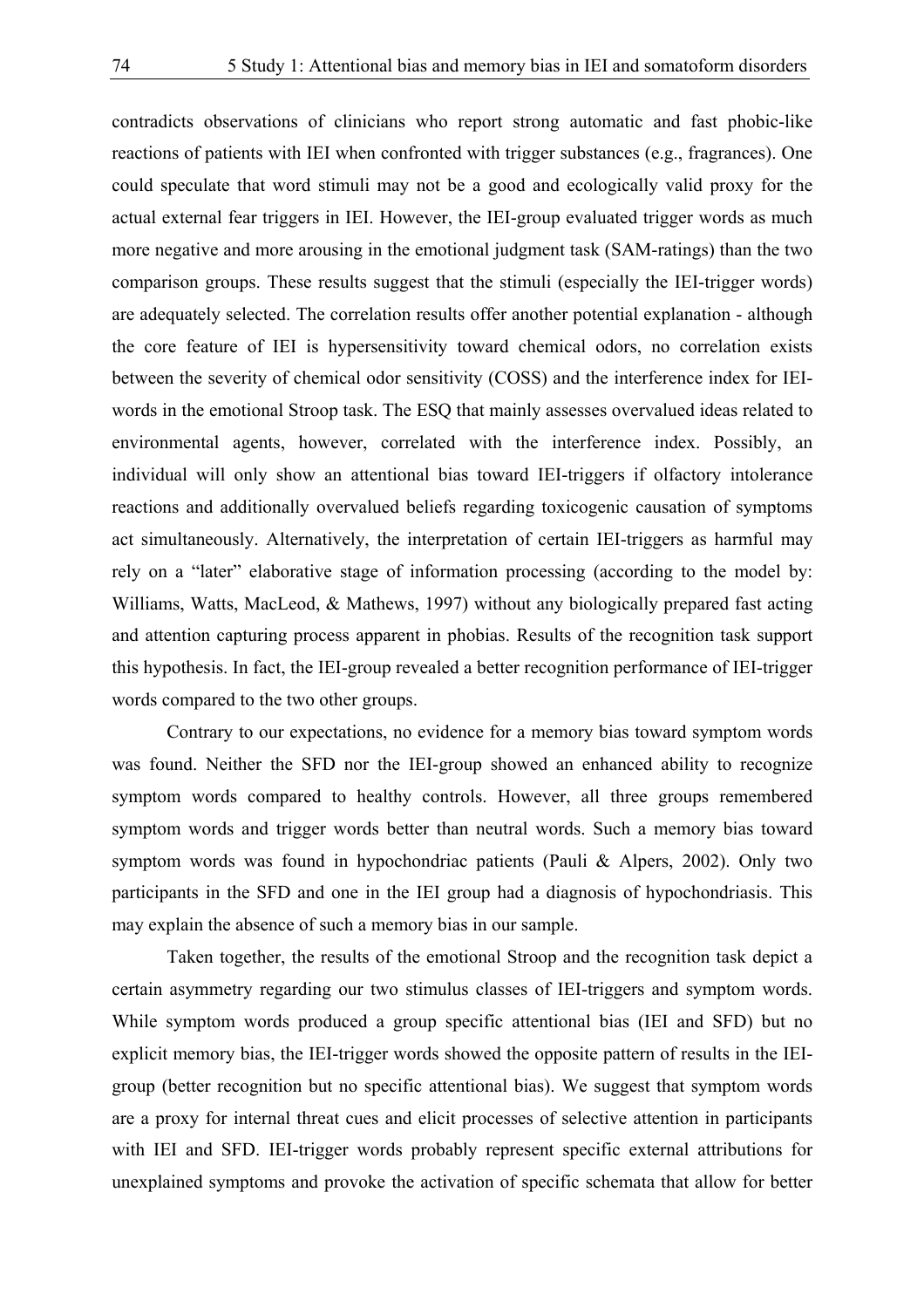discrimination and more accurate recognition of IEI-trigger substances. In this respect the group specific emotional evaluation effects (SAM valence and arousal ratings) might also reflect a disorder specific external attribution process in order to reduce uncertainty provoked by medically unexplained symptoms.

Given the findings in the emotional Stroop task, the results of the dot probe paradigm, originally intended as another measure of selective attention, were rather unexpected. Neither for IEI-trigger words nor for symptom words did we find any group specific effect of vigilance or avoidance towards critical word stimuli. Several explanations might account for these negative results. Firstly, evidence exists that the dot probe task might not be as sensitive as the emotional Stroop task in detecting emotion driven attentional processes (Mogg, Bradley, Dixon, Fisher, Twelftree, & McWilliams, 2000; Wenzel & Holt, 1999) and that its low reliability (Schmukle, 2005) limits the use of the paradigm in terms of detecting individual differences. Secondly, recent studies (that were not available during the planning phase of our study) point to the critical influence of cue display durations in mapping either vigilance (facilitation) or avoidance (slowing) processes of a fear-like response (Cooper & Langton, 2006; Mogg & Bradley, 2006; Vassilopoulos, 2005). Specifically a study by Vassilopoulos (2005) comparing socially anxious with non-anxious students yielded specific vigilance reactions with a stimulus display duration of 200 ms and avoidance reactions with a cue display duration of 500 ms for social and physical threat words in the high-anxious group. Similarly, Mogg and Bradley (2006) found the strongest attentional bias of spiderfearful participants towards spider photographs with an exposure duration of 200 ms, whereas no significant bias was detectable at longer exposure durations (500 ms and 2000 ms). Accordingly, our stimulus display duration of 500 ms might have been inappropriate to detect any group specific vigilance reaction. Thirdly, it seems possible that the emotional Stroop and the dot probe paradigm measure different aspects of attentional and emotional processes a hypothesis supported by the lack of substantial correlations between the two tasks (Mogg et al., 2000). If so, we only found positive evidence for emotional intrusion effects of symptom words already presented in the focus of attention (emotional Stroop) but no evidence for any heightened vigilance towards or facilitated engagement in the processing of disorder related stimuli (dot probe) in IEI and SFD. To determine which of these different explanations holds true further studies with varying cue display durations would be useful.

Apart from altered cognitive-affective processes, it was unexpected to find generally slower reaction times (EST and DPT) in the IEI group. This result of a general mental slowing, that distinguished the IEI participants from the two other groups (SFD without IEI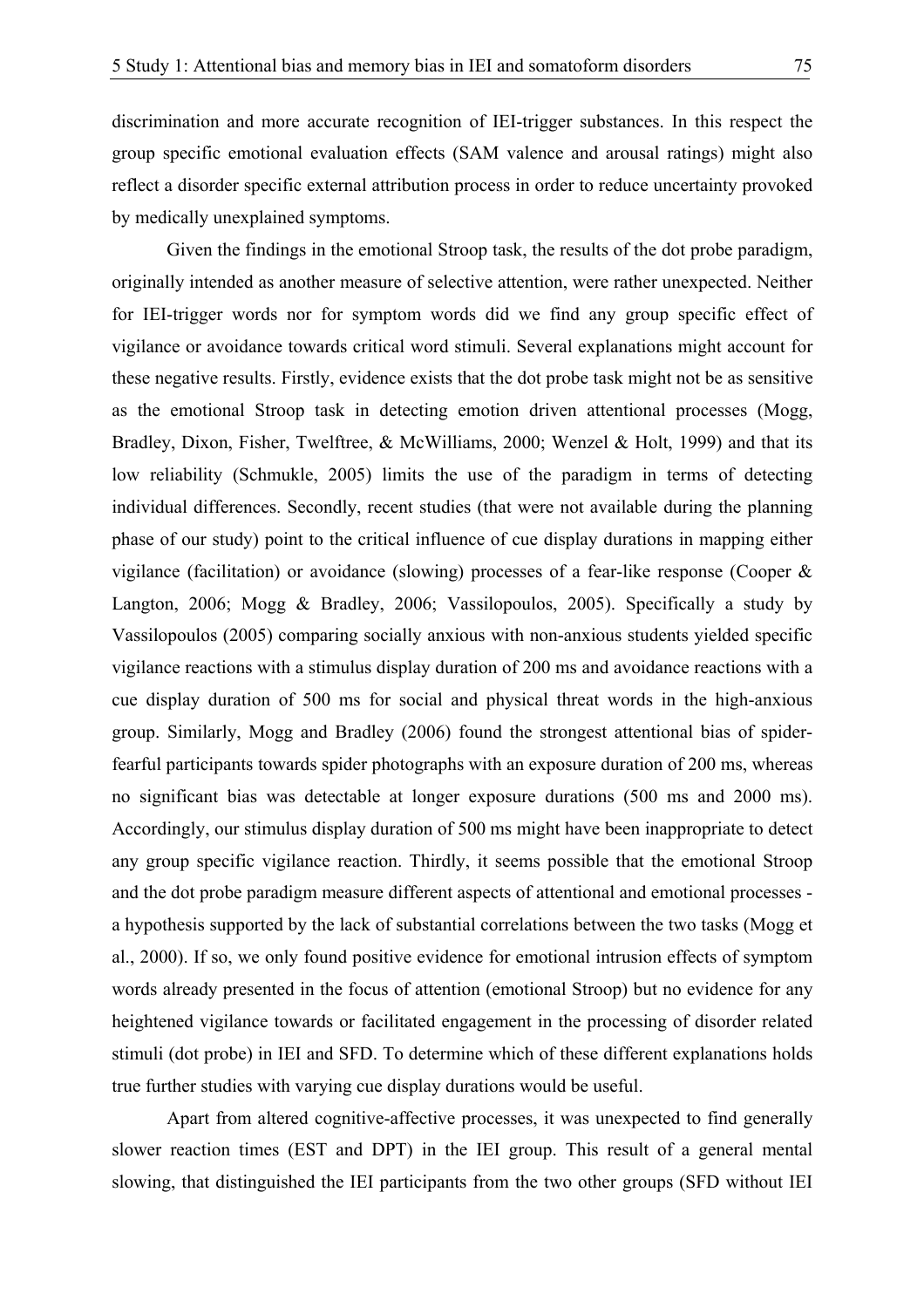and controls), cannot be explained by either concurrent anxiety or depression. One could speculate that this slowing is a correlate of central nervous system hypo-activation (lower alertness and / or a decrease of attentional functions) in IEI as documented in previous psychophysiological research (increased resting alpha activity in EEG; Bell, Schwartz, Hardin, Baldwin, & Kline, 1998; Fernandez et al., 1999).

# *5.4.2. Evidence for psychological mechanisms in IEI and somatization*

Assuming that the currently most prominent cognitive formulation of somatization as the result of a complex and vicious circle of increased symptom focused attention, catastrophization, and symptom amplification can at least be partially applied to IEI. According to this notion, differences between IEI and classical SFD without IEI may rely primarily on later elaborative and attributional cognitive processes. Whereas people with a somatization disorder are typically plagued by uncertainty about the causes of their complaints, people with IEI seem to overcome this uncertainty by adopting elaborated beliefs about the specific causes of illness, namely IEI-trigger substances. The elevated levels of absorption observed in the IEI group might explain partly why those idiosyncratic attributions sometimes appear irrational, curious, and exotic. Unfortunately, in the long run, the consideration of frequent trigger substances as harmful causes heightened arousal and increases self-focused attention. According to a recent model of functional somatization (Brown, 2004), these processes might lower individual thresholds for symptom perception.

Our correlation results may provide further evidence for these proposed relations between cognitive processes and symptom perception. Report of multisomatoform symptoms (SOMS) was associated with (a) emotional intrusions of symptom words (emotional Stroop task), (b) the perception of symptoms as more arousing (SAM), (c) enhanced trait anxiety and (d) dysfunctional beliefs and cognitions regarding body and health (CABAH). Crosssectional data do not allow for a final judgment of causes and consequences. Consequently, the initial influence of these cognitive processes on the etiology of IEI remains speculative. Winters and colleagues (2003) recently demonstrated that information (media warnings) about the danger of environmental pollution moderated the subjective symptom report in a differential olfactory conditioning paradigm. Explicit and implicit cognitive processes of emotional stimulus evaluation (e.g., information about the trigger substances and potentially related symptoms) and selective attention toward such symptoms likely precede and facilitate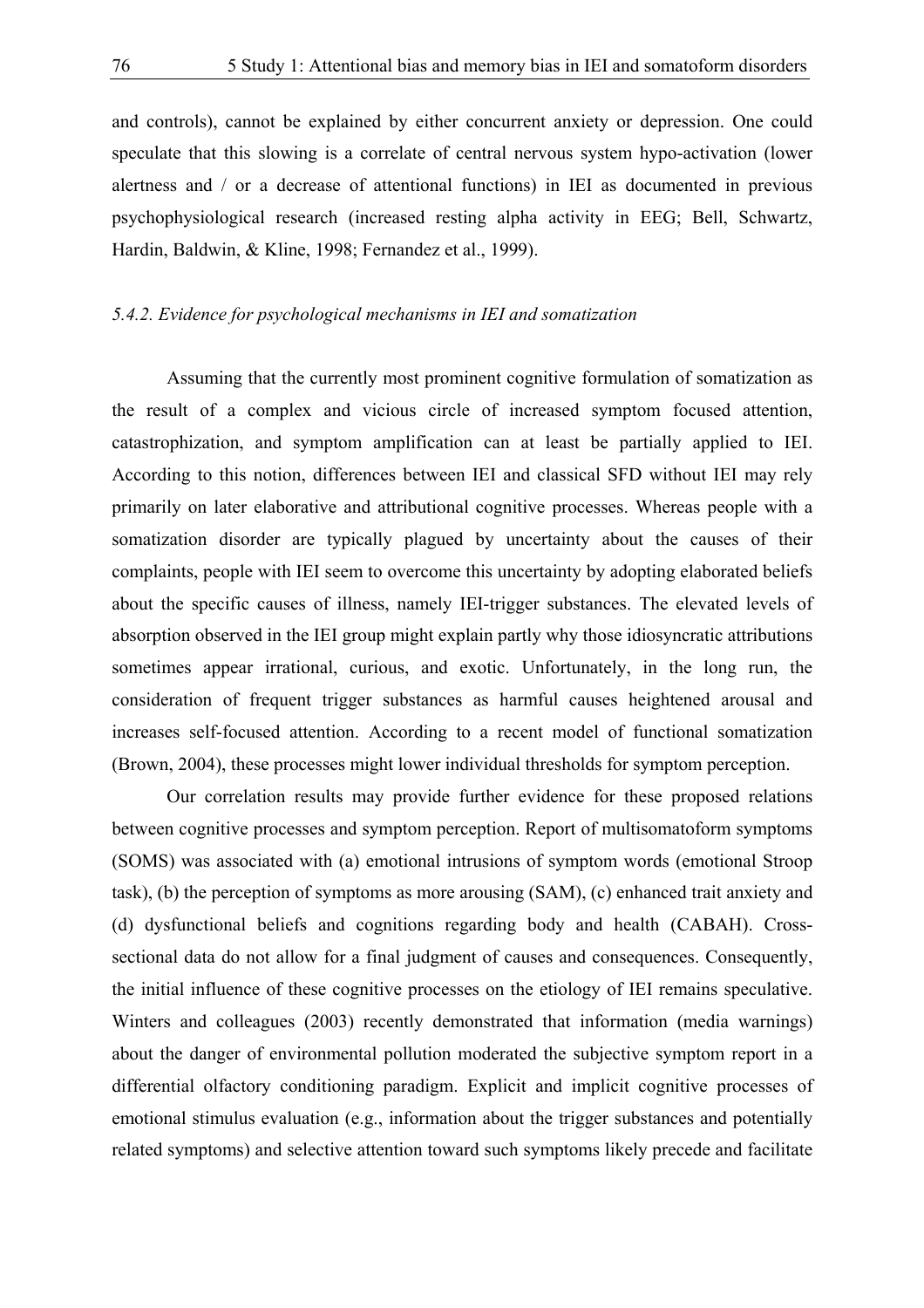the acquisition of false attributions. Furthermore, these processes might manifest substancesymptom-associations (through conditioning) in people suffering from IEI.

#### *5.4.3. Limitations*

*Small effect sizes.* Although we detected significant differences in the experimental paradigms between groups according to our a priori hypotheses, the reported differences from the emotional Stroop and the recognition task are small in size. Technical as well as content related aspects of our tasks might have contributed to this fact. First, emotional intrusion effects obtained with the emotional Stroop task seem to produce larger effects in a block presentation format in which the different stimulus categories are put, sequenced into content homogenous blocks of trials (Holle, Neely, & Heimberg, 1997). However, as long as it is unclear what mechanisms cause these larger effects (e.g., carry-over effects; Waters, Sayette, Franken, & Schwartz, 2005; Waters, Sayette, & Wertz, 2003) we consider the intrusion effects obtained in randomized presentation formats as "purer" indicators of immediate emotional intrusion or disruption. Furthermore, the category of threatening, self-relevant and disorder related stimuli for somatoform people are much more heterogeneous than for specific phobias like spider phobia. An individualized selection procedure (as proposed by Andersson & Haldrup, 2003) of the most relevant stimuli might have contributed to larger group differences. As for the recognition task, the use of an incidental encoding phase during the two other tasks (emotional Stroop and dot probe) likely has introduced sources of unwanted variance. Although we did not ask participants for their expectations regarding the memory task, some reported, informally, after the task that they had anticipated the recognition demand, whereas others, obviously, were totally surprised by it. Generally, effects of the attentional and memory bias group differences are small (e.g., about 10 ms in case of the EST). However, neuropsychological research has shown that extremely short time intervals (e.g., the detections threshold of about 10 ms) suffice to produce neural responses associated with fear (Williams, Liddel, Rathjen, Brown, Gray, Phillips, Young, & Gordon, 2004). Furthermore, MacLeod and colleagues (MacLeod, Rutherford, Campbell, Ebsworthy, & Holker, 2002) have shown that a comparatively small attentional bias (of about 20-30 ms) can have meaningful causal effects on emotional vulnerability. In this respect, even small effects reveal relevant cognitive and emotional processes of somatoform disorders.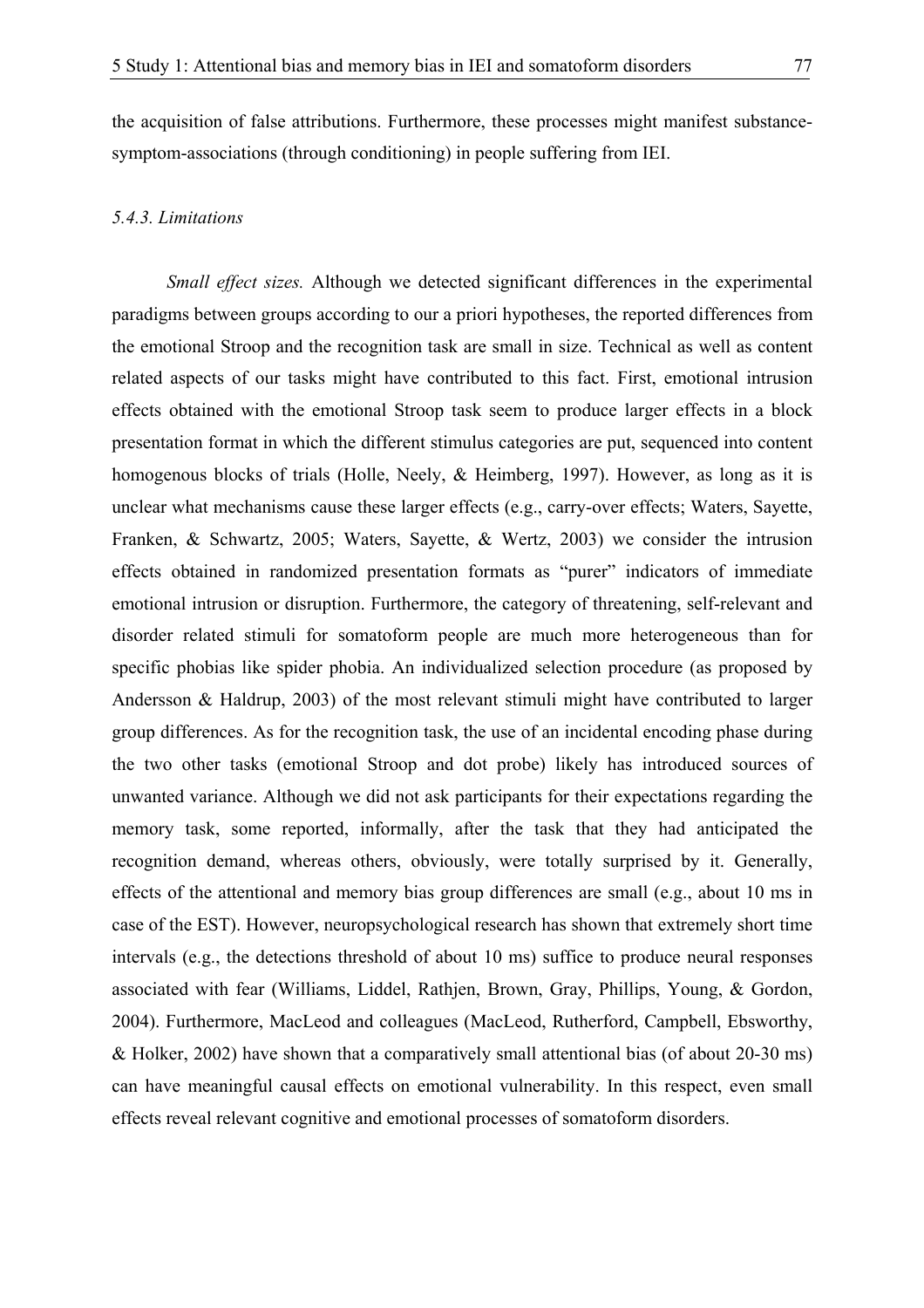*Word stimuli*. One could argue that the neutral stimuli (household related words) might not have acted as neutral words because of associations between these words and food intolerances that are indeed relevant to IEI and SFD. Yet, the neutral words were predominantly related to kitchen equipment (e.g., bowl, plate, toaster) rather than food per se. As shown empirically, explicit emotional ratings of valence and arousal (SAM) for these neutral words did not differ significantly among the three groups (Valence: *F =* 1.0; Arousal:  $F = 0.3$ ). Theoretically, it would still be possible that on an implicit level the associations to food might have produced an exaggerated emotional response (greater interference in the emotional Stroop task). However, this influence would have led to smaller or underestimated emotional interference effects for IEI-trigger words and symptom words. Furthermore, using a subscale of the QCGS to assess pollen and food allergy (Bailer et al., 2004a), neither the SAM ratings of the neutral words nor the emotional Stroop indicators (or the baseline reactions times) were significantly correlated with self-reported pollen and food allergy (*r* < .10).

*Sources of the emotional intrusion effect and memory bias.* Another question left unanswered refers to the source of the interference effect demonstrated for symptom words in people with IEI and SFD. At least two processes may explain the development of such an emotional intrusion effect: (a) a facilitated engagement with and prioritized processing of threat stimuli, which slows color naming or (b) a delayed disengagement from threat stimuli ("emotional lingering") on threat information (McKenna & Sharma, 2004). Further research with the Posner cued target paradigm (Posner, Cohen, & Rafal, 1982; Fox, Russo, Bowles, & Dutton, 2001) could dissociate these two mechanisms and shed light on the exact nature of the interference effect found in this study. Also, we cannot exclude, that the depressive psychopathology might have influenced our findings. we therefore tested whether the memory bias can be attributed exclusively to depressive symptoms by including the SCL-90- R depression scale as an additional covariate. The depression scale had no substantial influence on the recognition performance and the corresponding effect sizes remained unaltered. Furthermore, we consider it theoretically unlikely that the recognition results are mainly attributable to mood congruency effects. Two negative word categories (symptoms and IEI-triggers) were used. According to a mood congruency hypothesis we would have expected a memory bias for both categories. Instead, results revealed differential effects only for the IEI-trigger words.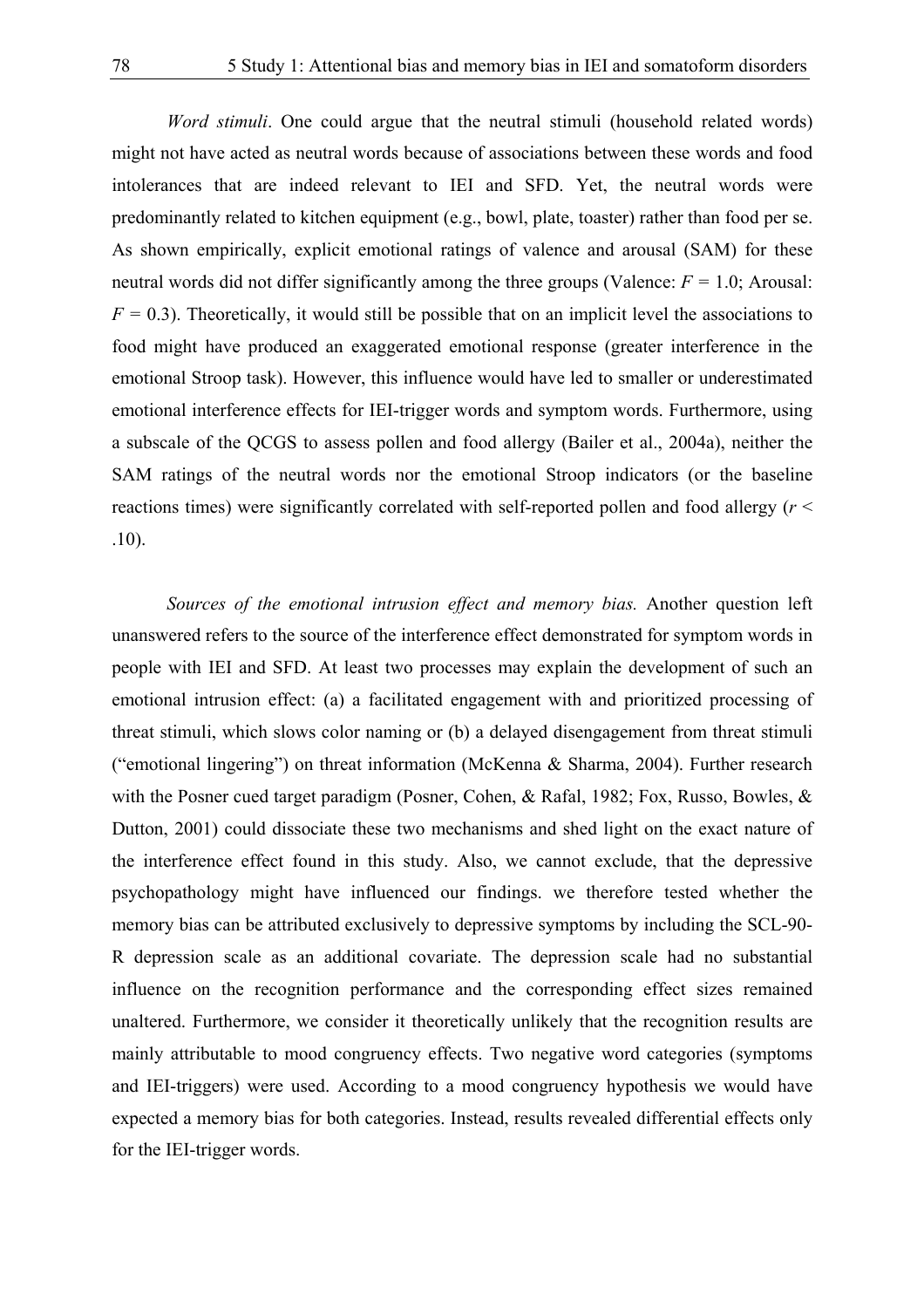*Etiology of IEI and SFD.* The current study focused on cognitive psychological processes as well as self-reported symptoms in IEI and somatoform disorders. Assessing biological and genetic factors was beyond the scope of this study. Therefore little can be said about potential biological risk factors or a neurogenetic basis of IEI. Although self-report data and cognitive experimental data presented above point to psychological abnormalities in IEI these variables only partially explain the clinical phenomenon (Bell, Schwartz, Peterson, & Ahmed, 1993). Most likely, psychological and biological factors interact in a complex way as demonstrated for other diseases like coronary artery disease (Zellweger, Osterwalder, Langewitz, & Pfisterer, 2004).

*Specificity of the reported effects*. The current design is limited in regard to clinical control groups (non-somatoform psychological disorders as well as chronic organic disorders). Further research is needed to determine whether the effects of selective attention towards bodily symptoms found for IEI and SFD are specific. However, the recent study by Lim and Kim (2005) used a set of similar physical threat words and found an attentional bias (emotional Stroop effect) in somatoform participants but not in depressive patients. Our own correlation results point in the same direction that depression and (trait) anxiety alone cannot account for the observed attentional bias to symptom words. We assume that in diverse chronic conditions (psychological as well as physical) in which processes of somatosensory amplification are involved, these processes are also associated with an emotional intrusion effect. Leaving a simple dualistic "biological/organic versus psychological perspective" behind, we would not consider the existence of an attentional bias as evidence for a psychogenic etiology but rather as evidence of a specific cognitive illness representation. This could be caused either primarily organic, psychogenic or by a complex interaction of both.

*Sample composition and selection biases*. The asymmetrical inclusion criteria for the IEI and SFD group regarding the degree of chemical odor sensitivity presented above were chosen in order to maximize differences between the two clinical groups. Moreover, the case criteria for IEI (at least three symptoms attributed to low levels of environmental chemicals for at least 6 month) necessarily overlap with criteria for the diagnosis of somatoform disorders, therefore the observed co-prevalence of IEI and somatoform disorders was rather expected and design imminent. The reason that not all IEI participants met criteria for a somatoform disorder was the more liberal character of the IEI case definition regarding the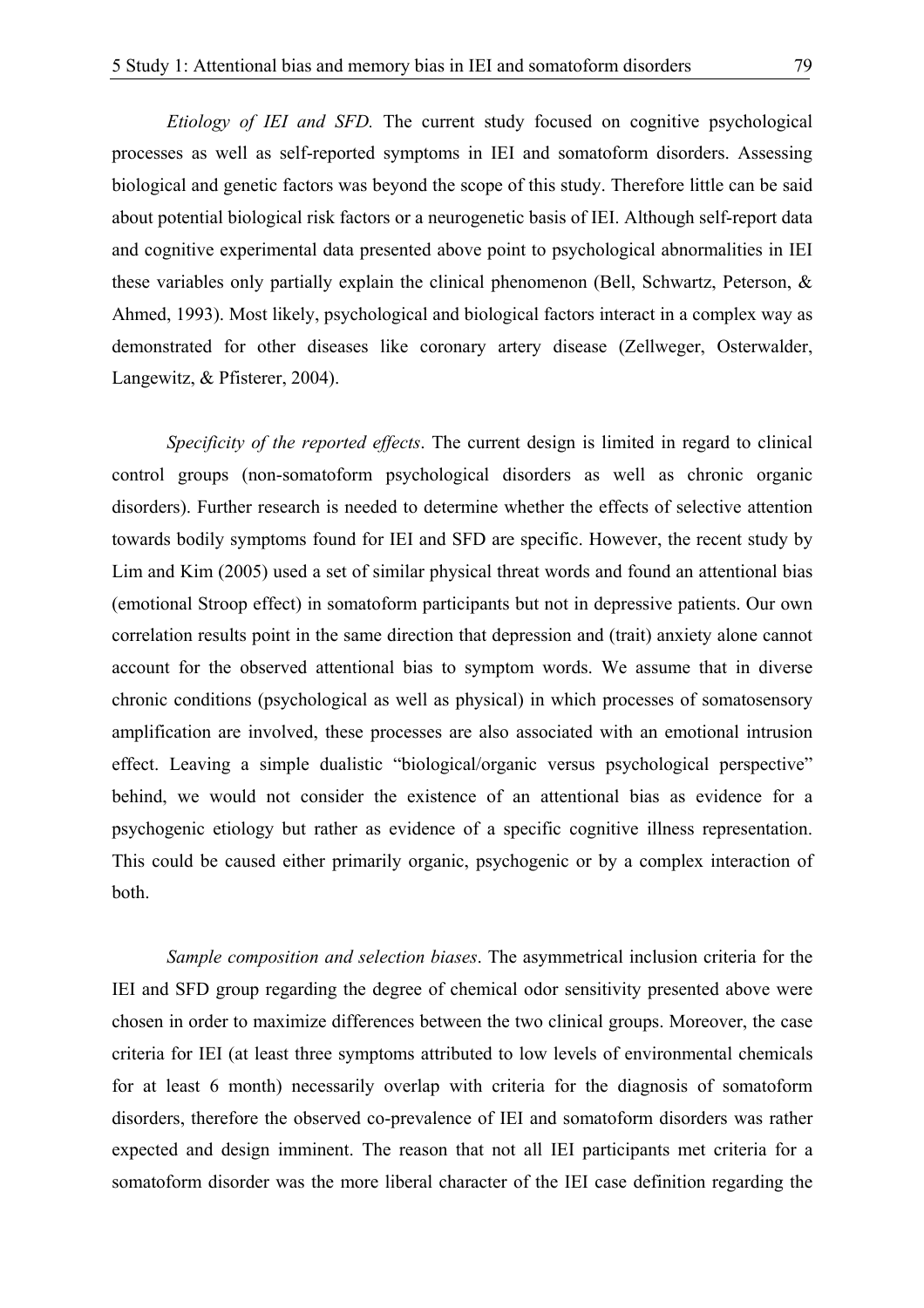impairment criterion as part of the DSM-IV somatoform disorders section. The focus of the current study was to question whether participants with an IEI-specific attribution style differ from traditional somatoform patients without such specific attributions. This overlap causes problems for the interpretation of the results. Therefore, we tried to disentangle this overlap statistically by repeating the analyses for the three experimental paradigms (emotional Stroop, dot probe, and recognition task) with the definition of two between subject factors namely "diagnosis of a somatoform disorder (SFD)" and "IEI diagnosis". Results reveal a significant interaction between the emotional interference effect (EST) for symptom words and the factor "SFD diagnosis"  $(F(1, 143) = 5.3, p = .02, \eta_p^2 = 0.04)$ . Simultaneously, for the second between subjects factor "IEI diagnosis", there was a marginally significant interaction with symptom word interference  $(F(1, 143) = 3.1, p = .08, \eta_p^2 = 0.02)$ . Moreover there was a main effect for IEI-diagnosis ( $F(1, 143) = 6.4$ ,  $p = .01$ ,  $\eta_p^2 = 0.04$ ) indicating generalized slowing of responses independent of word valence in participants with IEI. A trend toward a similar main effect for the factor "SFD diagnosis"  $(F(1, 143) = 2.7, p = .10, \eta_p^2 = 0.02)$  was also apparent. The absence of a significant two-way interaction between the two between subjects factors "IEI diagnosis" and "SFD diagnosis" and the emotional interference effect to symptom words shows that the attentional bias is neither uniquely related to IEI (without SFD) nor to SFD (without IEI).

We repeated the same analysis with the specification of two between subject factors ("SFD diagnosis" and "IEI diagnosis") for the recognition data of the IEI trigger words. The interaction between recognition performance for trigger words and the factor "IEI diagnosis" was marginally significant ( $F(1, 144) = 3.4$ ,  $p = .07$ ,  $\eta_p^2 = 0.02$ ), indicating better recognition of IEI-trigger words in participants meeting the IEI case criteria. No such trend was found for the factor "SFD diagnosis"  $(F(1, 144) = 0.30, p = .58, \eta_p^2 < 0.01)$ . Analog analysis for the dot probe paradigm did not reveal any significant effect of any of the two group factors. Although results of these post-hoc analyses are also prone to a priori group specifications (namely the overlap between IEI and SFD), we interpret the results as evidence that both fulfilling IEI criteria and the diagnosis of SFD contribute to an attentional bias toward nonspecific symptom words – a finding that is supported also by the correlation analysis [\(Table](#page-77-0)  [5-7](#page-77-0)). As for the better recognition of IEI trigger words, fulfilling the IEI criteria seems most important, irrespective of an additional SFD diagnosis.

Generalization of the results is limited by the sampling procedure, the inclusion and exclusion criteria, and the case criteria used to define IEI. Exclusion of severe organic diseases that might have accounted for the symptoms reported was mainly based on self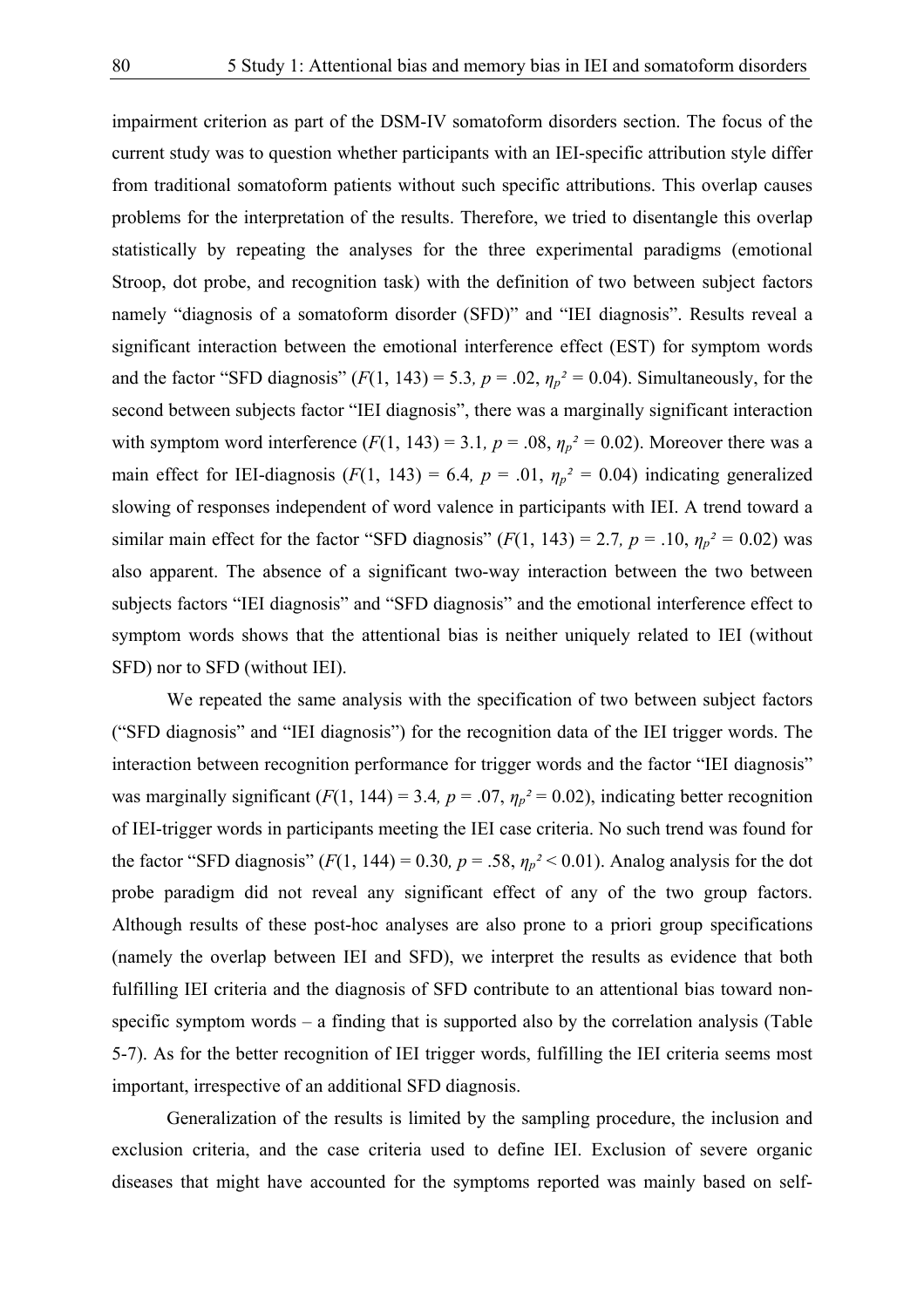report data. Therefore, we cannot rule out completely that some of our participants may suffer from a current organic disorder. The majority of the subjects assigned to the diagnostic groups were recruited by advertisements (CG: 76 %; IEI: 78 %; SFD: 66 %), the remaining subjects stem from various polyclinics and primary care practices. The participants were given neither a treatment nor a detailed diagnostic feedback from the research staff; therefore neither the IEI nor the SFD subjects are completely comparable to typical IEI or somatoform patients. Together with the screening procedure and inclusion criteria, this selection process might have created a selection bias leading to an unusually high rate of polysymptomatic SFD, but minimized additional depressive disorders in both somatoform groups. We would therefore assume that our prevalence of psychological disorders found in the two groups with increased somatization were less associated with or biased by medical care seeking behavior as reported e.g., in the context of fibromyalgia (Aaron, Bradley, Alarcón, Alexander, Triana-Alexander, Martin, & Alberts, 1996). Nonetheless, both the IEI and the SFD subjects showed demographic and psychopathological features similar to those found in patients with helpseeking behavior (e.g., Bornschein et al., 2002; Hausteiner, Bornschein, Bickel, Zilker, & Förstl, 2003; Simon et al., 1993).

#### *5.4.4. Conclusion*

Results presented above reveal altered cognitive psychological processes in IEI and SFD. Five aspects are noteworthy: Firstly, the IEI-group showed an emotional interference effect toward non-specific symptoms comparable to people with a somatoform diagnosis only (emotional Stroop task). Secondly, no evidence for a specific attentional shift toward or away from symptoms or IEI trigger words was found in IEI or SFD (dot probe task). Thirdly, recognition memory for IEI-trigger words was enhanced in participants with IEI compared to the other two groups. Fourth, the emotional evaluation of IEI-triggers as unpleasant and arousing differentiated the IEI-group from the other two groups, and fifth, the emotional evaluations of trigger words were associated with elevated levels of self-reported chemical odor sensitivity, unexplained somatic symptoms and dysfunctional beliefs about body and health. The results suggest that processes of selective attention or emotional intrusion (EST) characteristic for somatoform disorder (without IEI) in general and selective recognition, as well as evaluative abnormalities (SAM) specific for IEI, might contribute to a multi-factorial pathogenesis and psychological maladjustment of IEI. The results of the first study indicate that implicit and explicit cognitive processes are involved in IEI. Patients with symptoms of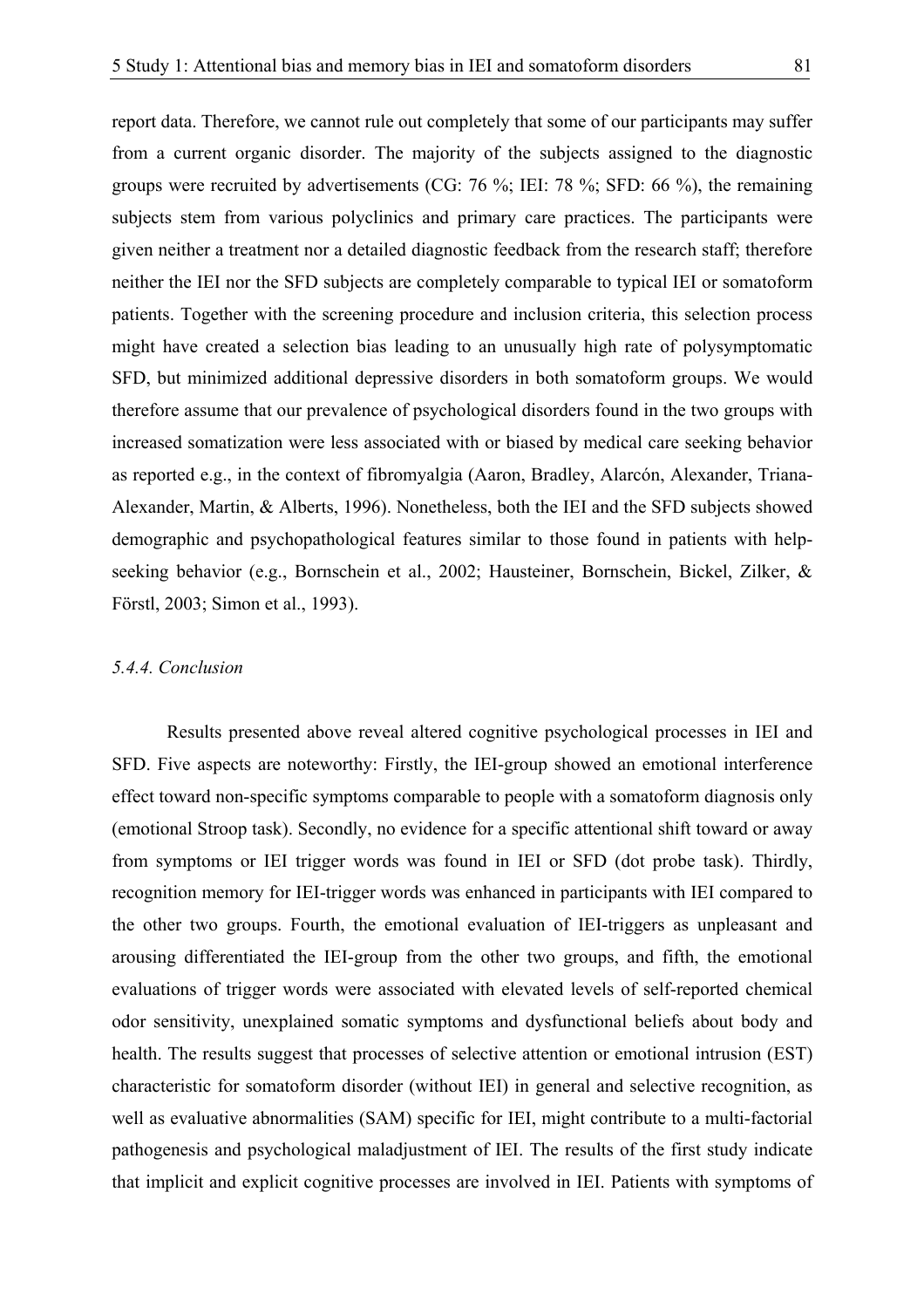IEI will likely profit from specially tailored cognitive-behavioral interventions that focus on reattribution of bodily symptoms and a re-evaluation of the effects of exposure to minimal levels of IEI-trigger substances.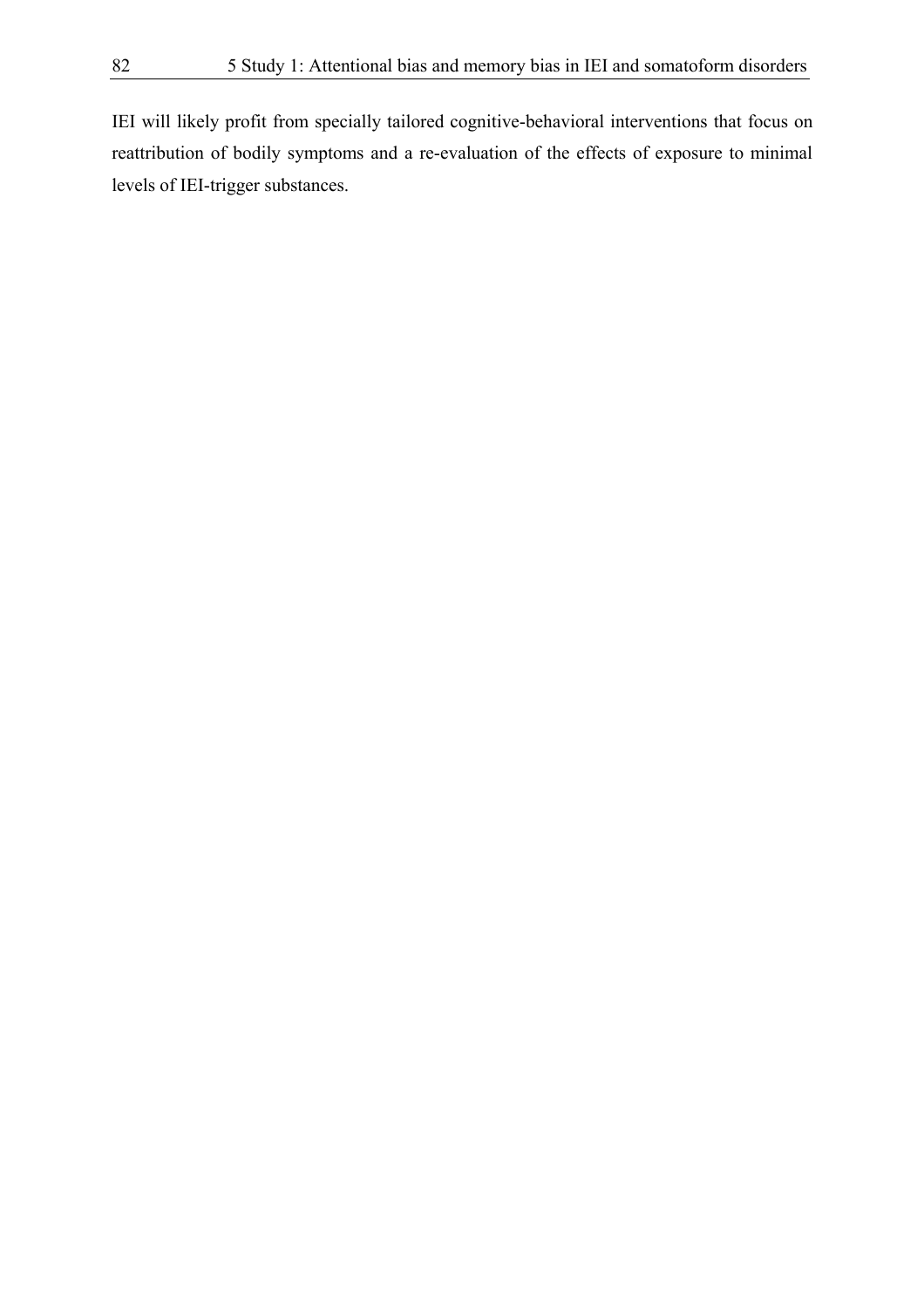# **6 STUDY 2: EMOTIONAL INTRUSIONS AND IMPLICIT ASSOCIATIONS IN IDIOPATHIC ENVIRONMENTAL INTOLERANCE AND SOMATOFORM DISORDERS: A REPLICATION AND EXTENSION OF PREVIOUS FINDINGS**

As outlined above, we hypothesize that abnormalities in information processing play a crucial role in the maintenance of IEI. Based on the cognitive-psychological model of MUS presented by Brown (2004) and our own hypothetical model of IEI (chapter 3), we consider the "repetitive allocation of high-level attention onto symptoms" (Brown, 2004, p. 807) as a central aspect to account for symptom chronicity in SFD and IEI. Additionally, we suppose that IEI-specific *cognitive schemata* (irrational beliefs or overvalued ideas) exist and can be activated by both external and internal triggers, such as (conditioned) olfactory stimuli (as proposed in the model of Van den Bergh and colleagues), abstract information units (e.g., media reports of environmental threat) or simply by noting bodily sensations. These activated schemata initiate or guide (unintentionally or without volitional control) the allocation of cognitive resources (high-level attention in the sense of Brown, 2004) to unspecific bodily symptoms. In turn, these symptoms are interpreted as confirming evidence for an IEI-specific illness prototype (Williams & Lees-Haley, 1993), implying severe chemically or environmentally caused personal harm. Because the first study mainly looked at the existence of attentional and explicit memory biases toward IEI-trigger words and unspecific symptoms, the second study was designed to test for the existence of specific implicit association effects as evidence of dysfunctional and disorder specific cognitive schemata.

Before presenting the detailed hypotheses and results of the second study, we will briefly outline new methodological aspects that we consider as helpful in testing crucial assumptions of our cognitive behavioral model of IEI.

#### **6.1. New operationalization of selective attention and implicit association processes**

In order to test the assumptions of *selective attention toward symptoms* and the existence of IEI-specific *cognitive schemata*, we will use experimental indicators of selective attention analogous to the emotional Stroop task and measures of implicit associative strengths between concepts in memory (e.g., Greenwald et al., 1998). The extrinsic affective Simon task (EAST, De Houwer, 2003) is an innovative variant of the Implicit Association Task (IAT) that was constructed to measure implicit attitudes or associations. As noted by De Jong, Van den Hout, Rietbroek, & Huijding (2003) the affective Simon task belongs to the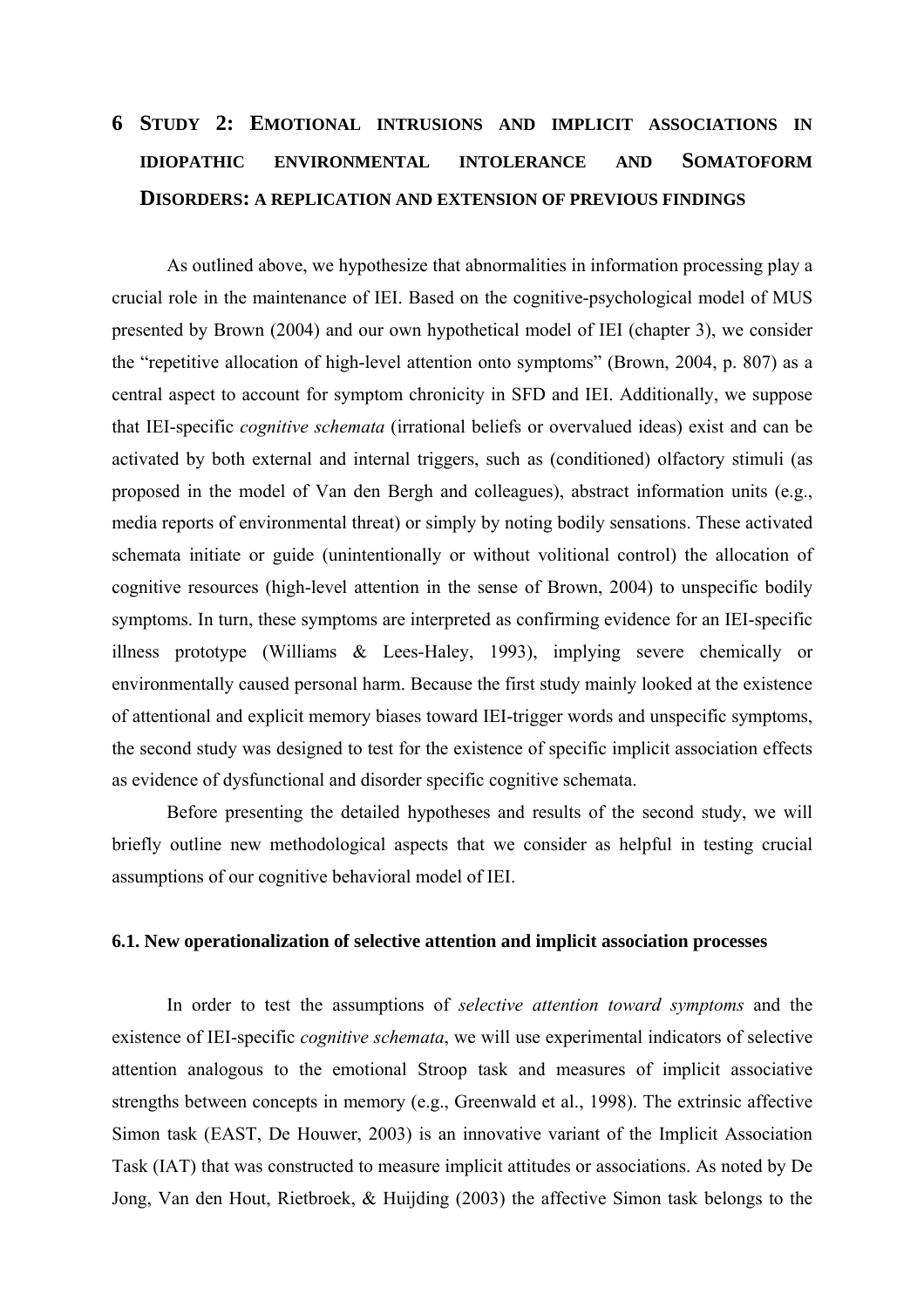class of *irrelevant feature paradigms* consisting of three main components: Firstly, target stimuli whose valence is irrelevant for the task execution and which should be ignored (in our case e.g., IEI-trigger words and physical symptom words). Secondly, attributes to which the associative strength of the target words are be determined (e.g., adjectives representing the two concepts "good" and "bad"). Thirdly, two answer keys that are simultaneously matched to both attributes (e.g., right key "good" and left key "bad") and a second task *relevant* feature (e.g., right key "blue" and left key "green"). This arrangement allows for the manipulation of the compatibility between the target stimuli and the chosen attributes. Once a participant has learned the attribute to answer key mapping, he or she is instructed to respond as fast and accurately as possible to the color of the presented words (e.g., either "green" or "blue"). The central dependent variable represents the reaction time difference between compatible (e.g., headache in green, involving the *extrinsic* "bad" response) and incompatible (e.g., headache in blue, involving the *extrinsic* "good" response) trials.

The EAST has several advantages over the IAT (for details see De Houwer, 2003; Schmukle & Egloff, 2006). The EAST for instance allows the evaluation of the absolute associative strengths of single concepts, whereas the IAT needs complementary pairs of concepts and only reflects relative associative strengths with regard to certain target attributes. Dysfunctional associations or implicit threat associations have recently been demonstrated with the EAST in different areas of clinical psychology and psychopathology, for instance spider phobia (Ellwart, Becker, & Rinck, 2005; Huijding & De Jong, 2006), childhood obesity (Craeynest, Crombez, De Houwer, Deforche, Tanghe, & Bourdeaudhuij, 2005), and alcoholism (De Houwer, Crombez, Koster, & De Beul, 2004).

Because we attempt to measure not only *implicit association effects* with the EAST, but also *emotional intrusion effects* (analogously to an emotional Stroop task), we included household related words as a neutral reference category in addition to the critical target word categories - IEI-trigger words and physical symptom words. The possibility of assessing emotional intrusion effects (i.e., slower responses to critical words compared to neutral words) within an affective Simon paradigm was already briefly discussed in De Jong et al. (2003, p. 532). Before specifying our final hypotheses we will introduce a comparatively new approach to the study of reaction time (RT) data in these experimental paradigms. Until now, this approach has been used only in experiments in general cognitive psychology, but should be useful also for the study of affect modulated cognitive processing.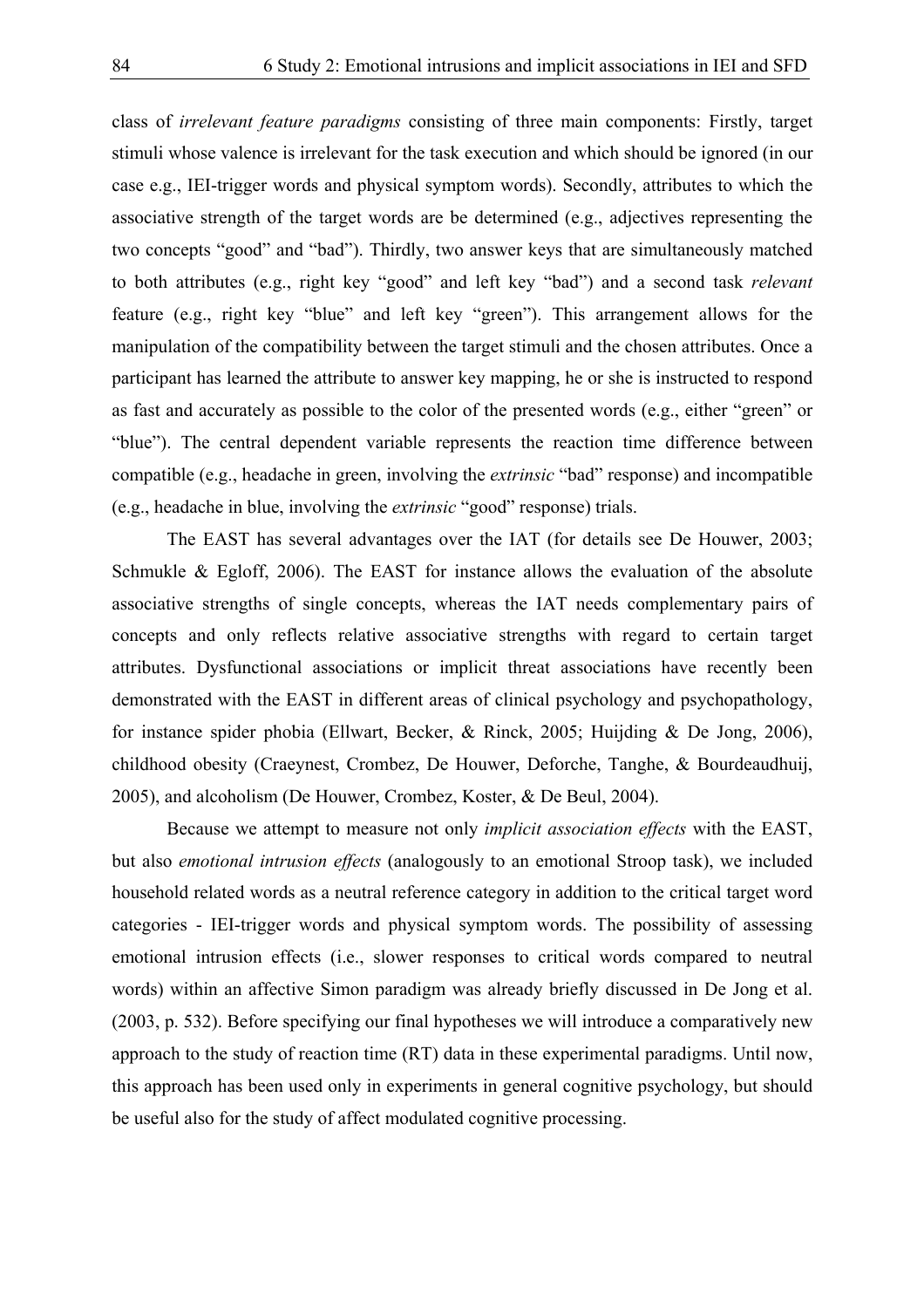#### **6.2. Dissociation of components of reaction time distributions**

For most of the experimental paradigms used to measure implicit cognitive phenomena or processes of selective attention (e.g., the dot-probe or probe detection paradigm, the Posner cueing task, the emotional Stroop, the implicit association task and its modifications such as the EAST used in this study), individual reaction time is the most popular and widely used dependent variable. Generally, only measures of central tendency of individual response time distributions (the mean or median) are retained. In order to take into account further parameters of individual RT distributions, the ex-Gaussian distribution, a convolution of a Gaussian and an exponentional distribution, and its three parameters ( $\mu$ ,  $\sigma$ , and  $\tau$ ) have been proposed and evaluated in different domains. As Spieler, Balota, and Faust (2000) outline in detail, the ex-Gaussian distribution provides a good fit to individual RT distributions and helps to distinguish components of individual RT distributions that are differentially sensitive to experimental manipulations. Although it would be too simplistic to map the different parameters of the ex-Gaussian distribution to unique cognitive processes (Spieler et al., 2000), the  $\mu$  parameter (reflecting the mean of the Gaussian part) has been associated with peripheral or automatic processing, whereas the  $\tau$  parameter (reflecting the mean and standard deviation of the exponential part) is thought to mirror more strongly central or controlled attention demanding mental operations (Hohle, 1965), such as efficient inhibition (Spieler, Balota, & Faust, 1996). In this context, Schmiedeck, Oberauer, Wilhelm, Süß, & Wittmann (in press), recently demonstrated, that individual differences in the  $\tau$ parameter of choice reaction time distributions were predictive of individual differences in working memory capacity and fluid intelligence. The decomposition of individual response time distributions allows to directly test the hypothesis derived from a recent cognitive model of somatization (Brown, 2004). Accordingly, processes of selective attention characteristic for functional somatic syndromes should affect "later" (i.e., more controlled) stages of information processing. Group differences in reaction time task performance should therefore especially affect the  $\tau$  parameter.

# **6.3. Aims and hypotheses of study 2**

Although cognitive mechanisms like symptom focused attention and somatosensory amplification have previously been hypothesized to play a role in IEI, the empirical basis for these cognitive hypotheses has remained weak. Without disregarding a possible involvement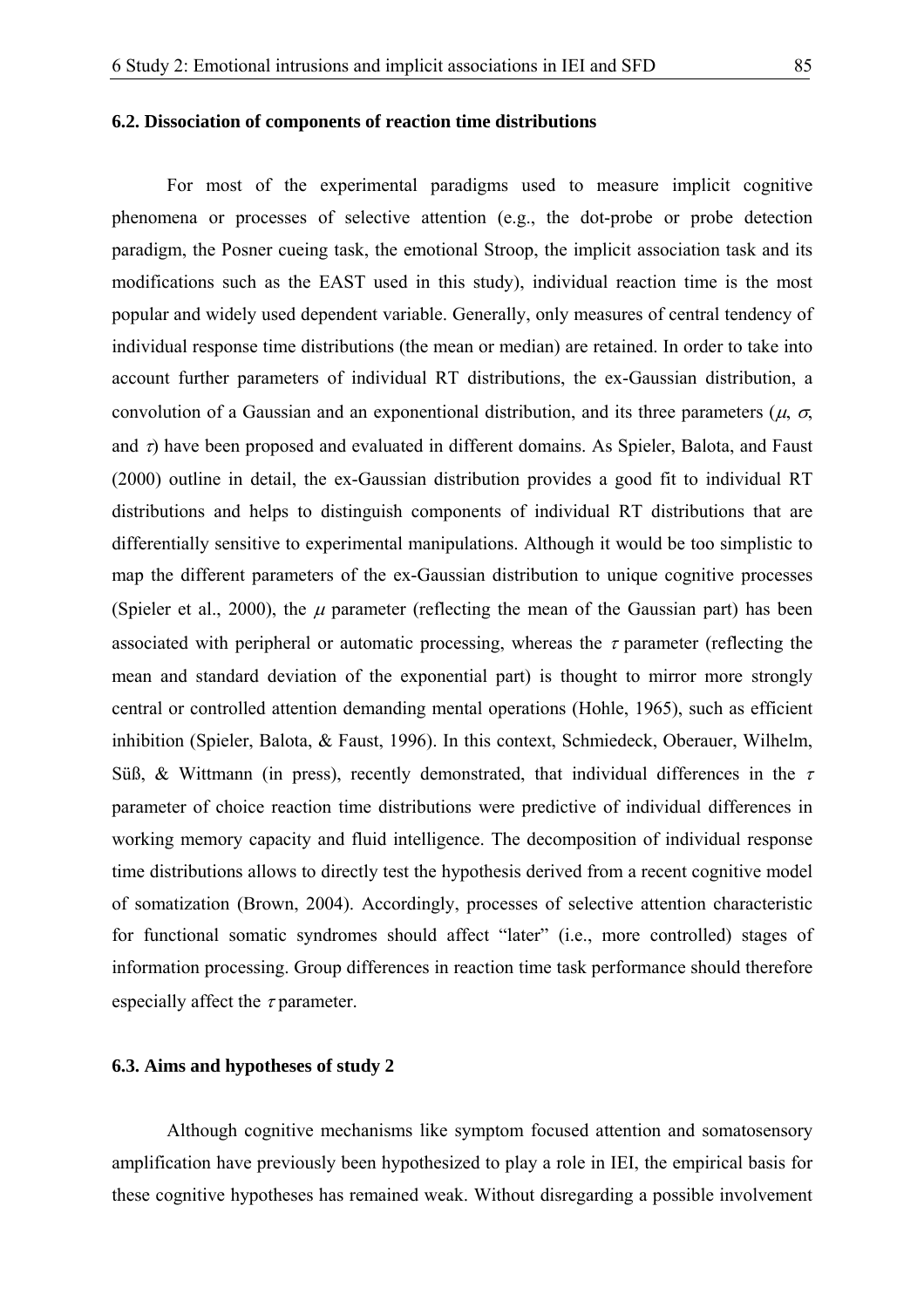of biological (e.g., endocrinological) processes in IEI, the aim of the second study is to gain further evidence for the relevance of *cognitive processes* in IEI and SFD. According to the assumption that both IEI and SFD are chronic conditions, we hypothesize that the emotional intrusion effect toward bodily symptom words found in IEI and SFD participants compared to non-somatoform controls should be replicable one year later, using a different experimental paradigm, namely the EAST. Furthermore, in line with our previous results (study 1), we did not expect emotional intrusion effects for IEI-trigger words in participants with IEI. With regard to the implicit association effect measured by the EAST, we expected stronger negative implicit association effects for IEI-trigger words and symptom words in participants with IEI and for symptom words only in participants with SFD compared to the CG.

Methodologically, we seek to demonstrate that a modified extrinsic affective Simon task (EAST) allows for the simultaneous assessment of two measures of (implicit) psychological phenomena, namely (1) the implicit emotional evaluation of critical stimuli and (2) emotional intrusion as traditionally measured by the emotional Stroop paradigm. By fitting the ex-Gaussian distributional model to the individual RT data we will try to elucidate the sources of potential effects in measures of RT distributions beyond conventional measures of central tendency (such as mean or median). Specifically, we hypothesize that enhanced selective attention and implicit association effects should be reflected in a larger  $\tau$ parameter for critical emotionally salient word categories.

## **6.4. Methods**

This study was approved by the Ethics Committee for Clinical Research of the medical faculty at the University of Heidelberg, Germany.

#### *6.4.1. Participants*

Participants that were originally recruited for the first study (cf. study 1) took part in a prospective follow-up study (study 2) of the specificity and the course of IEI. The majority of the participants (74 %) were recruited from the community by advertisements in local newspapers; the remaining participants were patients from polyclinics of environmental medicine, psychiatry, psychosomatic, and dental medicine at the University of Heidelberg (Germany). Those who completed the follow-up assessment were paid 60 Euros (\$72.00). All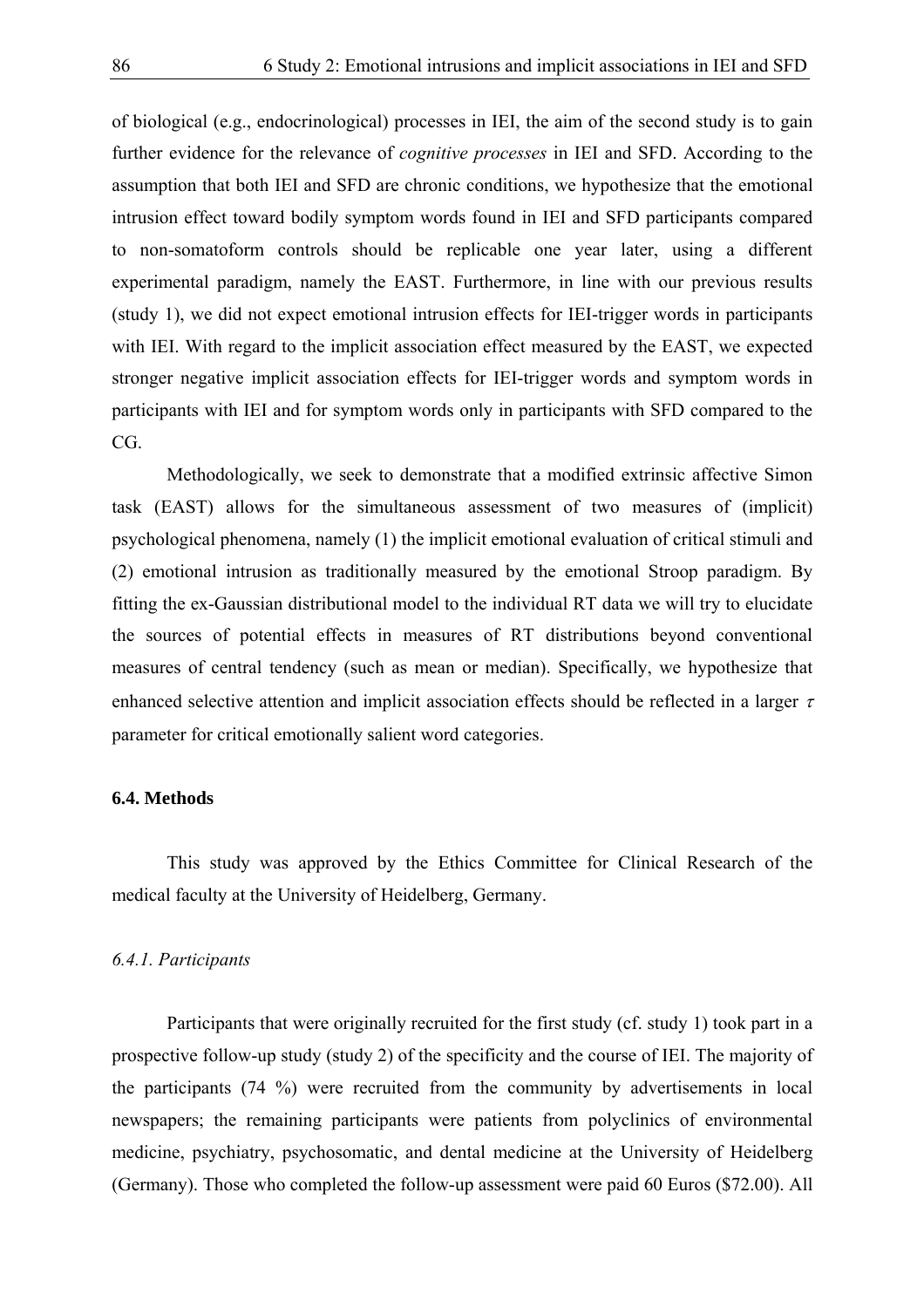participants provided written informed consent. At baseline (t1), all participants ( $N = 152$ ) underwent a medical examination, a psychiatric interview (SCID I; German version by Wittchen et al., 1997), and the IEI interview (SI-IEI; Bailer et al., 2006a). According to the interview results at t1 (cf. study 1), participants were assigned to three groups: participants with IEI ( $N = 54$ ), participants with a somatoform disorder (SFD) according to DSM-IV ( $N =$ 44) but without IEI, and participants with neither IEI nor SFD  $(N = 54)$ .

*Final sample composition (t2).* We re-examined nearly all participants ( $N = 146$ ; 96 %) of the original sample ( $N = 152$ ) one year later (t2), with only 6 participants lost (5 IEI, 1) SFD). At baseline, all participants in the SFD group fulfilled the full DSM-IV criteria for any somatoform disorder. Most prevalent were somatization disorder (IEI: 62.1 %; SFD: 32.6 %) and undifferentiated somatoform disorder (IEI: 31 %; SFD: 41.9 %), followed by pain disorder (IEI: 3.2 %; SFD: 23.3 %), conversion disorder (IEI: 3.4 %; SFD: 2.3 %), and hypochondriasis (only SFD: 4.7 %). The final follow-up sample at t2 comprised 49 participants with IEI, 43 participants with a SFD, and 54 participants (CG) with neither IEI nor a SFD (see [Table 6-1](#page-97-0) for sample characteristics).

#### *6.4.2. Self-report measures*

*The Chemical Odor Sensitivity Scale (COSS).* The COSS (Bailer et al., 2006b) contains 11 statements describing strong physical responses (e.g., trouble breathing, nausea, cough, dizziness) to the odor of common environmental chemicals (e.g., sprays, paints, cigarette smoke, cleansing agents, perfumes, exhaust fumes, gasoline). Reliability of the COSS has been established across diverse samples (Cronbach's *α* in the current sample t1 and t2 = .96;  $r_{tt}$  (t1,t2) = .90). The COSS was found to be dimensionally independent from respiratory symptoms not related to IEI triggers and from self-reported allergy to pollen and food (Bailer et al., 2004a).

*Environmental Sensitivity Questionnaire (ESQ).* The ESQ (Bailer et al., 2000; Bailer, Rist, Rudolf, Staehle, Eickholz, Triebig, Bader, & Pfeifer, 2001) contains a 10-item list of more or less harmful dental and environmental agents (e.g., electrosmog, radioactivity, harmful substances in air and water and dental filling materials). Participants are asked to judge the damaging effect of these agents on their health. The scale has adequate internal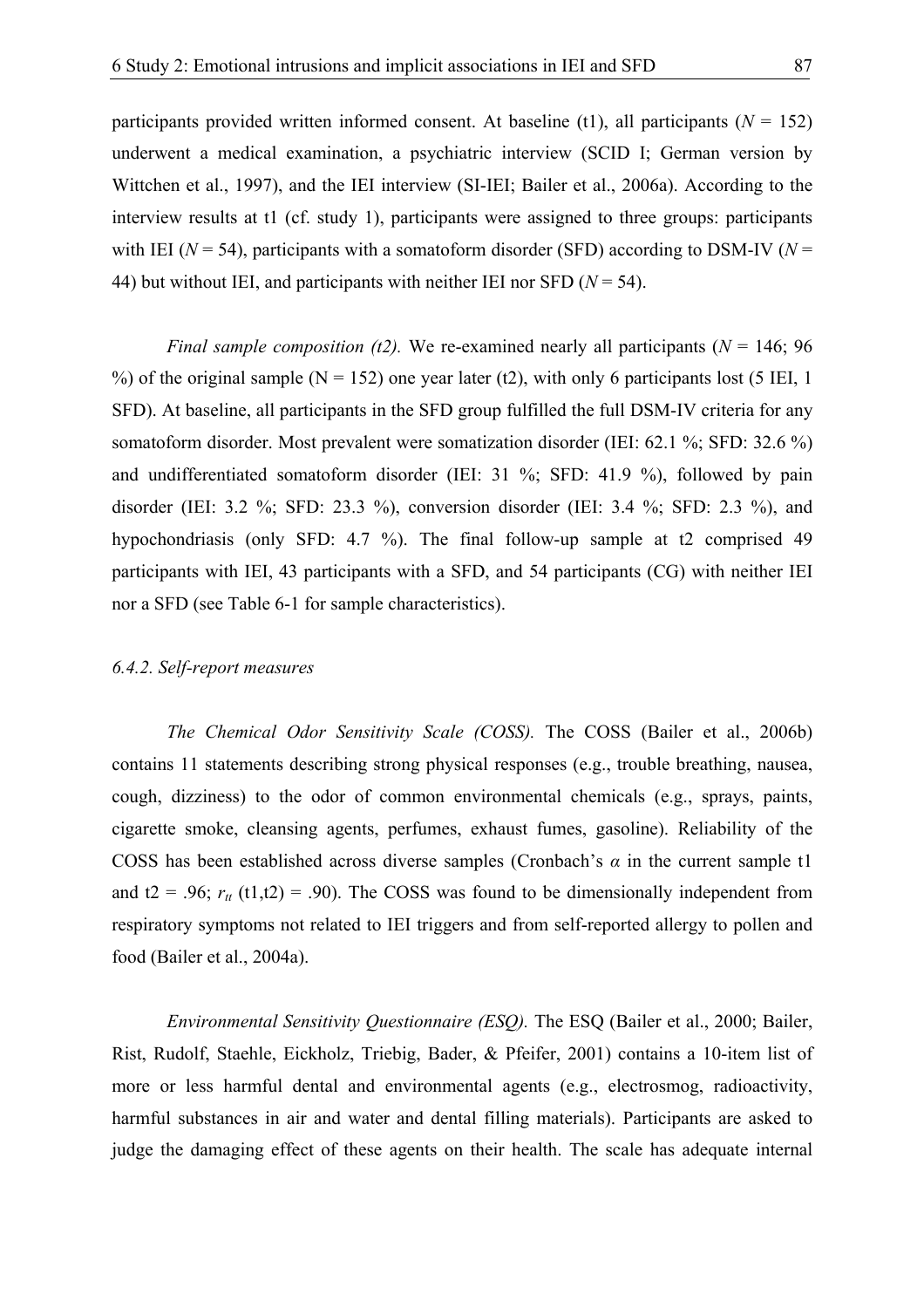consistency (current sample Cronbach's  $\alpha$  (t1 and t2) = .91) and high temporal (1-year) stability  $(r_{tt} (t1, t2) = .80)$ .

*Other psychopathological measures.* The Screening for Somatoform Symptoms (SOMS) consists of a list of 53 somatic symptoms relevant for the diagnosis of somatization disorder. Reported symptoms are added to yield a symptom total score. Cronbach's *α* in the current sample was .94 (t1) and .93 (t2). Retest reliability  $(r<sub>tt</sub>)$  from t1 to t2 was .71. Good retest reliability and discriminative validity have also been shown previously for the SOMS (Rief et al., 1997). The Somatic Symptom Index (PHQ-15) from the Patient Health Questionnaire (Cronbach's  $\alpha$  in the current sample = .88 (t1) and .87 (t2);  $r_t$  (t1,t2) = .84) is a measure of somatic symptom severity and comprises 15 somatic symptoms. The PHQ-15 has good reliability and validity (Kroenke et al., 2002). The PHQ-9 is the depressive symptom severity scale from the PHQ (Kroenke et al., 2002), consisting of 9 items (Cronbach's *α* in the current sample = .88 (t1) and .91 (t2);  $r_{tt}$  (t1,t2) = .81). The State-Trait Anxiety Inventory (STAI; Laux et al., 1981) was used to assess trait anxiety (Cronbach's *α* in the current sample  $= .95$  (t1 and t2);  $r_{tt}$  (t1,t2) = .83).

## *6.4.3. Experimental measures*

*Stimulus material in the EAST.* Ten positive and ten negative adjectives, presented in white were chosen to represent the concepts "good" and "bad". The target stimulus words (presented in green and blue) were identical to those used at t1 (see [Table 5-1](#page-59-0)) and consisted of 4 sets of 15 words, belonging to one of three semantic categories: (1) IEI-trigger substances (e.g., amalgam, solvents, exhaust emissions), (2) non-specific symptom words (e.g., headache, fatigue, dizziness), and (3) household items (e.g., oven, fork, bowl) as neutral stimuli. The neutral words were matched to the 15 trigger words and the 15 symptom words according to word length and word frequency (Belica et al., 1992). IEI-trigger stimuli were drawn from publications (e.g., Miller & Prihoda, 1999), self-reports of IEI/MCS-patients, and information disseminated by IEI-support groups. We tried to adequately represent the large spectrum of potential IEI-triggers by including odorous (e.g., paint smell, cigarette smoke) as well as invisible and inodorous agents (e.g., amalgam, radioactivity). The non-specific symptom words represent symptoms of high prevalence included in instruments for the assessment of somatoform symptoms (e.g., SCL-90R, SOMS). Most of the IEI trigger words and the symptom words used in the experimental paradigms were also included in the IEI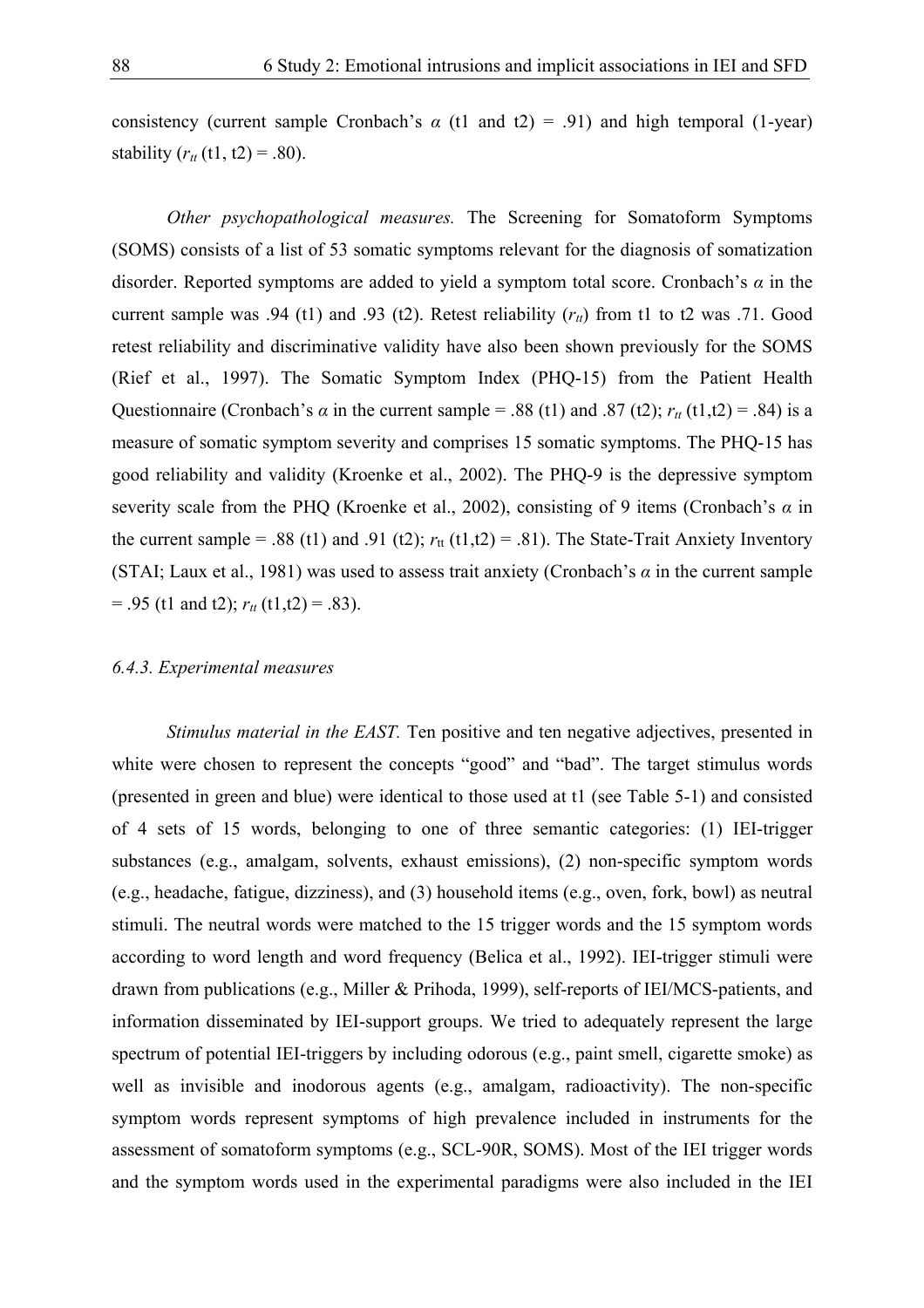interview described above. Explicit emotional ratings (valence and arousal) of all stimulus words were obtained with the Self-Assessment Manikin (SAM; Bradley & Lang, 1994) during the first study (t1) one year ago (cf. results section study 1).

*The extrinsic affective Simon paradigm (EAST; DeHouwer, 2003).* As outlined above, the EAST is a variant of the implicit association task (IAT) originally proposed by Greenwald et al. (1998). In this study, the EAST consisted of three practice blocks and four test blocks. In the first practice block, participants were shown 10 unambiguous positive (e.g., nice, honest, friendly) and 10 negative (e.g., dangerous, bad, hostile) adjectives printed in white (on a black background) to which they should react as fast as possible by pressing one of two keys (a left key labeled "negative" and right key labeled "positive") on a computer keyboard. During the second practice block five words of each category (IEI-trigger words, neutral words I and II, and symptom words) were presented in pseudo random order. Each word was presented in "blue" and "green" for a total of 40 trials. Participants were instructed to respond to the color of the words by pressing a corresponding key. In the third practice block, participants were confronted with the actual EAST task demand, i.e., a block of mixed trials with white positive or negative adjectives and colored disorder related or neutral words (printed in blue or green). Participants were instructed to respond to the meaning of the word in case of white words and to the color of the word in case of words printed in green or blue. After this practice procedure, four test blocks with fixed pseudo randomized words (i.e., the same random order for all participants) followed with the restriction that the same word did not appear twice in a row and that the same response button was never required more than three times in a row. Each block included 85 stimuli in a different randomized order. In order to improve the accuracy of responses, visual feedback was provided during the practice blocks, indicating after each trial whether or not the given answer was correct. Feedback was not provided during the following test blocks. In the instructions given prior to the practice and test blocks, speed and accuracy were equally emphasized. To allow the detection of time course effects, block 1 and 2 (half 1 of the EAST) and block 3 and 4 (half 2) were constructed as equivalent with regard to the stimulus frequencies with only the order of stimuli varying across halves 1 and 2. In each half, the 60 stimulus words were presented twice (once in blue and once in green). Every adjective in white color was also presented twice comprising a total number of 160 trials in each test half. Each of the four test blocks was preceded by five warm-up trials, which were not included in the final data analysis.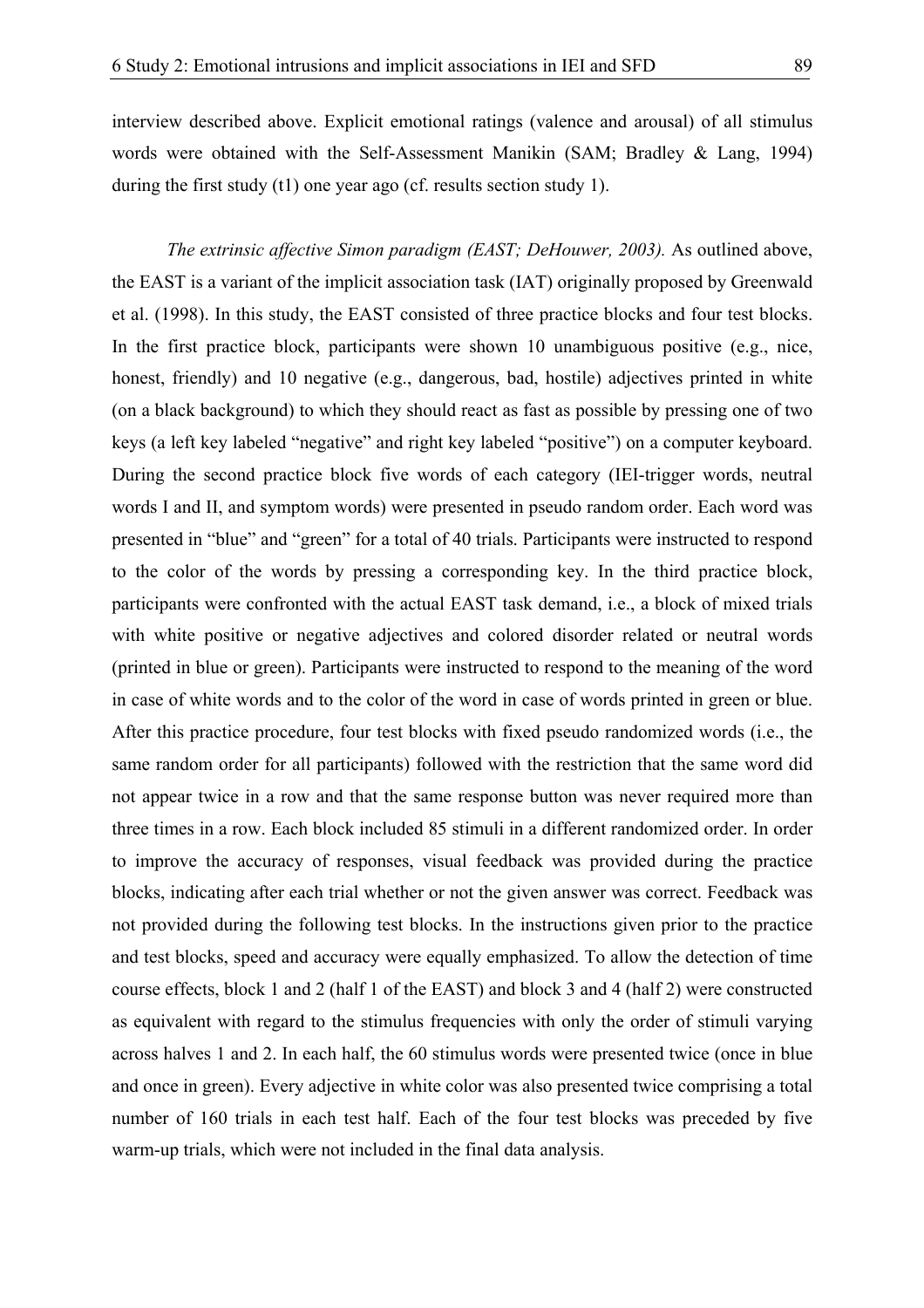

**Figure 6-1: Two sample trials of the EAST task. Critical (symptoms or IEI-triggers) words, neutral words, and adjective trials were presented quasi randomly (see text for further details).** 

## *6.4.4. Apparatus and Software*

In the EAST the stimuli were presented on a 17'' color monitor, connected to an IBM-compatible PC. The tasks were programmed and run with the ERTS software package (Beringer, 1996).

## *6.4.5. Procedure*

All participants were tested individually in a session lasting about 1.5 hours. Participants were first interviewed with the SI-IEI. After a short break they performed the EAST and finally completed a number of psychological self-report instruments that are described above.

## *6.4.6. Parameterization of response times*

Prior to any analysis of the response time (RT) data false reactions were recoded to missing values and thereby eliminated from any further analysis (1.88 % of trials in the CG,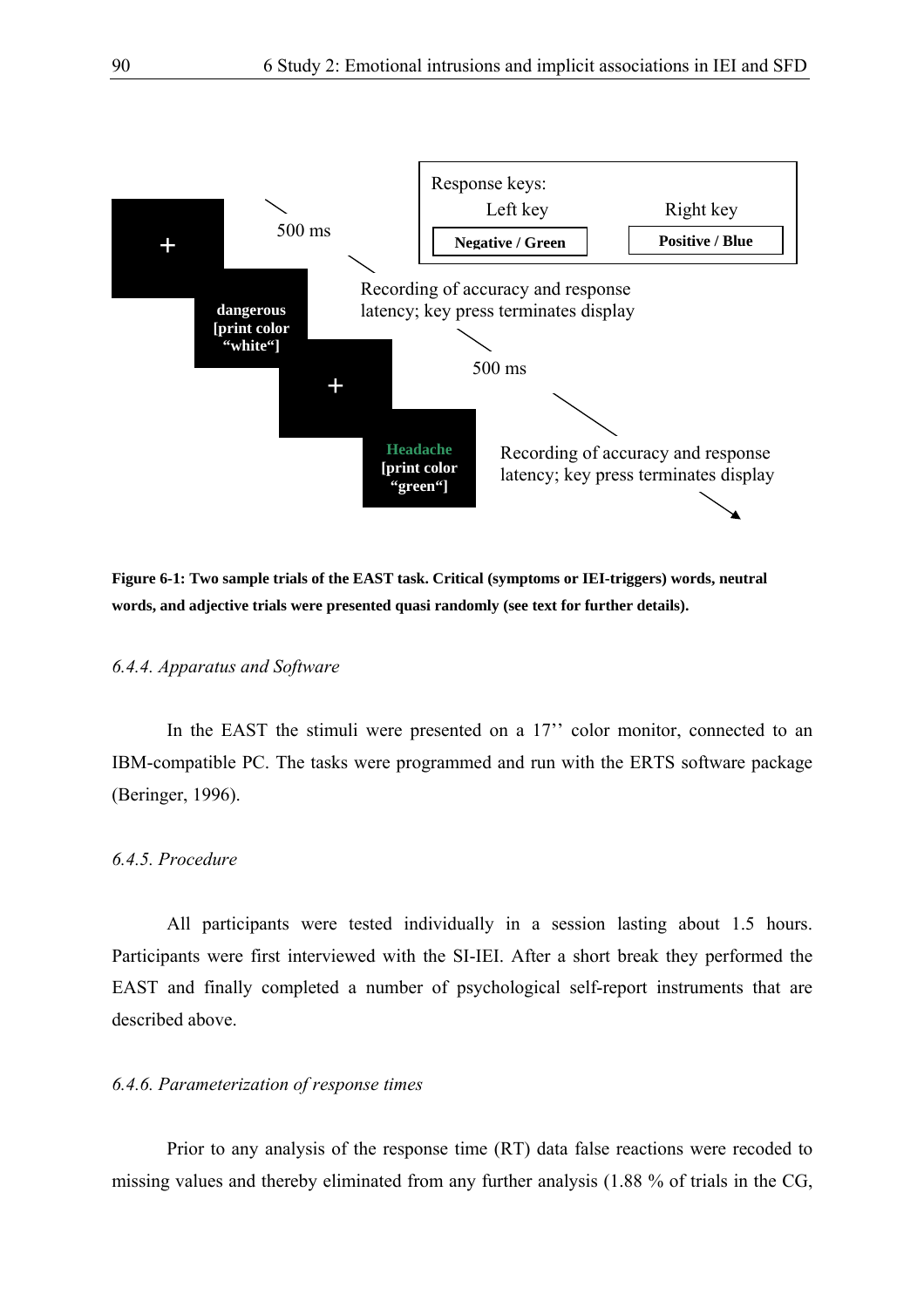2.37 % trials in the IEI and 1.87 % in the SFD group). The remaining RTs were corrected for outliers following a two-step procedure: (1) reaction times shorter than 200 ms and longer than 2000 ms were eliminated (0.81 % of trials in the CG, 2.92 % trials in the IEI and 1.08 % in the SFD group). (2) Separately for each experimental condition, response times larger than the individual mean plus 3 *SD*s were set to the individual mean value plus 3 *SD*s (0.78 % of trials in the CG, 0.64 % trials in the IEI and 0.68 % in the SFD group).

#### *6.4.7. Statistical Analysis*

Response time parameters were analyzed with mixed ANOVA designs with group (IEI, SFD, CG) as between-subjects factor and the different conditions (word valence and compatibility) of the EAST task as within-subjects factors. For all statistical analyses, results of the overall model and results of one-sided planned contrasts (Hager, 2002) according to our a priori hypotheses will be reported. Effect sizes will be reported as partial  $\eta^2$  ( $\eta_p^2$ ) for ANOVA effects and as Cohen's *d* (Cohen, 1992) for planned contrasts between groups.

## **6.5. Results**

## *6.5.1. Psychological and symptom measures*

[Table](#page-97-0) **6-1** depicts sociodemographic information and the results of the diagnostic ratings and symptom measures. Gender was equally distributed across the three groups. The IEI group had a slightly higher mean age compared to the other two groups. As a result of the group definition criteria at t1, participants in the three groups still differ highly significantly with regard to the degree of chemical odor sensitivity (COSS), environmental sensitivity (ESQ) and the number of somatoform symptoms (SOMS, PHQ-15). As originally intended by the experimental design, the group with IEI is marked by a higher degree of chemical odor sensitivity and IEI-specific convictions concerning the harmful effects of environmental agents on their personal health (ESQ) compared to the other two groups (SFD and CG). Additionally, the level of somatization was found to be elevated in the IEI group compared to the CG, and comparable to the SFD group. The two clinical groups (IEI and SFD) report significantly higher levels of depression (PHQ-9) and trait anxiety (STAI) than the CG.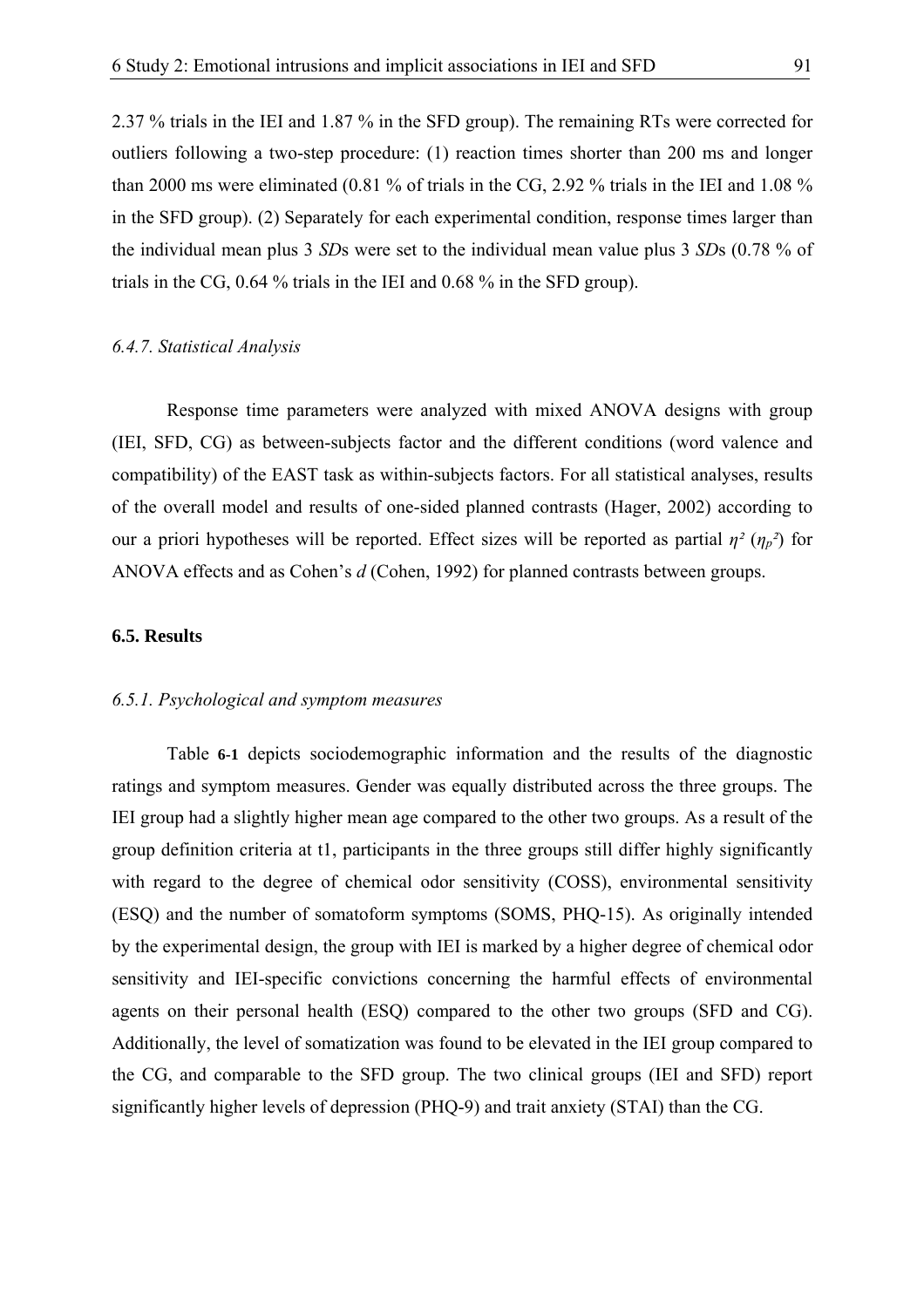|                                            | $\mathbf{1}$<br>CG<br>$(n = 54)$ | $\overline{2}$<br>IEI<br>$(n = 49)$ | $\overline{3}$<br><b>SFD</b><br>$(n = 43)$ | <b>ANOVA</b>   |                         | Scheffé<br>post hoc<br>test <sup>a</sup>  |
|--------------------------------------------|----------------------------------|-------------------------------------|--------------------------------------------|----------------|-------------------------|-------------------------------------------|
|                                            | $M \pm SD$                       | $M \pm SD$                          | $M \pm SD$                                 | F(2,143)       | $\eta_p^2$ <sup>f</sup> |                                           |
| Age                                        | $44.9 \pm 11.4$                  | $50.0 \pm 8.8$                      | $44.2 \pm 12.8$                            | 4.0            | .05                     | 3 > 2                                     |
| Somatoform symptoms<br>$(SOMS-2)$          | $2.1 \pm 5.1$                    | $14.2 \pm 10.4$                     | $14.3 \pm 8.1$                             | 38.3           | .35                     | 2,3>1                                     |
| <b>Chemical Odor Sensitivity</b><br>(COSS) | $11.6 \pm 9.8$                   | $44.5 \pm 9.7$                      | $19.8 \pm 9.5$                             | 157.1          |                         | 2 > 3 > 1                                 |
| <b>Environmental Sensitivity</b><br>(ESQ)  | $6.2 \pm 5.5$                    | $16.0 \pm 8.7$                      | $9.9 \pm 6.2$                              | 25.9           | .27                     | 2 > 3 > 1                                 |
| PHQ-15                                     | $3.4 \pm 2.7$                    | $11.3 \pm 6.4$                      | $12.0 \pm 4.5$                             | 51.8           | .42                     | 2,3>1                                     |
| PHQ-9 (depression)                         | $2.2 \pm 2.4$                    | $7.8 \pm 6.2$                       | $9.1 \pm 5.0$                              | 29.5           | .29                     | 2,3>1                                     |
| Trait anxiety (STAI) <sup>d</sup>          | $45.9 \pm 10.5$                  | $56.8 \pm 12.3$                     | $61.1 \pm 9.8$                             | 25.5           | .26                     | 2,3>1                                     |
|                                            | $n\ (\%)$                        | $n\ (\%)$                           | $n\ (\%)$                                  | $\chi^2(2, N)$ | $\varphi$               | Repeated                                  |
|                                            |                                  |                                     |                                            | $= 146$        |                         | $2 \times 2 \chi^2$<br>tests <sup>b</sup> |
| Female                                     | 37(68.5)                         | 35(71.4)                            | 35(81.4)                                   | 2.3            | .12 <sup>c</sup>        | ns                                        |
| Education ( $\geq$ 12 years)               | 24(44.4)                         | 13(26.5)                            | 18(41.9)                                   | 4.0            | .17 <sup>c</sup>        | ns                                        |

<span id="page-97-0"></span>**Table 6-1: Sample characteristics and symptoms at one-year follow up** 

Note. <sup>a</sup> Scheffé post-hoc test significant at  $p \le 0.05$  or <sup>b</sup> repeated  $2 \times 2 \chi^2$  tests at  $p \le 0.05$ . measure of effect size for  $\chi^2$  ( $\varphi$  -coefficient: small = .10, medium = .30, large = .50). <sup>d</sup> STAI values are t-transformed on the basis of population norms, corrected for age and gender.

# *6.5.2. The Extrinsic affective Simon task (EAST)*

Data of 3 participants (2 IEI and 1 SFD participant) were excluded from further analysis because of more than 10 % error responses in the EAST. Mean reaction time values (*M*), *SD*s and the values of the three parameters of the ex-Gaussian distribution are depicted in [Table 6-2](#page-98-0). Prior to each analysis, box-plots of relevant dependent variables were inspected and extreme values and outliers were removed from further analysis.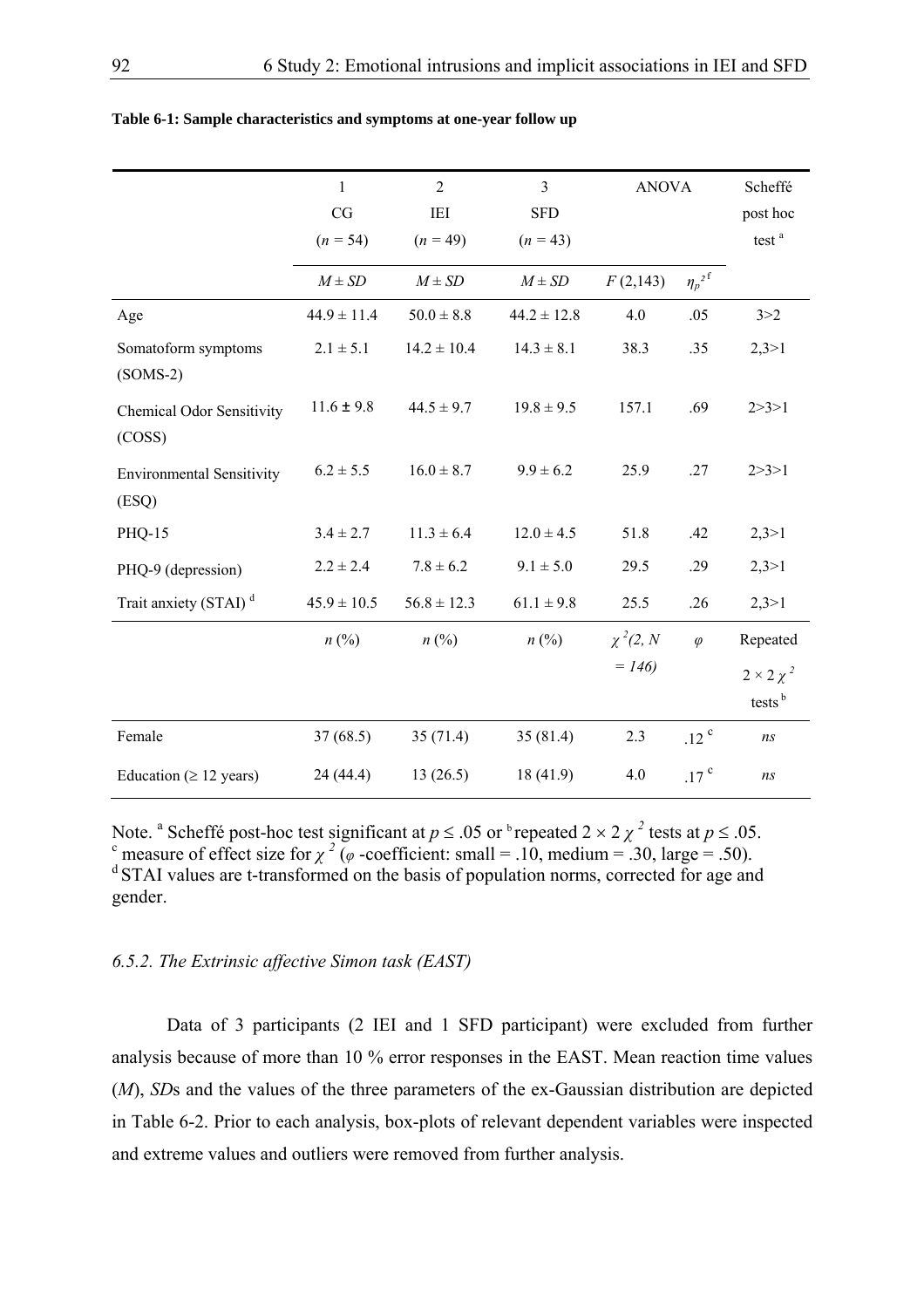|                |                            |            | IEI   |          |        |            | <b>SFD</b> |          |        |            |       |          |        |
|----------------|----------------------------|------------|-------|----------|--------|------------|------------|----------|--------|------------|-------|----------|--------|
|                |                            | $(n = 54)$ |       |          |        | $(n = 47)$ |            |          |        | $(n = 42)$ |       |          |        |
|                |                            | M(SD)      | $\mu$ | $\sigma$ | $\tau$ | M(SD)      | $\mu$      | $\sigma$ | $\tau$ | M(SD)      | $\mu$ | $\sigma$ | $\tau$ |
|                | Word type                  |            |       |          |        |            |            |          |        |            |       |          |        |
| 1              | IEI-trig.<br>(com.)        | 695(123)   | 540   | 62       | 163    | 767(173)   | 569        | 60       | 222    | 728(124)   | 561   | 67       | 172    |
| 2              | IEI-trig.<br>(inco.)       | 684(109)   | 548   | 65       | 145    | 779(162)   | 586        | 72       | 216    | 719(111)   | 560   | 65       | 165    |
| 3              | control 1<br>(com.)        | 687(106)   | 545   | 65       | 148    | 770(149)   | 585        | 63       | 203    | 704(105)   | 563   | 76       | 146    |
| $\overline{4}$ | control 1<br>(inco.)       | 677(109)   | 519   | 59       | 165    | 760(172)   | 556        | 59       | 220    | 705(100)   | 539   | 52       | 176    |
| 5              | Sympt.<br>$\text{(comp.)}$ | 678(108)   | 521   | 53       | 166    | 768(168)   | 555        | 64       | 234    | 705(104)   | 546   | 68       | 168    |
| 6              | Sympt.<br>(inco.)          | 709(113)   | 557   | 78       | 162    | 806(156)   | 575        | 72       | 261    | 734(118)   | 557   | 74       | 187    |
| 7              | control 2<br>(com.)        | 671(100)   | 542   | 66       | 137    | 735(141)   | 575        | 64       | 175    | 682(97)    | 555   | 69       | 136    |
| 8              | control 2<br>(inco.)       | 672(109)   | 509   | 45       | 169    | 736(150)   | 547        | 58       | 208    | 684(105)   | 540   | 60       | 155    |

<span id="page-98-0"></span>**Table 6-2: Mean RT values (***M***) and** *SD***s for experimental groups and individually estimated parameters of the ex-Gaussian distribution**  $\mu$ **,**  $\sigma$  **and**  $\tau$  **for the different conditions of the EAST (** $N = 143$ **)** 

Note. Emotional Stroop (ES): IEI-triggers =  $M(1, 2) - M(3, 4)$ ; symptoms =  $M(5, 6) - M(7, 6)$ 8). Implicit association effect (IA) IEI-triggers =  $M1 - M2$ ; symptoms =  $M5 - M6$ .

*Emotional intrusion effects.* [Figure 6-2](#page-100-0) depicts the interference indices (difference between the latencies for symptom and IEI-trigger words and corresponding neutral words) separately for the experimental groups. In order to get pure indicators of emotional intrusion effects (analogously to the emotional Stroop effect) we aggregated raw latency data for the compatible and incompatible condition within neutral and critical word categories. We then analyzed mean latencies for critical words (IEI-triggers and symptoms separately) and neutral words with  $2 \times 2$  mixed ANOVAs with experimental group as a between subjects factor and the two word valence conditions (emotional vs. neutral words) as a within subjects factor.

Analysis revealed for the symptom words a significant main effect for group (*F*(2, 140) = 5.79,  $p < 0.01$ ,  $\eta_p^2 = 0.08$ , and a main effect for word category ( $F(1, 140) = 155.82$ ,  $p <$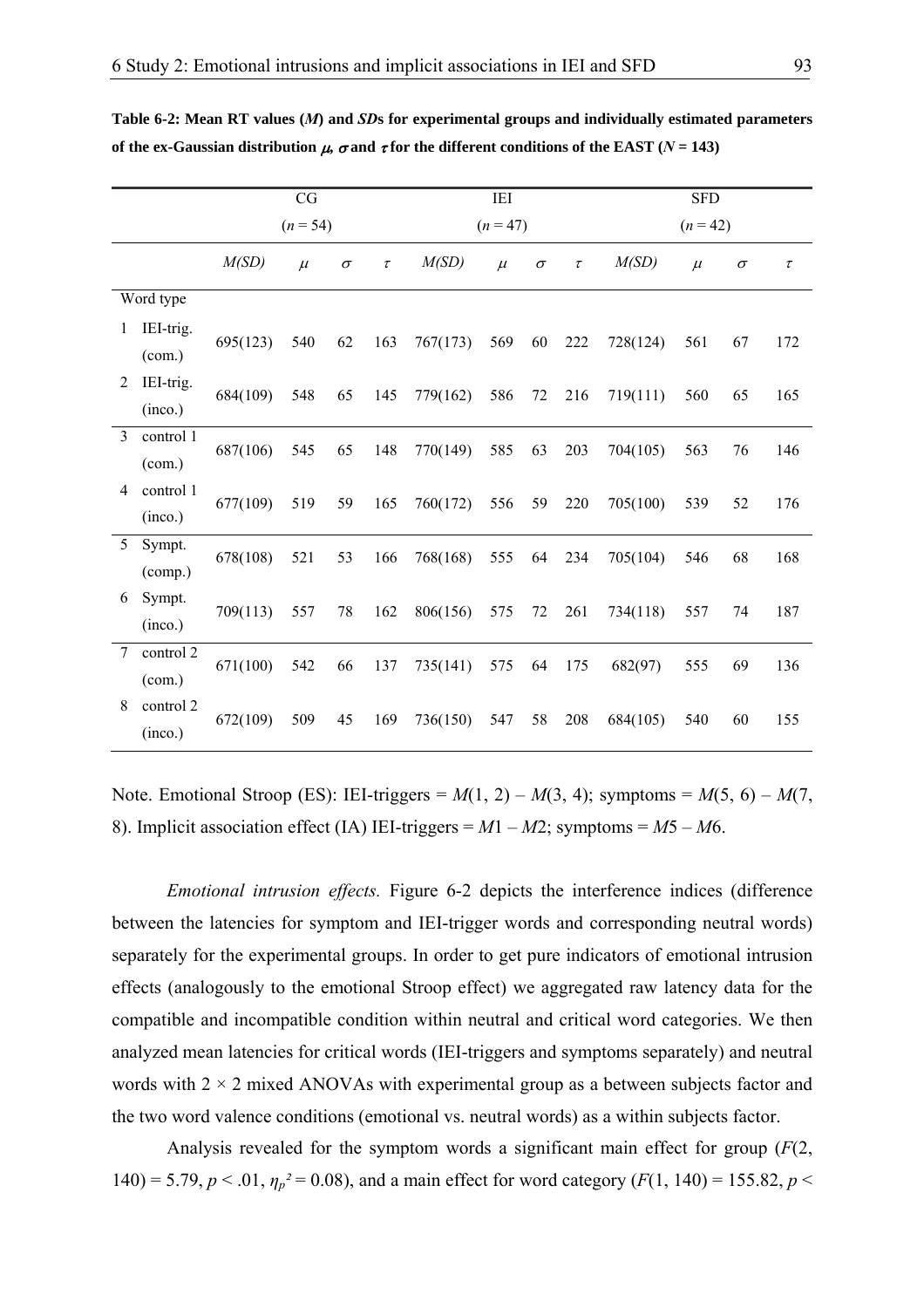.01,  $\eta_p^2 = 0.53$ ). Simple main effect analysis revealed that the group main effect was due to slower over all reactions in the IEI group compared to the CG ( $p < .01$ ) and SFD group ( $p <$ .02). The main effect for word category indicated that answer latencies were generally longer to symptom words compared to neutral words. Most importantly, there was a significant word category  $\times$  group interaction effect (*F*(2, 140) = 8.93, *p* < .01,  $\eta_p^2$  = 0.11). Planned comparisons according to our a priori hypotheses indicated that IEI participants responded disproportionately slower to symptom words than the CG ( $p < .01$ ,  $d = 0.79$ ). Similarly, SFD participants had significantly slower reactions to symptom words than the CG ( $p = .02$ ,  $d =$ .54). Also the difference between the IEI and SFD participants was marginally significant indicating stronger emotional intrusion effects to symptom words in IEI compared to SFD  $(p_{two-sided} = .05, d = .37)$ . Replicating the analysis for IEI-trigger words (5 participants, 4 IEI) and 1 CG, were excluded from this analysis because of outlier values) again revealed main effects for group  $(F(1, 135)) = 4.33$ ,  $p = .02$ ,  $\eta_p^2 = 0.06$ ) due to longer latencies in the IEI group, and word valence  $(F(1, 135) = 18.95, p < .01, \eta_p^2 = 0.12)$  due to slower responses to the IEI-trigger words. In contrast to the symptom words, there was no significant word category  $\times$  group interaction effect for the IEI-trigger words (*F*(2, 135) = 1.33, *p* = .27,  $\eta_p^2$  = 0.02). To allow for a direct comparison of the strength of the two emotional intrusion effects (for IEI-triggers and physical symptom words) we subjected the intrusion effects to a  $3 \times 2$ mixed ANOVA. Simple main effect analyses indicated that the significant main effect for type of intrusion effect  $(F(1, 140) = 38.13, p < .01, \eta_p^2 = 0.02)$  was due to generally stronger emotional intrusion effects for physical symptom words compared to IEI-trigger words in all experimental groups.

*Time course of the emotional intrusion effect.* To focus on the time course of the emotional intrusion effect [\(Figure 6-3](#page-101-0)), we extended the analyses by adding test half (first test half vs. second test half) as another two-level within subjects factor. For the symptom words (after excluding 6 participants, 4 CG, 1 IEI, 1 SFD because of outlying values), analysis yielded significant main effects for group ( $F(1, 134) = 5.87$ ,  $p < .01$ ,  $\eta_p^2 = 0.08$ ), word valence  $(F(1, 134) = 156.58, p < .01, \eta_p^2 = 0.54)$ , and test half  $(F(1, 134) = 215.85, p < .01,$  $\eta_p^2 = 0.62$ ). Simple main effect analysis revealed that IEI participants responded generally slower than CG ( $p < .01$ ) and SFD participants ( $p = .04$ ). The two other main effects for valence and test half were attributable to symptom words being answered more slowly than neutral words and reactions in the first half being slower than in the second half. In addition to the previously seen word category  $\times$  group interaction effect (*F*(2, 134) = 10.52, *p*  $\lt$  .01,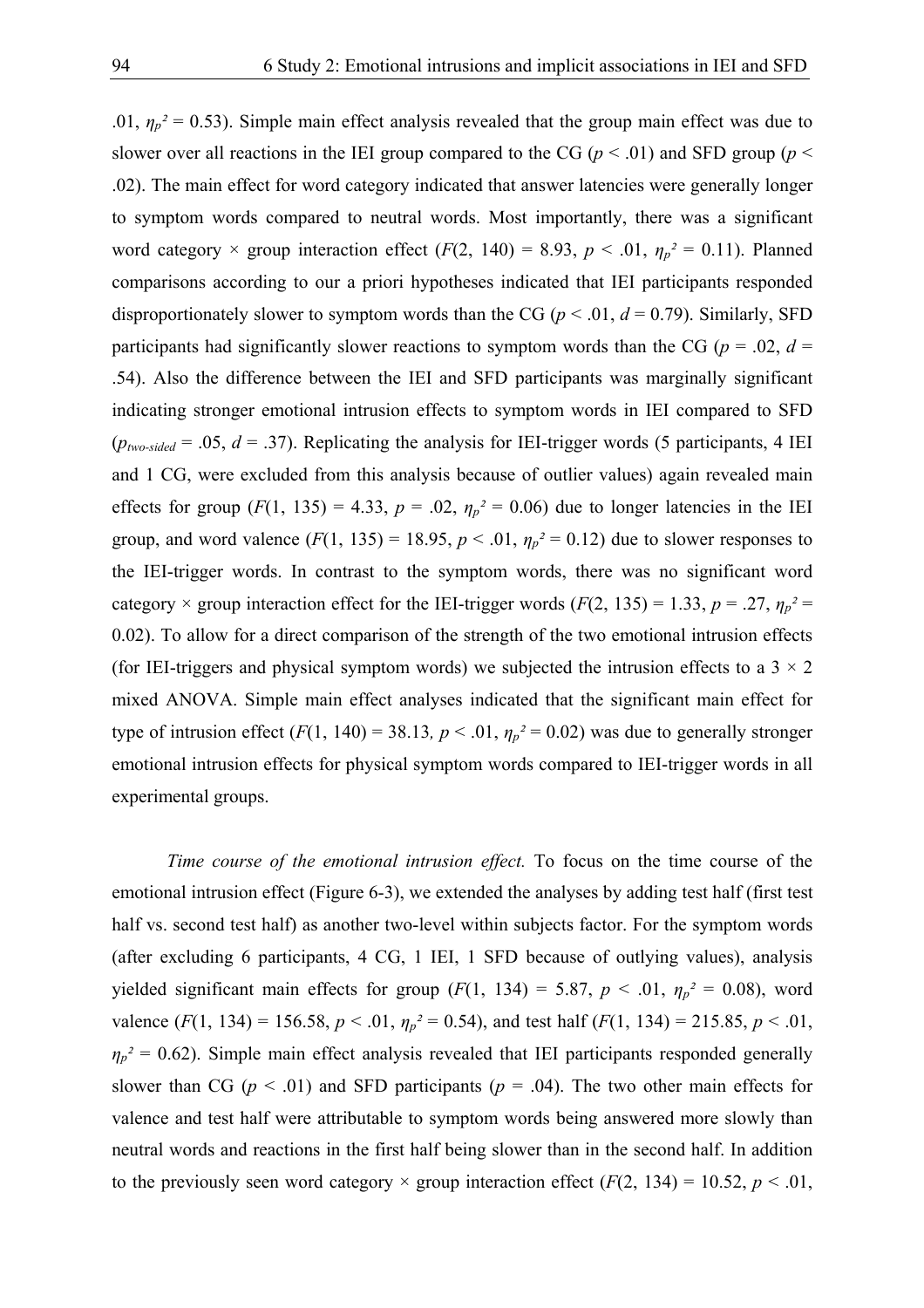$\eta_p^2 = 0.14$ ), results yielded a significant word category  $\times$  test half interaction (*F*(1, 134) = 115.11,  $p < 0.01$ ,  $\eta_p^2 = 0.46$ ), a significant test half  $\times$  group interaction effect (*F*(2, 134) = 3.95,  $p = .02$ ,  $\eta_p^2 = 0.06$ ), and a marginally significant word valence  $\times$  test half  $\times$  group interaction effect ( $F(2, 134) = 2.64$ ,  $p = .08$ ,  $\eta_p^2 = 0.04$ ). Simple main effect analysis revealed that in all groups increases in performance from test half one to half two were disproportional larger for symptom words compared to neutral words. There is a trend for this effect being marginally stronger in the IEI group compared to the CG (Scheffé post-hoc test:  $p = .09$ ). Finally, reaction times for IEI participants yielded significantly stronger overall decreases compared to the CG group (Scheffé post-hoc test:  $p = .02$ ). For the IEI trigger words (after excluding 2 IEI participants because of outlying values), analysis yielded main effects for group (*F*(2, 138) = 5.38,  $p < .01$ ,  $\eta_p^2 = 0.07$ , word category ( $F(1, 138) = 21.60$ ,  $p < .01$ ,  $\eta_p^2 = 0.14$ ), and test half  $(F(1, 138) = 59.39, p < .01, \eta_p^2 = 0.30)$ . Only the word valence  $\times$  test half interaction effect turned out as significant ( $F(1, 138) = 30.69$ ,  $p < .01$ ,  $\eta_p^2 = 0.18$ ), replicating the finding of a disproportional larger increase in performance for the critical word category compared to neutral words.



<span id="page-100-0"></span>**Figure 6-2: Mean indices (in ms) and standard errors of the emotional intrusion effect derived from the extrinsic affective Simon tasks (EAST) for the experimental groups and the two disorder related word categories (IEI-triggers and symptoms). Data represent difference scores between the matched neutral words and the two disorder related word categories.**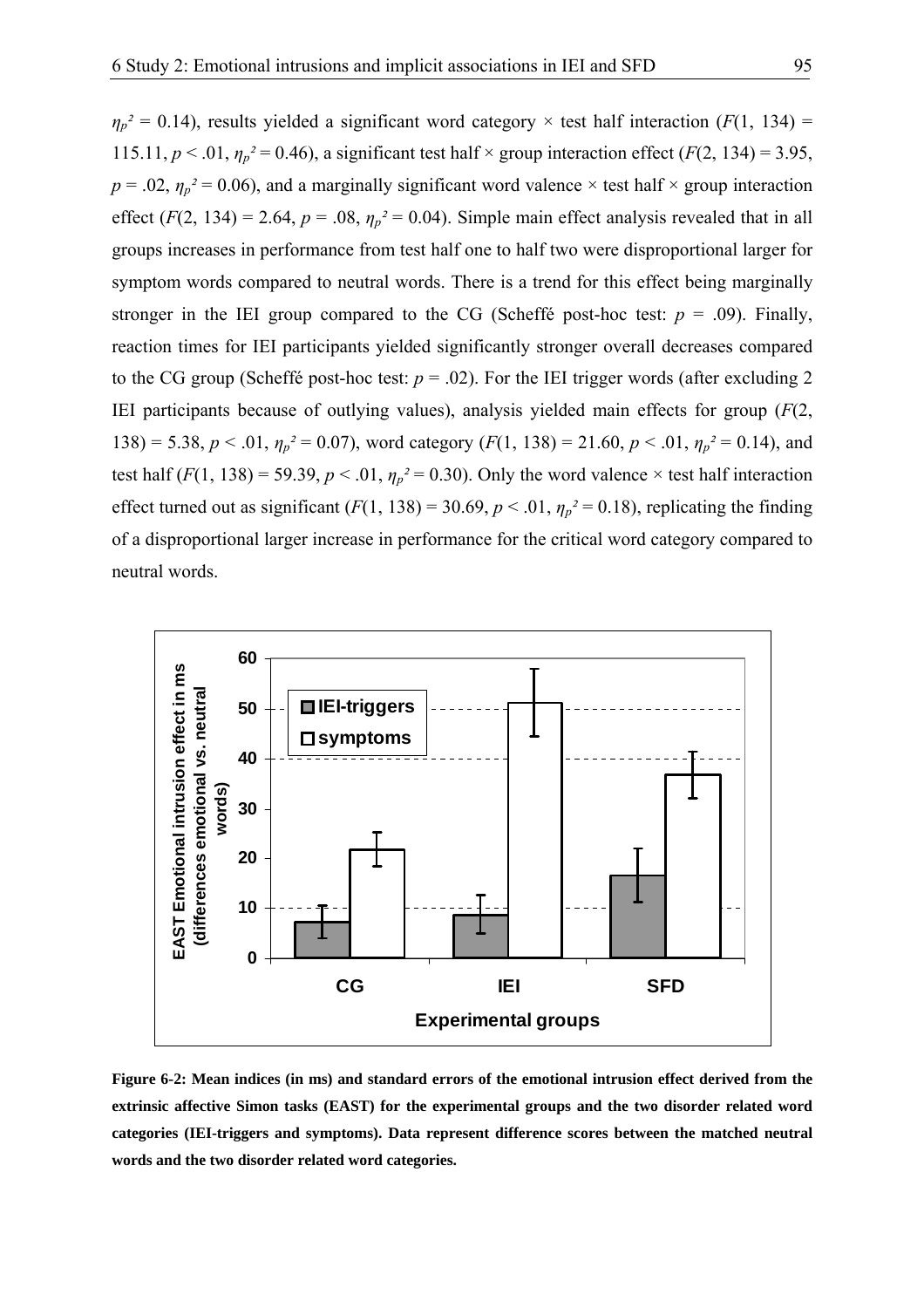

<span id="page-101-0"></span>**Figure 6-3: Time course of the emotional intrusion effect derived from the extrinsic affective Simon tasks (EAST) for the experimental groups and the two disorder related word categories (IEI-triggers and symptoms).** 

*Implicit association effects.* [Figure 6-4](#page-102-0) depicts the indicators of implicit attitudes toward IEI-trigger and symptom words separately for the experimental groups. As we subtracted latencies for extrinsically negative responses ("compatible" condition) from extrinsically positive responses ("incompatible" condition) for critical words (IEI-triggers and symptoms), positive difference scores indicate a negative attitude (i.e., a stronger implicit association with the concept "negative"). As in case of the emotional intrusion effect, we analyzed data for the two critical word categories (IEI-trigger words and symptom words) separately.

After excluding 7 participants (6 IEI, 1 CG) from the analysis because of outlier values, we computed a  $3 \times 2$  ANOVA for the symptom and corresponding neutral word latencies with experimental group as a between subjects factor, and word valence-answer compatibility as a two-level within subjects factor. Results yielded main effects for group  $(F(2, 133) = 5.43, p < .01, \eta_p^2 = 0.08)$  and compatibility  $(F(2, 133) = 70.13, p < .01, \eta_p^2 =$ 0.35). Simple main effect analysis indicated that the IEI participants reacted significantly slower than the CG ( $p < .01$ ) and marginally slower than the SFD group ( $p = .05$ ). Furthermore, all groups were significantly faster when a (compatible) negative answer was required for symptom words compared to a (incompatible) positive answer, suggesting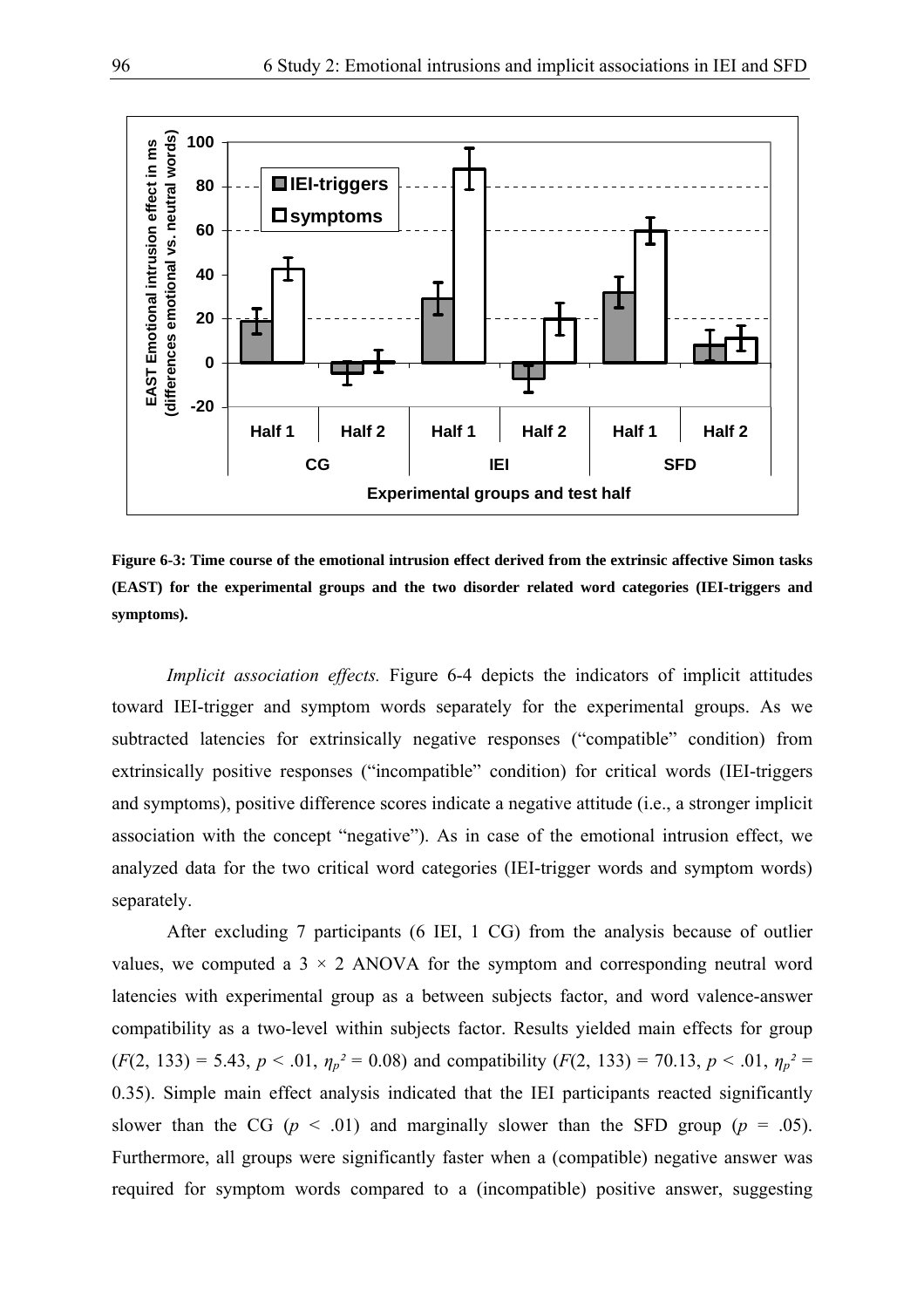implicit negative attitudes toward symptom words in every group. Additionally, there was a significant group  $\times$  compatibility interaction effect (*F*(2, 133) = 3.89, *p* = .02,  $\eta_p^2$  = 0.06). Planned contrasts according to our a priori hypotheses indicated that this interaction was based on more negative attitudes toward symptom words in IEI-participants compared to the CG ( $p = .01$ ,  $d = 0.58$ ), but not for the SFD group compared to the CG ( $p = .84$ ,  $d = 0.04$ ). Unexpectedly, attitudes toward symptoms of the IEI and SFD group did also differ significantly ( $p = .03$ ,  $d = 0.54$ ).

After excluding 3 IEI and 2 CG participants because of outlier values, we submitted mean latencies for IEI-trigger words to a  $3 \times 2$  ANOVA. Results revealed a main effect for group (*F*(2, 133) = 3.68,  $p = .03$ ,  $\eta_p^2 = 0.05$ ), but no main effect for compatibility (*F* < 1). Additionally, there was a significant group  $\times$  compatibility interaction effect (*F*(2, 135) = 4.03,  $p = 0.02$ ,  $\eta_p^2 = 0.06$ ). Planned contrasts according to our a priori hypotheses indicated that this interaction was based on more negative attitudes toward IEI-trigger words in IEIparticipants compared to the CG ( $p = .01$ ,  $d = 0.58$ ) and SFD group ( $p = .02$ ,  $d = 0.48$ ). The two non-IEI groups did not differ significantly ( $p = .89$ ,  $d = 0.03$ ).

Replicating these analyses with the two corresponding neutral (household related) word categories revealed neither main effects for compatibility (neutral 1: *F* < 0.5, neutral 2:  $F = 1.80$ ), nor group  $\times$  compatibility interaction effects (neutral 1:  $F \le 0.01$ , neutral 2:  $F =$ 0.82).



<span id="page-102-0"></span>**Figure 6-4: Mean indices (in ms) and standard errors of the implicit association effect derived from the extrinsic affective Simon tasks (EAST) for the experimental groups and the two disorder related word categories (IEI-triggers and symptoms).**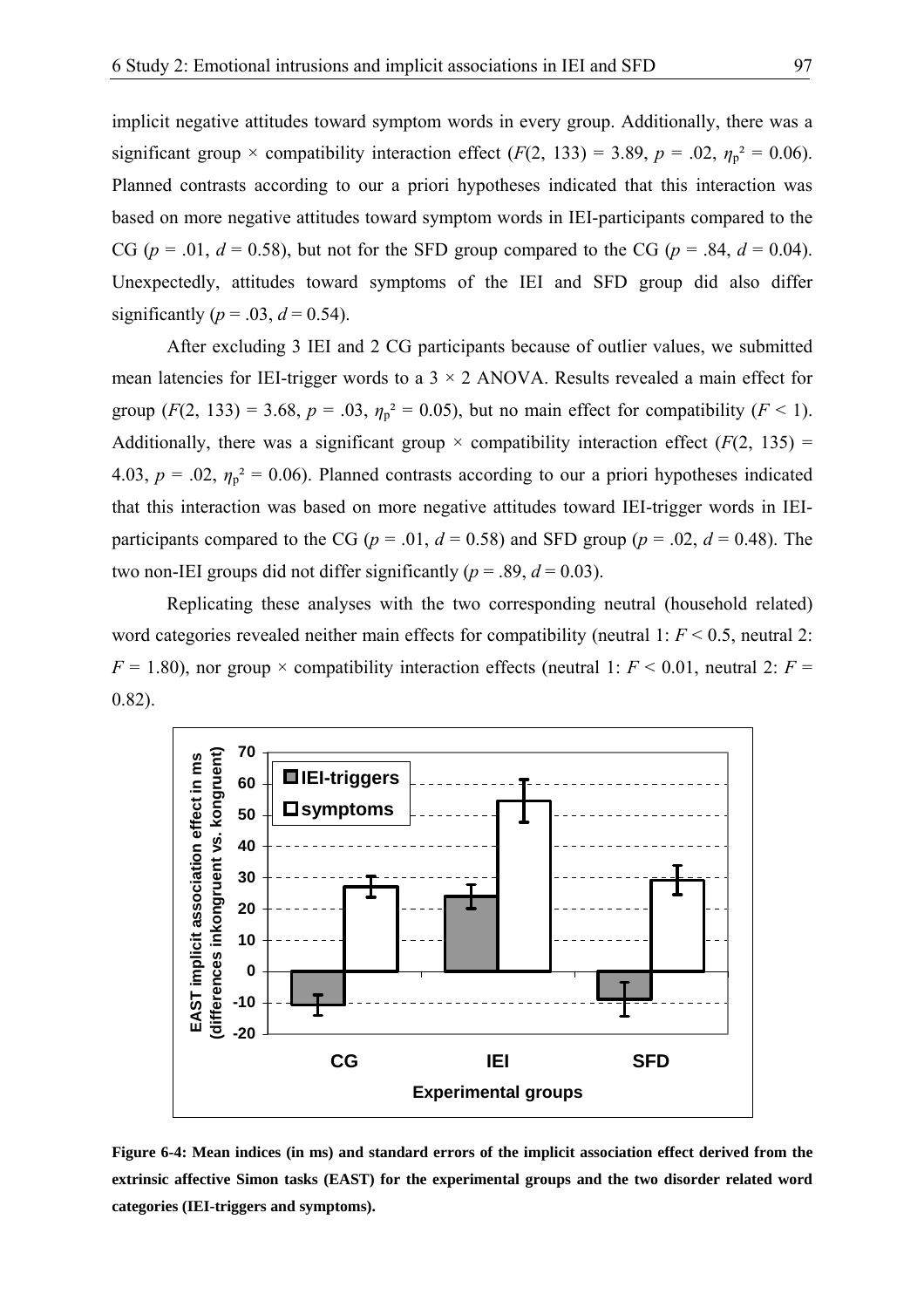*Time course of the implicit association effect.* In case of the emotional intrusion indicators, we also extended analysis for the implicit association scores by adding "test half" as another 2-level within-subjects factor. For the symptom words (after the exclusion of the most severe outlier cases; 1 SFD and 3 CG), results revealed main effects for group (*F*(2, 136) = 7.82,  $p < .01$ ,  $\eta_p^2 = 0.10$ , compatibility ( $F(1, 136) = 42.21$ ,  $p < .01$ ,  $\eta_p^2 = 0.24$ ), and test half  $(F(1, 136) = 316.33, p < .01, \eta_p^2 = 0.70)$ . Accordingly, IEI participants reacted generally slower than the other two groups and all participants performed faster on compatible trials (compared to incompatible ones) and in the first half (compared to the second). A significant compatibility  $\times$  test half interaction (*F*(1, 136) = 88.15, *p* < .01,  $\eta_p^2$  = 0.39) indicated that the association effect was limited to the first half and absent in the second half. A significant compatibility  $\times$  test half  $\times$  group interaction (*F*(2, 136) = 3.22, *p* = .04,  $\eta_p^2$  $= 0.05$ ) indicated that the size of the compatibility effect in half 1 was moderated by group membership (the IEI-group had significantly stronger compatibility effects than the CG).

For the IEI trigger words (after the exclusion of the 5 most severe outlier cases, 1 IEI and 4 SFD), analysis revealed main effects for group ( $F(2, 135) = 4.89$ ,  $p < .01$ ,  $\eta_p^2 = 0.07$ ) and test half  $(F(1, 135) = 96.93, p < .01, \eta_p^2 = 0.42)$ . Only the compatibility  $\times$  group interaction turned out marginally significant  $(F(2, 135) = 2.49, p = .09, \eta_p^2 = 0.04)$ . None of the other interaction effects reached significance  $(F < 1)$ .



**Figure 6-5: Time course of the implicit association effect derived from the extrinsic affective Simon tasks (EAST) for the experimental groups and the two disorder related word categories (IEI-triggers and symptoms).**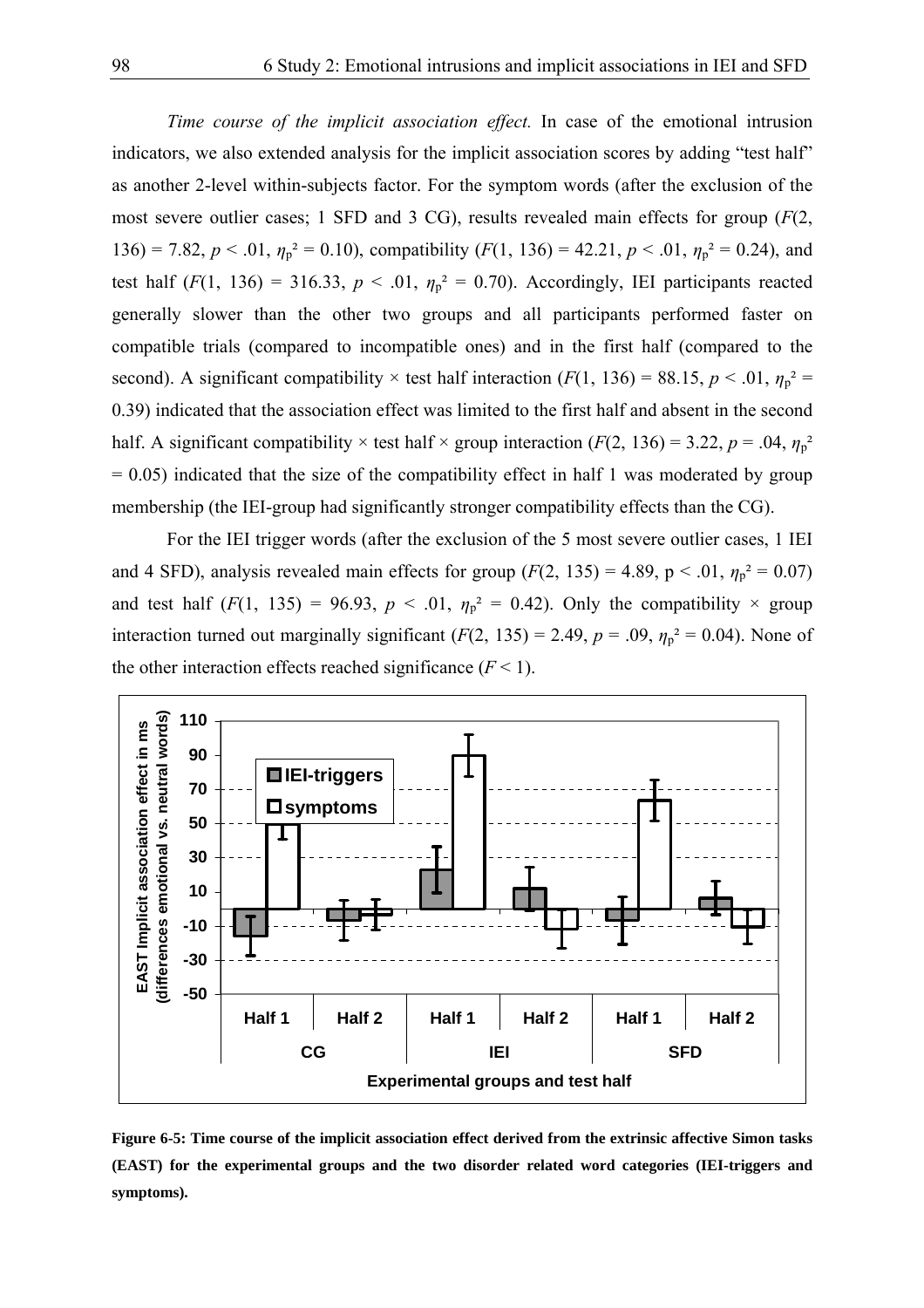*Replication of analysis with log-transformed RTs.* In order to account more accurately for the differences in baseline speed performance documented in the analysis of raw RT data above, we repeated the analysis of the emotional intrusion effects with log-transformed reaction time data. Difference scores computed on the basis of log-transformed RT data represent ratio scores that are less dependent on differences in baseline (speed) performance (e.g., Salthouse & Hedden, 2002). Condition  $\times$  group interaction effects based on logtransformed RT data therefore indicate disproportional or over-additive effects that are not attributable to differences in general response speed.

Regarding the emotional Stroop indicator for symptom words and IEI-trigger words, the pattern of results was mostly replicated (group  $\times$  word valence interaction for symptom words:  $F(2, 140) = 7.14$ ,  $p < .01$ ,  $\eta_p^2 = 0.09$ ; planned comparisons: CG vs. SFD  $p < .05$ ,  $d =$ .72; CG vs. IEI  $p < 0.01$ ,  $d = 0.47$ . Only the trend toward a stronger emotional intrusion effect for symptom words in the IEI compared to the SFD group ( $p = .11$ ,  $d = .31$ ) was no longer apparent with log-transformed data.

In the case of the implicit association results for IEI-trigger words and symptom words, the most important group  $\times$  compatibility interaction effects were marginally reduced in size but remained significant for the trigger words  $(F(2, 135) = 3.69, p = .03, \eta_p^2 = 0.05)$ and marginally significant for the symptom words  $(F(2, 133) = 2.84, p = .06, \eta_p^2 = 0.04)$ , respectively. Between groups contrasts indicated that the groups still differed in the expected direction regarding the implicit association effect for IEI-trigger words, with the IEI group showing stronger association (i.e., compatibility) effects than the other two groups (IEI  $> CG$ :  $p = .02$ ,  $d = 0.53$ ; IEI > SFD,  $p = .03$ ,  $d = 0.49$ ; CG = SFD:  $p = .95$ ,  $d = 0.01$ ). Similarly, the pattern of results remained constant for the symptom words (IEI > CG:  $p = .04$ ,  $d = 0.45$ ; IEI  $>$  SFD,  $p = .04$ ,  $d = 0.50$ ; CG = SFD:  $p = .97$ ,  $d = 0.01$ ). Regarding the time course effects, results of corresponding analysis with log-transformed data closely mirrored the above results with raw latencies for the emotional intrusion and implicit association effect, that is a generally stronger effect in the first test block compared to the second test block.

*RT distribution analysis.* In order to elucidate the origin of the slowing effect observed mainly for symptom words in the IEI and SFD participants, we fitted the ex-Gaussian distribution (characterized by the three parameters  $\mu$ ,  $\sigma$ , and  $\tau$  as described above) to the individual response time data using the program QMPE 2.18 (Cousineau, Brown, & Heathcote, 2004; Heathcote, Brown, & Mewhort, 2002). The quantile maximum likelihood estimation (QMLE) algorithm allows for the estimation of parameters with a comparably low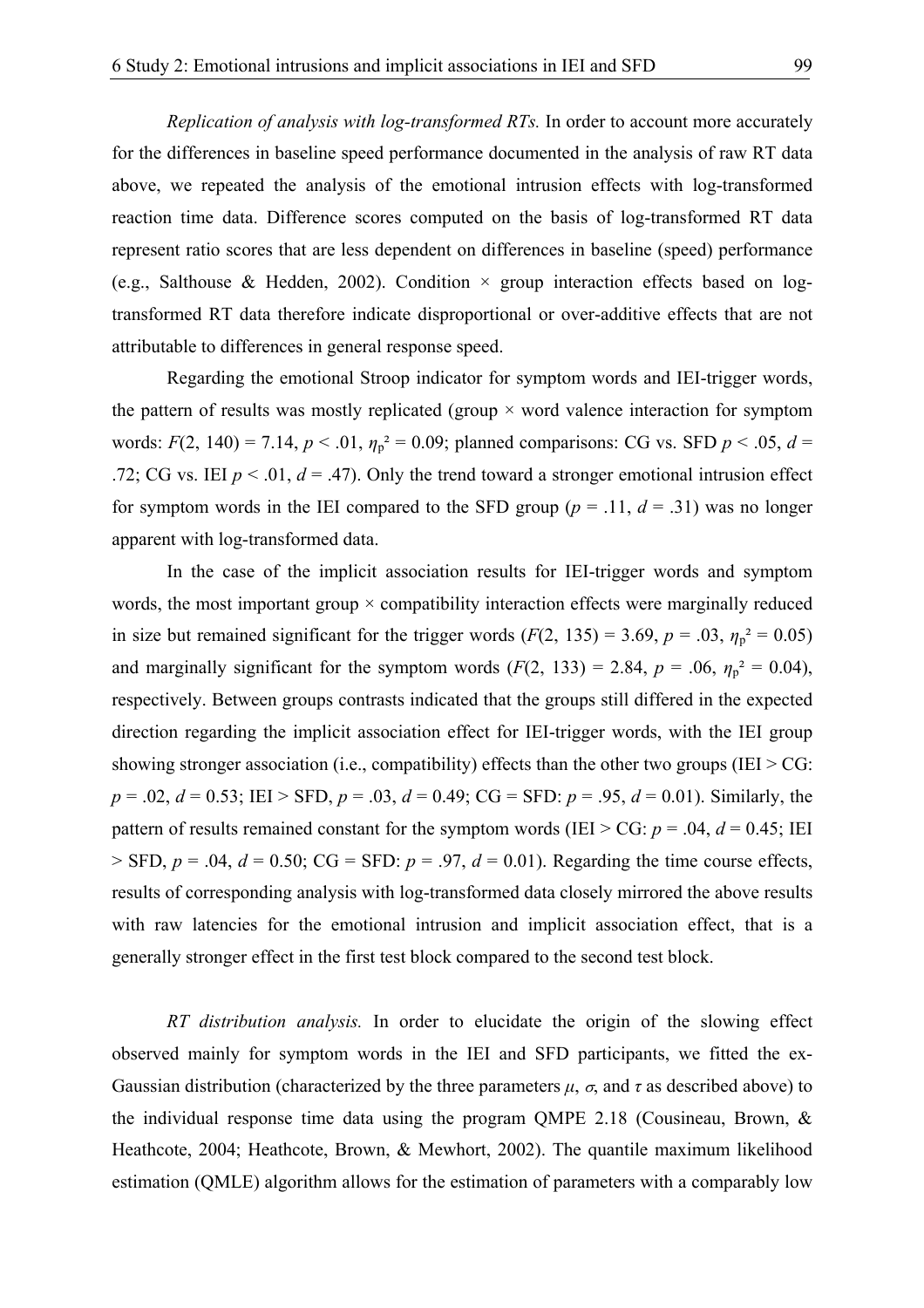number of single trials (of about 40 trials). However, we have to acknowledge that our number of 30 trials in each experimental condition is still at the lower end even for the QMLE algorithm to yield robust estimates. Individual RTs shorter than 200 ms and longer than 3000 ms were excluded before parameter estimation. In order to circumvent statistical problems of parameter dependency of the ex-Gaussian parameters (e.g., Schmiedeck, Oberauer, Wilhelm, Süß, & Wittmann, in press), we first computed differences between the neutral word condition and the critical word condition for each parameter. These differences were subjected to a MANOVA with group as independent variable and the three differences scores for  $\mu$ ,  $\sigma$ , and  $\tau$  as dependent variables (for absolute parameter estimates see [Table 6-2](#page-98-0)). In such a model, the intercept indicates general effects of word valence on the three parameters, whereas the group effect codes group  $\times$  valence interaction effects. We computed this analysis separately for symptom words and IEI-trigger words, the implicit association effect, and the emotional intrusion effect, respectively. Because the Box-M statistic in some cases indicated a significant violation of the homogeneity of variance assumption, *F*-values for multivariate tests based on the more robust Pillai's trace statistic are reported.

*Emotional intrusion effect.* Prior to the analysis of the symptom-neutral word differences we excluded the data of four members of the IEI group and one participant of the SFD group because of an extreme outlying value on the  $\mu$ ,  $\sigma$ , and  $\tau$  difference score. The MANOVA results revealed a significant main effect of the intercept (Pillai's trace: *F*(3, 133)  $= 39.02, p < .01, \eta_p^2 = 0.47$  and group (Pillai's trace:  $F(6, 268) = 2.54, p = .02, \eta_p^2 = 0.05$ ). Between subjects effects yielded no significant intercept for  $\mu$  (*F*(1, 135) = 2.33, *p* = .13,  $\eta_p^2$ = 0.02), but significant intercepts for  $\sigma$  (*F*(1, 135) = 7.61, *p* = .01,  $\eta_p^2$  = 0.05) and *τ* (*F*(1, 135) = 40.26,  $p < 0.01$ ,  $\eta_p^2 = 0.23$ ), respectively. More importantly, there was a highly significant interaction effect between group and the *τ* parameter  $(F(2, 135) = 6.45, p < .01, \eta_p^2$ = 0.09). No such interaction was observed for either the  $\mu$  or the  $\sigma$  parameter (*F*(2, 135) < 1.40,  $p > 0.20$ ,  $\eta_p^2 < 0.02$ ). One-sided planned contrasts regarding the effect of the  $\tau$  parameter according to our a priori hypotheses revealed a highly significant difference between the CG and the IEI group ( $p < 0.01$ ;  $d = 0.73$ ) and a significant difference between the CG and the SFD group ( $p < .05$ ;  $d = .36$ ).

After excluding six participants (1 IEI, 2 SFD, 3 CG) because of outlying values on at least one of the three parameters, we replicated the analysis for the IEI-trigger word differences. In accordance with the results of the raw reaction time data, results revealed only a significant overall effect of the intercept  $(F(3, 132) = 6.16, p < .01, \eta_p^2 = 0.12)$  but not for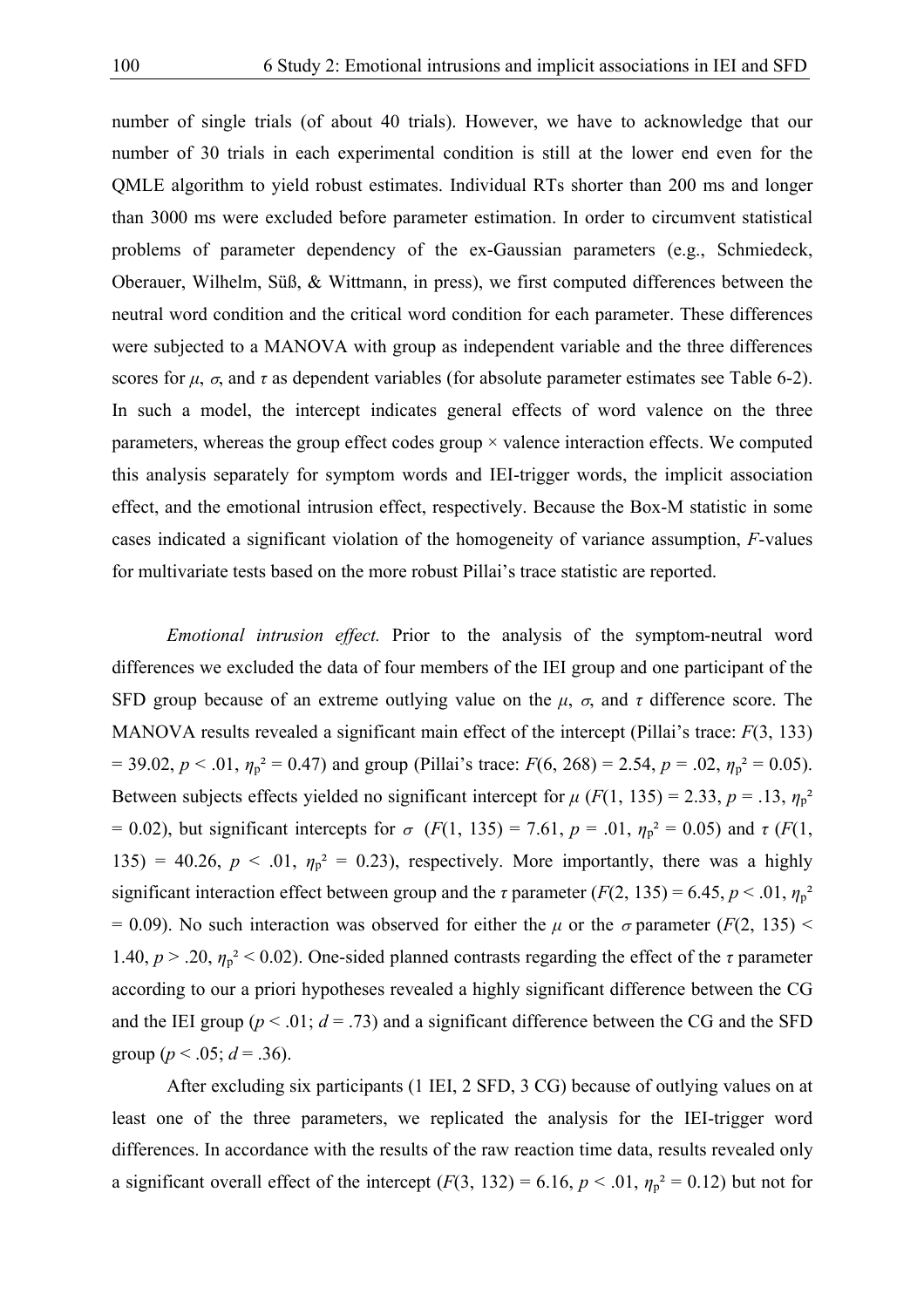group ( $F(6, 266) = 1.31$ ,  $p = .25$ ,  $\eta_p^2 = 0.03$ ). The significant effect of the intercept was mainly attributable to the significant effect of  $\mu$  (*F*(1, 134) = 11.03,  $p < .01$ ,  $\eta_p^2 = 0.08$ ) and  $\sigma$  $(F(1, 134) = 4.40, p = .04, \eta_p^2 = 0.03)$ . The intercept of  $\tau$  did not reach significance ( $F(1, 134)$ )  $< 1, p > .90$ ).

*Implicit association effect (IAT)*. Prior to the analysis of the IAT effect (reflected in the difference between compatible and incompatible trials) for the symptom words, we excluded data of one IEI and two SFD participants because of extreme outlying values on one of the difference scores for  $\mu$ ,  $\sigma$ , or  $\tau$ . The MANOVA results revealed a significant main effect of the overall intercept  $(F(3, 135) = 14.98, p < .01, \eta_p^2 = 0.25)$  but not for group  $(F(6, 135) = 14.98, p < .01, \eta_p^2 = 0.25)$ 272) = 1.47,  $p = .19$ ,  $\eta_p^2 = 0.03$ ). The inspection of the between subjects effects for the intercept revealed that the significant overall effect was due to larger values of all three parameters in the incompatible compared to the compatible condition ( $\mu$ :  $F(1, 137) = 11.66$ ,  $p$ < .01, *η*p² = 0.08; σ: *F*(1, 137) = 7.81, *p* < .01, *η*p² = 0.05; *τ*: *F*(1, 137) = 4.28, *p* = .04, *η*p² = 0.03).

After excluding two participants (one IEI and one CG) because of extreme difference scores for one of the three parameters, we replicated the analysis for the IEI-trigger word estimations. Neither the overall effect for the intercept nor the factor group reached significance (*Fs* < 1). Inspection of the between-subjects effects was therefore unnecessary. In line with our raw data analysis, significant overall negative implicit association effects could only be found for symptom words, but not for the IEI-trigger words. However, the finding of significant and stronger negative associations of IEI-trigger words in the IEI group could not be replicated with the ex-Gaussian parameter estimations – a finding that might in part be attributable to the comparatively small number of trials in each condition as mentioned above. As this problem of an insufficient amount of single trials would become even worse when re-analyzing habituation effects (i.e., dividing the trials in two halves), we did not replicate the estimation of ex-Gaussian parameters for the single test blocks as demonstrated above.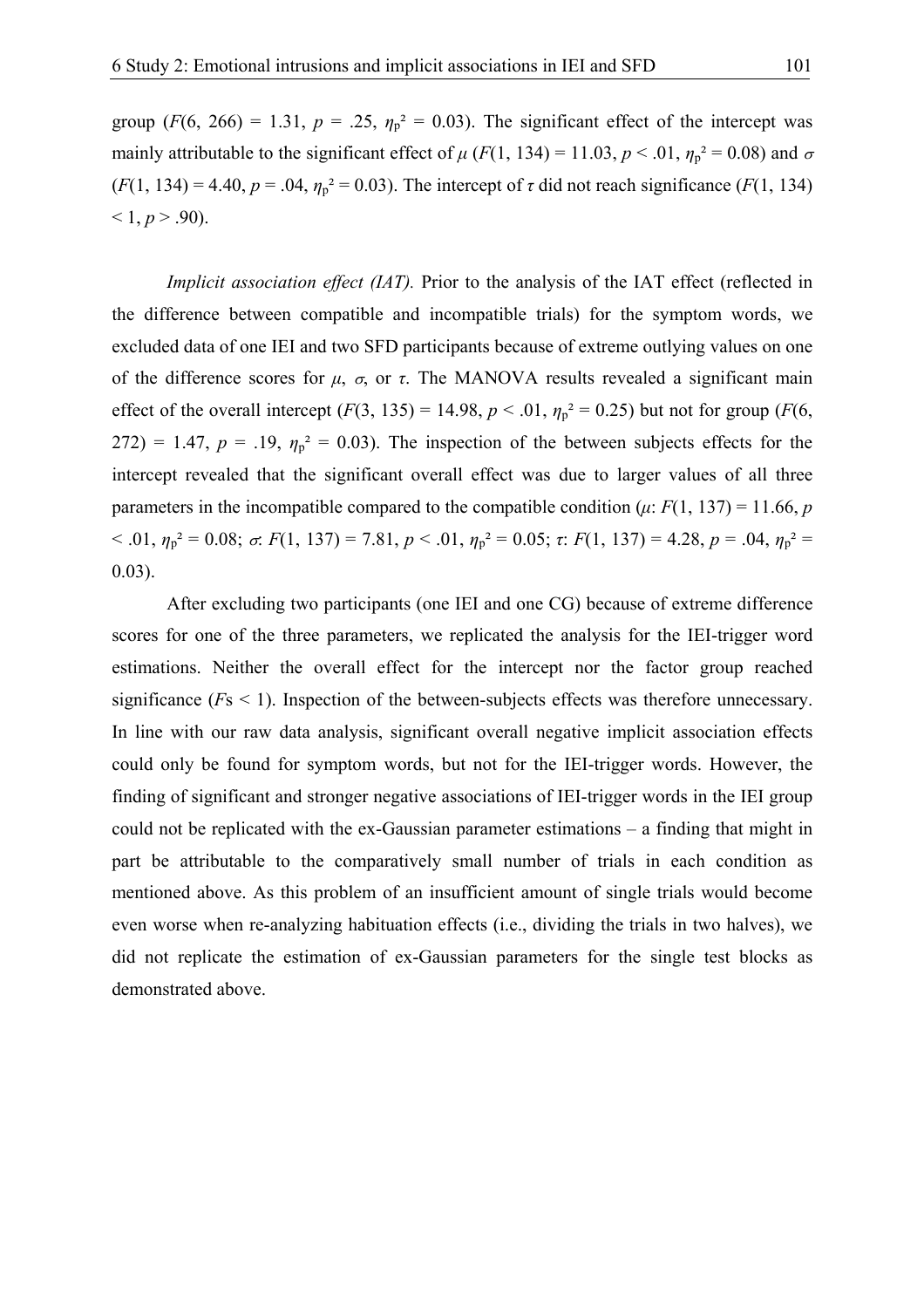

**Figure 6-6: Parameters of the ex-Gaussian distribution (**μ**, and** τ**) reflecting emotional intrusion effects for the experimental groups and the two disorder related word categories (IEI-triggers and symptoms).** 

*Reliability analysis of experimental effects.* In the realm of experimental psychology, measurement *reliability* represents a frequently disregarded issue (e.g., Sander, 2005). In many articles, an effect is considered as "reliable" if it reaches significance. This equation of the terms significance and reliability implies a dichotomous conceptualization of reliability that blurs a more accurate and dimensional consideration of measurement accuracy. As we have no exact replication of experimental effects, we will focus on reliability in terms of the internal consistency between single trials of the referring experimental condition. According to the standard procedure to compute Cronbach's *α* coefficients for IAT-scores (e.g., Bosson, Swann, & Pennebaker, 2000; Egloff & Schmukle, 2002), we first computed difference scores for every single word referring to the two critical word categories (IEI-trigger words and symptoms) by subtracting the congruent condition (critical word paired with the "bad" response key) from the incongruent condition (critical word paired with the "good" response key). This procedure controls for individual differences in baseline reaction speed (Bosson et al., 2000). As every word (15 IEI-trigger words and 15 symptom words) was repeated twice in each condition (congruent vs. incongruent), there were 30 difference scores in each word category for the computation of the Cronbach's *α* coefficient. With regard to the internal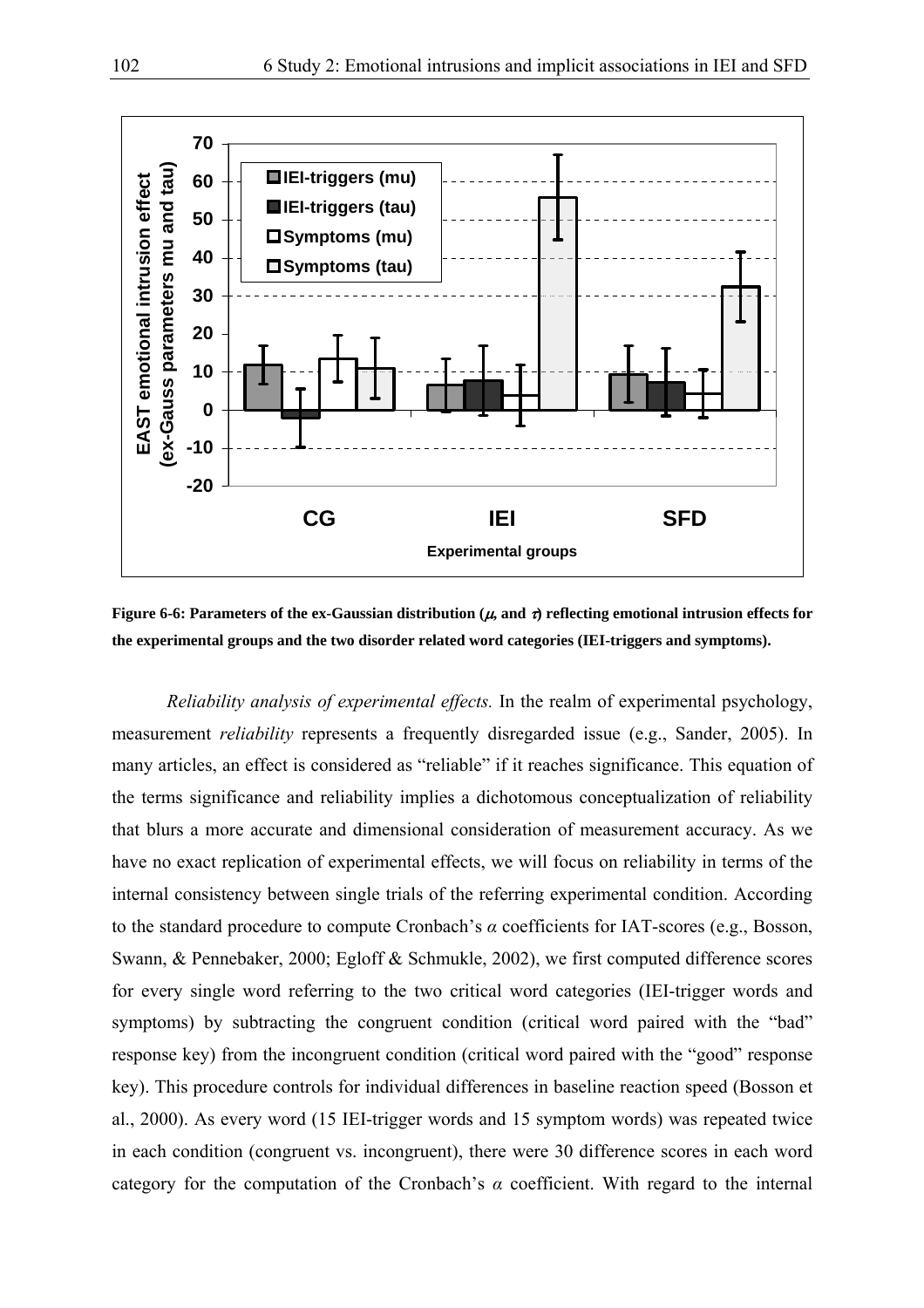consistency of the emotional intrusion effect (analogous to the emotional Stroop effect reported in the first study), we computed difference scores between the critical words (IEItriggers and symptoms) and the neutral words that were matched to the critical words in terms of word length (pair-wise) and word frequency (list-wise) [\(Table 5-1\)](#page-59-0). Since every word was repeated four times we have a whole of 60 difference scores for computing Cronbach's *α* of the emotional intrusion effect. The results of the Cronbach's *α* computation for the different experimental indicators are summarized in [Table 6-3.](#page-108-0)

<span id="page-108-0"></span>**Table 6-3: Internal consistency for the experimental indicator of the Extrinsic Affective Simon Task (EAST) for the entire sample (***N* **= 143) and the three experimental groups separately.** 

|                | Implicit association effect     |                 | Emotional intrusion effect      |                 |  |  |  |  |  |
|----------------|---------------------------------|-----------------|---------------------------------|-----------------|--|--|--|--|--|
|                | Cronbach's $\alpha$ (30 trials) |                 | Cronbach's $\alpha$ (60 trials) |                 |  |  |  |  |  |
|                | IEI-triggers                    | <b>Symptoms</b> | IEI-triggers                    | <b>Symptoms</b> |  |  |  |  |  |
| Entire sample  |                                 |                 |                                 |                 |  |  |  |  |  |
| $(N = 143)$    | .46                             | .47             | .07                             | .31             |  |  |  |  |  |
| $CG (N = 54)$  | .36                             | .37             | $-21$                           | $-.28$          |  |  |  |  |  |
| IEI $(N = 47)$ | .44                             | .54             | $-.03$                          | .46             |  |  |  |  |  |
| $SFD (N = 42)$ | .57                             | .36             | .35                             | .10             |  |  |  |  |  |

[Table 6-3](#page-108-0) indicates that reliability coefficients were generally at the lower end. In case of the implicit association effects, Cronbach's *α* ranged from .36 to .57, which can be considered as acceptable for experimental measures. In contrast, *α*-coefficients of the emotional intrusion effect were close to zero or even negative. Only in the IEI group was an acceptable *α* coefficient (.46) detactable.

### *6.5.3. Correlation analyses*

[Table 6-4](#page-110-0) depicts the correlations between the different experimental indicators of the EAST (i.e., the emotional intrusion effects for IEI-trigger and symptom words and the implicit association effects for IEI-trigger and symptom words of the EAST) with self-report instruments. For the EAST, correlations are presented for the classical indicator based on raw reaction time differences and for differences based on the  $\tau$  parameter of the ex-Gaussian distribution, because this parameter has been shown to differ across groups in our previous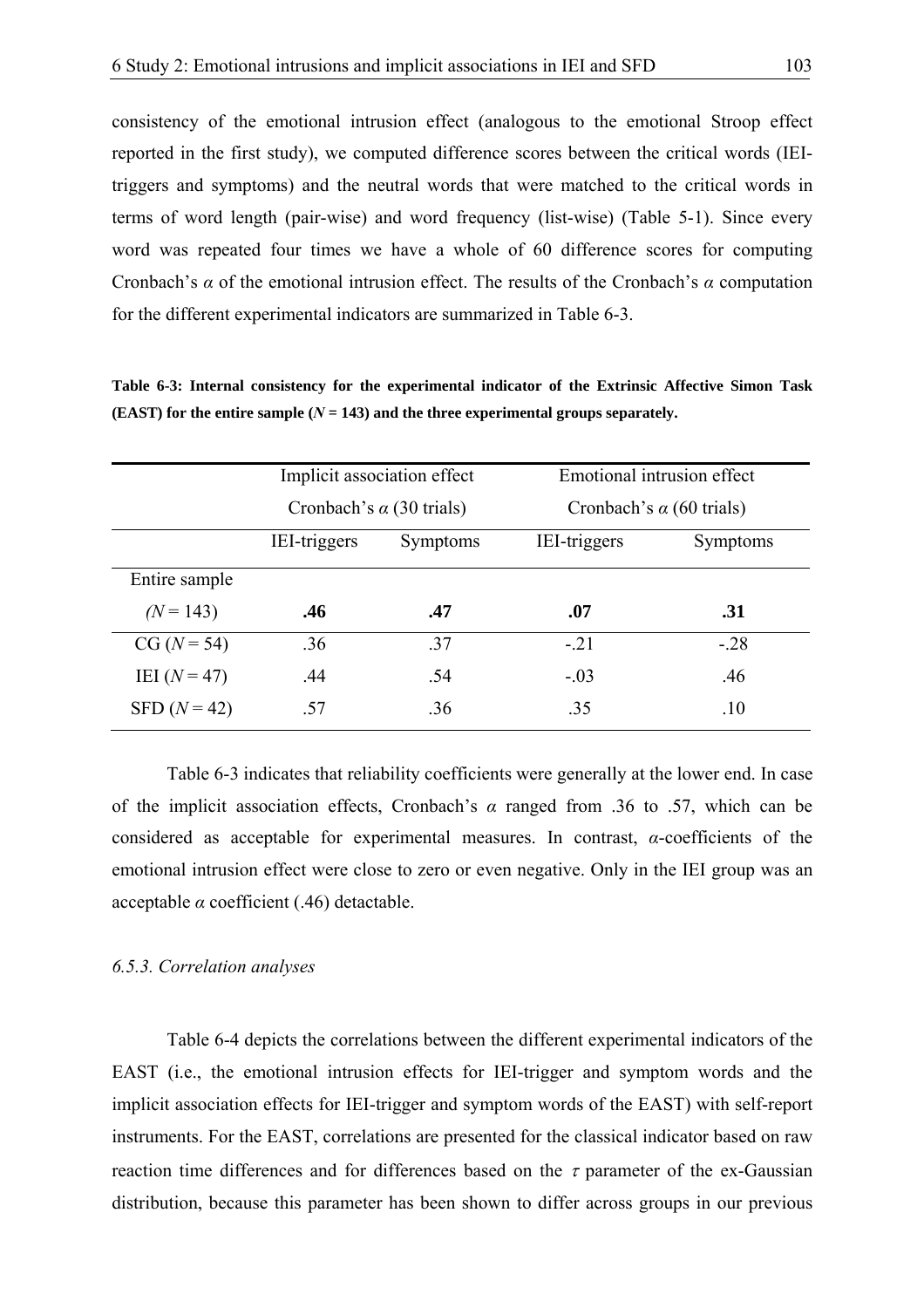analysis. The correlation pattern reveals that only the emotional intrusion effect for symptom words based on raw reaction time means is consistently associated with somatic symptom measures (SOMS, PHQ-15) and chemical sensitivity (as measured by the COSS). Weaker associations of the symptom word intrusion effect are identifiable with trait anxiety and depression. The  $\tau$  parameter of the symptom word intrusion effect correlates exclusively with chemical sensitivity, whereas the *u* parameter (not shown in [Table 6-4\)](#page-110-0) is at least weakly ( $r =$ .17) associated with the somatic symptoms score (PHQ-15). Regarding the three other experimental indicators (i.e., the emotional intrusion effect for IEI-triggers and the implicit association effects for symptom words and trigger words), none of their associations to the self-report measures, either for the traditional score nor the score based on the  $\tau$  parameter, reached significance.

Regarding the emotional Stroop effect for symptom words of the first assessment (t1) one year ago, in line with our expectations there was a small but significant correlation  $(r =$ .21) with the emotional intrusion effect for symptoms derived from the EAST. In contrast, the negative association of the t1-symptom word intrusion effect with the EAST implicit association effect for symptoms was rather unexpected and remains difficult to interpret.

[Table 6-5](#page-111-0) depicts the correlations between the traditional measures of experimental effects (RTs difference score) and the corresponding parameters of the ex-Gaussian distribution. Regarding the emotional intrusion effect, the  $\tau$  parameter correlated strongest with the traditional intrusion score for IEI-trigger and symptom words. For the traditional implicit association effect, medium sized correlations were observable with the  $\mu$ , and  $\tau$ parameter.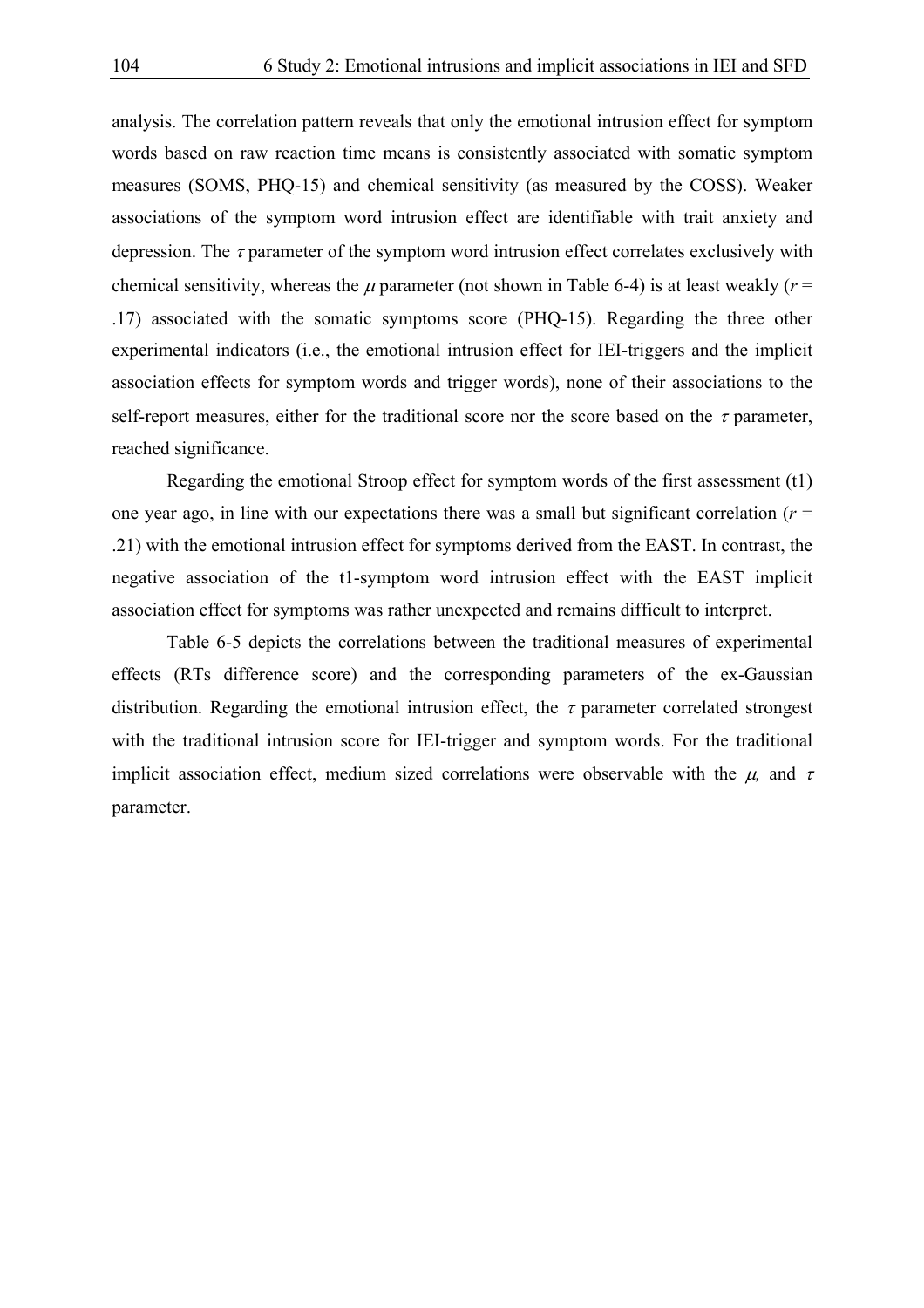<span id="page-110-0"></span>**Table 6-4: Cross-sectional and longitudinal correlations between experimental indicators of attentional bias and implicit associations (EAST) and psychological (symptom) measures for the total sample (***N* **= 143).** 

|                                                                                      |              | Emotional intrusion                |                                     |     | Implicit association      |             |                                                                                                             |                          |  |
|--------------------------------------------------------------------------------------|--------------|------------------------------------|-------------------------------------|-----|---------------------------|-------------|-------------------------------------------------------------------------------------------------------------|--------------------------|--|
|                                                                                      |              | effect (EAST)                      |                                     |     | effect (EAST)             |             |                                                                                                             |                          |  |
|                                                                                      | IEI-triggers |                                    | Symptoms                            |     | IEI-triggers              |             | Symptoms                                                                                                    |                          |  |
|                                                                                      |              |                                    |                                     |     |                           |             | $M^{\rm a}$ $\tau^{\rm b}$ $M^{\rm a}$ $\tau^{\rm b}$ $M^{\rm a}$ $\tau^{\rm b}$ $M^{\rm a}$ $\tau^{\rm b}$ |                          |  |
| Somatic Symptoms (SOMS)                                                              |              | $.15 \t .09 \t .27^{\circ}$        |                                     |     | $.14 \quad .02$           | $-0.05$     | .01                                                                                                         | $-.14$                   |  |
| Chemic. Odor Sens. (COSS)                                                            | .01          |                                    | $.03 \t .33^{\circ} \t .25^{\circ}$ |     | .04                       | $-0.02$     | .11                                                                                                         | $-.10$                   |  |
| Environm. Sensitivity (ESQ)                                                          |              | $-0.04$ $0.06$ $0.18$ <sup>d</sup> |                                     | .06 | .06                       | $-.05$      | .15                                                                                                         | $-.10$                   |  |
| Trait anxiety (STAI)                                                                 | $.08\,$      |                                    | $-01$ .20 <sup>d</sup>              | .08 |                           | $-.08-.04$  | .01                                                                                                         | $-.10$                   |  |
| PHQ-15 (somatic symptoms)                                                            | $.08\,$      |                                    | $.07$ $.34$ <sup>c</sup>            | .05 |                           | $.04 - .05$ | .12                                                                                                         | $-.11$                   |  |
| PHQ-9 (depression)                                                                   | .09          |                                    | .01 $.27^{\rm c}$                   |     | $.06$ $-.01$ $-.06$ $.07$ |             |                                                                                                             | $-.13$                   |  |
| Longitudinal correlations with t1-Emotional Stroop Effect (one year before)          |              |                                    |                                     |     |                           |             |                                                                                                             |                          |  |
| Emotional Stroop t1 (IEI-triggers) .09 .03 -.05 -.06 -.09 .01                        |              |                                    |                                     |     |                           |             |                                                                                                             | $.12 - .21$ <sup>d</sup> |  |
| Emotional Stroop t1 (symptoms) $.04$ $.01$ $.21^d$ $.10$ $.07$ $.03$ $-.19^d$ $-.11$ |              |                                    |                                     |     |                           |             |                                                                                                             |                          |  |

Note. a Score based on mean values of raw RTs

<sup>b</sup> Score based on the  $\tau$  parameter of the ex-Gaussian distribution Significance levels:  $\binom{c}{p} \leq .01$ ;  $\binom{d}{q} = p \leq .05$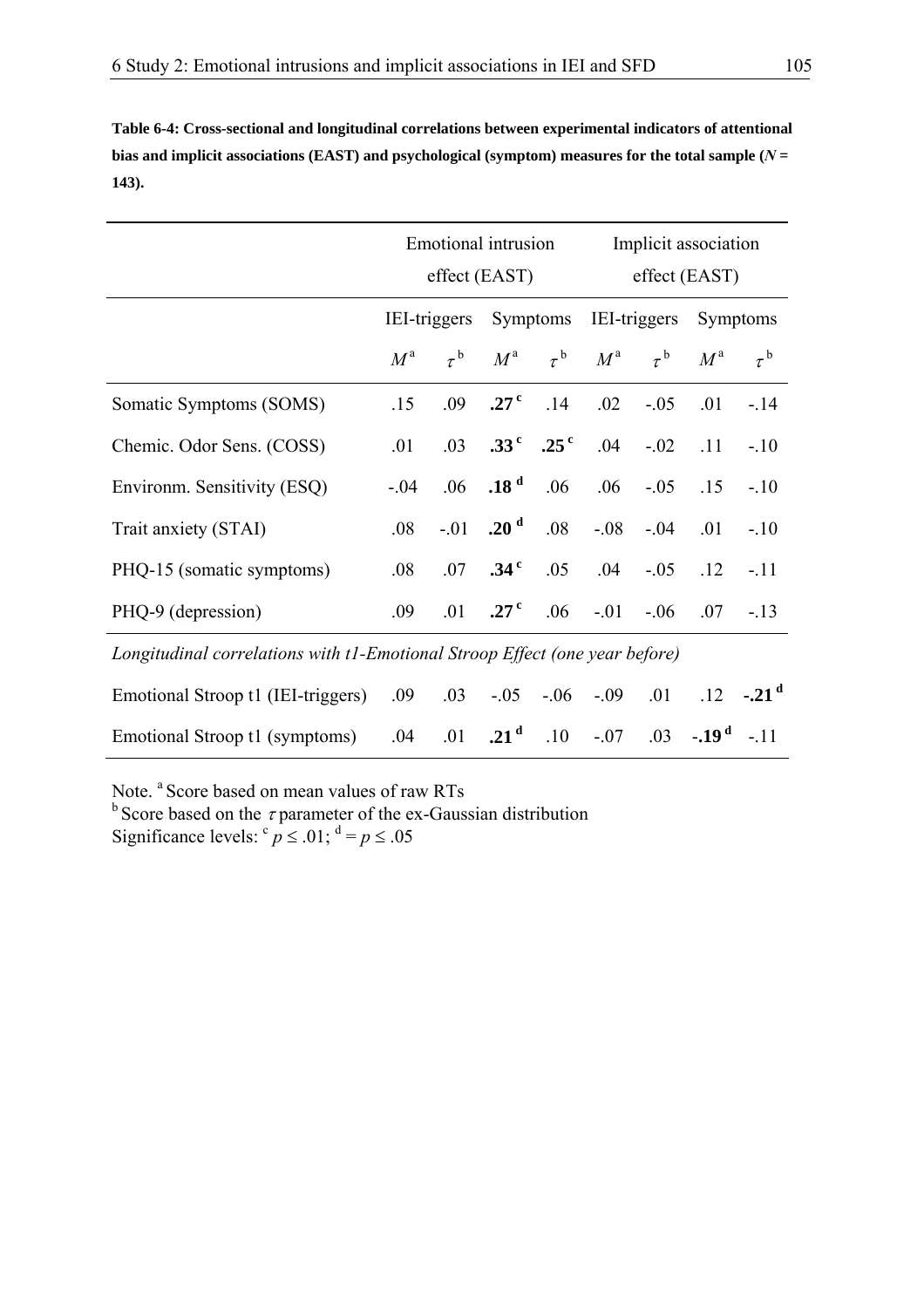|                                                                                                                  | Emotional intrusion effect (EI) |  |  |                                             |  | Implicit association effect (IA) |                                                                                         |  |  |  |  |  |
|------------------------------------------------------------------------------------------------------------------|---------------------------------|--|--|---------------------------------------------|--|----------------------------------|-----------------------------------------------------------------------------------------|--|--|--|--|--|
|                                                                                                                  |                                 |  |  | IEI-triggers Symptoms IEI-triggers Symptoms |  |                                  |                                                                                         |  |  |  |  |  |
| M                                                                                                                |                                 |  |  |                                             |  |                                  | $\mu$ $\sigma$ $\tau$ $\mu$ $\sigma$ $\tau$ $\mu$ $\sigma$ $\tau$ $\mu$ $\sigma$ $\tau$ |  |  |  |  |  |
| EI (IEI-trig.) $\begin{vmatrix} .22^a & .26^a & .46^a \end{vmatrix}$ -.13 -.04 .09 -.02 -.12 -.12 -.10 -.05 -.04 |                                 |  |  |                                             |  |                                  |                                                                                         |  |  |  |  |  |
| EI (sympt.) -.06 .02 .02 .02 .18 <sup>b</sup> .14 .47 <sup>a</sup> .01 -.01 .06 .02 -.12 .13                     |                                 |  |  |                                             |  |                                  |                                                                                         |  |  |  |  |  |
| IA (IEI-trig.) -.02 -.03 -.10 -.13 -.01 .14 $.48^a$ .14 .46 <sup>a</sup> .29 <sup>a</sup> .20 <sup>b</sup> -.06  |                                 |  |  |                                             |  |                                  |                                                                                         |  |  |  |  |  |
| IA (sympt.) $.01$ $.07$ $-.05$ $.12$ $.11$ $-.03$ $.20^{\circ}$ $-.04$ $.16$ $.31^{\circ}$ $.12$ $.33^{\circ}$   |                                 |  |  |                                             |  |                                  |                                                                                         |  |  |  |  |  |

<span id="page-111-0"></span>**Table 6-5: Correlations between experimental indicators (Mean RTs** *M* **and the ex-Gaussian parameters:**   $μ, σ, τ$  of attentional bias and implicit associations (EAST) for the total sample ( $N = 143$ ).

Note. Significance levels:  ${}^{a}p \leq .01$ ;  ${}^{b} = p \leq .05$ .

## **6.6. Discussion**

In the second study, we examined whether participants with IEI or SFD show evidence of selective attention and differential implicit emotional associations of critical word stimuli (IEI trigger substances and symptom words) in the extrinsic affective Simon task (EAST). The experimental group membership that was initially determined during the first assessment one year ago could be validated by the psychological self-report measures of somatoform symptoms and chemical sensitivity. As a consequence of the high one-year symptom stability, the IEI group was marked by elevated levels of chemical sensitivity and medically unexplained somatic symptoms, whereas the SFD group reported only elevated levels of somatoform symptoms in the absence of extreme chemical sensitivity values. Both clinical groups still reported similar symptom patterns and overlapping psychological risk factors (e.g., trait anxiety or negative affectivity) for somatization, and were clearly distinguishable from non-somatoform and non-IEI participants (CG).

The experimental findings replicated the results of our first assessment with the emotional Stroop paradigm. Participants with IEI and SFD had a stronger emotional intrusion effect (as evidence for symptom focused attention) toward symptom words compared to the CG. In line with previous findings, no such intrusion effect was found for IEI-trigger words.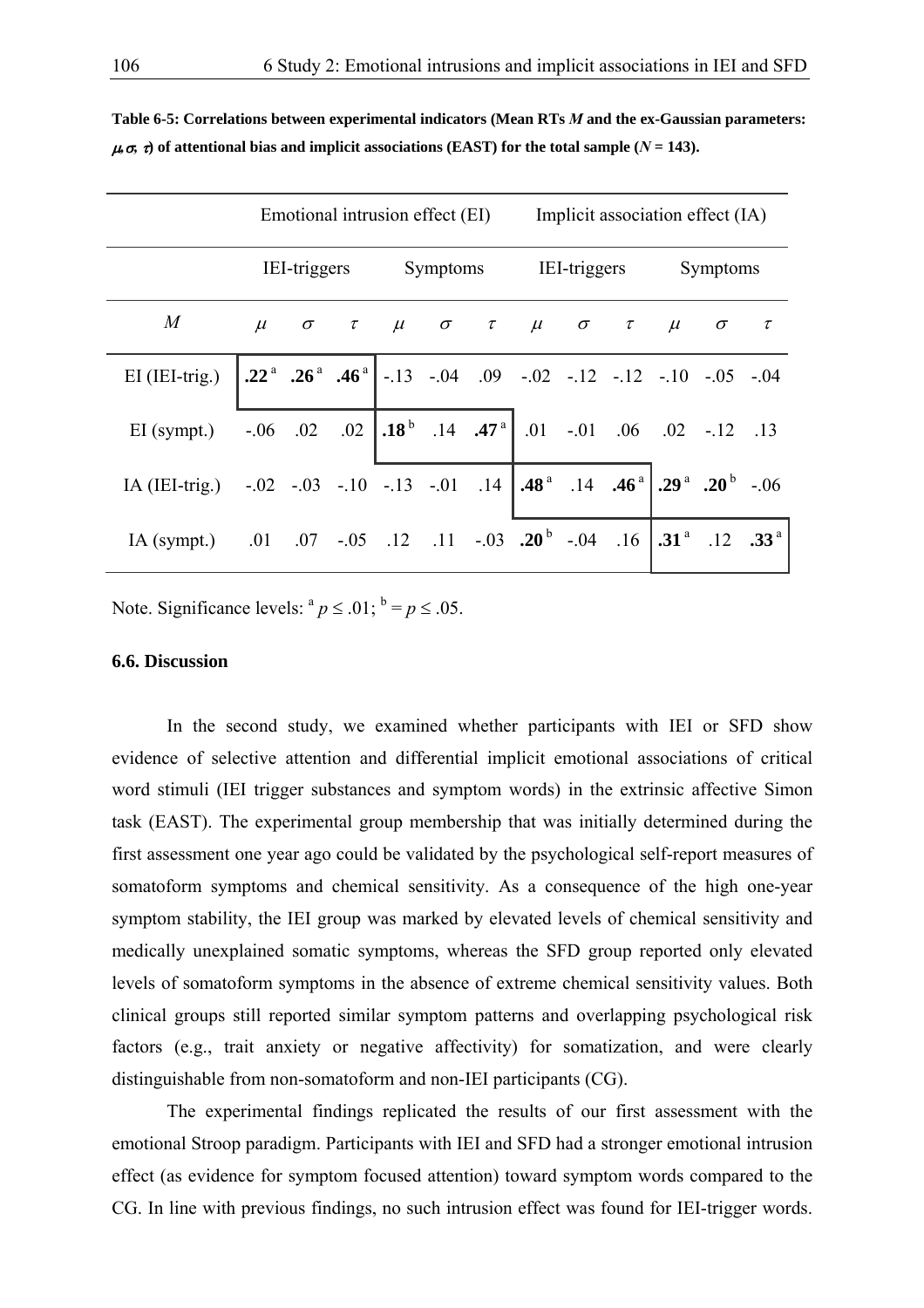<span id="page-112-0"></span>The findings of study 2 therefore support our hypothesis that IEI shares cognitive abnormalities with traditional SFD (as defined in DSM-IV), namely elevated symptomfocused attention. When we dissociated different components of individual response time distributions with the ex-Gaussian distribution, effects were evident for the  $\tau$  parameter. This result is quite in line with the prediction of Brown's (2004) model of medically unexplained symptoms: the abnormalities were strongest related to later, probably more controlled stages of attentional processing.

Furthermore, in line with the results of study 1, study 2 supports the suggestion that people with IEI process IEI-trigger related information differently compared to symptom words: Although we found a negative implicit association effect for the trigger words in people with IEI, this effect was smaller than the corresponding effect of the symptom words and there was no evidence for an emotional intrusion effect (in the sense of an attentional bias) as found for the symptom words. Probably the implicit negative emotional connotations of the IEI-trigger words were not strong enough to produce emotional intrusion effects. Alternatively, one might speculate that negative implicit associations are a necessary but not sufficient component of danger schemata in order to produce threat driven emotional intrusion effects (as is obvious for the symptom words). Perhaps other conditions (e.g., evolutionary adaptive importance, proximity in semantic networks to representations of personal threat or harm) are additionally necessary for certain stimuli to momentarily interrupt ongoing information processing (i.e., produce emotional intrusion effects). In this way, negative implicit associations might represent "milder" negative schematic representations, whereas the emotional intrusion effect (as traditionally measured with the emotional Stroop) rather represents a combination of (a) active negative schematic representations and (b) a failure to inhibit those active schemata. However, given these experimental results it seems unlikely or at least premature to consider IEI mainly as an environmental *anxiety* disorder.

## *6.6.1. Emotional intrusion effects in the EST and the EAST*

 $\overline{a}$ 

General slowing effects toward words of negative valence analogously to the emotional Stroop effect have been recognized previously in a variant of the EAST (De Jong, Van den Hout, Rietbroek, & Huijding,  $2003$ <sup>[6](#page-112-0)</sup>. If we compare the emotional intrusion effect

 $6$  De Jong et al. (2003) interpret this finding as a "negativity bias" (p. 532). Our actual understanding of the emotional Stroop phenomenon casts heavy doubt on the view that "(negative) word valence" is the crucial and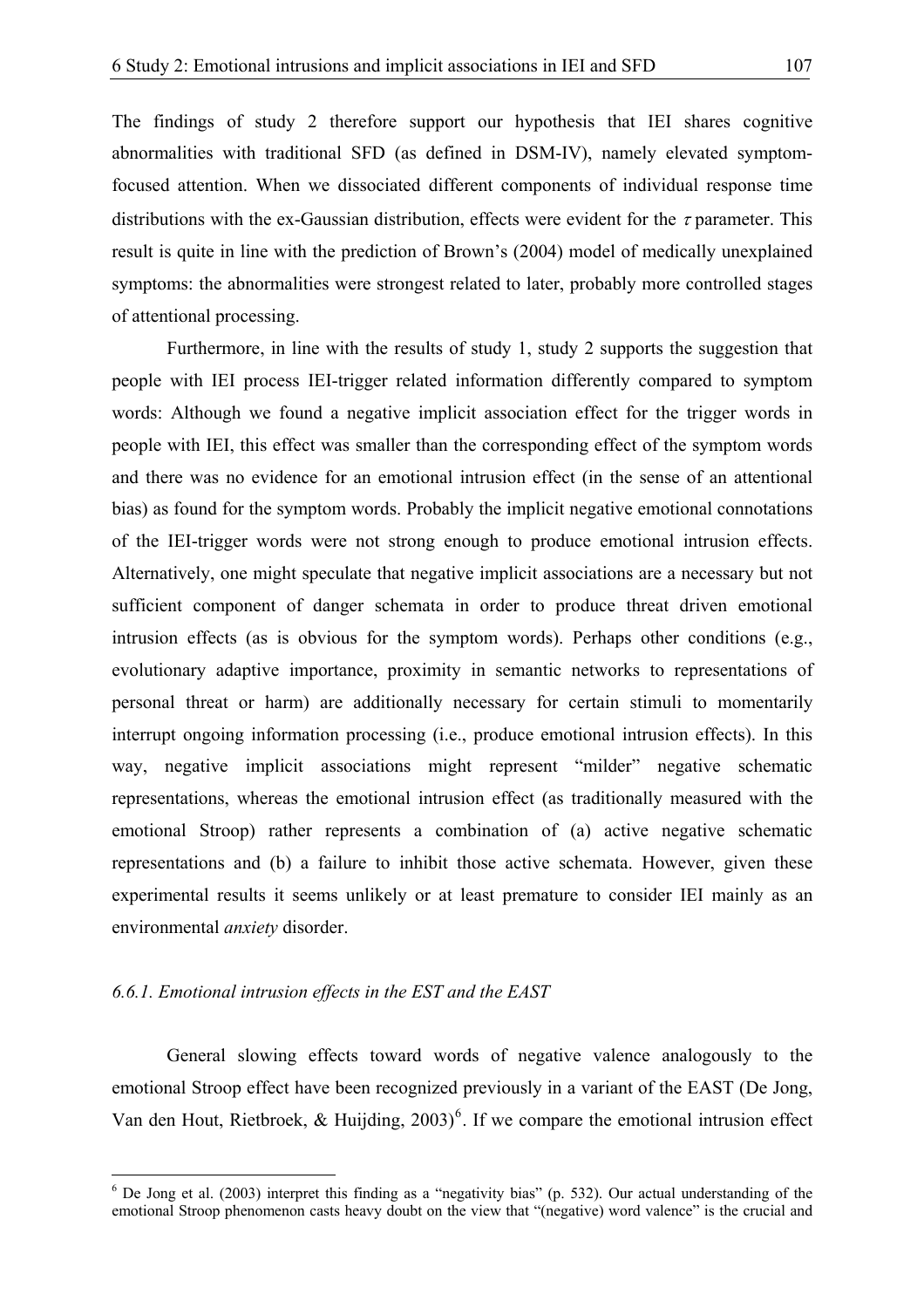<span id="page-113-0"></span>derived from the emotional Stroop task (at t1) with the results of the EAST (one year later at t2) we find several hints that both experimental paradigms measure parts of a common construct, namely selective attention or emotional intrusion effects. Firstly, the pattern of results of the emotional intrusion effects for the different words categories (IEI-trigger words and symptom words) and the three experimental groups seems equivalent for the two paradigms: Compared to the CG, intrusion effects for the symptom words, but not for the trigger words are elevated in both the SFD and the IEI group. Additionally, the pattern of correlations between the emotional intrusion effect for symptom words in the EST and the EAST appear similar. As reported for the EST at t1 ([Table 5-7](#page-77-0)), the EAST symptom word intrusion effect is significantly correlated with somatic symptoms (SOMS), chemical odor sensitivity (COSS), and environmental sensitivity [\(Table 6-4\)](#page-110-0).

If both indicators of emotional intrusions for the symptom words indicate a common underlying construct, why do they correlate only weakly  $(r = .21)$ ? Three possible reasons may limit the overlap between the indicators derived from the two tasks: Firstly, both paradigms (EAST and EST) differ considerably in their special task demands, which may increase task specific method variance. In this respect the higher task complexity of the EAST might partly be responsible for the stronger emotional intrusion effects compared to the easier EST. Secondly, although less is known about the temporal stability of emotional intrusion effects, it seems likely that individual changes might have occurred during the oneyear period that separates our two experiments. Thirdly and perhaps most importantly, experimental measures like the emotional Stroop effect suffer from rather low reliability (i.e., internal consistency) that mathematically limits their validity. In our case the corresponding Cronbach's *α* indices of the emotional intrusion effect for symptom words in the EST at t1 and the EAST at t2 were .05 and .31, respectively. The true validity after correction for attenuation in both measures would therefore rise from  $r = .21$  to a perfect association of about  $r = 1^7$  $r = 1^7$ .

We conclude that emotional intrusion effects are observable in paradigms different to the original EST (e.g., the EAST), but that these effects, irrespective of the paradigm, are contaminated with large proportions of error variance.

sufficient factor in producing such slowing effects. Relatedness to "personal concerns" seems more important than "negative valence".

<sup>&</sup>lt;sup>7</sup> Note that because of the very low internal consistency of the t1-score and the "attenuation paradox" the exact value of *r* after a double correction of attenuation would be 1.69.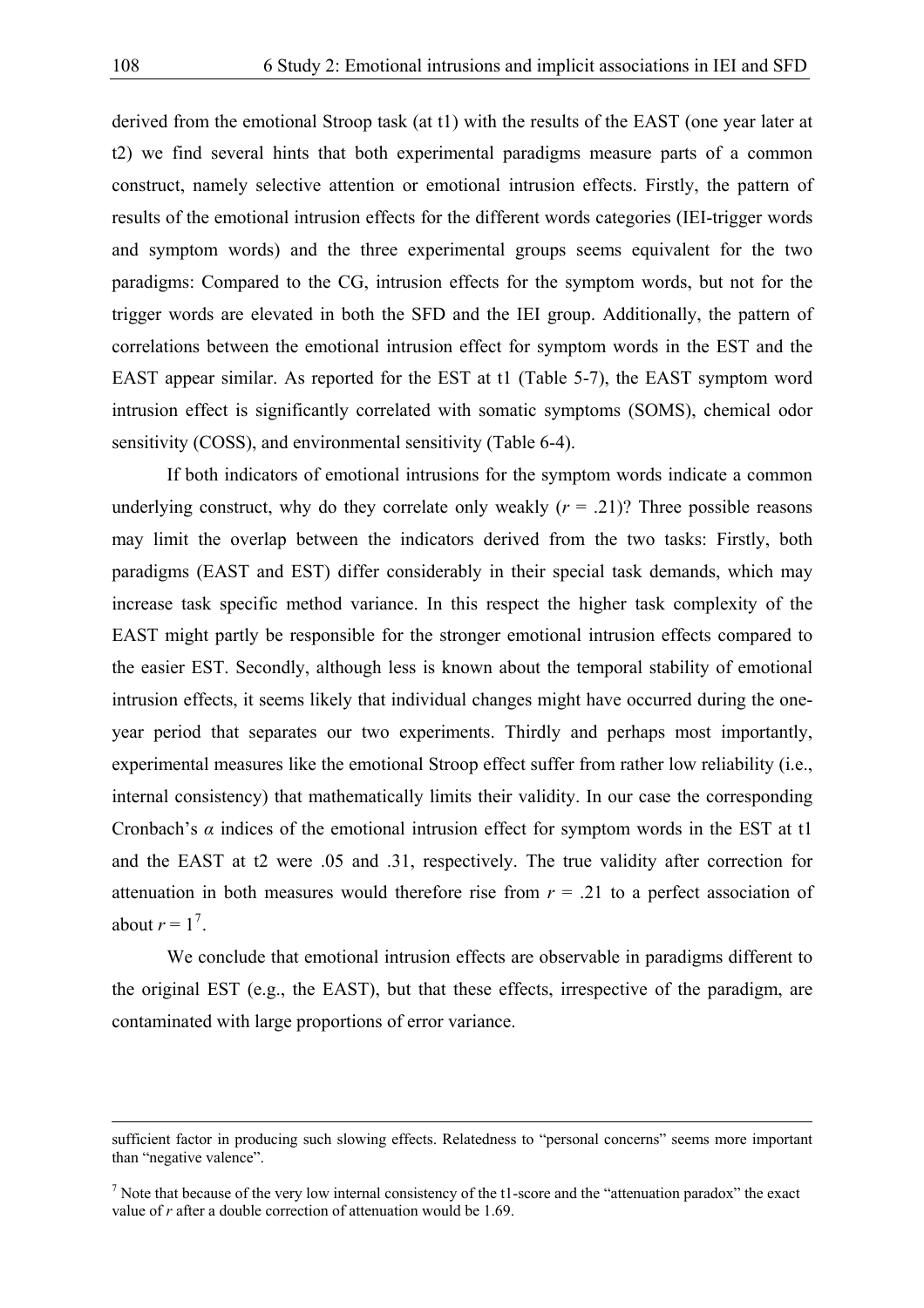#### *6.6.2. Time course of the emotional intrusion and implicit association effect*

The length of the EAST provided us with the possibility of looking at the development of the implicit association and emotional intrusion effect over time. Across the three groups both effects were almost limited to the first half of the task or at least declined heavily in the second half. Regarding the emotional intrusion effect, similar observations have been documented with the emotional Stroop task and were interpreted as a habituationlike effect (McKenna & Sharma, 1995; McNally, Riemann, & Kim, 1990; Witthöft, Rist, & Bailer, under review). Generally, two mechanisms seem plausible to account for the decline of the effects in the second test half. Firstly, the repeated presentation of the critical word stimuli might have tempered their negative emotional connotation implying a kind of (passive) habituation effect. Secondly, the increased task familiarity in half two might have provided additional cognitive resources for (actively) inhibiting irrelevant task features such as the semantic meaning or emotional connotation of the word stimuli. Although the current study does not allow a decision between these two mechanisms or a quantification of their relative contributions, both mechanisms might be highly relevant for interventions that try to directly modify the symptom focused attentional style.

### *6.6.3. The nature and consequences of emotional intrusion and implicit association effect*

What does implicit evaluation mean in our context? Focusing on the nature of the EAST we can summarize that this task indirectly (i.e., without the participants knowing the exact mechanisms of the task) assesses associations of negative and positive concepts (i.e., implicit evaluations or attitudes). If those evaluative connotations are strong enough to automatically (i.e., without volitional cognitive effort) influence the response behavior of participants in the EAST task, as seen for the IEI-trigger words in the IEI group and for symptom words across all three groups, we may infer that these associations or connotations similarly (implicitly) affect information processing outside the experimental context and might contribute to the initiation of defense strategies (e.g., avoidance behavior). As empirical evidence for this hypothesis there are significant associations ( $p < .05$ ) of the implicit association effect for IEI-trigger words with the avoidance behavior assessed in the IEI-interview ( $r = .23$  for avoidance behavior at t1 and  $r = .21$  for avoidance behavior at t2).

Regarding the emotional intrusion effect, many studies have employed the emotional Stroop paradigm in clinical and normal settings. Still the question remains as to what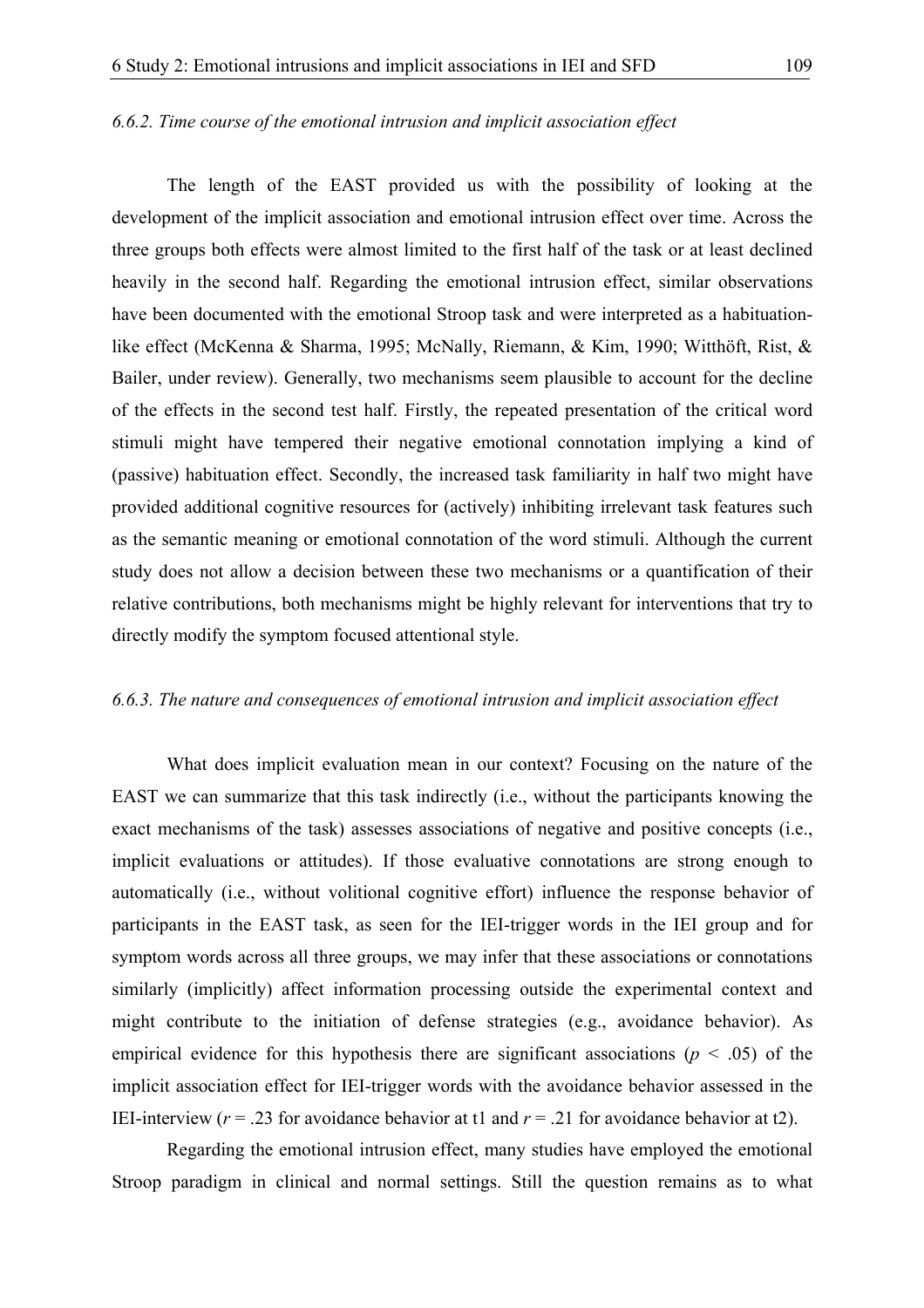processes the effect (i.e., a slowing in the light of negative and individually relevant information) actually reflects. Is it the exact meaning of the word in terms of its semantic content or rather an (implicit) emotional connotation (attached via classical conditioning or associative learning) associated with the word stimulus? Evidence for the latter view is growing (e.g., Richards & Blanchette, 2004). However, even if the emotional Stroop task assesses the strength of (negative) emotional connotations, intrusion effects result from at least two sources: firstly, a strong emotional association or connotation and secondly a poor ability to overcome or override the activation of the emotional association in order to perform the actual task. Thus, strong emotional intrusion effects remain ambiguous, either demonstrating easy activation of emotional connotation, or poor inhibition of such associations or a combination of both. Consequently, the interpretation of our experimental findings is limited by the current knowledge regarding the nature of implicit association (study 2) and emotional intrusion effects (study 1 and 2).

### *6.6.4. RT distribution analysis*

Our findings with regard to the RT distribution analysis with the ex-Gaussian distribution are mixed. The decomposition of different parts of individual response time distributions as reflected in the three parameters  $\mu$ ,  $\sigma$ , and  $\tau$  revealed further interesting information about the nature of the emotional intrusion effect on a mean level. In this respect our data confirm our hypotheses that the enhanced intrusion effect for symptom words in our two clinical groups is mainly a function of an increase in the  $\tau$  parameter. Following former interpretations of the  $\tau$  parameter as an index of failures in controlled attention (e.g., Spieler et al., 1996) it seems reasonable to conclude that slowing effects to symptom words arise from a failure to maintain controlled attention to the primary task or to inhibit the direction of attention to emotional connotations of symptom words. Such an interpretation would be in line with Brown's (2004) hypotheses that "modalities affected by unexplained symptoms will be associated with deficits in high-level postattentive processing but not low-level preattentive processing (p. 807)". In the same direction point the results of Lim and Kim (2005) that patient with somatoform disorder show an attentional bias toward physical threat words only under conditions of supraliminal presentation, but not during subliminal word presentation. Additionally, the ex-Gaussian parameters reveal interesting differences between the emotional intrusion and implicit evaluation effect: whereas the emotional intrusion effect (for symptom words) is reflected in elevated  $\sigma$  and  $\tau$  parameters, the implicit association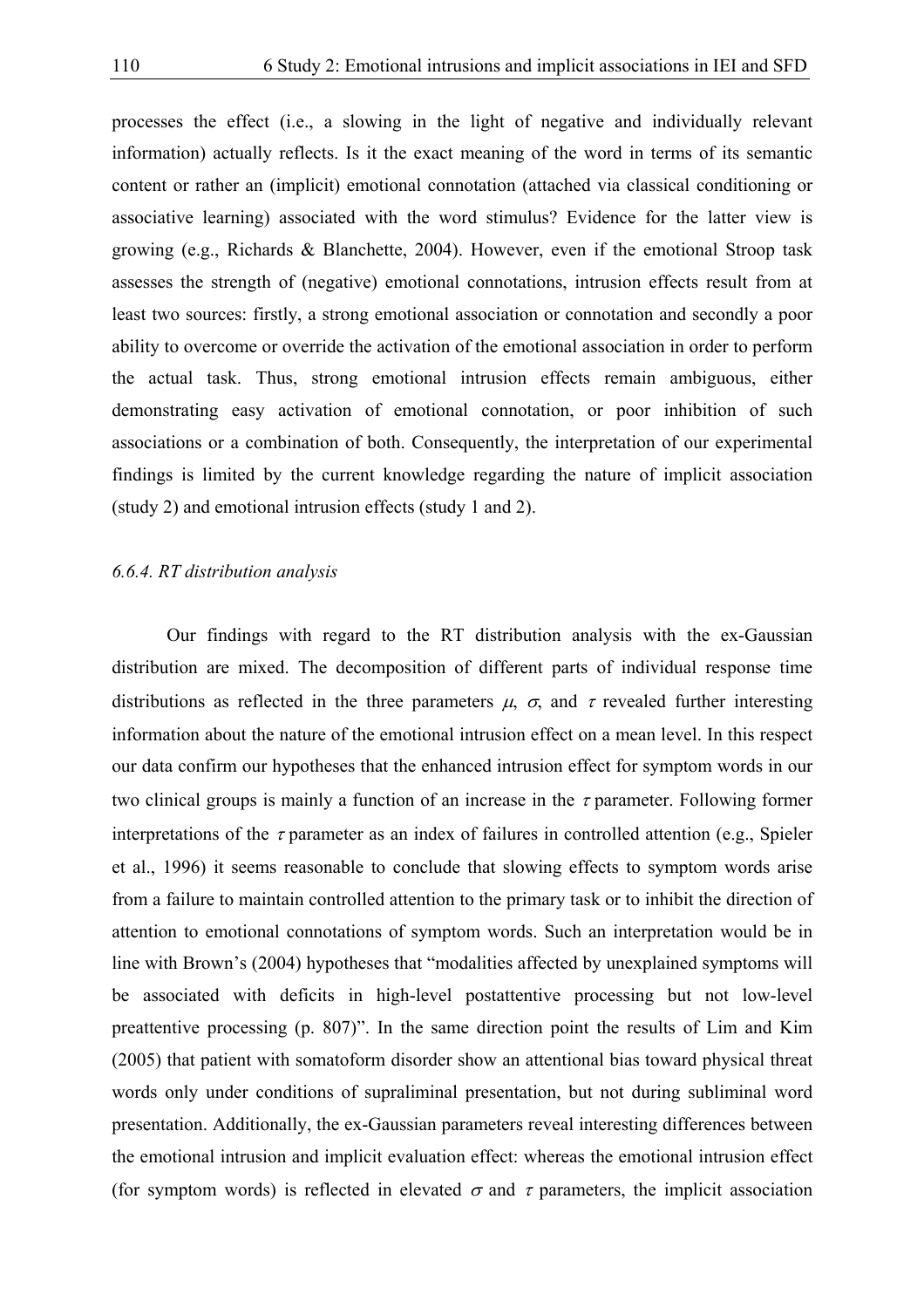effect (for symptom words) is also marked by an increase in the  $\mu$  parameter that is supposed to reflect more automatic processing. However, we have to acknowledge several problems and limitations with the parameters derived from the ex-Gaussian distribution. Firstly, results of the raw reaction time data could only be replicated in part. Secondly, no substantial correlations between the three parameters and the symptom reports emerged. Therefore we have to conclude that traditional RT measures in our study seem more reliable and robust for individual differences analysis, which might partly be attributable to the comparatively low number of data points that were available for the parameter estimation.

## *6.6.5. Limitations*

A limitation of the current study refers to the fact that we were not able to repeat the diagnostic interview (SCID I) to assess the stability of the clinical diagnoses. However, the stability data of the self-report measures (from t1 to t2) indicate a rather high-stability of symptoms.

As De Houwer (2002) pointed out, measures derived from the IAT and related paradigms like the EAST only quantify the strength of associations between concepts. As psychopathological relevant "beliefs" are marked by qualified, directional, and often very complex associative structures (De Houwer, 2002), results on the strength of the association of single concepts as presented above can only elucidate small pieces of memory structures involved in more complex pathological networks (e.g., Foa & Kozak, 1986). Additionally, we have to acknowledge that the comparatively low number of trials in each experimental condition might have limited the robustness of the three parameter estimations for the ex-Gaussian distribution. Finally, although our study yielded altered *cognitive* processes in SFD and IEI these phenomena are by no means sufficient to fully explain the complex symptomatology.

Although results regarding an involvement of endocrinological and immunological processes in somatoform disorders are currently mixed, it seems reasonable to consider somatization as a complex psychophysiological phenomenon (Rief & Barsky, 2005).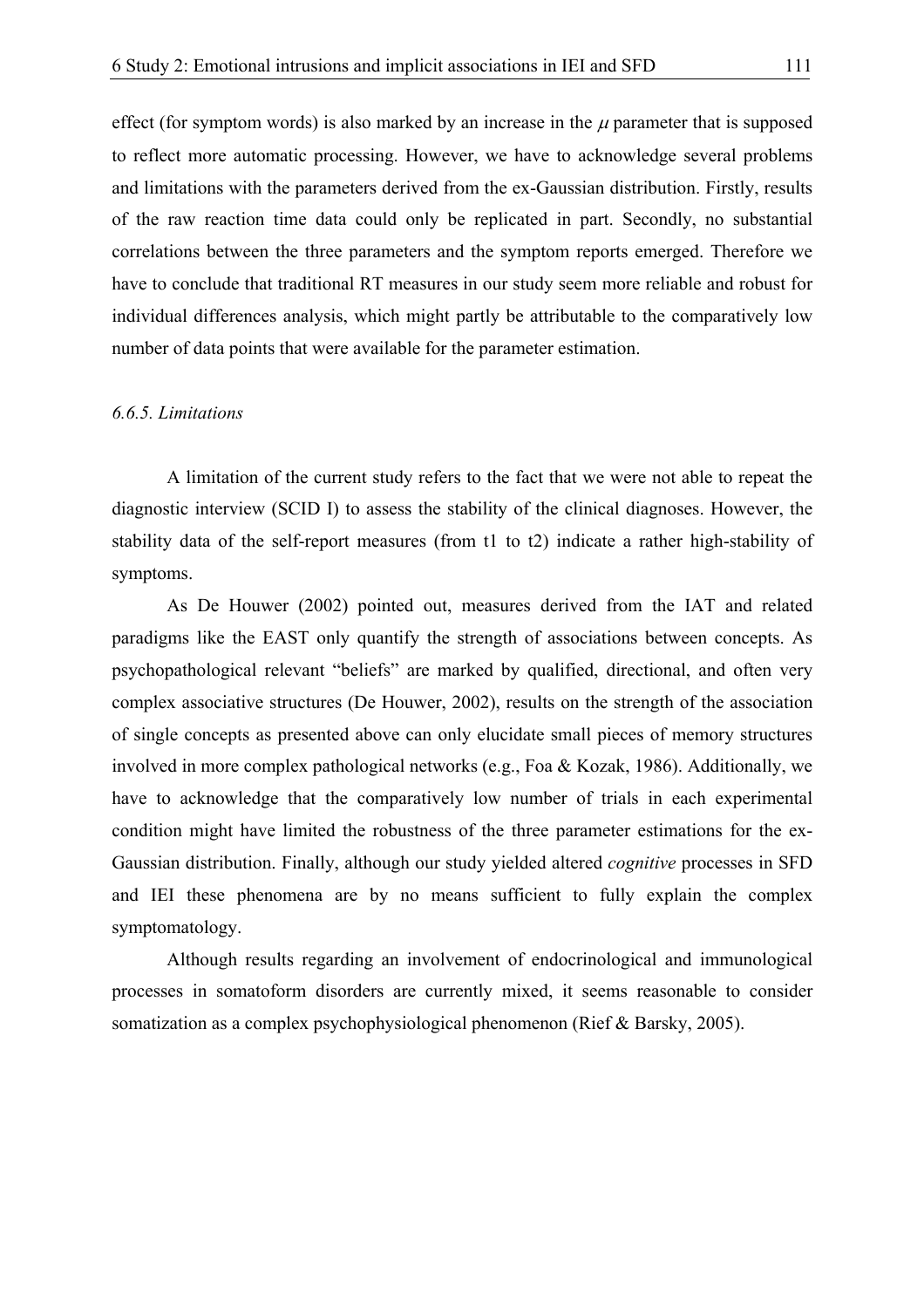## *6.6.6. Conclusion*

In conclusion, the results of our second study replicate and support prior findings about the involvement of attentional and implicit evaluative processes in IEI. Conceptually, in line with psychological theories of medically unexplained symptoms, evidence for a symptom focused attentional style was found in both IEI and SFD. Methodologically, we have determined the EAST as a valid measure not only for implicit associations but also for the assessment of robust emotional intrusion effects analogously to indicators derived from the emotional Stroop task. We also consider the decomposition of individual response time distributions with the ex-Gaussian distribution as fruitful to improve our understanding of emotion modulated attentional processes in psychological disorders.

After dealing with cognitive aspects of IEI and typical somatoform disorders, we want to emphasize that the nature of symptom etiology or chronification implied in this work is not meant to disregard the impairment and suffering of participants in the two clinical groups (as documented in the self-report and clinical interview data). Nor can we finally exclude the possibility of severe organic etiological conditions in single cases. However, recent data confirm the notions that both medically explained and unexplained symptoms, irrespective of their (supposed) etiology, are accompanied by severe physical and psychosocial disability (Kisely & Simon, 2006). In line with Pennebaker and Brown, we finally consider medically unexplained complaints as subjectively real and individually distressing.

# *6.6.7. Future directions*

It is tempting to speculate that in line with Pennebaker's competition of cues model the involvement in externalizing attributional reasoning or rumination (as reflected in IEIspecific associations and memory bias - which we consider as the main specific component differentiating IEI from traditional somatoform disorders), represents an adaptive and complex cognitive coping method (rather than a simple phobic reaction). Its implicit function is, to distract attention from threatening internal sensations, thereby reducing negative emotional states resulting from a symptom focused perceptual style. Paradoxically, environmental fear motivated avoidance of external stimulation (a treatment recommended by clinical ecologists) in turn preserves catastrophic expectations and results in increased attentional resources for the perception of physical sensations that might be characterized as a nocebo phenomenon and simultaneously serve as convincing emotional evidence for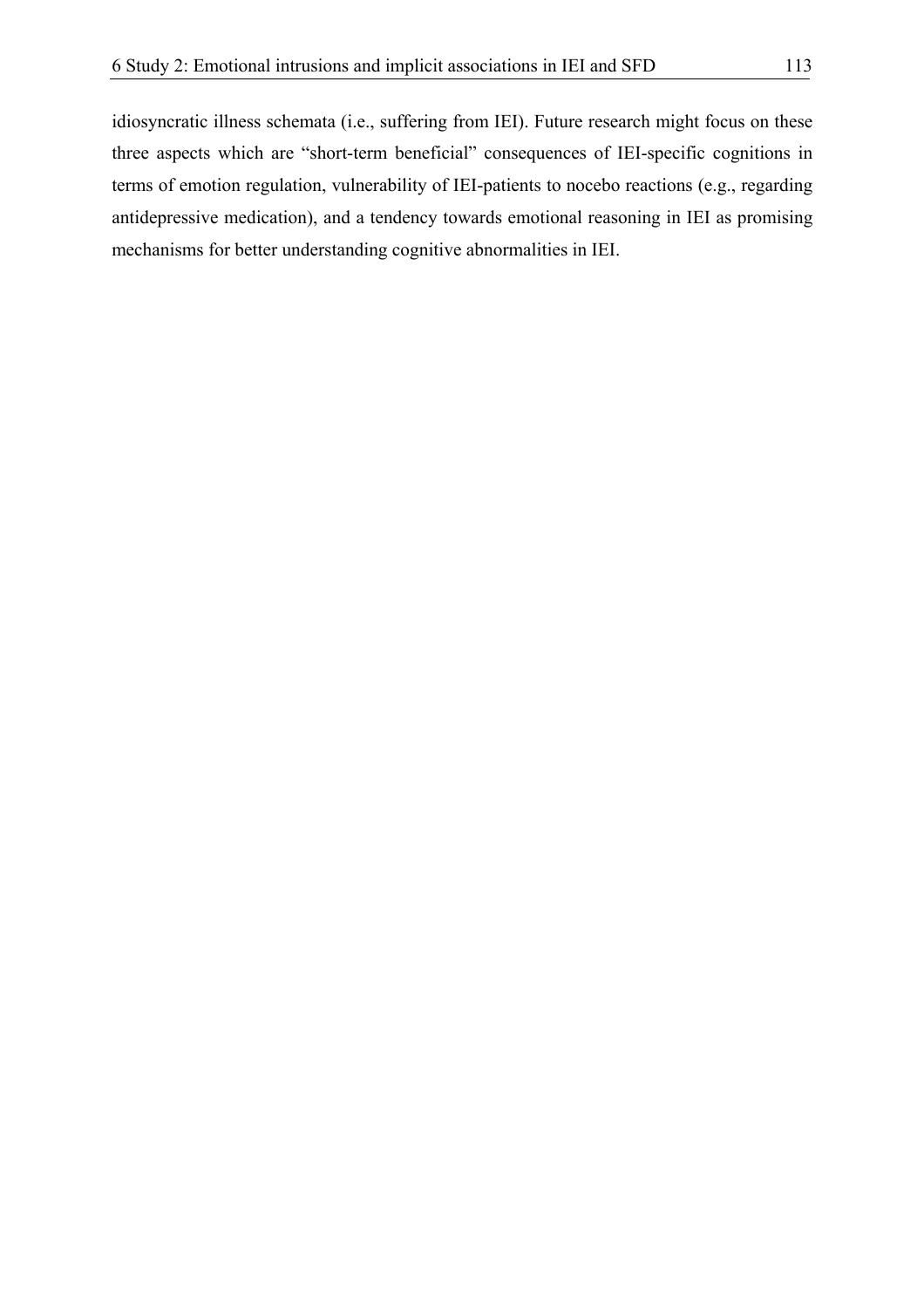# **7 INTEGRATION OF FINDINGS AND GENERAL DISCUSSION**

The two studies presented above aim at investigating cognitive abnormalities with regard to attention and memory processes involved in the pathogenesis of IEI. The experimental design, i.e., a longitudinal study with two control groups (people with a somatoform disorder and non-somatoform controls), was chosen to prove specificity and temporal stability of results and to gain further evidence for the question if IEI should be considered and treated as a modern variant of somatoform disorders. In the following paragraphs we will sum up and discuss the major findings and outline implications for therapy of IEI. Finally, we will suggest promising topics for future research.

### **7.1. Summary of findings**

In the first study we used different experimental paradigms to assess attentional biases (emotional Stroop and dot-probe task) toward IEI-trigger words and unspecific bodily symptom words, as well as explicit memory biases toward these stimuli. Results only partly confirmed our hypotheses: In line with our expectations, people with somatoform disorders (SFD) and people with IEI showed an elevated attentional bias toward symptom words in the emotional Stroop but not the dot-probe task compared to people without SFD and IEI. Most surprisingly and in contrast to our expectations, no such attentional bias could be observed for the IEI-trigger words in people with IEI. Since the dot-probe task was designed as an alternative measure of selective attention, it was also unexpected that the attentional bias toward symptom words in the emotional Stroop task could not be replicated in the dot-probe task. We attribute this finding primarily to two reasons - firstly, a lack of reliability of the dot-probe task and secondly, conceptual differences between the processes measured by the emotional Stroop (emotional intrusion effects) and the dot-probe task (attention shift effects). In the case of the recognition task as a measure of explicit memory bias, we found evidence for a better recognition of IEI-trigger words in people with IEI compared to the other two groups, whereas no differences with regard to symptom word recognition could be observed among the three groups. Thus, our first study revealed similarities as well as differences regarding biased information processing in people with IEI and SFD. However, since we obtained discrepant results between the two measures of selective attention (DPT and EST), the question remains as to how reliable and valid the attentional bias toward symptom words would be. In our second study one year later, we therefore aimed at replicating the emotional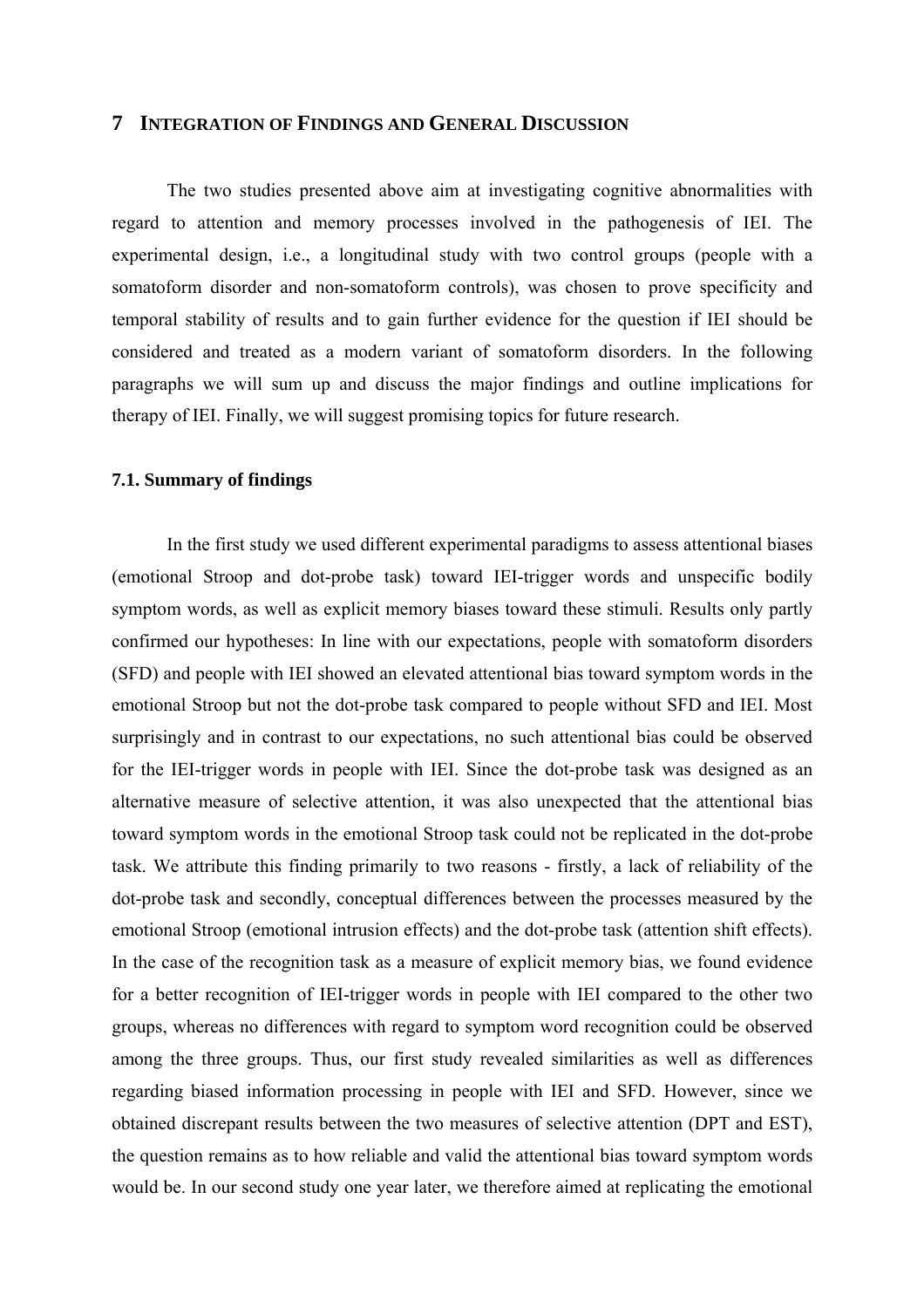intrusion effect in the IEI and SFD group. As we were also interested in another component of our hypothesized model of IEI, namely *implicit* or *schematic* representations of the harmfulness of IEI-triggers in memory, we chose the extrinsic affective Simon task (EAST) as an innovative experimental paradigm that allowed for the assessment of attentional bias and implicit association effects simultaneously. Although the EAST is more complex and demanding, it shares many similarities with the emotional Stroop task used in our first study (e.g., words are presented in different colors and the task is to respond to the color and ignore the word meaning). Interestingly, results of the EAST concerning the attentional bias effect closely replicated the findings of the emotional Stroop task in study 1 - people with SFD and IEI, but not the CG revealed robust selective attention effects toward bodily symptom words but not IEI-triggers words. This attentional bias toward symptom words was even significantly stronger among people with IEI compared to members of the SFD group. We take the findings of this replication study as strong evidence for the hypothesis that people with IEI like patients with SFD in general reveal cognitive abnormalities in attentional processes that mirror habitual body and symptom focused attentional styles. From a methodological perspective it seems notable, that attentional biases, in the sense of emotional intrusion effects, do not seem restricted to verbal/oral responses (study 1) but also manifest in a manual response mode (key press reactions used in study 2). Apart from replicating our major findings of the first study, we additionally observed an interesting pattern of results

regarding implicit association effects in the second study: In line with our hypothesis, only the IEI group showed significant implicit negative associations with IEI-trigger words. We interpret this finding as evidence for implicit disorder specific cognitive schemata. Our expectations concerning elevated negative association effects of bodily symptom words in the IEI and SFD groups were only partially supported: Only the IEI group revealed stronger negative associations compared to the CG. No such effect was found for the SFD group. One reason for this result might be that many participants in the SFD groups fulfilled diagnostic criteria of a rather mono-symptomatic variant of somatoform disorders, e.g., gastrointestinal problems considered as irritable bowel syndrome (IBS). As the stimulus words addressing bodily symptom are much more heterogeneous they might be more relevant to people with polysymptomatic variants of somatoform disorders.

Additionally, there are similarities as well as differences between participants with a traditional somatoform disorder (SFD) according to DSM-IV and participants fulfilling our case criteria for IEI. Focusing on attentional processes towards symptom words and selfreport data, both clinical groups revealed very similar experimental biases, similar degrees of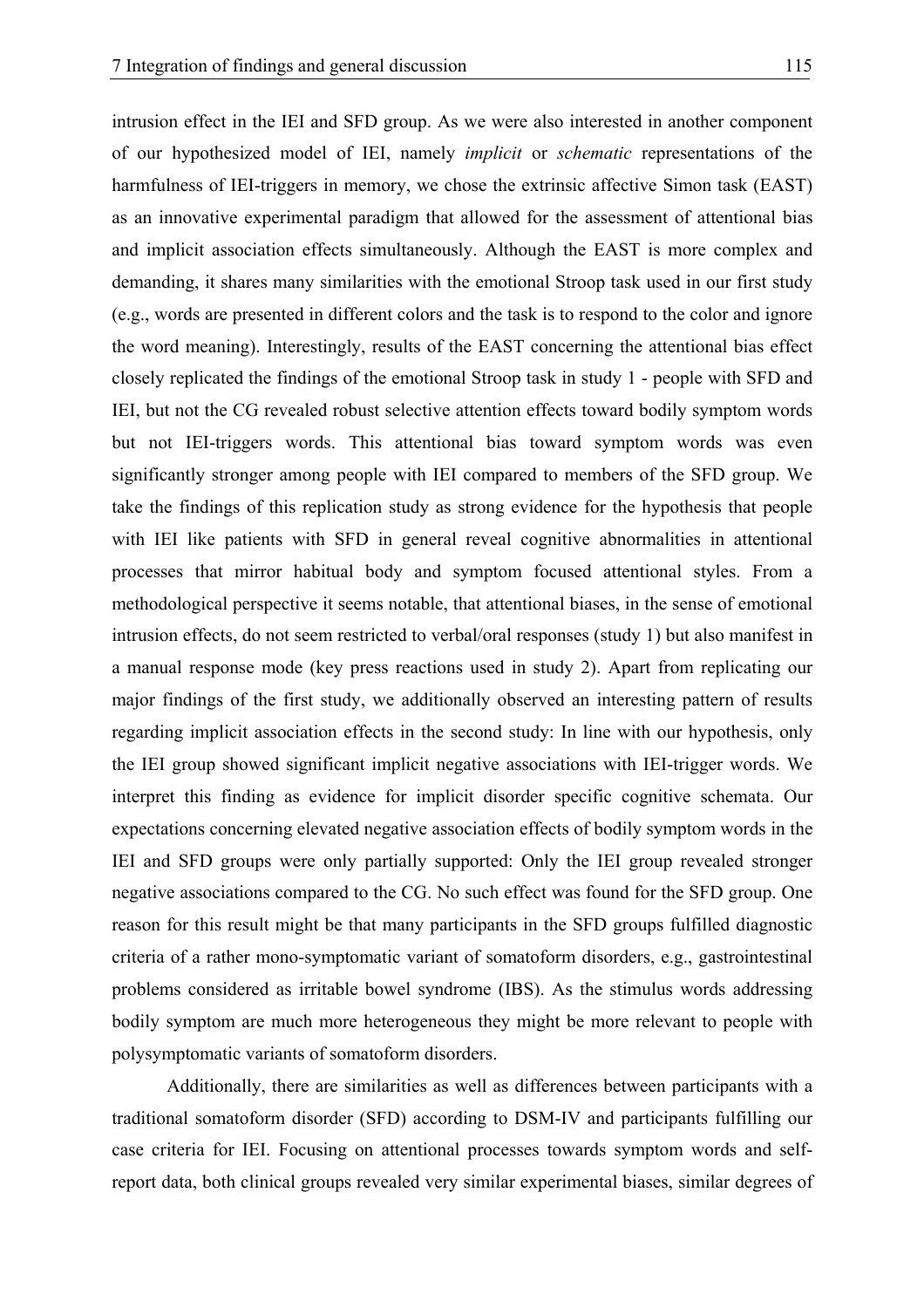psychopathological symptoms (e.g., SCL-90R), and parallel psychological risk factors such as negative affectivity or dysfunctional attitudes toward body and health. In this way, on a group level, the similarities regarding symptom patterns and attentional bias scores between SFD and IEI participants outweigh the differences. In contrast, an explicit memory bias toward IEI triggers, elevated levels of habitual imaginative involvement on the absorption scale, and implicit negative evaluations of IEI-trigger words turned out as specific for IEI. Based on these findings we encourage the consideration of IEI as a variant of somatoform disorders marked by the co-occurrence of two important features: multiple somatoform symptoms *and* specific externalizing environmental symptom attributions, often triggered by low-level olfactory stimuli. Since it is the second part, namely the external symptom attribution style that fosters the chronification of the disorder (either via radical avoidance of many daily activities or via counterproductive medical interventions proposed by representatives of clinical ecology and environmental medicine), perhaps the most important question requiring further research is: Why do some people with somatoform symptoms develop IEI, whereas others do not? Although the results of studies 1 and 2 provide no comprehensive answer to this question we will refer to this question later on and derive some hypotheses that deserve further experimental investigation.

### **7.2. Re-examining the cognitive-behavioral model of IEI**

Since a comprehensive test of our cognitive-behavioral model of IEI presented in chapter 3 was beyond the scope the current work, we mainly focused on cognitive factors hypothesized in the maintenance of IEI, such as *attentional biases* (toward bodily symptoms and IEI-triggers) and specific memory processes (explicit memory biases and implicit association effects) indicating the existence of IEI-specific danger schemata. Whereas people with IEI produced a stronger emotional intrusion effect in the light of somatic symptom words compared to the CG (study 1 and 2), they did not react to IEI-trigger words in the hypothesized manner (i.e., with a slowing of responses). This latter finding casts doubt on parts of the previously proposed hypothetical cognitive-behavioral model of IEI ([Figure 3-1](#page-36-0)). According to this model, participants with IEI should not only direct their attention selectively toward unspecific bodily complaints but also toward suspected IEI-trigger substances in the environment. However, such an early, fast-acting attentional bias toward IEI-trigger words was not detectable, neither in study 1 nor in study 2. Since those findings leave us with a variety of possible alternative explanations, we can only speculate about the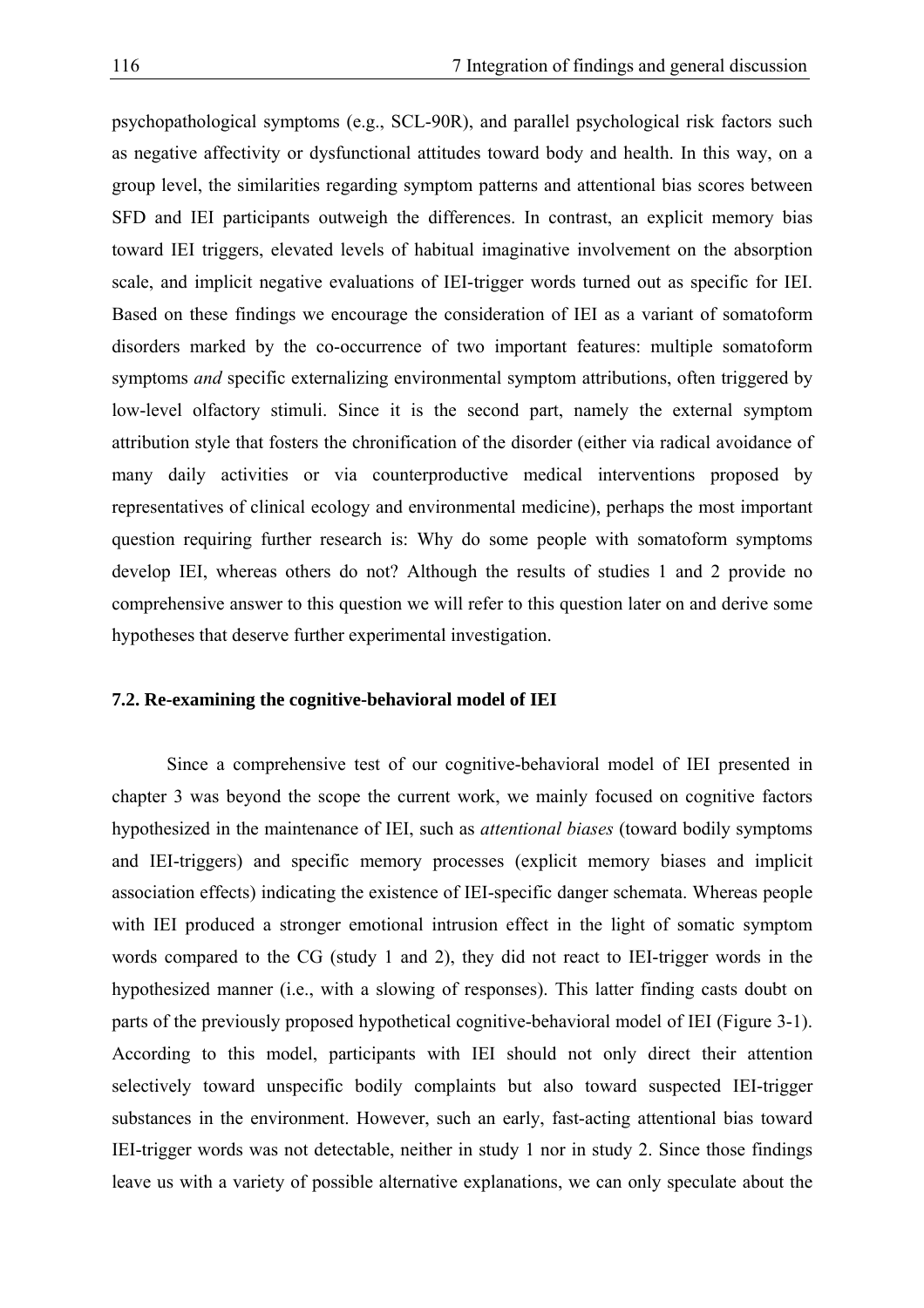causes. It might be an artifact of the methodology used in our study. Some authors suggest, that emotional Stroop tasks with supraliminally presented stimuli represent "impure" measures of selective attention because those tasks allow for strategic defense reactions that blur emotional intrusion effects (e.g., Putman et al., 2004). Therefore, the use of subliminal task versions in further studies that eliminate the use of conscious performance strategies would clarify this issue. Additionally, with the help of functional magnetic resonance imaging, Van den Heuvel and colleagues (Van den Heuvel, Veltman, Groenewegen, Witter, Merkelbach, Cath, van Balkom, van Oppen, & van Dyk, 2005) could demonstrate in patients with obsessive-compulsive disorder that even in the absence of effects in the behavioral data (i.e., emotional intrusion effects based on response time differences), correlates of selective attention processes can be found in neural activation patterns. Given these results, it might be premature to discard the existence of an attentional bias toward IEI-trigger words in patients with IEI. However, the data of studies 1 and 2 suggest that people with IEI compared to the other two experimental groups are not impaired in their ability to effectively disengage their attention from word stimuli representing common IEI-triggers. In contrast, this ability (disengagement of attention from critical stimuli in order to efficiently perform on the primary task) seems to be impaired in the light of bodily symptom words. Therefore, the paradox remains, that although IEI-trigger words are rated as very unpleasant and highly arousing by the IEI participants (cf. results of the SAM-ratings) and although these words produce negative implicit association effects in the EAST, their threat value does not seem sufficient to elicit a spontaneous interruption to current processing in the emotional Stroop task. In line with the results of the explicit memory task in study 1 (better recognition of IEItrigger words in patients with IEI) we suggest that IEI-triggers and bodily symptoms are processed in different ways and that information concerning IEI-triggers might be motivationally ambivalent as they represent both danger and reduce uncertainty at the same time: For people with a traditional somatoform disorder as well as people suffering from IEI, bodily symptoms without known origin represent the primary matter of concern (thus automatically capturing attentional resources and producing emotional intrusion effects). The attribution of bodily perceptions as signs of IEI represents a secondary interpretive or evaluative process that takes place later in information processing. In this sense, IEI-related information is ambivalent in that it signals danger ("poison") but at the same time provides an idiosyncratic acceptable explanation that externalizes symptoms, and thereby reduces uncertainty and responsibility.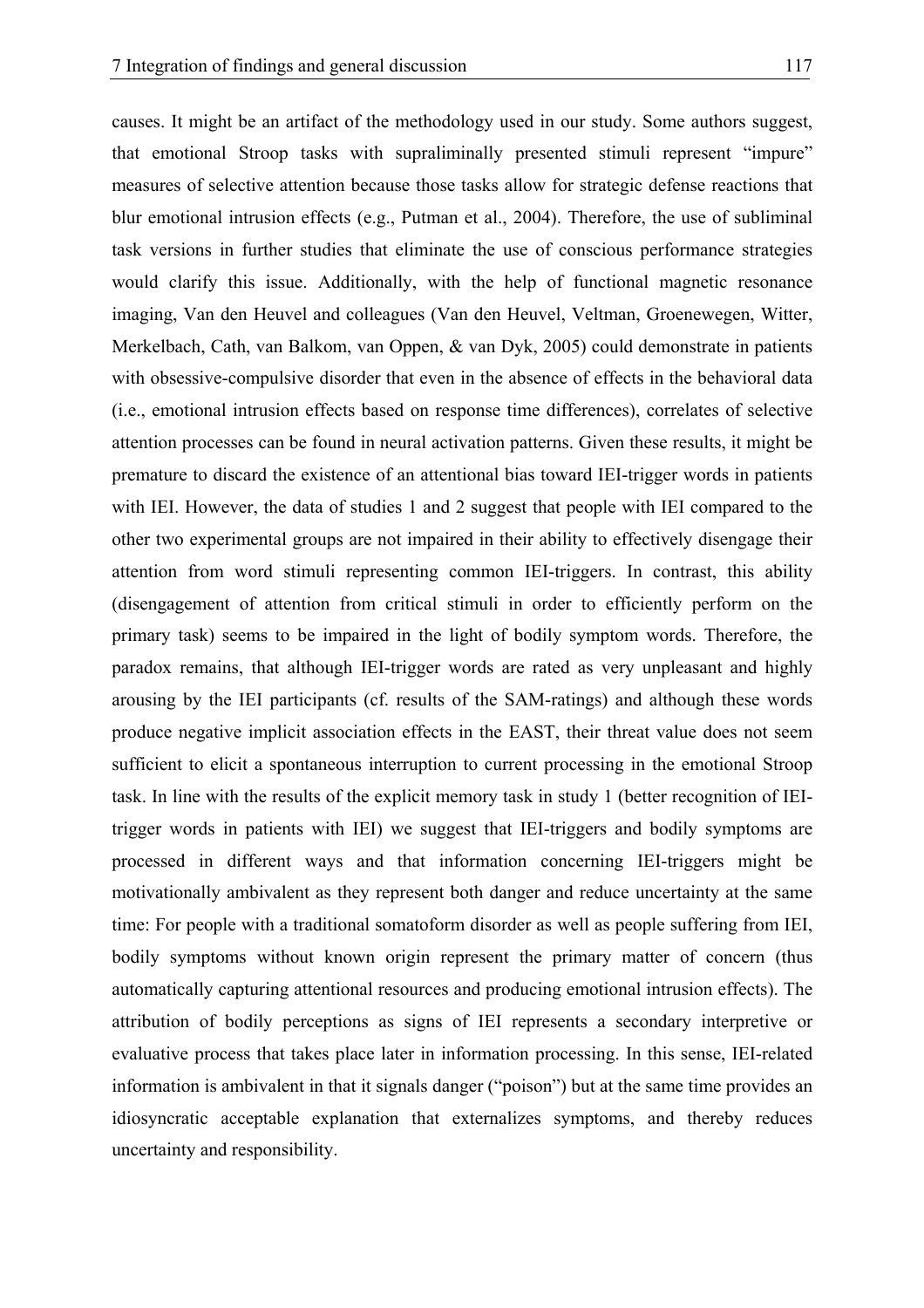I would therefore postulate that beliefs about the harmfulness of suspected IEItriggers serve as an idiosyncratic causal explanation for the otherwise unexplainable somatic symptoms. From a learning perspective, this kind of IEI-specific reasoning is negatively reinforced by the reduction of uncertainty about the causes of bodily reactions, the distraction of attention from the body and negative internal emotional states to the environment, and once IEI-beliefs are established, positive reinforcement results from the confirmation of existing beliefs (i.e., to suffer from IEI) and the (external) attribution of responsibility to the environment. On a more global level, these two mechanisms of negative and positive reinforcement serve as affect or mood regulation strategies. Focusing on short-term consequences, the strategy of externalizing the cause of bodily complaints might be beneficial. In the long run, the repeated interpretation of bodily reactions as signs of IEI represents a catastrophizing appraisal process that directs high-level attention (according to the model presented by Brown, 2004) to the symptom itself and thereby lowers the symptom perception threshold and / or increases and prolongs the conscious representation of bodily symptoms. Accordingly, IEI specific beliefs do not provoke a specific attentional bias toward IEI-triggers itself but rather enhance the emotional intrusion effect for symptom words.

### **7.3. Symptom attributions in IEI – a delusion-like phenomenon?**

The interested reader might have noticed that the formation and maintenance of IEIspecific beliefs that we propose in the cognitive-behavioral model above is already informed by a certain hypothesis – namely that IEI-specific beliefs resemble delusional phenomena like seen in schizotypy (milder forms) and in schizophrenia (more severe forms). As already mentioned in the theoretical section above, some authors (e.g., Staudenmayer et al., 2003b) have hypothesized and reasoned from their clinical experience with IEI patients that their attributions seem to be comparable to overvalued ideas and sometimes appear similar to milder forms of delusional phenomena in psychotic disorders. Our findings with regard to the high absorption values in the TABS for the IEI group (study 1) point in the same direction. Evidence for a common genetic ground for high absorption values and positive (psychotic) symptoms have recently been proposed (Ott, Reuter, Henning, & Vaitl, 2005). It therefore appears possible that the adoption and maintenance of IEI specific attributions is based on a neurobiological diathesis. Since the construct of absorption is also related to schizotypy, considered as a risk factor for schizophrenia, it would be interesting to prove whether people with IEI suffer from elevated levels of schizotypy. In this context, it would be especially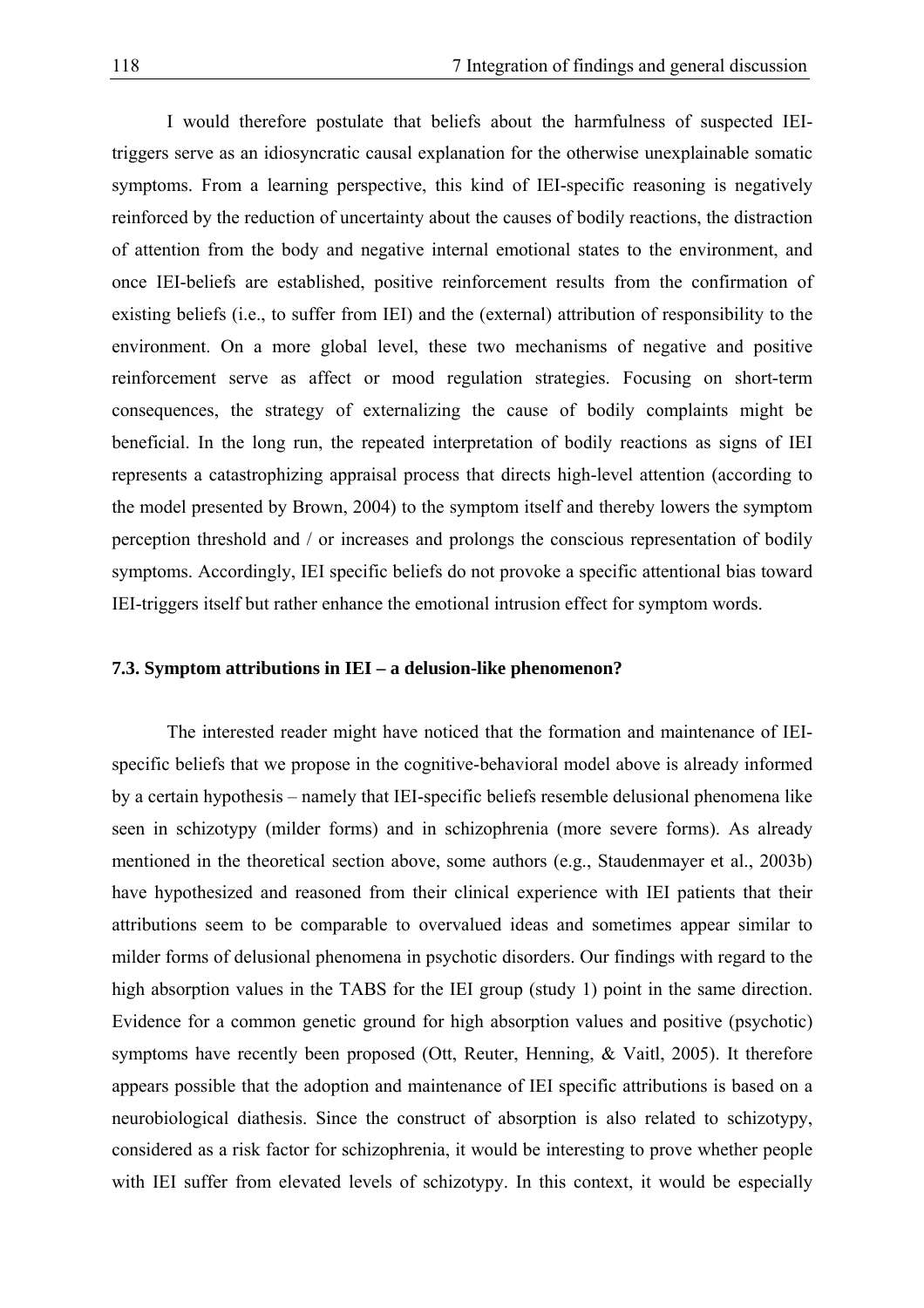interesting to investigate the existence of general reasoning biases, such as *cognitive bias against disconfirmatory evidence* that seems not only related to chronic schizophrenia (e.g., Woodward, Moritz, & Chen, 2006) but also to schizotypy (Buchy, 2006). This bias also plays a key role in the cognitive model of persecutory delusions as proposed by Freeman and colleagues (2002). The existence of this mechanism in IEI would explain why some patients stick to their idiosyncratic explanations in spite of disconfirmatory information. The model by Freeman et al. (2002) postulates that the generation of delusions is the consequence of a vulnerability-stress interaction: Based on biological (e.g., genetic) and psychological (chronic levels of anxiety and negative affectivity) vulnerability factors and critical life events provoke elevated levels of arousal that lead to inner-outer confusions and anomalous experiences (e.g., "experience of thoughts as voices, actions experienced as unintended," [Freeman et al., 2002; p. 334]). Once those anomalous experiences have been noticed, the individual searches for meaning based on existing knowledge and beliefs. Certain cognitive biases (e.g., "jumping to conclusions", "dysfunctions in theory of mind", Freeman, et al. 2002; "externalizing bias in the sense of non-self attributions", Bell, Halligan, & Ellis, 2006) now lead to erroneous results of the search process and the maintenance of (persecutory) delusions (see [Figure 7-1](#page-126-0)). A potential benefit of delusion-like cognitive processes regarding selfesteem and affect regulation is outlined in the following paragraph taken from Freeman et al.  $(2002; p. 335)$ :

"The explanation chosen will be mediated by at least three other factors. The first mediator is beliefs about mental illness and 'madness' (Birchwood, 1995). Simply put, many patients have had to make a choice between something being wrong with them and something being wrong in the world. Believing that something is wrong with them (for instance, that they are becoming mad) may be a more distressing belief then that they are being persecuted, and hence a persecutory belief is more likely to be chosen in such circumstances. In this respect, there is an external attribution that limits the distress caused to individuals in terms of cost to self-esteem; this could be viewed as a defensive attribution."

I propose, that similar defensive mechanisms, marked by externalizing attributions for bodily symptoms, might explain why environmental attributions (or external attributions in general) are preferred over internal (i.e., psychological) attributions in people suffering from IEI.

Another highly interesting construct, probably relevant for our understanding of IEI, refers to *latent inhibition*. This process that is defined as "a decrement in learning performance which results from the non-reinforced preexposure of the to-be-conditioned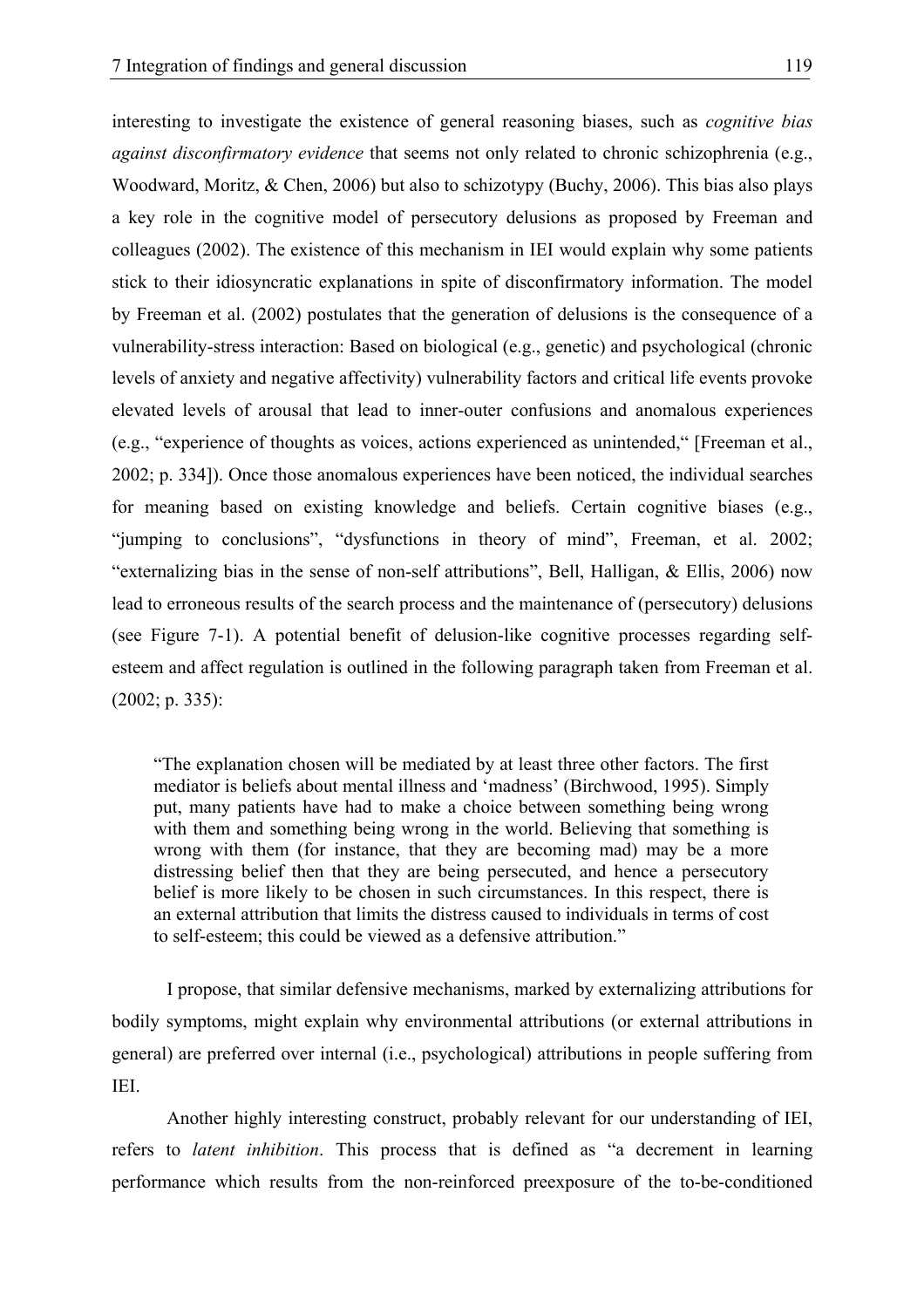stimulus" (Lubow, 1993; p. 398), is hypothesized as an indicator of basal attentional filter processes that have been demonstrated to be impaired in schizotypic individuals (Bell et al., 2006). If one assumes connections between IEI and schizotypy or psychosis-proneness in general, diminished latent inhibition effects (as vulnerability factors) might explain why, especially, people with IEI tend to discover and experience diverse associations between bodily symptoms and various aspects of their environment (e.g., odors, sounds, places). Diminished latent inhibition as an explanatory construct for chemical intolerance has previously been proposed by Otto and Giardino (2001): The authors suggest that diminished latent inhibition might serve as a risk factor for developing conditioned aversive reactions to odors. Furthermore, they point to interesting research that suggests a connection between reduced levels of latent inhibition in individuals that are marked by high levels of psychosisproneness and the personality construct of openness to experiences (Peterson & Carson, 2000; Peterson, Smith, & Carson, 2002). However, complicating the issue further, low levels of latent inhibition might be beneficial in terms of creative thinking when associated with high levels of intelligence and working memory capacity (WMC), whereas low latent inhibition scores in connection with reduced intelligence and WMC have negative effects on the cognitive system (Carson, Peterson, & Higgins, 2003).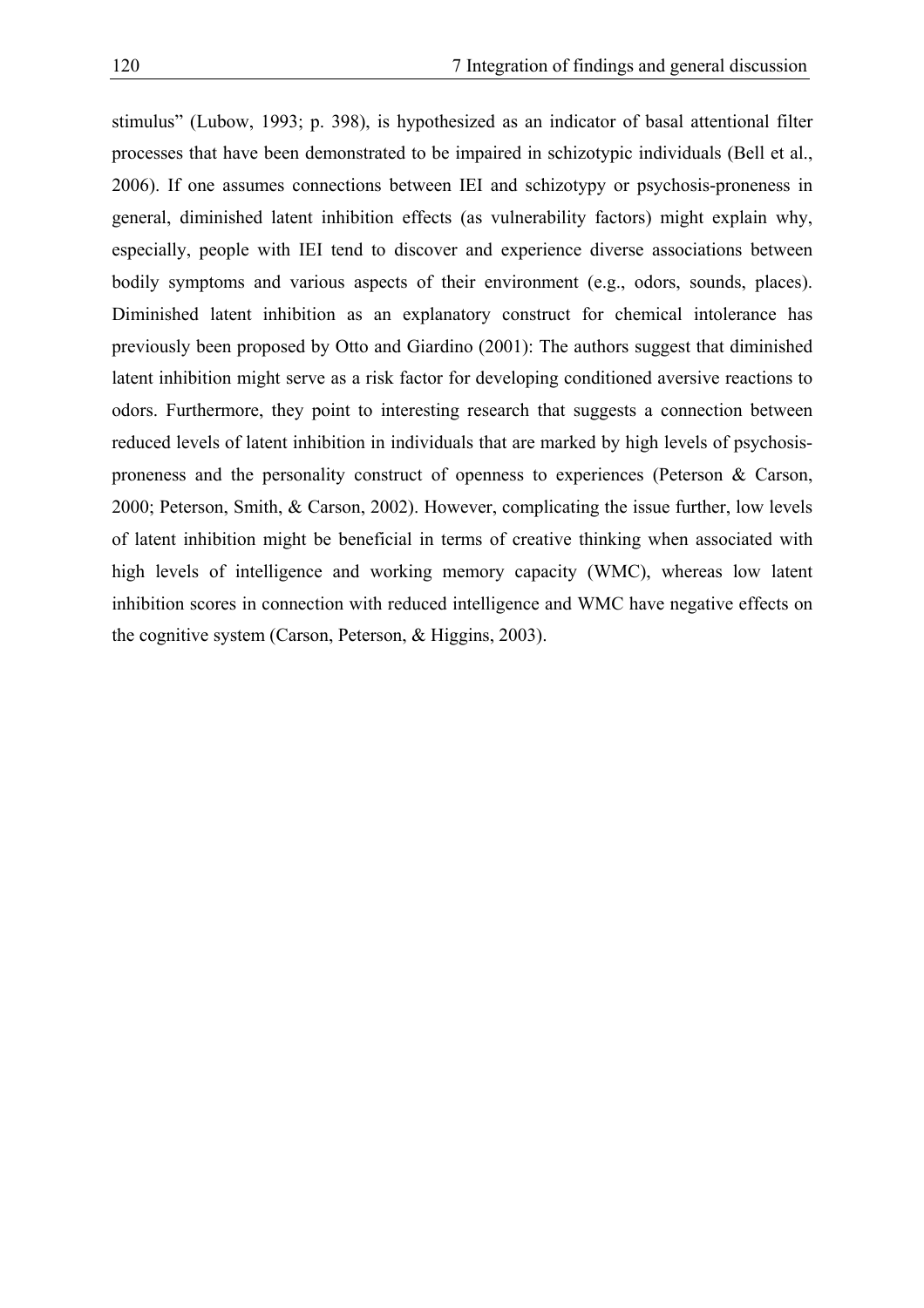

<span id="page-126-0"></span>**Figure 7-1: Model of maintenance of persecutory delusions (from Freeman et al., 2002; p. 338, Figure 2).** 

### **7.4. Implications for Therapy of IEI**

Little is yet known about successful intervention strategies that produce long-lasting and profound positive effect in patients with IEI. Available treatment suggestions are mostly derived from case reports. Interesting suggestions for therapy of IEI have been proposed by Guglielmi, Cox, and Spyker (1993). Although we would not generally share the opinion of the authors that MCS/IEI primarily represent an anxiety disorder for which Mowrer's two factor theory can be successfully applied, Guglielmi and colleagues describe in their case report the effective use of a comprehensive desensitization program, including biofeedbackassisted relaxation training, in vivo exposure to chemicals (e.g., cigarette smoke), and cognitive restructuring procedures. The authors convincingly argue that exposure with response prevention (i.e., prevention of avoidance) should be effective to decrease sensitivity to certain *olfactory* stimuli, since the olfactory system seems especially prone to processes of adaptation (i.e., decrease of sensitivity) and cross adaptation.

Based on the findings of studies 1 and 2 that IEI resembles traditional somatoform disorders with regard to experimental indicators of symptom focused attention and self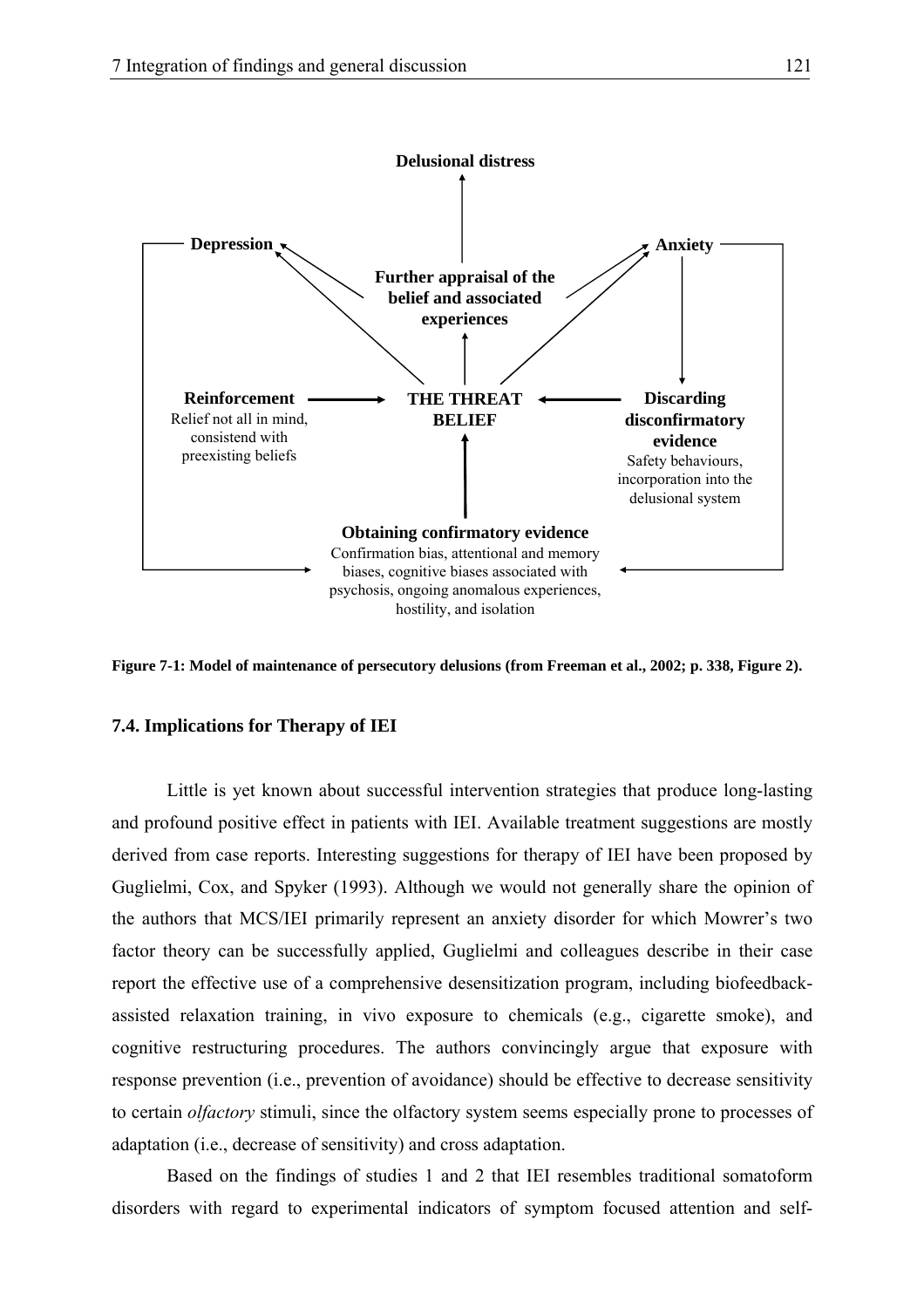reports measures of medically unexplained symptoms and current psychopathology, we suggest treatment elements that have been successfully proposed and applied to the realm of somatoform disorders and hypochondriasis (e.g., Rief & Hiller, 1998). The hallmarks of those programs are: the formulation of a psychobiological model of bodily symptoms (in contrast to a purely organic model), a reduction of avoidance and safety-seeking strategies (e.g., frequent doctor visits) as they are one of the main factors in the maintenance of anxiety and hypochondriacal worries, a decrease in body and symptom focused attention (e.g., via attention trainings), and the use of stress reducing and relaxing strategies (e.g., progressive muscle relaxation). As medically unexplained symptoms (MUS) foster avoidance behavior and physical inactivity (which in turn amplifies MUS and increases depressive mood), one of the main objectives in therapy is to increase healthy physical activity. Cognitive techniques such as Socratic dialogue are proposed to restructure irrational and catastrophizing beliefs prominent in hypochondriasis (e.g., headache is mostly a sign of a brain tumor). As according to the model presented in chapter 3 strong dysfunctional and irrational beliefs are genuine parts of IEI (e.g., "Bodily symptoms indicate that I have been poisoned."), specially tailored cognitive interventions that have been proved effective in treating delusional phenomena in schizophrenia (e.g., Lincoln, 2006) might be helpful in the work with IEI patients. Apart form these cognitive techniques, we consider the reduction of safety-seeking and avoidance behavior as most promising for the therapeutic endeavor to modify IEI-specific dysfunctional beliefs regarding the harmfulness of everyday chemicals.

## **7.5. Promising Future Directions in the Study of IEI**

*Psychosis-proneness and latent inhibition as explanatory constructs.* As already mentioned above, following a continuum approach of delusions (Bell et al., 2006) we consider the conceptualization of IEI-specific attributions as *overvalued ideas* and *delusionlike processes* (e.g., the belief that bodily symptoms are caused by low-dose chemicals) as fruitful for the deduction of further hypotheses. Given our results of elevated levels of absorption in participants with IEI, we expect that people with IEI reveal elevated levels of schizotypy and decreased levels of *latent inhibition*. Both hypotheses can easily be tested by using self-report measures in the case of schizotypy and cognitive-experimental paradigms in the case of latent inhibition. As a consequence, we would expect in differential aversive conditioning paradigms that people with, or at risk for the development of, IEI should show slower extinctions and faster reinstatement effects as evidence of a less efficient formation of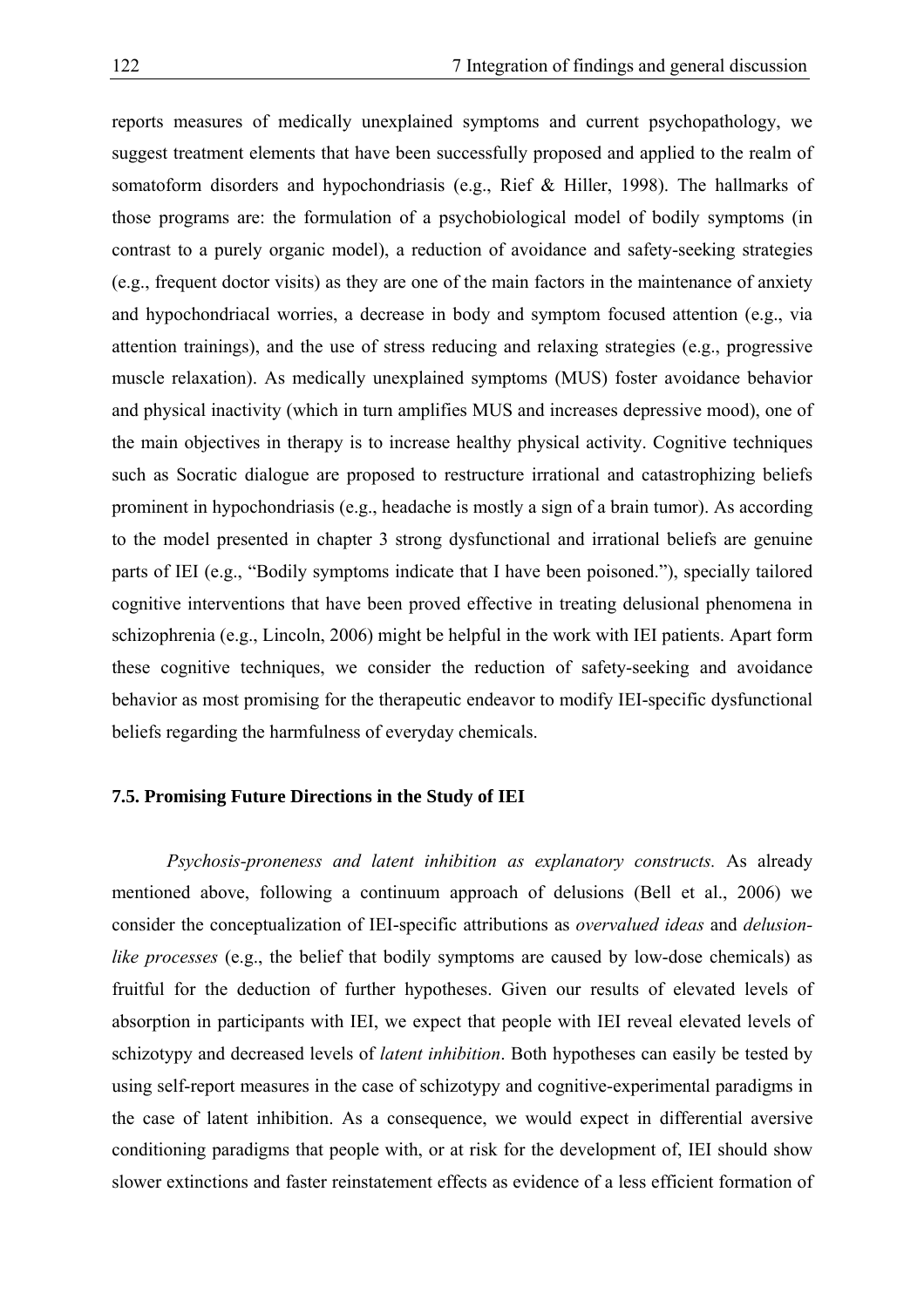new associations that have the potential to inhibit the learned fear response. Although this effect might be most pronounced with olfactory stimuli it should generalize to other stimulus modalities (e.g., visual, linguistic, or auditory stimuli).

*Functional magnetic resonance introspection (fMRI) and subliminal presentation mode – a final chance for the attentional bias hypothesis of IEI-triggers.* The results of studies 1 and 2 propose that counter-intuitively, verbal representations of IEI-triggers do not automatically capture the attention of patients with IEI as symptom words do. However, in order to abandon the notion that IEI-triggers elicit a fear like attentional response we would suggest to re-investigate this issue by introducing additional experimental conditions, for instance pictorial stimuli, subliminal exposure conditions, and individually selected triggers of symptoms. To test for the assumption that attentional biases, though not observable in the behavioral data, might be detectable in altered neural activation patterns we would suggest to combine further attentional bias studies with fMRI technology.

*Do people with IEI (and SFD) show general reasoning biases that might be explained by temporal or stable decreases in working memory capacity?* The two studies aimed at investigating specific cognitive biases toward illness relevant information. To date, little is known about general cognitive biases in people with IEI (and SFD). Studies of participants with sub-clinical variants of IEI could elucidate if general cognitive biases might partly explain the vulnerability toward dysfunctional beliefs or attributions. A similar study with phobic participants was conducted by de Jong, Weertman, Horselenberg, and van den Hout (1997). The authors demonstrated a general confirming reasoning bias (i.e., a tendency to confirm rather than to falsify prior beliefs) in spider-fearful individuals.

*Linking cognitive biases to physiological impairments or – how does psychological/emotional stress get under the skin?* As outlined in the previous paragraph, we take the empirical results of studies 1 and 2 as evidence for the significance of cognitive and emotional processes relevant for the etiology and maintenance of somatoform disorders in general and IEI in specific. However, limitations of the two studies to cognitive measures leave the question of associations between cognitive and physiological processes. Brosschot, Gerin, and Thayer (2006) have convincingly argued in their perseverative cognition hypothesis that prolonged *mental representations of stressors* (i.e., worry and rumination) are crucial in causing somatic symptoms (via changes in diverse organic systems like the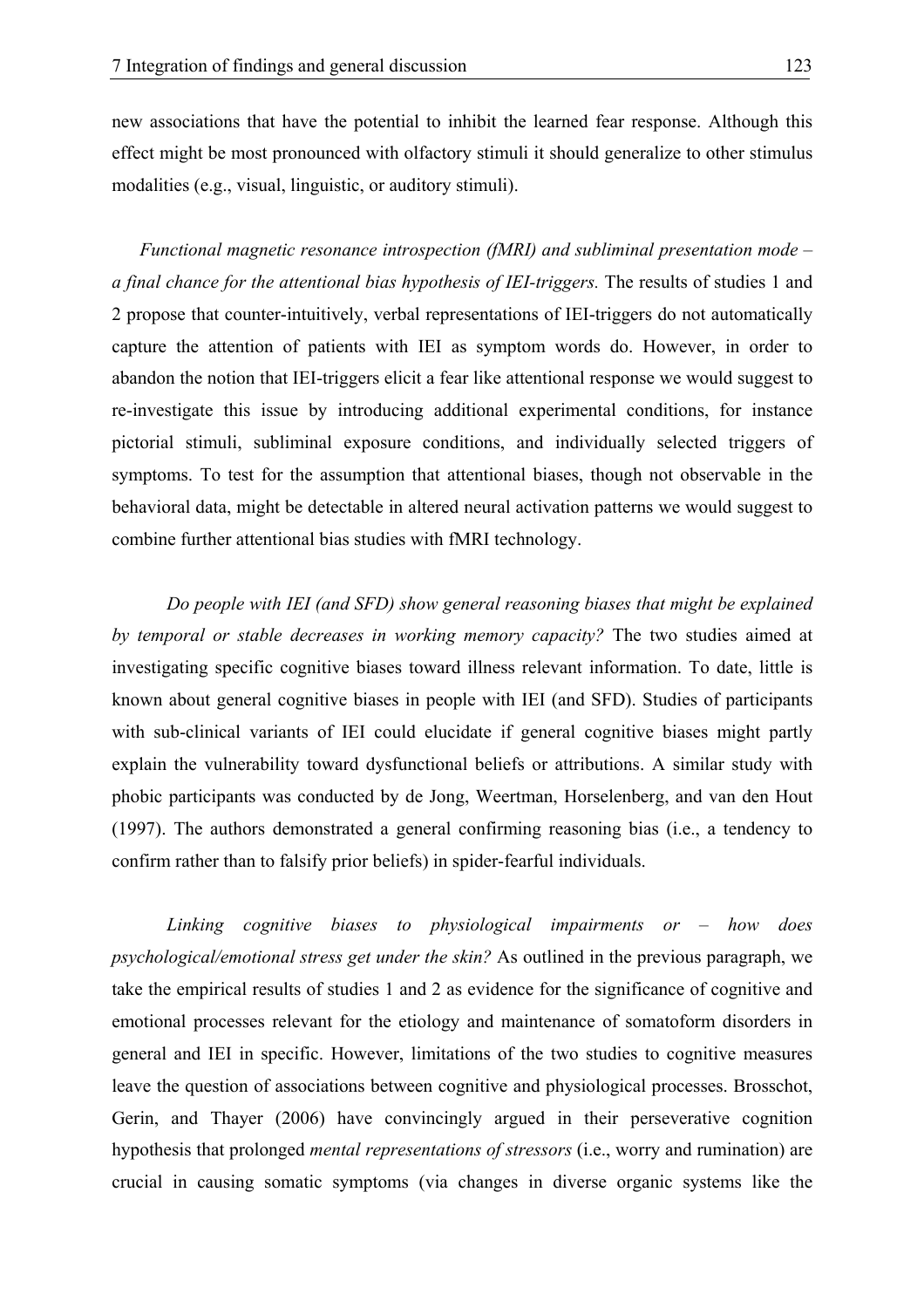cardiovascular, the immune, the endocrine, and the neurovisceral system). Along this line, it is tempting to speculate that our attentional bias effects toward symptom words might partially represent the inability of patients (with IEI and SFD) to effectively deactivate negative emotional contents in working memory. Thus, it would be interesting to investigate if ruminative tendencies associated with anticipated or past stressors are associated with experimental indicators derived from the emotional Stroop task or related paradigms and if performance in these tasks is related to measures of immunology or endocrinology. Such a link between attentional processes and immediate endocrionological responses has recently been proposed by Ellenbogen, Schwartzman, Stewart, and Walker (2006). The authors found interesting correlations between a cognitive measure of (subliminal) attentional disengagement from threat pictures (in a spatial cueing task) and cortisol levels. Similar associations between cognitive and endocrinological processes have been observered by others (e.g., van Honk, Tuiten, van den Hout, Koppeschaar, Thijssen, de Haan, & Verbaten, 2000). We therefore consider the issue of endocrinological and immunological changes associated with cognitive biases as fruitful for further studies in patients with SDF and IEI.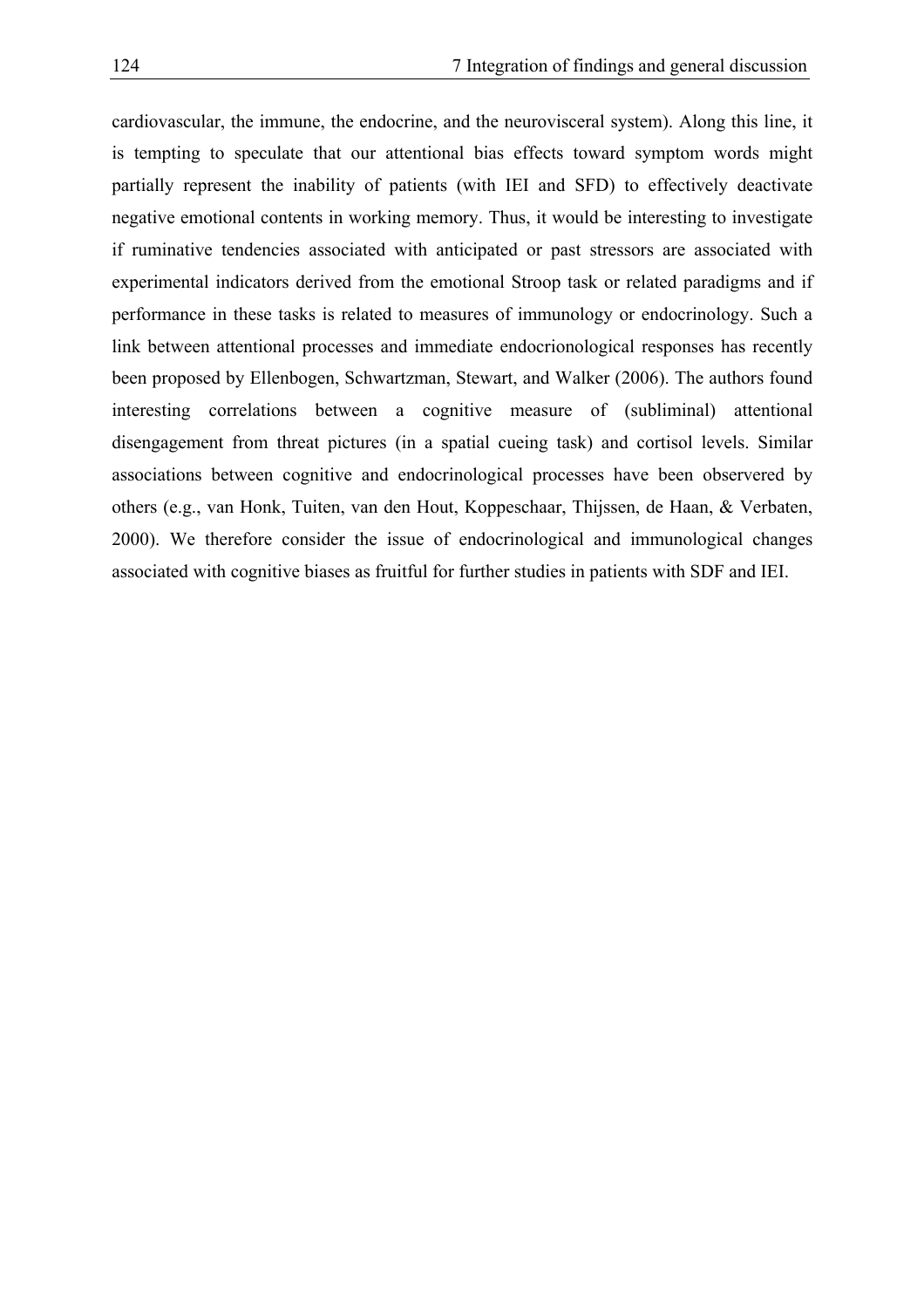## **8 SUMMARY**

Idiopathic Environmental Intolerance (IEI) refers to a polysymptomatic condition of unknown etiology, poorly understood pathogeneses, and somatoform-like phenomenology. Two studies were designed to assess cognitive biases in people with IEI (*n =* 54). Specificity of cognitive biases were tested in two control groups, that is, people with a traditional somatoform disorder according to DSM-IV (SFD;  $n = 44$ ), and people without IEI and SFD  $(CG; n = 54)$ .

The first study was designed to focus on psychological mechanisms and to detect and compare selective attention, memory bias, and abnormalities in explicit evaluative processes toward threat related words in IEI and SFD. Attentional biases toward somatic symptoms and IEI-trigger words were assessed with the emotional Stroop and the dot-probe paradigm. Memory bias was assessed with a recognition task. Ratings of explicit emotional evaluation were measured with the self-assessment manikin (SAM). The IEI and SFD group showed increased interference in naming the color of symptom words in the emotional Stroop task, whereas no differential interference effect was found for IEI-trigger words. The dot-probe task did not reveal evidence for group specific vigilance or avoidance reactions to critical stimuli. The IEI group recognized IEI-trigger words that they had previously seen slightly better than the other groups. Participants with IEI rated trigger words as more unpleasant and more arousing than the two comparison groups. Indices of attentional bias and explicit emotional evaluation were correlated with somatoform symptoms, dysfunctional beliefs about body and health, and other psychological self-report measures. Results revealed implicit and explicit cognitive abnormalities in IEI similar to SFD that may trigger and maintain processes of somatosensory amplification.

The second study provided data from a 1-year follow-up investigation using an innovative cognitive experimental paradigm - the extrinsic affective Simon task (EAST). In the EAST we dissociated indicators of attentional bias and implicit attitudes toward bodily symptoms and IEI-trigger words. Attentional bias scores mirrored results of the first study, that is, elevated attentional bias toward physical symptom words but not IEI-trigger words in IEI and SFD compared to the CG. As indirect evidence for the existence of dysfunctional specific schemata in IEI, negative implicit attitudes toward IEI-trigger words were found only in IEI-participants. Whereas implicit negative attitudes seem specific for IEI, increased attentional biases toward symptom words in IEI and SFD replicate previous findings and are compatible with the notion of symptom focused attention contributing to somatosensory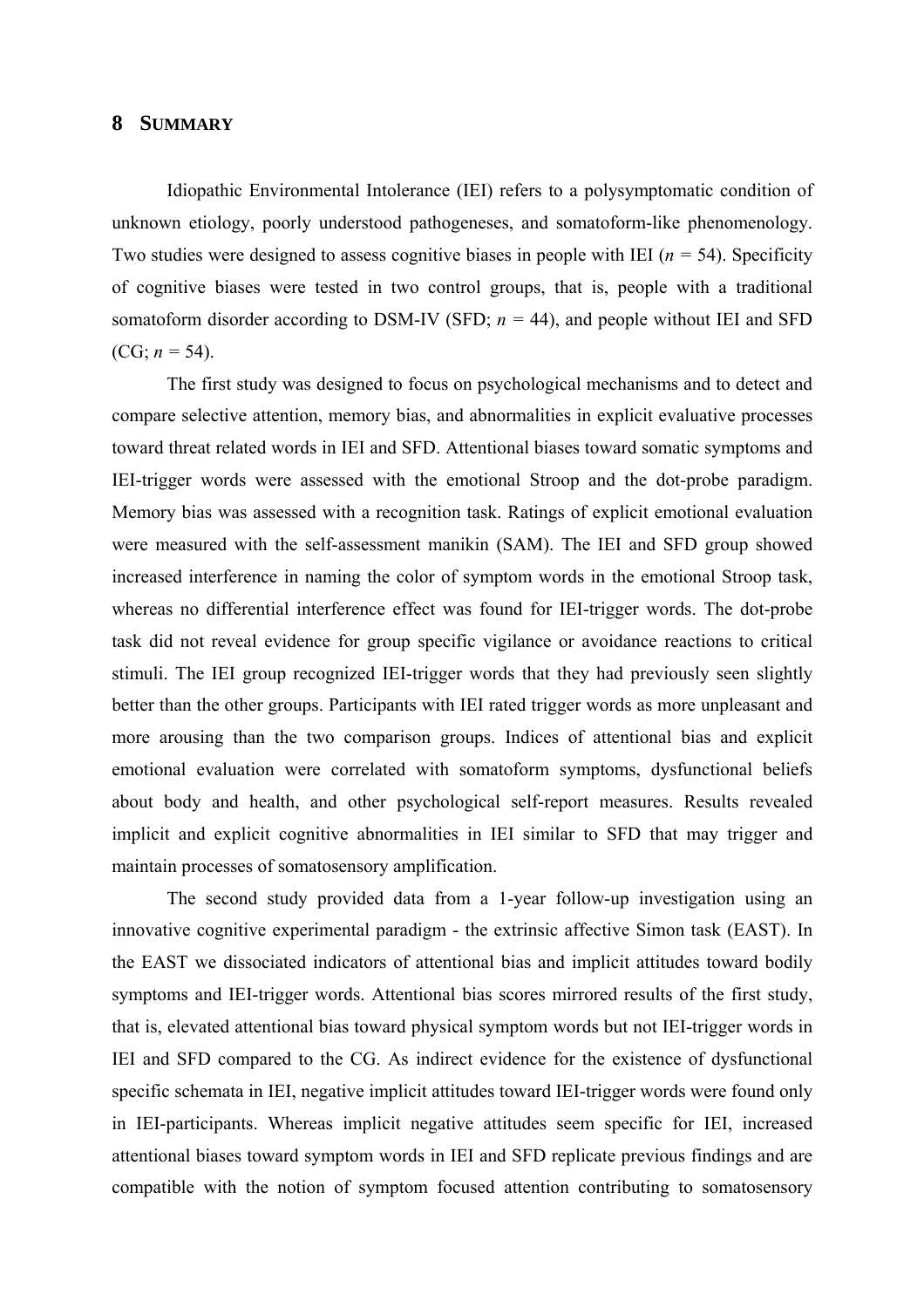amplification and chronicity of medically unexplained symptoms in typical and atypical somatoform disorders.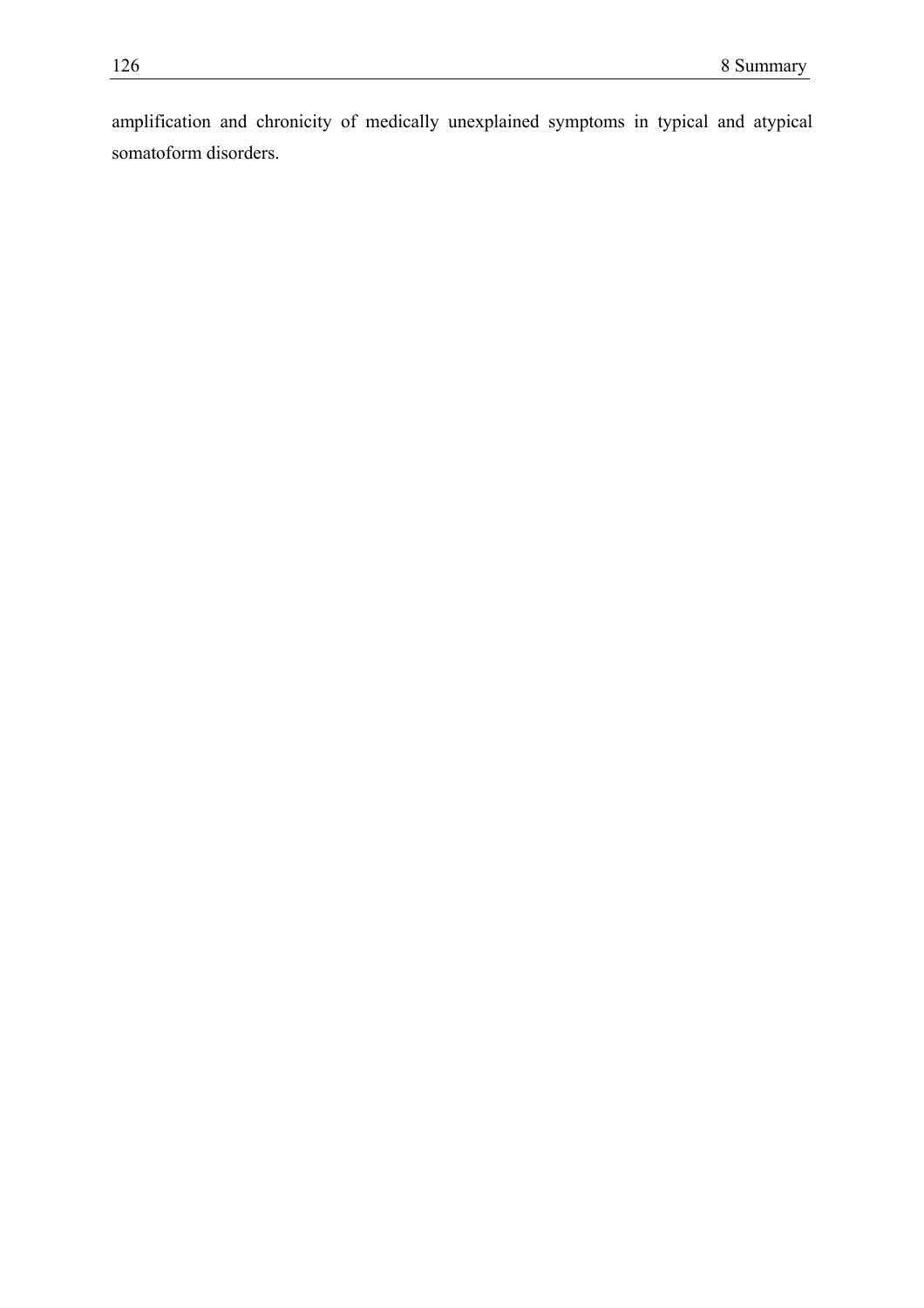# **9 REFERENCES**

- Aaron, L. A., & Buchwald, D. (2001). A Review of the Evidence for Overlap among Unexplained Clinical Conditions. *Annals of Internal Medicine*, 134, 868-881.
- Aaron, L. A., Bradley, L. A., Alarcón, G. S., Alexander, R. W., Triana-Alexander, M., Martin, M. Y., & Alberts, K. R. (1996). Psychiatric diagnoses in patients with fibromyalgia are related to health care seeking behavior rather than to illness. *Arthritis and Rheumatism,* 39, 436-445.
- Algom, D., Chajut, E., & Lev, S. (2004). A Rational Look at the Emotional Stroop Phenomenon: A Generic Slowdown, Not a Stroop Effect. *Journal of experimental psychology General*, 133, 323-338.
- Andersson, G., & Haldrup, D. (2003). Personalized pain words and Stroop interference in chronic pain patient. *European Journal of Pain,* 7, 431-438.
- Antelman, S. M. (1988). Time-dependent sensitization as the cornerstone for a new approach to pharmacotherapy: Drugs as foreign/stressful stimuli. *Drug Development Research*, 14, 1-30.
- Antelman, S. M. (1994). Time-dependent sensitization in animals: a possible model of multiple chemical sensitivity in humans. *Toxicology and Industrial Health*, 10, 335- 342.
- Aronson, K. R., Feldmann Barrett, L., & Quigley, K. (2001). Feeling your body or feeling badly: evidence for the limited validity of the Somatosensory Amplification Scale as and index of somatic sensitivity? *Journal of Psychosomatic Research*, 51, 387-394.
- Aronson, K. R., Feldmann Barrett, L., & Quigley, K. (2006). Emotional reactivity and the overreport of somatic symptoms: Somatic sensitivity or negative reporting style? *Journal of Psychosomatic Research*, 60, 521-530.
- Ashford, N. A., & Miller, C. S. (1996). Low-level chemical sensitivity: current perspectives. *International Archives of Occupational and Environmental Health*, 68, 367-376.
- Asmundson, G. J. G., & Stein, M. B. (1994). Selective processing of social threat in patients with generalized social phobia: Evaluation using a dot-probe paradigm. *Journal of Anxiety Disorders*, 8, 107-117.
- Bailer, J., Rist, F., Rudolf, A., & Staehle, H. J. (2000). Amalgamsensitivität, allgemeine Sensitivität gegen Umweltstoffe und psychische Beeinträchtigung [Amalgam sensitivity and psychological impairment]. *Zeitschrift für Klinische Psychologie und Psychotherapie,* 29**,** 24-34.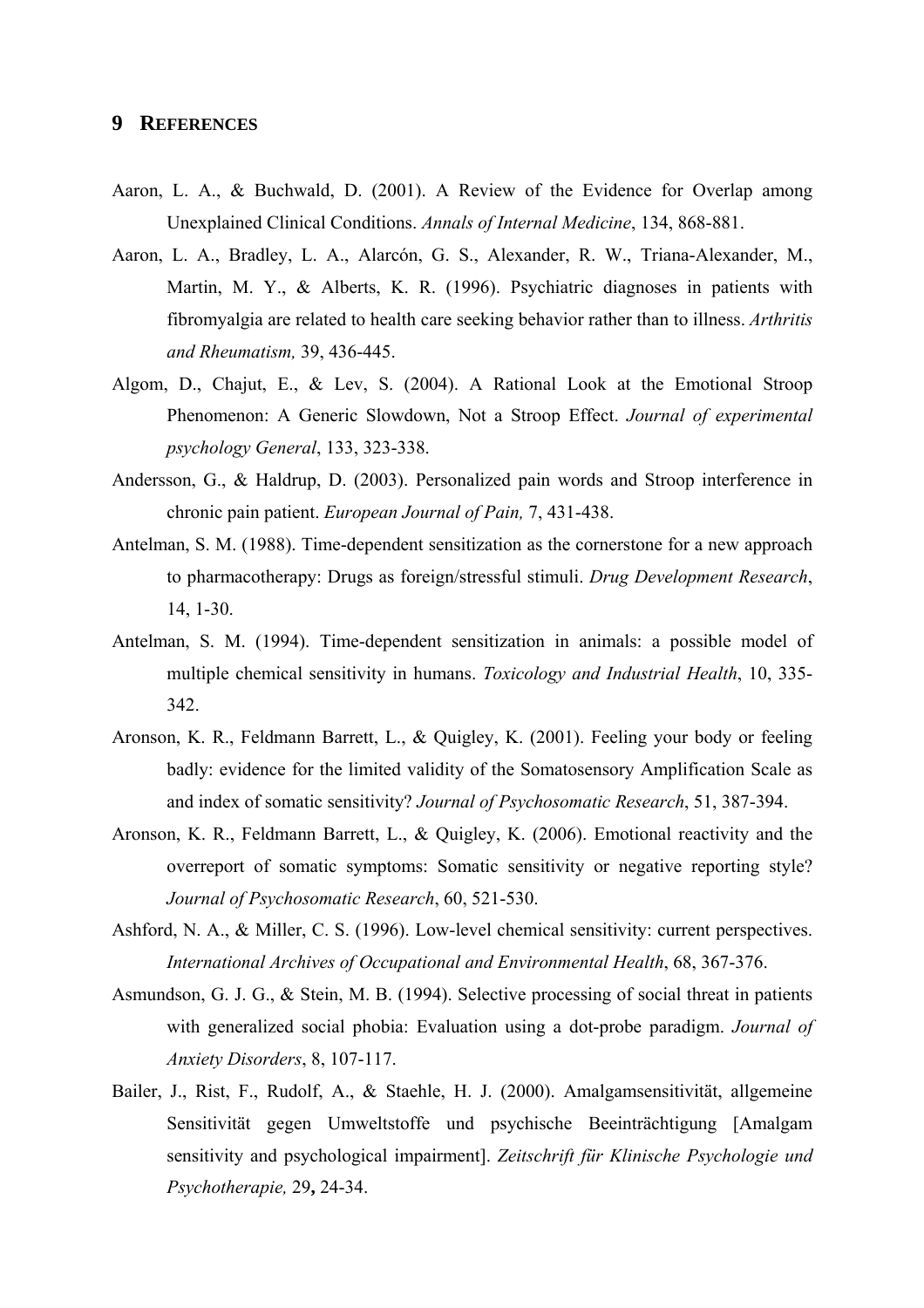- Bailer, J., Rist, F., Rudolf, A., Staehle, H. J., Eickholz, P., Triebig, G., Bader, M., & Pfeifer, U. (2001). Adverse health effects related to mercury exposure from dental amalgam fillings – toxicological or psychological causes? *Psychological Medicine*, 31, 255- 263.
- Bailer, J., Rist, F., Witthöft, M., & Paul, C. (2004a). Validierung eines Screening-Instruments zur Identifikation von Multiple Chemical Sensitivity (MCS): Die Chemische Geruchssensitivitätsskala (CGS) [Validation of a screening measure of multiple chemical sensitivity (MCS): The Chemical Odor Sensitivity Scale (COSS)]. *Psychotherapie Psychosomatik Medizinische Psychologie*, 54, 396-404.
- Bailer, J., Rist, F., Witthöft, M., Paul, C., & Bayerl, C. (2004b). Symptom patterns, and perceptual and cognitive styles in subjects with multiple chemical sensitivity (MCS). *Journal of Environmental Psychology*, 24, 517-525.
- Bailer, J., Witthöft, M., Paul, C., Bayerl, C., & Rist, F. (2005). Evidence for overlap between idiopathic environmental intolerance and somatoform disorders. *Psychosomatic Medicine,* 67, 921-929.
- Bailer, J., Witthöft, M., & Rist, F. (2006a). Structured Interview for Idiopathic Environmental Intolerance (SI-IEI). In A. Glöckner-Rist (Ed.) *ZUMA-Informationssystem. Elektronisches Handbuch sozialwissenschaftlicher Erhebungsinstrumente.* Zentrum für Umfragen, Methoden und Analysen: Mannheim, Germany.
- Bailer, J., Witthöft, M., & Rist, F. (2006b). The Chemical Odor Sensitivity Scale: Reliability, and validity of a screening instrument for idiopathic environmental intolerance. *Journal of Psychosomatic Research*, 61, 71-79.
- Barsky, A. J. (1988). The paradox of health. *The New England Journal of Medicine*, 318, 414-418.
- Barsky, A. J. (1992). Amplification, Somatization, and the Somatoform Disorder. *Psychosomatics*, 33, 28-34.
- Barsky, A. J. (1998). A comprehensive approach to the chronically somatizing patient. *Journal of Psychosomatic Research,* 45, 301-306.
- Barsky, A. J., & Borus, J. F. (1999). Functional somatic syndromes. *Annals of Internal Medicine,* 130, 910-921.
- Barsky, A. J., Goodson, J. D., Lane, R. S., & Cleary, P. D. (1988). The amplification of somatic symptoms. *Psychosomatic Medicine*, 50, 510-519.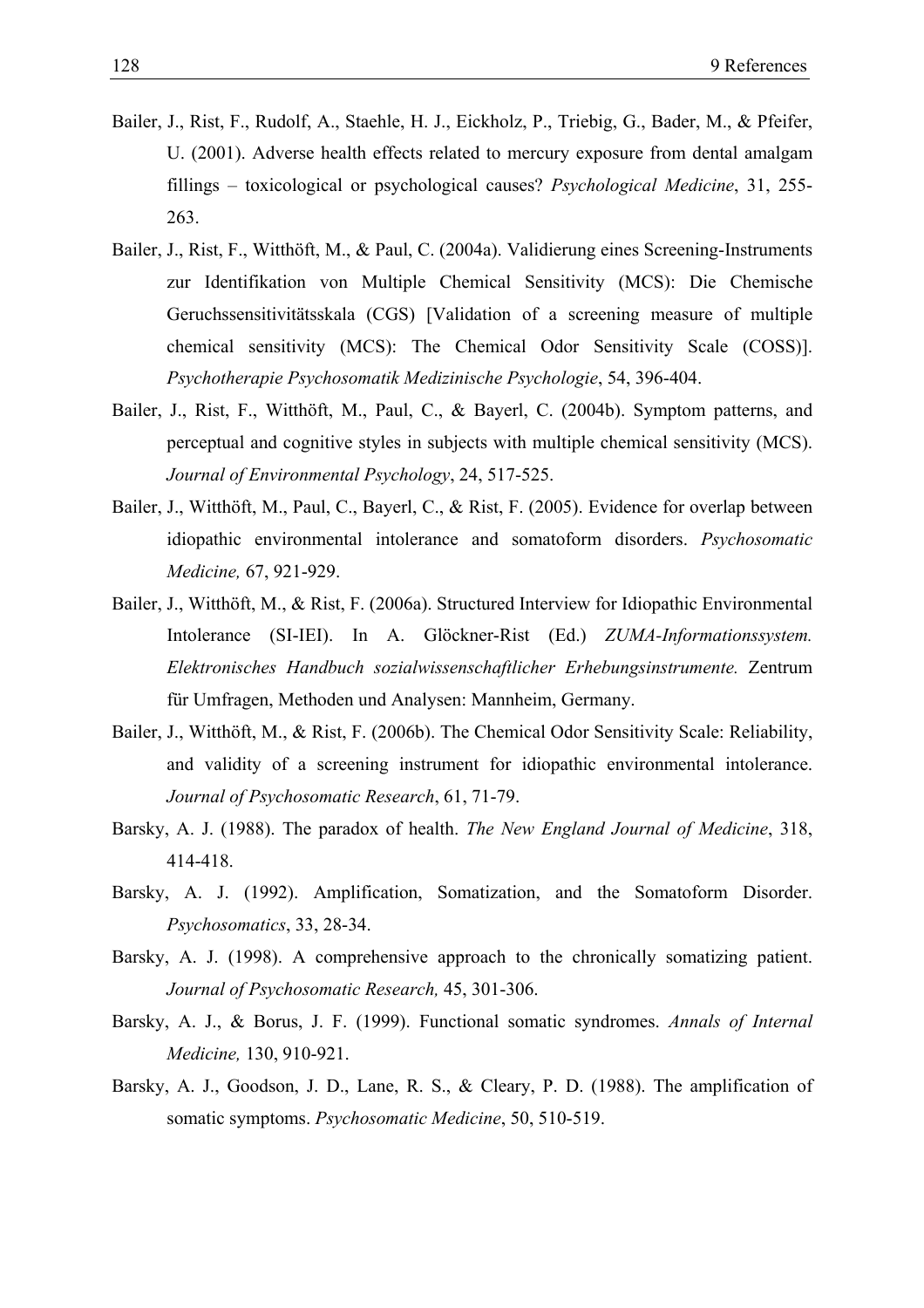- Barsky, A. J., Orav, E. J., & Bates, D. W. (2005). Somatization increases medical utilization and costs independent of psychiatric and medical comorbidity. *Archives of General Psychiatry*, 62, 903-910.
- Barsky, A. J., Wyshak, G., & Klerman, G. L. (1990). The somatosensory amplification scale an its relationship to hypochondriasis. *Journal of Psychiatric Research*, 24, 323-334.
- Beck, A. T. (1976). *Cognitive therapy and the emotional disorders.* New York: International Universities Press.
- Becker, E. S., & Rinck, M. (2000). Attention and memory in anxiety and depression. *Psychologische Rundschau*, 51, 67-74.
- Becker, E. S., & Rinck, M. (2004). Sensitivity and response bias in fear or spiders. *Cognition and Emotion*, 18, 961-976.
- Belica, C., Herberger, A., & al-Wadi, D. (1992). *COSMAS. Linguistische Datenverarbeitung.* Mannheim: Institut für deutsche Sprache.
- Bell, I. R. (1982). *Clinical Ecology: A New Medical Approach to Environmental Illness.*  Bolinas, CA: Common Knowledge Press.
- Bell, I. R., Baldwin, C. M., & Schwartz, G. E. R. (2001). Sensitization studies in chemically intolerant individuals: implications for individuals differences research. *Annals of the New York Academy of Sciences*, 933, 38-47.
- Bell, I. R., Miller, C. S., & Schwartz, G. E. (1992). An olfactory-limbic model of multiple chemical sensitivity syndrome: Possible relationships to kindling and affective spectrum disorders. *Biological Psychiatry*, 32, 218-242.
- Bell, I. R., Schwartz, G. E., Hardin, E. E., Baldwin, C. M., & Kline, J. P. (1998). Differential resting quantitative electroencephalographic alpha patterns in women with environmental chemical intolerance, depressives, and normals. *Biological Psychiatry*, 43, 376-388.
- Bell, I. R., Schwartz, G. E., Peterson, J. M., & Amend, D. (1993). Self-reported illness from chemical odors in young adults without clinical syndromes or occupational exposures. *Archives of Environmental Health,* 48, 6-13.
- Bell, V., Halligan, P. W., & Ellis, H. D. (2006). Explaining delusions: a cognitive perspective. *Trends in Cognitive Sciences,* 10, 219-226.
- Beringer, J. (1996). *Experimental Run Time System (ERTS), Version 3.18,* [http://www.erts.de/].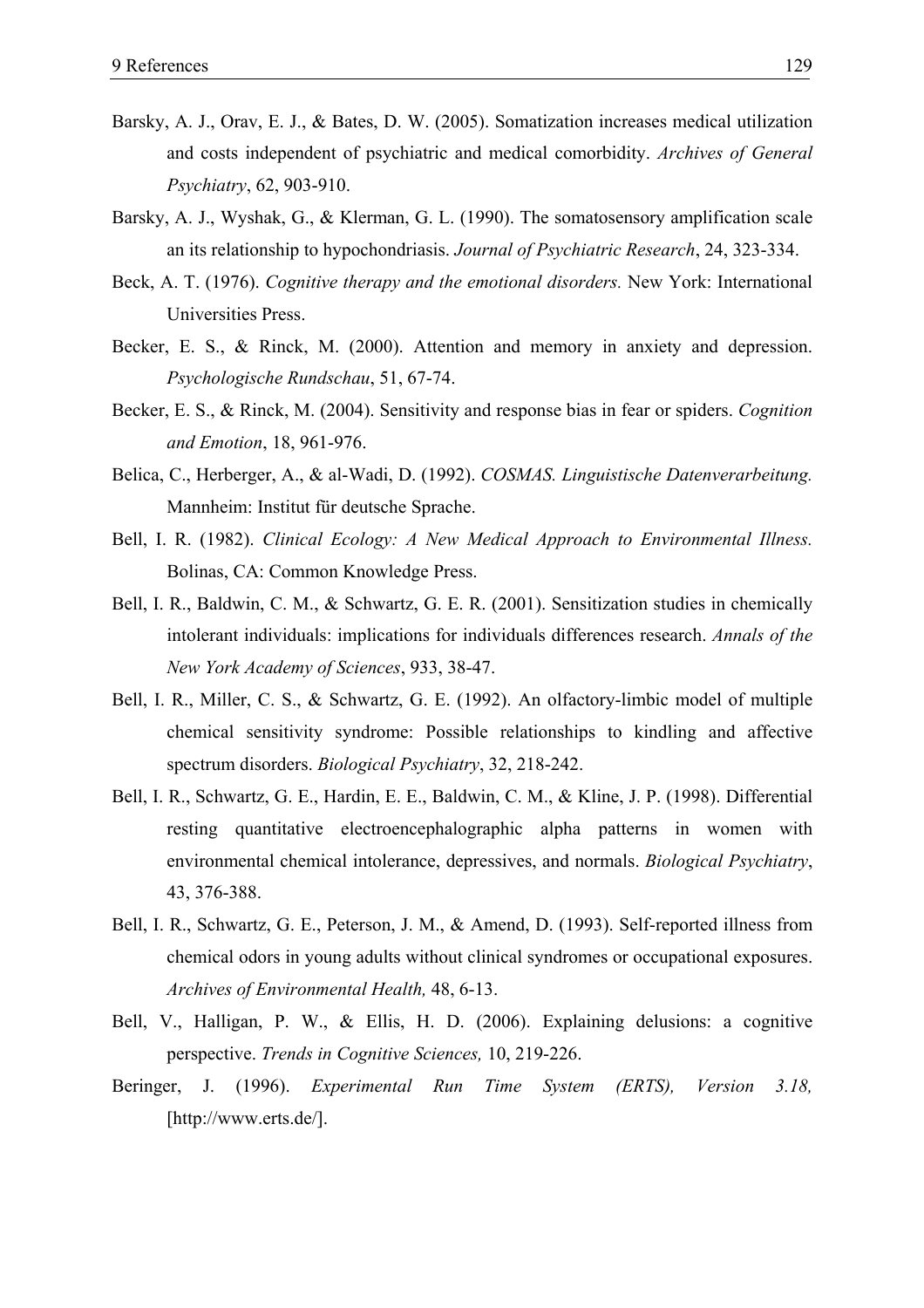- Binder, L. M., & Campbell, K. A. (2004). Medically unexplained symptoms and neuropsychological assessment. *Journal of Clinical and Experimental Neuropsychology*, 26, 369-392.
- Binkley, K. E., & Kutcher, S. (1997). Panic responses to sodium lactate in patients with multiple chemical sensitivity syndrome. *Journal of Allergy and Clinical Immunology*, 99, 570-574.
- Binkley, K., King, N., Poonai, N., Seeman, P., Ulpian, C., & Kennedy, J. (2001). Idiopathic environmental intolerance: Increased prevalence of panic disorder-associated cholecystokinin B receptor allele 7. *Journal of Allergy & Clinical Immunology*, 107, 887-90.
- Birchwood, M. (1995). Early intervention in psychotic relapse: cognitive approaches to detection and management. In G. Haddock &P. Slade (Eds.), *Cognitive behavioural interventions with psychotic disorders (pp. 171–211).* London: Routledge.
- Black, D. W. (2000). The relationship of mental disorders and idiopathic environmental intolerance. *Occupational Medicine: State of the Art Reviews, 15*, 557-570.
- Black, D. W., Doebbeling, B. N., Voelker, M. D., Clarke, W. R., Woolson, R. F., Barrett, D.H., & Schwartz, D.A. (2000). Multiple chemical sensitivity syndrome. Symptom prevalence and risk factors in a military population. *Archives of Internal Medicine*, 160, 1169-1176.
- Blanchette, I. (2006). Snakes, spiders, guns, and syringes: How specific are evolutionary constraints on the detection of threatening stimuli? *The Quaterly Journal of Experimental Psychology*, 59, 1394-1414.
- Blaney, P. H. (1986). Affect and memory: a review. *Psychological Bulletin*, 99, 229-246.
- Bock, K. W., & Birbaumer, N. (1998). Multiple Chemical Sensitivity: Schädigung durch Chemikalien oder Nozeboeffekt? *Deutsches Ärzteblatt*, 95, 91-94.
- Bolla-Wilson, K., Wilson, R. J., & Bleecker, M. L. (1988). Conditioning of physical symptoms after neurotoxic exposure. *Journal of Occupational and Environmental Medicine*, 30, 684-6.
- Bornschein, S., Hausteiner, C., Konrad, F., Förstl, H., & Zilker, T. (2006). Psychiatric morbidity and toxic burden in patients with environmental illness: A controlled study. *Psychosomatic Medicine*, 68, 104-109.
- Bornschein, S., Hausteiner, C., Zilker, T., & Förstl, H. (2002). Psychiatric and somatic disorders and multiple chemical sensitivity (MCS) in 264 environmental patients. *Psychological Medicine, 32,* 1387-1394.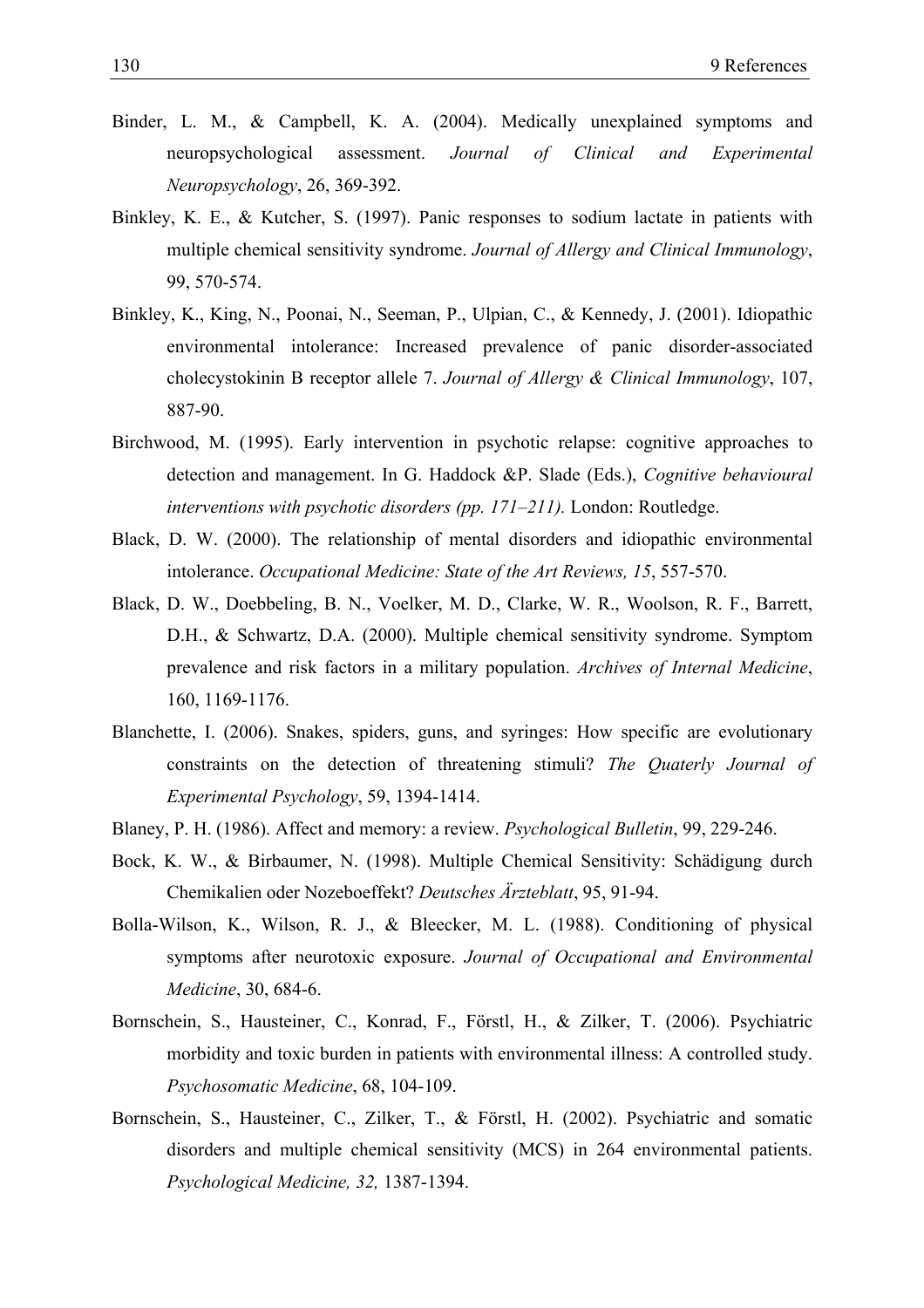- Bosson, J. K., Swann, W. B., & Pennebaker, J. W. (2000). Stalking the perfect measure of implicit self-esteem: The blind men and the elephant revisited? *Journal of Personality and Social Psychology*, 79, 631-643.
- Bower, G. H. (1981). Mood and memory. *American Psychologist*, 36, 129-148.
- Bradley, B. P., & Mathews, A. (1983). Negative self-schemata in clinical depression. *British Journal of Clinical Psychology*, 22, 173-181.
- Bradley, B. P., Mogg, K., & Williams, R. (1995). Implicit and explicit memory for emotioncongruent information in clinical depression and anxiety. *Behaviour Research and Therapy*, 33, 755-770.
- Bradley, B. P., Mogg, K., Falla, S. J., & Hamilton, L. R. (1998). Attentional bias for threatening facial expressions in anxiety: manipulation of stimulus duration. *Cognition and Emotion*, 12, 737-753.
- Bradley, B. P., Mogg, K., White, J., Groom, C. & de Bono, J. (1999). Attentional bias for emotional faces in generalized anxiety disorder. *British Journal of Clinical Psychology*, 38, 267-278.
- Bradley, M. M., & Lang, P. J. (1994). Measuring emotion: the self-assessment manikin and the semantic differential. *Journal of Behaviour Therapy and Experimental Psychiatry, 25*, 49-59.
- Brewin, C. R. (2006). Understanding cognitive behavior therapy: *A retrieval competition account. Behaviour Research and Therapy*, 44, 765-784.
- Brosschot, J. F., Gerin, W., & Thayer, J. F. (2006). The perseverative cognition hypothesis: A review of worry, prolonged stress-related physiological activation, and health. *Journal of Psychosomatic Research*, 60, 113-124.
- Brown, M., & Besner, D. (2001). On a variant of Stroop's paradigm: Which cognitions press your buttons? *Memory & Cognition*, 29, 903-904.
- Brown, R. J. (2004). Psychological mechanisms of medically unexplained symptoms: An integrative conceptual model. *Psychological Bulletin*, 130, 793-812.
- Brown, S., & Heathcote, A. (2003). QMLE: Fast, robust, and efficient estimation of distribution functions based on quantiles. *Behavior Research Methods, Instruments, & Computers,* 35, 485–492.
- Buchy, L. (2006). *The Contribution of a Cognitive Bias against Disconfirmatory Evidence (BADE) to Delusional Ideation in Schizotypy*. Thesis presented at the Simon Fraser University of Bumaby BC, Canada.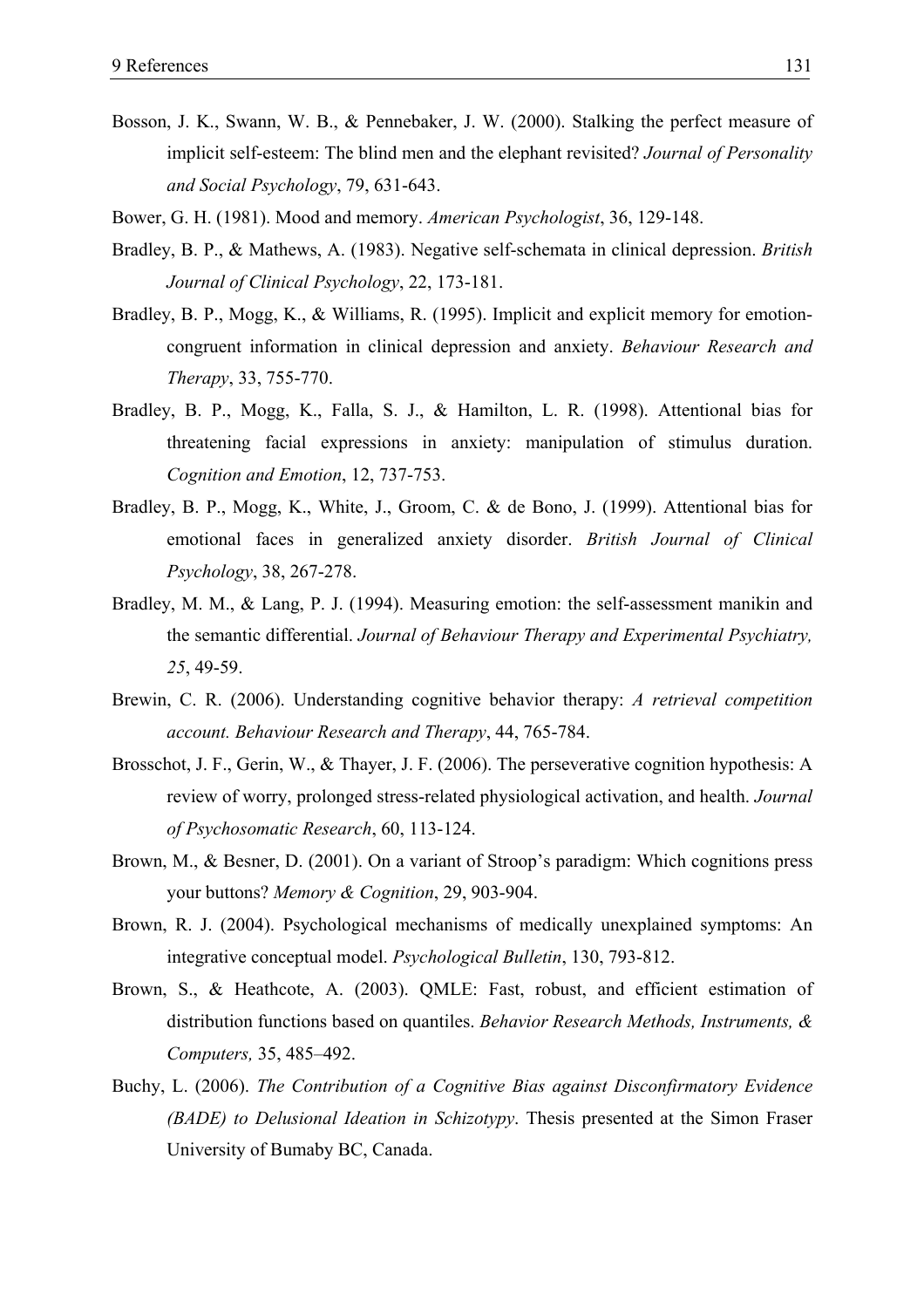- Caccappolo-van Vliet, E., Kelly-McNeil, K., Natelson, B., Kipen, H., & Fiedler, N. (2002). Anxiety sensitivity and depression in multiple chemical sensitivities and asthma. *Journal of Occupational and Environmental Medicine*, 44, 890-901.
- Cacioppo, J. T., Berntson, G. G., & Klein, D. J. (1992). What is an emotion? The role of somatovisceral afference, with special emphasis on somatovisceral "illusions". *Review of Personality and Social Psychology*, 14, 63-98.
- Carson, S. H., Peterson, J. B., & Higgins, D. M. (2003). Decreased latent inhibition is associated with increased creative achievement in high-functioning individuals. *Journal of Personality and Social Psychology*, 499-506.
- Challis, G. B., & Stam, H. J. (1992). A longitudinal study of the development of anticipatory nausea and vomiting in cancer chemotherapy patients: The role of absorption and autonomic perception. *Health Psychology*, 11, 181-189.
- Chambless, D. L., Caputo, G. C., Bright, P., & Gallagher, R. (1984). Assessment of ''fear of fear'' in agoraphobics: the body sensations questionnaire and the Agoraphobic Cognitions Questionnaire. *Journal of Consulting and Clinical Psychology,* 52, 1090– 1097.
- Chen, Y. P., Ehlers, A., Clark, D. M., & Mansell, W. (2002). Patients with generalized social phobia direct their attention away from faces. *Behaviour Research and Therapy*, 40, 677-687.
- Cioffi, D. (1991). Beyond attentional strategies: a cognitive-perceptual model of somatic interpretation. *Psychological Bulletin*, 109, 25-41.
- Clark, D. M. (1986). A cognitive approach to panic. *Behaviour Research and Therapy*, 24, 461-470.
- Cohen, J. (1992). A power primer. *Psychological Bulletin,* 112, 155-159.
- Cooper, R. M., & Langton, S. R. H. (2006). Attentional bias to angry faces using the dotprobe task? It depends when you look for it. *Behaviour Research and Therapy*, 44, 1241-1250.
- Cousineau, D., Brown, S., & Heathcote, A. (2004). Fitting distributions using maximum likelihood: Methods and packages. *Behavior Research Methods, Instruments, & Computers*, 36, 742-756.
- Cox, W. M., Fadardi, J. S., & Pothos, E. M. (2006). The addiction-Stroop test: Theoretical considerations and procedural recommendations. *Psychological Bulletin*, 132, 443- 476.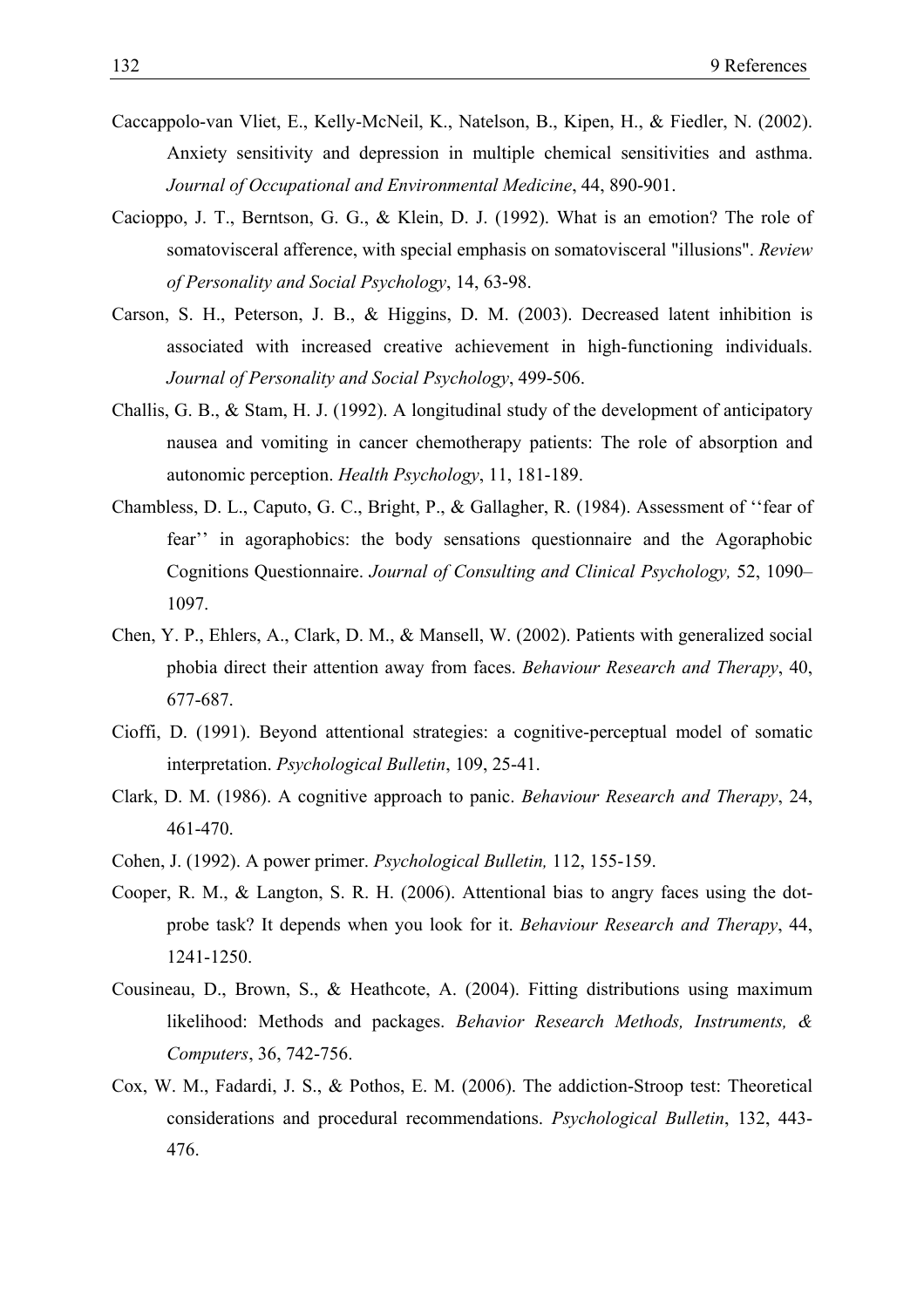- Craeynest, M., Crombez, G., De Houwer, J., Deforche, B., Tanghe, A., & De Bourdeaudhuij, I. (2005). Explicit and implicit attitudes towards food and physical activity in childhood obesity. *Behaviour Research and Therapy*, 43, 1111-1120.
- Creed, F., & Barsky, A. (2004). A systematic review of the epidemiology of somatisation disorder and hypochondriasis. *Journal of Psychosomatic Disorder*, 56, 391-408.
- Dalgleish, T. (2005). Putting some feeling into it the conceptual and empirical relationships between the classic and emotional Stroop tasks: a commentary on Algom, Chajut and Lev (2004). *Journal of Experimental Psychology: General*, 134, 585-591.
- Dalgleish, T., & Watts, F. N. (1990). Biases of attention and memory in disorders of anxiety and depression. *Clinical Psychology Review*, 10, 589-604.
- Dalton, P., Wysocki, C.J., Brody, M.J., & Lawley, H.J. (1997). The influence of cognitive bias on the perceived odor, irritation and health symptoms from chemical exposure. *International Archives of Occupational and Environmental Health,* 69, 407-17.
- De Houwer, J. (2002). The implicit association test as a tool for studying dysfunctional associations in psychopathology: strengths and limitations. *Journal of Behavior Therapy and Experimental Psychiatry*, 33, 115-133.
- De Houwer, J. (2003). The extrinsic affective Simon task. *Experimental Psychology*, 50, 77- 85.
- De Houwer, J., Crombez, G., Koster, E. H. W., & De Beul, N. (2004). Implicit alcoholrelated cognitions in a clinical sample of heavy drinkers. *Journal of Behavior Therapy and Experimental Psychiatry*, 35, 275-286.
- de Jong, P. J., Van den Hout, M. A., Rietbroek, H., & Huijding, J. (2003). Dissociation between implicit and explicit attitudes toward phobic stimuli. *Cognition and Emotion*, 17, 521-545.
- de Jong, P. J., Weertman, A., Horselenberg, R., & van den Hout, M. A. (1997). Deductive reasoning and pathological anxiety: evidence for a relatively strong "belief bias" in phobic subjects. *Cognitive Therapy and Research*, 21, 647-662.
- Deary, I. J. (1999). A taxonomy of medically unexplained symptoms. *Journal of Psychosomatic Research*, 47, 51-59.
- Devriese, S., Winters, W., Stegen, K., Van Diest, I., Veulemans, H., Nemery, B., Eelen, P., Van de Woestijne, K., & Van den Bergh, O. (2000). Generalization of acquired somatic symptoms in response to odors: a pavlovian perspective on multiple chemical sensitivity. *Psychosomatic Medicine*, 62, 751-759.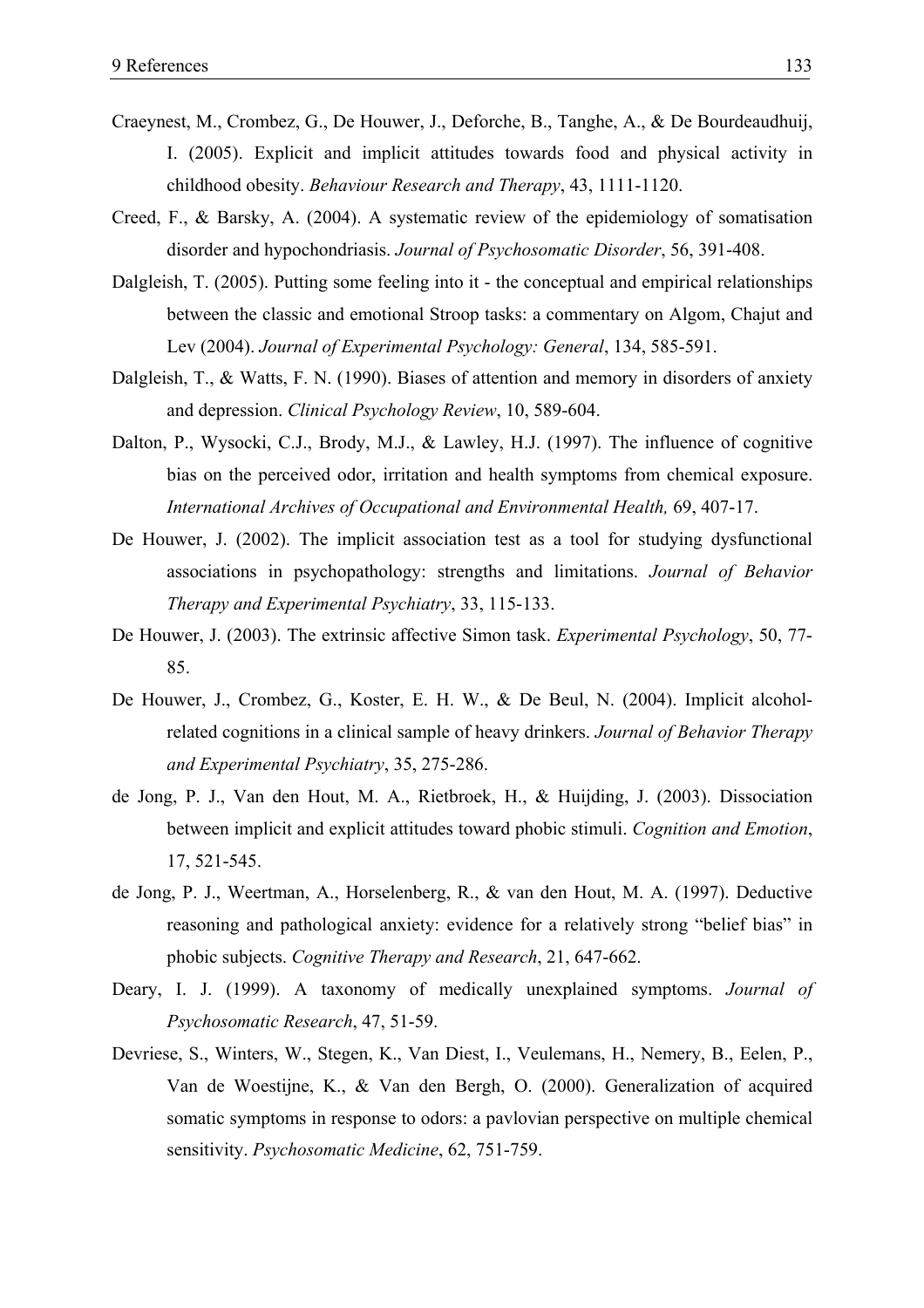- Egloff, B., & Schmukle, S. (2002). Predictive validity of an implicit association test for assessing anxiety. *Journal of Personality and Social Psychology*, 83, 1441-1455.
- Ehlers, A., & Lüer, G. (1996). Pathologische Prozesse der Informationsverarbeitung. Kognitionspsychologische Interpretation von Depressionen und Angststörungen. In A. Ehlers & K. Hahlweg (Hrsg.), *Enzyklopädie der Psychologie. Grundlagen der Klinischen Psychologie. (Themengebiet D, Serie 2, Band 1, S. 351-403)*. Göttingen: Hogrefe.
- Ehlers, A., Margraf, J., & Chambless, D. L. (1993). *Fragebogen für körperbezogene Ängste, Kognitionen und Vermeidung (AKV).* Weinheim: Beltz.
- Ehlers, A., Margraf, J., Davies, S., & Roth, W. T. (1988). Selective processing of threat cues in participants with panic attack. *Cognition and Emotion,* 2, 201-219.
- Ellenbogen, M. A., Schwartzman, A. E., Stewart, J., & Walker, C.-D. (2006). Automatic and effortful emotional information processing regulates different aspects of the stress response. *Psychoneuroendocrinology*, 31, 373-387.
- Ellwart, T., Becker, E. S., & Rinck, M. (2005). Activation and measurement of threat associations in fear of spiders: an application of the Extrinsic Affective Simon Task. *Journal of Behavior Therapy and Experimental Psychiatry*, 36, 281-299.
- Ellwart, T., Rinck, M., & Becker, E. S. (2006). From Fear to Love: Individual Differences in Implicit Spider Associations. *Emotion*, 6, 18-27.
- Eriksen, H. R., & Ursin, H. (2004). Subjective health complaints, sensitization, and sustained cognitive activation (stress). *Journal of Psychosomatic Research*, 56, 445-448.
- Escobar, J. I., Hoyos-Nervi, C., & Gara, M. (2002). Medically unexplained physical symptoms in medical practice: A psychiatric perspective. *Environmental Health Perspectives*, 110, 631-636.
- Escobar, J. L., Rubico-Stipec, M., Canino, G., & Karno, M. (1998). Somatic Symptom Index (SSI): a new and abridged somatization construct: prevalence and epidemiological correlates in two large community samples. *Journal of Nervous and Mental Disease*, 177, 140–146.
- Eysenck, M. W. (1992). *Anxiety: The cognitive perspective.* Hillsdale, NJ: Lawrence Erlbaum.
- Feldman Barrett, L. F., Tugade, M. M., & Engle, R. W. (2004). Individual differences in working memory capacity and dual-process theories of the mind. *Psychological Bulletin*, 130, 553-573.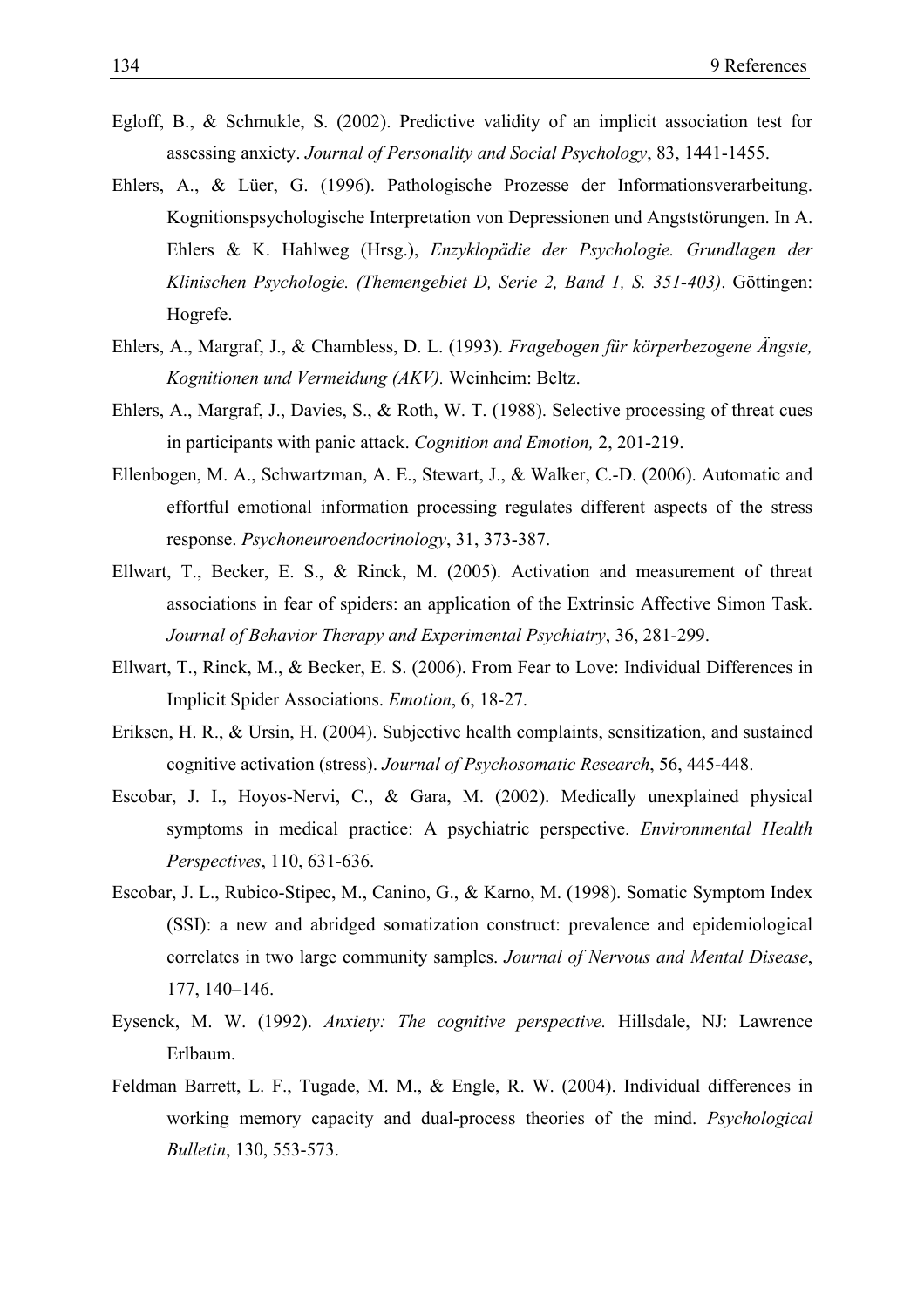- Ferguson, E., Cassaday, H. J., & Bibby, P. A. (2004). Odors and sounds as triggers for medically unexplained symptoms: a fixed-occasion diary study of Gulf war veterans. *Annals of Behavioral Medicine*, 27, 205-214.
- Fernandez, M., Bell, I. R., & Schwartz, G. E. R. (1999). EEG sensitization during chemical exposure in women with and without sensitivity of unknown etiology. *Toxicology and Industrial Health*, 15, 305-312.
- Fiedler, N., & Kipen, H. (1997). Chemical sensitivity: the scientific literature. *Environmental Health Perspectives*, 105, 409-415.
- Fink, P., Rosendal, M., & Toft, T. (2002). Assessment and treatment of functional disorders in general practice: The extended reattribution and management model - an advanced educational program for nonpsychiatric doctors. *Psychosomatics*, 43, 93-131.
- Foa, E., & Kozak, M. J. (1986). Emotional processing of fear: Exposure to corrective information. *Psychological Bulletin*, 99, 20-35.
- Ford, C. V. (1997). Somatization and fashionable diagnoses: Illness as a way of life. *Scandinavian Journal of Work and Environmental Health*, 23, 7-16.
- Fox, E., Russo, R., Bowles, R., & Dutton, K. (2001). Do threatening stimuli draw or hold visual attention in subclinical anxiety*? Journal of Experimental Psychology: General*, 130, 681-700.
- Franke, G. (1995). *Die Symptom-Checkliste von Derogatis, deutsche Version, Manual. [Symptom check list SCL-90R – Manual of the German version].* Göttingen, Germany: Beltz Publishers.
- Freeman, D., Garety, P. A., Kuipers, E., Fowler, D., & Bebbington, P. E. (2002). A cognitive model of persecutory delusions. *British Journal of Clinical Psychology*, 41, 331-347.
- Gordon, E., Kraiuhin, C., Kelly, P., Meares, R., & Howson, A. (1986). A neurophysiological study of somatization disorder. *Comprehensive Psychiatry*, 27, 295-301.
- Gotlib, I. H., Krasnoperova, E., Neubauer Yue, D., & Joormann, J. (2004). Attentional biases for negative interpersonal stimuli in clinical depression. *Journal of Abnormal Psychology*, 113, 127-135.
- Graf, P., & Mandler, G. (1984). Activation makes words more accessible, but not necessarily more retrievable. *Journal of Verbal Learning and Verbal Behavior*, 23, 553-568.
- Greenwald, A. G., McGhee, D. E., & Schwartz, J. L. K. (1998). Measuring individual differences in implicit cognition: The implicit association test. *Journal of Personality and Social Psychology*, 74, 1464-1480.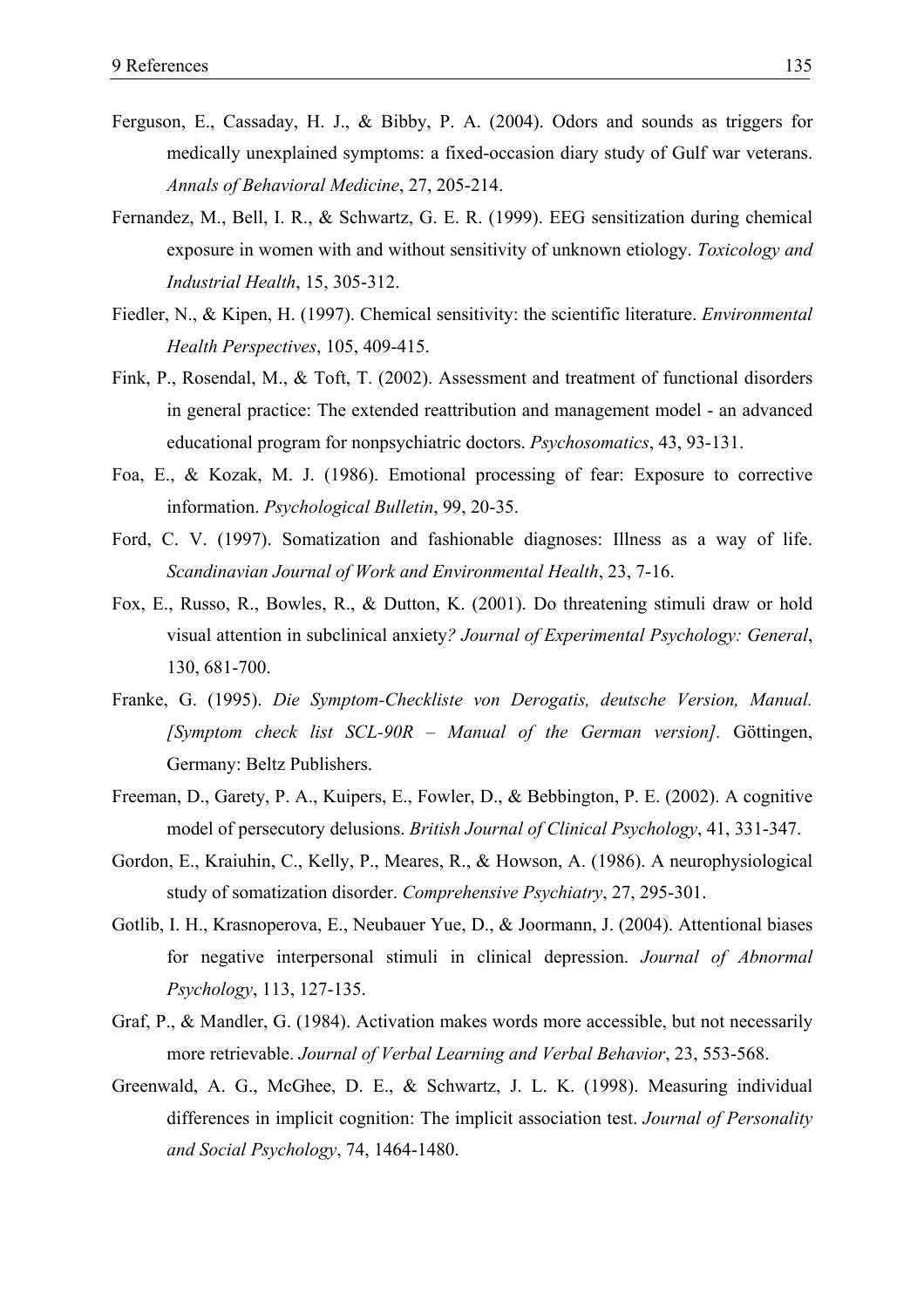- Guglielmi, R. S., Cox, D. J., & Spycker, D. A. (1993). Behavioral treatment of phobic avoidance in multiple chemical sensitivity. *Journal of Behavior Therapy and Experimental Psychiatry*, 25, 197-209.
- Gureje, O., Üstün, T. B., & Simon, G. E. (1997). The syndrome of hypochondriasis: A crossnational study in primary care. *Psychological Medicine*, 27, 1001-1010.
- Hager, W. (2002). The examination of psychological hypotheses by planned contrasts referring to two-factor interactions in fixed effects. *Methods of Psychological Research Online,* 7, 49-77.
- Hamilton, J., Campos, R., & Creed, F. (1996). Anxiety, depression and management of medically unexplained symptoms in medical clinics*. Journal of the Royal College of Physicians of London*, 30, 18-20.
- Hartlage, S., Alloy, L. B., Vazques, C., & Dykman, B. (1993). Automatic and effortful processing in depression. *Psychological Bulletin*, 113, 247-278.
- Hausteiner, C., Bornschein, S., Bickel, H., Zilker, T., & Förstl, H. (2003). Psychiatric morbidity and low self-attentiveness in patients with environmental illness. *Journal of Nervous and Mental Disease*, 191, 50-55.
- Hausteiner, C., Mergeay, A., Bornschein, S., Zilker, T., & Förstl, H. (2006). New aspects of psychiatric morbidity in idiopathic environmental intolerance. *Journal of Occupational and Environmental Medicine*, 48, 76-82.
- Heathcote, A., Brown, S., & Mewhort, D. J. K. (2002). Quantile maximum likelihood estimation of response time distributions. *Psychonomic Bulletin & Review*, 9, 394- 401.
- Hedlund, S., & Rude, S. S. (1995). Evidence of latent depressive schemas in formerly depressed individuals. *Journal of Abnormal Psychology*, 104, 517-525.
- Henningsen, P., Zimmermann, T., & Sattel, H. (2003). Medically unexplained physical symptoms, anxiety and depression: a meta-analytic review of common distress syndromes. *Psychosomatic Medicine*, 65, 528-533.
- Hiller, W. (2005). Somatisierung Konversion- Dissoziation: Verhaltenstherapeutische Therapiestrategien. *Zeitschrift für Psychosomatik Medizin und Psychotherapie*, 51, 4- 22.
- Hiller, W. (2006). Don't change a winning horse. *Journal of Psychosomatic Research*, 60, 345-347.
- Hiller, W., & Janca, A. (2003). Assessment of somatoform disorders: A review of strategies and instruments. *Acta Neuropsychiatrica*, 15, 167-179.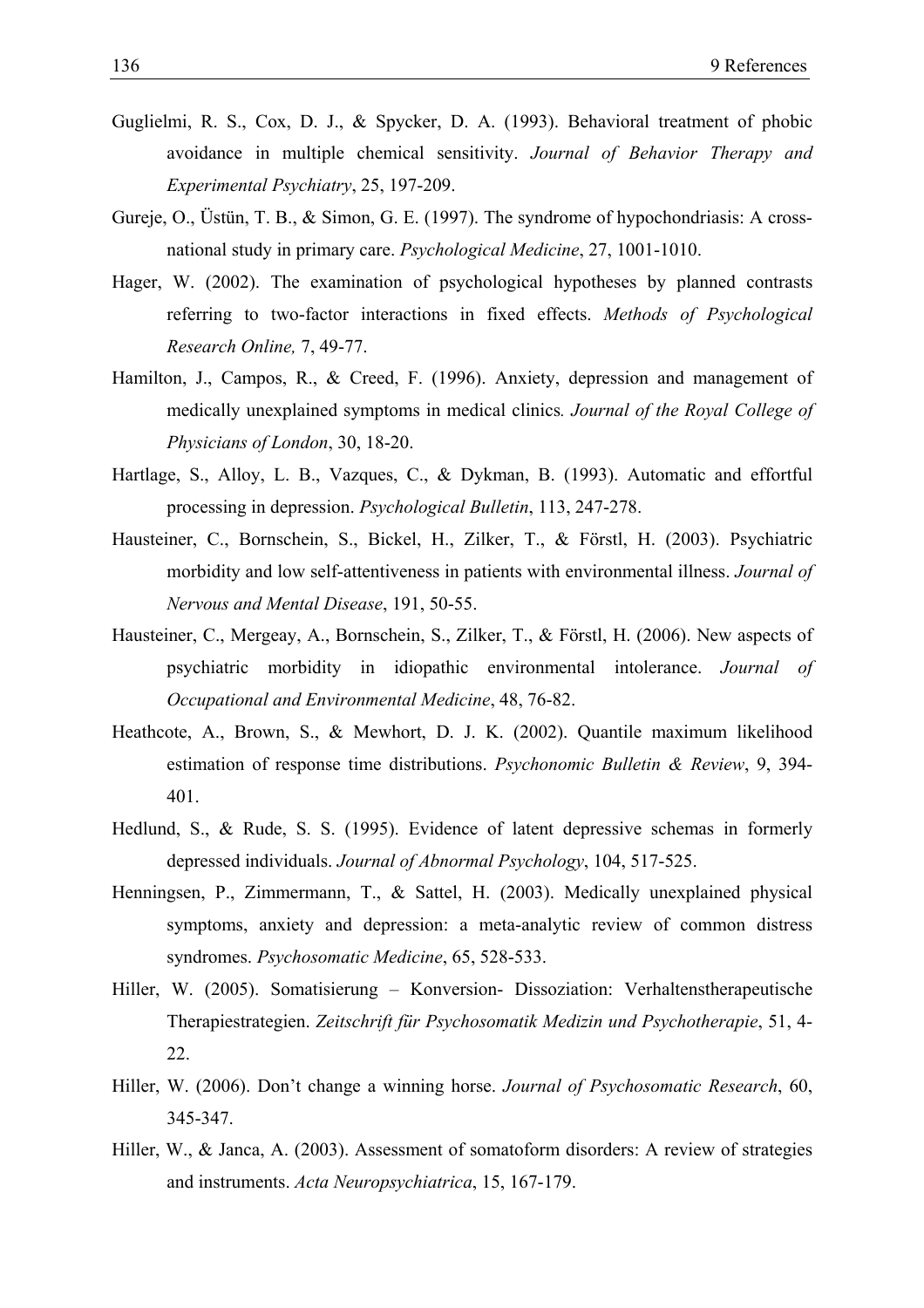- Hiller, W., Cuntz, U., Rief, W., & Fichter, M. (2001). Searching for a gastrointestinal subgroup within the somatoform disorders. *Psychosomatics,* 42, 14-20.
- Hiller, W., Rief, W., & Brähler, E. (2006). Somatization in the population: from mild bodily misperceptions to disabling symptoms. *Social psychiatry and psychiatric epidemiology*, 41, 704-712.
- Hock, M., & Egloff, B. (1998). Interindividuelle Differenzen in Priming- und Gedächtniseffekten bedrohungsbezogener Stimuli: Der Einfluss kognitiv vermeidender und vigilanter Angstbewältigung. *Zeitschrift für experimentelle Psychologie*, 45 (2), 149- 166.
- Hohle, R. H. (1965). Inferred components of reaction times as functions of foreperiod duration. *Journal of Experimental Psychology*, 4, 382–386.
- Holle, C., Neely, J. H., & Heimberg, R. G. (1997). The Effects of Blocked Versus Random Presentation and Semantic Relatedness of Stimulus Words on Response to a Modified Stroop Task Among Social Phobics. *Cognitive Therapy and Research,* 21, 681-697.
- Holmes, E. A., Brown, R. J., Mansell, W., Fearon, R. P., Hunter, E. C. M., Frasquilho, F., & Oakley, D. A. (2005). Are there two qualitatively distinct forms of dissociation? A review and some clinical implications. *Clinical Psychology Review*, 25, 1-23.
- Hope, D. A., Rapee, R. M., Heimberg, R. G., & Dombeck, M. J. (1990). Representations of self in social phobia: Vulnerability to social threat. *Cognitive Therapy and Research,*  14, 477-485.
- Huijding, J., & de Jong, P. J. (2006). Specific predictive power of automatic spider-related affective associations for controllable and uncontrollable fear responses toward spiders. *Behaviour Research and Therapy*, 44, 161-176.
- Hyland, M. E., Geraghty, A. W. A., Joy, O. E. T., & Turner, S. I. (2006). Spirituality predicts outcome independently of expectancy following flower essence self-treatment. *Journal of Psychosomatic Research*, 60, 53-58.
- Isenberg, N., Silbersweig, D., Engelien, A., Emmerich, S., Malavade, K., Beattie, B., Leon, A. C., & Stern, E. (1999). Linguistic threat activates the human amygdala. *Proceedings of the National Academy of Sciences*, 96, 10456-10459.
- Jacobi, F., Wittchen, H.-U., Hölting, C., Höfler, M., Pfister, H., Müller, N., & Lieb, R. (2004). Prevalence, co-morbidity and correlates of mental disorders in the general population: results from the German Health Interview and Examination Survey (GHS). *Psychological Medicine*, 34, 597-611.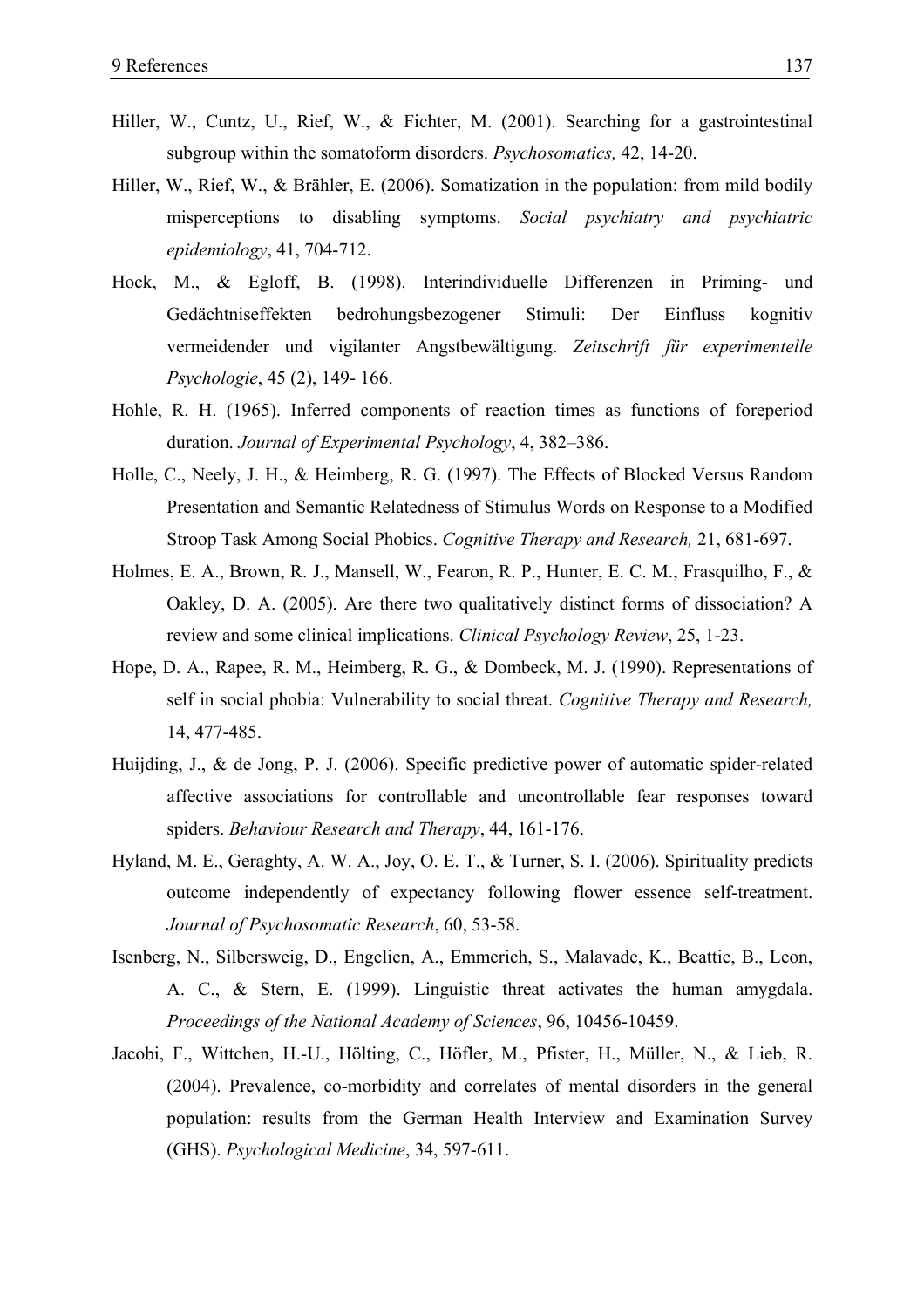- Jacoby, L. L. (1991). A process dissociation framework: Separating automatic from intentional uses of memory. *Journal of Memory & Language*, 30, 513-541.
- James, L, Gordon, E., Kraiuhin, C., Howson, A., & Meares, R. (1990). Augmentation of auditory evoked potentials in somatization disorder. *Journal of Psychiatric Research*, 24, 155-163.
- Kiesswetter, E., Sietmann, B., Golka, K., Zupanic, M., & Seeber, A. (1997). Discriminant validity of a new questionnaire for chemical and general environmental sensitivity. *Neurotoxicology*, 18, 902-903.
- Kiesswetter, E., Sietmann, B., Zupanic, M., van Thriel, C., Golka, K., & Seeber, A. (1999). Verhaltenstoxikologische Aspekte der Prävalenz und Ätiologie multipler chemischer Sensitivität [Neurobehavioral aspects of the prevalence and etiology of multiple chemical sensitivity]. *Allergologie,* 22, 719-735.
- Kindt, M., & Brosschot, J. F. (1997). Phobia-related cognitive bias for pictorial and linguistic stimuli. *Journal of Abnormal Psychology*, 106, 644-648.
- Kirmayer, L. J., & Robbins, J. M. (1991). Three forms of somatization in primary care: Prevalence, co-occurence, and sociodemographic characteristics. *Journal of Nervous and Mental Disease*, 179, 647-655.
- Kirmayer, L. J., Groleau, D., Looper, K. J., & Dominicé, M. (2004). Explaining medically unexplained symptoms. *Canadian Journal of Psychiatry*, 49, 663-672.
- Kirmayer, L. J., Robbins, J. M., & Paris, J. (1994). Somatoform disorders: Personality and the social matrix of somatic distress. *Journal of Abnormal Psychology*, 103, 125-136.
- Kirmayer, L. J., & Taillefer, S. (1997). Somatoform disorders. In S. M. Turner & M. Hersen (Eds.), *Adult psychopathology and diagnosis (3rd ed., pp. 333–383)*. New York: Wiley.
- Kisely, S., & Simon, G. (2006). An international study comparing the effect of medically explained and unexplained somatic symptoms on psychosocial outcome. *Journal of Psychosomatic Research*, 60, 125-130.
- Kreutzer, R., Neutra, R., & Lashuay, N. (1999). Prevalence of people reporting sensitivities to chemicals in a population-based survey. *American Journal of Epidemiology*, 150, 1-12.
- Kroenke, K. (2006). Physical symptom disorder: A simpler diagnostic category for somatization-spectrum conditions. *Journal of Psychosomatic Research*, 60, 335-339.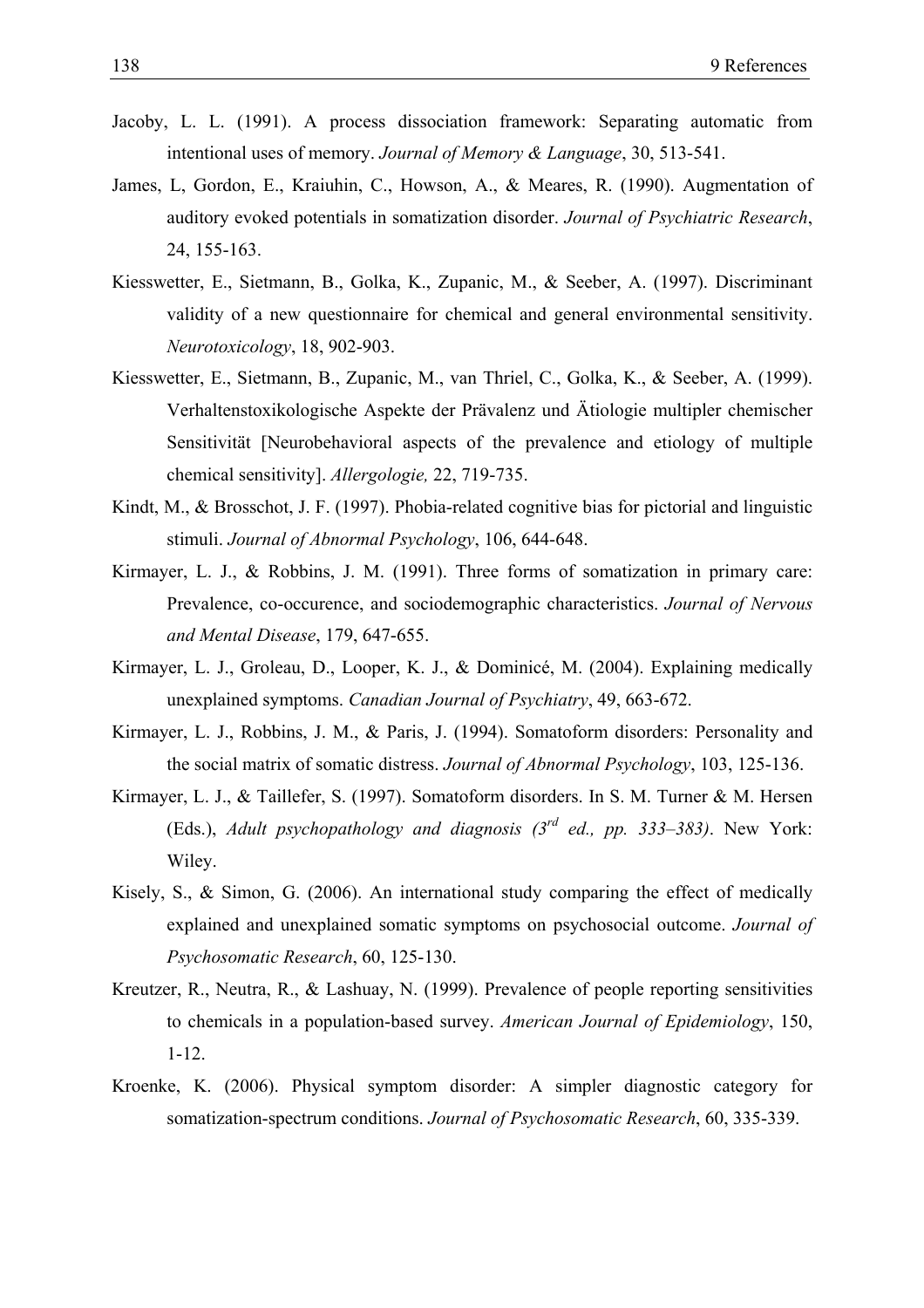- Kroenke, K., & Sharpe, M. (2006). Special Mini-Series on Somatoform Disorders Guest editors: Kurt Kroenke and Michael Sharpe: Preface. *Journal of Psychosomatic Research*, 60, 323.
- Kroenke, K., Spitzer, R. L., & Williams, J. B. W. (2002). The PHQ-15: Validity of a new measure for evaluating the severity of somatic symptoms. *Psychosomatic Medicine,*  68, 258-266.
- Kuhl, J. (1983). Emotion, Kognition und Motivation: II. Die funktionale Bedeutung der Emotionen für das problemlösende Denken und für das konkrete Handeln. *Sprache & Kognition*, 4, 228-253.
- Labarge, A. S., & McCaffrey, R. J. (2000). Multiple chemical sensitivity: A review of theoretical and research literature. *Neuropsychology Review,* 10, 183-211.
- Lange, L. J., & Fleming, R. (2005). Cognitive Influences on the Perception of Somatic Change During a Feigned Chemical Release. *Journal of Applied Social Psychology*, 35, 463-486.
- Larsen, R. J., Mercer, K. A., & Balota, D. A. (2006). Lexical characteristics of words used in emotional Stroop experiments. *Emotion*, 6, 62-72.
- Laux, L., Glanzmann, P., Schaffner, P., & Spielberger, C. D. (1981). *Das State-Trait-Angstinventar [State-Trait Anxiety Inventory – Manual of the German version*]. Weinheim, Germany: Beltz Publishers.
- Le Doux, J. (1996). *The emotional brain*. New York: Simon & Schuster.
- Lecci, L., & Cohen, D. J. (2002). Perceptual consequences of an illness-concern induction and its relation to hypochondriacal tendencies. *Health Psychology*, 21, 147-158.
- Leventhal, H., Diefenbach, M., & Leventhal, E. A. (1992). Illness cognitions: Using common sense to understand treatment adherence and affect cognition interactions. *Cognitive Therapy & Research*, 16, 143-163.
- Levin, A. S., & Byers, V. S. (1987). Environmental illness: A disorder of immune regulation. *Occupational Medicine: State of the Art Reviews*, 2, 669-681.
- Lim, S.-L., & Kim, J.-H. (2005). Cognitive Processing of Emotional Information in Depression, Panic, and Somatoform Disorder. *Journal of Abnormal Psychology,* 114, 50-61.
- Lincoln, T. (2006). *Kognitive Verhaltenstherapie der Schizophrenie. Ein individuenzentrierter Ansatz zur Veränderung von Wahn, Halluzinationen und Negativsymptomatik*. Göttingen: Hogrefe.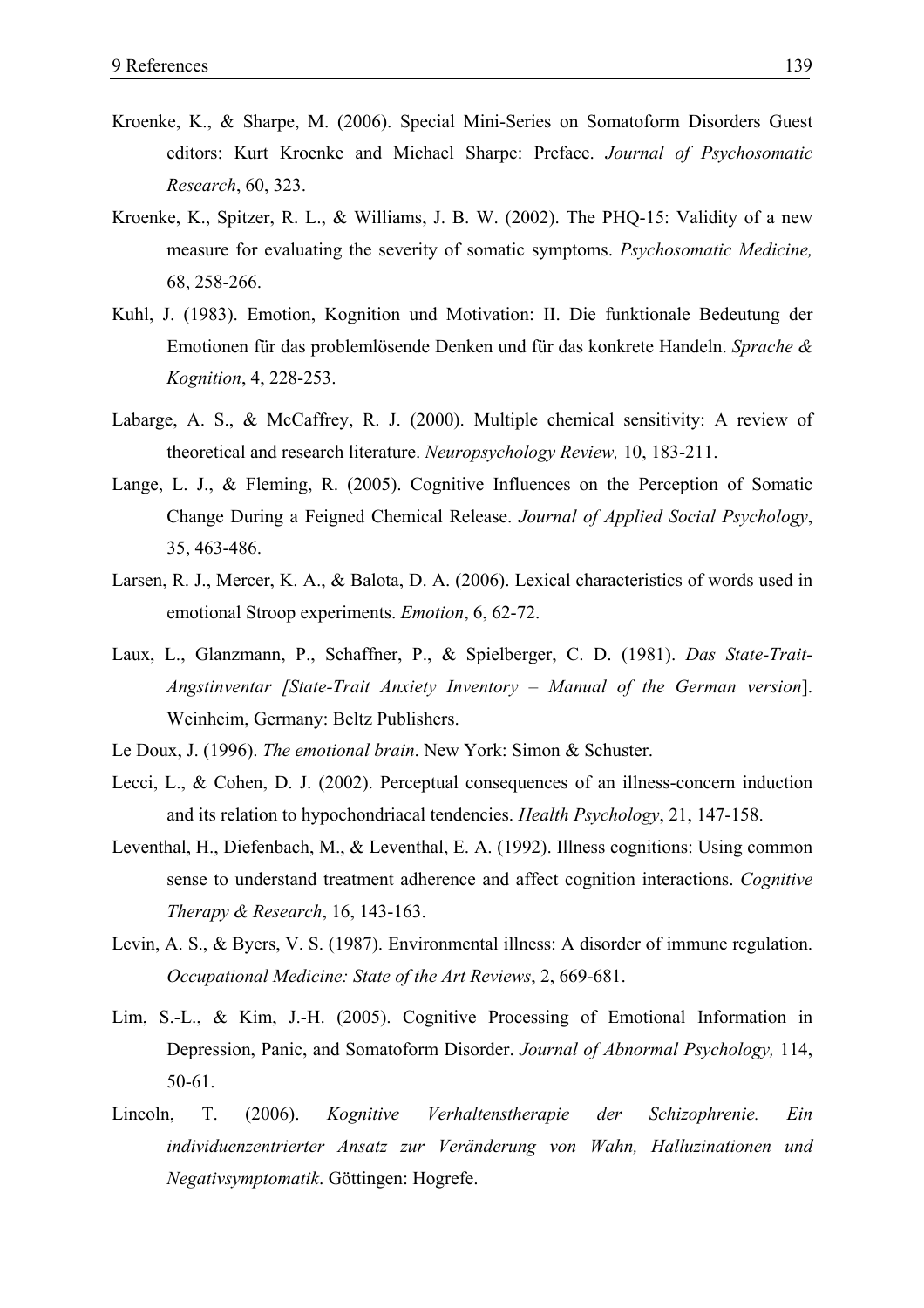- Looper, K. J., & Kirmayer, L. (2001). Hypochondriacal concerns in a community population. *Psychological Medicine*, 31, 577-584.
- Looper, K. J., & Kirmayer, L. J. (2002). Behavioral Medicine Approaches to Somatoform Disorders. *Journal of Consulting and Clinical Psychology*, 70, 810-827.
- Löwe, B., Zipfel, S., & Herzog, W. (2001) *Gesundheitsfragebogen für Patienten (PHQ-D). Komplettversion und Kurzform. Testmappe mit vorläufigem Manual, Fragebögen, Schablonen*. Karlsruhe: Pfizer.
- Lubow, R. E. (1973). Latent inhibition. *Psychological Bulletin*, 79, 398-407.
- Lupke, U., & Ehlert, U. (1998). Attentional bias toward cues prejudical to health in patients with somatoform disorders. *Zeitschrift für klinische Psychologie Forschung und Praxis, 27*, 163-171.
- MacLeod, C., & McLaughlin, K. (1995). Implicit and explicit memory bias in anxiety: A conceptual replication. *Behaviour Research and Therapy*, 33, 1-14.
- MacLeod, C., Matthews, A. M., & Tata, P. (1986). Attentional bias in emotional disorder. *Journal of Abnormal Psycholoy*, 95, 15-20.
- MacLeod, C., Rutherford, E., Campbell, L., Ebsworthy, G., & Holker, L. (2002). Selective attention and emotional vulnerability: Assessing the causal basis of their association through the experimental manipulation of attentional bias. *Journal of Abnormal Psychology*, 111, 107-123.
- Mai, F. (2004). Somatization disorder: a practical review. *Canadian Journal of Psychiatry*, 49, 652-662.
- Mailloux, J., & Brener, J. (2002). Somatosensory amplification and its relationship to hearbeat detection ability. *Psychosomatic Medicine*, 64, 353-357.
- Mansell, W., Clark, D. M., Ehlers, A., & Chen, Y.-P. (1999). Social Anxiety and Attention away from Emotional Faces. *Cognition and Emotion*, 13, 673-690.
- Margraf, J., Schneider, S., & Ehlers, A. (1994). *DIPS. Diagnostisches Interview bei psychischen Störungen [DIPS. Diagnostic interview for mental disorders].* Berlin: Springer.
- Marin, C., & Carron, R. (2002). The origin of the concept of somatization. *Psychosomatics*, 43, 249-250.
- Mathews, A., & Klug, F. (1993). Emotionality and interference with color-naming in anxiety. *Behaviour Research and Therapy*, 31, 57-62.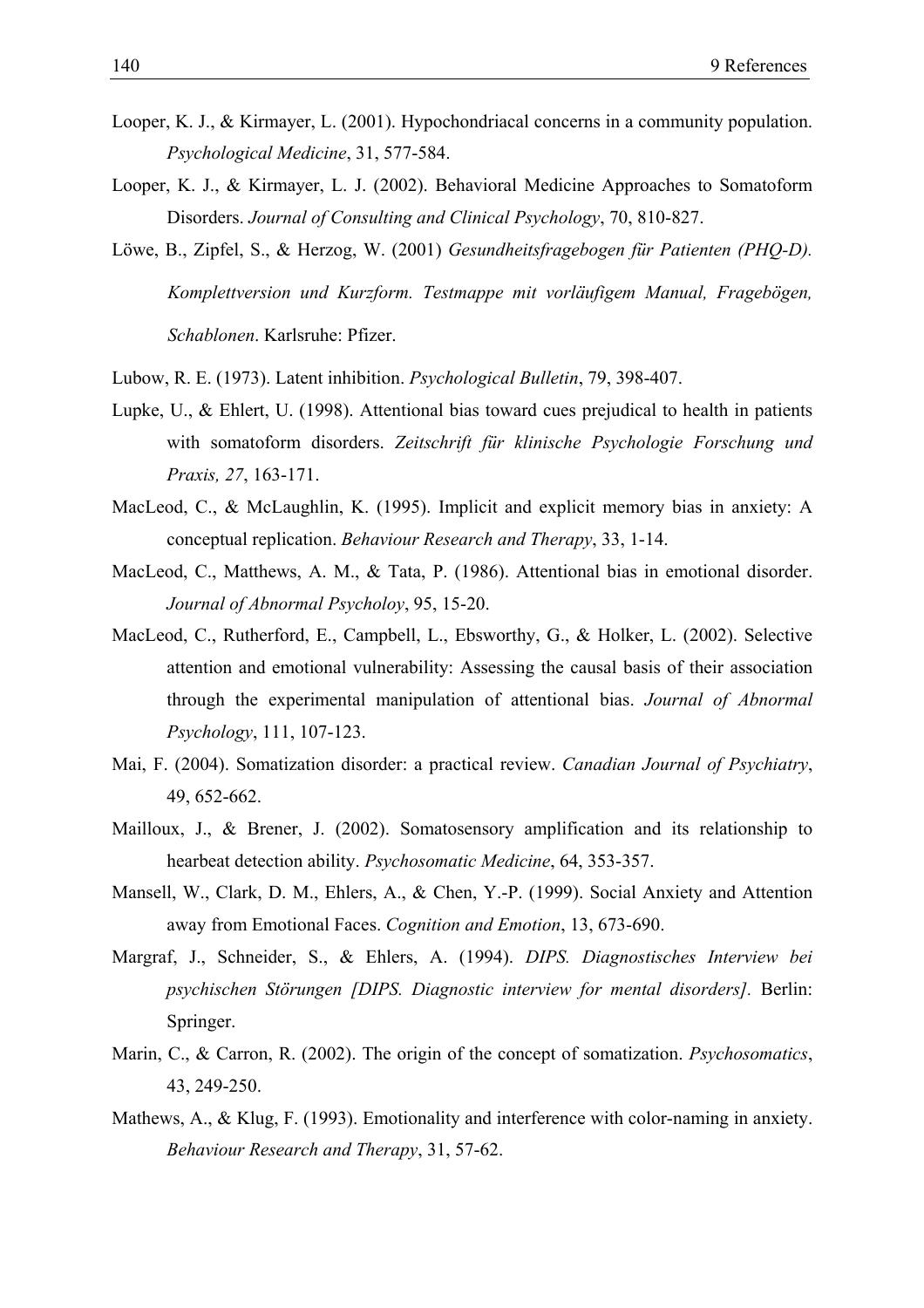- Mathews, A., & Mackintosh, B. (1998). A cognitive model of selective processing in anxiety. *Cognitive Therapy and Research*, 22, 539-560.
- Mathews, A., & MacLeod, C. (1994). Cognitive approaches to emotion and emotional disorders. *Annual Review of Psychology*, 45, 25-50.
- Mathews, A., Mogg, K., May, J., & Eysenck, M. (1989). Implicit and explicit memory bias in anxiety. *Journal of Abnormal Psychology*, 98, 236-240.
- McKenna, F. P., & Sharma, D. (1995). Intrusive cognitions: An investigation of the emotional Stroop task. *Journal of Experimental Psychology: Learning, Memory, & Cognition*, 21, 1595-1607.
- McKenna, F. P., & Sharma, D. (2004). Reversing the emotional Stroop effect reveals that it is not what it seems: the role of fast and slow components. *Journal of Experimental Psychology: Learning, Memory and Cognition*, 30, 382-392.
- McKeown-Eyssen, G. E., Baines, C., Cole, D., Riley, N., Tyndale, R. F., Marshall, L., & Jazmaji, V. (2004). Case-control study of genotypes in multiple chemical sensitivity: CYP2D6, NAT1, NAT2, PON1, PON2, and MTHFR. *International Journal of Epidemiology*, 33, 1-8.
- McKeown-Eyssen, G. E., Baines, C., Marshall, L. M., Jazmaji, V., & Sokoloff, E. R. (2001). Multiple Chemical Sensitivity: Discriminant Validity of Case Definitions. *Archives of Environmental Health*, 56, 406-412.
- McNally, R. J., Riemann, B. C., & Kim, E. (1990). Selective processing of threat cues in panic disorder. *Behaviour Research and Therapy*, 28, 407-412.
- MCS Consensus Definition (1999). Multiple Chemical Sensitivity: a 1999 consensus. *Archives of Environmental Health*, 54, 147-149.
- Meggs, W. J. (1992). Immunological mechanisms of disease and the multiple chemical sensitivity syndrome. In National Academy of Science, *Multiple Chemical Sensitivities*, National Academy Press, Washington, DC, pp. 155-168.
- Meggs, W. J. (1993). Neurogenic inflammation and sensitivity to environmental chemicals. *Environmental Health Perspectives*, 101, 234-238.
- Meggs, W. J., Dunn, K. A., Bloch, R. M., Goldman, P. E., & Davidoff, A. L. (1996). Prevalence and nature of allergy and chemical sensitivity in a general population. *Archives of Environmental Health*, 51, 275-282.
- Miller, C. S., & Prihoda, T. J. (1999). A controlled comparison of symptoms and chemical intolerances reported by Gulf war veterans, implant recipients and persons with multiple chemical sensitivity. *Toxicology and Industrial Health*, 15, 386-397.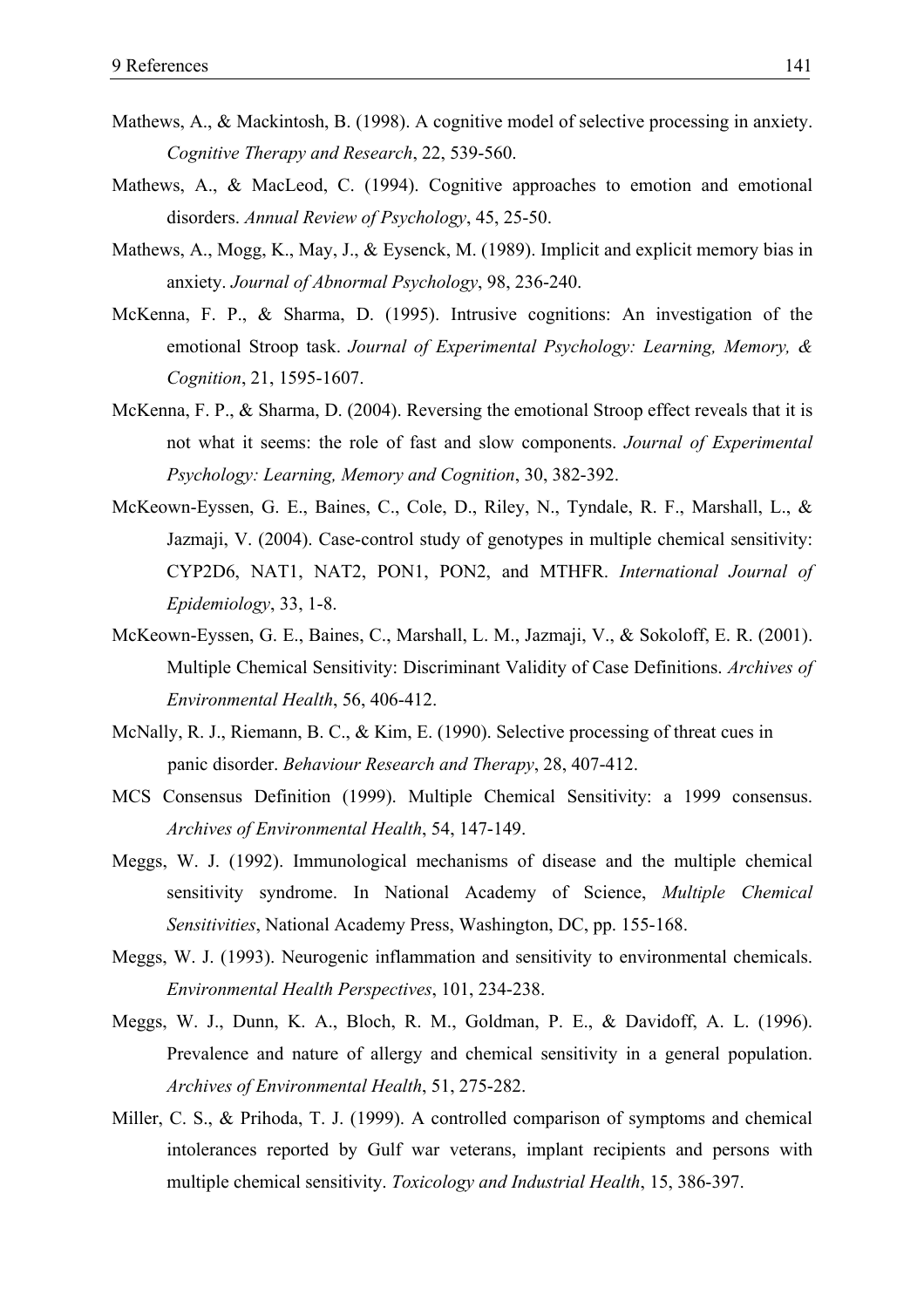- Miller, C. S. (1997). Toxicant-induced loss of tolerance: An emerging theory of disease? *Environmental Health Perspectives*, 105, 445-453.
- Miller, C. S. (2000). Mechanisms of action of addictive stimuli: Toxicant-induced loss of tolerance. *Addiction*, 96, 115-139.
- Miller, C. S. (2001). The compelling anomaly of chemical intolerance. *Annals of the New York Academy of Sciences*, 933, 1-23.
- Miller, C. S., Ashford, N., Doty, R., Lamielle, M., Otto, D., Rahill, A., & Wallace, L. (1997). Empirical approaches for the investigation of toxicant-induced loss of tolerance. *Enviromental Health Perspectives*, 105, 515-519.
- Mineka, S., & Sutton, S. K. (1992). Cognitive biases and the emotional disorders. *Psychological Science*, 3, 65-69.
- Mogg, K., & Bradley, B. P. (1998). A cognitive-motivational analysis of anxiety. *Behaviour Research and Therapy*, 36, 809-848.
- Mogg, K., & Bradley, B. P. (2006). Time course of attentional bias for fear-relevant pictures in spider-fearful individuals. *Behaviour Research and Therapy*, 44, 1241-1250.
- Mogg, K., Bradley, B. P., & Dixon, C., Fisher, S., Twelftree, H., & McWilliams, A. (2000). Trait anxiety, defensiveness and selective processing of threat: an investigation using two measures of attentional bias. *Personality and Individual Differences*, 28, 1063- 1077.
- Mogg, K., Millar, N., & Bradley, B. P. (2000). Biases in eye movements to threatening facial expressions in generalized anxiety disorders and depressive disorder. *Journal of Abnormal Psychology,* 109, 695-704.
- Moss-Morris, R., & Petrie, K. J. (2003). Experimental evidence for interpretive but not attentional biases towards somatic information in patients with chronic fatigue syndrome. *British Journal of Health Psychology*, 8, 195-208.
- Musa, C., Lépine, J.-P., Clark, D. M., Mansell, W., & Ehlers, A. (2003). Selective attention in social phobia and the moderating effect of a concurrent depressive disorder. *Behaviour Research and Therapy*, 41, 1043-1054.
- Nethercott, J. R., Davidoff, L. L., Curbow, B., & Abbey, H. (1993). Multiple Chemical Sensitivity Syndrome: toward a working case definition. *Archives of Environmental Health*, 48, 19-26.
- Nimnuan, C., Hotopf, M., & Wessely, S. (2000). Medically unexplained symptoms: How often and why they are missed? *QJM : monthly journal of the Association of Physicians,* 93, 21-28.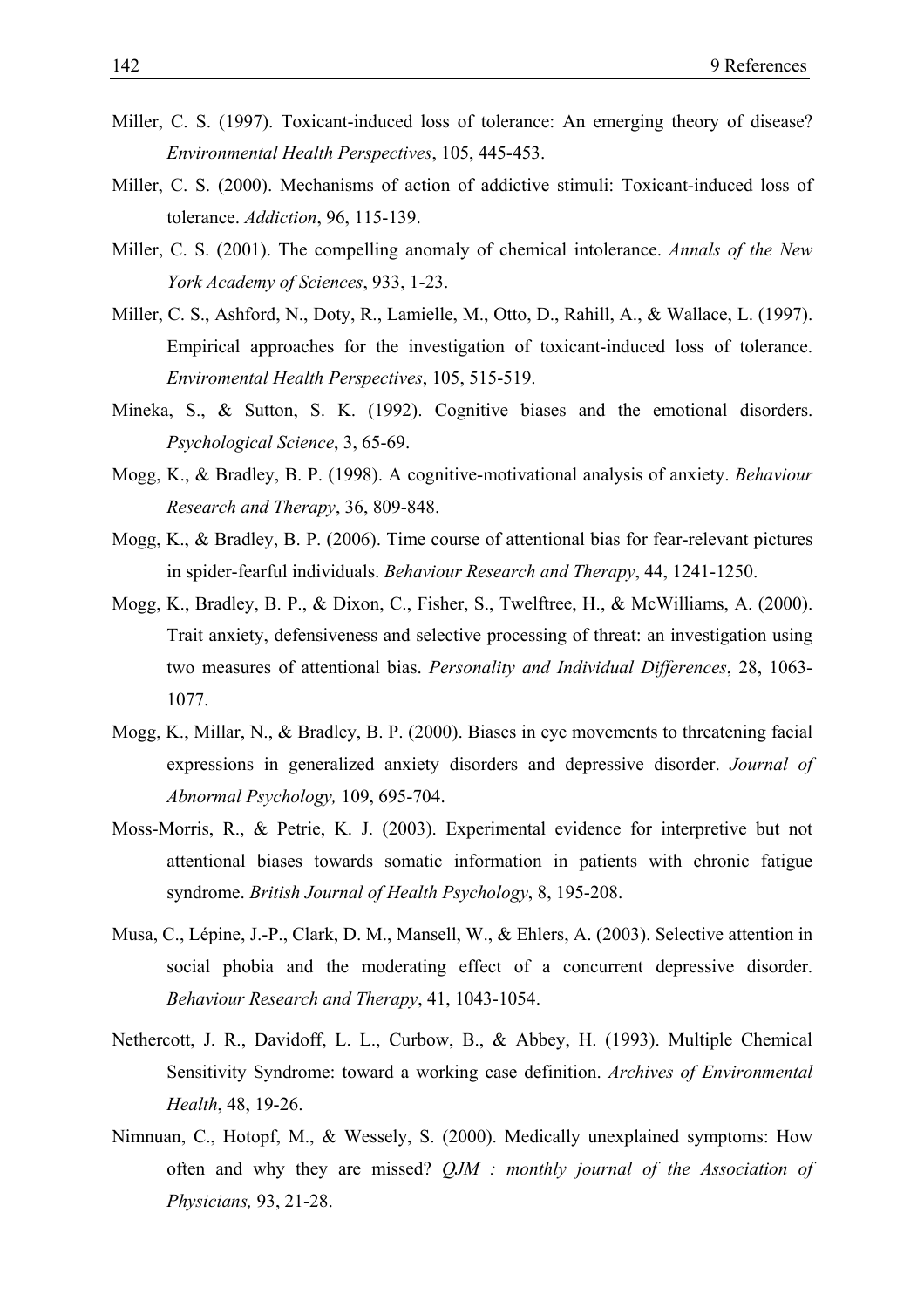- Nimnuan, C., Rabe-Hesketh, S., Wessely, S., & Hotopf, M. (2001). How many functional syndromes? *Journal of Psychosomatic Research,* 51, 549-557.
- Norman, D., & Shallice, T. (1986). Attention to action: Willed and automatic control of behavior. In R. Davidson, R. G. Schwartz, & D. Shapiro (Eds.), *Consciousness and self-regulation: Advances in research and theory* (pp. 1–18). New York: Plenum Press.
- Öhmann, A., Flykt, A., & Esteves, F. (2001). Emotion drives attention: Detecting the snake in the grass. *Journal of Experimental Psychology: General*, 130, 466-478.
- Ott, R. (1999). Experimentelle kognitive Grundlagenforschung in der Klinischen Psychologie. In F. Jacobi & A. Poldrack (Hrsg.), *Klinisch-Psychologische Forschung* (S. 143-165). Göttingen: Hogrefe.
- Ott, U., Reuter, M., Hennig, J., & Vaitl, D. (2005). Evidence for a common biological basis of the Absorption trait, hallucinogen effects, and positive symptoms: Epistatsis between 5-HT2a and COMT polymorphisms. *American Journal of Medical Genetics*, 137B, 29-32.
- Otto, T., & Giardino, N. D. (2001). Pavlovian conditioning of emotional responses to olfactory and contextual stimuli. *Annals of the New York Academy of Sciences*, 933, 291-309.
- Owens, K. M. B., Asmundson, G. J. G., Hadjistavropoulos, T., & Owens, T. J. (2004). Attentional Bias Toward Illness Threat in Individuals With Elevated Health Anxiety. *Cognitive Therapy and Research*, 28, 57-66.
- Papo, D., Eberlein-König, B., Berresheim, H.-W., Huss-Marp, J., Grimm, V., Ring, J., Behrendt, H., & Winneke, G. (2006). Chemosensory function and psychological profile in patients with multiple chemical sensitivity: Comparison with odor-sensitive and asymptomatic controls. *Journal of Psychosomatic Research*, 60, 199-209.
- Pauli, P., & Alpers, G. W. (2002). Memory bias in patients with hypochondriasis and somatoform pain disorder. *Journal of Psychosomatic Research*, 52, 45-53.
- Pennebaker, J. (1982). *The psychology of physical symptoms*. New York: Springer.
- Pennebaker, J. (1994). Psychological bases of symptom reporting: perceptual and emotional aspects of chemical sensitivity. *Toxicology and Industrial Health, 10,* 497-511.
- Pennebaker, J., & Skelton, J. A. (1981). Selective monitoring of physical sensations. *Journal of Personality and Social Psychology*, 41, 213-223.
- Peterson, J. B., & Carson, S. (2000). Latent inhibition and openness to experience in a highachieving student population. *Personality and Individual Differences*, 28, 323–332.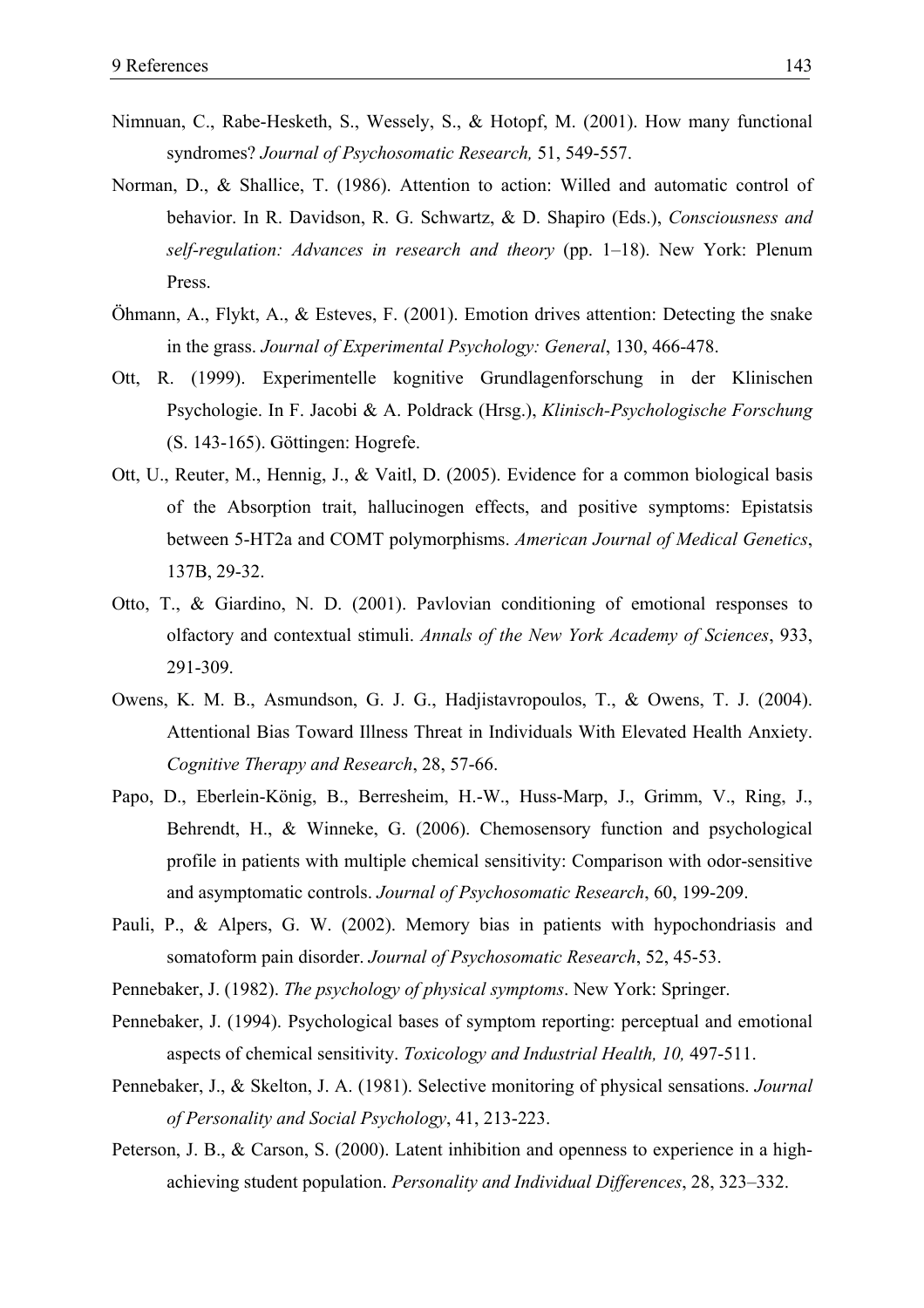- Peterson, J. B., Smith, K. W., & Carson, S. (2002). Openness and extraversion are associated with reduced latent inhibition: replication and commentary. *Personality and Individual Differences*, 33, 1137-1147.
- Poonai, N. P., Antony, M. M., Binkley, K. E., Stenn, P. Swinson, R. P., Corey, P., Silverman, F. S., & Tarlo, S. M. (2001). Psychological features of subjects with idiopathic environmental intolerance. *Journal of Psychosomatic Research*, 51, 537-541.
- Posner, M. I., Cohen, Y., & Rafal, R. D. (1982). Neural systems control over spatial orienting. *Philosophical Transaction of the Royal Society of London,* 298B, 187-198.
- Putman, P., Hermans, E., & van Honk, J. (2004). Emotional Stroop performance for masked angry faces: It's BAS not BIS. *Emotion*, 4, 305-311.
- Radtke, H., & Stam, H. (1991). The relationship between absorption, openness to experience, anhedonia, and susceptibility. *International Journal of Clinical and Experimental Hypnosis,* 39, 39-56.
- Reid, S., Hotopf, M., Hull, L., Ismail, K., Unwin, C., & Wessely, S. (2002). Reported chemical sensitivities in a health survey of United Kingdom military personnel. *Occupational and Environmental Medicine*, 59, 196-198.
- Reid, S., Wessely, S., Crayford, T., & Hotopf, M. (2001). Medically unexplained symptoms in frequent attenders of secondary health care: retrospective cohort study. *British Medical Journal*, 322, 767-771.
- Richards, A., & Blanchette, I. (2004). Independent manipulation of emotion in an emotional Stroop task using classical conditioning. *Emotion*, 4, 275-281.
- Rief, W., & Auer, C. (2001). Is somatization a habituation disorder? Physiological reactivity in somatization syndrome. *Psychiatry Research*, 101, 63-74.
- Rief, W., & Barsky, A. J. (2005). Psychobiological perspectives on somatoform disorders. *Psychoneuroendocrinology*, 30, 996-1002.
- Rief, W., & Hiller, W. (1998). *Somatisierungsstörung und Hypochondrie*. Göttingen: Hogrefe.
- Rief, W., & Hiller, W. (1999). Toward empirically based criteria for the classification of somatoform disorders. *Journal of Psychosomatic Research*, 46, 507-518.
- Rief, W., Hiller, W., & Margraf, J. (1998). Cognitive aspects of hypochondriasis and the somtization syndrome. *Journal of Abnormal Psychology*, 107, 587-595.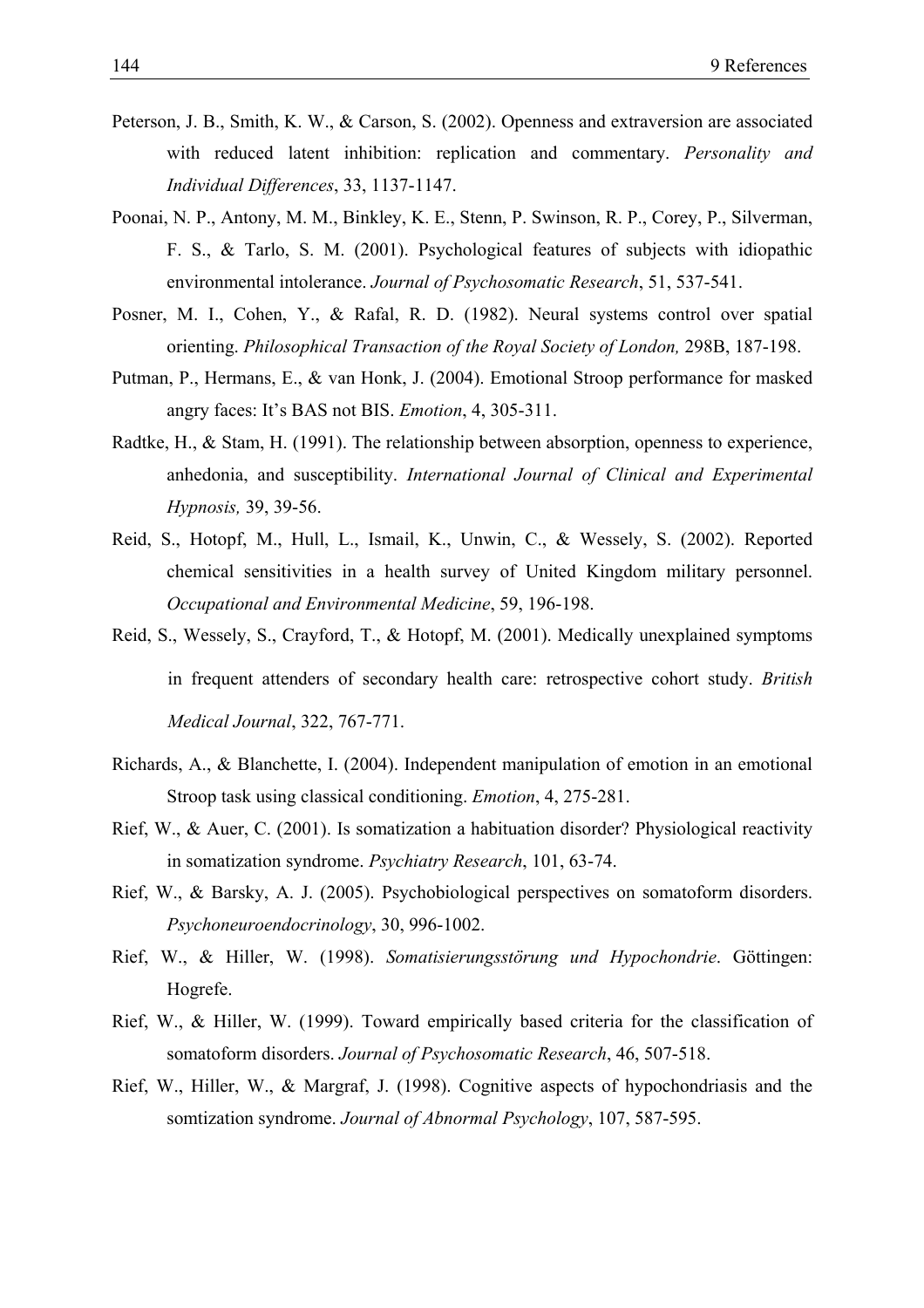- Rief, W., Hiller, W., & Heuser, J. (1997). *SOMS Das Screening for Somatoforme Störungen. Manual zum Fragebogen [SOMS – The screening for somatoform symptoms].* Bern, Schwitzerland: Huber Publishers.
- Ritz, T., & Dahme, B. (1995). The absorption scale: basic concept, psychometric properties, and dimensions of a German adaptation. *Diagnostica*, 41, 53-61.
- Ritz, T., Maß, R., & Dahme, B. (1993). Das Persönlichkeitsmerkmal Absorption (I) Theorie und Forschungsstand. *Arbeiten aus dem Psychologischen Institut III der Universität Hamburg.*
- Robbins, J. M., & Kirmayer, L. J. (1991). Attributions of common somatic symptoms. *Psychological Medicine*, 21, 1029-1045.
- Roche, S. M., & McConkey, K. M. (1990). Absorption: Nature, assessment, and correlates. *Journal of Personality and Social Psychology*, 59, 91-101.
- Roelofs, J., Peters, M. L., Zeegers, M. P., & Vlaeyen, J. W. (2002) The modified Stroop paradigm as a measure of selective attention toward pain-related stimuli among chronic pain patients: a meta-analysis. *European Journal of Pain,* 6, 273-281.
- Salthouse, T. A., & Hedden, T. (2002). Interpreting reaction time measures in between-group comparisons. *Journal of Clinical and Experimental Neuropsychology*, 24, 858-872.
- Sander, N. (2005). *Inhibitory and executive functions in cognitive psychology: An individual differences approach examining structure and overlap with working memory capacity and intelligence*. Aachen: Shaker Verlag.
- Schmiedeck, F., Oberauer, K., Wilhelm, O., Süß, H.-M., & Wittmann, W. W. (in press). Individual differences in components of reaction time distributions and their relations to working memory and intelligence. *Journal of Experimental Psychology: General.*
- Schmukle, S. C., & Egloff, B. (2006). Assessing anxiety with extrinsic Simon tasks. *Experimental Psychology*, 53, 149-160.
- Schmukle, S. C. (2005). Unreliability of the dot probe task. *European Journal of Personality*, 19, 595-605.
- Schottenfeld, R. S. (1987). Workers with multiple chemical sensitivities: A psychiatric approach to diagnosis and treatment. *Occupatioanl Medicine: State of the Art Reviews*, 2, 739-752.
- Seligman, M. E. P. (1971). Phobias and preparedness. *Behavior Therapy*, 2, 307-320.
- Sharma, D., & McKenna, F. P. (1998). Differential components of the manual and vocal Stroop tasks. *Memory & Cognition*, 26, 1033-1040.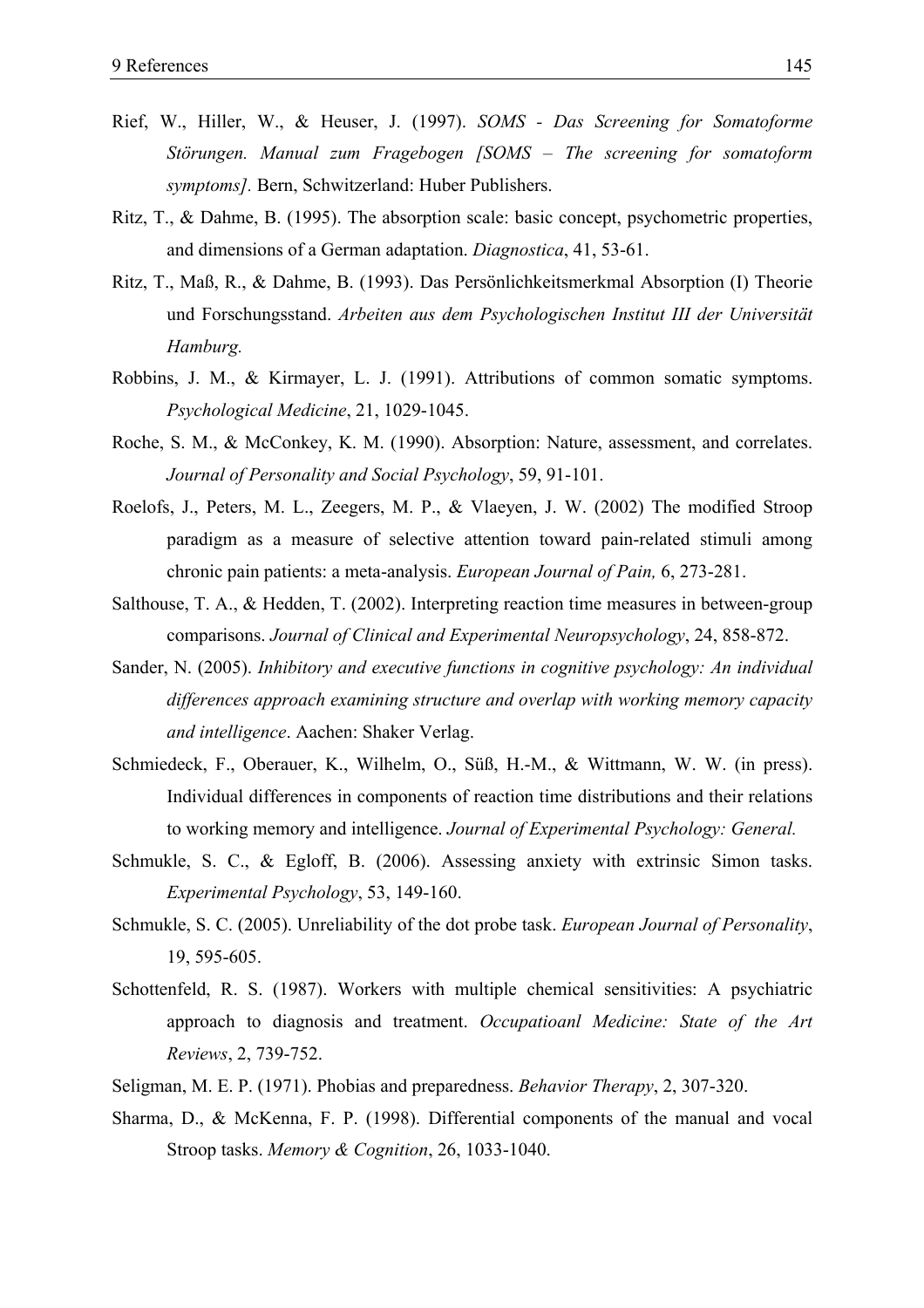- Simon, G. E., Daniell, W., Stockbridge, H., Claypoole, K., & Rosenstock, L. (1993). Immunologic, psychological, and neuropsychological factors in multiple chemical sensitivity. A controlled study. *Annals of Internal Medicine*, 119, 97-103.
- Sparks, P. J. (2000). Idiopathic environmental intolerances: overview. *Occupational Medicine: State of the Art Reviews,* 15, 497-510.
- Spieler, D. H., Balota, D. A., & Faust, M. E. (1996). Stroop performance in healthy younger and older adults and in individuals with dementia of the Alzheimer's type. *Journal of Experimental Psychology: Human Perception and Performance*, 22, 461-479.
- Spieler, D. H., Balota, D. A., & Faust, M. E. (2000). Levels of selective attention revealed through analyses of response time distributions. *Journal of Experimental Psychology: Human Perception and Performance*, 26, 506-526.
- Spitzer, R. L., Wiliams, J., & Kroenke, K. (1999). *Prime MD today. Evaluation of mental disorders. Manual.* USA, Pfizer US.
- Spurgeon, A. (2000). Models of unexplained symptoms associated with occupational and environmental exposure. *Environmental Health Perspectives*, 110, 601-605
- Staudenmayer, H. (2000). Psychological treatment of psychogenic idiopathic environmental intolerance. *Occupational Medicine: State of the Art Reviews, 15,* 627-646.
- Staudenmayer, H., Binkley, K. E., Leznoff, A., & Phillips, S. (2003a). Idiopathic environmental intolerance: Part 1: A causation analysis applying Bradford Hill's criteria to the toxicogenic theory. *Toxicological Reviews*, 22, 235-246.
- Staudenmayer, H., Binkley, K. E., Leznoff, A., & Phillips, S. (2003b). Idiopathic environmental intolerance: Part 2: A causation analysis applying Bradford Hill's criteria to the psychogenic theory. *Toxicological Reviews*, 22, 247-261.
- Staudenmayer, H., Selner, J. C., & Buhr, M. P. (1993). Double-blind provocation chamber challenges in 20 patients presenting with "multiple chemical sensitivity". *Regulatory Toxicology and Pharmacology*, 18, 44-53.
- Stegen, K., De Bruyen, K., Rasschaert, W., Woestijne, K. P., & Van den Bergh, O. (1999). Fear-relevant images as conditioned stimuli for somatic complaints, respiratory behavior, and reduced end-tidal pCO2. *Journal of Abnormal Psychology*, 108, 143- 152.
- Stewart, D. E. (1990a). Emotional disorders misdiagnosed as physical illness: Environmental hypersensitivity, candidiasis hypersensitivity and chronic fatigue syndrome. *International Journal of Mental Health*, 19, 56-68.

Stewart, D. E. (1990b). The changing faces of somatization. *Psychosomatics*, 31, 153-158.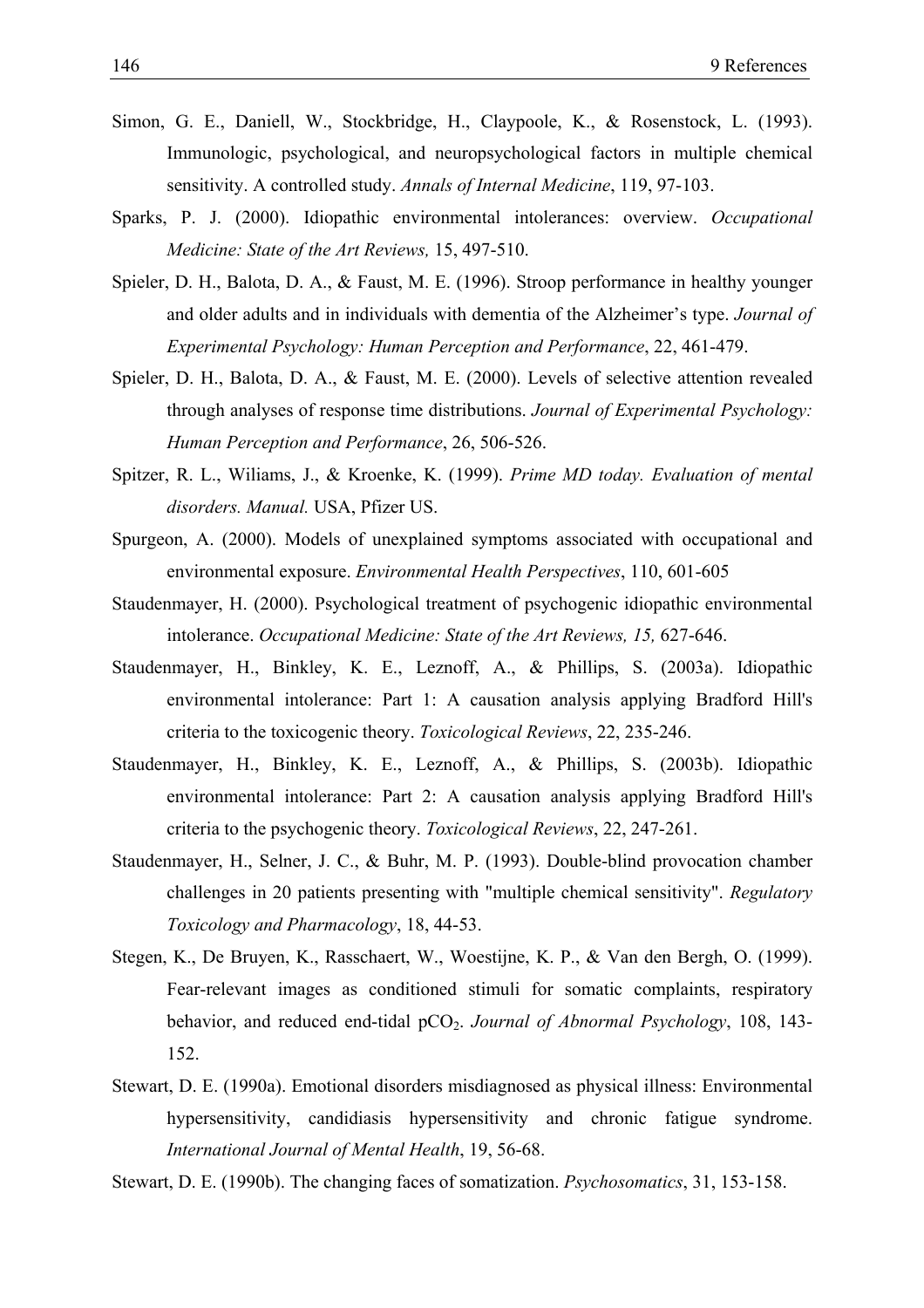- Stroop, J. R. (1935). Studies of interference in serial verbal reactions. *Journal of Experimental Psychology*, 18, 643-662.
- Szarek, M. J., Bell, I. R., & Schwartz, G. E. (1997). Validation of a brief screening measure of environmental chemical sensitivity: the chemical odor intolerance index. *Journal of Environmental Psychology, 17*, 345-351.
- Tarlo, S. M., Poonai, N., Binkley, K., Antony, M. M., & Swinson, R. P. (2002). Responses to panic induction procedures in subjects with multiple chemical sensitivity/idiopathic environmental intolerance: Understanding the relationship with panic disorder. *Environmental Health Perspectives*, 110, 669-671.
- Teachman, B. A. (2005). Information processing and anxiety sensitivity: Cognitive vulnerability to panic reflected in interpretation and memory biases. *Cognitive Therapy and Research*, 29, 479-499.
- Teasdale, J. D., & Dent, J. (1987). Cognitive vulnerability to depression: an investigation of two hypotheses. *British Journal of Clinical Psychology*, 26, 113-126.
- Tellegen, A. (1982). *Brief manual of the Multidimensional Personality Questionnaire*. Unpublished manuscript, University of Minnesota, Departement of Psychology, Minneapolis.
- Tellegen, A., & Atkinson, G. (1974). Openness to absorbing and self-altering experiences ("absorption"), a trait related to hypnotic susceptibility. *Journal of Abnormal Psychology*, 83, 268-277.
- Thayer, J. F., & Brosschot, J. F. (2005). Psychosomatics and psychopathology: looking up and down from the brain. *Psychoneuroendocrinology*, 30, 1050-1058.
- Thorpe, S. J., & Salkovskis, P. M. (1997). Information processing in spider phobics: The Stroop colour naming task may indicate strategic but not automatic attentional bias. *Behaviour Research and Therapy*, 35, 131-144.
- Toft, T., Fink, P., Oernboel, E., Christensen, K., Frostholm, L., & Olesen, F. (2005). Mental disorders in primary care: prevalence and co-morbidity among disorders. Results frome the functional illness in primary care (FIP) study. *Psychological Medicine*, 35, 1175-1184.
- Tomarken, A. J., Mineka, S., & Cook, M. (1989). Fear-relevant selective associations and covariation bias. *Journal of Abnormal Psychology*, 98, 381-394.
- Ursin, H. (1997). Sensitization, somatization, and subjective health complaints. *International Journal of Behavioral Medicine*, 4, 105-116.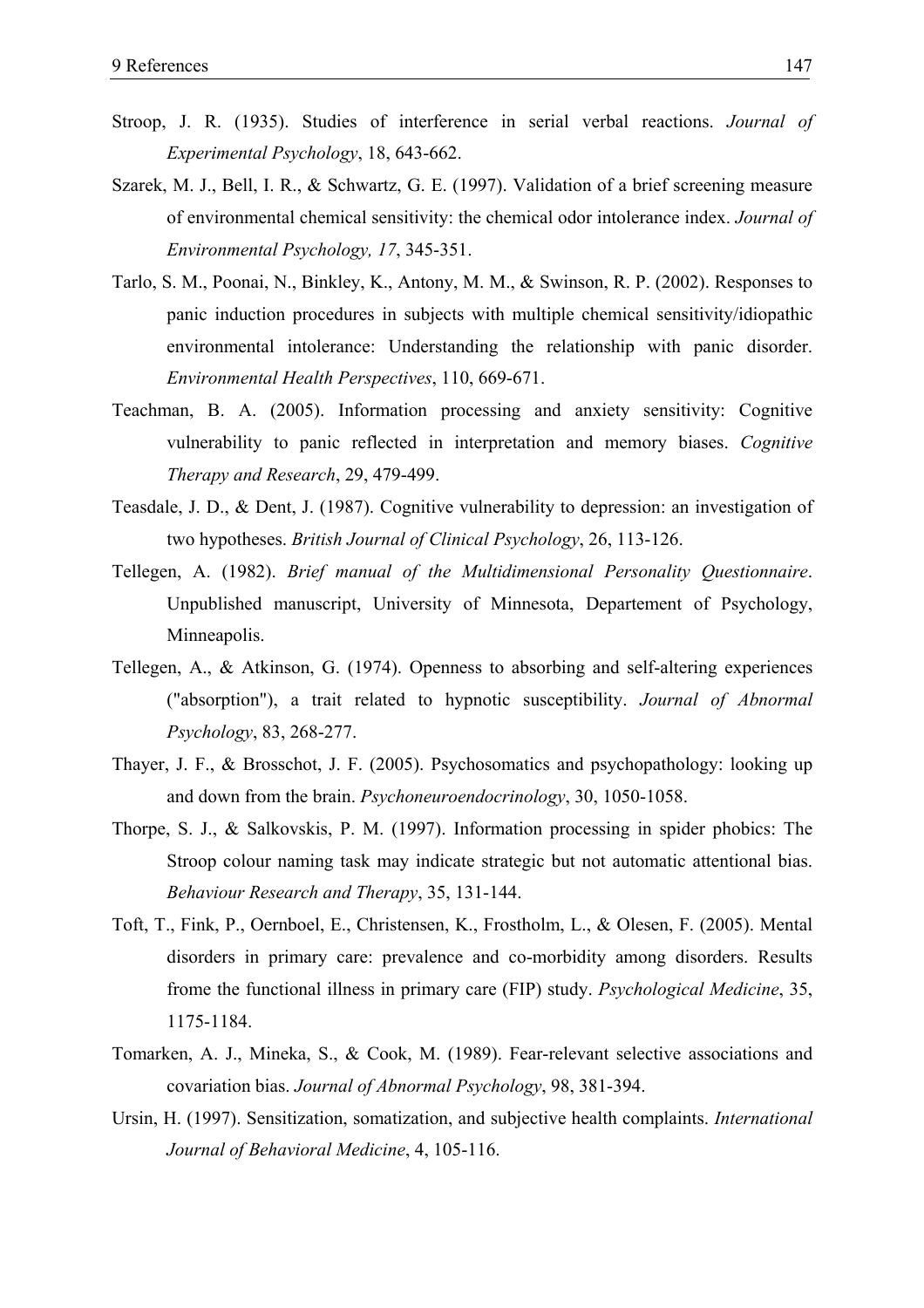- Van den Bergh, O. (2005). Can subjective symptoms be learned? *Invited lecture at the University of Muenster, May, 10th, 2005*.
- Van den Bergh, O., Devriese, S., Winters, W., Veulemans, H., Nemery, B., Eelen, P., & Van de Woestijne, K. P. (2001). Acquiring Symptoms in Response to Odors: A Learning Perspective on Multiple Chemical Sensitivity. *Annals of the New York Academy of Sciences*, 933, 278-290.
- Van den Bergh, O., Stegen, K., & Van de Woestijne, K. P. (1997). Learning to have psychosomatic complaints: conditioning of respiratory behavior and somatic complaints in psychosomatic patients. *Psychosomatic Medicine*, 59, 13-23.
- Van den Bergh, O., Winters, W., Devriese, S., & Van Diest, I. (2002). Learning subjective health complaints. *Scandinavian Journal of Psychology*, 43, 147-152.
- Van den Heuvel, O. A., Veltman, D. J., Groenewegen, H. J., Witter, M. P., Merkelbach, J., Cath, D. C., van Balkom, A. J. L. M., van Oppen, P., & van Dyk, R. (2005). Disorderspecific neuroanatomical correlates of attentional bias in obsessive-compulsive disorder, panic disorder, and hypochondriasis. *Archives of General Psychiatry*, 62, 922-933.
- van Honk, J., Tuiten, A., van den Hout, M., Koppeschaar, H., Thijssen, J., de Haan, E., & Verbaten, R. (2000). Conscious and preconscious selective attention to social threat: Different neuroendocrine response patterns. *Psychoneuroendocrinology*, 25, 577-591.
- Vassilopoulos, S. Ph. (2005). Social Anxiety and Vigilance-Avoidance Pattern of Attentional Processing. *Behavioural and Cognitive Psychotherapy*, 33, 13-24.
- Waters, A. J., Sayette, M. A., & Wertz, J. M. (2003). Carry-over effects can modulate emotional Stroop effects. *Cognition & Emotion*, 17, 501-509.
- Waters, A. J., Sayette, M. A., Franken, I. H. A., & Schwartz, J. E. (2005). Generalizability of carry-over effects in the emotional Stroop task. *Behaviour Research and Therapy,* 43, 715-732.
- Watson, D., & Pennebaker, J. W. (1989). Health complaints, stress, and distress: Exploring the central role of Negative Affectivity. *Psychological Review*, 96, 234-254.
- Watts, F. N., McKenna, F. P., Sharrock, R., & Tresize, L. (1986). Color naming of phobiarelated words. *British Journal of Psychology,* 77, 97-108.
- Wells, A., & Matthews, G. (1994). *Attention and emotion: A clinical perspective*. Hove, UK: Erlbaum.
- Wenzel, A., & Holt, C. S. (1999). Dot probe performance in two specific phobias. *British Journal of Clinical Psychology*, 38, 407-410.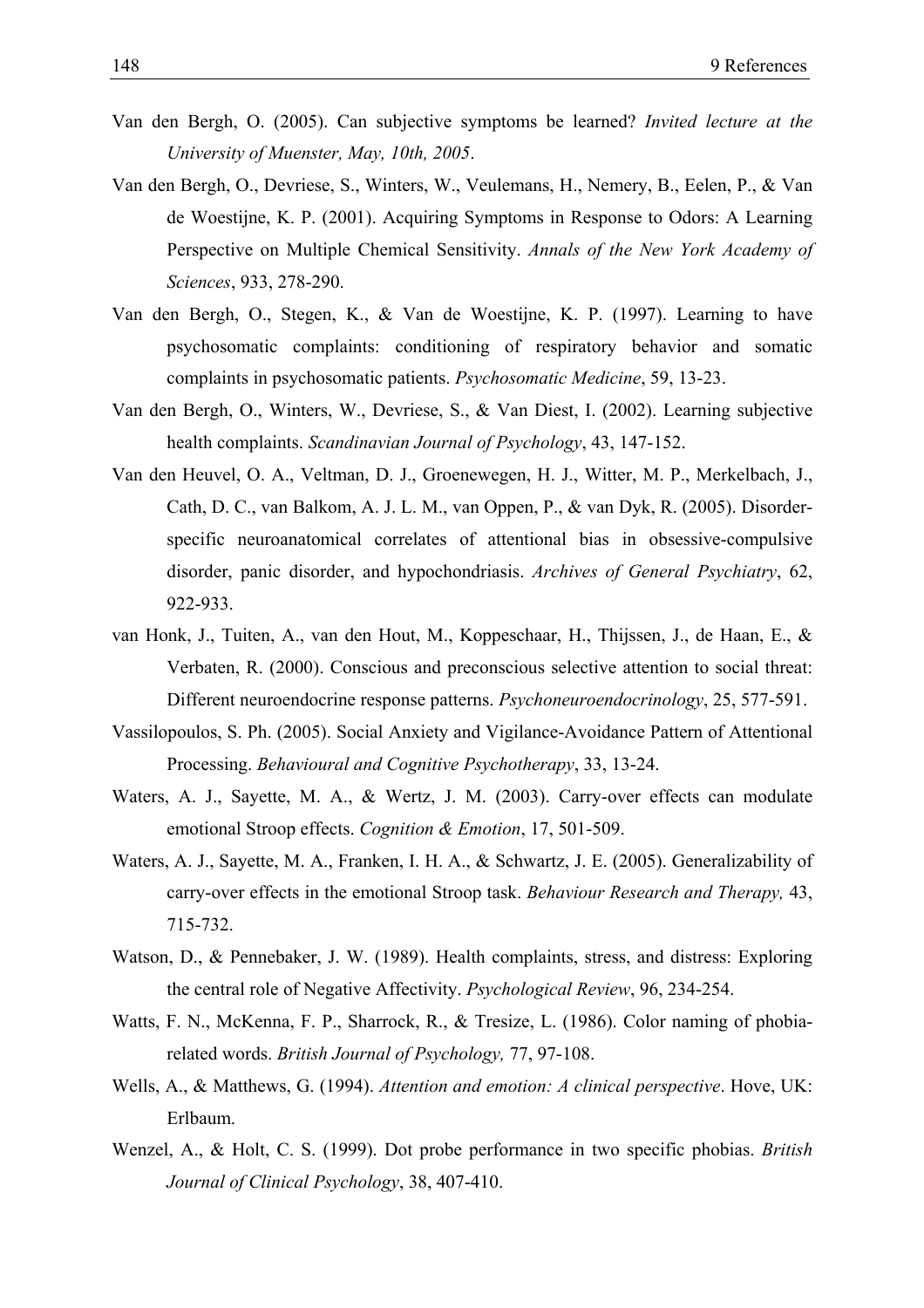- Wessely, S., & White, P. D. (2004). There is only one functional somatic syndrome. *The British Journal of Psychiatry*, 185, 95-96.
- Wessely, S., Nimnuan, C., & Sharpe, M. (1999). Functional somatic syndromes: one or many? *The Lancet*, 354, 936-939.
- Williams, C. W., & Lees-Haley, P. R. (1993). Perceived toxic exposure: A review of four cognitive influences on perception of illness. *Journal of Social Behavior and Personality*, 8, 489-506.
- Williams, J. M. G., Watts, F. N., MacLeod, C., & Mathews, A. (1997). *Cognitive Psychology and emotional disorders (2nd ed.)*, Chichester, UK: Wiley.
- Williams, J. M. G., Watts, F. N., MacLeod, C., & Matthews, A. (1988). *Cognitive psychology and emotional disorders*. Chichester: Wiley.
- Williams, J.M.G., Mathews, A., & MacLeod, C. (1996). The emotional Stroop task and psychopathology. *Psychological Bulletin,* 120, 3-24.
- Williams, L. M., Liddel, B. J., Rathjen, J., Brown, K. J., Gray, J., Phillips, M., Young, A., & Gordon, E. (2004). Mapping the time course of nonconscious and conscious perception of fear: An integration of central and peripheral measures. *Human Brain Mapping*, 21, 64-74.
- Wilson, E. J., MacLeod, C., Mathews, A., & Rutherford, E. M. (2006). The causal role of interpretive bias in anxiety reactivity. *Journal of Abnormal Psychology*, 115, 103-111.
- Winters, W., Devriese, S., Van Diest, I., Nemery, B., Veulemans, H., Eelen, P., Van de Woestijne, K., & Van den Bergh, O. (2003). Media warnings about environmental pollution facilitate the acquisition of symptoms in response to chemical substances. *Psychosomatic Medicine*, 65, 332-338.
- Wittchen, H.-U., Wunderlich, U., Gruschwitz, S., & Zaudig, M. (1997). *SKID I. Strukturiertes Klinisches Interview für DSM-IV. Achse I: Psychische Störungen. Interviewheft und Beurteilungsheft [SCID I – Manual of the German version].* Göttingen: Hogrefe.
- Witthöft, M., Rist, F., & Bailer, J. (under review). No evidence for a stable attentional bias in health anxiety.
- Woodward, T. S., Moritz, S., & Chen, E. (2006). The contribution of a cognitive bias against disconfirmatory evidence (BADE) to delusions: A study in an Asian sample with first episode schizophrenia spectrum disorders. *Schizophrenia Research*, 83, 297-298.
- Wyble, B., Sharma, D., & Bowman, H. (2005). Modelling the slow emotional Stroop effect: Suppression of cognitive control. In A. Cangelosi, G. Bugmann, and R. Borisyuk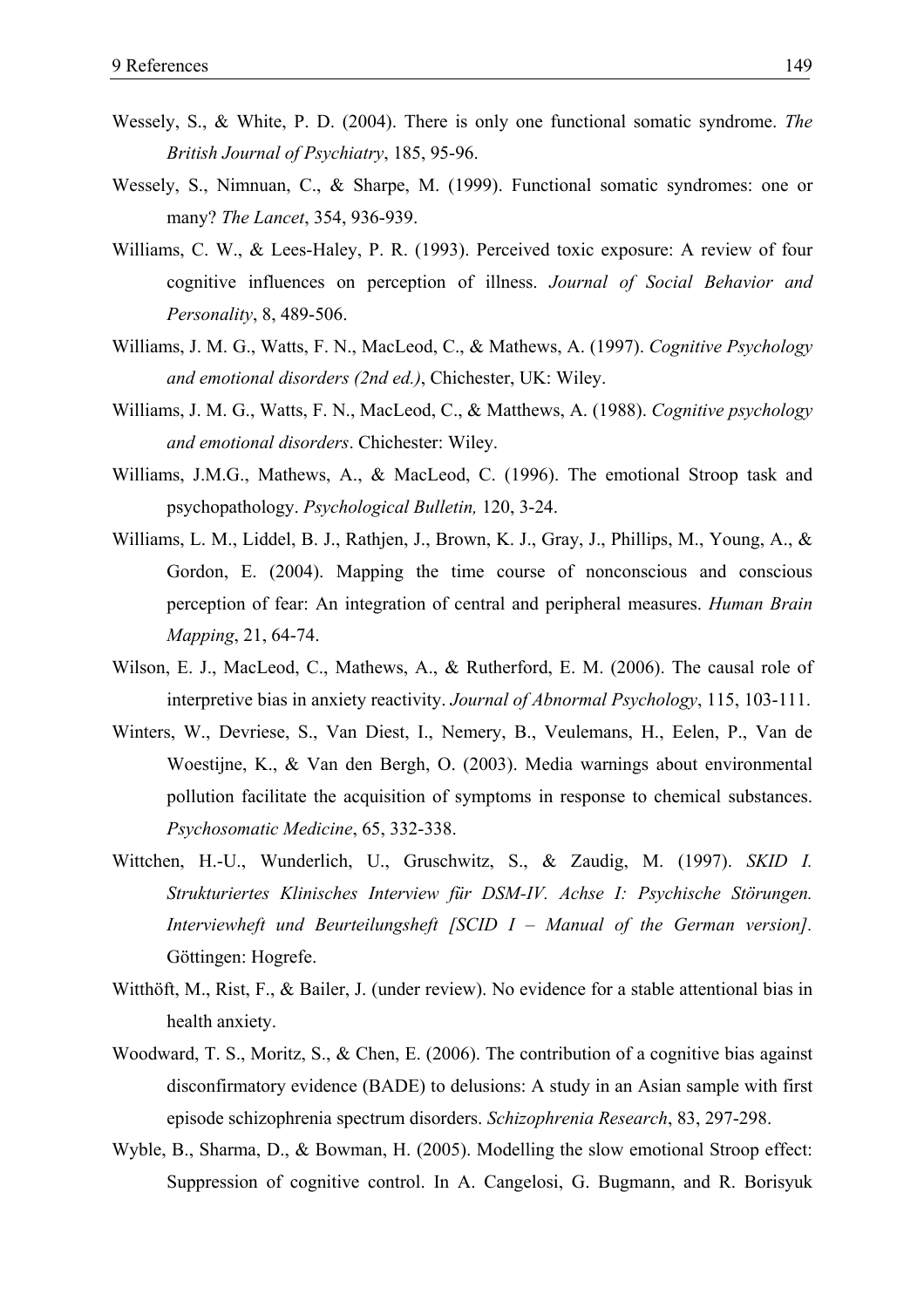(Eds.), *Proceedings of the Neural Computation and Psychology Workshop, January 2005.*

- Zellweger, M. J., Osterwalder, R. H., Langewitz, W., & Pfisterer, M. E. (2004). Coronary artery disease and depression. *European Heart Journal*, 25, 3-9.
- Zvolensky, M. J., & Forsyth, J. P. (2002). Anxiety Sensitivity Dimensions in the Prediction of Body Vigilance and Emotional Avoidance. *Cognitive Therapy and Research*, 26, 449-460.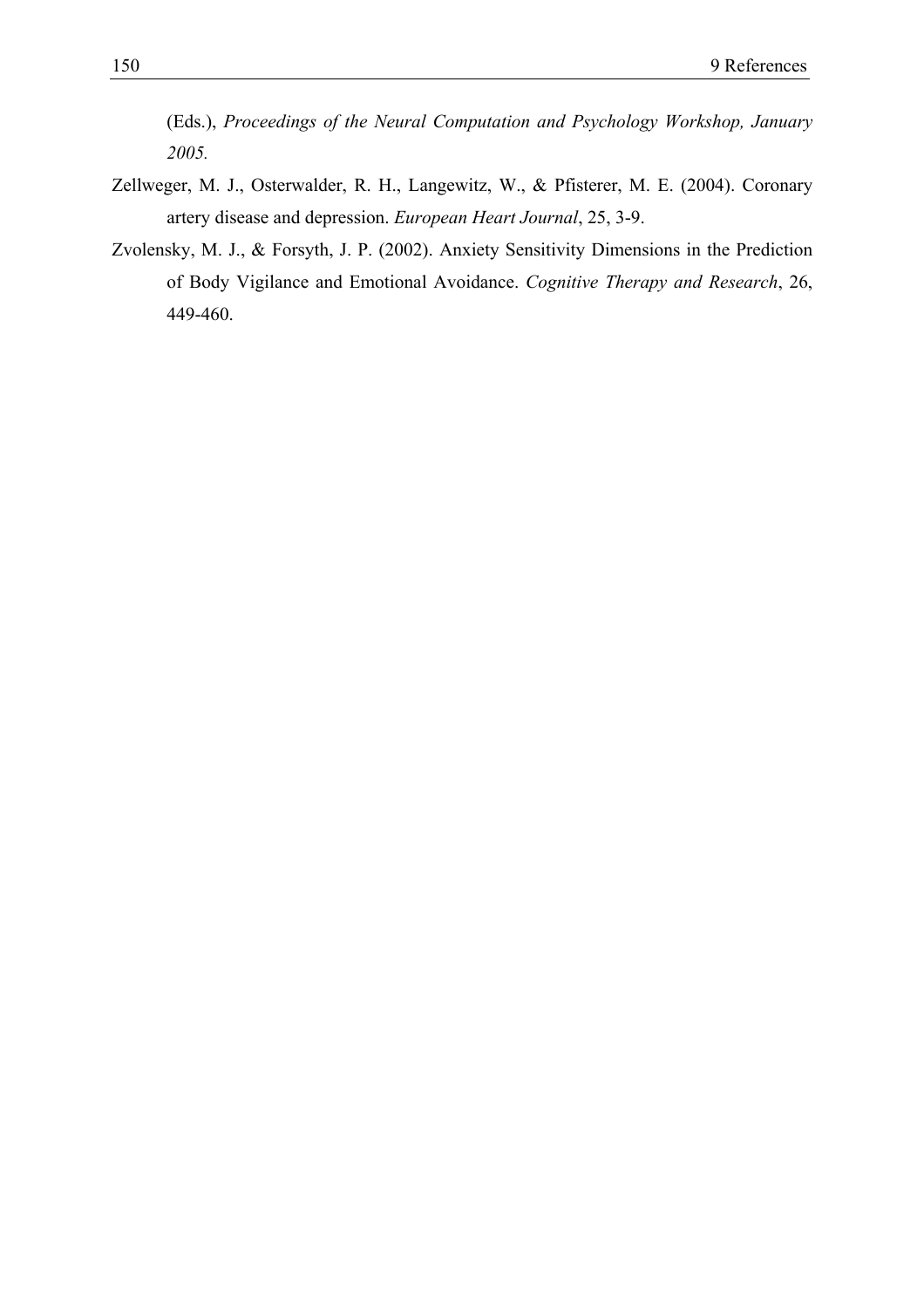## **10 GLOSSARY OF ACRONYMS**

| <b>ACQ</b>    | $=$ Agoraphobic Cognitions Questionnaire                            |
|---------------|---------------------------------------------------------------------|
| <b>ADM</b>    | $=$ Affective Decision Mechanism                                    |
| ANCOVA        | $=$ Analysis of Covariance                                          |
| <b>ANOVA</b>  | $=$ Analysis of Variance                                            |
| AS            | $=$ Anxiety Sensitivity                                             |
| <b>BDD</b>    | $=$ Body-Dysmorphic Disorder                                        |
| <b>CABAH</b>  | = Cognitions About Body And Health Qestionnaire                     |
| <b>CBT</b>    | $=$ Cognitive Behavior Therapy                                      |
| <b>CFS</b>    | $=$ Chronic Fatigue Syndrome                                        |
| CG            | $=$ Control Group                                                   |
| <b>CI</b>     | $=$ Chemical Intolerance                                            |
| <b>COSS</b>   | = Chemical Odor Sensitivity Scale                                   |
| <b>CS</b>     | $=$ Conditioned Stimulus                                            |
| <b>DPT</b>    | $=$ Dot Probe Task                                                  |
| DSM-IV        | = Diagnostic and Statistical Manual of Mental Disorders (edition 4) |
| <b>EAST</b>   | $=$ Extrinsic Affective Simon Task                                  |
| <b>EEG</b>    | $=$ Electroencephalography                                          |
| EI            | $=$ Emotional intrusion effect                                      |
| <b>ESQ</b>    | $=$ Environmental Sensitiviy Questionnaire                          |
| <b>EST</b>    | $=$ Emotional Stroop Task                                           |
| fMRI          | = Functional Magnetic Resonance Introspection                       |
| <b>FMS</b>    | = Fibromyalgia Syndrome                                             |
| <b>GWS</b>    | $=$ Gulf War Syndrome                                               |
| IA            | = Implicit association effect                                       |
| <b>IAT</b>    | $=$ Implicit Association Test                                       |
| <b>IBS</b>    | = Irritable Bowel Syndrome                                          |
| $ICD-10$      | = International Classification of Diseases (edition 10)             |
| IEI           | = Idiopathic Environmental Intolerance                              |
| <b>MANOVA</b> | = Multivariate Analysis of Variance                                 |
| <b>MCS</b>    | $=$ Multiple Chemical Sensitivity                                   |
| <b>MUS</b>    | = Medically Unexplained Symptoms                                    |
| <b>PAS</b>    | = Primary Attentional System                                        |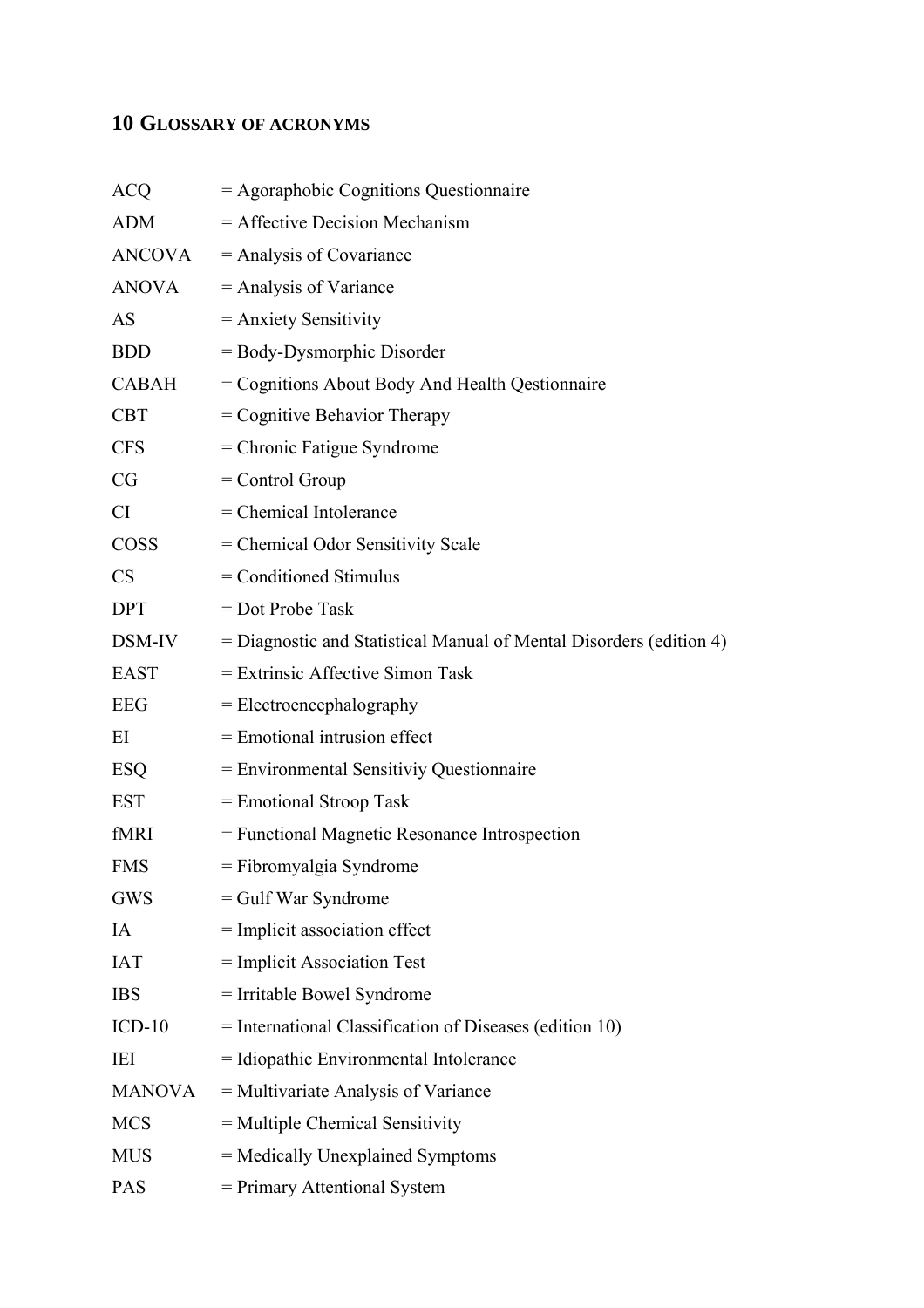| PHO           | = Patient Health Questionnaire                                    |
|---------------|-------------------------------------------------------------------|
| <b>PHQ-15</b> | = Patient Health Questionnaire: Somatic symptom severity scale    |
| PHQ-9         | = Patient Health Questionnaire: Depression scale                  |
| <b>PSD</b>    | $=$ Physical Symptom Disorder                                     |
| <b>PTSD</b>   | = Post-Traumatic Stress Disorder                                  |
| <b>QCGS</b>   | = Questionnaire of Chemical and General Environmental Sensitivity |
| <b>QMLE</b>   | = Quantile Maximum Likelihood Estimation                          |
| <b>RT</b>     | $=$ Response Time                                                 |
| <b>SAM</b>    | $=$ Self-Assessment Manikin                                       |
| <b>SAS</b>    | = Secondary Attentional System                                    |
| <b>SBS</b>    | $=$ Sick-Building Syndrome                                        |
| <b>SCID I</b> | = Structured Clinical Interview for DSM-IV (achsis I)             |
| SCL-90R       | $=$ Symptom Checklist 90 (revised)                                |
| <b>SFD</b>    | $=$ Somatoform Disorder                                           |
| <b>SHC</b>    | $=$ Subjective Health Complaints                                  |
| <b>SI-IEI</b> | = Structured Interview for Idiopathic Environmental Intolerance   |
| <b>SOMS</b>   | = Screening for Somatoform Symptoms                               |
| SSI4,6        | $=$ Somatic Syntom Index                                          |
| <b>STAI</b>   | $=$ State-Trait Anxiety Inventory                                 |
| <b>TABS</b>   | = Tellegen Absorption Scale                                       |
| <b>TDS</b>    | $=$ Time-Dependent Sensitization                                  |
| <b>TES</b>    | = Threat Evaluation System                                        |
| <b>TILT</b>   | = Toxicant-Induced Loss of Tolerance                              |
| <b>UCS</b>    | = Unconditioned Stimulus                                          |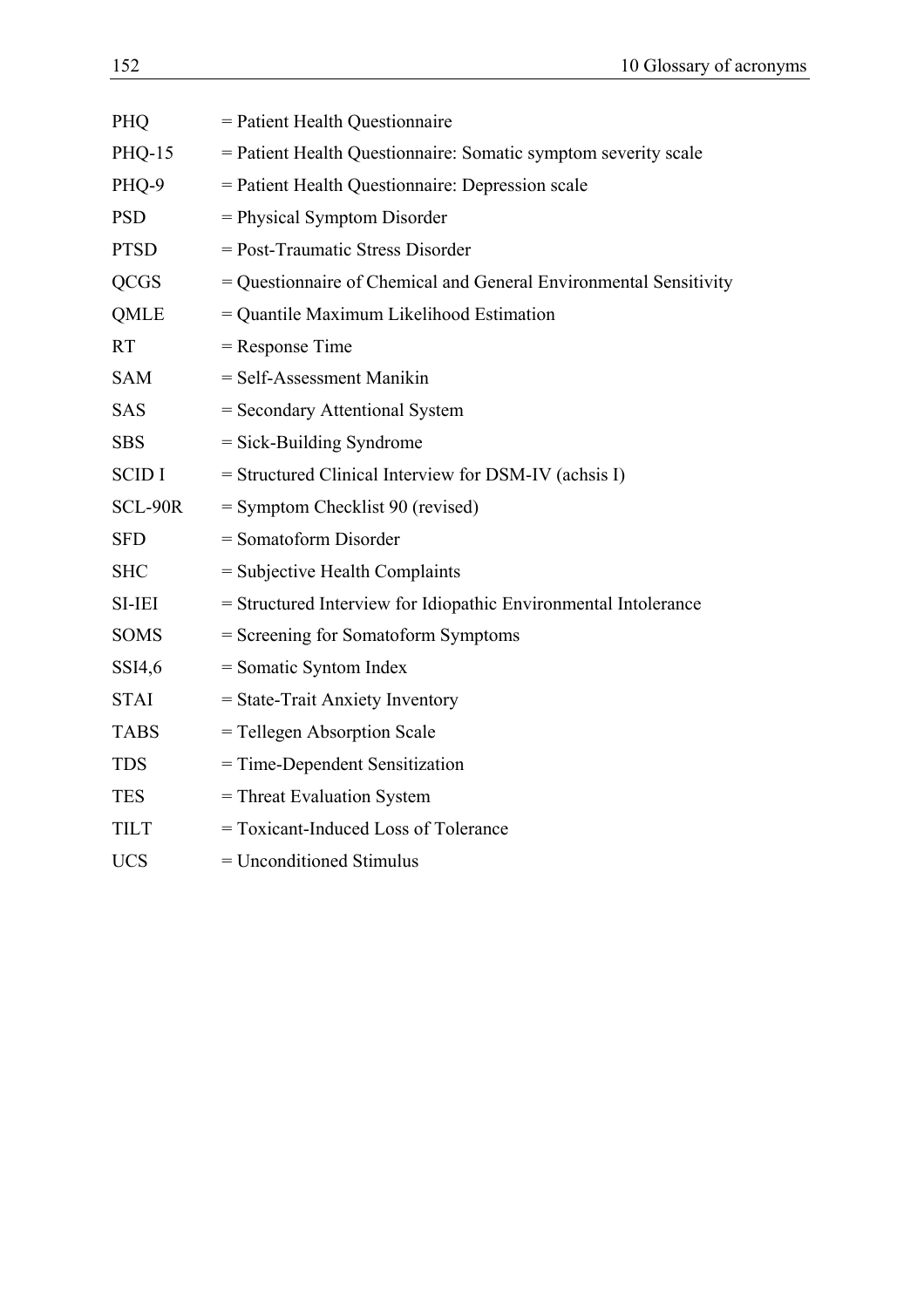## **11 LIST OF FIGURES**

| Figure 2-1: A multifactorial model (psychosocial mechanisms, interpersonal interactions, and discursive<br>practices) of somatization and corresponding treatment interventions (Looper & Kirmayer, 2002).  10                                                                                                                |
|-------------------------------------------------------------------------------------------------------------------------------------------------------------------------------------------------------------------------------------------------------------------------------------------------------------------------------|
| Figure 2-2: The generation of experience and control of action by the cognitive system. Figure taken from                                                                                                                                                                                                                     |
| Figure 2-3: The role of secondary attention in the development of unexplained symptoms. Factors perpetuating<br>the allocation of secondary attention to rogue representations are shown in the dotted box (figure and                                                                                                        |
| Figure 2-4: Factors involved in the development of symptom chronicity (figure and legend from Brown, 2004;                                                                                                                                                                                                                    |
|                                                                                                                                                                                                                                                                                                                               |
| Figure 3-1: Hypothetical cognitive-behavioral model of the development and maintenance of IEI/MCS31                                                                                                                                                                                                                           |
| Figure 4-1: Schematic outline of the model proposed by Mathews and Mackintosh (1998; Figure 4, p. 547)36                                                                                                                                                                                                                      |
|                                                                                                                                                                                                                                                                                                                               |
| Figure 5-2: Two sample trials of the emotional Stroop task. Critical (symptoms or IEI-triggers) and neutral<br>words (household related) were presented quasi randomly and verbal responses of the word color were                                                                                                            |
| Figure 5-3: Two sample trials of the dot-probe task. Critical (symptoms or IEI-triggers) and neutral words<br>(household related) were presented quasi randomly and manual responses were recorded with the left and                                                                                                          |
| Figure 5-4: Two sample trials of the recognition task. Critical (symptoms or IEI-triggers) and neutral words                                                                                                                                                                                                                  |
| Figure 5-5: Valence (upper part) and arousal (lower part) dimension of the self-assessment manikin (SAM)59                                                                                                                                                                                                                    |
| Figure 5-6: Mean interference indices (in ms) and standard errors of the emotional Stroop task for the<br>experimental groups and the two disorder related word categories (IEI-triggers and symptoms). Data<br>represent difference scores between the matched neutral words and the two disorder related categories. . 65   |
| Figure 5-7: Dot probe indicators of vigilance (positive values) and avoidance reactions (negative values) and<br>standard errors for the experimental groups and word categories (IEI-triggers and symptoms). Data<br>represent difference scores between probe in location of neutral word and probe in location of critical |
| Figure 5-8: Recognition performance $(d')$ and standard errors for the three experimental groups and the different<br>stimulus conditions (d' values represent difference scores between threat related word categories and                                                                                                   |
| Figure 5-9: Response criterion $(\beta)$ and standard errors for the three experimental groups and the different<br>stimulus conditions (original $\beta$ values are log-transformed; values represent difference scores between                                                                                              |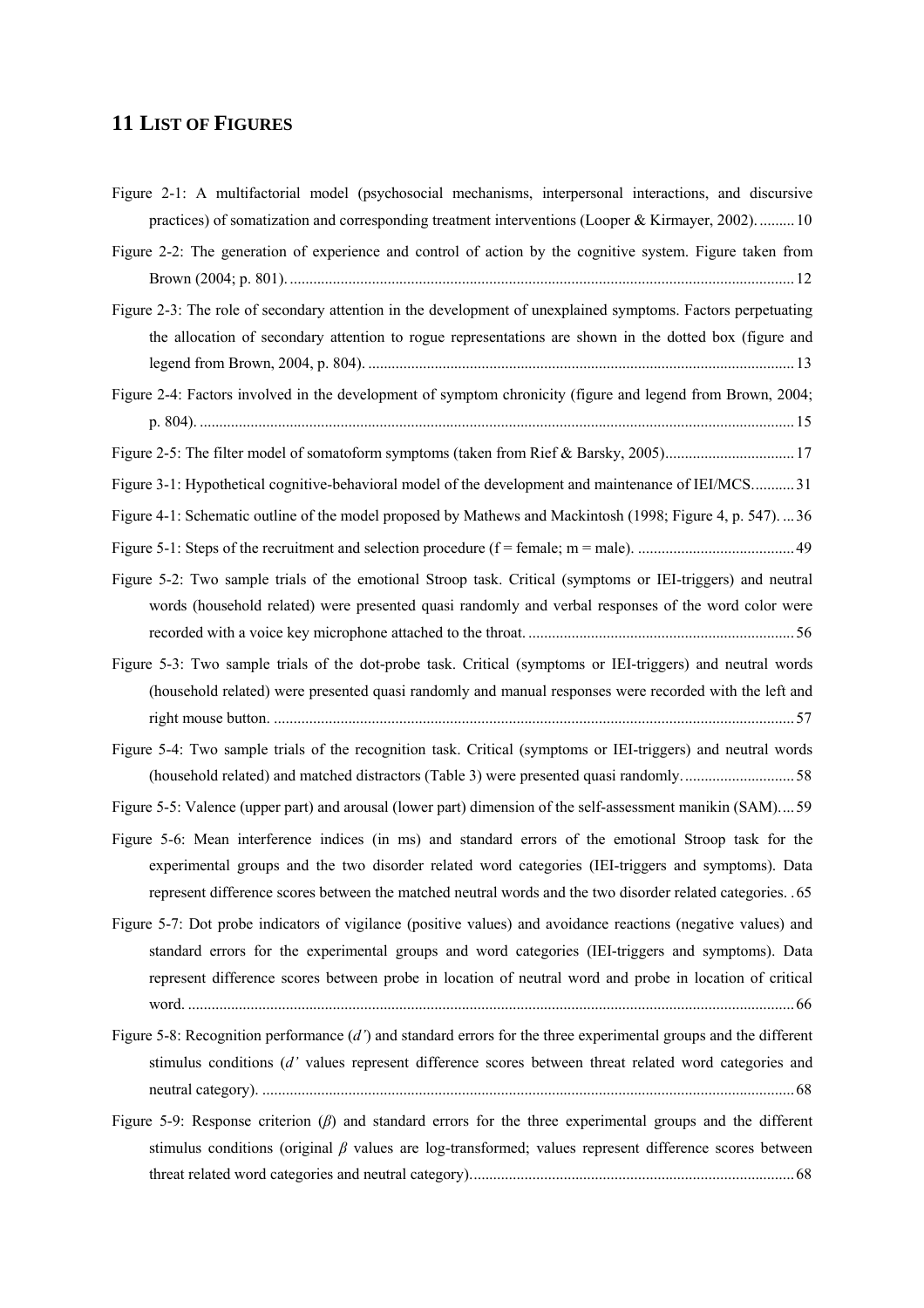| Figure 5-10: Valence and arousal ratings (on a 5-point pictorial scale) of the two word categories (with standard     |
|-----------------------------------------------------------------------------------------------------------------------|
| errors). Values represent difference scores of judgments to threat related words (triggers and symptoms)              |
| and neutral words. Valence-ratings have been transformed $(*-1)$ , so that larger values indicate more                |
|                                                                                                                       |
| Figure 6-1: Two sample trials of the EAST task. Critical (symptoms or IEI-triggers) words, neutral words, and         |
|                                                                                                                       |
| Figure 6-2: Mean indices (in ms) and standard errors of the emotional intrusion effect derived from the extrinsic     |
| affective Simon tasks (EAST) for the experimental groups and the two disorder related word categories                 |
| (IEI-triggers and symptoms). Data represent difference scores between the matched neutral words and the               |
|                                                                                                                       |
| Figure 6-3: Time course of the emotional intrusion effect derived from the extrinsic affective Simon tasks            |
| (EAST) for the experimental groups and the two disorder related word categories (IEI-triggers and                     |
|                                                                                                                       |
| Figure 6-4: Mean indices (in ms) and standard errors of the implicit association effect derived from the extrinsic    |
| affective Simon tasks (EAST) for the experimental groups and the two disorder related word categories                 |
|                                                                                                                       |
| Figure 6-5: Time course of the implicit association effect derived from the extrinsic affective Simon tasks           |
| (EAST) for the experimental groups and the two disorder related word categories (IEI-triggers and                     |
|                                                                                                                       |
| Figure 6-6: Parameters of the ex-Gaussian distribution (u and $\tau$ ) reflecting emotional intrusion effects for the |

Figure 6-6: Parameters of the ex-Gaussian distribution  $(\mu, \text{ and } \tau)$  reflecting emotional intrusion effects for the [experimental groups and the two disorder related word categories \(IEI-triggers and symptoms\). ...........102](#page-107-0) 

[Figure 7-1: Model of maintenance of persecutory delusions \(from Freeman et al., 2002; p. 338, Figure 2\)......121](#page-126-0)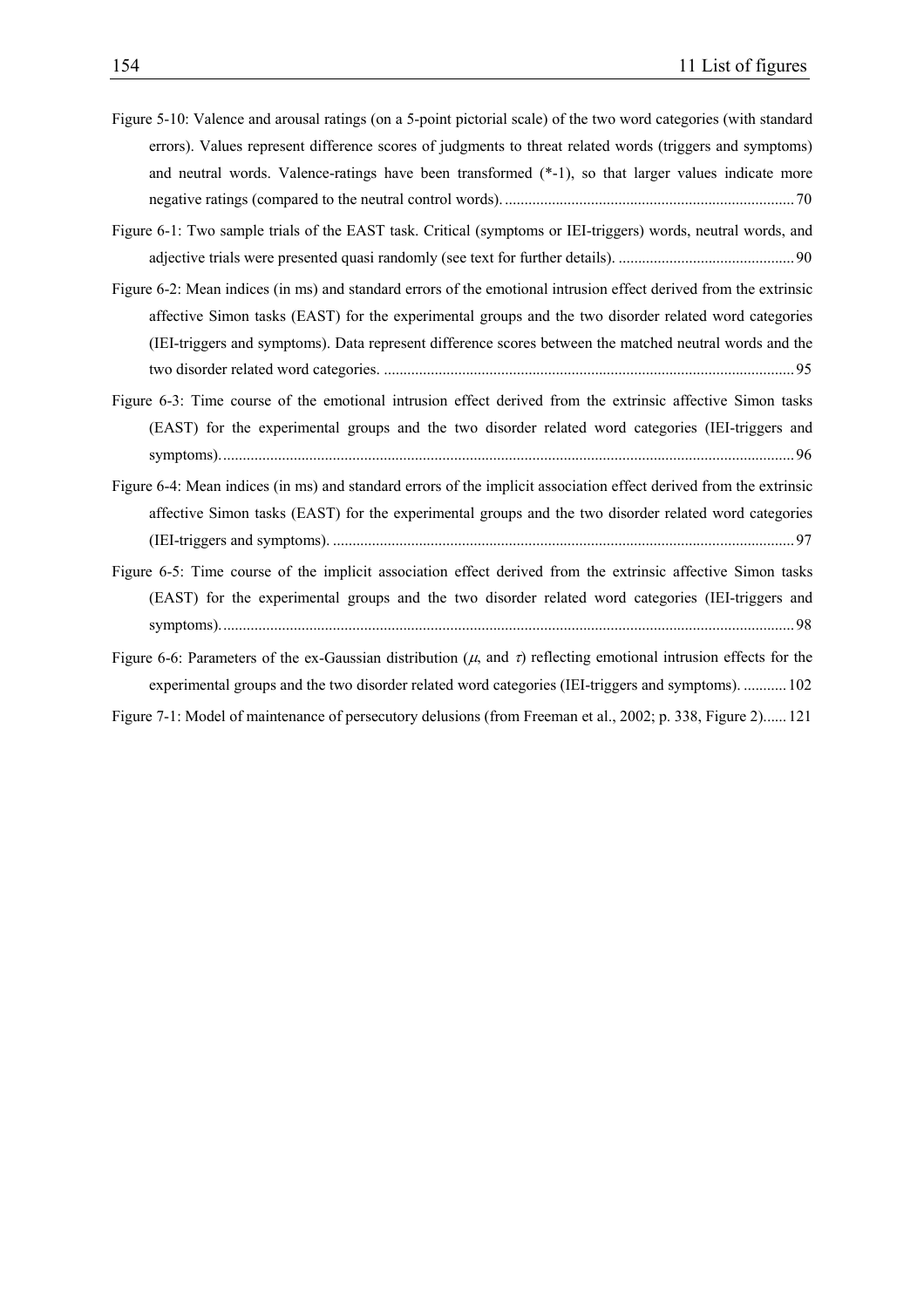# **12 LIST OF TABLES**

| Table 5-3: Additional original (German) stimuli used as distractors in the recognition task 55                                  |  |
|---------------------------------------------------------------------------------------------------------------------------------|--|
|                                                                                                                                 |  |
|                                                                                                                                 |  |
|                                                                                                                                 |  |
| Table 5-7: Correlations between indicators of attentional bias and measures of somatic symptoms and                             |  |
|                                                                                                                                 |  |
|                                                                                                                                 |  |
| Table 6-2: Mean RT values $(M)$ and SDs for experimental groups and individually estimated parameters of the                    |  |
|                                                                                                                                 |  |
| Table 6-3: Internal consistency for the experimental indicator of the Extrinsic Affective Simon Task (EAST) for                 |  |
|                                                                                                                                 |  |
| Table 6-4: Cross-sectional and longitudinal correlations between experimental indicators of attentional bias and                |  |
| implicit associations (EAST) and psychological (symptom) measures for the total sample $(N = 143)$ .  105                       |  |
| Table 6-5: Correlations between experimental indicators (Mean RTs M and the ex-Gaussian parameters: $\mu$ , $\sigma$ , $\tau$ ) |  |
|                                                                                                                                 |  |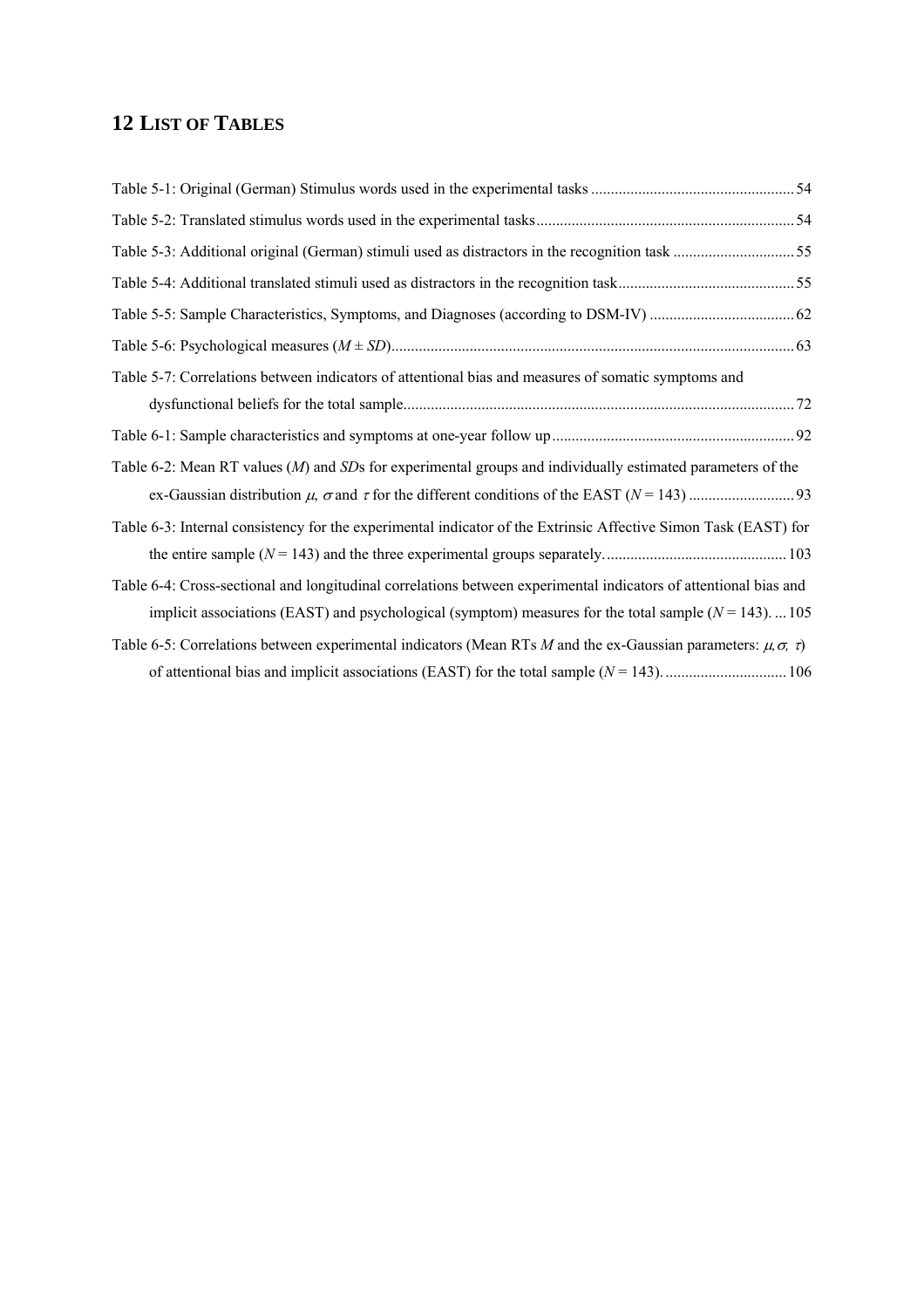## **13 CURRICULUM VITAE**

### **Persönliche Daten**

| Name:                 | Michael Witthöft                                                                                                                                                          |
|-----------------------|---------------------------------------------------------------------------------------------------------------------------------------------------------------------------|
| Geburtsort u. -datum: | Landau (Pfalz) am 04.05.1976                                                                                                                                              |
| Staatsangehörigkeit:  | Deutsch                                                                                                                                                                   |
| Familienstand:        | Ledig                                                                                                                                                                     |
| Privatadresse:        | Eichendorffstr. 16<br>68167 Mannheim<br>Telefon: 0621-1566276                                                                                                             |
| Dienstadresse:        | Zentralinstitut für Seelische Gesundheit<br>Abteilung Klinische Psychologie<br>Telefon: 0621-1703-6154; Telefax: 0621-17031205<br>Email: michael.witthoeft@zi-mannheim.de |

### **Ausbildung und Berufstätigkeit**

| 9/1982 bis 7/1986     | Grundschule in Neustadt                                                                                                                                                                                  |
|-----------------------|----------------------------------------------------------------------------------------------------------------------------------------------------------------------------------------------------------|
| 9/1986 bis 7/1995     | Staatliches Kurfürst-Ruprecht-Gymnasium in Neustadt<br>Schulabschluss: Abitur                                                                                                                            |
| 10/1995 bis 10/2001   | Studium der Psychologie an der Universität Mannheim                                                                                                                                                      |
| 3/1997 bis 3/2002     | Tätigkeit als wissenschaftliche Hilfskraft:<br>DFG-Forschungsprojekt "Arbeitsgedächtnis & Intelligenz"<br>Lehrstuhl Psychologie II, Universität Mannheim<br>(Leitung: Prof. Dr. W. W. Wittmann)          |
| 4/1999 bis 6/1999     | Praktikum im Bereich der Schizophrenieforschung<br>Zentralinstitut für Seelische Gesundheit, Mannheim<br>Abteilung Klinische Psychologie (Leitung: Prof. Dr. E.-R. Rey)                                  |
| $4/2001$ bis $6/2001$ | Praktikum im Bereich der Arbeitsgedächtnisforschung<br>School of Psychology, Georgia Institute of Technology, Atlanta<br>GA, USA<br>(Leitung: Prof. Dr. R. W. Engle)                                     |
| 10/2001               | Abschluss Diplom-Psychologie (Gesamtnote: sehr gut)<br>Diplomarbeit: Inhibitorische Kontrolle – ein Konstrukt zur<br>Erklärung kognitiver Leistungseinbußen im Alter?<br>(Betreuer: Prof. Dr. H.-M. Süß) |
| 10/2001 bis 5/2002    | Lehrauftrag an der Universität Basel:<br>Experimentalpsych. Projektseminar (WS 2001/2002 und SoSe 2002)<br>Abteilung Allgemeine Psychologie und Methodologie<br>(Leitung: Prof. Dr. K. Opwis)            |
|                       |                                                                                                                                                                                                          |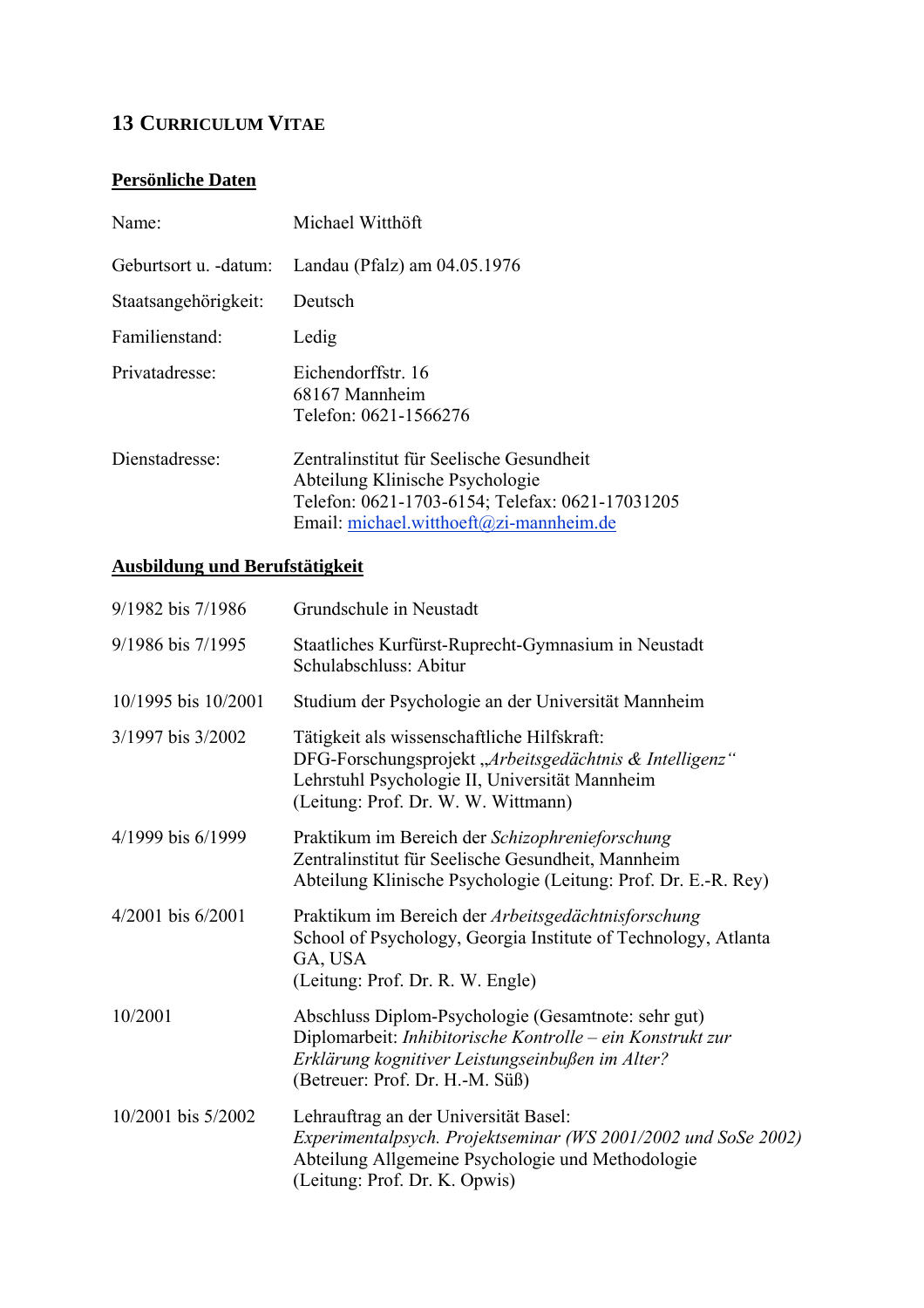| $4/2002$ bis $4/2005$ | Wissenschaftlicher Mitarbeiter innerhalb des DFG-Projekts<br>"Ätiologie und Symptomspezifität des Multiple Chemical Sensitvity<br>(MCS) Syndroms " (Leitung: PD Dr. J. Bailer & Prof. Dr. F. Rist)<br>am Zentralinstitut für Seelische Gesundheit in Mannheim,<br>Abteilung Klinische Psychologie |
|-----------------------|---------------------------------------------------------------------------------------------------------------------------------------------------------------------------------------------------------------------------------------------------------------------------------------------------|
| Seit 5/2002           | Ausbildung in Psychologischer Psychotherapie (Schwerpunkt)<br>"Verhaltenstherapie") am Zentrum für Psychologische<br>Psychotherapie (ZPP) in Heidelberg                                                                                                                                           |
| Seit 5/2005           | Wissenschaftlicher Angestellter<br>Zentralinstitut für Seelische Gesundheit in Mannheim<br>Abteilung klinische Psychologie (Leitung: PD Dr. J. Bailer)                                                                                                                                            |
| Seit 1/2006           | Therapeut in der Mannheimer Sozialphobie-Studie (SOPHISMA)<br>(Leitung: Dr. R. Steil & Prof. Dr. M. Bohus)                                                                                                                                                                                        |

### **Zeitschriftenartikel**

- Bailer, J., Witthöft, M., Bayerl, C., & Rist, F. (in press). Trauma experience in individuals with idiopathic environmental intolerance and individuals with somatoform disorders. *Journal of Psychosomatic Research.*
- Witthöft, M., Haaf, A., Rist, F., & Bailer, J. (under review). Zur multidimensionalen Erfassung von Krankheitsangst - Erprobung einer deutschen Fassung des Multidimensional Inventory of Hypochondriacal Traits (MIHT).
- Wilhelm, O., Witthöft, M., Schulze, R., & Oberauer, K. (in preparation). Self reported cognitive failures: Structure and personality correlates.
- Witthöft, M., Sander, N., Süß, H.-M., & Wittmann, W. W. (under review). Adult age differences in inhibitory and facilitative processes and their predictive validity for Gf.
- Schwarz, D., Witthöft, M., Rist, F. & Bailer, J. (in press). Überprüfung der Faktorenstruktur und Konstruktvalidität des Whiteley-Index - einem etablierten Screening-Instruments zur Erfassung von Hypochondrie. *Zeitschift für Klinische Psychologie.*
- Witthöft, M., Rist, F., & Bailer, J. (in revision). Emotional intrusions and implicit associations in idiopathic environmental intolerance and somatoform disorders: a replication and extension of previous findings.
- Witthöft, M., Rist, F., & Bailer, J. (in revision). No evidence for enduring emotional intrusion effects for illness related word stimuli in college students with elevated health anxiety. *Cognitive Therapy and Research.*
- Bailer, J., Witthöft, M., Bayerl, C., & Rist, F. (2007). Syndrome stability and psychological predictors of symptom severity in idiopathic environmental intolerance and somatoform disorders. *Psychological Medicine,* 37, 271-281.
- Bailer, J., Witthöft, M., & Rist, F. (2006). The Chemical Odor Sensitivity Scale: Reliability and validity of a screening instrument for idiopathic environmental intolerance. *Journal of Psychosomatic Research*, 61, 71-79.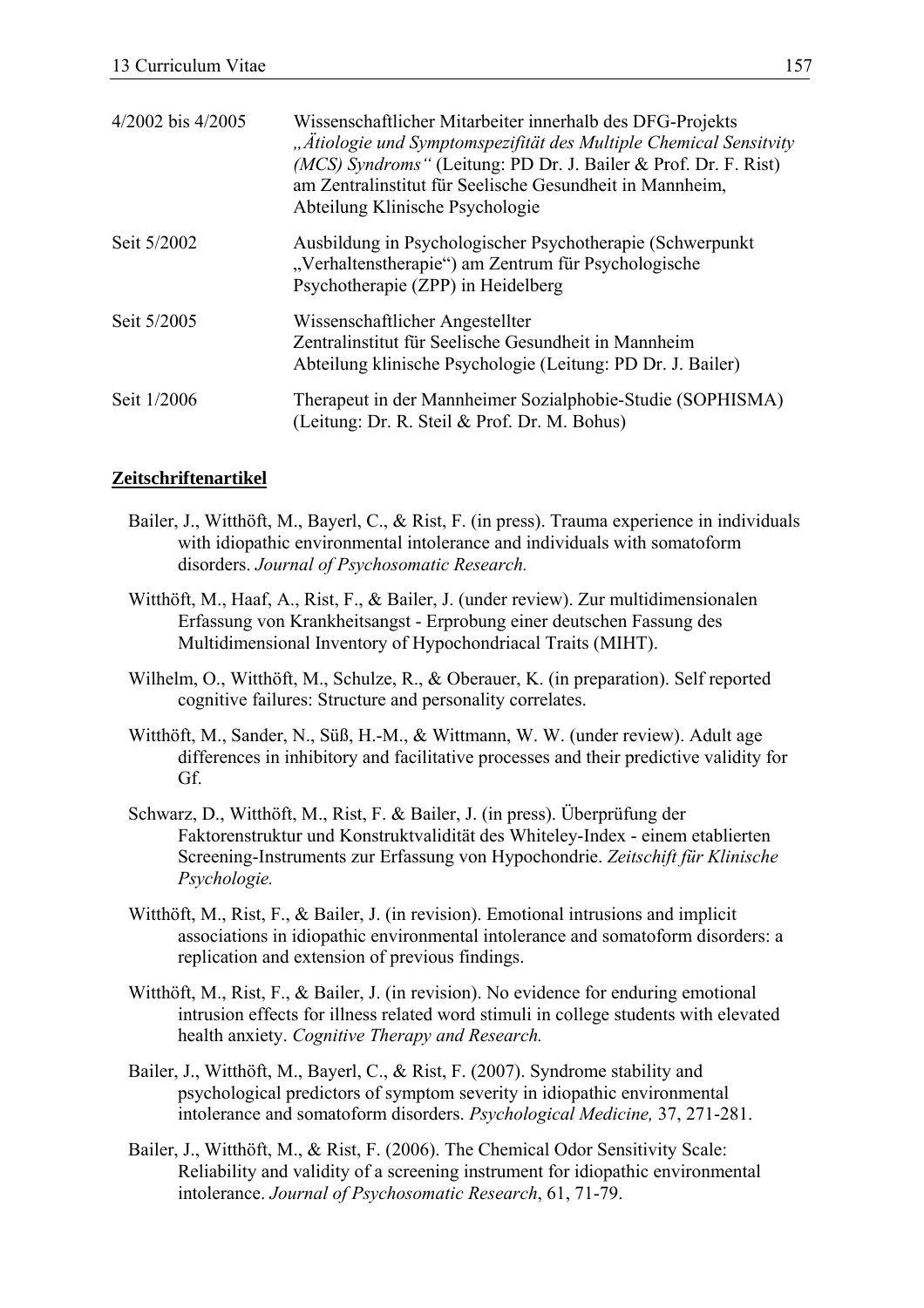- Witthöft, M., Gerlach, A., & Bailer, J. (2006). Selective attention, memory bias, and symptom perception in idiopathic environmental intolerance and somatoform disorders. *Journal of Abnormal Psychology*, 115, 397-407.
- Bailer, J., Witthöft, M., Paul, C., Bayerl, C., & Rist, F. (2005). Evidence for overlap between idiopathic environmental intolerance and somatoform disorders. *Psychosomatic Medicine,* 67, 921-929.
- Bailer, J., Rist, F., Witthöft, M., Paul, C., & Bayerl, C. (2004). Symptom patterns, and perceptual and cognitive styles in subjects with multiple chemical sensitivity (MCS). *Journal of Environmental Psychology,* 24, 517-525.
- Bailer, J., Rist, F., Witthöft, M. & Paul, C. (2004). Validierung eines Screening-Instruments zur Identifizierung von Multiple Chemical Sensitivity (MCS): Die Chemische Geruchssensitivitätsskala (CGSS*). Psychotherapie, Psychosomatik, Medizinische Psychologie*; 54, 396-404.

#### **Testverfahren**

- Witthöft, M. & Bailer, J. (in Vorbereitung). Deutsche Fassung des Multidimensional Inventory of Hypochondriacal Traits (MIHT) von Longley, Watson und Noyes.
- Witthöft, M. & Bailer, J. (in Vorbereitung). Erfassung von zivilisationsbedingten Gesundheitssorgen: Deutsche Fassung der Modern Health Worries Scale (MHWS) von Petrie, Sivertsen, Hysing, Broadbent, Moss-Morris, Eriksen, & Ursin.
- Bailer, J. & Witthöft, M. (2006). Modifizierte Kurzform des Health Anxiety Inventory (MK-HAI) von Salkovskis, Rimes, Warwick und Clark. In A. Glöckner-Rist (Hrsg.). ZUMA-Informationssystem. *Elektronisches Handbuch sozialwissenschaftlicher Erhebungsinstrumente*. Version 10.00. Mannheim: Zentrum für Umfragen, Methoden und Analysen.
- Bailer, J., Witthöft, M. & Rist, F. (2006). Strukturiertes Interview zur Erfassung von Idiopathischer Umweltintoleranz (SI-IUI). In A. Glöckner-Rist (Hrsg.). *ZUMA-Informationssystem. Elektronisches Handbuch sozialwissenschaftlicher Erhebungsinstrumente.* Version 10.00. Mannheim: Zentrum für Umfragen, Methoden und Analysen.
- Bailer J., Witthöft M., & Rist, F. (2006). Idiopathische Umweltintoleranz Skalen (IUI-S). In A. Glöckner-Rist (Hrsg.). *ZUMA-Informationssystem. Elektronisches Handbuch sozialwissenschaftlicher Erhebungsinstrumente.* Version 10.00. Mannheim: Zentrum für Umfragen, Methoden und Analysen.

#### **Sonstige Beiträge**

- Sander, N., Witthöft, M., Konkol, K. & Wittmann, W. W. (2000). Pro Studente: Evaluation eines Assessment-Centers. *Interner Bericht der Universität Mannheim*.
- Wilhelm, O., Witthöft, M., & Größler, A. (1999). Comparisons of Paper-and-Pencil and Internet Administrated Ability and Achievement Tests, in P. Marquet, S. Mathey, A. Jaillet, & E. Nissen (Eds.) *Proceedings of IN-TELE 98* (pp.439-449). Berlin: Peter Lang.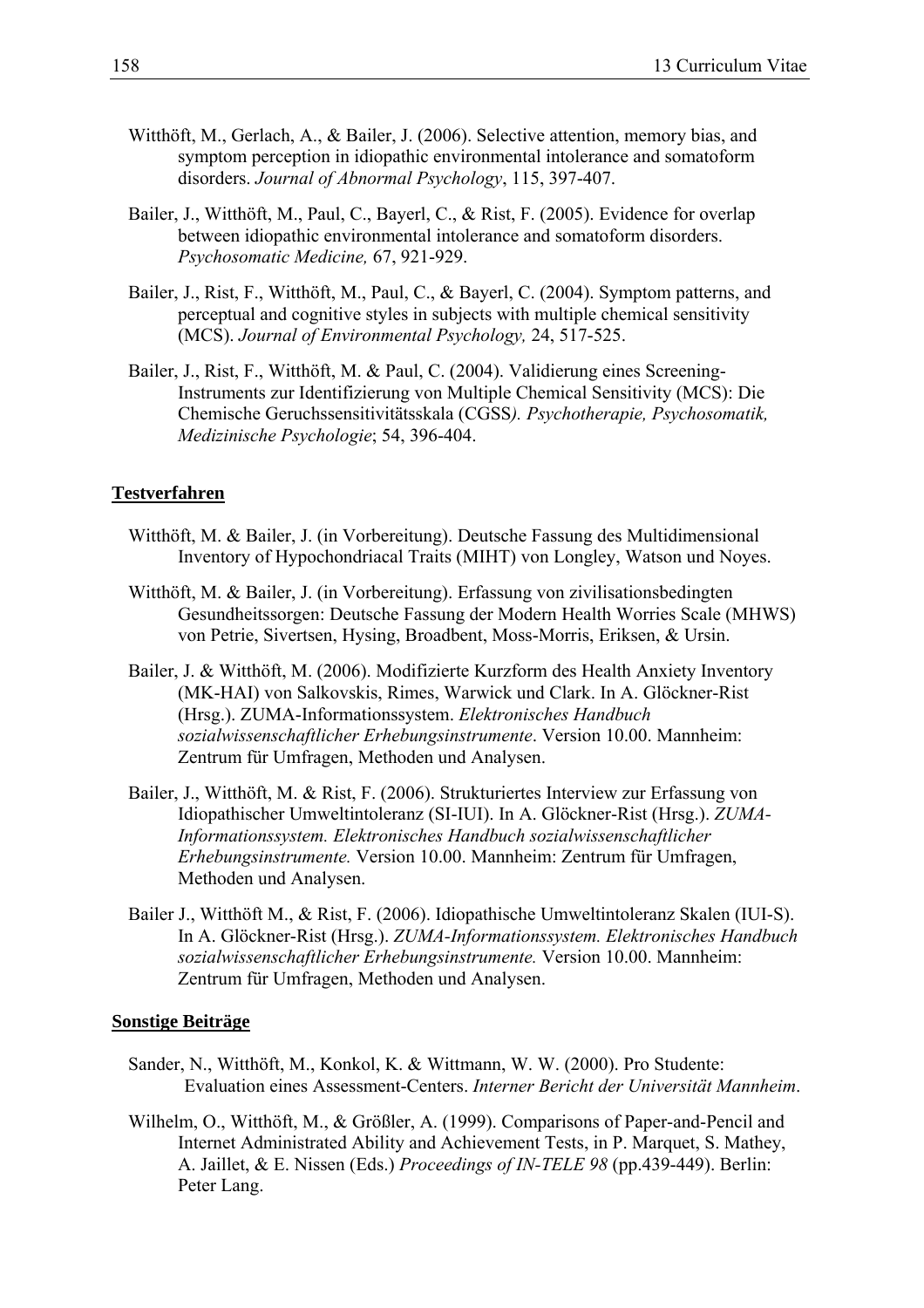- Witthöft, M. (2000). Buchbesprechung: Psychologie v. Zimbardo & Gerrig. *Verhaltenstherapie*, 10, 44-45.
- Witthöft, M. (2003). Buchbesprechung: Wissenschaftliches Arbeiten in der Klinischen Psychologie – Ein Leitfaden v. F. Jacobi & A. Poldrack. *Verhaltenstherapie*, 13, 303-304.

#### **Aktuelle Konferenzbeiträge**

(Insgesamt 37 Beiträge auf nationalen und internationalen Kongressen seit 1998)

- Witthöft, M., Rist, F. & Bailer, J. (2006). Absorption, Attribution und symptomfokussierte Aufmerksamkeit bei typischen und atypischen somatoformen Störungen. In F. Lösel & D. Bender (Hrsg.). *45. Kongress der Deutschen Gesellschaft für Psychologie: Humane Zukunft gestalten. Nürnberg, 17. bis 21. September 2006.* Lengerich: Pabst Science Publishers. [Vortrag]
- Witthöft, M. & Bailer, J. (2006). Kann ROT in blau emotionale Konnotationen hemmen? Eine experimentalpsychologische Untersuchung des Einflusses klassischer Stroop-Stimuli auf den emotionalen Stroop-Effekt. In H. Hecht, S. Berti, G. Meinhardt & M. Gamer (Hrsg.). *Beiträge zur 48. Tagung experimentell arbeitender Psychologen 26. bis 29. März 2006*. Lengerich: Pabst Science Publishers. [Poster].
- Witthöft, M. & Bailer, J. (2006). Selektive Aufmerksamkeitslenkung bei Krankheitsängstlichkeit: Erhöhte Verweildauer auf gesundheitsbedrohlichen Begriffen nach akustischer Stress- und Unsicherheitsinduktion*.* In G. W. Alpers, H. Krebs, A. Mühlberger, P. Weyers & P. Pauli (Hrsg.). *Wissenschaftliche Beiträge zum 24. Symposium der Fachgruppe Klinische Psychologie und Psychotherapie der Deutschen Gesellschaft für Psychologie (DGPs).* Lengerich: Pabst Science Publishers. [Poster].
- Witthöft, M. & Bailer, J. (2005). Zeitlicher Verlauf emotionaler Intrusionseffekte bei Personen mit Krankheitsängsten. In J. Hoyer (Hrsg.). *Klinische Psychologie und Psychotherapie 2005: Abstractband 4. Workshopkongress für Klinische Psychologie und Psychotherapie*. Lengerich: Pabst Science Publishers. [Vortrag]

#### **Reviewtätigkeit**

Journal of Psychosomatic Research

#### **Auszeichnung**

*Mai 2006:* Nachwuchswissenschaftler-Preis für hervorragende wissenschaftliche Leistungen im Bereich der klinisch-psychologischen Forschung – Fachgruppe Klinische Psychologie und Psychotherapie der Deutschen Gesellschaft für Psychologie (DGPs)